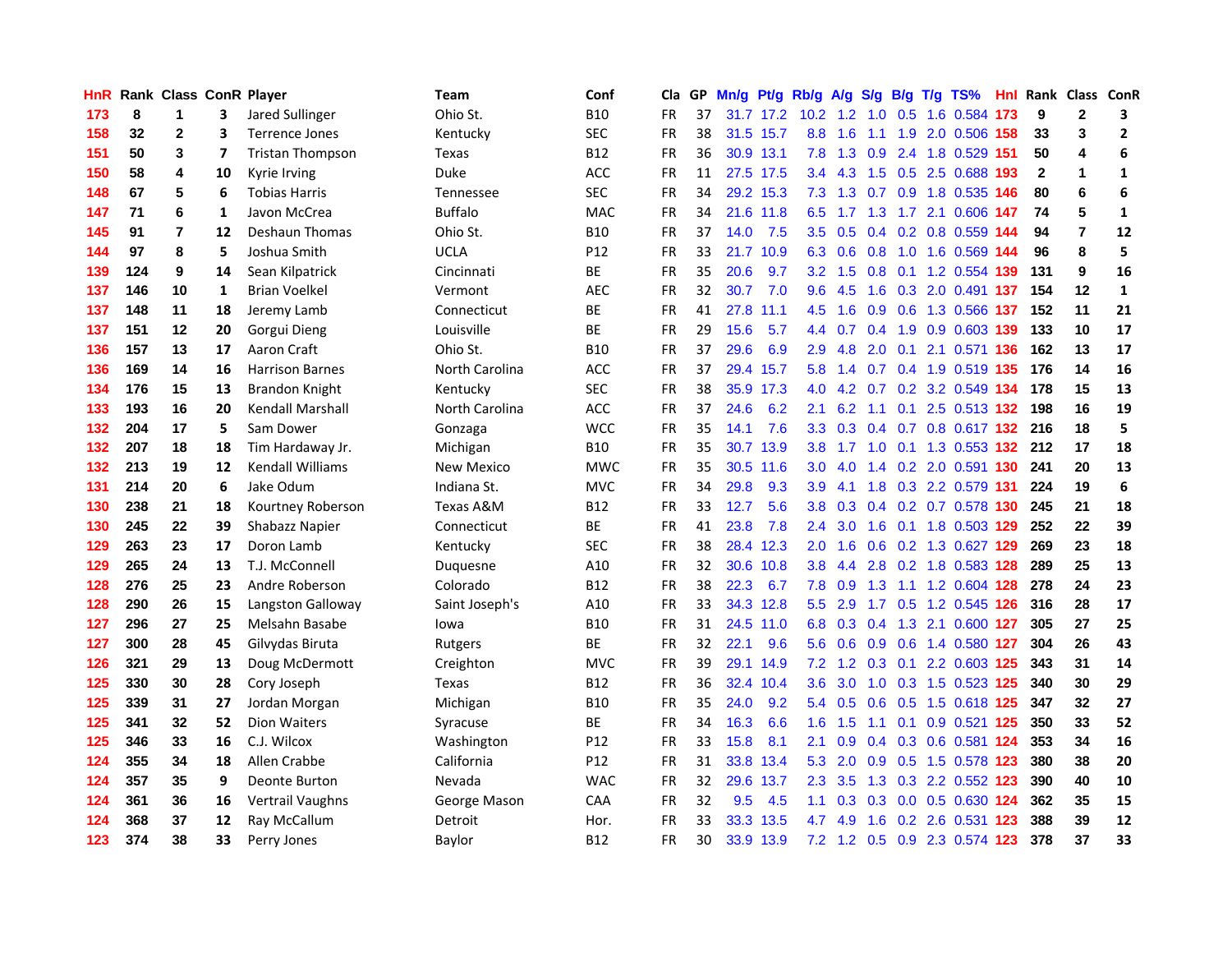| HnR. |     | Rank Class ConR Player |    |                         | Team                | Conf            | Cla       |    | GP Mn/g   | Pt/g Rb/g |                  | A/g |                 |                 | S/g B/g T/g TS%               | Hnl  |     | <b>Rank Class ConR</b> |    |
|------|-----|------------------------|----|-------------------------|---------------------|-----------------|-----------|----|-----------|-----------|------------------|-----|-----------------|-----------------|-------------------------------|------|-----|------------------------|----|
| 123  | 378 | 39                     | 58 | C.J. Fair               | Syracuse            | <b>BE</b>       | <b>FR</b> | 32 | 18.6      | 6.4       | 3.8              | 0.4 | 0.8             | 0.8             | 0.8 0.557                     | 123  | 374 | 36                     | 55 |
| 123  | 393 | 40                     | 23 | <b>Richard Solomon</b>  | California          | P <sub>12</sub> | <b>FR</b> | 33 | 15.7      | 5.6       | $4.4^{\circ}$    | 0.6 | 0.6             | 0.8             | 0.7 0.558 121                 |      | 428 | 47                     | 23 |
| 122  | 398 | 41                     | 21 | Carlos Lopez            | <b>UNLV</b>         | <b>MWC</b>      | <b>FR</b> | 33 | 11.7      | 4.8       | 2.8              | 0.3 |                 |                 | 0.5 0.8 0.9 0.532 122         |      | 406 | 43                     | 22 |
| 122  | 402 | 42                     | 14 | Khyle Marshall          | <b>Butler</b>       | Hor.            | <b>FR</b> | 38 | 15.2      | 5.8       | 3.8 <sub>1</sub> |     |                 |                 | 0.3 0.4 0.2 0.6 0.514 121     |      | 412 | 44                     | 14 |
| 122  | 403 | 43                     | 30 | Okaro White             | Florida St.         | <b>ACC</b>      | FR        | 34 | 16.5      | 6.6       | 3.1              |     |                 |                 | 0.5 0.7 0.4 1.3 0.548 120     |      | 430 | 49                     | 34 |
| 122  | 406 | 44                     | 18 | Dartaye Ruffin          | Drexel              | CAA             | <b>FR</b> | 31 | 23.3      | 8.4       |                  |     |                 |                 | 7.4 0.3 0.6 0.5 1.5 0.547 122 |      | 402 | 41                     | 18 |
| 121  | 412 | 45                     | 64 | <b>Cleveland Melvin</b> | DePaul              | <b>BE</b>       | <b>FR</b> | 27 |           | 26.2 14.3 | 5.0              | 0.7 |                 |                 | 1.0 1.5 1.5 0.541 126         |      | 335 | 29                     | 49 |
| 121  | 415 | 46                     | 33 | <b>Terrell Stoglin</b>  | Maryland            | ACC             | <b>FR</b> | 33 | 21.5 11.4 |           | 1.3 <sup>°</sup> | 3.3 | 0.8             |                 | 0.1 2.3 0.563 121             |      | 416 | 45                     | 32 |
| 121  | 418 | 47                     | 35 | Reggie Bullock          | North Carolina      | <b>ACC</b>      | <b>FR</b> | 27 | 14.5      | 6.1       | 2.8              | 0.6 |                 | $0.7 \quad 0.1$ | 0.5 0.460 122                 |      | 405 | 42                     | 29 |
| 121  | 421 | 48                     | 31 | Jereme Richmond         | <b>Illinois</b>     | <b>B10</b>      | <b>FR</b> | 31 | 22.1      | 7.6       | 5.0              | 1.8 | 0.4             |                 | 0.4 1.7 0.540 121             |      | 423 | 46                     | 31 |
| 121  | 424 | 49                     | 24 | <b>Terrence Ross</b>    | Washington          | P <sub>12</sub> | <b>FR</b> | 34 | 17.4      | 8.0       | 2.8              | 1.0 | 0.6             |                 | 0.4 0.7 0.554 121             |      | 429 | 48                     | 24 |
| 120  | 433 | 50                     | 15 | <b>Tarik Black</b>      | Memphis             | <b>CUSA</b>     | <b>FR</b> | 35 | 22.6      | 9.1       | 5.0              | 0.3 | 0.8             | 1.6             | 1.3 0.541                     | 120  | 438 | 50                     | 15 |
| 120  | 436 | 51                     | 32 | Victor Oladipo          | Indiana             | <b>B10</b>      | <b>FR</b> | 32 | 18.0      | 7.4       | 3.7              | 0.9 | 1.1             |                 | 0.2 1.4 0.580 119             |      | 454 | 53                     | 33 |
| 120  | 444 | 52                     | 65 | Roscoe Smith            | Connecticut         | ВE              | FR        | 41 | 25.4      | 6.3       | 5.2              | 0.5 | 0.5             |                 | 1.2 0.9 0.488                 | 120  | 442 | 51                     | 65 |
| 120  | 450 | 53                     | 30 | <b>Trevor Releford</b>  | Alabama             | <b>SEC</b>      | <b>FR</b> | 37 |           | 31.3 11.0 | 3.3              | 3.4 | 1.6             | 0.1             | 2.6 0.546 118                 |      | 488 | 58                     | 33 |
| 120  | 451 | 54                     | 8  | Jordan Dykstra          | South Dakota St.    | Summit          | <b>FR</b> | 31 |           | 20.7 11.3 | 5.1              | 1.3 | 0.7             | 0.6             | 1.3 0.650 119                 |      | 455 | 54                     | 8  |
| 120  | 453 | 55                     | 36 | <b>Travis McKie</b>     | Wake Forest         | <b>ACC</b>      | <b>FR</b> | 32 |           | 31.1 13.0 | 7.7              |     | $1.0 \quad 0.9$ |                 | 1.0 2.0 0.562 118             |      | 491 | 59                     | 39 |
| 119  | 460 | 56                     | 67 | Talib Zanna             | Pittsburgh          | ВE              | <b>FR</b> | 27 | 11.8      | 3.7       |                  |     |                 |                 | 3.4 0.2 0.3 0.3 0.6 0.543 120 |      | 444 | 52                     | 66 |
| 119  | 467 | 57                     | 37 | C.J. Leslie             | <b>NC State</b>     | <b>ACC</b>      | FR        | 30 |           | 24.6 11.0 | 7.2              |     | $0.8\ 0.6$      |                 | 1.3 1.7 0.465 119             |      | 472 | 55                     | 37 |
| 119  | 474 | 58                     | 34 | Josh Gasser             | Wisconsin           | <b>B10</b>      | FR        | 34 | 28.1      | 5.9       | 3.9 <sup>°</sup> |     |                 |                 | 2.2 0.5 0.1 0.9 0.589 118     |      | 476 | 56                     | 35 |
| 118  | 483 | 59                     | 40 | <b>Phil Pressey</b>     | Missouri            | <b>B12</b>      | FR        | 30 | 22.3      | 6.5       | $2.3^{\circ}$    | 3.9 |                 |                 | 2.0 0.0 2.2 0.510 118         |      | 483 | 57                     | 39 |
| 118  | 484 | 60                     | 20 | Rayvonte Rice           | Drake               | <b>MVC</b>      | <b>FR</b> | 31 |           | 30.1 13.8 | 4.8              | 1.6 |                 |                 | 1.4 0.8 2.0 0.498 117         |      | 519 | 62                     | 20 |
| 118  | 490 | 61                     | 19 | <b>Will Barton</b>      | Memphis             | <b>CUSA</b>     | <b>FR</b> | 35 | 30.6      | 12.3      | 4.9              | 2.8 | 1.5             |                 | 0.5 2.5 0.499 118             |      | 500 | 60                     | 18 |
| 118  | 495 | 62                     | 9  | <b>Trent Weideman</b>   | Coll. of Charleston | Southern        | <b>FR</b> | 37 | 26.1      | 8.4       | 6.6              | 1.1 | 0.8             |                 | 1.1 1.2 0.666 117             |      | 521 | 63                     | 10 |
| 118  | 513 | 63                     | 41 | Joe Harris              | Virginia            | ACC             | FR        | 31 | 29.4      | 10.4      | $4.4^{\circ}$    | 1.3 | 0.9             |                 | 0.4 1.6 0.567 114             |      | 610 | 68                     | 45 |
| 117  | 523 | 64                     | 26 | Kyle Collinsworth       | <b>BYU</b>          | <b>MWC</b>      | <b>FR</b> | 36 | 25.7      | 5.8       | 5.1              | 2.1 | 1.1             |                 | 0.4 1.6 0.516 117             |      | 510 | 61                     | 25 |
| 117  | 538 | 65                     | 24 | Dwayne Evans            | Saint Louis         | A10             | FR        | 31 | 23.3      | 8.5       | 6.5              | 0.7 |                 |                 | 0.7 0.7 1.3 0.519 116         |      | 549 | 64                     | 26 |
| 117  | 542 | 66                     | 16 | Alec Brown              | Green Bay           | Hor.            | <b>FR</b> | 32 |           | 25.1 10.2 | 5.6              | 0.4 | 0.4             |                 | 2.1 1.5 0.547 116             |      | 558 | 65                     | 17 |
| 115  | 587 | 67                     | 8  | Jason Brickman          | Long Island U.      | <b>NEC</b>      | <b>FR</b> | 33 | 22.8      | 6.2       | 2.1              | 5.5 | 0.8             | 0.0             | 1.9 0.629 115                 |      | 582 | 67                     | 10 |
| 115  | 607 | 68                     | 46 | <b>Will Spradling</b>   | Kansas St.          | <b>B12</b>      | FR        | 34 | 21.9      | 6.4       | 1.6              | 1.9 |                 |                 | 0.8 0.0 1.2 0.576 113         |      | 657 | 74                     | 47 |
| 115  | 609 | 69                     | 5  | Augustine Rubit         | South Alabama       | Sun Belt        | <b>FR</b> | 28 | 30.4      | 13.1      | 11.0             | 0.9 | 0.6             |                 | 1.1 2.4 0.585 113             |      | 644 | 71                     | 5  |
| 114  | 622 | 70                     | 76 | Eric Atkins             | Notre Dame          | BE              | <b>FR</b> | 34 | 25.4      | 5.8       |                  |     |                 |                 | 1.8 3.2 0.6 0.0 1.3 0.527 114 |      | 639 | 70                     | 79 |
| 114  | 639 | 71                     | 25 | Rob Brandenberg         | VCU                 | CAA             | <b>FR</b> | 39 | 13.7      | 4.9       | 1.7 <sub>z</sub> | 0.6 |                 |                 | 0.7 0.2 0.5 0.519 113         |      | 656 | 73                     | 26 |
| 114  | 641 | 72                     | 37 | <b>Dwight Powell</b>    | Stanford            | P <sub>12</sub> | <b>FR</b> | 31 | 24.4      | 8.1       | 5.2              | 1.0 | 0.8             |                 | 0.9 1.4 0.531 113             |      | 648 | 72                     | 36 |
| 113  | 648 | 73                     | 13 | Steven Roundtree        | <b>Oral Roberts</b> | Summit          | <b>FR</b> | 35 |           | 28.4 12.1 | 6.4              | 1.8 | 1.0             |                 | 0.4 2.3 0.578 112 713         |      |     | 81                     | 14 |
| 113  | 650 | 74                     | 19 | David Stockton          | Gonzaga             | <b>WCC</b>      | <b>FR</b> | 34 | 15.6      | 4.2       | 1.3              | 2.1 | 0.9             | 0.1             | 1.1 0.599 113                 |      | 664 | 75                     | 19 |
| 113  | 658 | 75                     | 46 | Patric Young            | Florida             | <b>SEC</b>      | FR        | 37 | 17.8      | 3.4       | 3.8 <sub>1</sub> | 0.3 | 0.6             | 0.8             | $0.7$ 0.581                   | -113 | 665 | 76                     | 44 |
| 113  | 660 | 76                     | 12 | De'Mon Brooks           | Davidson            | Southern        | <b>FR</b> | 31 | 18.6      | 9.0       |                  |     |                 |                 | 5.1 0.8 0.5 0.4 1.6 0.577 114 |      | 628 | 69                     | 11 |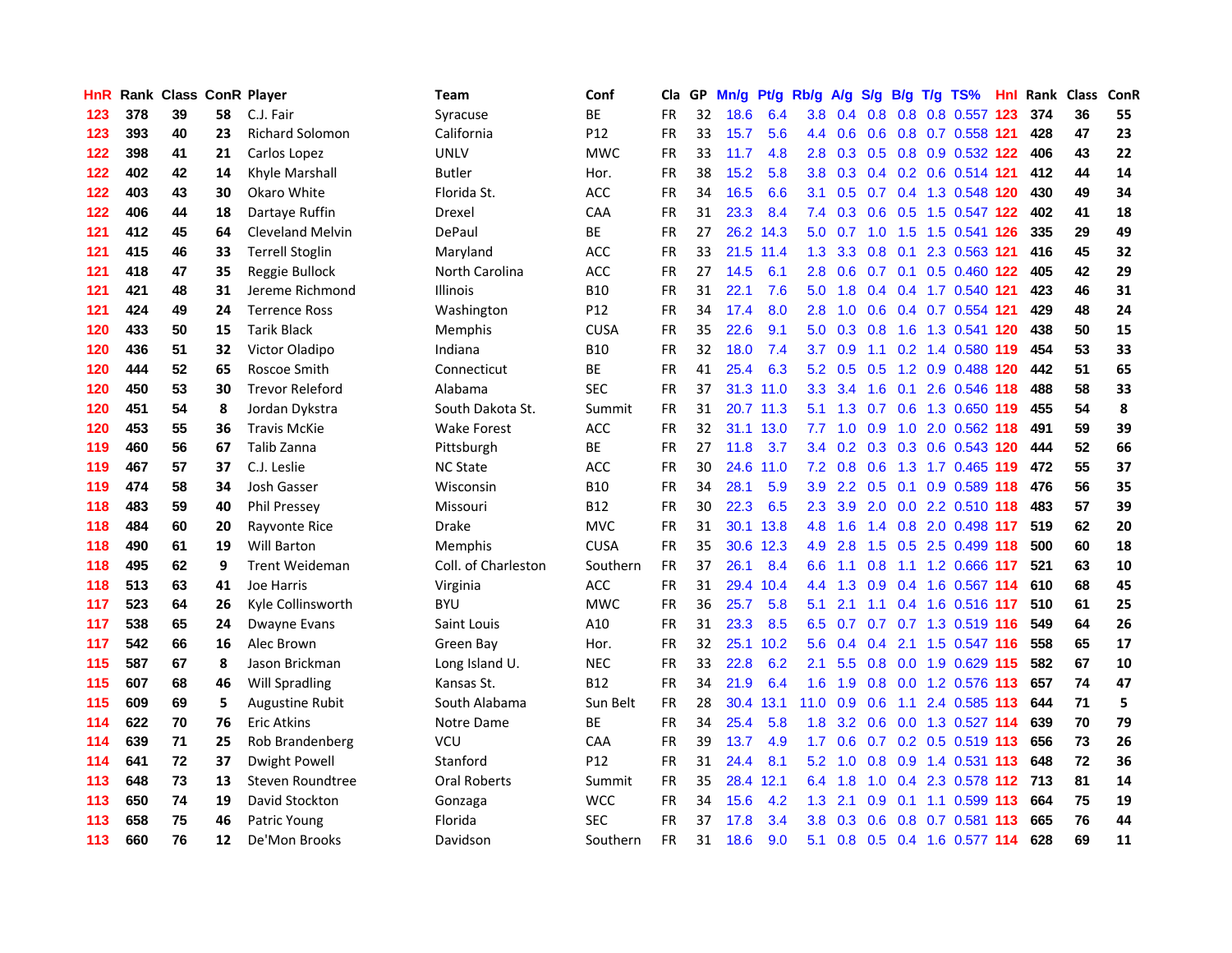| <b>HnR</b> |     | Rank Class ConR Player |    |                          | Team                 | Conf        | Cla       |    | GP Mn/g | Pt/g      | Rb/g             | <b>A/g</b>      | <b>S/g</b>      |     | B/g T/g TS%               | Hnl | Rank Class |     | ConR |
|------------|-----|------------------------|----|--------------------------|----------------------|-------------|-----------|----|---------|-----------|------------------|-----------------|-----------------|-----|---------------------------|-----|------------|-----|------|
| 112        | 684 | 77                     | 20 | Evan Roguemore           | Santa Clara          | <b>WCC</b>  | FR        | 38 |         | 31.4 11.7 | 3.6              | 3.7             | 0.9             | 0.3 | 2.3 0.547                 | 111 | 717        | 82  | 22   |
| 112        | 685 | 78                     | 19 | <b>Ryan Watkins</b>      | Boise St.            | <b>WAC</b>  | <b>FR</b> | 35 | 14.0    | 5.7       | 3.5              | 0.4             | 0.5             | 0.4 | $0.6$ 0.564 112           |     | 700        | 78  | 20   |
| 112        | 693 | 79                     | 28 | Joe Jackson              | Memphis              | <b>CUSA</b> | FR        | 35 | 21.9    | 9.9       | 2.1              | 3.1             | 1.0             | 0.1 | 3.3 0.526 112 712         |     |            | 80  | 29   |
| 112        | 698 | 80                     | 38 | Devon Collier            | Oregon St.           | P12         | <b>FR</b> | 30 | 19.9    | 7.0       |                  | 4.4 0.7         |                 |     | 0.9 0.8 1.2 0.574 112 710 |     |            | 79  | 40   |
| 112        | 707 | 81                     | 52 | Markel Brown             | Oklahoma St.         | <b>B12</b>  | <b>FR</b> | 34 | 21.6    | 6.4       | 2.5              | 1.4             | 0.8             |     | 1.0 1.5 0.466 110         |     | 765        | 90  | 56   |
| 111        | 708 | 82                     | 14 | Sean Armand              | Iona                 | <b>MAAC</b> | <b>FR</b> | 37 | 10.9    | 6.4       | 1.3              | 0.4             |                 |     | 0.3 0.1 0.5 0.573 111     |     | 725        | 83  | 14   |
| 111        | 714 | 83                     | 12 | Laurent Rivard           | Harvard              | Ivy         | FR        | 30 | 25.2    | 11.0      | 2.8              | 0.7             |                 |     | 0.6 0.1 1.1 0.610 111     |     | 734        | 84  | 12   |
| 111        | 721 | 84                     | 53 | <b>Ryan Harrow</b>       | <b>NC State</b>      | ACC         | <b>FR</b> | 29 | 23.0    | 9.3       | 1.9              | 3.3             | 0.8             |     | 0.1 1.8 0.476 111         |     | 744        | 86  | 54   |
| 111        | 733 | 85                     | 43 | Jordin Mayes             | Arizona              | P12         | <b>FR</b> | 38 | 14.3    | 4.9       | 0.9              | 1.2             |                 |     | 0.3 0.0 0.8 0.563 111     |     | 746        | 87  | 44   |
| 111        | 734 | 86                     | 55 | Calvin Godfrey           | lowa St.             | B12         | <b>FR</b> | 29 | 20.1    | 5.7       | 5.4              | 0.6             | 1.0             |     | 0.9 0.9 0.575 111         |     | 741        | 85  | 55   |
| 110        | 740 | 87                     | 19 | JJ Mann                  | <b>Belmont</b>       | ASun        | <b>FR</b> | 35 | 15.5    | 6.0       | 2.3              | 1.0             | 0.9             |     | 0.0 0.9 0.499 110         |     | 748        | 88  | 21   |
| 110        | 749 | 88                     | 51 | Adreian Payne            | Michigan St.         | B10         | FR        | 34 | 9.0     | 2.5       | $2.4^{\circ}$    | 0.1             | 0.3             | 0.8 | 0.6 0.475 110             |     | 761        | 89  | 51   |
| 110        | 753 | 89                     | 13 | Coron Williams           | <b>Robert Morris</b> | <b>NEC</b>  | FR        | 32 | 19.7    | 7.1       | 1.9              | 1.2             | 0.9             | 0.1 | 0.5 0.596 109             |     | 795        | 95  | 13   |
| 110        | 757 | 90                     | 20 | <b>Torrey Craig</b>      | <b>USC Upstate</b>   | ASun        | <b>FR</b> | 30 |         | 30.5 14.4 | 7.2              | 1.5             | 1.0             | 0.4 | 2.8 0.482 110             |     | 776        | 92  | 23   |
| 110        | 770 | 91                     | 56 | Melvin Ejim              | Iowa St.             | B12         | <b>FR</b> | 32 | 27.8    | 10.3      | 6.7              | 1.2             | 1.2             | 0.2 | 1.8 0.544 109             |     | 778        | 93  | 57   |
| 110        | 777 | 92                     | 3  | <b>Ben Aird</b>          | <b>Utah Valley</b>   | GWC         | <b>FR</b> | 30 |         | 26.8 12.0 | 7.8              | 1.3             | 0.8             |     | 1.3 1.3 0.575 110         |     | 775        | 91  | 4    |
| 110        | 780 | 93                     | 86 | Edwin Fuquan             | Seton Hall           | ВE          | <b>FR</b> | 31 | 24.7    | 7.9       |                  | $3.3 \quad 0.9$ |                 |     | 1.2 0.4 0.9 0.482 106     |     | 931        | 118 | 94   |
| 109        | 794 | 94                     | 22 | Alex Abreu               | Akron                | <b>MAC</b>  | <b>FR</b> | 36 | 19.7    | 6.6       |                  | $1.8$ 3.6       |                 |     | 1.3 0.1 2.3 0.511 109     |     | 794        | 94  | 22   |
| 109        | 800 | 95                     | 36 | D.J. Newbill             | Southern Miss.       | <b>CUSA</b> | <b>FR</b> | 32 | 30.5    | 9.2       | 6.2              | 1.6             |                 |     | 0.8 0.1 1.9 0.586 109     |     | 819        | 100 | 36   |
| 109        | 803 | 96                     | 87 | Dwayne Polee             | St. John's           | ВE          | FR        | 33 | 14.9    | 4.4       | $2.5^{\circ}$    | 0.6             |                 |     | 0.5 0.5 0.6 0.488 109     |     | 810        | 99  | 86   |
| 109        | 805 | 97                     | 16 | Marshall Bjorklund       | North Dakota St.     | Summit      | <b>FR</b> | 29 | 21.7    | 8.7       | 5.4              | 0.6             |                 |     | 0.6 0.5 1.0 0.647 109     |     | 796        | 96  | 16   |
| 109        | 811 | 98                     | 57 | Lorenzo Brown            | <b>NC State</b>      | <b>ACC</b>  | FR        | 31 | 28.8    | 9.3       | 3.7              | 3.7             |                 |     | 1.3 0.4 2.3 0.486 108     |     | 835        | 102 | 59   |
| 109        | 814 | 99                     | 22 | Corey Walden             | Stetson              | ASun        | <b>FR</b> | 24 | 32.5    | 12.0      | 3.3 <sub>1</sub> |                 |                 |     | 3.3 2.3 0.2 3.2 0.571 116 |     | 572        | 66  | 13   |
| 109        | 821 | 100                    | 58 | Pe'Shon Howard           | Maryland             | ACC         | <b>FR</b> | 33 | 18.5    | 5.4       | 1.7              |                 | $3.2 \quad 0.8$ |     | 0.1 1.7 0.530 109         |     | 808        | 98  | 57   |
| 109        | 832 | 101                    | 39 | Antonio Barton           | Memphis              | <b>CUSA</b> | FR        | 35 | 24.6    | 8.2       | 2.5              | 1.7             |                 |     | 0.7 0.2 1.3 0.586 108     |     | 833        | 101 | 39   |
| 109        | 834 | 102                    | 25 | Chris Bond               | Ball St.             | <b>MAC</b>  | <b>FR</b> | 30 | 21.0    | 7.3       | 4.3              | 0.7             | 0.9             |     | 0.3 0.9 0.603 109         |     | 798        | 97  | 23   |
| 108        | 852 | 103                    | 51 | <b>Dundrecous Massey</b> | Mississippi          | <b>SEC</b>  | <b>FR</b> | 34 | 15.1    | 7.2       | 1.5 <sub>1</sub> | 1.4             | 0.6             |     | 0.1 1.6 0.536 108         |     | 855        | 103 | 50   |
| 108        | 861 | 104                    | 41 | <b>Chris Crawford</b>    | Memphis              | <b>CUSA</b> | <b>FR</b> | 35 | 26.3    | 6.6       | 3.1              | 3.3             | 1.6             |     | 0.4 2.1 0.437 107         |     | 878        | 107 | 41   |
| 108        | 863 | 105                    | 91 | Baye Moussa Keita        | Syracuse             | ВE          | <b>FR</b> | 35 | 14.6    | 2.2       | 3.7 <sub>2</sub> |                 | $0.2 \quad 0.6$ |     | 1.2 0.6 0.546 108         |     | 873        | 105 | 90   |
| 108        | 868 | 106                    | 52 | <b>Trae Golden</b>       | Tennessee            | <b>SEC</b>  | <b>FR</b> | 31 | 13.3    | 3.0       | 1.1              |                 |                 |     | 2.2 0.7 0.0 1.0 0.415 107 |     | 897        | 108 | 52   |
| 108        | 871 | 107                    | 39 | Juwan Staten             | Dayton               | A10         | <b>FR</b> | 35 | 29.1    | 8.5       | 2.1              | 5.4             |                 |     | 0.8 0.0 2.6 0.423 107     |     | 876        | 106 | 41   |
| 107        | 883 | 108                    | 34 | Devon Saddler            | Delaware             | CAA         | <b>FR</b> | 31 | 33.4    | 13.3      | 4.3              | 2.8             | 0.7             |     | 0.1 3.2 0.533 106         |     | 936        | 119 | 36   |
| 107        | 884 | 109                    | 95 | Nate Lubick              | Georgetown           | ВE          | FR        | 32 | 19.7    | 4.0       | $3.5^{\circ}$    | 1.3             |                 |     | 0.3 0.3 1.0 0.581 107     |     | 900        | 109 | 92   |
| 107        | 889 | 110                    | 49 | Maurice Jones            | <b>USC</b>           | P12         | <b>FR</b> | 34 | 34.5    | 9.9       | $2.6\,$          | 3.2             | 2.0             | 0.0 | 2.1 0.471 107             |     | 906        | 112 | 50   |
| 107        | 892 | 111                    | 19 | <b>Travis Bader</b>      | Oakland              | Summit      | <b>FR</b> | 35 | 25.7    | 10.5      | 2.2 <sub>2</sub> | 1.4             | 0.5             | 0.1 | $0.7$ 0.614 107           |     | 903        | 110 | 19   |
| 107        | 896 | 112                    | 30 | R.J. Mahurin             | Indiana St.          | <b>MVC</b>  | FR        | 34 | 10.0    | 4.3       | 1.6              | 0.3             | 0.3             | 0.2 | 0.5 0.559 107             |     | 907        | 113 | 31   |
| 107        | 899 | 113                    | 45 | Preston Purifoy          | <b>UAB</b>           | <b>CUSA</b> | <b>FR</b> | 31 | 12.4    | 3.9       | 1.5              | 0.4             | 0.2             | 0.3 | 0.3 0.632                 | 106 | 924        | 116 | 46   |
| 107        | 903 | 114                    | 57 | Evan Smotrycz            | Michigan             | <b>B10</b>  | FR        | 35 | 17.8    | 6.3       | 2.3              |                 |                 |     | 0.7 0.5 0.3 0.9 0.530 107 |     | 905        | 111 | 58   |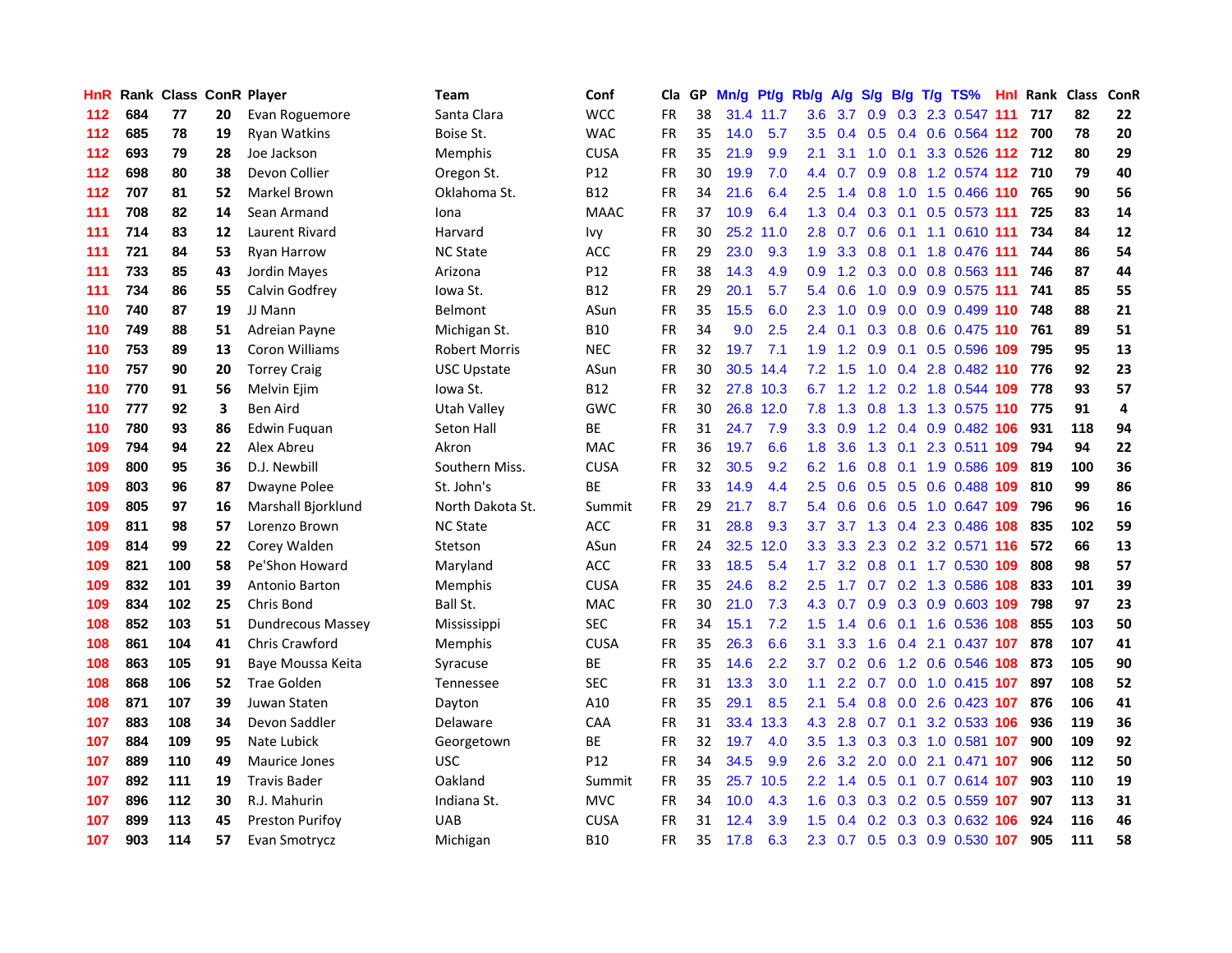| <b>HnR</b> |      | <b>Rank Class ConR Player</b> |    |                       | Team               | Conf        | Cla       |    | GP Mn/g | Pt/g      | Rb/g A/g         |               | <b>S/g</b>        |     | B/g T/g TS%                    | Hnl |      | Rank Class | <b>ConR</b> |
|------------|------|-------------------------------|----|-----------------------|--------------------|-------------|-----------|----|---------|-----------|------------------|---------------|-------------------|-----|--------------------------------|-----|------|------------|-------------|
| 107        | 909  | 115                           | 21 | <b>Kyle Davis</b>     | Southern Utah      | Summit      | <b>FR</b> | 30 | 19.7    | 8.5       | 5.3              | 1.2           | 0.5               | 1.0 | 1.8 0.589                      | 106 | 925  | 117        | 21          |
| 107        | 912  | 116                           | 51 | Anthony Brown         | Stanford           | P12         | <b>FR</b> | 30 | 23.9    | 8.7       | 3.2 <sub>2</sub> | 0.8           | 0.5               |     | 0.2 1.1 0.536 106              |     | 916  | 114        | 51          |
| 107        | 914  | 117                           | 28 | <b>Trey Zeigler</b>   | Central Michigan   | <b>MAC</b>  | <b>FR</b> | 31 | 34.4    | 16.3      | 5.4              | 2.2           | 1.4               | 0.9 | 3.3 0.443 105                  |     | 992  | 127        | 30          |
| 107        | 916  | 118                           | 29 | Matt Stainbrook       | Western Michigan   | <b>MAC</b>  | <b>FR</b> | 34 | 23.8    | 8.8       |                  |               | $6.4$ 0.8 0.5 0.8 |     | 1.3 0.525 106                  |     | 919  | 115        | 28          |
| 106        | 925  | 119                           | 61 | Keith Appling         | Michigan St.       | B10         | <b>FR</b> | 34 | 22.9    | 6.4       | 2.8              |               |                   |     | 1.3 0.6 0.5 1.6 0.590 106      |     | 939  | 121        | 61          |
| 106        | 926  | 120                           | 12 | J.J. Avila            | Navy               | Pat.        | <b>FR</b> | 31 |         | 27.9 11.5 | 5.3              | 2.4           |                   |     | 1.7 0.6 2.7 0.522 106          |     | 947  | 123        | 12          |
| 106        | 933  | 121                           | 30 | Stephen Holt          | Saint Mary's (CA)  | <b>WCC</b>  | <b>FR</b> | 34 | 22.9    | 6.2       | 3.1              | 1.0           | 1.8               |     | 0.1 1.0 0.573 106              |     | 937  | 120        | 30          |
| 106        | 936  | 122                           | 66 | Josh Selby            | Kansas             | B12         | FR        | 26 | 20.4    | 7.9       | $2.2^{\circ}$    | $2.2^{\circ}$ |                   |     | 0.8 0.0 2.0 0.487 113          |     | 667  | 77         | 48          |
| 106        | 960  | 123                           | 96 | Lamar Patterson       | Pittsburgh         | ВE          | <b>FR</b> | 32 | 12.5    | 2.6       | 2.0              | 1.3           |                   |     | 0.4 0.2 0.8 0.435 106          |     | 942  | 122        | 95          |
| 105        | 963  | 124                           | 24 | Justin Drummond       | Loyola (MD)        | <b>MAAC</b> | FR        | 21 | 16.6    | 9.8       | 3.1              | 0.4           | 0.4               |     | 0.6 1.4 0.537 108              |     | 857  | 104        | 20          |
| 105        | 967  | 125                           | 48 | Jordan Clarkson       | Tulsa              | <b>CUSA</b> | FR        | 27 |         | 24.9 11.5 | 2.1              | 1.9           | 0.7               | 0.1 | 2.9 0.545                      | 105 | 970  | 124        | 48          |
| 105        | 970  | 126                           | 45 | Mike McCall           | Saint Louis        | A10         | <b>FR</b> | 31 |         | 29.3 10.4 | 2.1              | 3.0           | 1.0               | 0.1 | 2.1 0.542 105                  |     | 976  | 125        | 46          |
| 105        | 972  | 127                           | 69 | Jaye Crockett         | <b>Texas Tech</b>  | <b>B12</b>  | <b>FR</b> | 32 | 13.2    | 4.8       | 3.0 <sub>2</sub> | 0.6           | 0.3               |     | 0.7 0.8 0.522 105              |     | 1000 | 129        | 71          |
| 105        | 986  | 128                           | 42 | Alex Kirk             | <b>New Mexico</b>  | <b>MWC</b>  | <b>FR</b> | 34 | 15.0    | 4.7       | 3.7              | 0.4           | 0.3               |     | 0.6 0.7 0.521 104              |     | 1041 | 135        | 45          |
| 105        | 990  | 129                           | 27 | <b>Trey Sumler</b>    | Western Carolina   | Southern    | <b>FR</b> | 33 | 31.3    | 11.5      | 4.0              | 3.0           | 1.1               | 0.0 | 2.4 0.603 105                  |     | 999  | 128        | 27          |
| 105        | 993  | 130                           | 15 | Chris Udofia          | Denver             | Sun Belt    | <b>FR</b> | 30 | 22.9    | 8.3       | 4.4              | 1.3           | 0.7               |     | 1.3 1.4 0.544 104 1006         |     |      | 131        | 16          |
| 105        | 1002 | 131                           | 58 | Damontre Harris       | South Carolina     | <b>SEC</b>  | <b>FR</b> | 29 | 16.9    | 3.7       | 3.6 <sup>°</sup> |               | $0.4\quad 0.5$    |     | 0.9 0.7 0.575 104 1013         |     |      | 132        | 57          |
| 105        | 1003 | 132                           | 29 | <b>Rhamel Brown</b>   | Manhattan          | <b>MAAC</b> | FR        | 31 | 28.0    | 6.7       | 7.1              | 0.6           | 1.1               |     | 2.2 1.1 0.488 103 1068         |     |      | 138        | 29          |
| 105        | 1010 | 133                           | 53 | <b>Bryce Jones</b>    | <b>USC</b>         | P12         | <b>FR</b> | 18 | 20.6    | 7.6       | 2.6              | 1.6           |                   |     | 1.1 0.1 1.7 0.482 105          |     | 982  | 126        | 54          |
| 105        | 1012 | 134                           | 49 | Raphiael Putney       | Massachusetts      | A10         | FR        | 29 | 12.7    | 4.4       | 3.0 <sub>1</sub> |               |                   |     | 0.4 0.4 0.7 0.7 0.520 104 1024 |     |      | 134        | 48          |
| 104        | 1016 | 135                           | 98 | Justin Jackson        | Cincinnati         | ВE          | FR        | 35 | 12.9    | 2.5       | $2.5^{\circ}$    | 0.7           |                   |     | 0.7 0.5 1.0 0.492 104 1018     |     |      | 133        | 98          |
| 104        | 1045 | 136                           | 16 | <b>Will Triggs</b>    | <b>Austin Peay</b> | <b>OVC</b>  | <b>FR</b> | 34 | 16.5    | 6.4       | 4.6              | 0.6           | 0.6               |     | 0.6 1.3 0.532 103 1052         |     |      | 137        | 17          |
| 104        | 1046 | 137                           | 34 | Cody Doolin           | San Francisco      | <b>WCC</b>  | FR        | 34 | 32.0    | 7.7       | $3.5^{\circ}$    | 3.5           |                   |     | 1.2 0.2 1.9 0.524 102 1122     |     |      | 144        | 35          |
| 103        | 1063 | 138                           | 30 | <b>Maurice Barrow</b> | Fairfield          | <b>MAAC</b> | FR        | 33 | 25.3    | 6.2       | 5.7              | 1.3           | 0.8               |     | 0.5 1.8 0.493 103 1073         |     |      | 139        | 30          |
| 103        | 1069 | 139                           | 34 | <b>Cole Darling</b>   | Wright St.         | Hor.        | <b>FR</b> | 30 | 17.1    | 4.3       | 2.8              | 0.9           | 0.6               |     | 0.1 0.7 0.581 102 1123         |     |      | 145        | 34          |
| 103        | 1071 | 140                           | 64 | Terone Johnson        | Purdue             | <b>B10</b>  | FR        | 34 | 19.3    | 4.9       | 2.5              | 1.7           | 0.5               |     | 0.2 1.0 0.436 103 1082         |     |      | 140        | 66          |
| 103        | 1081 | 141                           | 6  | Demarquelle Tabb      | Alabama A&M        | <b>SWAC</b> | <b>FR</b> | 26 | 22.6    | 9.0       | 6.0              | 0.8           | 1.2               |     | 1.7 1.6 0.521 105              |     | 1005 | 130        | 5           |
| 103        | 1082 | 142                           | 63 | Scottie Wilbekin      | Florida            | <b>SEC</b>  | <b>FR</b> | 37 | 17.1    | 2.4       | 1.5 <sub>1</sub> | 1.6           | 1.0               | 0.0 | 0.8 0.443 103 1087             |     |      | 141        | 61          |
| 103        | 1098 | 143                           | 39 | Jon Ekey              | Illinois St.       | <b>MVC</b>  | FR        | 31 | 21.5    | 4.6       | 4.0              | 1.3           | 0.7               |     | 1.7 0.9 0.493 102 1128         |     |      | 146        | 43          |
| 103        | 1101 | 144                           | 34 | Danny Stewart         | Rider              | <b>MAAC</b> | <b>FR</b> | 34 | 25.7    | 7.3       | 7.1              |               | $0.4\quad 0.6$    |     | 1.1 1.2 0.571 <b>102 1121</b>  |     |      | 143        | 34          |
| 103        | 1107 | 145                           | 22 | Chad White            | South Dakota St.   | Summit      | FR        | 31 | 20.3    | 8.1       | 3.4              |               |                   |     | 1.6 0.5 0.5 1.1 0.619 102 1129 |     |      | 147        | 22          |
| 102        | 1113 | 146                           | 55 | John Bohannon         | <b>UTEP</b>        | <b>CUSA</b> | <b>FR</b> | 33 | 18.4    | 5.2       | 4.6              | 0.8           |                   |     | 0.4 1.0 1.4 0.513 102 1107     |     |      | 142        | 54          |
| 102        | 1117 | 147                           | 66 | <b>Austin Hollins</b> | Minnesota          | <b>B10</b>  | FR        | 31 | 16.9    | 4.5       | 1.5              |               |                   |     | 1.2 1.2 0.3 1.0 0.491 102 1140 |     |      | 149        | 67          |
| 102        | 1132 | 148                           | 31 | <b>Steve Forbes</b>   | Stetson            | ASun        | FR        | 31 | 19.0    | 7.8       | 4.4              | 0.4           | 0.6               |     | 0.6 1.6 0.566 101 1218         |     |      | 164        | 34          |
| 102        | 1133 | 149                           | 12 | Luke Apfeld           | Vermont            | <b>AEC</b>  | <b>FR</b> | 31 | 15.6    | 4.8       | $3.5^{\circ}$    | 0.3           |                   |     | 0.3 0.4 0.9 0.593 102 1148     |     |      | 151        | 14          |
| 102        | 1140 | 150                           | 77 | <b>Cameron Clark</b>  | Oklahoma           | B12         | FR        | 32 | 33.6    | 9.3       | 4.5              | 1.1           | 0.8               |     | 0.4 1.0 0.535 102 1153         |     |      | 153        | 77          |
| 102        | 1141 | 151                           | 36 | Jamel Fields          | Fairfield          | MAAC        | FR        | 31 | 15.4    | 4.7       | 1.3              | 1.6           | 0.8               | 0.0 | 1.1 0.502 102 1142             |     |      | 150        | 35          |
| 102        | 1147 | 152                           | 15 | <b>Cameron Ayers</b>  | <b>Bucknell</b>    | Pat.        | <b>FR</b> | 34 | 22.9    | 7.5       | 2.0              |               |                   |     | 1.4 0.8 0.1 1.1 0.553 102 1152 |     |      | 152        | 15          |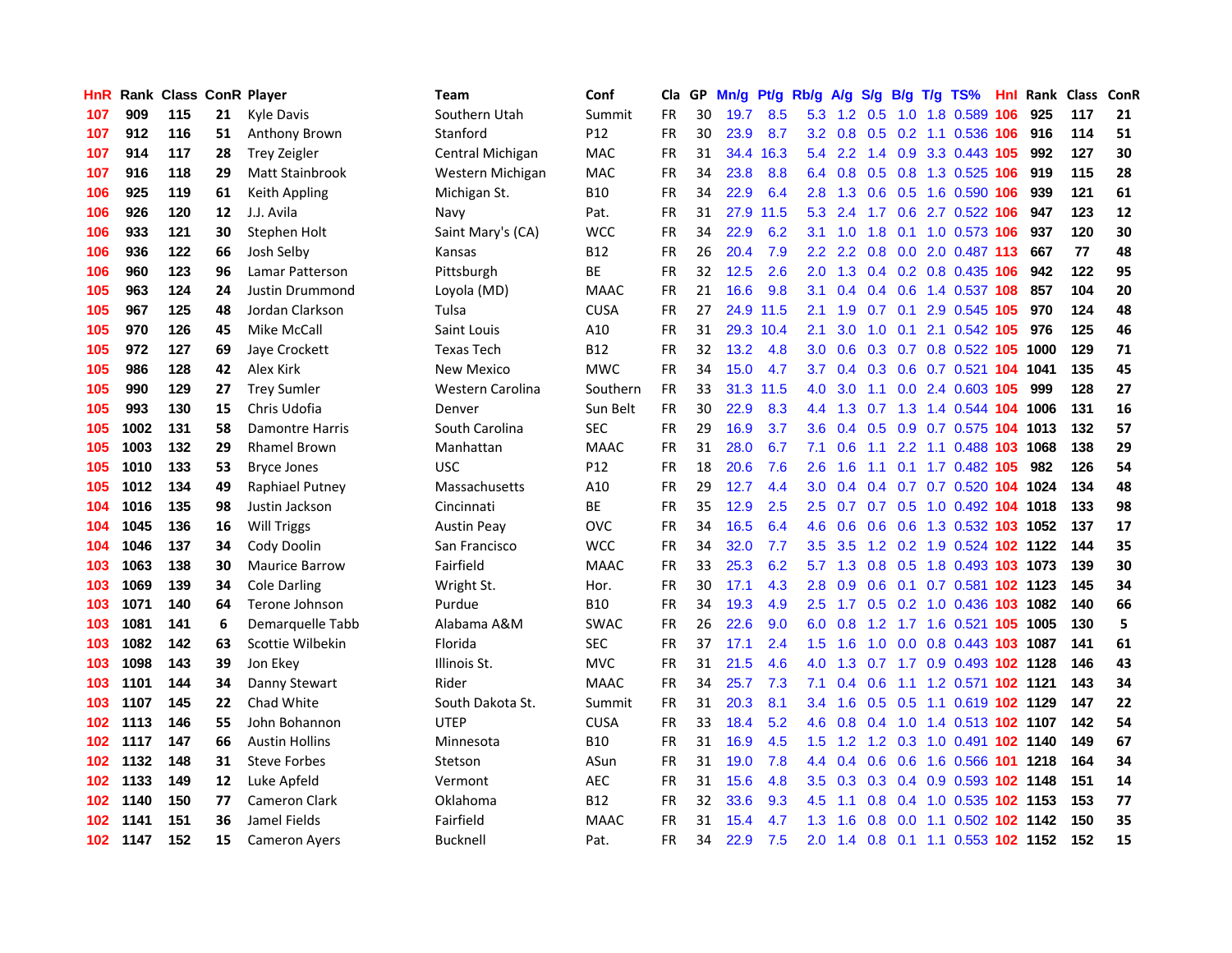| HnR |      | <b>Rank Class ConR Player</b> |     |                        | Team                 | Conf            | Cla       |    | GP Mn/g | Pt/g      | Rb/g             | A/g             | <b>S/g</b>    |                 | B/g T/g TS%                   | Hnl |      | Rank Class ConR |                         |
|-----|------|-------------------------------|-----|------------------------|----------------------|-----------------|-----------|----|---------|-----------|------------------|-----------------|---------------|-----------------|-------------------------------|-----|------|-----------------|-------------------------|
| 102 | 1151 | 153                           | 55  | C.J. Aiken             | Saint Joseph's       | A10             | FR        | 33 | 27.5    | 7.4       | 4.3              | 0.6             | 0.4           | 3.5             | 1.2 0.526                     | 101 | 1202 | 161             | 57                      |
| 102 | 1156 | 154                           | 102 | Vander Blue            | Marquette            | BE              | <b>FR</b> | 37 | 19.0    | 5.1       | 2.8              | 1.6             | 0.9           | 0.2             | 1.4 0.441 101                 |     | 1167 | 155             | 102                     |
| 102 | 1166 | 155                           | 64  | <b>Bruce Ellington</b> | South Carolina       | <b>SEC</b>      | <b>FR</b> | 30 | 30.9    | 12.8      | 3.3              | 3.2             | 1.0           | 0.0             | 2.9 0.417 101                 |     | 1189 | 159             | 64                      |
| 102 | 1167 | 156                           | 72  | K.T. Harrell           | Virginia             | <b>ACC</b>      | FR        | 31 | 22.2    | 8.0       | 2.1              |                 | $0.8$ 0.3 0.1 |                 | $0.9$ 0.501                   | -99 | 1296 | 177             | 77                      |
| 101 | 1173 | 157                           | 59  | Garrett Jackson        | <b>USC</b>           | P12             | FR        | 33 | 10.8    | 3.2       |                  |                 |               |                 | 1.7 0.3 0.3 0.2 0.6 0.594 101 |     | 1191 | 160             | 59                      |
| 101 | 1175 | 158                           | 24  | <b>Taylor Braun</b>    | North Dakota St.     | Summit          | FR        | 29 | 25.0    | 8.2       | 5.7              | 2.3             |               |                 | 1.0 0.4 2.2 0.566 101         |     | 1169 | 156             | 23                      |
| 101 | 1182 | 159                           | 73  | <b>Cliff Palsson</b>   | Maryland             | <b>ACC</b>      | <b>FR</b> | 32 | 10.1    | 2.8       | 2.1              | 0.8             |               |                 | 0.3 0.1 0.6 0.578 101         |     | 1171 | 157             | 73                      |
| 101 | 1197 | 160                           | 58  | Rob Loe                | Saint Louis          | A10             | FR        | 30 | 17.5    | 6.7       | 3.5              | 0.8             |               |                 | 0.5 0.7 1.7 0.482 101         |     | 1207 | 162             | 58                      |
| 101 | 1201 | 161                           | 59  | <b>Matthew Wright</b>  | St. Bonaventure      | A10             | <b>FR</b> | 31 | 16.2    | 4.7       | 1.9              | 1.6             | 0.8           | 0.1             | 0.8 0.521 101                 |     | 1212 | 163             | 59                      |
| 101 | 1203 | 162                           | 103 | <b>Brandon Young</b>   | DePaul               | <b>BE</b>       | <b>FR</b> | 31 | 30.4    | 12.6      | 2.4              | 3.7             | 1.1           | 0.1             | 3.0 0.516 100                 |     | 1241 | 167             | 106                     |
| 101 | 1206 | 163                           | 81  | <b>Tyler Neal</b>      | Oklahoma             | <b>B12</b>      | FR        | 26 | 12.5    | 4.2       | $2.3^{\circ}$    | 0.5             |               | $0.2 \quad 0.1$ | 0.7 0.570 101 1219            |     |      | 165             | 81                      |
| 101 | 1209 | 164                           | 60  | Cedrick Lindsay        | Richmond             | A10             | FR        | 37 | 16.5    | 4.4       | $1.4^{\circ}$    | 1.6             | 0.5           | 0.1             | 0.9 0.509 101                 |     | 1220 | 166             | 60                      |
| 101 | 1216 | 165                           | 25  | J.J. Thomas            | Louisiana-Lafayette  | Sun Belt        | <b>FR</b> | 25 | 24.4    | 11.3      | 6.2              | 0.8             | 0.3           | 0.5             | 1.7 0.507 101                 |     | 1180 | 158             | 24                      |
| 100 | 1242 | 166                           | 69  | JerShon Cobb           | Northwestern         | <b>B10</b>      | FR        | 27 | 24.2    | 7.4       | 3.0 <sub>2</sub> | 1.5             | 0.7           | 0.1             | 0.8 0.481 104                 |     | 1050 | 136             | 65                      |
| 100 | 1252 | 167                           | 30  | Thomas Bropleh         | Boise St.            | <b>WAC</b>      | <b>FR</b> | 34 | 12.4    | 3.7       | $2.4^{\circ}$    | 0.4             | $0.4^{\circ}$ | 0.1             | 0.5 0.567 100                 |     | 1253 | 170             | 31                      |
| 100 | 1255 | 168                           | 23  | Du'Vaughn Maxwell      | <b>High Point</b>    | <b>BSou</b>     | FR        | 25 | 23.0    | 7.3       | 5.6              | 0.7             | 1.1           | 1.4             | 1.7 0.550 102 1135            |     |      | 148             | 20                      |
| 100 | 1257 | 169                           | 27  | TrayVonn Wright        | North Dakota St.     | Summit          | FR        | 29 | 16.3    | 5.7       |                  | $3.4\quad 0.5$  | 0.8           | 0.8             | 0.5 0.511 100 1247            |     |      | 169             | 26                      |
| 100 | 1264 | 170                           | 64  | Jordair Jett           | Saint Louis          | A10             | FR        | 31 | 24.1    | 7.5       | 3.1              | 2.4             |               |                 | 1.4 0.4 2.5 0.457 100 1264    |     |      | 171             | 62                      |
| 100 | 1273 | 171                           | 31  | Orlando Parker         | Wagner               | <b>NEC</b>      | FR        | 30 | 21.5    | 7.5       | 4.9              | 0.7             |               |                 | 0.7 0.8 1.1 0.554             | -99 | 1276 | 173             | 31                      |
| 100 | 1274 | 172                           | 49  | Frank Massenat         | Drexel               | <b>CAA</b>      | FR        | 31 | 28.7    | 5.5       | $2.0^{\circ}$    | 3.3             |               |                 | 0.7 0.4 1.9 0.489 100         |     | 1270 | 172             | 49                      |
| 100 | 1277 | 173                           | 37  | <b>Tim Douglas</b>     | Portland             | <b>WCC</b>      | <b>FR</b> | 28 | 20.4    | 7.7       | 1.6              | 3.0             |               |                 | 0.9 0.0 2.4 0.489 100         |     | 1242 | 168             | 37                      |
| 100 | 1278 | 174                           | 36  | Babatunde Olomuwiya    | <b>USC Upstate</b>   | ASun            | FR        | 30 | 24.5    | 6.5       | 4.7              | 0.7             | 0.4           |                 | 2.4 1.8 0.557                 | -99 | 1292 | 175             | 37                      |
| 99  | 1282 | 175                           | 38  | Juwan Howard           | Western Michigan     | <b>MAC</b>      | <b>FR</b> | 34 | 23.0    | 9.3       | 4.0              | 1.5             |               |                 | $0.5$ 0.7 1.5 0.483           | 99  | 1285 | 174             | 38                      |
| 99  | 1285 | 176                           | 31  | <b>Bracken Funk</b>    | Fresno St.           | <b>WAC</b>      | <b>FR</b> | 31 | 18.8    | 6.4       | 3.9              | 0.9             | 1.0           |                 | $0.8$ 1.0 0.486               | -99 | 1305 | 178             | 32                      |
| 99  | 1287 | 177                           | 76  | Ian Miller             | Florida St.          | ACC             | FR        | 23 | 14.4    | 5.5       | 1.6              | 0.8             | 0.5           |                 | 0.0 1.2 0.500 102 1159        |     |      | 154             | 71                      |
| 99  | 1295 | 178                           | 110 | <b>Mike Poole</b>      | Rutgers              | BE              | FR        | 32 | 19.0    | 5.6       | 3.3              | 1.2             | 1.1           | 0.4             | 1.7 0.457                     | 99  | 1293 | 176             | 110                     |
| 99  | 1303 | 179                           | 63  | Kyle Cain              | ASU                  | P <sub>12</sub> | <b>FR</b> | 31 | 20.8    | 5.4       | $5.5^{\circ}$    | 0.5             | 0.4           | 0.3             | 1.2 0.537                     | 98  | 1340 | 183             | 64                      |
| 99  | 1309 | 180                           | 67  | <b>Ronald Roberts</b>  | Saint Joseph's       | A10             | FR        | 33 | 19.5    | 6.4       | 4.7              | 0.4             | 0.3           |                 | $0.6$ 0.9 0.529               | 98  | 1346 | 184             | 67                      |
| 99  | 1314 | 181                           | 53  | Jahenns Manigat        | Creighton            | <b>MVC</b>      | <b>FR</b> | 39 | 20.5    | 5.4       | 2.0              | 1.6             | 0.7           | 0.1             | 0.9 0.592                     | 98  | 1337 | 182             | 52                      |
| 99  | 1324 | 182                           | 6   | <b>Troy Huff</b>       | North Dakota         | <b>GWC</b>      | <b>FR</b> | 34 | 26.3    | 13.3      | 4.6              | 1.1             |               |                 | 1.2 0.3 2.2 0.511             | 98  | 1360 | 189             | $\overline{\mathbf{z}}$ |
| 99  | 1325 | 183                           | 64  | <b>Josh Huestis</b>    | Stanford             | P12             | FR        | 28 | 9.9     | 2.3       | 2.0              | 0.3             | 0.1           |                 | 0.3 0.3 0.485                 | -99 | 1318 | 179             | 63                      |
| 98  | 1333 | 184                           | 65  | <b>Isaiah Sykes</b>    | Central Florida      | <b>CUSA</b>     | <b>FR</b> | 32 | 16.4    | 4.0       |                  | $3.2 \quad 0.8$ |               |                 | 0.8 0.0 1.0 0.540             | 98  | 1328 | 180             | 65                      |
| 98  | 1336 | 185                           | 27  | Sean McGonagill        | <b>Brown</b>         | <b>Ivy</b>      | FR        | 28 |         | 33.3 11.8 |                  | 4.4 5.3         | $0.9\ 0.1$    |                 | 3.1 0.551                     | 98  | 1380 | 191             | 27                      |
| 98  | 1339 | 186                           | 112 | Kadeem Batts           | Providence           | <b>BE</b>       | <b>FR</b> | 32 | 21.7    | 7.1       | 5.8              | 0.5             | 0.5           |                 | 0.4 1.1 0.503                 | 98  | 1349 | 186             | 114                     |
| 98  | 1346 | 187                           | 34  | <b>Anthony Myers</b>   | <b>Robert Morris</b> | <b>NEC</b>      | FR        | 32 | 23.8    | 4.2       | 3.4              | 3.6             | 1.1           |                 | $0.0$ 1.9 $0.420$             | 97  | 1406 | 198             | 36                      |
| 98  | 1349 | 188                           | 78  | <b>Daniel Miller</b>   | Georgia Tech         | ACC             | <b>FR</b> | 31 | 25.7    | 4.4       | 5.0              | 0.6             | 1.0           | 2.2             | 1.3 0.476                     | 97  | 1386 | 193             | 80                      |
| 98  | 1357 | 189                           | 57  | Jordan Jahr            | Evansville           | <b>MVC</b>      | <b>FR</b> | 30 | 9.7     | 3.8       | $2.2^{\circ}$    | 0.3             | 0.0           | 0.1             | 0.6 0.535                     | 98  | 1355 | 187             | 56                      |
| 98  | 1365 | 190                           | 69  | Robert Sampson         | East Carolina        | <b>CUSA</b>     | FR        | 34 | 13.3    | 3.3       | 3.0 <sub>1</sub> |                 |               |                 | 0.6 0.3 0.6 0.8 0.531         | 97  | 1391 | 196             | 70                      |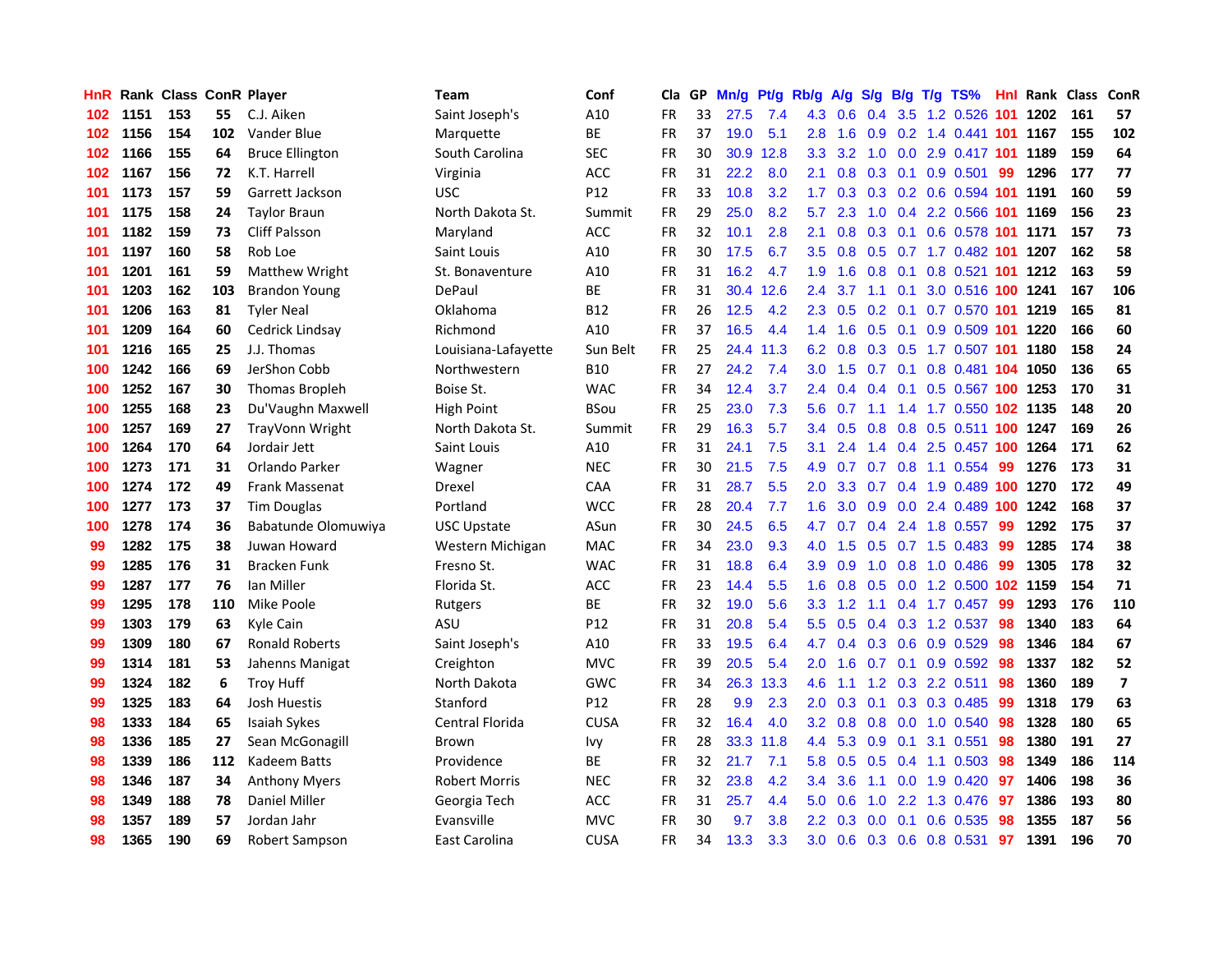| <b>HnR</b> |      | Rank Class ConR Player |     |                           | <b>Team</b>       | Conf        | Cla       |    | GP Mn/g | Pt/g      | Rb/g             | A/g |                         |                 | S/g B/g T/g TS%           | Hnl | Rank Class |     | ConR |
|------------|------|------------------------|-----|---------------------------|-------------------|-------------|-----------|----|---------|-----------|------------------|-----|-------------------------|-----------------|---------------------------|-----|------------|-----|------|
| 98         | 1367 | 191                    | 26  | Daylon Guy                | Ark.-Little Rock  | Sun Belt    | FR        | 36 | 21.3    | 7.6       | 2.1              | 2.0 | 1.0                     | 0.1             | 1.3 0.515                 | 97  | 1390       | 195 | 29   |
| 98         | 1369 | 192                    | 21  | Kareem Jamar              | Montana           | <b>BSky</b> | <b>FR</b> | 27 | 26.3    | 8.1       | 4.8              | 1.4 | 0.7                     | 0.4             | 1.2 0.523                 | 98  | 1361       | 190 | 21   |
| 98         | 1382 | 193                    | 22  | <b>Emmanuel Addo</b>      | Northern Colorado | <b>BSky</b> | <b>FR</b> | 31 | 15.3    | 6.3       | 3.3 <sub>1</sub> | 0.4 | 0.1                     | 0.1             | 1.1 0.576                 | 97  | 1384       | 192 | 23   |
| 97         | 1386 | 194                    | 59  | <b>Steve McWhorter</b>    | Indiana St.       | <b>MVC</b>  | FR        | 34 | 15.2    | 3.1       |                  |     | $1.4$ $1.3$ $0.7$ $0.1$ |                 | 0.6 0.589                 | 97  | 1399       | 197 | 59   |
| 97         | 1392 | 195                    | 36  | Tshilidzi Nephawe         | New Mexico St.    | <b>WAC</b>  | FR        | 33 | 18.2    | 5.6       |                  |     |                         |                 | 4.4 0.2 0.5 1.0 1.1 0.556 | -96 | 1439       | 201 | 38   |
| 97         | 1400 | 196                    | 47  | <b>Kendrick Perry</b>     | Youngstown St.    | Hor.        | FR        | 30 | 29.2    | 9.0       | 3.6 <sup>°</sup> | 4.1 |                         |                 | 1.3 0.2 1.9 0.520         | 97  | 1427       | 199 | 47   |
| 97         | 1403 | 197                    | 71  | Will Sheehey              | Indiana           | <b>B10</b>  | FR        | 32 | 13.8    | 4.8       | 2.1              | 0.4 |                         |                 | $0.4$ 0.2 0.8 0.529       | 96  | 1431       | 200 | 72   |
| 97         | 1411 | 198                    | 38  | Keith Shamburger          | San Jose St.      | <b>WAC</b>  | <b>FR</b> | 33 | 31.3    | 12.4      | 3.8              | 2.4 |                         |                 | 0.9 0.2 1.3 0.483         | 96  | 1471       | 211 | 41   |
| 97         | 1434 | 199                    | 38  | <b>Mathis Monninghoff</b> | Gonzaga           | <b>WCC</b>  | FR        | 30 | 13.4    | 4.3       | 1.5              | 0.4 | 0.1                     | 0.1             | 0.4 0.640                 | 98  | 1347       | 185 | 39   |
| 97         | 1436 | 200                    | 72  | Mike Talley               | Duquesne          | A10         | FR        | 32 | 22.9    | 6.9       | 1.5              | 2.4 | 0.6                     |                 | 0.0 1.5 0.538             | 96  | 1470       | 210 | 73   |
| 97         | 1437 | 201                    | 54  | Tim Rusthoven             | William & Mary    | CAA         | FR        | 26 | 14.0    | 5.5       | 2.8              | 0.5 | 0.1                     | 0.6             | 0.8 0.615                 | 98  | 1357       | 188 | 51   |
| 97         | 1440 | 202                    | 71  | <b>Anthony Criswell</b>   | <b>UAB</b>        | <b>CUSA</b> | <b>FR</b> | 21 | 14.2    | 3.2       | 3.6 <sup>°</sup> | 0.5 | 0.1                     | 0.1             | 0.7 0.578                 | 98  | 1331       | 181 | 66   |
| 97         | 1441 | 203                    | 73  | <b>Tyreek Duren</b>       | La Salle          | A10         | <b>FR</b> | 33 | 33.8    | 9.8       | 2.8              | 4.4 | 1.9                     | 0.3             | 2.7 0.548                 | 96  | 1448       | 203 | 71   |
| 96         | 1454 | 204                    | 49  | Daniel Turner             | Green Bay         | Hor.        | FR        | 31 | 24.2    | 6.6       | 5.8              | 0.8 | 0.6                     | 0.5             | 1.6 0.511                 | 96  | 1453       | 205 | 49   |
| 96         | 1455 | 205                    | 22  | Sandro Carissimo          | Vermont           | <b>AEC</b>  | FR        | 32 | 16.4    | 4.4       | 1.9              | 1.4 | 0.8                     | 0.1             | 1.2 0.504                 | 96  | 1456       | 206 | 22   |
| 96         | 1457 | 206                    | 38  | Keith McDougle            | Jacksonville      | ASun        | <b>FR</b> | 31 | 20.3    | 9.1       | $2.4^{\circ}$    | 0.9 | 0.9                     | 0.0             | 1.8 0.497                 | -96 | 1450       | 204 | 39   |
| 96         | 1459 | 207                    | 23  | D.J. Irving               | Boston U.         | AEC         | FR        | 35 | 30.6    | 8.0       | $2.7^{\circ}$    | 3.6 |                         |                 | $0.8$ 0.0 2.1 0.522       | -95 | 1502       | 216 | 24   |
| 96         | 1461 | 208                    | 36  | Mike Felt                 | North Dakota St.  | Summit      | FR        | 27 | 13.9    | 6.3       | 0.9 <sup>°</sup> | 0.6 |                         |                 | $0.2$ 0.0 0.5 0.640       | -96 | 1442       | 202 | 35   |
| 96         | 1466 | 209                    | 41  | <b>Tyler Johnson</b>      | Fresno St.        | <b>WAC</b>  | <b>FR</b> | 31 | 16.9    | 4.4       | 2.9              | 2.0 |                         |                 | $1.1$ 0.3 1.5 0.472       | -96 | 1479       | 213 | 42   |
| 96         | 1475 | 210                    | 26  | Jeromie Hill              | Texas-San Antonio | Southland   | <b>FR</b> | 34 | 30.5    | 13.4      | 6.6              | 1.0 |                         |                 | 0.8 0.5 2.6 0.542         | 96  | 1475       | 212 | 26   |
| 96         | 1485 | 211                    | 41  | <b>Blake Jenkins</b>      | Belmont           | ASun        | FR        | 34 | 10.3    | 3.8       | 2.2              | 0.6 |                         |                 | $0.3$ 0.1 1.1 0.531       | 96  | 1460       | 208 | 40   |
| 96         | 1488 | 212                    | 33  | Shawn Jones               | Middle Tennessee  | Sun Belt    | <b>FR</b> | 32 | 10.9    | 4.1       | 2.3              | 0.3 |                         |                 | $0.3$ 0.6 0.8 0.533       | 95  | 1492       | 214 | 34   |
| 95         | 1499 | 213                    | 29  | <b>Brandon Edwards</b>    | Texas-Arlington   | Southland   | <b>FR</b> | 28 | 20.8    | 5.7       | 5.4              | 0.3 |                         |                 | $0.6$ $0.8$ $0.9$ $0.608$ | 95  | 1501       | 215 | 27   |
| 95         | 1500 | 214                    | 116 | Gerard Coleman            | Providence        | ВE          | FR        | 31 | 29.6    | 10.3      | 3.1              | 1.4 |                         |                 | 0.9 0.2 1.9 0.458         | 96  | 1459       | 207 | 116  |
| 95         | 1503 | 215                    | 31  | Dockery Walker            | <b>Brown</b>      | <b>Ivy</b>  | FR        | 24 | 14.9    | 5.8       | 4.6              | 0.5 |                         |                 | 0.3 0.5 0.6 0.545         | 96  | 1469       | 209 | 30   |
| 95         | 1513 | 216                    | 76  | Nemanja Mikic             | George Washington | A10         | <b>FR</b> | 31 | 24.1    | 8.1       | 2.7              | 0.7 |                         |                 | $0.4$ 0.2 1.3 0.594       | 95  | 1519       | 217 | 78   |
| 95         | 1516 | 217                    | 10  | <b>Sterling Carter</b>    | Seattle           | Ind.        | FR        | 31 |         | 26.8 13.8 | 3.3 <sub>2</sub> | 1.9 | 0.9                     | 0.5             | 3.0 0.495                 | 94  | 1542       | 221 | 10   |
| 95         | 1530 | 218                    | 44  | Langston Hall             | Mercer            | ASun        | <b>FR</b> | 33 | 33.3    | 8.2       | 3.1              | 3.5 | 1.3                     | 0.3             | 2.1 0.506                 | -94 | 1589       | 229 | 45   |
| 95         | 1532 | 219                    | 75  | Chip Armelin              | Minnesota         | <b>B10</b>  | <b>FR</b> | 31 | 11.1    | 4.4       | 1.4              | 0.6 |                         | $0.4\quad 0.0$  | 0.6 0.474                 | 94  | 1532       | 219 | 76   |
| 95         | 1534 | 220                    | 44  | Kevin Olekaibe            | Fresno St.        | <b>WAC</b>  | FR        | 30 | 25.1    | 12.0      | 1.9              | 1.3 |                         |                 | 1.2 0.2 1.8 0.511         | 94  | 1540       | 220 | 44   |
| 95         | 1537 | 221                    | 8   | Jamal Webb                | North Dakota      | GWC         | <b>FR</b> | 34 | 30.8    | 9.3       | 5.4              | 4.1 |                         |                 | 1.5 0.2 3.5 0.527         | -94 | 1568       | 225 | 8    |
| 95         | 1542 | 222                    | 72  | Andre Stringer            | LSU               | <b>SEC</b>  | FR        | 32 |         | 30.7 11.2 | $2.4^{\circ}$    | 2.7 |                         |                 | 1.1 0.1 2.6 0.488         | -94 | 1554       | 223 | 73   |
| 94         | 1554 | 223                    | 32  | <b>Miles Cartwright</b>   | Pennsylvania      | Ivy         | <b>FR</b> | 28 |         | 33.8 11.7 | $2.0^{\circ}$    | 3.0 |                         |                 | 1.3 0.2 3.0 0.556         | 93  | 1592       | 230 | 32   |
| 94         | 1555 | 224                    | 46  | Lucas Troutman            | Elon              | Southern    | <b>FR</b> | 31 | 20.1    | 8.8       | 4.1              | 0.3 |                         | $0.7 \quad 1.5$ | 1.1 0.507                 | 94  | 1550       | 222 | 46   |
| 94         | 1564 | 225                    | 41  | Marko Petrovic            | San Francisco     | <b>WCC</b>  | FR        | 25 | 17.4    | 5.8       | 1.9              | 1.0 |                         |                 | 0.4 0.1 1.1 0.568         | 95  | 1524       | 218 | 40   |
| 94         | 1565 | 226                    | 53  | Gabe Kindred              | Loyola (IL)       | Hor.        | <b>FR</b> | 24 | 11.8    | 3.8       | 1.6              | 1.0 | 0.7                     | 0.0             | 1.2 0.535                 | 94  | 1581       | 226 | 54   |
| 94         | 1577 | 227                    | 59  | <b>Cameron Bairstow</b>   | New Mexico        | <b>MWC</b>  | FR        | 31 | 9.7     | 2.6       | 1.8              | 0.2 | 0.2                     | 0.3             | 0.5 0.606                 | 94  | 1588       | 228 | 58   |
| 94         | 1599 | 228                    | 49  | Nick Kellogg              | Ohio              | MAC         | FR        | 35 | 25.8    | 7.8       | $1.4^{\circ}$    |     |                         |                 | 2.0 0.8 0.0 1.1 0.594     | 94  | 1582       | 227 | 49   |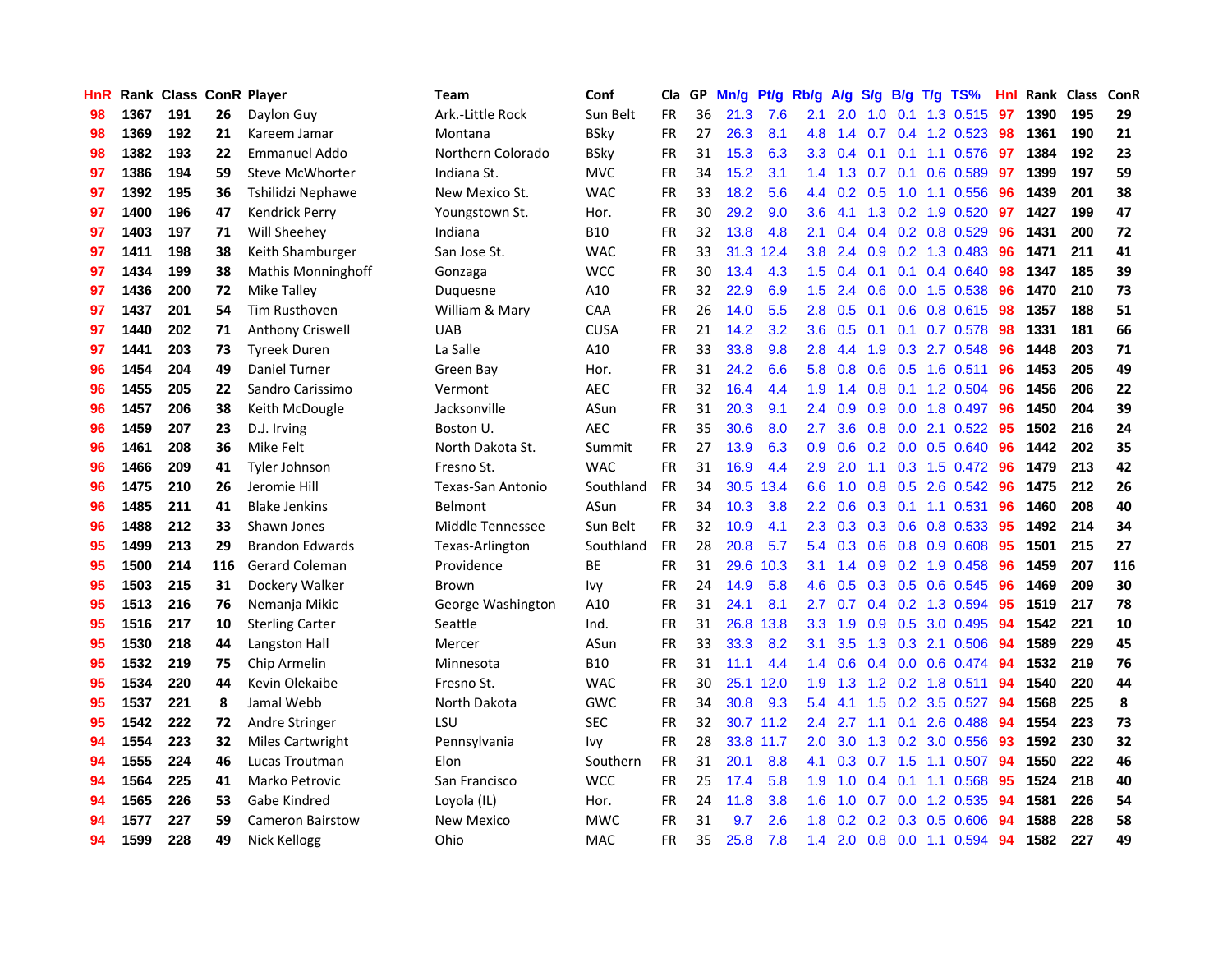| HnR |      | Rank Class ConR Player |     |                        | <b>Team</b>        | Conf        | Cla       |    | GP Mn/g Pt/g |           | Rb/g A/g S/g B/g T/g TS% |               |               |                |                         | Hnl | Rank Class |     | ConR |
|-----|------|------------------------|-----|------------------------|--------------------|-------------|-----------|----|--------------|-----------|--------------------------|---------------|---------------|----------------|-------------------------|-----|------------|-----|------|
| 94  | 1612 | 229                    | 73  | Aaron Bright           | Stanford           | P12         | <b>FR</b> | 31 | 18.9         | 5.1       | 0.9                      | 2.0           | $0.4^{\circ}$ | 0.0            | 1.3 0.506               | 93  | 1609       | 232 | 73   |
| 94  | 1613 | 230                    | 55  | <b>Matt Vest</b>       | Wright St.         | Hor.        | <b>FR</b> | 33 | 19.2         | 3.8       | 2.3                      | 1.1           | 0.6           | 0.0            | 0.8 0.539               | 92  | 1656       | 241 | 57   |
| 93  | 1622 | 231                    | 13  | Jyles Smith            | Savannah St.       | Ind.        | <b>FR</b> | 30 | 25.7         | 4.5       | 7.2                      | 0.6           | 0.7           | 2.4            | 1.6 0.489               | 93  | 1633       | 233 | 13   |
| 93  | 1624 | 232                    | 40  | Michael Byron          | Gardner-Webb       | <b>BSou</b> | <b>FR</b> | 32 | 13.5         | 3.8       | 3.4                      | 0.1           |               |                | 0.2 0.8 1.0 0.597       | 92  | 1657       | 242 | 39   |
| 93  | 1627 | 233                    | 77  | Roy Devyn Marble       | lowa               | <b>B10</b>  | <b>FR</b> | 31 | 19.1         | 5.7       | $2.4^{\circ}$            | 1.3           |               |                | $0.7$ 0.1 1.1 0.430     | -93 | 1636       | 235 | 77   |
| 93  | 1631 | 234                    | 37  | Chase Dunn             | Tennessee Tech     | <b>OVC</b>  | <b>FR</b> | 31 | 13.6         | 6.7       | 0.7                      | 1.0           |               |                | 0.6 0.0 1.3 0.576       | -93 | 1648       | 238 | 37   |
| 93  | 1633 | 235                    | 118 | Fab Melo               | Syracuse           | <b>BE</b>   | <b>FR</b> | 33 | 9.9          | 2.3       | 1.9                      | 0.2           |               |                | 0.3 0.8 0.8 0.562       | 93  | 1595       | 231 | 118  |
| 93  | 1640 | 236                    | 75  | <b>Alandise Harris</b> | Houston            | <b>CUSA</b> | <b>FR</b> | 27 | 23.2         | 9.4       | 5.4                      | 0.9           |               | $0.4$ 1.0      | 2.5 0.523               | 92  | 1667       | 245 | 75   |
| 93  | 1645 | 237                    | 46  | Pablo Bertone          | Florida Atlantic   | Sun Belt    | <b>FR</b> | 29 | 9.0          | 2.8       | 1.4                      | 0.7           | 0.1           | 0.1            | $0.6$ $0.543$           | 93  | 1634       | 234 | 46   |
| 93  | 1656 | 238                    | 58  | <b>Alex Harris</b>     | Northeastern       | CAA         | <b>FR</b> | 30 | 22.5         | 6.4       | 2.0                      | 2.1           | 1.3           | 0.1            | 1.3 0.500               | 91  | 1740       | 262 | 62   |
| 93  | 1659 | 239                    | 119 | Jeremiah Kelly         | DePaul             | ВE          | FR        | 31 | 31.7         | 7.6       | 2.2 <sub>2</sub>         | 2.9           | 1.7           | 0.1            | 1.4 0.506               | 92  | 1690       | 250 | 121  |
| 93  | 1660 | 240                    | 120 | Elisha Justice         | Louisville         | BE          | <b>FR</b> | 29 | 10.1         | 2.4       | 1.0                      | 1.1           | 0.4           | 0.0            | 0.5 0.473               | 94  | 1556       | 224 | 117  |
| 93  | 1661 | 241                    | 51  | Robert Boyd            | Lipscomb           | ASun        | <b>FR</b> | 29 | 21.1         | 5.4       | 2.2                      | 2.2           | 1.7           | 0.3            | 1.6 0.474               | 93  | 1641       | 236 | 48   |
| 93  | 1667 | 242                    | 59  | <b>Brandon Britt</b>   | William & Mary     | <b>CAA</b>  | <b>FR</b> | 28 |              | 25.2 10.9 | $2.2^{\circ}$            | $2.2^{\circ}$ | 0.5           |                | $0.1$ 1.9 0.503         | 92  | 1651       | 240 | 60   |
| 92  | 1668 | 243                    | 50  | Christian Kabongo      | New Mexico St.     | <b>WAC</b>  | <b>FR</b> | 33 | 25.7         | 8.9       | 2.9                      | 2.5           | 0.8           | 0.1            | 2.5 0.459               | -91 | 1717       | 257 | 51   |
| 92  | 1669 | 244                    | 42  | Rodney Glasgow         | VMI                | <b>BSou</b> | <b>FR</b> | 30 | 26.7         | 9.5       | 2.4                      | 3.9           | 1.1           | 0.0            | 1.6 0.531               | 92  | 1688       | 249 | 42   |
| 92  | 1674 | 245                    | 49  | Jack Isenbarger        | Elon               | Southern    | <b>FR</b> | 31 | 23.8         | 10.4      | 3.2                      | 1.9           |               | $0.5\quad 0.0$ | 1.5 0.541               | 92  | 1664       | 243 | 49   |
| 92  | 1694 | 246                    | 44  | D.J. Covington         | VMI                | <b>BSou</b> | FR        | 25 | 24.8         | 9.1       |                          | 5.3 0.2       |               |                | 0.6 2.3 1.3 0.614 92    |     | 1686       | 247 | 41   |
| 92  | 1695 | 247                    | 53  | <b>Marvelle Harris</b> | Campbell           | ASun        | <b>FR</b> | 31 | 20.6         | 5.8       |                          | 5.4 0.4       |               |                | $0.5$ 1.5 1.4 0.514     | -90 | 1775       | 272 | 56   |
| 92  | 1697 | 248                    | 76  | Chris Denson           | Auburn             | <b>SEC</b>  | <b>FR</b> | 20 | 18.4         | 5.9       | 1.6                      | $-1.0$        |               |                | $0.9$ 0.1 0.6 0.468     | 91  | 1746       | 264 | 79   |
| 92  | 1699 | 249                    | 37  | Jeremiah Kreisberg     | Yale               | <b>Ivy</b>  | <b>FR</b> | 28 | 24.6         | 7.2       | 4.5                      | 0.9           |               |                | 0.2 0.4 2.0 0.584       | 92  | 1704       | 252 | 37   |
| 92  | 1702 | 250                    | 39  | <b>Terence Smith</b>   | Tennessee-Martin   | <b>OVC</b>  | FR        | 33 |              | 31.6 11.3 | 3.9                      | 3.1           |               |                | 0.8 0.1 2.6 0.534       | 92  | 1710       | 254 | 39   |
| 92  | 1707 | 251                    | 77  | Jeremiah Samarrippas   | SMU                | <b>CUSA</b> | <b>FR</b> | 35 | 30.7         | 7.4       | 2.2 <sub>2</sub>         | 3.4           |               |                | 1.3 0.0 2.3 0.538       | 91  | 1716       | 256 | 76   |
| 92  | 1708 | 252                    | 47  | Godwin Okonji          | Loyola Marymount   | <b>WCC</b>  | <b>FR</b> | 31 | 22.9         | 4.9       | 5.4                      | 0.9           |               |                | $0.7$ 1.2 1.0 0.551     | 90  | 1795       | 277 | 47   |
| 92  | 1709 | 253                    | 121 | Patrik Auda            | Seton Hall         | <b>BE</b>   | FR        | 24 | 15.3         | 3.2       | $2.5\,$                  | 0.5           |               |                | 0.4 0.4 0.8 0.579       | 92  | 1707       | 253 | 122  |
| 92  | 1711 | 254                    | 60  | Devonta White          | Georgia St.        | CAA         | <b>FR</b> | 20 | 15.8         | 5.2       | 1.5                      | 2.4           | 0.7           |                | $0.1$ 1.9 $0.450$       | 92  | 1687       | 248 | 61   |
| 92  | 1713 | 255                    | 45  | <b>Scott Eatherton</b> | Saint Francis (PA) | <b>NEC</b>  | <b>FR</b> | 28 | 9.6          | 3.9       | 2.1                      | 0.2           | 0.1           | 0.5            | $0.5$ 0.624             | 92  | 1673       | 246 | 47   |
| 92  | 1714 | 256                    | 74  | Johnathan Loyd         | Oregon             | P12         | <b>FR</b> | 39 | 19.1         | 4.7       | 1.9                      | 2.3           | 0.9           | 0.0            | 1.3 0.423               | 91  | 1726       | 260 | 76   |
| 92  | 1717 | 257                    | 38  | Dantrell Thomas        | Nicholls St.       | Southland   | <b>FR</b> | 28 | 18.9         | 6.4       | 2.7                      | 1.3           | 0.8           | 0.2            | 1.1 0.576               | 90  | 1780       | 274 | 41   |
| 92  | 1719 | 258                    | 40  | Mike Liabo             | Tennessee-Martin   | <b>OVC</b>  | <b>FR</b> | 33 | 23.6         | 11.2      | 3.2                      | 1.6           |               |                | $0.6$ $0.2$ 1.8 $0.487$ | 91  | 1728       | 261 | 40   |
| 91  | 1732 | 259                    | 47  | Keith Matthews         | Fairfield          | <b>MAAC</b> | <b>FR</b> | 33 | 10.6         | 3.0       | 2.4                      | 0.2           |               |                | 0.2 0.2 0.6 0.457       | -91 | 1742       | 263 | 48   |
| 91  | 1734 | 260                    | 48  | Anthony Ireland        | Loyola Marymount   | <b>WCC</b>  | <b>FR</b> | 32 |              | 31.0 10.6 | 3.7                      | 3.0           |               |                | 1.0 0.2 1.8 0.480       | -90 | 1823       | 285 | 48   |
| 91  | 1735 | 261                    | 32  | Anthony Jackson        | <b>Stony Brook</b> | <b>AEC</b>  | <b>FR</b> | 32 | 13.2         | 4.6       | 1.6                      | 1.1           |               |                | $0.3$ 0.0 1.1 0.487     | -91 | 1771       | 269 | 33   |
| 91  | 1739 | 262                    | 52  | <b>Trevis Simpson</b>  | NC-Greensboro      | Southern    | <b>FR</b> | 27 |              | 23.0 11.8 | 3.6 <sup>°</sup>         | 0.8           |               |                | $0.5$ $0.2$ 1.7 $0.516$ | -92 | 1665       | 244 | 50   |
| 91  | 1745 | 263                    | 55  | <b>Bud Thomas</b>      | Mercer             | ASun        | FR        | 33 | 18.7         | 4.2       | 2.6                      | 0.9           | 0.8           |                | 0.3 0.8 0.521           | 90  | 1813       | 282 | 57   |
| 91  | 1756 | 264                    | 48  | Dylon Cormier          | Loyola (MD)        | <b>MAAC</b> | <b>FR</b> | 28 | 26.7         | 8.1       | 3.0                      | 1.1           | 0.9           | 0.0            | 0.9 0.453               | 90  | 1800       | 278 | 50   |
| 91  | 1757 | 265                    | 30  | Mackey McKnight        | Lehigh             | Pat.        | <b>FR</b> | 30 | 25.7         | 7.6       | 2.3                      | 3.7           | 0.8           | 0.1            | 1.6 0.472               | 91  | 1773       | 271 | 30   |
| 91  | 1760 | 266                    | 47  | Santoine Butler        | Gardner-Webb       | BSou        | FR        | 27 | 9.8          | 3.1       | 2.0                      | 0.1           |               |                | $0.1$ 0.7 0.5 0.546     | 91  | 1768       | 267 | 47   |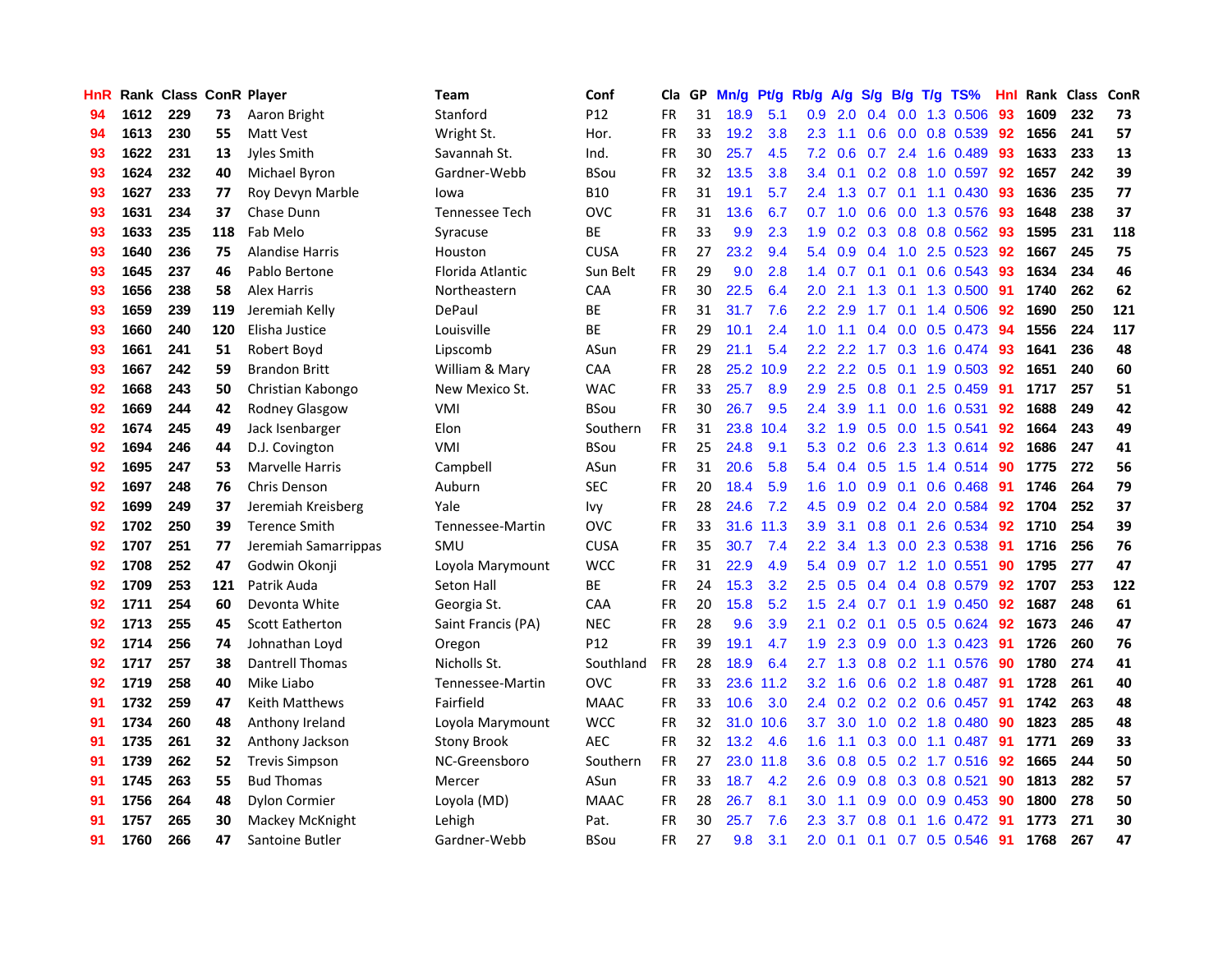| HnR |      | <b>Rank Class ConR Player</b> |    |                         | <b>Team</b>             | Conf        | Cla       | GP | Mn/g Pt/g Rb/g A/g S/g B/g T/g TS% |           |                  |                 |                  |                 |                       | Hnl | Rank Class |     | ConR |
|-----|------|-------------------------------|----|-------------------------|-------------------------|-------------|-----------|----|------------------------------------|-----------|------------------|-----------------|------------------|-----------------|-----------------------|-----|------------|-----|------|
| 91  | 1761 | 267                           | 47 | Ike Azotam              | Quinnipiac              | <b>NEC</b>  | <b>FR</b> | 31 | 17.3                               | 5.1       | 5.4              | 0.5             | 0.4              | 0.4             | 1.0 0.462             | 90  | 1793       | 276 | 52   |
| 91  | 1764 | 268                           | 53 | Jesse Berry             | Ball St.                | <b>MAC</b>  | <b>FR</b> | 32 | 24.0                               | 8.9       | 1.6              | 1.3             | 0.3              | 0.1             | 1.3 0.529             | 91  | 1772       | 270 | 56   |
| 91  | 1766 | 269                           | 54 | Derek Jackson           | Central Michigan        | <b>MAC</b>  | <b>FR</b> | 31 | 26.9                               | 7.5       | 2.1              | 1.8             | 1.6              | 0.1             | 1.4 0.455             | -89 | 1847       | 289 | 57   |
| 91  | 1768 | 270                           | 48 | <b>Latif Rivers</b>     | Wagner                  | <b>NEC</b>  | <b>FR</b> | 30 |                                    | 32.7 13.9 | 3.1              | 2.9             |                  |                 | 0.7 0.4 3.3 0.523     | -91 | 1765       | 265 | 49   |
| 91  | 1770 | 271                           | 49 | Louis Montes            | Sacred Heart            | <b>NEC</b>  | <b>FR</b> | 29 | 20.3                               | 7.2       |                  | 4.5 0.7         |                  |                 | 0.5 0.7 1.6 0.572 91  |     | 1767       | 266 | 50   |
| 91  | 1772 | 272                           | 78 | <b>Ralston Turner</b>   | LSU                     | <b>SEC</b>  | <b>FR</b> | 27 |                                    | 29.9 12.3 | 2.6              | 1.6             |                  |                 | $0.6$ $0.1$ 2.3 0.483 | 91  | 1723       | 258 | 78   |
| 91  | 1776 | 273                           | 80 | Zach McCabe             | lowa                    | <b>B10</b>  | <b>FR</b> | 31 | 19.6                               | 5.8       | 3.6 <sub>2</sub> | 0.8             |                  |                 | $0.7$ 0.0 1.5 0.466   | 90  | 1777       | 273 | 80   |
| 91  | 1778 | 274                           | 57 | Ricardo Glenn           | <b>USC Upstate</b>      | ASun        | <b>FR</b> | 27 | 17.8                               | 5.4       | 5.6              | 0.9             |                  |                 | 0.4 0.2 1.3 0.448     | 92  | 1713       | 255 | 52   |
| 91  | 1779 | 275                           | 78 | Roberto Nelson          | Oregon St.              | P12         | <b>FR</b> | 24 | 17.4                               | 7.5       | 1.8              | 1.5             | 0.6              |                 | $0.1$ 1.9 $0.510$     | 91  | 1724       | 259 | 75   |
| 91  | 1782 | 276                           | 50 | Jordan Davis            | Monmouth                | <b>NEC</b>  | <b>FR</b> | 14 | 28.3                               | 6.5       | 3.5              | 3.4             |                  |                 | 1.4 0.3 1.6 0.517     | 97  | 1387       | 194 | 34   |
| 91  | 1788 | 277                           | 51 | Dominique Langston      | Quinnipiac              | <b>NEC</b>  | FR        | 30 | 22.9                               | 7.1       | 4.4              | 2.0             |                  |                 | 0.5 0.2 1.8 0.492     | 90  | 1784       | 275 | 51   |
| 91  | 1789 | 278                           | 52 | Alex Francis            | Bryant                  | <b>NEC</b>  | <b>FR</b> | 30 |                                    | 30.9 14.8 | 8.0              | 0.8             | 0.9              | 0.5             | 3.7 0.510             | -90 | 1809       | 281 | 55   |
| 91  | 1794 | 279                           | 63 | <b>Amric Fields</b>     | <b>TCU</b>              | <b>MWC</b>  | <b>FR</b> | 33 | 19.5                               | 6.8       | 2.8              | 0.4             | 0.5              | 0.6             | 1.0 0.510             | -89 | 1857       | 290 | 66   |
| 90  | 1800 | 280                           | 32 | <b>Byron Fulton</b>     | Weber St.               | <b>BSky</b> | <b>FR</b> | 32 | 19.0                               | 7.0       | 3.5              | 0.6             |                  |                 | 0.2 0.2 0.9 0.523     | -89 | 1903       | 303 | 36   |
| 90  | 1807 | 281                           | 50 | <b>Anell Alexis</b>     | Marist                  | <b>MAAC</b> | <b>FR</b> | 32 | 14.1                               | 5.2       | 3.5              | 0.4             |                  |                 | 0.4 0.3 1.3 0.514     | -89 | 1874       | 294 | 56   |
| 90  | 1813 | 282                           | 34 | Paul Garnica            | Northern Colorado       | <b>BSky</b> | <b>FR</b> | 32 | 14.8                               | 4.2       | 1.8              | 1.5             | 1.1              |                 | $0.1$ 1.4 $0.479$     | 90  | 1801       | 279 | 33   |
| 90  | 1814 | 283                           | 40 | Josh Ritchart           | <b>UC Davis</b>         | <b>BWst</b> | FR        | 30 | 17.7                               | 7.9       | $2.5\,$          | 0.7             |                  |                 | $0.4$ 0.4 1.2 0.589   | -89 | 1900       | 302 | 46   |
| 90  | 1819 | 284                           | 41 | Josh Greene             | Cal St. Northridge      | <b>BWst</b> | <b>FR</b> | 32 | 17.2                               | 6.5       |                  | $1.3 \quad 1.6$ |                  |                 | 0.5 0.0 1.6 0.560     | -90 | 1827       | 286 | 39   |
| 90  | 1820 | 285                           | 53 | Drew Windler            | Samford                 | Southern    | <b>FR</b> | 31 | 17.2                               | 6.2       | 1.9 <sup>°</sup> | 1.2             |                  |                 | $0.4$ 0.6 1.3 0.569   | 90  | 1814       | 283 | 53   |
| 90  | 1823 | 286                           | 43 | Daymond Cowlah          | <b>UC Riverside</b>     | <b>BWst</b> | <b>FR</b> | 30 | 15.0                               | 3.9       | 1.5 <sub>1</sub> | 1.8             |                  |                 | 0.8 0.1 1.1 0.544     | 90  | 1815       | 284 | 38   |
| 90  | 1831 | 287                           | 33 | Dave Dudzinski          | <b>Holy Cross</b>       | Pat.        | <b>FR</b> | 27 | 14.0                               | 4.6       | 2.8              | 0.3             |                  |                 | 0.1 0.4 0.6 0.580     | 89  | 1868       | 293 | 33   |
| 90  | 1833 | 288                           | 55 | <b>Trevor Wiseman</b>   | Hawaii                  | <b>WAC</b>  | <b>FR</b> | 30 | 19.8                               | 4.2       | 4.0              | 0.9             |                  |                 | 0.7 0.1 1.4 0.568     | 89  | 1894       | 299 | 55   |
| 90  | 1839 | 289                           | 59 | Christophe Varidel      | Florida Gulf Coast      | ASun        | <b>FR</b> | 30 |                                    | 30.2 11.5 | 2.4              | 1.6             | 0.9              |                 | 0.1 2.1 0.539         | -89 | 1892       | 298 | 60   |
| 90  | 1841 | 290                           | 44 | Malik Love              | Cal Poly                | <b>BWst</b> | <b>FR</b> | 30 | 26.4                               | 5.7       | 2.3              | 1.6             | 0.7              |                 | 0.2 1.2 0.529         | -89 | 1858       | 291 | 41   |
| 90  | 1848 | 291                           | 72 | Nathan Scheer           | Missouri St.            | <b>MVC</b>  | <b>FR</b> | 35 | 20.5                               | 4.1       | 1.8              | 1.1             | 0.3 <sub>0</sub> |                 | 0.1 0.7 0.589         | -89 | 1836       | 288 | 72   |
| 89  | 1861 | 292                           | 93 | <b>Shane Southwell</b>  | Kansas St.              | <b>B12</b>  | <b>FR</b> | 30 | 12.6                               | 1.8       | 2.1              | 1.3             |                  | $0.4 \quad 0.5$ | 1.2 0.426             | 90  | 1803       | 280 | 93   |
| 89  | 1875 | 293                           | 15 | <b>Brandon Brekke</b>   | North Dakota            | <b>GWC</b>  | <b>FR</b> | 33 | 15.8                               | 5.8       | 3.8              | 0.4             |                  | $0.2 \quad 0.6$ | 1.1 0.617             | -89 | 1898       | 301 | 15   |
| 89  | 1881 | 294                           | 87 | Jarell Eddie            | Virginia Tech           | ACC         | <b>FR</b> | 27 | 10.9                               | 2.9       | 2.2 <sub>2</sub> | 0.5             | 0.1              |                 | 0.3 0.6 0.470         | 90  | 1828       | 287 | 87   |
| 89  | 1888 | 295                           | 54 | <b>Brandon Boggs</b>    | <b>Western Carolina</b> | Southern    | <b>FR</b> | 33 | 26.2                               | 7.7       | 3.7              | 0.9             |                  | $1.0 \quad 0.5$ | 1.5 0.468             | -89 | 1890       | 296 | 54   |
| 89  | 1892 | 296                           | 22 | Lawrence Johnson-Danner | <b>Texas Southern</b>   | <b>SWAC</b> | <b>FR</b> | 32 |                                    | 33.3 13.1 | 2.5              | 1.1             |                  |                 | 1.2 0.1 2.2 0.566     | -87 | 2008       | 331 | 25   |
| 89  | 1893 | 297                           | 41 | Luke Devlin             | Albany (NY)             | AEC         | <b>FR</b> | 32 | 30.0                               | 7.4       | 6.9              | 0.8             |                  |                 | $0.7$ 0.4 1.0 0.503   | -89 | 1896       | 300 | 41   |
| 89  | 1894 | 298                           | 81 | Matt Derenbecker        | LSU                     | <b>SEC</b>  | <b>FR</b> | 32 | 22.6                               | 6.5       | 2.1              | 1.3             |                  |                 | 0.8 0.1 1.2 0.488     | 88  | 1915       | 306 | 83   |
| 89  | 1898 | 299                           | 57 | <b>Bo Barnes</b>        | Hawaii                  | <b>WAC</b>  | <b>FR</b> | 32 | 23.3                               | 6.9       | 1.8              | 0.7             |                  |                 | 0.5 0.0 0.8 0.543     | -87 | 2001       | 328 | 59   |
| 89  | 1904 | 300                           | 58 | <b>Quinten Rollins</b>  | Miami (OH)              | MAC         | FR        | 24 | 27.6                               | 5.5       | 2.5              | 2.1             | 1.5              | 0.0             | 1.8 0.539             | 91  | 1769       | 268 | 55   |
| 89  | 1907 | 301                           | 54 | Luke Davis              | Gardner-Webb            | <b>BSou</b> | <b>FR</b> | 32 | 32.3                               | 7.2       | 1.9              | 4.2             | 1.3              | 0.0             | 3.0 0.477             | 88  | 1936       | 307 | 54   |
| 88  | 1912 | 302                           | 89 | Akil Mitchell           | Virginia                | ACC         | <b>FR</b> | 29 | 15.1                               | 2.4       | 3.0 <sub>1</sub> | 0.8             | 0.6              | 0.2             | 0.6 0.370             | -87 | 1986       | 321 | 94   |
| 88  | 1916 | 303                           | 56 | Adam Kemp               | Marist                  | MAAC        | FR        | 18 | 23.8                               | 5.3       | 6.3              | 0.5             | 0.7              | 1.6             | 1.4 0.475             | 93  | 1643       | 237 | 46   |
| 88  | 1921 | 304                           | 59 | Reese Holliday          | Toledo                  | <b>MAC</b>  | <b>FR</b> | 23 |                                    | 32.2 10.5 |                  | $6.6$ 2.1       |                  |                 | 0.7 0.1 2.4 0.496     | 93  | 1649       | 239 | 50   |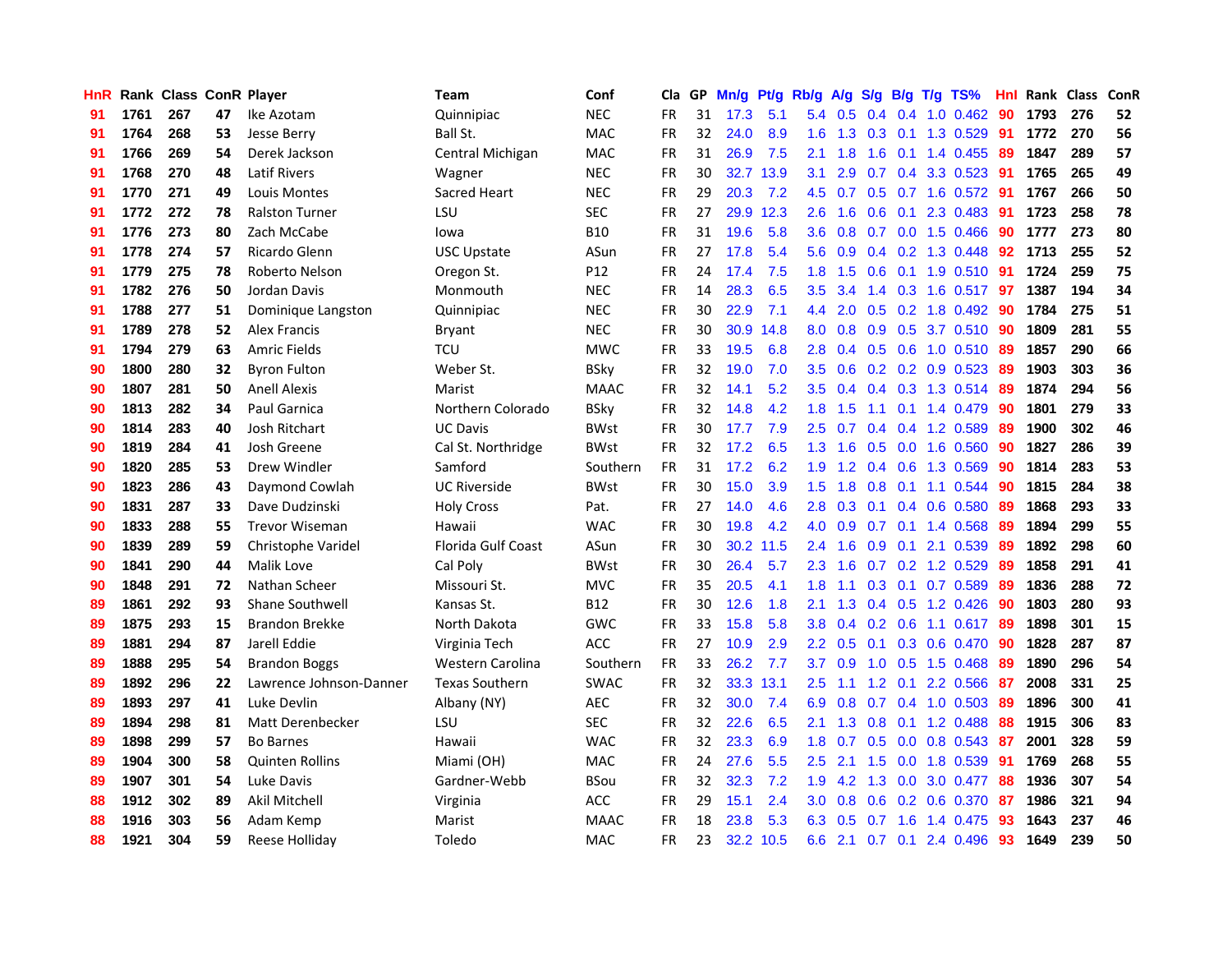| <b>HnR</b> |      | Rank Class ConR Player |    |                         | <b>Team</b>                | Conf        | Cla       |    | GP Mn/g Pt/g Rb/g |           |               | A/g            |     |                 | S/g B/g T/g TS%           | Hnl | Rank Class |     | ConR |
|------------|------|------------------------|----|-------------------------|----------------------------|-------------|-----------|----|-------------------|-----------|---------------|----------------|-----|-----------------|---------------------------|-----|------------|-----|------|
| 88         | 1922 | 305                    | 62 | Luis Jacobo             | Stetson                    | ASun        | <b>FR</b> | 31 | 28.6              | 9.2       | 4.0           | 0.9            | 0.8 | 0.5             | 1.6 0.523                 | 87  | 1977       | 316 | 63   |
| 88         | 1924 | 306                    | 18 | <b>Emanuel Chapman</b>  | <b>NC Central</b>          | Ind.        | <b>FR</b> | 25 | 11.8              | 2.2       | 1.6           | 2.3            | 1.0 | 0.1             | 1.2 0.467                 | -89 | 1888       | 295 | 17   |
| 88         | 1926 | 307                    | 57 | Rakeem Brookins         | Siena                      | <b>MAAC</b> | <b>FR</b> | 28 | 31.6              | 9.0       | 1.8           | 4.3            | 1.6 | 0.3             | 3.0 0.442                 | 89  | 1891       | 297 | 58   |
| 88         | 1936 | 308                    | 91 | JT Terrell              | <b>Wake Forest</b>         | <b>ACC</b>  | <b>FR</b> | 32 |                   | 24.0 11.1 | 2.1           | 1.6            |     |                 | $0.7$ $0.0$ 2.2 $0.500$   | 87  | 1980       | 318 | 93   |
| 88         | 1950 | 309                    | 93 | Joel Wright             | Duquesne                   | A10         | <b>FR</b> | 29 | 10.5              | 3.8       | 2.6           | 0.4            |     |                 | $0.3$ $0.3$ $0.9$ $0.489$ | -88 | 1940       | 308 | 94   |
| 88         | 1952 | 310                    | 57 | <b>Tom Droney</b>       | Davidson                   | Southern    | <b>FR</b> | 33 | 23.9              | 4.6       | $3.4^{\circ}$ | 2.1            |     |                 | $0.5$ 0.1 1.7 0.457       | -87 | 1956       | 311 | 57   |
| 88         | 1956 | 311                    | 69 | Juvonte Reddic          | <b>VCU</b>                 | CAA         | <b>FR</b> | 36 | 11.2              | 3.5       | 1.9           | 0.3            |     |                 | $0.4$ 0.2 0.9 0.492       | -88 | 1909       | 305 | 68   |
| 88         | 1960 | 312                    | 44 | <b>Patrick Miller</b>   | Tennessee St.              | <b>OVC</b>  | <b>FR</b> | 30 |                   | 34.4 11.4 | 3.2           | 3.0            |     |                 | 1.4 0.0 2.7 0.478         | 87  | 1978       | 317 | 44   |
| 88         | 1961 | 313                    | 70 | Javonte Maynor          | Georgia St.                | CAA         | <b>FR</b> | 30 | 17.5              | 5.9       | 1.1           | 0.6            |     |                 | $0.4$ 0.0 0.6 0.561       | 87  | 1953       | 309 | 71   |
| 87         | 1964 | 314                    | 45 | Lucas Nutt              | SE Missouri St.            | <b>OVC</b>  | <b>FR</b> | 32 | 29.8              | 10.0      | 2.3           | 3.5            |     |                 | 0.7 0.0 2.5 0.596         | -87 | 1995       | 326 | 45   |
| 87         | 1965 | 315                    | 94 | Calvin Newell           | Oklahoma                   | B12         | FR        | 31 | 12.5              | 3.5       | 1.1           | 1.5            |     |                 | $0.4$ 0.1 1.4 0.510 87    |     | 1955       | 310 | 94   |
| 87         | 1969 | 316                    | 84 | Rod Odom                | Vanderbilt                 | <b>SEC</b>  | <b>FR</b> | 34 | 15.7              | 3.9       | 2.6           | 0.4            |     |                 | 0.4 0.1 1.1 0.537         | 87  | 1969       | 314 | 86   |
| 87         | 1971 | 317                    | 66 | <b>Tony Snell</b>       | New Mexico                 | <b>MWC</b>  | <b>FR</b> | 34 | 17.5              | 4.4       | 1.9           | 0.9            |     |                 | $0.2$ 0.2 0.9 0.507       | 87  | 1984       | 320 | 67   |
| 87         | 1973 | 318                    | 61 | Naofall Folahan         | Wagner                     | <b>NEC</b>  | <b>FR</b> | 30 | 16.6              | 4.6       | 2.9           | 0.3            | 0.2 | 1.5             | 1.1 0.611                 | 87  | 1965       | 313 | 59   |
| 87         | 1974 | 319                    | 56 | Sheldon Strickland      | <b>Charleston Southern</b> | <b>BSou</b> | <b>FR</b> | 32 | 25.3              | 8.5       | 1.9           | 2.3            | 1.2 | 0.0             | 2.0 0.540                 | -87 | 2002       | 329 | 56   |
| 87         | 1978 | 320                    | 31 | Pendarvis Williams      | Norfolk St.                | <b>MEAC</b> | <b>FR</b> | 32 | 22.2              | 8.1       | 2.9           | 1.3            | 0.6 | 0.5             | 1.6 0.610                 | -87 | 2006       | 330 | 32   |
| 87         | 1980 | 321                    | 19 | <b>Trevor Gruis</b>     | South Dakota               | <b>GWC</b>  | <b>FR</b> | 33 | 26.2              | 9.6       | 6.8           | $1.2^{\circ}$  |     |                 | 0.5 0.8 1.5 0.580         | -87 | 1981       | 319 | 20   |
| 87         | 1981 | 322                    | 85 | <b>Brian Richardson</b> | South Carolina             | <b>SEC</b>  | FR        | 30 | 19.4              | 5.9       | 1.6           | 0.5            |     |                 | 0.7 0.2 1.0 0.492 87      |     | 1994       | 325 | 87   |
| 87         | 1987 | 323                    | 44 | Dom Morris              | Boston U.                  | <b>AEC</b>  | <b>FR</b> | 32 | 23.2              | 5.7       |               | $4.6\quad 0.5$ |     |                 | 0.4 0.3 1.3 0.495 87      |     | 1958       | 312 | 45   |
| 87         | 1993 | 324                    | 80 | Ahmad Starks            | Oregon St.                 | P12         | <b>FR</b> | 30 | 22.0              | 7.8       |               | $0.9$ 1.5      |     |                 | $0.6$ $0.0$ 1.2 $0.468$   | -87 | 1987       | 322 | 81   |
| 87         | 1994 | 325                    | 51 | Brayden Carlson         | South Dakota St.           | Summit      | <b>FR</b> | 30 | 11.0              | 2.8       | 1.7           | 0.6            |     |                 | $0.6$ $0.2$ $0.4$ $0.570$ | 87  | 1991       | 324 | 51   |
| 87         | 1996 | 326                    | 93 | Danny Rubin             | <b>Boston College</b>      | ACC         | FR        | 29 | 16.8              | 4.1       | 1.6           | 0.6            |     |                 | $0.3$ $0.2$ $0.6$ $0.601$ | 89  | 1867       | 292 | 89   |
| 87         | 2004 | 327                    | 87 | <b>RJ Slawson</b>       | South Carolina             | <b>SEC</b>  | <b>FR</b> | 28 | 9.0               | 2.3       | 2.1           | 0.1            |     |                 | $0.3$ $0.2$ $0.5$ $0.496$ | 87  | 1998       | 327 | 88   |
| 87         | 2005 | 328                    | 58 | Kenyon McNeaill         | Louisiana Tech             | <b>WAC</b>  | <b>FR</b> | 32 | 29.4              | 8.7       | 2.8           | 2.4            |     |                 | 1.2 0.0 2.8 0.489         | 85  | 2066       | 345 | 61   |
| 87         | 2011 | 329                    | 84 | Kodi Maduka             | Tulsa                      | <b>CUSA</b> | FR        | 32 | 11.7              | 2.4       | 2.9           | 0.3            | 0.1 |                 | 0.8 0.7 0.456             | -86 | 2017       | 334 | 85   |
| 87         | 2015 | 330                    | 88 | Jalen Steele            | Mississippi St.            | <b>SEC</b>  | <b>FR</b> | 27 | 18.0              | 5.7       | 1.5           | 0.9            |     |                 | $0.4$ 0.0 0.9 0.492       | 86  | 2056       | 343 | 89   |
| 87         | 2016 | 331                    | 61 | Sebastian Koch          | Elon                       | Southern    | <b>FR</b> | 31 | 16.8              | 5.5       | 2.5           | 0.9            |     |                 | $0.3$ $0.2$ $0.7$ $0.582$ | 86  | 2013       | 332 | 60   |
| 87         | 2017 | 332                    | 67 | J.J. O'Brien            | Utah                       | <b>MWC</b>  | <b>FR</b> | 22 | 27.7              | 6.3       | 5.5           | 1.2            |     |                 | $0.5$ $0.2$ 1.8 $0.446$   | 92  | 1703       | 251 | 60   |
| 86         | 2026 | 333                    | 22 | Lamar Kearse            | New Jersey Tech            | GWC         | <b>FR</b> | 26 | 22.7              | 8.8       | $2.2\,$       | 2.2            | 0.7 | 0.0             | 1.2 0.530                 | -87 | 1989       | 323 | 21   |
| 86         | 2032 | 334                    | 64 | Dre Calloway            | St. Francis (NY)           | <b>NEC</b>  | <b>FR</b> | 28 | 26.6              | 6.5       | 2.4           | 3.6            | 1.0 | 0.0             | 2.0 0.408                 | 86  | 2016       | 333 | 62   |
| 86         | 2033 | 335                    | 63 | Dennis Mavin            | Florida Atlantic           | Sun Belt    | <b>FR</b> | 32 | 13.8              | 5.2       | $2.2^{\circ}$ | 0.7            |     |                 | $0.5$ 0.0 0.9 0.451       | 86  | 2032       | 337 | 62   |
| 86         | 2034 | 336                    | 94 | Cole Stefan             | La Salle                   | A10         | <b>FR</b> | 25 | 13.3              | 4.6       | 1.1           | 0.8            |     |                 | $0.2$ 0.1 0.4 0.537       | 87  | 1970       | 315 | 95   |
| 86         | 2035 | 337                    | 65 | Julian Norfleet         | Mount St. Mary's           | <b>NEC</b>  | <b>FR</b> | 32 | 32.5              | 9.3       | $2.6\,$       | 2.3            |     |                 | $0.9$ $0.3$ 1.5 0.468     | 86  | 2042       | 338 | 66   |
| 86         | 2044 | 338                    | 65 | Aaron Graham            | Stetson                    | ASun        | <b>FR</b> | 30 | 19.9              | 6.1       | 2.3           | 1.2            |     |                 | 1.0 0.2 1.7 0.511         | 85  | 2098       | 355 | 67   |
| 86         | 2047 | 339                    | 66 | <b>Brandon Barnes</b>   | Lipscomb                   | ASun        | FR        | 30 | 17.9              | 6.4       | 3.6           | 0.8            | 0.6 |                 | 0.1 1.6 0.508             | 86  | 2046       | 339 | 64   |
| 86         | 2049 | 340                    | 64 | Antone Christian        | Northern Illinois          | <b>MAC</b>  | <b>FR</b> | 25 | 17.8              | 6.2       | 2.8           | 0.8            | 0.6 | 0.2             | 1.0 0.468                 | 84  | 2127       | 364 | 66   |
| 86         | 2053 | 341                    | 46 | Alasdair Fraser         | Maine                      | AEC         | FR        | 30 | 17.3              | 5.5       | 3.7           | 0.3            |     | $0.2 \quad 0.8$ | 1.0 0.543                 | 86  | 2052       | 341 | 46   |
| 86         | 2054 | 342                    | 65 | Cameron Black           | <b>Bowling Green</b>       | <b>MAC</b>  | FR.       | 31 | 15.1              | 4.1       | 3.7           |                |     |                 | $0.2$ 0.3 0.6 1.0 0.543   | -86 | 2051       | 340 | 62   |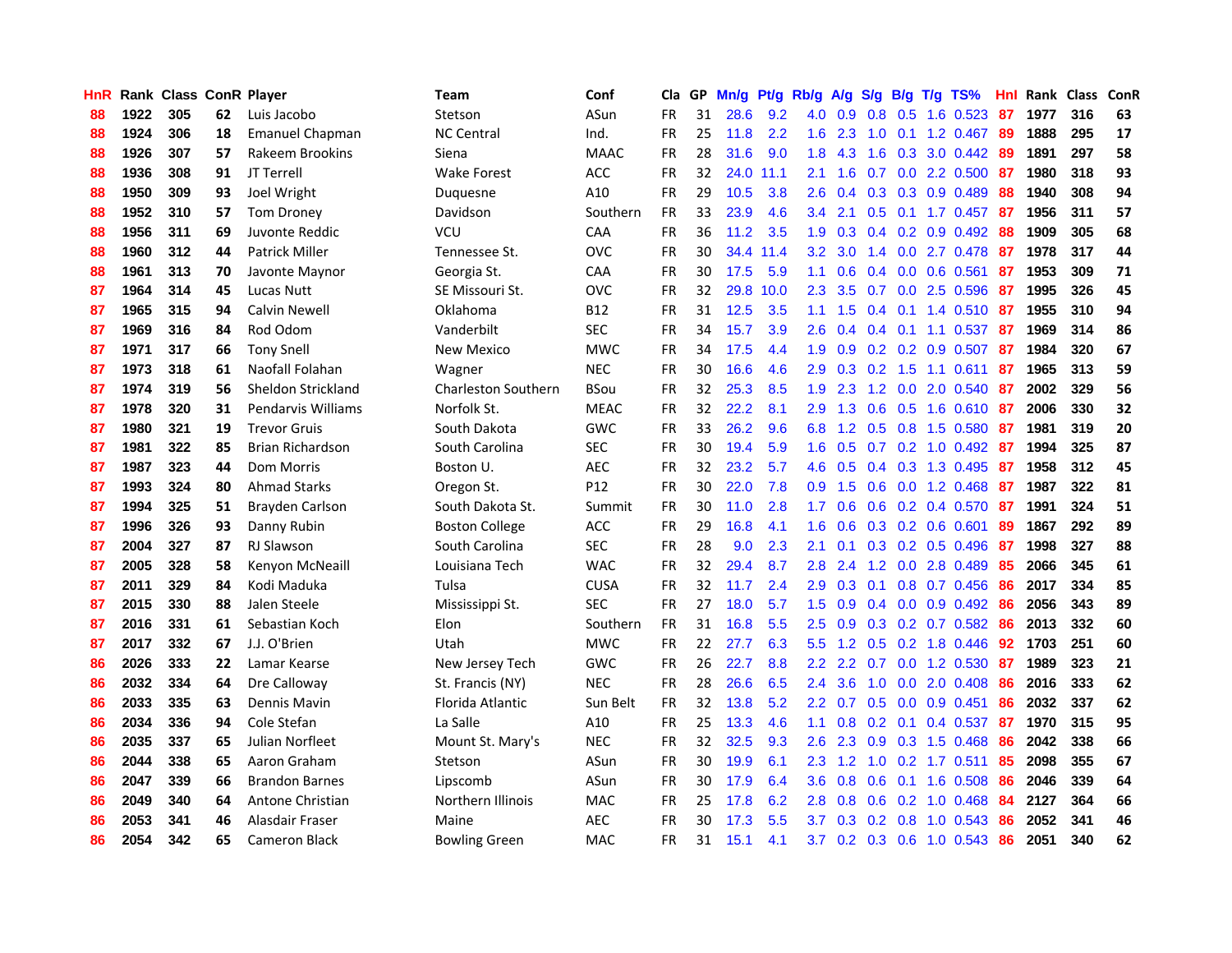| HnR |      | Rank Class ConR Player |     |                          | Team               | Conf        | Cla       |    | GP Mn/g Pt/g |           | Rb/g A/g         |                  |     |                 | S/g B/g T/g TS%               | Hnl | Rank Class |     | <b>ConR</b> |
|-----|------|------------------------|-----|--------------------------|--------------------|-------------|-----------|----|--------------|-----------|------------------|------------------|-----|-----------------|-------------------------------|-----|------------|-----|-------------|
| 86  | 2056 | 343                    | 62  | Eric Ferguson            | Georgia Southern   | Southern    | FR.       | 31 |              | 28.8 12.0 | 5.6              | 1.5              | 1.5 | 0.8             | 3.1 0.514                     | 86  | 2055       | 342 | 61          |
| 86  | 2060 | 344                    | 94  | Jason Morris             | Georgia Tech       | <b>ACC</b>  | <b>FR</b> | 31 | 18.3         | 6.0       | $2.2^{\circ}$    | 0.4              | 0.6 | 0.3             | 1.4 0.512                     | 85  | 2077       | 350 | 96          |
| 86  | 2064 | 345                    | 95  | Sam Mills                | La Salle           | A10         | <b>FR</b> | 32 | 27.6         | 5.4       | 2.7              | 1.7              | 0.7 | 0.1             | 1.3 0.503                     | 86  | 2019       | 335 | 97          |
| 86  | 2067 | 346                    | 59  | <b>Anthony Myles</b>     | Rider              | <b>MAAC</b> | <b>FR</b> | 34 | 20.3         | 5.9       |                  | $2.2 \quad 0.8$  |     |                 | 0.5 0.8 1.3 0.486             | 85  | 2075       | 349 | 59          |
| 86  | 2069 | 347                    | 24  | <b>Holton Hunsaker</b>   | Utah Valley        | GWC         | FR        | 30 |              | 32.5 11.1 | 2.1              | 3.2              |     |                 | 1.0 0.0 2.6 0.538             | -85 | 2068       | 346 | 23          |
| 86  | 2072 | 348                    | 77  | Jordan Prosser           | Bradley            | <b>MVC</b>  | <b>FR</b> | 31 | 22.2         | 5.3       | 5.5              |                  |     |                 | $0.2$ 0.4 0.1 1.0 0.522       | -85 | 2074       | 348 | 77          |
| 85  | 2077 | 349                    | 58  | Joel Vander Pol          | Liberty            | <b>BSou</b> | FR        | 31 | 14.9         | 4.1       | 3.2 <sub>2</sub> |                  |     |                 | $0.2$ 0.2 0.7 0.8 0.545       | 85  | 2072       | 347 | 59          |
| 85  | 2078 | 350                    | 66  | <b>Eric Gaines</b>       | Kent St.           | <b>MAC</b>  | FR        | 37 | 16.9         | 3.2       | $2.5^{\circ}$    | 0.5              |     |                 | $0.8$ 0.2 0.6 0.452           | 85  | 2094       | 354 | 65          |
| 85  | 2083 | 351                    | 60  | Tolga Cerrah             | Radford            | <b>BSou</b> | FR        | 25 | 28.4         | 8.1       | 6.0              | 0.7              |     |                 | 0.6 0.6 1.9 0.530             | 85  | 2065       | 344 | 58          |
| 85  | 2086 | 352                    | 61  | Stephen Madison          | Idaho              | <b>WAC</b>  | FR        | 32 | 11.6         | 3.7       | 2.0              | 0.7              |     | $0.3 \quad 0.1$ | 0.9 0.527                     | 85  | 2082       | 351 | 62          |
| 85  | 2089 | 353                    | 126 | Moses Morgan             | DePaul             | ВE          | <b>FR</b> | 28 | 14.0         | 5.1       | 1.8              | 0.8              |     |                 | $0.4$ 0.3 1.1 0.498           | 85  | 2093       | 353 | 127         |
| 85  | 2095 | 354                    | 73  | Ryan Pierson             | Northeastern       | CAA         | FR        | 30 | 25.9         | 7.5       | 3.7              | 0.7              |     |                 | 0.3 0.5 1.2 0.493             | 84  | 2121       | 362 | 75          |
| 85  | 2097 | 355                    | 74  | Julian Boatner           | William & Mary     | CAA         | FR        | 32 | 22.1         | 6.8       | $1.4^{\circ}$    | 1.3              | 0.3 | 0.0             | 1.2 0.584                     | 85  | 2108       | 358 | 74          |
| 85  | 2099 | 356                    | 96  | <b>Tyler Thornton</b>    | <b>Duke</b>        | <b>ACC</b>  | <b>FR</b> | 34 | 9.9          | 1.6       | 0.6              | 1.0              | 0.5 | 0.0             | 0.6 0.629                     | 85  | 2083       | 352 | 97          |
| 85  | 2109 | 357                    | 127 | <b>Bryce Cotton</b>      | Providence         | ВE          | FR        | 31 | 15.3         | 4.0       | 1.5              | 0.5              | 0.7 | 0.0             | $0.3$ 0.502                   | 85  | 2104       | 357 | 128         |
| 85  | 2110 | 358                    | 67  | Nate Rucker              | Northern Illinois  | <b>MAC</b>  | <b>FR</b> | 30 | 20.9         | 7.1       | 4.1              | 0.4              | 0.6 | 0.3             | 1.3 0.542                     | 83  | 2196       | 377 | 67          |
| 85  | 2116 | 359                    | 63  | <b>Preston Ross</b>      | Western Carolina   | Southern    | <b>FR</b> | 33 | 15.0         | 4.0       | 3.0 <sub>1</sub> | 0.3              |     |                 | $0.6$ $0.3$ $0.6$ $0.520$     | -85 | 2117       | 360 | 63          |
| 85  | 2121 | 360                    | 99  | <b>Branden Frazier</b>   | Fordham            | A10         | FR        | 27 | 34.5         | 11.0      | 2.6              | 3.3 <sub>2</sub> |     |                 | $0.6$ 0.1 2.5 0.498           | -85 | 2116       | 359 | 101         |
| 85  | 2123 | 361                    | 100 | <b>Marvin Dominique</b>  | Fordham            | A10         | FR        | 20 | 19.6         | 4.5       |                  |                  |     |                 | 5.6 0.3 0.5 0.5 1.0 0.446     | -84 | 2132       | 365 | 102         |
| 84  | 2129 | 362                    | 69  | Chris Evans              | Sacred Heart       | <b>NEC</b>  | FR        | 26 | 23.7         | 9.1       |                  |                  |     |                 | 3.3 1.2 0.8 0.3 2.2 0.520     | -84 | 2125       | 363 | 67          |
| 84  | 2141 | 363                    | 97  | <b>Rion Brown</b>        | Miami (FL)         | <b>ACC</b>  | <b>FR</b> | 36 | 16.9         | 4.4       | 2.0              | 0.6              |     |                 | 0.3 0.1 0.9 0.498             | 84  | 2139       | 366 | 98          |
| 84  | 2142 | 364                    | 62  | Jeff Elorriaga           | Boise St.          | <b>WAC</b>  | FR        | 30 | 17.6         | 3.4       | $1.4^{\circ}$    | 1.0              |     |                 | $0.7$ $0.0$ $0.4$ $0.555$     | 86  | 2021       | 336 | 60          |
| 84  | 2149 | 365                    | 27  | Aaron Anderson           | North Dakota       | GWC         | <b>FR</b> | 34 | 22.2         | 7.6       | 1.9              | 1.9              |     |                 | 0.7 0.1 1.5 0.534             | 83  | 2172       | 371 | 27          |
| 84  | 2156 | 366                    | 78  | Chip Rank                | Northern Iowa      | <b>MVC</b>  | <b>FR</b> | 34 | 13.5         | 3.4       | $2.2^{\circ}$    | 0.2              | 0.1 | 0.1             | 0.4 0.485                     | 83  | 2182       | 374 | 80          |
| 84  | 2160 | 367                    | 82  | Keala King               | ASU                | P12         | FR        | 29 | 12.7         | 3.7       | 2.6              | 1.2              |     |                 | 0.4 0.1 1.4 0.407             | 84  | 2148       | 367 | 83          |
| 84  | 2161 | 368                    | 50  | Alfonzo McKinnie         | Eastern Illinois   | <b>OVC</b>  | FR        | 25 | 11.8         | 3.6       | 3.6              |                  |     |                 | $0.2$ $0.5$ $0.2$ 1.1 $0.543$ | 83  | 2208       | 382 | 52          |
| 84  | 2162 | 369                    | 28  | <b>Steve Tecker</b>      | South Dakota       | GWC         | FR        | 31 | 16.9         | 5.9       | 3.0 <sub>2</sub> | 1.0              | 0.7 | 0.1             | 0.7 0.563                     | 84  | 2152       | 368 | 26          |
| 84  | 2164 | 370                    | 89  | Quincy Taylor            | <b>UAB</b>         | <b>CUSA</b> | FR        | 31 | 18.0         | 2.4       | 1.8              | 0.8              | 0.7 |                 | $0.0$ 0.5 0.425               | 83  | 2175       | 372 | 90          |
| 84  | 2170 | 371                    | 98  | <b>Carson Desrosiers</b> | <b>Wake Forest</b> | <b>ACC</b>  | FR        | 31 | 19.1         | 4.0       | 3.2              | 0.7              | 0.3 |                 | 1.7 0.9 0.450                 | 83  | 2198       | 379 | 99          |
| 84  | 2173 | 372                    | 90  | Mardracus Wade           | Arkansas           | <b>SEC</b>  | <b>FR</b> | 31 | 17.2         | 4.0       | 1.2              | 0.7              |     | $0.8\ 0.0$      | 0.8 0.510                     | 83  | 2187       | 376 | 91          |
| 84  | 2174 | 373                    | 63  | Jerry Evans              | Nevada             | <b>WAC</b>  | <b>FR</b> | 31 | 19.1         | 4.9       | 3.5              | 0.3              |     |                 | $0.4$ 0.3 1.1 0.489           | 83  | 2181       | 373 | 63          |
| 84  | 2181 | 374                    | 52  | Dennis Ogbe              | Tennessee Tech     | <b>OVC</b>  | FR        | 30 | 10.1         | 3.5       |                  |                  |     |                 | 1.8 0.2 0.2 0.2 0.8 0.644     | 83  | 2170       | 370 | 49          |
| 83  | 2187 | 375                    | 99  | <b>Bubu Palo</b>         | Iowa St.           | <b>B12</b>  | FR        | 32 | 14.0         | 3.4       |                  |                  |     |                 | 1.8 1.0 0.5 0.1 0.7 0.484     | 83  | 2199       | 380 | 99          |
| 83  | 2199 | 376                    | 64  | <b>Martins Abele</b>     | Radford            | <b>BSou</b> | <b>FR</b> | 19 | 16.7         | 5.4       | 5.1              | 0.3              | 0.4 |                 | 1.1 1.9 0.500                 | 85  | 2101       | 356 | 60          |
| 83  | 2200 | 377                    | 79  | Donte Morales            | NC-Wilmington      | <b>CAA</b>  | FR        | 31 | 25.7         | 5.2       | 3.9              | $1.2^{\circ}$    |     |                 | $0.5$ 0.5 1.4 0.500           | 83  | 2211       | 384 | 81          |
| 83  | 2201 | 378                    | 72  | <b>Charles McRoy</b>     | North Florida      | ASun        | <b>FR</b> | 32 | 10.9         | 3.3       | 1.9              | 0.3              | 0.4 | 0.1             | 0.9 0.505                     | 83  | 2197       | 378 | 70          |
| 83  | 2208 | 379                    | 41  | <b>Avery Moore</b>       | Florida A&M        | <b>MEAC</b> | FR        | 32 | 25.3         | 10.1      | 1.8              | 1.5              | 1.4 | 0.0             | 2.1 0.484                     | -81 | 2276       | 403 | 45          |
| 83  | 2209 | 380                    | 53  | <b>Anthony Mayo</b>      | <b>Stony Brook</b> | AEC         | FR        | 31 | 11.9         | 3.1       | $2.3\,$          | 0.1              |     |                 | $0.0$ $0.8$ $0.3$ $0.426$     | 82  | 2231       | 388 | 53          |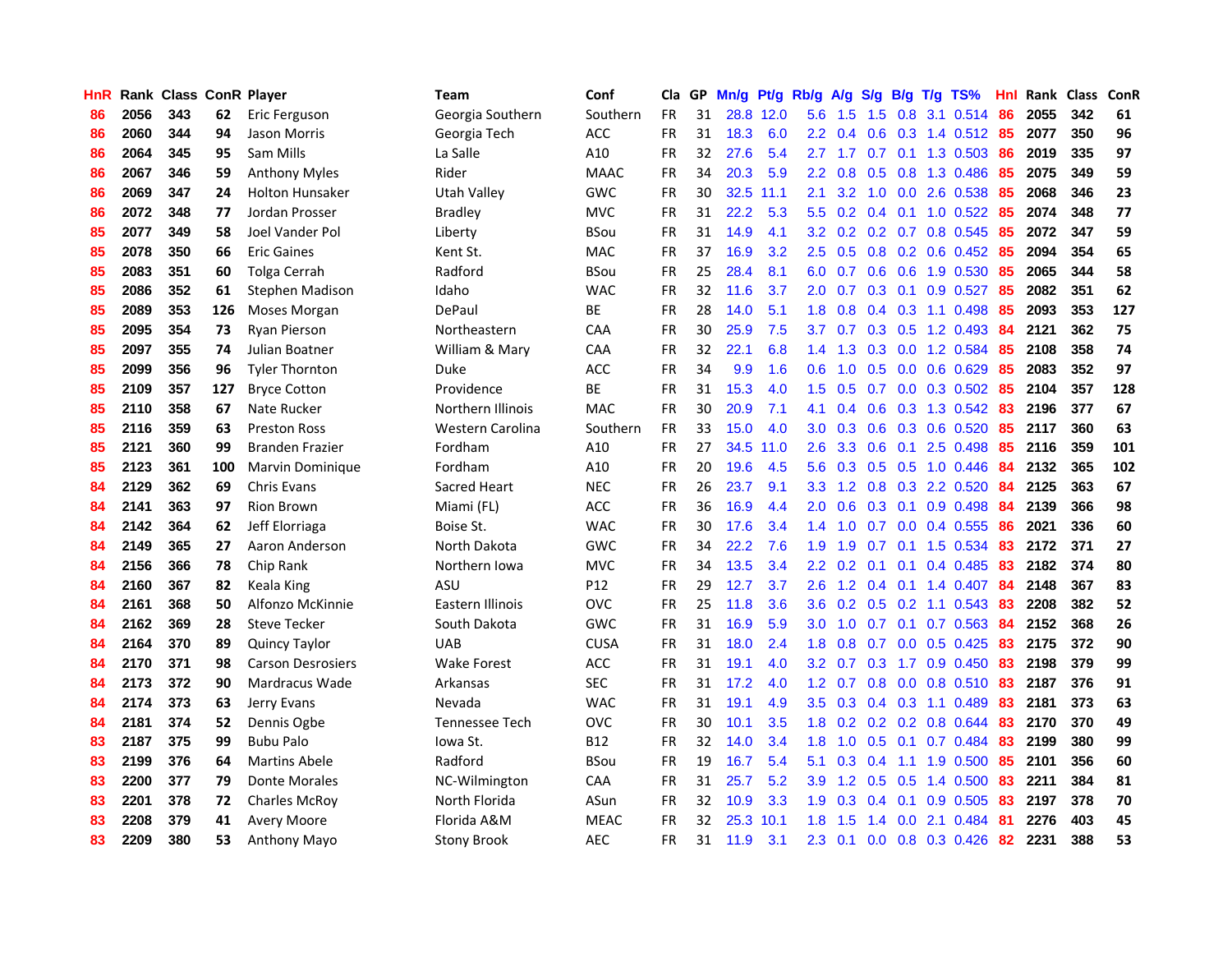| HnR |      | Rank Class ConR Player |     |                        | Team               | Conf        | Cla       |    | GP Mn/g | Pt/g      | Rb/g             | A/g             |                  |                 | S/g B/g T/g TS%           | Hnl | Rank Class |     | ConR |
|-----|------|------------------------|-----|------------------------|--------------------|-------------|-----------|----|---------|-----------|------------------|-----------------|------------------|-----------------|---------------------------|-----|------------|-----|------|
| 83  | 2210 | 381                    | 70  | Aaron Bracket          | NC-Greensboro      | Southern    | <b>FR</b> | 31 | 24.4    | 7.0       | 6.0              | 0.4             | 0.6              | 0.5             | 1.5 0.511                 | 83  | 2215       | 386 | 72   |
| 83  | 2212 | 382                    | 80  | Erique Gumbs           | Towson             | CAA         | <b>FR</b> | 30 | 12.3    | 3.6       | 2.8              | 0.3             | 0.5              | 0.5             | 0.8 0.532                 | 83  | 2209       | 383 | 80   |
| 83  | 2213 | 383                    | 75  | <b>Edward Townsel</b>  | Arkansas St.       | Sun Belt    | <b>FR</b> | 32 | 14.5    | 4.8       | 2.0              | 0.9             |                  | $0.6\quad 0.0$  | 1.5 0.529                 | 83  | 2213       | 385 | 75   |
| 83  | 2214 | 384                    | 130 | <b>Niels Giffey</b>    | Connecticut        | ВE          | <b>FR</b> | 41 | 9.9     | 2.2       |                  | $1.4 \quad 0.4$ |                  | $0.2 \quad 0.1$ | 0.8 0.514                 | -83 | 2204       | 381 | 131  |
| 83  | 2217 | 385                    | 64  | Lonnie Smith           | Louisiana Tech     | <b>WAC</b>  | <b>FR</b> | 31 | 22.7    | 6.1       | $2.5^{\circ}$    | 0.8             |                  |                 | 0.4 0.3 1.0 0.524 82      |     | 2251       | 393 | 64   |
| 83  | 2219 | 386                    | 29  | Josh Schuler           | North Dakota       | <b>GWC</b>  | <b>FR</b> | 34 | 28.7    | 8.8       | 1.7 <sub>z</sub> | 2.0             |                  |                 | $0.8$ 0.1 1.1 0.515       | 82  | 2242       | 392 | 29   |
| 83  | 2224 | 387                    | 131 | <b>Austin Carroll</b>  | Rutgers            | ВE          | <b>FR</b> | 25 | 10.6    | 2.7       | 0.7              | 1.0             |                  |                 | $0.2$ $0.2$ $0.6$ $0.528$ | 85  | 2118       | 361 | 129  |
| 83  | 2229 | 388                    | 58  | Darius Richardson      | Texas-Arlington    | Southland   | <b>FR</b> | 22 | 22.4    | 7.9       | 3.0              | 1.1             |                  |                 | $0.5$ 0.1 1.0 0.483       | 83  | 2160       | 369 | 56   |
| 82  | 2232 | 389                    | 55  | Isiah Umipig           | Cal St. Fullerton  | <b>BWst</b> | <b>FR</b> | 31 | 20.4    | 7.4       | 1.4              | 1.2             | 0.6              | 0.0             | 1.4 0.571                 | 81  | 2272       | 401 | 56   |
| 82  | 2233 | 390                    | 62  | Jay Bowie              | Marist             | <b>MAAC</b> | FR        | 33 | 24.9    | 6.4       | 4.2              | 0.9             |                  |                 | 0.7 0.3 1.5 0.504         | -81 | 2299       | 409 | 63   |
| 82  | 2238 | 391                    | 71  | Matt Milk              | St. Francis (NY)   | <b>NEC</b>  | <b>FR</b> | 30 | 12.2    | 2.9       | 2.1              | 0.1             |                  | $0.3 \quad 0.6$ | 0.4 0.537                 | 82  | 2259       | 397 | 72   |
| 82  | 2246 | 392                    | 24  | <b>Michael Messer</b>  | SIU-Edwardsville   | Ind.        | <b>FR</b> | 29 | 26.0    | 8.7       | 3.4              | 1.7             | 0.6              |                 | 0.3 1.6 0.560             | 82  | 2263       | 398 | 25   |
| 82  | 2248 | 393                    | 54  | Shawn Reid             | Montana St.        | <b>BSky</b> | <b>FR</b> | 30 | 17.3    | 5.7       | 2.5              | 0.5             | 0.5              |                 | $0.2$ 0.8 0.490           | 82  | 2235       | 389 | 52   |
| 82  | 2255 | 394                    | 52  | <b>Tyler Melville</b>  | Dartmouth          | Ivy         | <b>FR</b> | 28 | 19.6    | 7.3       | 1.7 <sub>z</sub> | 1.9             | 0.7              | 0.1             | 2.2 0.462                 | 81  | 2268       | 399 | 53   |
| 82  | 2256 | 395                    | 55  | <b>Troy King</b>       | Tennessee-Martin   | <b>OVC</b>  | <b>FR</b> | 33 | 25.0    | 9.6       | $3.2\phantom{0}$ | 0.8             | 0.7              | 0.1             | 1.9 0.545                 | 82  | 2256       | 395 | 55   |
| 82  | 2260 | 396                    | 106 | Aaron Brown            | Temple             | A10         | <b>FR</b> | 29 | 9.9     | 3.3       | 1.0              | 0.4             |                  | $0.2 \ 0.0$     | 0.3 0.457                 | -83 | 2186       | 375 | 106  |
| 82  | 2262 | 397                    | 73  | Evan Kelley            | Sacred Heart       | <b>NEC</b>  | <b>FR</b> | 29 | 25.6    | 7.3       | 2.9              | 1.7             |                  |                 | 1.3 0.2 1.8 0.477         | -82 | 2258       | 396 | 71   |
| 82  | 2267 | 398                    | 57  | <b>Michael Green</b>   | Tennessee St.      | <b>OVC</b>  | FR        | 30 | 23.3    | 4.3       | 4.1              | 0.5             |                  |                 | 0.4 1.7 0.9 0.496         | -81 | 2284       | 406 | 56   |
| 82  | 2269 | 399                    | 56  | Ageel Quinn            | Cal St. Northridge | <b>BWst</b> | <b>FR</b> | 32 | 12.7    | 3.2       |                  | $1.4$ 1.6       |                  |                 | $0.5$ 0.1 1.2 0.481       | -81 | 2275       | 402 | 57   |
| 82  | 2270 | 400                    | 25  | Mark McLaughlin        | Seattle            | Ind.        | <b>FR</b> | 17 | 17.8    | 7.2       | 3.6 <sup>2</sup> | 0.8             |                  |                 | $0.6$ $0.3$ 1.6 $0.438$   | 82  | 2222       | 387 | 24   |
| 82  | 2271 | 401                    | 65  | Marvin Jordan          | Niagara            | <b>MAAC</b> | <b>FR</b> | 32 |         | 34.2 11.8 | 3.0 <sub>1</sub> | 2.3             |                  |                 | 1.2 0.1 1.9 0.483         | 80  | 2329       | 414 | 66   |
| 82  | 2272 | 402                    | 56  | <b>Trinity Hall</b>    | <b>UMKC</b>        | Summit      | <b>FR</b> | 28 | 24.0    | 7.7       | 3.4              | 0.7             |                  |                 | $0.7$ $0.9$ $1.5$ $0.478$ | 81  | 2271       | 400 | 57   |
| 82  | 2273 | 403                    | 56  | Ayodeji Egbeyemi       | Loyola Marymount   | <b>WCC</b>  | <b>FR</b> | 28 | 21.9    | 5.5       | 3.1              | 1.1             | 0.6 <sup>°</sup> | 0.1             | 0.9 0.503                 | 82  | 2252       | 394 | 56   |
| 82  | 2276 | 404                    | 93  | <b>Marcus Thornton</b> | Georgia            | <b>SEC</b>  | <b>FR</b> | 32 | 9.4     | 1.5       | 1.9              | 0.4             |                  |                 | 0.3 0.6 0.7 0.381         | -81 | 2279       | 404 | 93   |
| 81  | 2278 | 405                    | 71  | Jay Harris             | Valparaiso         | Hor.        | <b>FR</b> | 35 | 17.0    | 5.1       | 1.3              | 1.4             |                  |                 | 0.4 0.0 1.5 0.485         | -81 | 2286       | 407 | 72   |
| 81  | 2284 | 406                    | 53  | Steve Frankoski        | Columbia           | lvy         | <b>FR</b> | 28 | 21.5    | 6.5       | 1.7              | 0.6             | 0.8              | 0.1             | 0.9 0.475                 | 80  | 2319       | 413 | 54   |
| 81  | 2289 | 407                    | 55  | DeAndray Buckley       | New Hampshire      | <b>AEC</b>  | <b>FR</b> | 29 | 12.5    | 2.8       | 1.9              | 0.7             | 0.5              |                 | 0.2 0.7 0.398             | -80 | 2331       | 415 | 57   |
| 81  | 2291 | 408                    | 46  | Desmond Washington     | Delaware St.       | <b>MEAC</b> | <b>FR</b> | 30 |         | 33.5 13.1 | 1.7 <sup>2</sup> | 1.0             | 1.1              | 0.0             | 1.5 0.559                 | -81 | 2306       | 410 | 46   |
| 81  | 2292 | 409                    | 47  | Casey Walker           | Delaware St.       | <b>MEAC</b> | <b>FR</b> | 30 | 32.6    | 13.4      | 3.2              | 0.8             | 0.8              | 0.6             | 1.5 0.535                 | -81 | 2308       | 411 | 47   |
| 81  | 2301 | 410                    | 67  | <b>Matt Ballard</b>    | San Jose St.       | <b>WAC</b>  | <b>FR</b> | 33 | 26.2    | 2.5       | 5.3              | 0.6             |                  |                 | $0.4$ 0.5 0.6 0.403       | -80 | 2340       | 420 | 67   |
| 81  | 2302 | 411                    | 57  | Tre Johnson            | Montana St.        | <b>BSkv</b> | <b>FR</b> | 29 | 10.5    | 2.7       | 2.1              | 0.3             |                  |                 | 0.3 0.7 0.6 0.473 81      |     | 2295       | 408 | 57   |
| 81  | 2303 | 412                    | 79  | Steven McClellan       | Louisiana-Monroe   | Sun Belt    | <b>FR</b> | 28 | 19.4    | 5.1       | 4.0              | 0.5             |                  |                 | $0.4$ 0.3 0.8 0.537       | -80 | 2332       | 416 | 83   |
| 81  | 2315 | 413                    | 85  | Shemiye McLendon       | Hofstra            | CAA         | <b>FR</b> | 32 | 20.0    | 6.1       | 2.3              | 1.1             |                  |                 | $0.5$ 0.1 1.4 0.461       | 80  | 2318       | 412 | 87   |
| 81  | 2319 | 414                    | 67  | Michael Alvarado       | Manhattan          | <b>MAAC</b> | <b>FR</b> | 26 |         | 33.0 11.2 | 2.5              | 3.2             |                  |                 | 1.4 0.0 2.9 0.450         | 80  | 2333       | 417 | 67   |
| 80  | 2329 | 415                    | 47  | Josh Herbeck           | Army               | Pat.        | <b>FR</b> | 29 | 16.0    | 5.2       | 1.9              | 0.7             |                  |                 | 0.2 0.0 0.7 0.551         | 80  | 2337       | 418 | 47   |
| 80  | 2330 | 416                    | 82  | <b>Travis Carroll</b>  | Purdue             | <b>B10</b>  | <b>FR</b> | 31 | 9.2     | 1.3       | 1.9              | 0.3             |                  | $0.2 \quad 0.2$ | 0.3 0.494                 | 81  | 2281       | 405 | 81   |
| 80  | 2331 | 417                    | 72  | DuShawn Brooks         | Youngstown St.     | Hor.        | <b>FR</b> | 30 | 17.3    | 6.0       | 3.8              | 0.9             | 0.6              | 0.5             | $0.9$ $0.400$             | 80  | 2352       | 421 | 73   |
| 80  | 2332 | 418                    | 73  | Matt Kamieniecki       | Ball St.           | MAC         | FR        | 23 | 13.2    | 2.9       | 2.5              | 0.3             |                  |                 | 0.3 0.2 0.6 0.635         | -82 | 2238       | 390 | 69   |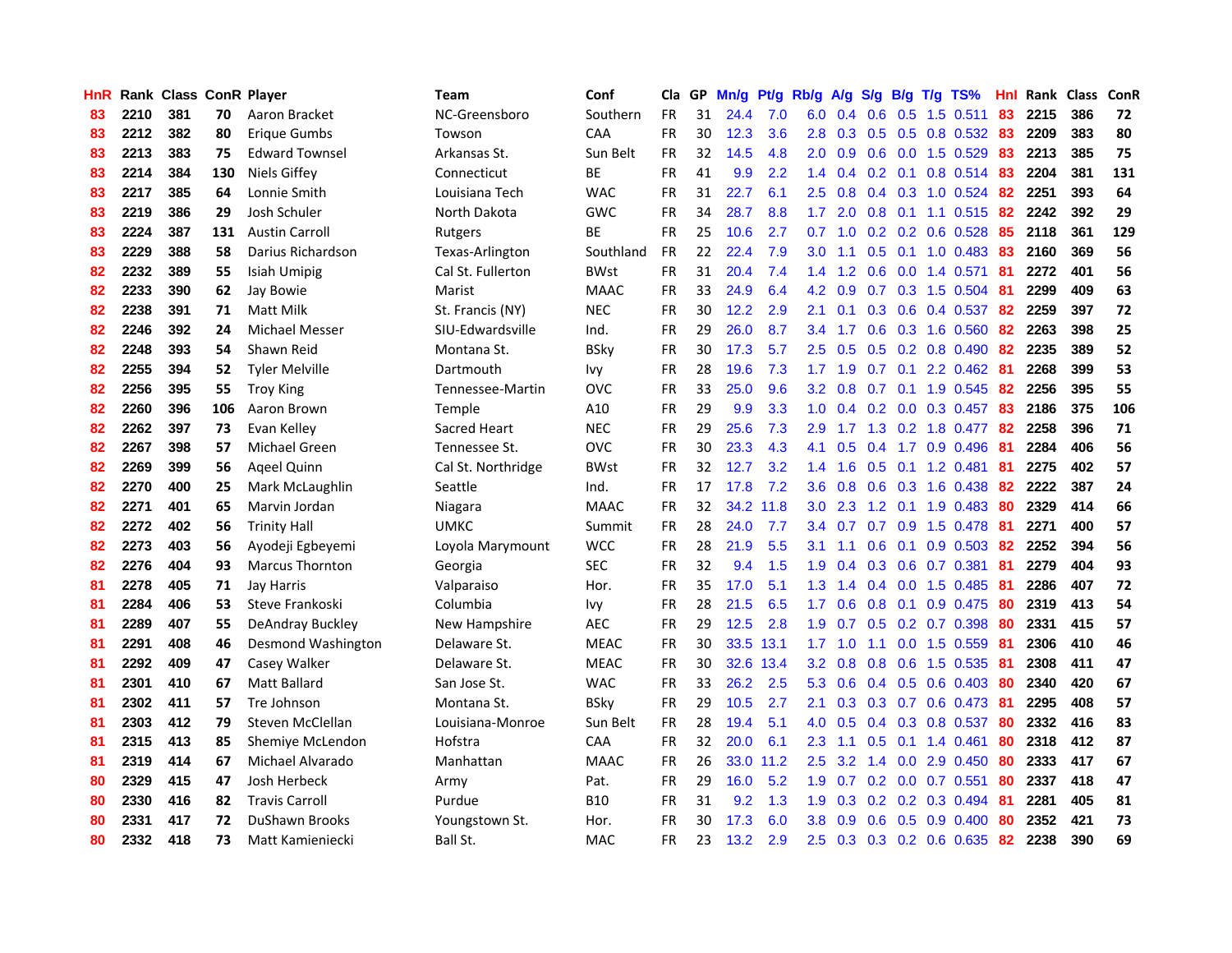| <b>HnR</b> |      | Rank Class ConR Player |     |                        | Team                      | Conf        | Cla       |    | GP Mn/g Pt/g Rb/g A/g |     |                  |                 |     |                 | S/g B/g T/g TS%           | Hnl  |      | Rank Class | <b>ConR</b> |
|------------|------|------------------------|-----|------------------------|---------------------------|-------------|-----------|----|-----------------------|-----|------------------|-----------------|-----|-----------------|---------------------------|------|------|------------|-------------|
| 80         | 2339 | 419                    | 58  | Donovan Gibbs          | <b>IUPUI</b>              | Summit      | <b>FR</b> | 33 | 12.6                  | 2.6 | 2.0              | 0.4             | 0.1 | 0.3             | 0.3 0.531                 | 80   | 2354 | 422        | 61          |
| 80         | 2341 | 420                    | 59  | Jeff Johnson           | Eastern Kentucky          | <b>OVC</b>  | <b>FR</b> | 30 | 22.0                  | 5.4 | $3.4^{\circ}$    | 1.3             | 0.5 | 0.3             | 1.4 0.528                 | 80   | 2359 | 423        | 60          |
| 80         | 2342 | 421                    | 101 | Shannon Sharpe         | Colorado                  | <b>B12</b>  | <b>FR</b> | 38 | 13.1                  | 2.1 | 1.3              | 1.2             | 0.3 | 0.2             | $0.7$ 0.471               | 80   | 2339 | 419        | 101         |
| 80         | 2356 | 422                    | 75  | Josh Sewell            | Miami (OH)                | <b>MAC</b>  | <b>FR</b> | 31 | 10.3                  | 3.1 | 1.0 <sub>1</sub> | 0.3             |     | $0.2 \quad 0.1$ | $0.6$ $0.542$             | -79  | 2394 | 431        | 74          |
| 80         | 2357 | 423                    | 70  | Darius Gardner         | Stephen F. Austin         | Southland   | <b>FR</b> | 29 | 21.4                  | 4.5 | 1.4              | 2.7             |     |                 | 0.7 0.1 2.0 0.508         | -79  | 2375 | 425        | 72          |
| 80         | 2364 | 424                    | 77  | <b>Chase Fieler</b>    | <b>Florida Gulf Coast</b> | ASun        | <b>FR</b> | 30 | 21.3                  | 5.2 | 3.8              | 0.9             |     |                 | $0.5$ $0.5$ 1.5 $0.440$   | -79  | 2399 | 432        | 79          |
| 79         | 2368 | 425                    | 84  | Walt Lemon             | <b>Bradley</b>            | <b>MVC</b>  | <b>FR</b> | 31 | 20.0                  | 6.4 | $2.4^{\circ}$    | 0.9             |     |                 | $0.9$ 0.4 1.9 0.473       | -79  | 2371 | 424        | 84          |
| 79         | 2372 | 426                    | 86  | Dre Conner             | Towson                    | <b>CAA</b>  | <b>FR</b> | 30 | 24.0                  | 5.5 | 1.6 <sup>°</sup> | 2.4             |     |                 | $0.8$ 0.0 1.1 0.567       | -79  | 2382 | 427        | 88          |
| 79         | 2378 | 427                    | 53  | <b>Justin Black</b>    | Morgan St.                | <b>MEAC</b> | <b>FR</b> | 31 | 22.4                  | 7.2 | 1.7              | 2.1             |     |                 | 1.0 0.1 1.9 0.428         | 79   | 2384 | 429        | 54          |
| 79         | 2381 | 428                    | 43  | Daniel Broughton       | Ark.-Pine Bluff           | <b>SWAC</b> | <b>FR</b> | 27 | 20.8                  | 9.1 | 4.6              | 0.6             | 0.6 |                 | 0.5 2.2 0.481             | 78   | 2410 | 436        | 43          |
| 79         | 2382 | 429                    | 89  | Chad Jackson           | James Madison             | CAA         | <b>FR</b> | 33 | 17.4                  | 2.8 | 2.6              | 0.9             |     |                 | $0.5$ 0.1 1.0 0.470       | -79  | 2383 | 428        | 89          |
| 79         | 2386 | 430                    | 54  | Michael Murray         | Coppin St.                | <b>MEAC</b> | FR        | 23 | 12.1                  | 3.5 | 2.2 <sub>2</sub> | 0.2             |     |                 | $0.5$ $0.3$ $0.4$ $0.471$ | 79   | 2379 | 426        | 52          |
| 79         | 2395 | 431                    | 78  | Corey Maynard          | Bryant                    | <b>NEC</b>  | <b>FR</b> | 30 | 22.4                  | 4.7 | 2.5              | 2.5             | 0.7 | 0.0             | 1.3 0.498                 | 78   | 2416 | 438        | 78          |
| 78         | 2397 | 432                    | 63  | Kyle Tresnak           | Weber St.                 | <b>BSky</b> | <b>FR</b> | 32 | 11.6                  | 3.6 | $2.2^{\circ}$    | 0.2             |     |                 | $0.2$ 0.2 0.6 0.530       | -77  | 2452 | 447        | 63          |
| 78         | 2400 | 433                    | 44  | Cortney Bell           | <b>Prairie View</b>       | <b>SWAC</b> | FR        | 29 | 18.0                  | 5.1 | 5.1              | 0.4             |     | $0.4$ 0.8       | 1.1 0.470                 | 79   | 2403 | 433        | 42          |
| 78         | 2403 | 434                    | 45  | Shareif Adamu          | Alabama St.               | <b>SWAC</b> | <b>FR</b> | 31 | 16.7                  | 4.5 | 2.5              | 0.5             | 0.3 | 0.9             | 1.1 0.484                 | 76   | 2473 | 455        | 46          |
| 78         | 2408 | 435                    | 88  | Kerry Hammonds         | Middle Tennessee          | Sun Belt    | <b>FR</b> | 31 | 14.5                  | 4.2 | 2.1              | 0.5             | 0.6 | 0.4             | 1.1 0.464                 | -78  | 2414 | 437        | 89          |
| 78         | 2411 | 436                    | 59  | <b>Tanner Riley</b>    | Portland                  | <b>WCC</b>  | <b>FR</b> | 32 | 9.8                   | 2.9 |                  | $1.3 \quad 0.6$ |     |                 | $0.3$ 0.0 0.5 0.460       | -78  | 2424 | 441        | 60          |
| 77         | 2428 | 437                    | 79  | David Golladay         | Mount St. Mary's          | <b>NEC</b>  | <b>FR</b> | 31 | 23.0                  | 5.3 |                  | $3.3$ 1.3       |     |                 | 0.7 0.2 1.7 0.437 78      |      | 2432 | 442        | 79          |
| 77         | 2431 | 438                    | 84  | <b>Chanse Creekmur</b> | ASU                       | P12         | <b>FR</b> | 27 | 12.3                  | 3.1 |                  | $1.3 \quad 0.3$ |     |                 | 0.3 0.0 0.4 0.519 78      |      | 2419 | 439        | 85          |
| 77         | 2433 | 439                    | 101 | Kammeon Holsey         | Georgia Tech              | <b>ACC</b>  | <b>FR</b> | 30 | 14.4                  | 3.4 | $2.7^{\circ}$    | 0.3             |     |                 | $0.4$ 0.2 1.1 0.488       | - 77 | 2437 | 444        | 102         |
| 77         | 2434 | 440                    | 102 | Javarez Willis         | <b>Texas Tech</b>         | <b>B12</b>  | <b>FR</b> | 27 | 13.5                  | 3.6 | 0.9 <sup>°</sup> | 1.5             |     |                 | $0.3$ 0.0 1.1 0.476       | -79  | 2388 | 430        | 102         |
| 77         | 2435 | 441                    | 77  | <b>Ryley Beaumont</b>  | Elon                      | Southern    | <b>FR</b> | 31 | 19.0                  | 5.0 | 3.8              | 0.6             |     |                 | $0.3$ $0.2$ 1.0 $0.560$   | -77  | 2447 | 446        | 77          |
| 77         | 2446 | 442                    | 91  | Dominique Ferguson     | Fla. International        | Sun Belt    | <b>FR</b> | 20 | 26.7                  | 7.1 | 4.8              | 0.6             | 0.6 | 1.5             | 1.3 0.459                 | 78   | 2407 | 435        | 88          |
| 77         | 2447 | 443                    | 62  | <b>Chase Plummer</b>   | <b>UMBC</b>               | <b>AEC</b>  | FR        | 30 | 17.4                  | 6.7 | 3.7              | 0.4             | 1.1 |                 | 0.3 1.6 0.460 77          |      | 2459 | 448        | 62          |
| 77         | 2448 | 444                    | 69  | Jareal Smith           | Radford                   | <b>BSou</b> | <b>FR</b> | 28 | 22.9                  | 9.4 | 2.1              | 2.0             |     | $0.8\ 0.0$      | 3.0 0.459                 | -76  | 2498 | 461        | 71          |
| 77         | 2449 | 445                    | 80  | <b>Matthew Lee</b>     | Bryant                    | <b>NEC</b>  | <b>FR</b> | 29 | 13.9                  | 6.6 | 1.1              | 0.9             |     |                 | $0.4$ 0.1 1.2 0.455       | -76  | 2480 | 457        | 81          |
| 77         | 2450 | 446                    | 70  | Lukas Winegarner       | Radford                   | <b>BSou</b> | <b>FR</b> | 28 | 10.0                  | 2.8 | 2.3              | 0.1             |     |                 | $0.3$ 0.4 0.5 0.426       | -76  | 2505 | 464        | 72          |
| 77         | 2453 | 447                    | 56  | T.J. Bray              | Princeton                 | lvy         | <b>FR</b> | 32 | 10.6                  | 1.5 | 1.7              | 0.6             |     | $0.4\quad 0.0$  | $0.5$ 0.516               | 76   | 2472 | 454        | 58          |
| 77         | 2454 | 448                    | 102 | Cory Stanton           | Clemson                   | ACC         | <b>FR</b> | 33 | 10.6                  | 2.4 | 0.6              | 0.8             |     | $0.6 \quad 0.1$ | $0.6$ 0.423               | -77  | 2462 | 449        | 103         |
| 77         | 2455 | 449                    | 78  | T.J. Hall              | Ohio                      | <b>MAC</b>  | <b>FR</b> | 35 | 16.7                  | 4.5 | $2.3\phantom{0}$ | 1.0             |     |                 | $0.5$ $0.2$ 1.2 $0.469$   | 76   | 2467 | 451        | 79          |
| 76         | 2460 | 450                    | 79  | <b>Tyrae Robinson</b>  | Ball St.                  | MAC         | <b>FR</b> | 30 | 18.0                  | 4.3 | 1.5              | 2.4             |     |                 | $0.5$ $0.0$ $2.0$ $0.466$ | 77   | 2441 | 445        | 77          |
| 76         | 2461 | 451                    | 82  | Josh Castellanos       | Mount St. Mary's          | <b>NEC</b>  | <b>FR</b> | 32 | 25.4                  | 4.3 | 1.7              | 2.5             |     |                 | 0.8 0.0 2.0 0.429         | -76  | 2485 | 458        | 83          |
| 76         | 2462 | 452                    | 95  | Allen Payne            | Auburn                    | <b>SEC</b>  | <b>FR</b> | 31 | 21.8                  | 5.6 | 2.9              | 0.8             | 0.9 | 0.1             | 2.0 0.435                 | -75  | 2525 | 470        | 96          |
| 76         | 2463 | 453                    | 58  | Chris McNealy          | <b>UC</b> Irvine          | <b>BWst</b> | <b>FR</b> | 31 | 19.3                  | 5.0 | $2.2\phantom{0}$ | 0.9             |     |                 | $0.7$ $0.5$ $1.0$ $0.449$ | 76   | 2504 | 463        | 59          |
| 76         | 2464 | 454                    | 60  | Edgar Garibay          | Loyola Marymount          | <b>WCC</b>  | <b>FR</b> | 18 | 15.0                  | 3.8 | 2.8              | 0.7             | 0.6 | 0.6             | 0.9 0.463                 | 78   | 2420 | 440        | 59          |
| 76         | 2465 | 455                    | 91  | <b>Tanner Milson</b>   | NC-Wilmington             | CAA         | FR        | 30 | 24.2                  | 6.1 | 1.6              | 1.6             | 0.2 | 0.0             | 1.8 0.531                 | 77   | 2464 | 450        | 92          |
| 76         | 2476 | 456                    | 66  | Nick Cook              | Jacksonville St.          | <b>OVC</b>  | FR.       | 26 | 10.3                  | 2.3 | $2.3\phantom{0}$ | 0.3             |     |                 | $0.4$ 0.5 0.5 0.404       | -75  | 2542 | 473        | 69          |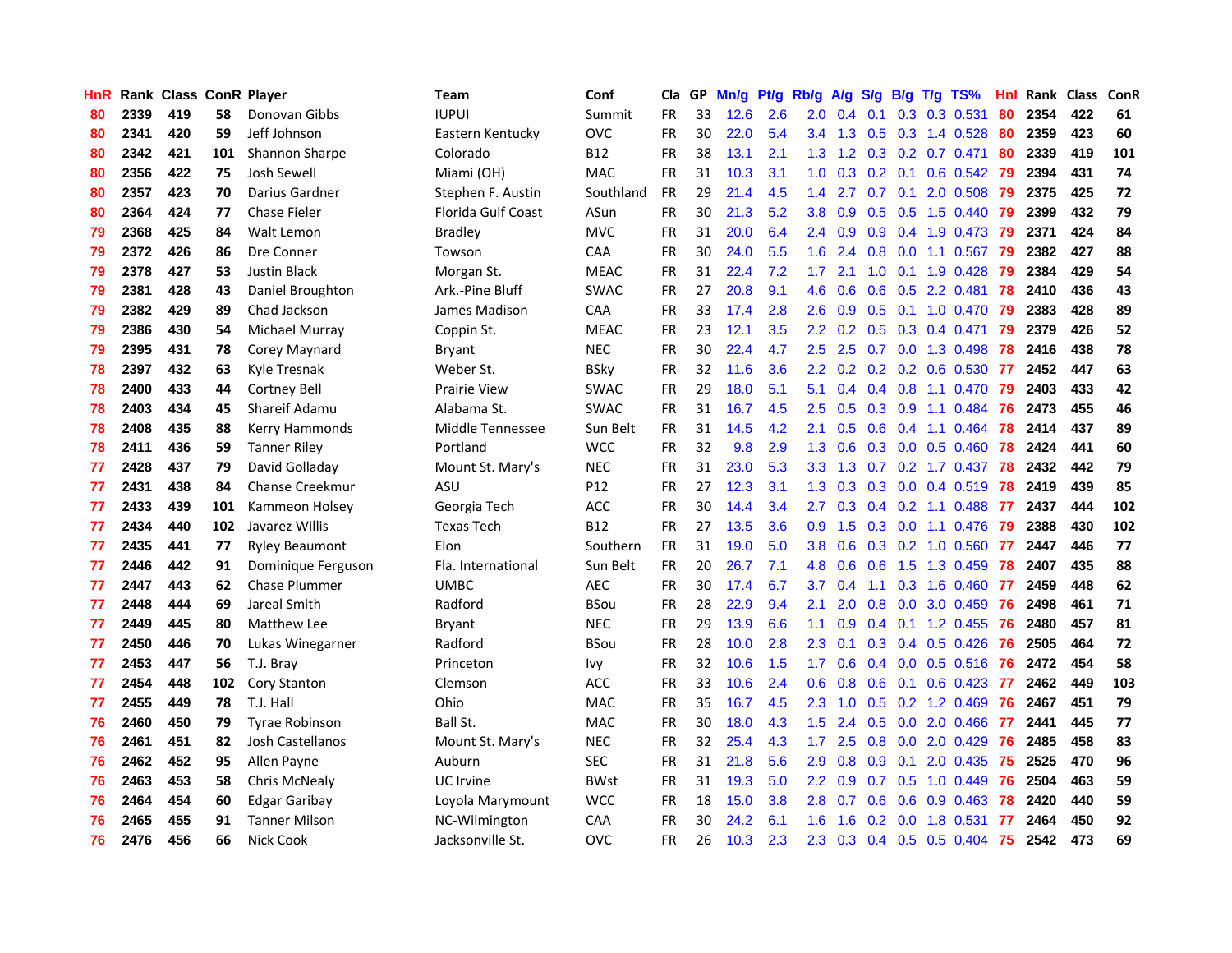| <b>HnR</b> |      | Rank Class ConR Player |     |                        | Team                     | Conf        | Cla       |    | GP Mn/g Pt/g Rb/g A/g |     |                  |                 |                  |                 | S/g B/g T/g TS%           | Hnl |      | Rank Class | <b>ConR</b> |
|------------|------|------------------------|-----|------------------------|--------------------------|-------------|-----------|----|-----------------------|-----|------------------|-----------------|------------------|-----------------|---------------------------|-----|------|------------|-------------|
| 76         | 2477 | 457                    | 29  | <b>Reynaul Baker</b>   | Cal St. Bakersfield      | Ind.        | FR.       | 24 | 20.0                  | 4.3 | 1.5              | 1.7             | 0.9              | 0.2             | $1.0 \quad 0.451$         | 76  | 2469 | 453        | 29          |
| 76         | 2478 | 458                    | 78  | David Williams         | NC-Greensboro            | Southern    | <b>FR</b> | 31 | 18.5                  | 4.6 | 3.1              | 1.0             | 1.2              | 0.4             | 2.1 0.502                 | -76 | 2509 | 465        | 79          |
| 76         | 2480 | 459                    | 63  | Dave Coley             | <b>Stony Brook</b>       | <b>AEC</b>  | <b>FR</b> | 29 | 19.3                  | 6.5 | $3.2\phantom{0}$ | 0.8             | 0.9              | 0.0             | 1.9 0.402                 | 76  | 2468 | 452        | 63          |
| 76         | 2484 | 460                    | 49  | Jeremy Crutcher        | Alabama A&M              | <b>SWAC</b> | <b>FR</b> | 28 | 25.6                  | 5.6 | 2.9              | 3.4             | 1.5              |                 | 0.0 2.9 0.418 75          |     | 2521 | 468        | 50          |
| 76         | 2485 | 461                    | 80  | <b>Bryant Smith</b>    | Texas-Arlington          | Southland   | <b>FR</b> | 29 | 15.4                  | 3.5 |                  | $1.4$ 1.7       |                  |                 | 0.8 0.1 1.3 0.463 75      |     | 2518 | 466        | 80          |
| 76         | 2487 | 462                    | 92  | Phil Taylor            | Fla. International       | Sun Belt    | <b>FR</b> | 12 | 21.0                  | 7.3 | 1.9 <sup>°</sup> | $-1.4$          |                  |                 | 0.8 0.0 1.5 0.512 77      |     | 2436 | 443        | 90          |
| 76         | 2491 | 463                    | 83  | Kameron Ritter         | Saint Francis (PA)       | <b>NEC</b>  | <b>FR</b> | 28 | 19.0                  | 3.3 | 1.7 <sub>2</sub> | 0.9             |                  |                 | $0.8$ 0.2 0.8 0.583       | -76 | 2492 | 460        | 84          |
| 75         | 2496 | 464                    | 93  | <b>Bryant Mbamalu</b>  | Louisiana-Lafayette      | Sun Belt    | <b>FR</b> | 28 | 19.5                  | 5.8 | 3.3 <sub>2</sub> | 0.5             |                  |                 | $0.5$ 0.1 1.5 0.478       | -75 | 2520 | 467        | 94          |
| 75         | 2500 | 465                    | 92  | <b>Robert Williams</b> | <b>UAB</b>               | <b>CUSA</b> | <b>FR</b> | 28 | 11.8                  | 1.7 | 2.3              | 0.3             |                  |                 | 0.3 0.1 0.5 0.495         | 76  | 2475 | 456        | 92          |
| 75         | 2501 | 466                    | 96  | Kyle Fuller            | Vanderbilt               | <b>SEC</b>  | <b>FR</b> | 34 | 14.7                  | 1.9 | 1.4              | 1.6             |                  | $0.4\quad 0.0$  | 1.0 0.366                 | 75  | 2524 | 469        | 95          |
| 75         | 2503 | 467                    | 103 | <b>Gabriel Moton</b>   | <b>Boston College</b>    | ACC         | <b>FR</b> | 34 | 14.9                  | 2.5 | 1.3              | 1.0             | 0.5              |                 | $0.0$ 0.8 0.494           | 75  | 2533 | 472        | 104         |
| 75         | 2505 | 468                    | 82  | Delino Dear            | Toledo                   | MAC         | <b>FR</b> | 32 | 25.2                  | 8.1 | 5.0              | 0.5             |                  |                 | $0.3$ $0.7$ 1.7 $0.463$   | -74 | 2572 | 484        | 86          |
| 75         | 2506 | 469                    | 111 | Daryus Quarles         | Saint Joseph's           | A10         | <b>FR</b> | 33 | 20.5                  | 5.1 | 2.6              | 1.0             |                  |                 | 0.2 0.3 0.8 0.381         | 75  | 2544 | 474        | 115         |
| 75         | 2510 | 470                    | 51  | <b>Korey Sanders</b>   | Alcorn St.               | <b>SWAC</b> | <b>FR</b> | 28 | 18.2                  | 4.4 | 5.2              | 0.4             |                  |                 | $0.4$ 0.8 0.6 0.420       | -74 | 2550 | 476        | 52          |
| 75         | 2511 | 471                    | 57  | Meiko Lyles            | Columbia                 | lvy         | <b>FR</b> | 14 | 22.5                  | 5.7 | 2.4              | 0.6             | 0.6              | 0.1             | 0.6 0.494                 | 82  | 2241 | 391        | 51          |
| 75         | 2520 | 472                    | 56  | Isaiah Roberts         | Navy                     | Pat.        | <b>FR</b> | 31 | 22.9                  | 5.6 | 2.1              | 1.4             | 1.1              | 0.2             | 1.6 0.464                 | 74  | 2554 | 478        | 57          |
| 75         | 2521 | 473                    | 84  | Hayden Humes           | Toledo                   | <b>MAC</b>  | <b>FR</b> | 32 | 26.1                  | 5.7 | 5.1              | 0.9             |                  |                 | $0.3$ $0.2$ 1.3 0.506     | -73 | 2590 | 486        | 88          |
| 75         | 2526 | 474                    | 64  | Jordon Bronner         | New Hampshire            | <b>AEC</b>  | <b>FR</b> | 30 | 22.7                  | 4.0 | 1.4              |                 |                  |                 | 2.2 0.5 0.0 1.2 0.429     | -73 | 2580 | 485        | 65          |
| 74         | 2530 | 475                    | 81  | Gary Stewart           | Northwestern St.         | Southland   | <b>FR</b> | 31 | 13.2                  | 4.4 | 2.0              | 0.7             |                  |                 | $0.4$ 0.1 1.4 0.595       | -74 | 2549 | 475        | 81          |
| 74         | 2531 | 476                    | 85  | <b>Yann Charles</b>    | <b>Robert Morris</b>     | <b>NEC</b>  | <b>FR</b> | 32 | 20.5                  | 4.7 | 2.7              | 0.4             |                  |                 | 0.4 0.3 1.3 0.431 74      |     | 2571 | 483        | 86          |
| 74         | 2534 | 477                    | 112 | Lamount Samuell        | Fordham                  | A10         | <b>FR</b> | 14 | 23.1                  | 6.2 | 2.8              | 2.5             |                  |                 | $1.1$ 0.1 2.4 0.444       | -79 | 2405 | 434        | 110         |
| 74         | 2541 | 478                    | 68  | Aaron Harwell          | Centenary                | Summit      | <b>FR</b> | 29 | 19.7                  | 5.3 | 1.5              | 1.9             | 1.7              |                 | 0.1 2.2 0.477 74          |     | 2570 | 482        | 70          |
| 74         | 2542 | 479                    | 75  | John Caleb Sanders     | Liberty                  | <b>BSou</b> | <b>FR</b> | 32 | 12.4                  | 3.9 | 1.0              | 0.6             |                  |                 | 0.3 0.0 0.6 0.481 74      |     | 2563 | 480        | 73          |
| 74         | 2544 | 480                    | 62  | <b>Trevor Fuller</b>   | San Diego                | <b>WCC</b>  | <b>FR</b> | 22 | 12.1                  | 3.2 | 2.0              | 0.1             | 0.1              |                 | $0.7$ 0.7 0.477           | -75 | 2532 | 471        | 63          |
| 74         | 2555 | 481                    | 97  | Josh Langford          | Auburn                   | <b>SEC</b>  | <b>FR</b> | 31 | 15.0                  | 4.6 | 2.6              | 0.4             |                  |                 | 0.3 0.4 1.2 0.454         | 73  | 2610 | 495        | 99          |
| 74         | 2558 | 482                    | 70  | <b>Brian Williams</b>  | Jacksonville St.         | <b>OVC</b>  | <b>FR</b> | 30 | 17.5                  | 4.6 |                  | $1.2$ 1.5       | 0.7              |                 | $0.1$ 1.2 $0.468$         | 72  | 2615 | 497        | 73          |
| 74         | 2564 | 483                    | 68  | Alphonso Leary         | Howard                   | <b>MEAC</b> | <b>FR</b> | 30 | 28.1                  | 7.5 | 5.7              | 0.3             | 0.6              | 0.6             | 1.8 0.441                 | 72  | 2612 | 496        | 68          |
| 73         | 2566 | 484                    | 70  | Jonathan Blount        | Centenary                | Summit      | <b>FR</b> | 30 | 19.4                  | 6.6 | 1.8              | 0.7             | 0.7              | 0.0             | 1.4 0.512                 | -73 | 2596 | 489        | 72          |
| 73         | 2567 | 485                    | 84  | <b>Tyler Wood</b>      | <b>Texas-San Antonio</b> | Southland   | <b>FR</b> | 30 | 9.2                   | 2.8 | 1.3              | 0.3             | 0.1              | 0.2             | 0.4 0.538                 | -74 | 2569 | 481        | 85          |
| 73         | 2568 | 486                    | 56  | Dwayne Harvey          | Alabama St.              | <b>SWAC</b> | <b>FR</b> | 23 | 13.6                  | 2.5 | $1.4^{\circ}$    | 2.0             |                  |                 | $0.3$ $0.2$ 1.5 $0.435$   | 73  | 2598 | 491        | 56          |
| 73         | 2578 | 487                    | 71  | Michael Kibiloski      | <b>IPFW</b>              | Summit      | <b>FR</b> | 21 | 12.0                  | 3.7 | 2.6              | 0.2             |                  | $0.3 \quad 0.1$ | 1.0 0.574                 | 76  | 2499 | 462        | 66          |
| 73         | 2582 | 488                    | 95  | Harold Doby            | Georgia St.              | CAA         | <b>FR</b> | 26 | 12.4                  | 2.5 | 2.1              | 0.4             |                  |                 | $0.7$ $0.4$ $0.8$ $0.401$ | -74 | 2553 | 477        | 94          |
| 73         | 2584 | 489                    | 85  | <b>Tyler Lamb</b>      | <b>UCLA</b>              | P12         | <b>FR</b> | 34 | 12.2                  | 2.6 |                  | $1.0 \quad 0.9$ |                  |                 | $0.4$ 0.2 0.9 0.405       | -73 | 2595 | 488        | 86          |
| 73         | 2585 | 490                    | 72  | Jordan Burris          | Nevada                   | <b>WAC</b>  | <b>FR</b> | 30 | 11.1                  | 3.1 | 1.8              | 0.5             |                  |                 | $0.3$ $0.2$ $0.9$ $0.453$ | 73  | 2597 | 490        | 72          |
| 73         | 2590 | 491                    | 69  | Jeremy Underwood       | <b>NC A&amp;T</b>        | <b>MEAC</b> | <b>FR</b> | 32 | 13.0                  | 4.9 | $1.4^{\circ}$    | 1.1             | 0.7              |                 | 0.0 1.6 0.479             | 72  | 2623 | 498        | 69          |
| 73         | 2597 | 492                    | 87  | T.J. Williams          | <b>Texas-San Antonio</b> | Southland   | <b>FR</b> | 25 | 12.1                  | 4.0 | 2.7              | 0.3             | 0.3              | 0.4             | $0.9$ $0.458$             | -74 | 2557 | 479        | 82          |
| 72         | 2600 | 493                    | 67  | <b>Ralph Watts</b>     | Albany (NY)              | <b>AEC</b>  | <b>FR</b> | 31 | 15.3                  | 3.1 | 1.8              | 1.1             | 0.3 <sub>0</sub> | 0.0             | 0.9 0.480                 | 73  | 2604 | 492        | 67          |
| 72         | 2604 | 494                    | 72  | Reggie Groves          | Canisius                 | <b>MAAC</b> | FR.       | 29 | 13.3                  | 1.9 |                  |                 |                  |                 | 2.1 1.7 0.6 0.1 1.0 0.367 | 73  | 2608 | 494        | 72          |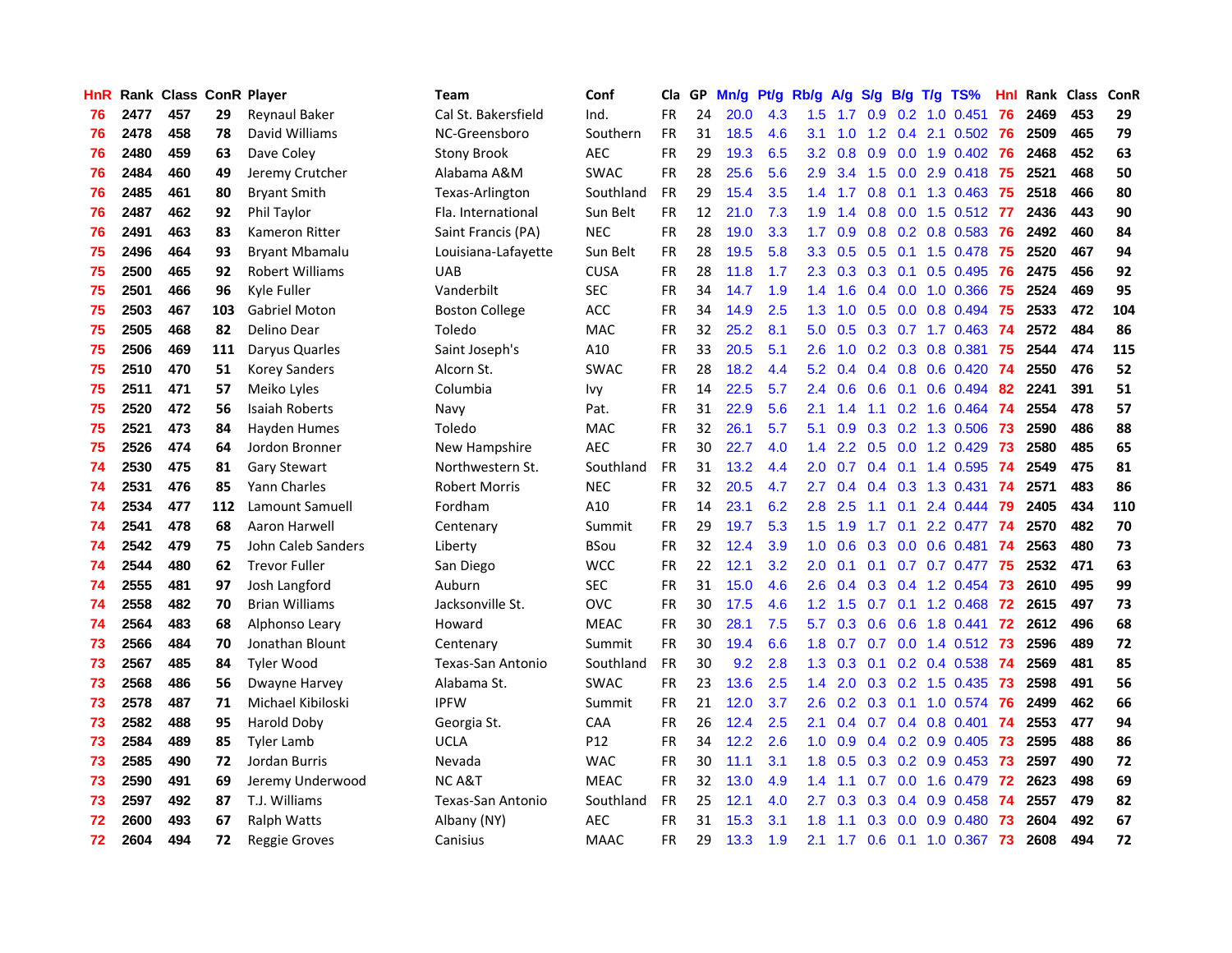| HnR. |      | Rank Class ConR Player |     |                            | <b>Team</b>         | Conf        | Cla       | GP. | Mn/g Pt/g Rb/g A/g |     |                  |                 |                  |                 | S/g B/g T/g TS%           | Hnl |      | Rank Class | <b>ConR</b> |
|------|------|------------------------|-----|----------------------------|---------------------|-------------|-----------|-----|--------------------|-----|------------------|-----------------|------------------|-----------------|---------------------------|-----|------|------------|-------------|
| 72   | 2607 | 495                    | 64  | Mike Kurtz                 | <b>UC Davis</b>     | <b>BWst</b> | <b>FR</b> | 30  | 10.6               | 2.4 | 1.6              | 0.4             | 0.2              | 0.9             | $0.5$ 0.493               | -71 | 2657 | 504        | 65          |
| 72   | 2609 | 496                    | 116 | Brandon Spearman           | Davton              | A10         | <b>FR</b> | 36  | 10.9               | 2.5 | 1.2 <sub>1</sub> | 0.5             | 0.3              | 0.1             | $0.4$ 0.416               | 72  | 2627 | 499        | 116         |
| 72   | 2611 | 497                    | 68  | Jordan Richardson          | Weber St.           | <b>BSky</b> | <b>FR</b> | 32  | 16.7               | 3.2 | 1.3              | 1.5             | 0.5              | 0.0             | $1.1 \quad 0.427$         | -70 | 2668 | 509        | 72          |
| 72   | 2613 | 498                    | 89  | Shaquille White-Miller     | Texas-Arlington     | Southland   | <b>FR</b> | 27  | 19.6               | 4.2 | 1.4              | 3.1             | 0.8              | 0.0             | 3.0 0.465                 | -73 | 2606 | 493        | 86          |
| 72   | 2617 | 499                    | 82  | Jelani Hewitt              | Georgia Southern    | Southern    | FR        | 32  | 29.2               | 9.0 | 3.6              | 2.5             |                  | $1.9 \quad 0.1$ | 3.6 0.480 71              |     | 2644 | 502        | 83          |
| 71   | 2628 | 500                    | 70  | Jackson Carbajal           | Sacramento St.      | <b>BSky</b> | <b>FR</b> | 28  | 23.6               | 6.5 | $2.7^{\circ}$    | 0.9             |                  |                 | 0.5 0.2 1.5 0.515 71      |     | 2658 | 505        | 71          |
| 71   | 2631 | 501                    | 59  | Dyami Starks               | Columbia            | Ivy         | <b>FR</b> | 20  | 12.1               | 4.4 | 0.5              | 0.3             |                  |                 | 0.3 0.0 0.6 0.530 73      |     | 2591 | 487        | 59          |
| 71   | 2633 | 502                    | 73  | Menelik Watson             | Marist              | <b>MAAC</b> | <b>FR</b> | 29  | 16.1               | 4.7 | 3.3 <sub>1</sub> | 0.4             |                  |                 | $0.2$ 0.0 1.3 0.495       | -71 | 2659 | 506        | 74          |
| 71   | 2636 | 503                    | 71  | Casey Trujeque             | Montana St.         | <b>BSky</b> | <b>FR</b> | 29  | 9.1                | 1.6 | 0.8              | 1.3             |                  |                 | 0.3 0.0 0.7 0.442         | -71 | 2635 | 500        | 69          |
| 71   | 2639 | 504                    | 92  | Bryan Hammond              | Nicholls St.        | Southland   | <b>FR</b> | 28  | 15.5               | 3.7 | 1.5              | 1.1             |                  |                 | $0.4$ 0.0 0.9 0.502       | 70  | 2678 | 512        | 93          |
| 71   | 2641 | 505                    | 74  | Devonte Elliott            | Nevada              | <b>WAC</b>  | <b>FR</b> | 32  | 11.2               | 1.8 | 2.8              | 0.2             |                  |                 | $0.3$ 0.4 0.6 0.397       | 70  | 2670 | 511        | 75          |
| 71   | 2651 | 506                    | 73  | Logan Lowery               | Centenary           | Summit      | <b>FR</b> | 30  | 20.2               | 6.9 | 2.2              | 0.8             |                  |                 | 0.6 0.2 1.7 0.498         | 70  | 2680 | 513        | 75          |
| 71   | 2652 | 507                    | 99  | Eric Smith                 | South Carolina      | <b>SEC</b>  | <b>FR</b> | 28  | 13.3               | 2.4 | 0.8 <sub>0</sub> | 1.5             |                  |                 | $0.2$ 0.0 0.9 0.415       | -71 | 2639 | 501        | 100         |
| 70   | 2655 | 508                    | 77  | Joab Jerome                | Winthrop            | <b>BSou</b> | <b>FR</b> | 30  | 10.1               | 2.4 | 1.9              | 0.5             | 0.3              |                 | $0.2$ 0.9 0.483           | -70 | 2683 | 514        | 77          |
| 70   | 2656 | 509                    | 75  | <b>Malcolm Lemmons</b>     | Niagara             | <b>MAAC</b> | FR        | 31  | 22.8               | 5.9 | 3.5              | 0.8             | 0.7              |                 | $0.3$ 1.6 0.417           | 69  | 2689 | 515        | 76          |
| 70   | 2660 | 510                    | 75  | <b>Bobby Miles</b>         | Hawaii              | <b>WAC</b>  | <b>FR</b> | 29  | 15.6               | 2.2 | 1.3              | 1.9             | 0.5              | 0.1             | 1.6 0.448                 | 70  | 2669 | 510        | 74          |
| 69   | 2675 | 511                    | 66  | Joran Mackie               | San Diego           | <b>WCC</b>  | <b>FR</b> | 26  | 16.9               | 4.5 | 1.8              | 0.8             |                  | $0.4 \quad 0.1$ | 1.3 0.498                 | -70 | 2667 | 508        | 65          |
| 69   | 2678 | 512                    | 90  | <b>Terrell Allen</b>       | C. Connecticut St.  | <b>NEC</b>  | <b>FR</b> | 31  | 10.4               | 2.2 |                  | $2.2 \quad 0.3$ |                  |                 | $0.1$ 0.2 0.5 0.507       | -69 | 2701 | 518        | 93          |
| 69   | 2680 | 513                    | 81  | A.J. Pacher                | Wright St.          | Hor.        | <b>FR</b> | 32  | 11.6               | 3.5 |                  | $1.6 \quad 0.3$ |                  |                 | 0.0 0.1 0.8 0.489         | -69 | 2703 | 520        | 81          |
| 69   | 2681 | 514                    | 61  | Pat Moore                  | Colgate             | Pat.        | <b>FR</b> | 30  | 20.8               | 5.4 | 1.9              | 1.1             |                  |                 | 0.5 0.1 1.2 0.475         | -69 | 2710 | 522        | 61          |
| 69   | 2687 | 515                    | 69  | Eric McAlister             | <b>Stony Brook</b>  | <b>AEC</b>  | <b>FR</b> | 30  | 8.8                | 2.0 | 1.0 <sub>1</sub> | 0.1             |                  |                 | $0.2$ $0.3$ $0.2$ $0.461$ | -69 | 2702 | 519        | 69          |
| 69   | 2691 | 516                    | 95  | <b>Kevin Thomas</b>        | Tulane              | <b>CUSA</b> | <b>FR</b> | 28  | 10.6               | 2.5 | 1.0              | 0.0             | 0.0 <sub>1</sub> |                 | 1.0 0.5 0.575             | 68  | 2712 | 523        | 95          |
| 69   | 2700 | 517                    | 66  | Jamal Johnson              | Cal Poly            | <b>BWst</b> | <b>FR</b> | 30  | 13.3               | 2.5 | 0.6              | 1.0             |                  |                 | $0.5$ 0.1 1.0 0.500       | 68  | 2718 | 525        | 67          |
| 69   | 2701 | 518                    | 85  | <b>Maverick Ahanmisi</b>   | Minnesota           | <b>B10</b>  | <b>FR</b> | 29  | 10.6               | 2.1 | 0.9              | 1.1             |                  |                 | $0.2$ 0.0 1.1 0.508       | 69  | 2696 | 517        | 85          |
| 68   | 2702 | 519                    | 84  | Tawaski King               | Western Carolina    | Southern    | FR        | 32  | 13.7               | 3.7 | 3.4              | 0.1             |                  |                 | 0.4 0.1 1.3 0.468         | 69  | 2706 | 521        | 86          |
| 68   | 2703 | 520                    | 104 | <b>Ricky Kreklow</b>       | Missouri            | <b>B12</b>  | <b>FR</b> | 32  | 9.8                | 2.1 | 1.3              | 0.5             |                  |                 | $0.6$ $0.0$ $0.8$ $0.462$ | 69  | 2695 | 516        | 104         |
| 68   | 2711 | 521                    | 83  | Kyle Kelm                  | Milwaukee           | Hor.        | <b>FR</b> | 33  | 13.4               | 2.9 | $2.2^{\circ}$    | 0.3             |                  |                 | $0.2$ $0.2$ 1.0 $0.431$   | 68  | 2725 | 529        | 83          |
| 68   | 2715 | 522                    | 93  | Jarod Oldham               | <b>Buffalo</b>      | <b>MAC</b>  | <b>FR</b> | 33  | 11.8               | 1.8 | 1.8              | 0.8             | 0.7              |                 | $0.1$ 1.0 0.411           | 68  | 2714 | 524        | 94          |
| 68   | 2716 | 523                    | 76  | <b>Kevin Panzer</b>        | Nevada              | <b>WAC</b>  | <b>FR</b> | 32  | 11.3               | 2.2 | 2.1              | 0.5             | 0.1              | 0.2             | $0.6$ 0.414               | 67  | 2732 | 532        | 76          |
| 68   | 2719 | 524                    | 62  | <b>Gediminas Bertasius</b> | Dartmouth           | lvy         | <b>FR</b> | 28  | 19.0               | 4.9 | 3.5              | 0.5             |                  |                 | 0.4 0.3 1.7 0.444         | 67  | 2731 | 531        | 62          |
| 68   | 2720 | 525                    | 97  | Paris Bennett              | George Mason        | CAA         | <b>FR</b> | 33  | 8.9                | 1.1 | 1.5              | 0.5             |                  |                 | $0.2$ $0.2$ $0.4$ $0.398$ | 68  | 2720 | 527        | 97          |
| 68   | 2721 | 526                    | 77  | Andrew Rebol               | Centenary           | Summit      | <b>FR</b> | 29  | 11.5               | 2.6 | $2.2\phantom{0}$ | 0.3             |                  |                 | 0.4 0.6 0.9 0.477         | 67  | 2733 | 533        | 78          |
| 68   | 2722 | 527                    | 70  | John Puk                   | Albany (NY)         | <b>AEC</b>  | <b>FR</b> | 32  | 20.3               | 2.5 |                  | $3.4 \quad 0.5$ |                  |                 | $0.2$ 1.2 1.1 0.414       | 68  | 2728 | 530        | 70          |
| 67   | 2728 | 528                    | 93  | De'Angelo Speech           | C. Connecticut St.  | <b>NEC</b>  | <b>FR</b> | 27  | 22.1               | 3.4 | 3.2              | 1.9             | 1.1              | 0.0             | 2.1 0.399                 | -71 | 2653 | 503        | 90          |
| 67   | 2729 | 529                    | 89  | Rico Ferguson              | Campbell            | ASun        | FR        | 28  | 16.5               | 4.2 | 1.3              | 1.0             | 0.6              | 0.0             | 1.0 0.490                 | 68  | 2722 | 528        | 89          |
| 67   | 2731 | 530                    | 94  | <b>Briahn Smith</b>        | Fairleigh Dickinson | <b>NEC</b>  | <b>FR</b> | 28  | 18.8               | 6.1 | 2.4              | 0.5             | 0.7              | 0.1             | 0.9 0.420                 | 67  | 2742 | 536        | 94          |
| 67   | 2734 | 531                    | 86  | Mitch Woods                | Appalachian St.     | Southern    | <b>FR</b> | 26  | 20.8               | 1.9 | 3.0              | 2.4             | 0.5              | 0.1             | 1.7 0.360                 | -71 | 2663 | 507        | 84          |
| 67   | 2735 | 532                    | 135 | <b>Tyler Olander</b>       | Connecticut         | ВE          | <b>FR</b> | 39  | 9.6                | 1.5 | 1.8              | 0.4             |                  |                 | $0.1$ 0.2 0.6 0.397       | 68  | 2719 | 526        | 135         |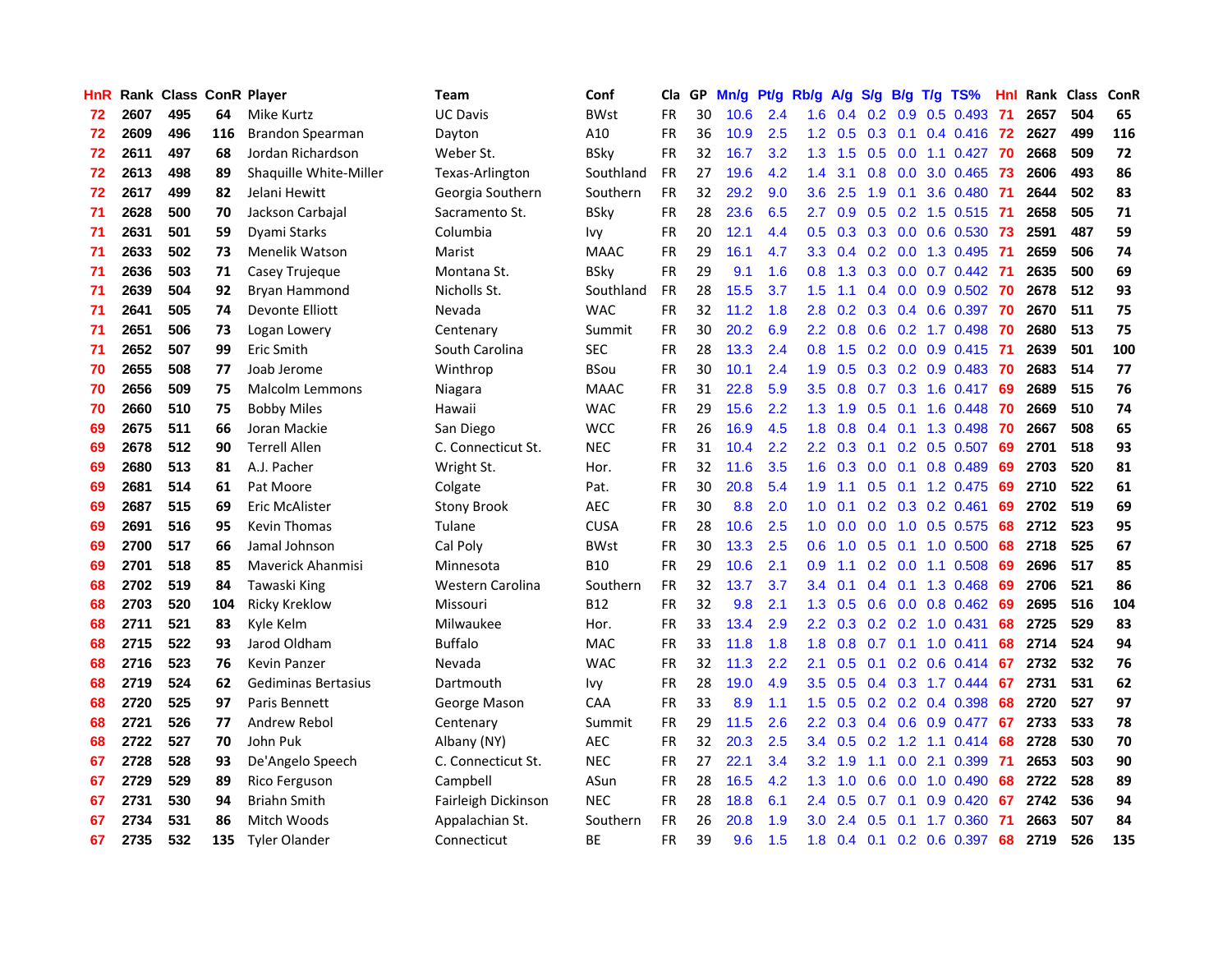| HnR |      | Rank Class ConR Player |     |                           | Team                | Conf            | Cla       |    | GP Mn/g Pt/g Rb/g |     |                  |                                      |                  |                 | A/g S/g B/g T/g TS%       | Hnl | Rank Class |     | ConR |
|-----|------|------------------------|-----|---------------------------|---------------------|-----------------|-----------|----|-------------------|-----|------------------|--------------------------------------|------------------|-----------------|---------------------------|-----|------------|-----|------|
| 67  | 2737 | 533                    | 78  | Joseph Swift              | Md.-Eastern Shore   | <b>MEAC</b>     | <b>FR</b> | 28 | 13.8              | 3.2 | 1.1              | 1.7                                  | 1.1              | 0.0             | 1.8 0.418                 | 67  | 2736       | 535 | 77   |
| 67  | 2739 | 534                    | 71  | Jamar Wertz               | <b>UMBC</b>         | <b>AEC</b>      | <b>FR</b> | 30 | 17.9              | 4.6 | 2.4              | 0.6                                  | 0.2              | 0.1             | 0.7 0.493                 | 67  | 2747       | 537 | 71   |
| 66  | 2747 | 535                    | 88  | <b>Tre Bussey</b>         | Georgia Southern    | Southern        | <b>FR</b> | 30 | 22.4              | 6.8 | 1.8 <sup>2</sup> | 0.9                                  | 0.6              | 0.1             | 1.4 0.528                 | 66  | 2754       | 538 | 88   |
| 66  | 2749 | 536                    | 80  | <b>Trent Meyer</b>        | NC-Asheville        | <b>BSou</b>     | <b>FR</b> | 31 | 11.2              | 2.1 | 1.0 <sub>1</sub> | 0.8                                  |                  |                 | $0.5$ $0.2$ $0.7$ $0.442$ | 67  | 2735       | 534 | 79   |
| 66  | 2752 | 537                    | 71  | Ray Ray Chase             | Southern            | <b>SWAC</b>     | <b>FR</b> | 27 | 13.3              | 2.7 | 2.5              | 0.4                                  |                  |                 | $0.3$ 0.4 0.9 0.503       | 65  | 2779       | 547 | 71   |
| 66  | 2753 | 538                    | 79  | Louis Bell                | Md.-Eastern Shore   | <b>MEAC</b>     | <b>FR</b> | 30 | 14.5              | 3.9 | 1.0 <sub>1</sub> | 0.8                                  |                  |                 | $0.4$ 0.0 0.8 0.511       | 66  | 2762       | 542 | 81   |
| 66  | 2754 | 539                    | 80  | Mikel Trapp               | Bethune-Cookman     | <b>MEAC</b>     | <b>FR</b> | 33 | 16.9              | 4.1 | $1.4^{\circ}$    | 0.6                                  |                  |                 | $0.7$ $0.0$ $1.1$ $0.477$ | -66 | 2756       | 539 | 79   |
| 66  | 2757 | 540                    | 89  | Marvin Baynham            | Georgia Southern    | Southern        | <b>FR</b> | 32 | 20.7              | 4.8 | 3.8              | 0.3                                  |                  |                 | 0.7 0.3 1.2 0.564         | 65  | 2776       | 546 | 89   |
| 65  | 2761 | 541                    | 72  | Jerome Hunter             | Alabama A&M         | SWAC            | <b>FR</b> | 28 | 17.3              | 3.4 | 3.7              | 0.5                                  |                  |                 | 0.4 0.6 1.1 0.425         | 65  | 2785       | 549 | 73   |
| 65  | 2762 | 542                    | 79  | <b>Ryan Bass</b>          | Oakland             | Summit          | <b>FR</b> | 34 | 9.3               | 2.0 | 0.8              | $\mathbf{A}$<br>$\blacktriangleleft$ |                  |                 | $0.3$ $0.0$ 1.1 $0.447$   | 66  | 2766       | 543 | 80   |
| 65  | 2767 | 543                    | 68  | Dennis Kramer             | San Diego           | <b>WCC</b>      | <b>FR</b> | 29 | 10.3              | 2.3 | 2.0              | 0.2                                  | 0.1              |                 | $0.7$ 0.8 0.416           | -65 | 2781       | 548 | 68   |
| 65  | 2770 | 544                    | 78  | Skylar Jones              | Niagara             | <b>MAAC</b>     | <b>FR</b> | 31 | 18.5              | 5.2 | 2.6              | 0.3                                  |                  |                 | 0.6 0.3 0.8 0.397         | 64  | 2797       | 552 | 78   |
| 65  | 2773 | 545                    | 100 | <b>Brandon Peters</b>     | Western Kentucky    | Sun Belt        | <b>FR</b> | 12 | 23.3              | 6.5 | 2.7              | 1.9                                  | 0.9 <sub>0</sub> | 0.2             | 2.3 0.441                 | 76  | 2487       | 459 | 93   |
| 64  | 2779 | 546                    | 73  | Jeff Wherry               | <b>Prairie View</b> | <b>SWAC</b>     | <b>FR</b> | 31 | 14.2              | 3.3 | 1.9              | 1.4                                  | 0.6              | 0.0             | $1.1 \t0.411$             | 64  | 2801       | 553 | 74   |
| 64  | 2783 | 547                    | 97  | Adam Chmielewski          | St. Francis (NY)    | <b>NEC</b>      | <b>FR</b> | 28 | 12.7              | 2.2 | 1.1              | 1.1                                  | 0.4              | 0.0             | $0.9$ $0.412$             | -65 | 2792       | 551 | 97   |
| 64  | 2786 | 548                    | 63  | <b>Fran Dougherty</b>     | Pennsylvania        | lvy             | <b>FR</b> | 27 | 13.6              | 2.5 | 2.4              | 0.2                                  |                  |                 | $0.2$ 0.2 0.8 0.496       | -64 | 2807       | 555 | 63   |
| 64  | 2787 | 549                    | 86  | Gary Franklin             | California          | P <sub>12</sub> | <b>FR</b> | 13 | 25.7              | 8.2 | 1.1              | 2.0                                  | 0.6              | 0.1             | 2.1 0.403                 | 88  | 1905       | 304 | 80   |
| 64  | 2788 | 550                    | 40  | De'Aundray Robinson       | Cal St. Bakersfield | Ind.            | <b>FR</b> | 21 | 12.2              | 2.3 |                  | $3.2 \quad 0.3$                      |                  |                 | 0.7 0.4 0.8 0.348         | 66  | 2770       | 544 | 38   |
| 64  | 2789 | 551                    | 120 | Devin Oliver              | Dayton              | A10             | <b>FR</b> | 32 | 9.5               | 1.4 |                  | $2.3\quad 0.5$                       |                  |                 | $0.3$ 0.0 0.6 0.349       | 65  | 2774       | 545 | 120  |
| 64  | 2791 | 552                    | 99  | Ricardo Johnson           | Ohio                | <b>MAC</b>      | <b>FR</b> | 34 | 10.9              | 2.7 | $2.0^{\circ}$    | 0.4                                  |                  |                 | $0.5$ 0.1 0.9 0.399       | -64 | 2802       | 554 | 98   |
| 64  | 2792 | 553                    | 86  | <b>Billy Oliver</b>       | Penn St.            | <b>B10</b>      | <b>FR</b> | 32 | 14.3              | 2.3 | $1.4^{\circ}$    | 0.4                                  |                  |                 | $0.3$ $0.3$ $0.8$ $0.426$ | 65  | 2786       | 550 | 86   |
| 64  | 2796 | 554                    | 100 | Zack Leahy                | Toledo              | MAC             | <b>FR</b> | 30 | 18.2              | 4.8 | $1.4^{\circ}$    | 1.1                                  |                  |                 | 0.8 0.0 1.8 0.475         | 63  | 2821       | 559 | 100  |
| 63  | 2801 | 555                    | 74  | Demondre Chapman          | <b>Prairie View</b> | <b>SWAC</b>     | <b>FR</b> | 29 | 12.1              | 3.1 |                  | $2.3 \quad 0.2$                      |                  |                 | $0.4$ 0.5 0.9 0.421       | 63  | 2813       | 557 | 76   |
| 63  | 2808 | 556                    | 101 | R.J. McCray               | Louisiana-Monroe    | Sun Belt        | <b>FR</b> | 23 | 14.0              | 3.0 | 0.9              | 0.6                                  |                  | $0.3 \quad 0.1$ | 0.6 0.504                 | -64 | 2808       | 556 | 101  |
| 63  | 2810 | 557                    | 82  | <b>Quin Cooper</b>        | Centenary           | Summit          | FR        | 30 | 12.9              | 3.8 | 1.7 <sub>2</sub> | 0.4                                  |                  |                 | 0.5 0.0 0.9 0.438         | 62  | 2834       | 562 | 83   |
| 62  | 2821 | 558                    | 83  | <b>Hunter McClinton</b>   | Oral Roberts        | Summit          | FR        | 29 | 17.4              | 3.4 | 0.8              | 1.3                                  |                  |                 | 0.2 0.0 1.3 0.516         | 66  | 2760       | 541 | 79   |
| 62  | 2822 | 559                    | 102 | <b>Marcelis Hansberry</b> | Louisiana-Monroe    | Sun Belt        | <b>FR</b> | 26 | 17.3              | 3.9 | 1.3              | 1.7                                  |                  | $0.4 \quad 0.0$ | 1.5 0.428                 | 63  | 2818       | 558 | 102  |
| 62  | 2823 | 560                    | 105 | <b>Stargell Love</b>      | Baylor              | B12             | <b>FR</b> | 24 | 12.0              | 2.2 | $1.4^{\circ}$    | 1.4                                  |                  | $0.4\quad 0.0$  | 1.4 0.406                 | 66  | 2758       | 540 | 105  |
| 62  | 2826 | 561                    | 86  | Reggie Lewis              | Florida A&M         | <b>MEAC</b>     | <b>FR</b> | 25 | 14.0              | 3.5 | 1.0              | 0.6                                  |                  | $0.4\quad 0.0$  | 0.6 0.465                 | 62  | 2831       | 561 | 87   |
| 61  | 2832 | 562                    | 75  | Andre Hatchett            | Idaho St.           | <b>BSky</b>     | <b>FR</b> | 26 | 9.7               | 2.2 | 1.8              | 0.1                                  |                  |                 | $0.2$ 0.2 0.4 0.460       | 62  | 2840       | 564 | 75   |
| 61  | 2835 | 563                    | 99  | Stephen Nwaukoni          | Hofstra             | CAA             | <b>FR</b> | 30 | 11.9              | 2.0 | 3.3 <sub>2</sub> | 0.1                                  |                  |                 | $0.1$ $0.2$ $0.6$ $0.437$ | 62  | 2839       | 563 | 98   |
| 61  | 2839 | 564                    | 81  | <b>Brice Jenkins</b>      | Jacksonville St.    | <b>OVC</b>      | <b>FR</b> | 29 | 12.3              | 2.0 |                  | $1.4 \quad 0.6$                      |                  |                 | $0.5$ 0.1 0.6 0.428       | -60 | 2861       | 570 | 83   |
| 61  | 2840 | 565                    | 93  | <b>Shamile Cabell</b>     | Jacksonville        | ASun            | <b>FR</b> | 32 | 9.9               | 3.6 |                  | $0.8\quad 0.9$                       |                  |                 | $0.5$ 0.1 1.5 0.429       | 60  | 2854       | 568 | 93   |
| 60  | 2846 | 566                    | 76  | <b>Scott Morris</b>       | New Hampshire       | <b>AEC</b>      | <b>FR</b> | 27 | 10.7              | 3.6 | 0.5              | 0.3                                  |                  |                 | $0.2$ 0.0 0.5 0.449       | 60  | 2855       | 569 | 76   |
| 60  | 2852 | 567                    | 95  | <b>Drew Parker</b>        | NC-Greensboro       | Southern        | FR        | 31 | 14.9              | 1.8 | 1.1 <sub>1</sub> | 1.9                                  |                  |                 | $0.5$ 0.0 1.5 0.401       | 59  | 2869       | 571 | 96   |
| 59  | 2856 | 568                    | 78  | Cordarius Johnson         | Louisiana Tech      | <b>WAC</b>      | <b>FR</b> | 31 | 16.4              | 4.3 | 1.5              | 0.7                                  | $0.4^{\circ}$    | 0.1             | 1.3 0.392                 | 59  | 2871       | 572 | 78   |
| 59  | 2864 | 569                    | 83  | Jabs Newby                | Eastern Kentucky    | <b>OVC</b>      | <b>FR</b> | 22 | 11.8              | 2.1 | 1.3              | -1<br>$\mathcal{A}$                  | 0.5              | 0.0             | 1.1 0.388                 | 62  | 2844       | 565 | 82   |
| 59  | 2867 | 570                    | 81  | YonDarius Johnson         | Grambling           | <b>SWAC</b>     | FR.       | 32 | 16.3              | 5.1 | $1.4^{\circ}$    | 0.5                                  |                  |                 | $0.4$ 0.0 1.4 0.464       | 59  | 2877       | 574 | 80   |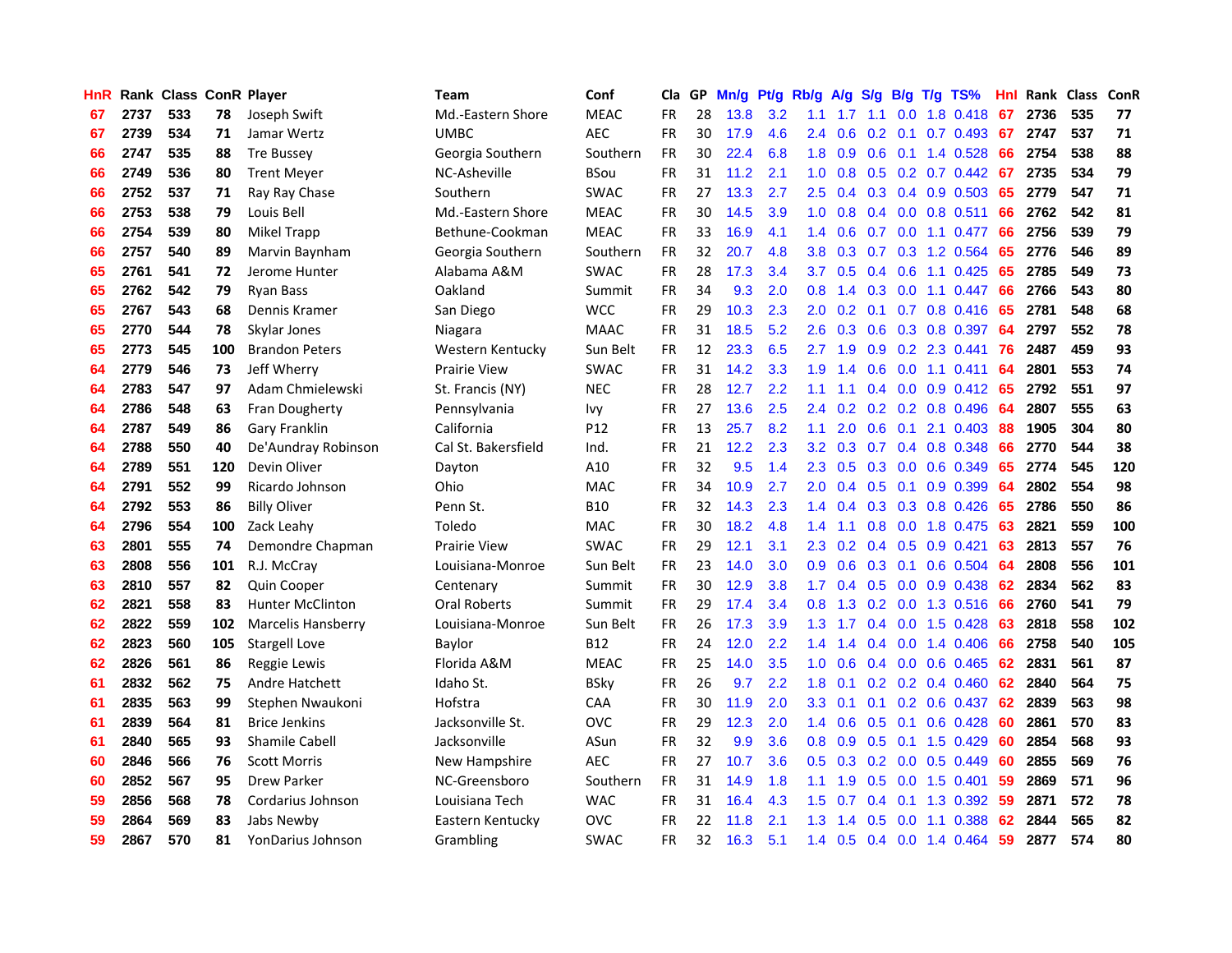| HnR     |      | Rank Class ConR Player |     |                           | Team                       | Conf        | Cla       |    | GP Mn/g Pt/g |     | Rb/g A/g         |                                      |     |                 | S/g B/g T/g TS%                 | Hnl          |      | Rank Class | <b>ConR</b> |
|---------|------|------------------------|-----|---------------------------|----------------------------|-------------|-----------|----|--------------|-----|------------------|--------------------------------------|-----|-----------------|---------------------------------|--------------|------|------------|-------------|
| 58      | 2870 | 571                    | 82  | Marcel Mosley             | Ark.-Pine Bluff            | <b>SWAC</b> | FR        | 31 | 15.1         | 2.1 | 2.4              | 1.5                                  | 0.8 | 0.1             | 1.7 0.332                       | 57           | 2896 | 579        | 82          |
| 58      | 2875 | 572                    | 67  | Brennan Wyatt             | Navy                       | Pat.        | <b>FR</b> | 31 | 14.4         | 3.4 | 1.2              | 1.5                                  | 0.6 | 0.0             | 1.5 0.387                       | 58           | 2893 | 577        | 67          |
| 58      | 2876 | 573                    | 100 | Ryan Williams             | <b>Central Arkansas</b>    | Southland   | <b>FR</b> | 28 | 20.2         | 5.5 | 1.9              | 1.4                                  | 1.0 | 0.1             | 1.9 0.392                       | 58           | 2888 | 576        | 102         |
| 58      | 2880 | 574                    | 42  | Keierre Richards          | Savannah St.               | Ind.        | <b>FR</b> | 27 | 20.6         | 3.3 | 1.8              | 0.8                                  |     |                 | 0.5 0.0 1.5 0.436               | 60           | 2852 | 567        | 41          |
| 57      | 2887 | 575                    | 68  | Chris Welker              | Army                       | Pat.        | FR        | 30 | 10.6         | 2.2 |                  | $1.4 \quad 0.4$                      |     |                 | 0.1 0.0 0.7 0.519 57            |              | 2901 | 582        | 68          |
| 57      | 2890 | 576                    | 84  | Ludovic Ndaye             | Cleveland St.              | Hor.        | <b>FR</b> | 34 | 8.8          | 1.1 |                  |                                      |     |                 | 1.6 0.2 0.2 0.4 0.4 0.392       | -57          | 2894 | 578        | 84          |
| 57      | 2892 | 577                    | 43  | <b>Christopher Spears</b> | Savannah St.               | Ind.        | FR        | 30 | 15.8         | 2.4 | $2.6^{\circ}$    | 0.1                                  |     |                 | $0.2$ $0.3$ 1.0 $0.480$         | 56           | 2904 | 584        | 44          |
| 56      | 2893 | 578                    | 102 | Jaamon Echols             | Tx.A&M-Corp. Christi       | Southland   | <b>FR</b> | 21 | 12.0         | 3.1 | 0.8              | 1.1                                  |     |                 | $0.4$ 0.0 1.0 0.409             | 59           | 2874 | 573        | 100         |
| 56      | 2899 | 579                    | 84  | Zach House                | SE Missouri St.            | <b>OVC</b>  | FR        | 32 | 11.7         | 1.8 | 2.6              | 0.2                                  |     |                 | 0.2 0.8 0.6 0.358               | 55           | 2913 | 587        | 84          |
| 56      | 2900 | 580                    | 53  | Dytanya Johnson           | New Jersey Tech            | GWC         | <b>FR</b> | 25 | 10.1         | 2.3 | 2.8              | 0.2                                  |     |                 | $0.3$ $0.4$ 1.1 $0.467$         | 57           | 2900 | 581        | 52          |
| 55      | 2902 | 581                    | 81  | <b>Trenity Burdine</b>    | Siena                      | <b>MAAC</b> | <b>FR</b> | 31 | 11.8         | 2.6 | 0.9              | 0.4                                  |     |                 | $0.3$ 0.1 0.7 0.458             | 55           | 2920 | 590        | 81          |
| 55      | 2903 | 582                    | 103 | Patrick Robinson          | Northwestern St.           | Southland   | FR        | 32 | 14.0         | 2.0 | $2.3^{\circ}$    | 0.5                                  |     |                 | $0.8$ $0.2$ $0.9$ $0.373$       | 55           | 2917 | 588        | 104         |
| 55      | 2904 | 583                    | 78  | Alex Ogundadegbe          | Binghamton                 | <b>AEC</b>  | FR        | 27 | 10.7         | 1.6 | $1.4^{\circ}$    | 0.3                                  |     |                 | 0.3 0.2 0.4 0.467               | 56           | 2909 | 585        | 78          |
| 55      | 2905 | 584                    | 79  | <b>Robert Mansell</b>     | Binghamton                 | <b>AEC</b>  | FR        | 29 | 15.1         | 3.9 | 1.7              | 0.6                                  |     |                 | $0.2$ 0.1 1.1 0.413             | 55           | 2912 | 586        | 79          |
| 55      | 2906 | 585                    | 103 | J.T. Thomas               | Toledo                     | <b>MAC</b>  | FR        | 19 | 24.8         | 4.5 | 1.7 <sup>2</sup> | 1.7                                  | 0.9 | 0.0             | 2.1 0.441                       | 63           | 2823 | 560        | 101         |
| 55      | 2909 | 586                    | 83  | <b>Tommy Spagnolo</b>     | Radford                    | <b>BSou</b> | <b>FR</b> | 14 | 17.4         | 3.2 | 3.6              | 0.4                                  | 0.3 | 0.4             | 1.6 0.464                       | -61          | 2847 | 566        | 82          |
| 55      | 2911 | 587                    | 108 | <b>Gus Leeper</b>         | Ark.-Little Rock           | Sun Belt    | FR        | 29 | 10.0         | 1.7 | 1.7 <sup>2</sup> | 0.2                                  | 0.1 | 0.6             | $0.5$ 0.407                     | -57          | 2897 | 580        | 107         |
| 54      | 2914 | 588                    | 55  | <b>Ben Daniels</b>        | <b>Houston Baptist</b>     | GWC         | <b>FR</b> | 20 | 14.4         | 3.6 | 2.8              | 0.5                                  |     | $0.4 \quad 0.1$ | 1.0 0.447                       | -56          | 2902 | 583        | 53          |
| 54      | 2917 | 589                    | 98  | <b>Trevan Abraham</b>     | Rice                       | <b>CUSA</b> | FR        | 30 | 9.4          | 1.1 |                  |                                      |     |                 | 0.7 1.2 0.2 0.0 0.5 0.333       | -55          | 2921 | 591        | 98          |
| 54      | 2919 | 590                    | 56  | Josh Cleveland            | Texas-Pan American         | <b>GWC</b>  | FR        | 31 | 12.5         | 3.0 | 1.6              | 0.4                                  |     |                 | $0.2$ 0.3 0.8 0.484             | 53           | 2938 | 597        | 57          |
| 54      | 2923 | 591                    | 85  | <b>Taylor Filipek</b>     | Eastern Kentucky           | <b>OVC</b>  | <b>FR</b> | 28 | 13.1         | 1.1 | 1.9 <sup>°</sup> | 1.0                                  |     |                 | $0.3$ 0.1 0.4 0.271             | 55           | 2919 | 589        | 85          |
| 54      | 2924 | 592                    | 84  | <b>Travis Elliott</b>     | High Point                 | <b>BSou</b> | FR        | 31 | 16.3         | 1.7 | 3.0              | 0.2                                  |     |                 | $0.6$ $0.2$ $0.8$ $0.317$       | -53          | 2935 | 594        | 84          |
| 53      | 2927 | 593                    | 85  | Xavier Martin             | High Point                 | <b>BSou</b> | <b>FR</b> | 31 | 13.8         | 4.6 | 1.0              | 0.7                                  |     |                 | $0.4$ 0.0 1.6 0.433             | $52^{\circ}$ | 2946 | 602        | 86          |
| 53      | 2930 | 594                    | 136 | <b>Markel Starks</b>      | Georgetown                 | BE          | <b>FR</b> | 30 | 9.7          | 1.5 | 0.6              | 0.7                                  |     |                 | $0.3$ 0.0 0.6 0.368             | 54           | 2927 | 592        | 136         |
| 53      | 2934 | 595                    | 104 | <b>Mathias Seilund</b>    | Fairleigh Dickinson        | <b>NEC</b>  | <b>FR</b> | 26 | 16.6         | 4.6 | $2.2^{\circ}$    | 0.6                                  |     |                 | $0.2$ 0.2 1.5 0.426             | -54          | 2929 | 593        | 103         |
| $52 \,$ | 2935 | 596                    | 86  | <b>Isaac Smith</b>        | Eastern Illinois           | <b>OVC</b>  | FR        | 26 | 12.8         | 2.1 | 1.0              | 0.8                                  |     |                 | 0.2 0.0 0.9 0.486               | 53           | 2936 | 595        | 86          |
| 52      | 2937 | 597                    | 86  | Chris Grier               | <b>Charleston Southern</b> | <b>BSou</b> | <b>FR</b> | 30 | 10.4         | 2.6 | 1.1              | 0.6                                  |     |                 | $0.3$ $0.0$ $0.8$ $0.453$       | 53           | 2939 | 598        | 85          |
| 52      | 2938 | 598                    | 87  | Neal Webb                 | Southern                   | <b>SWAC</b> | FR        | 27 | 14.7         | 3.4 | 1.3              | 0.6                                  |     | $0.5 \quad 0.1$ | $0.9$ $0.418$                   | 52           | 2943 | 600        | 87          |
| 52      | 2940 | 599                    | 71  | Avery Johnson             | San Francisco              | <b>WCC</b>  | <b>FR</b> | 32 | 10.7         | 1.3 | 1.0              | 0.3                                  | 0.6 | 0.1             | 0.6 0.365                       | 52           | 2944 | 601        | 71          |
| 51      | 2943 | 600                    | 105 | Elridge Moore             | Nicholls St.               | Southland   | <b>FR</b> | 27 | 14.2         | 2.0 | 2.4              | 0.7                                  |     | $0.5 \quad 0.2$ | 1.5 0.404                       | 51           | 2953 | 606        | 105         |
| 51      | 2944 | 601                    | 47  | Kregg Jones               | Cal St. Bakersfield        | Ind.        | <b>FR</b> | 23 | 10.2         | 1.7 | 1.6              | 0.1                                  |     | $0.2 \quad 0.5$ | $0.5 \ 0.500$                   | 53           | 2937 | 596        | 47          |
| 51      | 2945 | 602                    | 69  | James Loupos              | Navy                       | Pat.        | FR        | 30 | 13.3         | 2.9 | 1.3              | 0.4                                  |     | $0.4$ 0.1       | 0.8 0.457                       | -51          | 2952 | 605        | 69          |
| 51      | 2947 | 603                    | 87  | <b>Chene Phillips</b>     | Liberty                    | <b>BSou</b> | FR        | 32 | 10.3         | 1.9 |                  | $1.2 \quad 0.7$                      |     |                 | $0.4$ 0.0 1.0 0.428             | -51          | 2956 | 608        | 87          |
| 51      | 2948 | 604                    | 73  | <b>Troy Leaf</b>          | <b>UC Santa Barbara</b>    | <b>BWst</b> | FR        | 29 | 9.3          | 2.2 | 0.9 <sup>°</sup> | 0.5                                  |     |                 | $0.2$ 0.0 0.7 0.430             | 52           | 2949 | 603        | 73          |
| 50      | 2951 | 605                    | 99  | Mikhail McLean            | Houston                    | <b>CUSA</b> | FR        | 27 | 9.2          | 2.2 | 1.0              | 0.1                                  |     |                 | $0.1$ $0.2$ $0.6$ $0.541$       | 51           | 2955 | 607        | 99          |
| 50      | 2952 | 606                    | 58  | Jon Evans                 | <b>Houston Baptist</b>     | GWC         | FR        | 29 | 18.5         | 3.0 | 1.4              | $\blacktriangleleft$<br>$\mathbf{A}$ | 0.6 |                 | $0.1$ 1.3 0.444                 | 51           | 2957 | 609        | 59          |
| 50      | 2955 | 607                    | 108 | <b>Hollis Hill</b>        | Tx.A&M-Corp. Christi       | Southland   | <b>FR</b> | 31 | 9.8          | 2.8 | 0.7              | 0.7                                  | 0.5 | 0.0             | $1.1 \quad 0.411$               | 49           | 2964 | 610        | 108         |
| 49      | 2957 | 608                    | 59  | Enrique Mason             | Texas-Pan American         | GWC         | <b>FR</b> | 22 | 14.6         | 3.3 | $2.6^{\circ}$    |                                      |     |                 | $0.2$ $0.3$ $0.5$ $0.9$ $0.439$ | 52           | 2950 | 604        | 58          |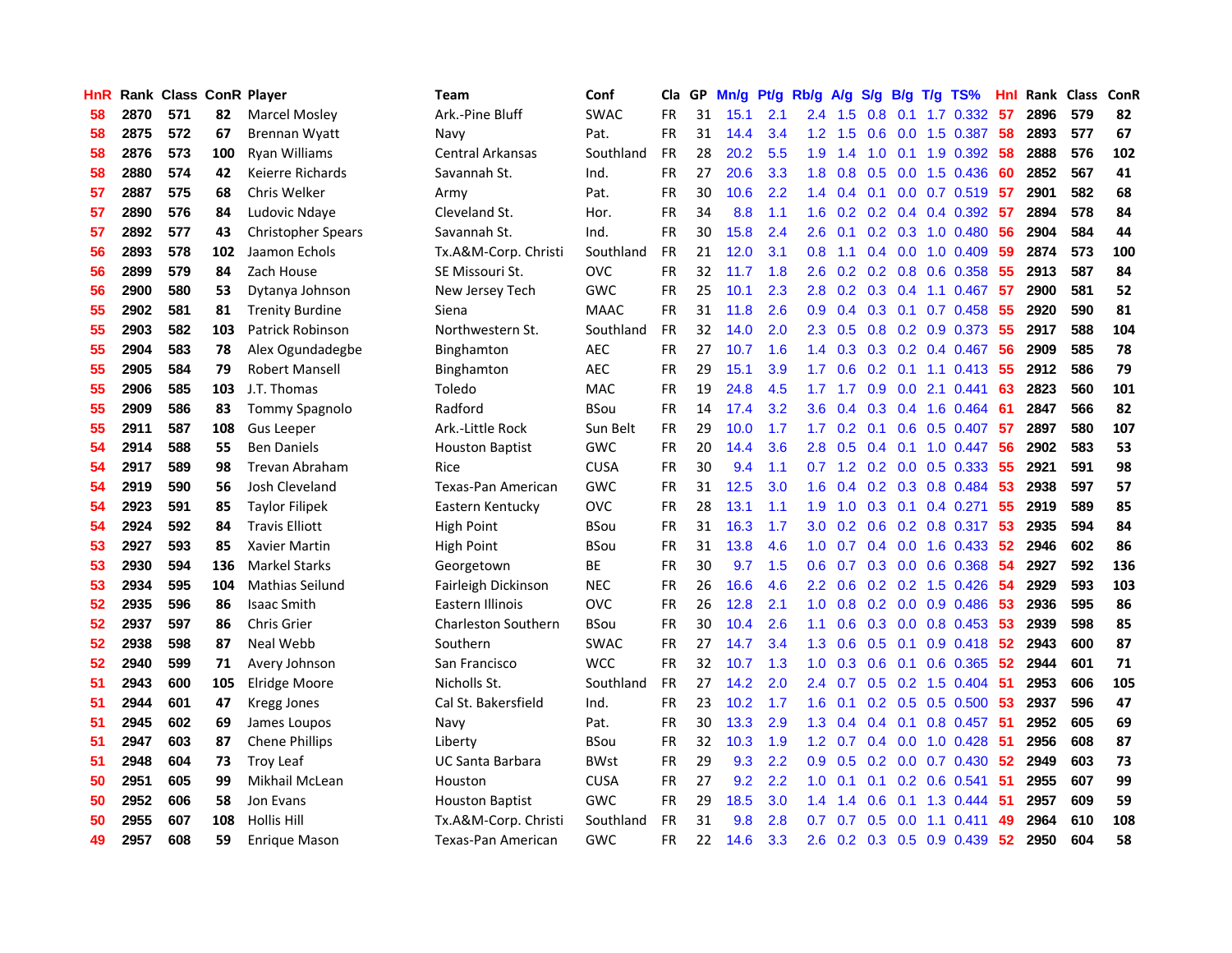| HnR |              | Rank Class ConR Player |                |                         | <b>Team</b>         | Conf            | Cla           |    | GP Mn/g Pt/g |           | Rb/g             | A/g             |                   |                 | S/g B/g T/g TS%               | Hnl | Rank Class ConR |                |                |
|-----|--------------|------------------------|----------------|-------------------------|---------------------|-----------------|---------------|----|--------------|-----------|------------------|-----------------|-------------------|-----------------|-------------------------------|-----|-----------------|----------------|----------------|
| 48  | 2962         | 609                    | 70             | Chad Johnson            | Colgate             | Pat.            | <b>FR</b>     | 25 | 10.5         | 2.2       | 1.2              | 0.7             | 0.3               | 0.0             | $1.0 \quad 0.427$             | 49  | 2965            | 611            | 70             |
| 48  | 2964         | 610                    | 91             | Diamond Taylor          | Southern Illinois   | <b>MVC</b>      | <b>FR</b>     | 19 | 16.7         | 3.2       | 1.5              | 0.6             | 0.2               | 0.0             | 1.3 0.433                     | 58  | 2881            | 575            | 91             |
| 47  | 2965         | 611                    | 49             | David Robinson          | Longwood            | Ind.            | <b>FR</b>     | 30 | 12.8         | 3.4       | 1.1              | 0.5             |                   | $0.3 \ 0.0$     | $0.7$ $0.453$ 47              |     | 2968            | 613            | 49             |
| 46  | 2968         | 612                    | 97             | Marquis Sloan           | <b>USC Upstate</b>  | ASun            | FR            | 28 | 14.5         | 2.4       |                  | $1.4 \quad 0.9$ |                   |                 | 0.8 0.0 1.4 0.316             | -48 | 2967            | 612            | 97             |
| 46  | 2970         | 613                    | 105            | <b>Tyler Reynolds</b>   | Fairleigh Dickinson | <b>NEC</b>      | FR            | 28 | 13.8         | 2.6       |                  |                 | $1.4$ 0.7 0.2 0.1 |                 | 0.4 0.326                     | 46  | 2974            | 615            | 105            |
| 45  | 2973         | 614                    | 99             | Andrew Osemhen          | Kennesaw St.        | ASun            | <b>FR</b>     | 27 | 9.8          | 1.6       | 1.9 <sup>°</sup> | 0.2             |                   |                 | $0.1$ 0.3 0.6 0.426           | -46 | 2976            | 616            | 98             |
| 44  | 2975         | 615                    | 92             | Davante Drinkard        | Southern Illinois   | <b>MVC</b>      | FR            | 31 | 11.2         | 1.5       | 1.5              | 0.1             |                   |                 | $0.2$ 0.2 0.5 0.374           | -44 | 2981            | 618            | 92             |
| 44  | 2976         | 616                    | 80             | Jordan Finn             | Nevada              | <b>WAC</b>      | <b>FR</b>     | 27 | 10.8         | 1.9       | 1.0              | 0.4             |                   |                 | $0.3$ 0.0 0.7 0.451           | 46  | 2973            | 614            | 80             |
| 42  | 2980         | 617                    | 99             | <b>Richard Brown</b>    | Furman              | Southern        | <b>FR</b>     | 29 | 9.6          | 0.8       | 0.8 <sub>0</sub> | 0.9             |                   | $0.3$ 0.1       | $0.8$ 0.282                   | 44  | 2978            | 617            | 99             |
| 40  | 2984         | 618                    | 96             | Ray Lester              | <b>NCA&amp;T</b>    | <b>MEAC</b>     | FR            | 25 | 11.4         | 2.4       | 1.6              | 0.7             | $0.2 \quad 0.1$   |                 | 1.2 0.407                     | 43  | 2982            | 619            | 96             |
| 39  | 2986         | 619                    | 88             | Omari Minor             | Tennessee-Martin    | <b>OVC</b>      | FR            | 28 | 10.6         | 1.1       | 0.8              | 0.9             | 0.5               |                 | $0.0 \quad 1.1 \quad 0.400$   | -41 | 2988            | 620            | 88             |
| 37  | 2989         | 620                    | 108            | <b>Tony Chennault</b>   | <b>Wake Forest</b>  | ACC             | FR            | 15 | 17.5         | 4.5       | $2.5^{\circ}$    | 1.9             | $0.4^{\circ}$     | 0.0             | 2.4 0.333                     | 52  | 2941            | 599            | 108            |
| 37  | 2990         | 621                    | 89             | <b>Chris Richardson</b> | Tennessee-Martin    | <b>OVC</b>      | <b>FR</b>     | 32 | 12.0         | 1.4       | 0.7              | 1.0             | 0.3               | 0.0             | 1.1 0.346                     | 37  | 2993            | 621            | 89             |
| 36  | 2992         | 622                    | 74             | Alex Tiffin             | <b>UC Davis</b>     | <b>BWst</b>     | FR            | 29 | 13.1         | 2.0       | 1.3              | 0.4             | 0.0               | 0.3             | 1.0 0.431                     | 36  | 2994            | 622            | 74             |
| 33  | 2995         | 623                    | 90             | Mael Amenvedzi          | Western Illinois    | Summit          | FR            | 25 | 10.8         | 1.8       | 1.2 <sub>1</sub> | 0.4             | 0.1               | 0.0             | 0.9 0.484                     | 34  | 2996            | 623            | 90             |
| 188 | $\mathbf{2}$ | $\mathbf{1}$           | 1              | <b>Derrick Williams</b> | Arizona             | P <sub>12</sub> | <b>SO</b>     | 38 | 30.0         | 19.5      | 8.3              | 1.1             | 1.0               |                 | 0.7 2.6 0.679 188             |     | 3               | $\mathbf{1}$   | $\mathbf{1}$   |
| 165 | 15           | $\mathbf{2}$           | 2              | Kawhi Leonard           | San Diego St.       | <b>MWC</b>      | <b>SO</b>     | 36 |              | 32.6 15.5 | 10.6             | 2.5             |                   |                 | 1.4 0.6 2.1 0.509 165         |     | 14              | $\mathbf{2}$   | $\mathbf{2}$   |
| 164 | 16           | 3                      | $\overline{2}$ | Jordan Hamilton         | Texas               | <b>B12</b>      | <b>SO</b>     | 36 |              | 32.2 18.6 | 7.7              | 2.1             |                   |                 | 0.9 0.6 2.1 0.547 164         |     | 19              | 3              | 3              |
| 162 | 24           | 4                      | 6              | <b>Darius Morris</b>    | Michigan            | <b>B10</b>      | <b>SO</b>     | 35 |              | 34.8 15.0 |                  |                 |                   |                 | 4.0 6.7 1.0 0.0 2.9 0.541 162 |     | 27              | 4              | 6              |
| 158 | 31           | 5                      | 2              | <b>Tony Mitchell</b>    | Alabama             | <b>SEC</b>      | SO.           | 37 |              | 31.5 15.2 |                  | $7.1 \quad 1.3$ | $-1.6$            |                 | 1.1 1.7 0.569 156             |     | 36              | 5              | 3              |
| 157 | 35           | 6                      | 1              | Arsalan Kazemi          | Rice                | <b>CUSA</b>     | <b>SO</b>     | 32 |              | 29.8 15.2 | 11.0             | 1.3             |                   |                 | 1.2 0.8 1.8 0.589 156         |     | 37              | 6              | $\mathbf{1}$   |
| 156 | 37           | $\overline{7}$         | 5              | Alec Burks              | Colorado            | <b>B12</b>      | <b>SO</b>     | 38 |              | 31.4 20.5 | 6.5              | 2.9             |                   |                 | 1.1 0.3 2.6 0.568 155         |     | 39              | $\overline{7}$ | 5              |
| 154 | 42           | 8                      | 6              | John Henson             | North Carolina      | <b>ACC</b>      | <b>SO</b>     | 37 |              | 26.7 11.7 | 10.1             | 0.8             |                   |                 | 0.6 3.2 2.1 0.498 153         |     | 45              | 8              | 8              |
| 152 | 46           | 9                      | 7              | Reggie Johnson          | Miami (FL)          | <b>ACC</b>      | <b>SO</b>     | 36 |              | 26.0 11.9 | 9.6              | 0.9             | 0.6               |                 | 1.3 1.9 0.607                 | 152 | 49              | 9              | 9              |
| 148 | 68           | 10                     | 9              | Khris Middleton         | Texas A&M           | <b>B12</b>      | SO.           | 33 |              | 29.6 14.4 | 5.2              | 2.8             |                   | $1.2 \quad 0.1$ | 2.7 0.555 147                 |     | 70              | 10             | 8              |
| 146 | 78           | 11                     | 4              | Keith Clanton           | Central Florida     | <b>CUSA</b>     | <b>SO</b>     | 33 |              | 30.5 14.2 | 7.7              | 1.6             | 1.0               | 1.8             | 2.3 0.589 146                 |     | 84              | 12             | 4              |
| 146 | 80           | 12                     | 1              | Mike Muscala            | Bucknell            | Pat.            | <b>SO</b>     | 34 |              | 27.8 14.9 | 7.3              | 1.4             | 0.4               |                 | 2.0 1.7 0.575 145             |     | 85              | 13             | $\mathbf{1}$   |
| 146 | 81           | 13                     | 10             | <b>Thomas Robinson</b>  | Kansas              | <b>B12</b>      | <b>SO</b>     | 33 | 14.6         | 7.6       | 6.4              | 0.6             |                   |                 | 0.4 0.7 1.3 0.581 147         |     | 75              | 11             | 10             |
| 144 | 95           | 14                     | 13             | Jordan Williams         | Maryland            | <b>ACC</b>      | <b>SO</b>     | 33 |              | 32.5 16.9 | 11.8             | 0.6             | 0.7               | 1.4             | 1.6 0.546 144                 |     | 101             | 14             | 14             |
| 143 | 98           | 15                     | 2              | C.J. McCollum           | Lehigh              | Pat.            | <sub>SO</sub> | 31 |              | 34.5 21.8 | 7.8              | 2.1             |                   |                 | 2.5 0.7 2.8 0.518 142         |     | 105             | 15             | $\mathbf{2}$   |
| 142 | 104          | 16                     | $\overline{2}$ | <b>Kevin Foster</b>     | Santa Clara         | <b>WCC</b>      | <b>SO</b>     | 38 |              | 32.1 20.2 | $2.7^{\circ}$    | 3.7             |                   | $1.6 \quad 0.1$ | 3.1 0.548 141                 |     | 115             | 18             | $\mathbf{2}$   |
| 141 | 109          | 17                     | 7              | Luke Hancock            | George Mason        | CAA             | SO.           | 33 |              | 28.6 10.9 |                  | $4.2 \quad 4.3$ |                   |                 | 1.0 0.5 2.3 0.595 142         |     | 111             | 16             | 6              |
| 141 | 111          | 18                     | $\overline{2}$ | D.J. Cooper             | Ohio                | <b>MAC</b>      | <b>SO</b>     | 35 |              | 35.7 15.8 |                  | $5.0$ 7.5       |                   |                 | 2.3 0.3 3.5 0.492 141         |     | 117             | 19             | $\overline{2}$ |
| 141 | 113          | 19                     | 10             | John Jenkins            | Vanderbilt          | <b>SEC</b>      | <b>SO</b>     | 32 |              | 34.5 19.5 |                  |                 |                   |                 | 3.0 1.2 0.8 0.3 1.6 0.635 142 |     | 112             | 17             | 10             |
| 140 | 118          | 20                     | 2              | Nate Wolters            | South Dakota St.    | Summit          | <b>SO</b>     | 31 |              | 33.2 19.5 | 4.6              | 6.1             |                   |                 | 1.3 0.2 2.2 0.550 140         |     | 124             | 20             | $\mathbf{2}$   |
| 139 | 130          | 21                     | 7              | <b>Reeves Nelson</b>    | <b>UCLA</b>         | P <sub>12</sub> | <b>SO</b>     | 34 |              | 31.4 13.9 | 9.1              | 1.6             | 0.4               |                 | 0.4 2.4 0.584 138             |     | 138             | 21             | 7              |
| 138 | 137          | 22                     | 8              | <b>Kevin Parrom</b>     | Arizona             | P12             | SO.           | 38 | 20.1         | 7.6       | $3.4^{\circ}$    | 2.0             | 0.6               | 0.3             | 1.1 0.624                     | 138 | 143             | 22             | 8              |
| 138 | 142          | 23                     | 5              | Khalif Wyatt            | <b>Temple</b>       | A10             | <b>SO</b>     | 34 |              | 20.7 10.1 |                  |                 |                   |                 | 2.2 1.7 1.3 0.2 1.3 0.605 137 |     | 155             | 23             | 5              |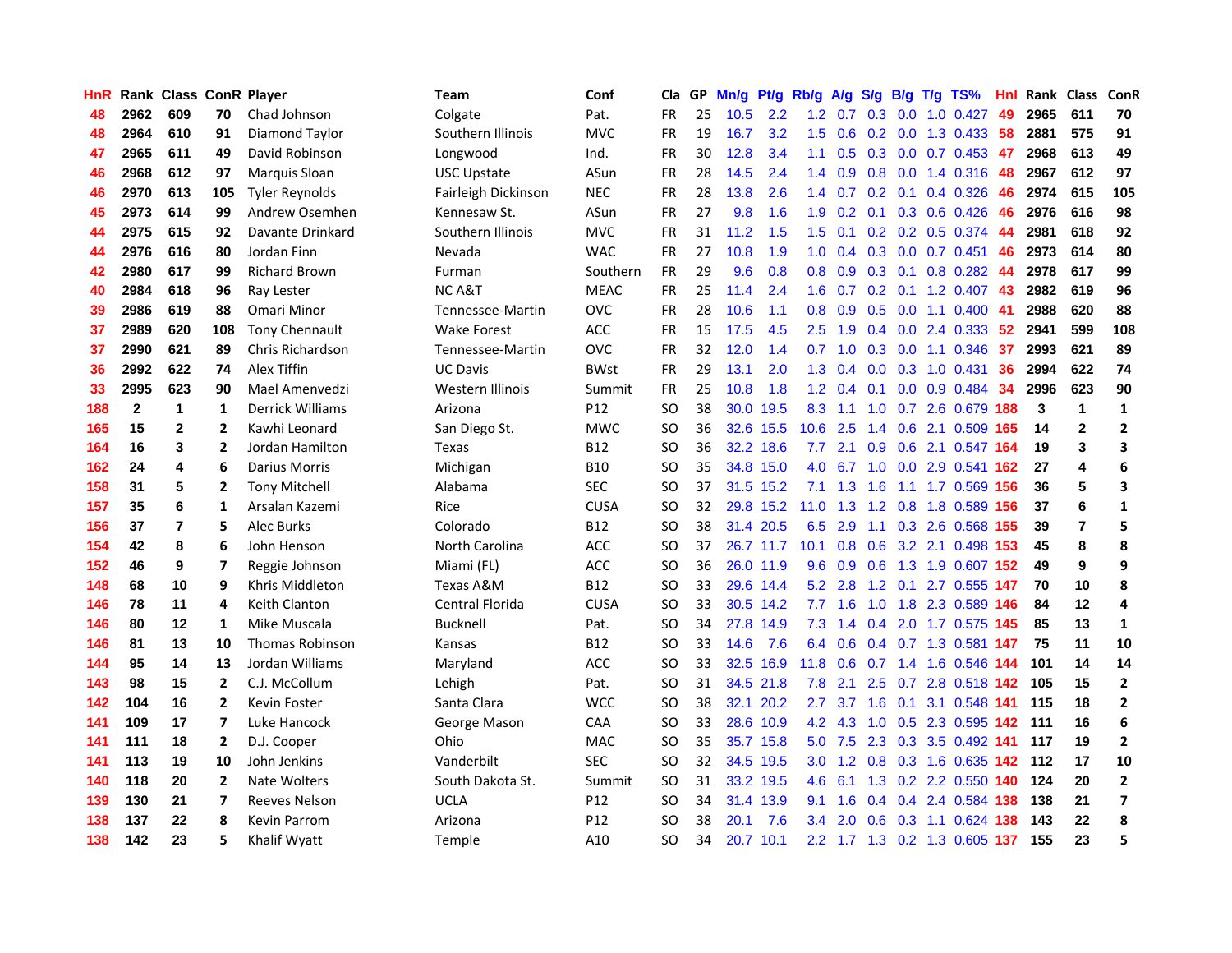| HnR |     | Rank Class ConR Player |                         |                          | Team            | Conf            | Cla           |    | GP Mn/g | Pt/g      | Rb/g             | <b>A/g</b> |     |     | S/g B/g T/g TS%               | Hnl |     | Rank Class ConR |                         |
|-----|-----|------------------------|-------------------------|--------------------------|-----------------|-----------------|---------------|----|---------|-----------|------------------|------------|-----|-----|-------------------------------|-----|-----|-----------------|-------------------------|
| 137 | 147 | 24                     | 4                       | lan Hummer               | Princeton       | Ivy             | SO            | 32 |         | 30.2 13.8 | 6.8              | 1.9        | 1.1 | 1.1 | 2.2 0.570                     | 137 | 156 | 24              | 4                       |
| 136 | 159 | 25                     | 15                      | <b>Mason Plumlee</b>     | <b>Duke</b>     | ACC             | SO            | 37 | 25.9    | 7.2       | 8.4              | 1.6        | 0.9 | 1.7 | 1.9 0.563 134                 |     | 181 | 27              | 17                      |
| 135 | 170 | 26                     | 24                      | Alex Oriakhi             | Connecticut     | BE              | SO            | 41 | 29.1    | 9.6       | 8.7              | 0.4        | 0.4 | 1.6 | 1.1 0.530 135                 |     | 172 | 25              | 24                      |
| 135 | 171 | 27                     | 25                      | Cashmere Wright          | Cincinnati      | BE              | <b>SO</b>     | 35 | 25.4    | 8.9       | $2.3^{\circ}$    | 3.9        |     |     | 1.3 0.1 2.1 0.533 135         |     | 175 | 26              | 25                      |
| 135 | 174 | 28                     | 26                      | Peyton Siva              | Louisville      | BE              | SO            | 35 | 27.9    | 9.9       | 3.1              |            |     |     | 5.2 2.0 0.2 2.9 0.534 134     |     | 183 | 28              | 26                      |
| 134 | 182 | 29                     | 18                      | Ryan Kelly               | Duke            | <b>ACC</b>      | SO            | 37 | 20.1    | 6.6       | 3.7              | 0.8        |     |     | 0.7 1.4 0.8 0.599 132         |     | 211 | 34              | 21                      |
| 133 | 191 | 30                     | 29                      | Dante Taylor             | Pittsburgh      | ВE              | SO            | 33 | 15.1    | 5.1       | 4.5              | 0.3        |     |     | 0.1 0.7 0.5 0.605 133         |     | 195 | 30              | 29                      |
| 133 | 195 | 31                     | 6                       | Andrew Smith             | <b>Butler</b>   | Hor.            | SO            | 38 | 23.9    | 8.5       | 5.6              | 0.6        |     |     | 0.7 0.4 0.8 0.610 132         |     | 203 | 31              | $\overline{\mathbf{z}}$ |
| 132 | 205 | 32                     | 21                      | Seth Curry               | Duke            | <b>ACC</b>      | <sub>SO</sub> | 37 | 25.0    | 9.0       | 1.8              | 2.0        | 1.4 | 0.1 | 0.9 0.591                     | 130 | 237 | 40              | 23                      |
| 132 | 206 | 33                     | 15                      | J'Covan Brown            | Texas           | <b>B12</b>      | SO            | 36 | 21.5    | 10.4      | $2.2^{\circ}$    | 2.1        | 0.9 |     | $0.2$ 1.7 0.555               | 132 | 206 | 32              | 14                      |
| 132 | 210 | 34                     | 11                      | <b>Brandon Davies</b>    | <b>BYU</b>      | <b>MWC</b>      | <b>SO</b>     | 29 |         | 24.9 11.1 | 6.2              | 1.5        |     |     | 0.7 0.9 1.5 0.561             | 133 | 188 | 29              | 12                      |
| 132 | 212 | 35                     | 33                      | <b>Hollis Thompson</b>   | Georgetown      | ВE              | SO            | 32 | 23.3    | 8.6       | 4.4              | 0.7        | 0.8 |     | 0.4 0.8 0.640 131             |     | 223 | 35              | 34                      |
| 131 | 217 | 36                     | 34                      | Maalik Wayns             | Villanova       | BE              | SO            | 33 |         | 30.1 13.8 | 2.8              | 4.5        | 1.2 | 0.0 | 2.8 0.518 131                 |     | 227 | 37              | 35                      |
| 131 | 221 | 37                     | 16                      | Mike Dixon               | Missouri        | <b>B12</b>      | SO            | 32 |         | 22.3 10.3 | 2.5              | 3.5        | 1.8 | 0.1 | 1.8 0.547 132                 |     | 208 | 33              | 15                      |
| 131 | 226 | 38                     | 6                       | Kerron Johnson           | Belmont         | ASun            | <b>SO</b>     | 35 | 18.2    | 7.9       | $1.5^{\circ}$    | 2.7        | 2.0 | 0.0 | 2.1 0.627 130                 |     | 230 | 38              | 6                       |
| 130 | 229 | 39                     | 36                      | Jack Cooley              | Notre Dame      | ВE              | SO            | 34 | 10.3    | 3.7       | 3.1              |            |     |     | 0.3 0.2 0.5 0.3 0.635 130     |     | 243 | 41              | 37                      |
| 130 | 237 | 40                     | 8                       | Jake Koch                | Northern Iowa   | <b>MVC</b>      | SO            | 34 | 26.4    | 9.8       | 5.0 <sub>1</sub> | 2.0        |     |     | 0.9 0.9 1.8 0.584 129         |     | 271 | 48              | 9                       |
| 130 | 241 | 41                     | 13                      | Jared Cunningham         | Oregon St.      | P <sub>12</sub> | SO            | 30 |         | 29.2 14.2 | 3.1              | 2.1        |     |     | 2.8 0.2 2.5 0.570 130         |     | 236 | 39              | 13                      |
| 130 | 246 | 42                     | 14                      | Anthony Marshall         | <b>UNLV</b>     | <b>MWC</b>      | <b>SO</b>     | 33 | 26.6    | 9.7       | 4.0              | 3.0        |     |     | 1.3 0.4 1.7 0.537 129         |     | 263 | 47              | 15                      |
| 130 | 248 | 43                     | 23                      | <b>Richard Howell</b>    | <b>NC State</b> | ACC             | SO            | 30 | 18.2    | 7.4       |                  | 6.5 0.9    |     |     | 0.8 0.5 1.0 0.545 129         |     | 254 | 42              | 24                      |
| 129 | 249 | 44                     | $\mathbf{2}$            | Julian Boyd              | Long Island U.  | <b>NEC</b>      | SO            | 33 |         | 26.0 13.0 | 8.9              | 1.5        | 1.0 |     | 0.7 1.8 0.556 129             |     | 255 | 43              | $\overline{2}$          |
| 129 | 250 | 45                     | $\overline{\mathbf{z}}$ | Elias Harris             | Gonzaga         | <b>WCC</b>      | <b>SO</b>     | 34 |         | 26.0 12.4 | 6.0              | 1.3        | 0.6 |     | 0.4 1.8 0.586                 | 129 | 256 | 44              | 8                       |
| 129 | 251 | 46                     | 20                      | Jean-Paul Olukemi        | Oklahoma St.    | <b>B12</b>      | <b>SO</b>     | 34 |         | 23.8 11.1 | 4.1              | 0.9        |     |     | 0.8 0.2 1.5 0.540 127         |     | 293 | 51              | 24                      |
| 129 | 255 | 47                     | 22                      | Christian Watford        | Indiana         | <b>B10</b>      | <b>SO</b>     | 29 |         | 29.1 16.0 | 5.4              | 1.1        |     |     | 0.8 0.4 1.9 0.549 131         |     | 225 | 36              | 20                      |
| 129 | 261 | 48                     | 14                      | <b>Tyler Honeycutt</b>   | <b>UCLA</b>     | P12             | <b>SO</b>     | 33 |         | 35.0 12.8 | 7.2              | 2.8        | 0.9 | 2.1 | 3.0 0.516 129                 |     | 259 | 46              | 14                      |
| 129 | 269 | 49                     | 21                      | Rodney McGruder          | Kansas St.      | <b>B12</b>      | <b>SO</b>     | 34 |         | 30.6 11.1 | 5.9              | 1.5        |     |     | 0.7 0.2 1.4 0.572 127         |     | 302 | 52              | 25                      |
| 128 | 285 | 50                     | 42                      | Rakeem Buckles           | Louisville      | <b>BE</b>       | SO            | 16 | 18.8    | 6.8       | 6.1              | 1.5        | 0.8 |     | 0.3 2.3 0.560 128             |     | 286 | 49              | 42                      |
| 128 | 292 | 51                     | 10                      | <b>Kendall Timmons</b>   | Tulane          | <b>CUSA</b>     | <sub>SO</sub> | 30 |         | 36.1 17.0 | 8.3              | 3.3        | 1.9 |     | 0.6 2.9 0.508 125             |     | 338 | 61              | 12                      |
| 127 | 303 | 52                     | 17                      | Chase Tapley             | San Diego St.   | <b>MWC</b>      | <b>SO</b>     | 34 | 25.5    | 8.6       |                  | $2.4$ 1.9  |     |     | 1.3 0.2 1.3 0.588 127         |     | 308 | 53              | 17                      |
| 127 | 305 | 53                     | 16                      | Aaric Murray             | La Salle        | A10             | SO            | 32 |         | 28.1 15.2 |                  | $7.7$ 1.3  |     |     | 1.0 2.3 2.3 0.544 127         |     | 291 | 50              | 15                      |
| 127 | 311 | 54                     | 23                      | Kenny Boynton            | Florida         | <b>SEC</b>      | SO            | 37 |         | 32.9 14.2 | 1.5              | 2.6        |     |     | 0.9 0.2 1.4 0.521 126         |     | 314 | 54              | 23                      |
| 126 | 315 | 55                     | 8                       | lan Clark                | Belmont         | ASun            | SO            | 35 |         | 24.6 12.2 | 2.3              | 1.8        |     |     | 1.2 0.2 1.5 0.617 126         |     | 315 | 55              | 8                       |
| 126 | 317 | 56                     | 18                      | <b>Quintrell Thomas</b>  | UNLV            | <b>MWC</b>      | SO            | 33 | 15.4    | 6.7       | 5.2              | 0.3        |     |     | 0.3 0.7 1.2 0.558 126         |     | 332 | 59              | 18                      |
| 126 | 322 | 57                     | 6                       | Jake Cohen               | Davidson        | Southern        | <b>SO</b>     | 33 |         | 23.2 12.2 | 6.2              | 0.8        | 0.5 |     | 1.5 2.0 0.579 125             |     | 337 | 60              | 6                       |
| 126 | 323 | 58                     | 26                      | Erik Murphy              | Florida         | <b>SEC</b>      | <b>SO</b>     | 33 | 10.8    | 4.3       | $2.3^{\circ}$    | 0.2        |     |     | 0.2 0.5 0.7 0.592 126         |     | 331 | 58              | 28                      |
| 125 | 342 | 59                     | 15                      | E.J. Singler             | Oregon          | P12             | SO            | 39 | 30.5    | 11.7      | 5.6              | 1.7        | 1.1 |     | $0.7$ 1.5 0.595               | 124 | 358 | 63              | 17                      |
| 124 | 351 | 60                     | 31                      | Jordan Henriguez-Roberts | Kansas St.      | <b>B12</b>      | SO            | 34 | 13.6    | 3.7       | 4.3              | 0.4        | 0.2 | 1.3 | 0.6 0.473 123                 |     | 383 | 68              | 34                      |
| 124 | 359 | 61                     | 10                      | Kelly Olynyk             | Gonzaga         | <b>WCC</b>      | SO.           | 35 | 13.5    | 5.8       |                  |            |     |     | 3.8 0.7 0.3 0.1 1.2 0.620 123 |     | 372 | 65              | 10                      |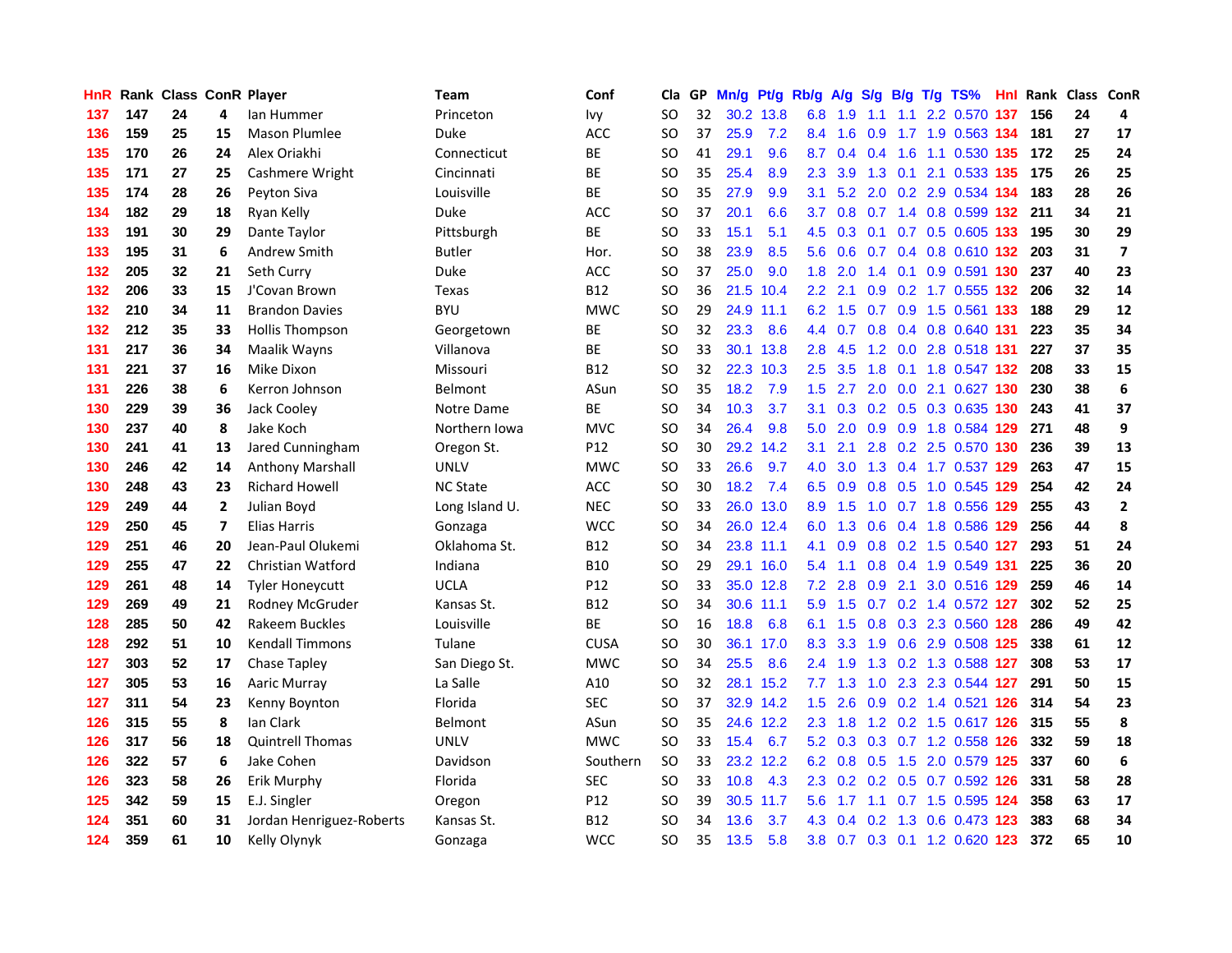| HnR |     | <b>Rank Class ConR Player</b> |                         |                            | Team                 | Conf        | Cla           |    | GP Mn/g Pt/g |           | Rb/g             | <b>A/g</b>      |        |     | S/g B/g T/g TS%               | Hnl  |     | Rank Class ConR |                         |
|-----|-----|-------------------------------|-------------------------|----------------------------|----------------------|-------------|---------------|----|--------------|-----------|------------------|-----------------|--------|-----|-------------------------------|------|-----|-----------------|-------------------------|
| 124 | 364 | 62                            | 6                       | Damen Bell-Holter          | <b>Oral Roberts</b>  | Summit      | SO            | 35 |              | 30.4 13.3 | 7.8              | 1.5             | 0.5    | 1.4 | 1.9 0.576                     | 122  | 404 | 73              | 6                       |
| 124 | 367 | 63                            | 16                      | Colt Ryan                  | Evansville           | <b>MVC</b>  | <b>SO</b>     | 32 |              | 32.5 15.7 | 3.3 <sub>2</sub> | 2.3             | 1.3    | 0.2 | 2.3 0.567 124                 |      | 367 | 64              | 16                      |
| 124 | 369 | 64                            | 28                      | Glen Rice Jr.              | Georgia Tech         | <b>ACC</b>  | SO            | 31 |              | 28.5 12.8 | 5.6              | 2.5             | 1.5    |     | 0.4 2.3 0.499 123             |      | 387 | 71              | 28                      |
| 124 | 370 | 65                            | 19                      | <b>Abdul Gaddy</b>         | Washington           | P12         | SO            | 13 | 23.2         | 8.5       | $2.5\,$          | 3.8             |        |     | 0.8 0.1 1.2 0.588 126         |      | 324 | 56              | 15                      |
| 124 | 371 | 66                            | 3                       | Will Cherry                | Montana              | <b>BSky</b> | SO            | 30 |              | 34.4 14.1 | 3.6 <sup>2</sup> |                 |        |     | 4.3 2.6 0.2 2.3 0.516 125     |      | 348 | 62              | 4                       |
| 123 | 373 | 67                            | 28                      | <b>Earnest Ross</b>        | Auburn               | <b>SEC</b>  | SO            | 31 |              | 31.8 13.1 | 6.6              | 2.1             |        |     | 1.4 0.3 2.3 0.520 121         |      | 410 | 76              | 31                      |
| 123 | 376 | 68                            | 56                      | <b>Brandon Triche</b>      | Syracuse             | <b>BE</b>   | <sub>SO</sub> | 35 |              | 28.8 11.1 | $2.7^{\circ}$    | 2.9             |        |     | 0.8 0.1 2.1 0.545 123         |      | 379 | 67              | 57                      |
| 123 | 379 | 69                            | 17                      | Gregory Echenique          | Creighton            | <b>MVC</b>  | SO            | 30 |              | 22.8 10.5 | 5.8              | 0.8             |        |     | 0.4 1.8 2.0 0.637 129         |      | 258 | 45              | 8                       |
| 123 | 380 | 70                            | 29                      | <b>Andre Dawkins</b>       | Duke                 | ACC         | <sub>SO</sub> | 37 | 21.0         | 8.1       | 1.9              | 0.6             | 0.6    | 0.1 | 0.8 0.649 121                 |      | 409 | 75              | 30                      |
| 123 | 384 | 71                            | 30                      | <b>Brandon Paul</b>        | <b>Illinois</b>      | <b>B10</b>  | <b>SO</b>     | 34 | 22.4         | 9.0       | 3.1              | 2.1             | 1.1    |     | 0.4 1.8 0.527 123             |      | 385 | 69              | 29                      |
| 123 | 385 | 72                            | 20                      | Solomon Hill               | Arizona              | P12         | SO            | 38 | 25.2         | 8.0       | 4.7              | 1.7             |        |     | 0.8 0.2 1.7 0.574 123         |      | 386 | 70              | 21                      |
| 123 | 386 | 73                            | 21                      | <b>Trent Lockett</b>       | ASU                  | P12         | SO            | 29 |              | 30.7 13.4 | 5.3              | 2.5             |        |     | 0.7 0.5 2.4 0.558 123         |      | 373 | 66              | 19                      |
| 123 | 391 | 74                            | 59                      | <b>Travon Woodall</b>      | Pittsburgh           | BE          | SO            | 34 | 21.6         | 6.4       | 2.3              | 3.4             | 0.8    | 0.1 | 1.5 0.483                     | 122  | 397 | 72              | 60                      |
| 122 | 401 | 75                            | 13                      | Ryan Broekhoff             | Valparaiso           | Hor.        | SO            | 35 |              | 28.0 10.3 | 5.2              | 1.8             | 1.0    | 1.1 | 1.2 0.628                     | 122  | 407 | 74              | 13                      |
| 122 | 404 | 76                            | 31                      | Dexter Strickland          | North Carolina       | ACC         | SO            | 37 | 27.0         | 7.5       | 3.1              | 2.2             | 1.2    | 0.0 | 1.5 0.523 121                 |      | 417 | 80              | 33                      |
| 122 | 405 | 77                            | 18                      | Anthony James              | Northern Iowa        | <b>MVC</b>  | SO            | 34 | 27.9         | 12.4      | 3.4              | 0.7             | 0.9    |     | 0.0 1.2 0.592 121             |      | 427 | 81              | 18                      |
| 122 | 407 | 78                            | 7                       | <b>Frank Gaines</b>        | <b>IPFW</b>          | Summit      | <sub>SO</sub> | 30 |              | 27.4 14.8 |                  | $6.2 \quad 0.8$ |        |     | 0.9 0.7 1.4 0.583 121         |      | 411 | 77              | $\overline{\mathbf{z}}$ |
| 122 | 408 | 79                            | 62                      | Mouphtaou Yarou            | Villanova            | ВE          | SO            | 33 | 24.1         | 8.4       |                  |                 |        |     | 7.1 0.4 0.4 1.0 1.3 0.534 121 |      | 415 | 79              | 62                      |
| 122 | 409 | 80                            | 32                      | <b>Durand Scott</b>        | Miami (FL)           | <b>ACC</b>  | SO            | 36 |              | 32.8 13.6 | 4.2              | 3.1             |        |     | 1.2 0.1 2.8 0.548 121         |      | 414 | 78              | 31                      |
| 121 | 429 | 81                            | 6                       | Erik Etherly               | Loyola (MD)          | <b>MAAC</b> | <b>SO</b>     | 30 |              | 29.0 10.8 | 7.6              | 1.0             |        |     | 1.4 1.2 1.7 0.538 118         |      | 481 | 88              | 6                       |
| 120 | 431 | 82                            | $\overline{\mathbf{z}}$ | <b>Brandyn Curry</b>       | Harvard              | Ivy         | SO            | 30 | 33.9         | 9.3       | 3.8 <sup>°</sup> | 5.9             |        |     | 1.3 0.7 2.5 0.543 120         |      | 441 | 83              | $\overline{\mathbf{z}}$ |
| 120 | 447 | 83                            | 12                      | <b>Greg Smith</b>          | Fresno St.           | <b>WAC</b>  | SO            | 31 |              | 30.4 11.7 | 8.1              | 1.7             | $-1.1$ |     | 1.1 1.8 0.567 119             |      | 459 | 85              | 12                      |
| 120 | 452 | 84                            | 15                      | Ben Averkamp               | Loyola (IL)          | Hor.        | <sub>SO</sub> | 31 |              | 30.3 12.0 | 5.3              | 1.5             | 0.7    | 1.6 | 1.2 0.545 118                 |      | 482 | 89              | 16                      |
| 119 | 455 | 85                            | 17                      | D.J. Stephens              | Memphis              | <b>CUSA</b> | <b>SO</b>     | 32 | 11.2         | 3.5       | $2.6^{\circ}$    | 0.4             |        |     | 0.5 0.8 0.5 0.636 120         |      | 439 | 82              | 16                      |
| 119 | 457 | 86                            | 5                       | Jamal Olasewere            | Long Island U.       | <b>NEC</b>  | SO            | 33 |              | 22.7 12.9 | 6.8              | 1.9             |        |     | 1.3 0.6 3.2 0.529 119         |      | 457 | 84              | 5                       |
| 119 | 465 | 87                            | 22                      | Carl Jones                 | Saint Joseph's       | A10         | SO            | 32 |              | 33.9 17.0 | 2.6              | 3.4             | 1.1    | 0.1 | 2.4 0.538 119                 |      | 461 | 87              | 22                      |
| 119 | 469 | 88                            | 33                      | Renardo Sidney             | Mississippi St.      | <b>SEC</b>  | SO            | 19 |              | 25.2 14.2 | 7.6              | 0.7             | 0.7    | 0.8 | 2.5 0.560 126                 |      | 326 | 57              | 25                      |
| 119 | 470 | 89                            | 18                      | DeAndre Kane               | Marshall             | <b>CUSA</b> | <b>SO</b>     | 34 |              | 31.6 15.1 | 5.6              | 3.4             | 0.9    |     | 0.1 3.4 0.518 117             |      | 512 | 91              | 19                      |
| 119 | 473 | 90                            | 11                      | Perris Blackwell           | San Francisco        | <b>WCC</b>  | <b>SO</b>     | 32 |              | 25.1 10.7 | 7.0              | 0.9             | 0.6    |     | 0.4 2.2 0.558 118             |      | 489 | 90              | 11                      |
| 118 | 477 | 91                            | 4                       | <b>Amin Stevens</b>        | Florida A&M          | <b>MEAC</b> | <sub>SO</sub> | 32 |              | 29.1 13.6 | 7.8              | 1.1             |        |     | 1.2 0.8 2.3 0.535 116         |      | 556 | 107             | $\overline{\mathbf{z}}$ |
| 118 | 482 | 92                            | 68                      | James Southerland          | Syracuse             | ВE          | <sub>SO</sub> | 28 | 14.1         | 4.9       | $2.3^{\circ}$    | 0.5             |        |     | 0.5 0.6 0.2 0.540 119         |      | 460 | 86              | 68                      |
| 118 | 497 | 93                            | 6                       | Lijah Thompson             | <b>Robert Morris</b> | <b>NEC</b>  | SO            | 32 | 20.3         | 8.6       |                  | $4.4\quad0.6$   |        |     | 0.7 0.7 1.2 0.591 117         |      | 541 | 100             | 8                       |
| 118 | 499 | 94                            | 40                      | Erick Green                | Virginia Tech        | ACC         | <b>SO</b>     | 32 |              | 30.9 11.6 | 2.3              | 2.7             |        |     | 1.8 0.3 1.2 0.499 117         |      | 528 | 95              | 40                      |
| 118 | 506 | 95                            | 42                      | <b>Brian Jorge Diaz</b>    | Nebraska             | <b>B12</b>  | SO            | 32 |              | 26.3 10.5 | 4.4              | 1.0             | 0.5    |     | 1.2 1.8 0.535 117             |      | 534 | 97              | 42                      |
| 117 | 520 | 96                            | 25                      | Desmar Jackson             | Wyoming              | <b>MWC</b>  | SO            | 30 |              | 29.8 14.6 | 4.9              | 2.1             | 2.0    |     | 0.6 3.4 0.530 117             |      | 524 | 92              | 26                      |
| 117 | 521 | 97                            | 13                      | <b>Matthew Dellavedova</b> | Saint Mary's (CA)    | <b>WCC</b>  | SO            | 34 |              | 35.3 13.4 | 3.6              | 5.3             | 1.2    |     | 0.0 2.4 0.571 117             |      | 525 | 93              | 13                      |
| 117 | 522 | 98                            | 14                      | Mitchell Young             | Saint Mary's (CA)    | <b>WCC</b>  | <sub>SO</sub> | 34 | 21.2         | 10.2      | 5.1              | 0.5             | 0.4    | 0.6 | 1.2 0.591                     | -117 | 526 | 94              | 14                      |
| 117 | 526 | 99                            | 37                      | Jordan Hulls               | Indiana              | <b>B10</b>  | SΟ            | 32 |              | 31.2 11.0 | $2.3^{\circ}$    |                 |        |     | 2.9 0.9 0.2 1.7 0.623 116     |      | 555 | 106             | 38                      |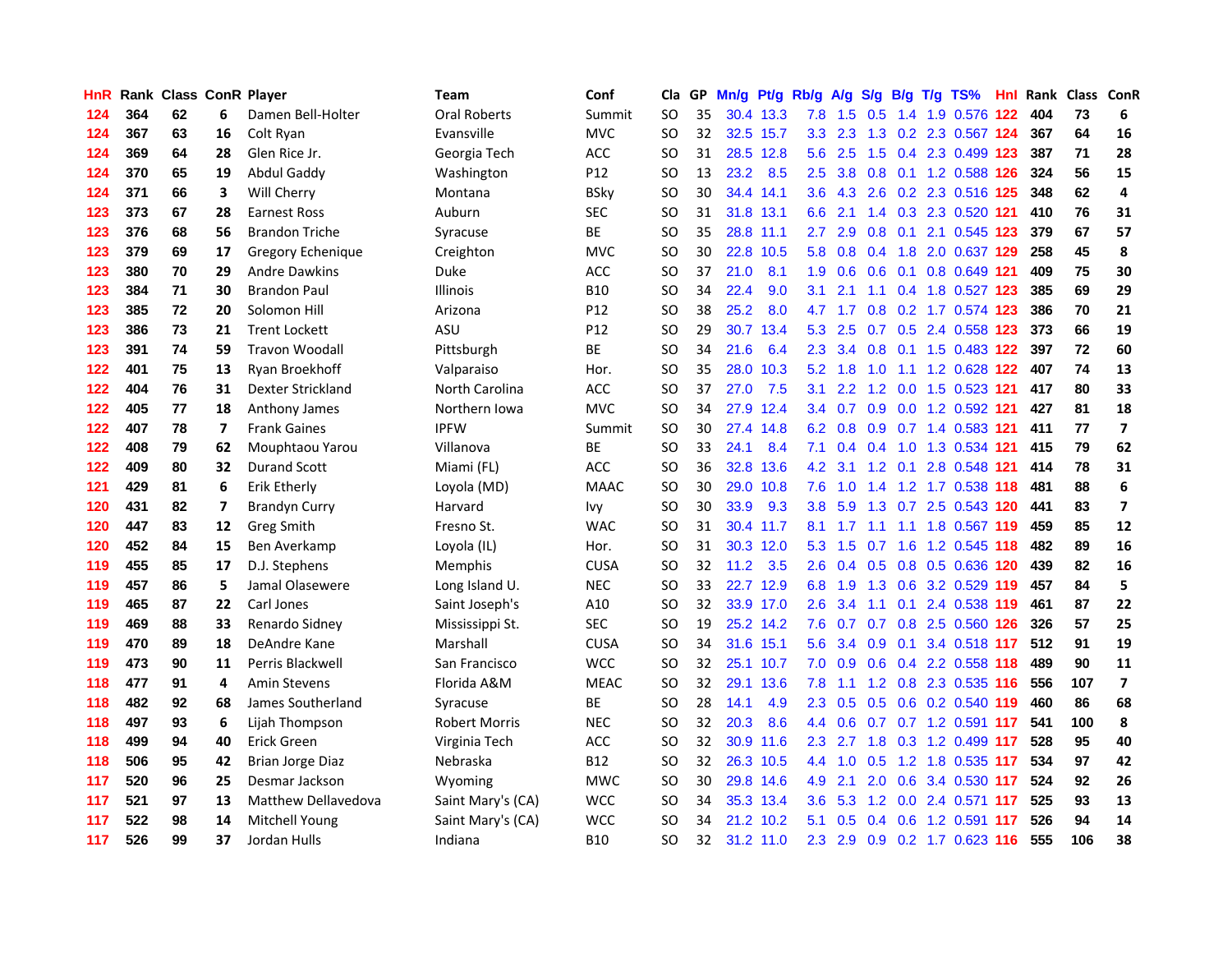| HnR. |     |     |    | Rank Class ConR Player | Team                      | Conf        | Cla       |    | GP Mn/g | Pt/g Rb/g |                  | <b>A/g</b>      | S/g |     | B/g T/g TS%                       | Hnl | Rank Class |     | ConR |
|------|-----|-----|----|------------------------|---------------------------|-------------|-----------|----|---------|-----------|------------------|-----------------|-----|-----|-----------------------------------|-----|------------|-----|------|
| 117  | 530 | 100 | 20 | Chris Fouch            | Drexel                    | CAA         | SO        | 31 |         | 28.5 14.9 | 3.4              | 1.2             | 0.5 | 0.2 | 1.3 0.489                         | 117 | 531        | 96  | 20   |
| 117  | 532 | 101 | 15 | <b>Tim Williams</b>    | Saint Mary's (CA)         | <b>WCC</b>  | SO        | 34 | 10.1    | 4.6       | 3.0 <sub>1</sub> | 0.4             |     |     | 0.2 0.5 0.7 0.585 117             |     | 540        | 99  | 15   |
| 117  | 534 | 102 | 31 | Lamont Jones           | Arizona                   | P12         | <b>SO</b> | 38 | 26.0    | 9.7       | 1.6              | 2.4             | 0.6 |     | 0.0 1.9 0.509 117                 |     | 539        | 98  | 31   |
| 117  | 536 | 103 | 28 | Stephen Rogers         | <b>BYU</b>                | <b>MWC</b>  | <b>SO</b> | 36 | 10.2    | 4.1       |                  |                 |     |     | 2.2 0.3 0.3 0.2 0.6 0.574 116     |     | 548        | 102 | 28   |
| 117  | 537 | 104 | 20 | Marcus Jordan          | Central Florida           | <b>CUSA</b> | SO        | 33 |         | 31.5 15.2 | 2.8              |                 |     |     | 3.3 0.8 0.1 2.9 0.539 116         |     | 551        | 103 | 21   |
| 116  | 547 | 105 | 36 | Reginald Buckner       | Mississippi               | <b>SEC</b>  | SO        | 33 | 23.5    | 6.8       |                  | 6.4 0.6         |     |     | 0.6 2.9 1.6 0.565 117             |     | 544        | 101 | 35   |
| 116  | 553 | 106 | 26 | Rahlir Jefferson       | <b>Temple</b>             | A10         | SO        | 34 | 26.4    | 5.6       | 5.3              | 1.6             |     |     | 1.0 0.9 1.3 0.531 115             |     | 577        | 110 | 31   |
| 116  | 555 | 107 | 27 | <b>Chris Gaston</b>    | Fordham                   | A10         | SO        | 28 |         | 33.9 15.9 | 11.3             | 1.4             | 0.9 |     | 1.5 3.5 0.476 116                 |     | 568        | 108 | 30   |
| 116  | 564 | 108 | 7  | Robert Covington       | Tennessee St.             | OVC         | SO        | 30 |         | 30.8 13.4 | 7.5              | 1.2             | 1.5 | 1.0 | 2.4 0.591 115                     |     | 584        | 112 | 8    |
| 116  | 569 | 109 | 16 | Vander Joaquim         | Hawaii                    | <b>WAC</b>  | SO        | 32 | 26.2    | 9.5       | 8.2              | 0.8             | 0.3 |     | 1.3 1.8 0.553 113                 |     | 646        | 127 | 17   |
| 116  | 572 | 110 | 37 | Marshawn Powell        | Arkansas                  | <b>SEC</b>  | <b>SO</b> | 28 | 22.4    | 10.8      | 4.5              | 1.0             |     |     | 0.8 0.5 1.5 0.508 116             |     | 552        | 104 | 37   |
| 116  | 577 | 111 | 39 | <b>Tim Frazier</b>     | Penn St.                  | <b>B10</b>  | <b>SO</b> | 34 | 30.8    | 6.3       | 3.9              | 5.1             | 1.0 | 0.1 | 2.4 0.521 115                     |     | 599        | 114 | 40   |
| 116  | 578 | 112 | 43 | Leslie McDonald        | North Carolina            | ACC         | <b>SO</b> | 36 | 15.7    | 7.0       | 2.1              | 0.6             | 0.5 | 0.1 | 0.8 0.520 115                     |     | 579        | 111 | 42   |
| 115  | 589 | 113 | 74 | Dane Miller            | Rutgers                   | BE          | SO        | 32 | 29.8    | 9.2       | 6.1              | 2.6             | 1.0 | 1.6 | 2.0 0.445 115                     |     | 591        | 113 | 73   |
| 115  | 591 | 114 | 11 | <b>Kyle Casey</b>      | Harvard                   | lvy         | SO        | 26 |         | 26.6 10.7 | 6.0              | 1.0             | 0.8 | 1.1 | 1.7 0.558 116                     |     | 575        | 109 | 11   |
| 115  | 597 | 115 | 9  | <b>Velton Jones</b>    | <b>Robert Morris</b>      | <b>NEC</b>  | SO        | 32 |         | 29.4 12.1 | 2.9              | 4.0             | 1.6 |     | 0.0 2.8 0.503 114                 |     | 625        | 120 | 11   |
| 115  | 598 | 116 | 45 | <b>Milton Jennings</b> | Clemson                   | ACC         | SO        | 34 | 20.1    | 8.3       |                  |                 |     |     | 5.2 0.6 0.6 0.4 1.9 0.504 114     |     | 614        | 116 | 46   |
| 115  | 599 | 117 | 46 | <b>Michael Snaer</b>   | Florida St.               | ACC         | <b>SO</b> | 34 | 28.6    | 8.8       |                  |                 |     |     | 2.7 2.2 0.9 0.2 2.5 0.510 114     |     | 642        | 126 | 49   |
| 115  | 601 | 118 | 40 | Glenn Bryant           | Arkansas                  | <b>SEC</b>  | SO        | 31 | 12.9    | 4.1       |                  |                 |     |     | 3.0 0.2 0.4 1.6 0.5 0.538 114     |     | 626        | 121 | 40   |
| 115  | 602 | 119 | 30 | Michael Lyons          | Air Force                 | <b>MWC</b>  | <b>SO</b> | 31 |         | 30.4 13.7 |                  | $3.5 \quad 1.9$ |     |     | 1.0 0.4 2.3 0.585 115             |     | 601        | 115 | 30   |
| 115  | 604 | 120 | 31 | Nikola Malesevic       | Rhode Island              | A10         | SO        | 34 |         | 27.3 10.3 |                  | 4.3 0.9         |     |     | 0.9 0.6 1.1 0.606 114             |     | 620        | 119 | 32   |
| 115  | 610 | 121 | 75 | Deniz Kilicli          | West Virginia             | BE          | SO        | 33 | 16.4    | 6.6       | 4.0              | 0.9             |     |     | 0.2 0.4 1.8 0.499 114             |     | 616        | 117 | 74   |
| 114  | 613 | 122 | 23 | Keith Rendelman        | NC-Wilmington             | CAA         | <b>SO</b> | 31 | 32.0    | 11.2      | 7.8              | 0.8             | 0.9 |     | 1.0 1.6 0.584 114                 |     | 636        | 125 | 24   |
| 114  | 618 | 123 | 16 | Andy Diaz              | North Florida             | ASun        | SO        | 34 |         | 25.4 10.6 | 5.5              | 0.9             | 1.2 | 1.1 | 2.8 0.550 114                     |     | 632        | 123 | 17   |
| 114  | 619 | 124 | 42 | Drew Crawford          | Northwestern              | B10         | SO        | 34 |         | 31.4 12.1 | 4.7              | 2.0             | 0.9 |     | 0.6 1.3 0.512 113                 |     | 652        | 130 | 44   |
| 114  | 621 | 125 | 9  | Stan Okove             | VMI                       | <b>BSou</b> | SO        | 31 |         | 29.1 16.8 | 8.0              | 1.7             | 1.1 | 0.8 | 2.3 0.583 113                     |     | 660        | 132 | 10   |
| 114  | 624 | 126 | 43 | D.J. Byrd              | Purdue                    | B10         | SO        | 34 | 20.6    | 5.2       | 3.0 <sub>2</sub> | 2.0             | 0.6 |     | $0.2$ 0.9 0.503 114               |     | 631        | 122 | 42   |
| 114  | 629 | 127 | 14 | Zeke Marshall          | Akron                     | <b>MAC</b>  | SO        | 36 | 22.4    | 8.5       | 4.9              | 0.8             | 0.4 |     | 2.6 1.3 0.518 114                 |     | 633        | 124 | 16   |
| 114  | 634 | 128 | 24 | <b>Andrey Semenov</b>  | James Madison             | CAA         | <b>SO</b> | 32 | 19.0    | 7.5       | 3.1              | 0.9             | 0.9 | 1.0 | 0.9 0.587 114                     |     | 617        | 118 | 23   |
| 114  | 637 | 129 | 31 | James Rahon            | San Diego St.             | <b>MWC</b>  | SO        | 37 | 21.6    | 7.0       | 1.6              | 0.8             |     |     | 0.4 0.0 0.5 0.564 113             |     | 651        | 129 | 31   |
| 114  | 640 | 130 | 36 | <b>Brock Motum</b>     | Washington St.            | P12         | <b>SO</b> | 35 | 19.2    | 7.6       | 3.0 <sub>1</sub> |                 |     |     | 0.9 0.3 0.1 1.2 0.632 112 690     |     |            | 139 | 37   |
| 114  | 643 | 131 | 49 | <b>Reger Dowell</b>    | Oklahoma St.              | B12         | SO        | 23 | 13.6    | 5.2       |                  |                 |     |     | 0.7 1.2 0.4 0.0 1.2 0.597 112 702 |     |            | 141 | 51   |
| 114  | 644 | 132 | 17 | Kyle Barone            | Idaho                     | <b>WAC</b>  | SO        | 32 |         | 26.0 10.5 | 5.8              | 1.0             |     |     | 0.6 0.8 1.9 0.633 113             |     | 649        | 128 | 18   |
| 113  | 653 | 133 | 17 | <b>Anthony Banks</b>   | <b>Florida Gulf Coast</b> | ASun        | <b>SO</b> | 30 |         | 30.9 14.6 |                  | 6.4 0.9         |     |     | 0.8 0.4 2.4 0.531 112 704         |     |            | 142 | 19   |
| 113  | 654 | 134 | 46 | D.J. Richardson        | Illinois                  | B10         | SO        | 34 | 26.8    | 8.4       | 1.8              | 1.9             |     |     | 0.7 0.2 1.1 0.541 113             |     | 659        | 131 | 46   |
| 113  | 656 | 135 | 49 | Devin Booker           | Clemson                   | ACC         | SO        | 34 | 24.3    | 8.1       | 5.5 <sub>1</sub> | 0.7             | 0.6 |     | 0.4 1.6 0.518 113                 |     | 683        | 137 | 50   |
| 113  | 657 | 136 | 10 | <b>Shane Gibson</b>    | Sacred Heart              | <b>NEC</b>  | SO        | 29 | 32.6    | 17.2      | 4.0              | 1.6             | 1.4 | 0.6 | 2.7 0.567                         | 113 | 670        | 134 | 12   |
| 113  | 666 | 137 | 27 | Jamelle Hagins         | Delaware                  | CAA         | SΟ        | 29 | 29.4    | 8.4       |                  |                 |     |     | 7.3 0.6 0.7 3.0 1.5 0.494 113     |     | 663        | 133 | 27   |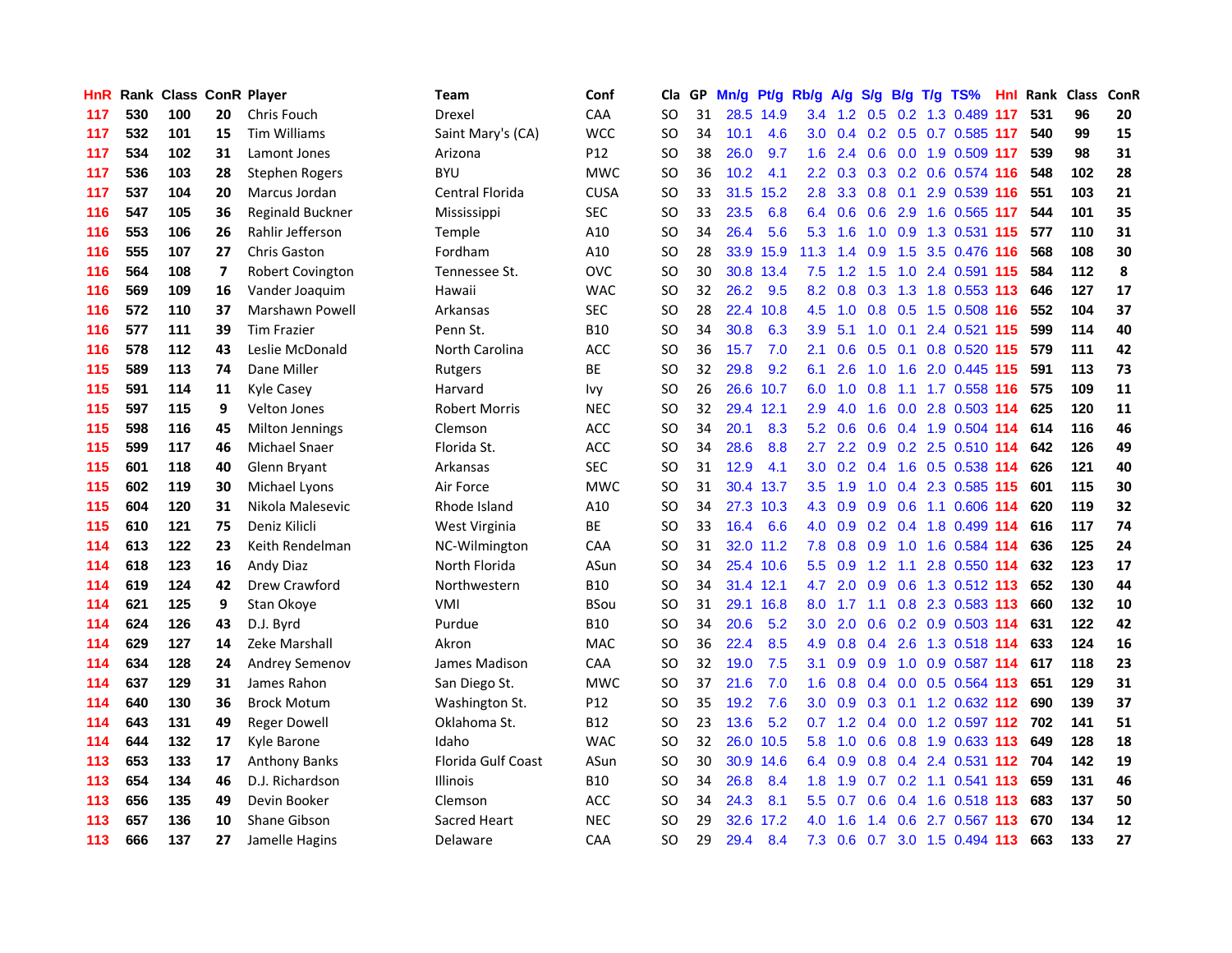| HnR |     | <b>Rank Class ConR Player</b> |    |                         | Team                 | Conf        | Cla           |    | GP Mn/g | Pt/g      | Rb/g             | <b>A/g</b>    |     |                 | S/g B/g T/g TS%                   | Hnl | Rank Class |     | ConR |
|-----|-----|-------------------------------|----|-------------------------|----------------------|-------------|---------------|----|---------|-----------|------------------|---------------|-----|-----------------|-----------------------------------|-----|------------|-----|------|
| 113 | 674 | 138                           | 14 | Mike Groselle           | Citadel              | Southern    | <b>SO</b>     | 31 |         | 24.4 11.5 | 6.4              | 0.6           | 0.7 | 0.4             | 1.5 0.615 112                     |     | 687        | 138 | 14   |
| 113 | 676 | 139                           | 81 | Stephan Van Treese      | Louisville           | <b>BE</b>   | <sub>SO</sub> | 33 | 13.3    | 2.9       | 3.5              | 0.3           | 0.6 | 0.2             | 0.6 0.626 113                     |     | 682        | 136 | 81   |
| 113 | 678 | 140                           | 6  | <b>Scott Bamforth</b>   | Weber St.            | <b>BSky</b> | <sub>SO</sub> | 31 | 28.4    | 12.2      | 2.1              | 2.8           | 0.5 | 0.1             | 1.8 0.651 111                     |     | 736        | 145 | 8    |
| 112 | 681 | 141                           | 24 | Seth VanDeest           | Drake                | <b>MVC</b>  | SO            | 29 | 24.2    | 8.8       |                  |               |     |                 | 4.4 1.5 0.5 0.6 1.3 0.592 113     |     | 680        | 135 | 25   |
| 112 | 688 | 142                           | 51 | Elijah Johnson          | Kansas               | <b>B12</b>  | SO            | 36 | 13.7    | 3.4       |                  |               |     |                 | 1.3 1.8 0.5 0.1 0.8 0.623 112 697 |     |            | 140 | 50   |
| 112 | 695 | 143                           | 12 | Karon Abraham           | <b>Robert Morris</b> | <b>NEC</b>  | SO            | 23 |         | 27.0 13.9 |                  | $2.4$ 1.2     |     |                 | 1.2 0.3 2.0 0.583 116             |     | 554        | 105 | 9    |
| 111 | 718 | 144                           | 15 | Darius Conley           | Saint Peter's        | <b>MAAC</b> | <b>SO</b>     | 34 | 20.7    | 6.2       | 5.0              | 0.6           |     |                 | 0.9 0.7 1.2 0.500 109             |     | 781        | 153 | 17   |
| 111 | 726 | 145                           | 13 | Christian Webster       | Harvard              | Ivy         | SO            | 29 |         | 31.6 13.0 | 3.3 <sub>1</sub> | 1.6           | 1.0 |                 | 0.1 2.5 0.613 111                 |     | 743        | 146 | 13   |
| 111 | 736 | 146                           | 34 | Mark Lyons              | Xavier               | A10         | <sub>SO</sub> | 32 |         | 35.1 13.6 | 3.1              | 3.1           |     |                 | 0.9 0.3 2.8 0.515 110             |     | 753        | 147 | 35   |
| 111 | 738 | 147                           | 33 | Justin Hawkins          | <b>UNLV</b>          | <b>MWC</b>  | <b>SO</b>     | 33 | 18.8    | 5.0       | 2.1              | 1.1           |     |                 | 1.2 0.2 0.7 0.500 110             |     | 759        | 148 | 33   |
| 110 | 744 | 148                           | 13 | Anthony Raffa           | Coastal Carolina     | <b>BSou</b> | <b>SO</b>     | 34 |         | 23.8 11.7 | 3.5              | 2.4           | 0.9 |                 | 0.0 2.1 0.576 109                 |     | 812        | 159 | 13   |
| 110 | 745 | 149                           | 48 | Lakeem Jackson          | South Carolina       | <b>SEC</b>  | SO            | 26 | 28.1    | 7.8       | 5.6              | 2.5           | 0.9 |                 | 0.2 1.8 0.477 111                 |     | 718        | 144 | 48   |
| 110 | 750 | 150                           | 22 | <b>Michael Williams</b> | San Francisco        | <b>WCC</b>  | <b>SO</b>     | 34 |         | 32.4 14.7 | 4.0              | 1.7           | 0.6 | 0.1             | 2.0 0.545 109                     |     | 814        | 161 | 26   |
| 110 | 752 | 151                           | 16 | Colin Nickerson         | Fairfield            | <b>MAAC</b> | <b>SO</b>     | 33 | 23.2    | 5.9       | 3.0 <sub>2</sub> | $2.2^{\circ}$ | 1.9 | 0.0             | 1.6 0.533 110                     |     | 760        | 149 | 15   |
| 110 | 756 | 152                           | 26 | Damian Eargle           | Youngstown St.       | Hor.        | <b>SO</b>     | 30 |         | 25.0 11.3 | 6.0              | 0.8           | 0.6 |                 | 3.0 1.4 0.511 109                 |     | 784        | 154 | 27   |
| 110 | 759 | 153                           | 84 | Mike Marra              | Louisville           | <b>BE</b>   | <sub>SO</sub> | 31 | 20.5    | 6.4       | 2.1              | 2.0           | 0.9 |                 | 0.3 1.2 0.457 112                 |     | 707        | 143 | 83   |
| 110 | 767 | 154                           | 30 | Daryl McCoy             | Drexel               | <b>CAA</b>  | <b>SO</b>     | 31 | 22.5    | 5.4       | 7.8              |               |     |                 | 0.9 0.3 0.5 1.4 0.529 110         |     | 763        | 150 | 30   |
| 110 | 769 | 155                           | 35 | Jason Washburn          | Utah                 | <b>MWC</b>  | SO            | 31 | 19.2    | 6.0       | 4.1              | 0.5           |     |                 | 0.4 1.1 1.0 0.634 108             |     | 823        | 168 | 36   |
| 110 | 771 | 156                           | 85 | Jamal Coombs-McDaniel   | Connecticut          | <b>BE</b>   | SO            | 41 | 16.6    | 5.6       |                  |               |     |                 | 2.6 0.5 0.2 0.2 0.7 0.512 110     |     | 768        | 151 | 85   |
| 109 | 788 | 157                           | 18 | George Beamon           | Manhattan            | <b>MAAC</b> | <sub>SO</sub> | 31 |         | 36.8 16.3 |                  |               |     |                 | 6.1 1.3 1.5 0.5 2.1 0.499 108     |     | 841        | 173 | 19   |
| 109 | 789 | 158                           | 14 | Sam McLaurin            | Coastal Carolina     | <b>BSou</b> | <b>SO</b>     | 33 | 26.3    | 7.6       | 7.0              | 1.1           | 0.6 |                 | 1.8 1.3 0.656 108                 |     | 842        | 174 | 15   |
| 109 | 795 | 159                           | 19 | J.P. Kuhlman            | Davidson             | Southern    | SO            | 33 |         | 32.5 12.8 | 3.5              | 3.1           | 1.1 |                 | 0.0 1.9 0.531 109                 |     | 797        | 156 | 19   |
| 109 | 799 | 160                           | 59 | A.J. Walton             | Baylor               | <b>B12</b>  | <sub>SO</sub> | 30 | 33.0    | 7.9       | 3.2 <sub>2</sub> | 4.7           | 2.3 | 0.1             | 3.4 0.506 109                     |     | 815        | 162 | 60   |
| 109 | 801 | 161                           | 14 | <b>Brian Barbour</b>    | Columbia             | Ivy         | SO            | 28 |         | 35.1 13.3 | 2.1              | 3.2           | 1.5 |                 | 0.0 1.6 0.586 108                 |     | 849        | 175 | 15   |
| 109 | 804 | 162                           | 8  | Chase Hallam            | Denver               | Sun Belt    | <b>SO</b>     | 30 |         | 34.4 12.5 | 4.5              | 2.3           | 1.6 |                 | 0.3 1.9 0.563 109                 |     | 813        | 160 | 9    |
| 109 | 810 | 163                           | 53 | Alex Marcotullio        | Northwestern         | <b>B10</b>  | <b>SO</b>     | 34 | 23.2    | 6.2       | 2.5              | 2.1           | 1.0 | 0.1             | 1.1 0.565 108                     |     | 837        | 170 | 56   |
| 109 | 813 | 164                           | 17 | <b>Drew Valentine</b>   | Oakland              | Summit      | SO.           | 35 | 24.7    | 7.9       | 5.6              | 1.7           |     | $1.2 \quad 0.0$ | 1.8 0.640 109                     |     | 807        | 158 | 17   |
| 109 | 817 | 165                           | 88 | <b>Vincent Council</b>  | Providence           | <b>BE</b>   | SO            | 32 |         | 36.3 13.7 | 4.2 <sub>1</sub> | 5.9           | 1.7 | 0.4             | 3.3 0.466 109                     |     | 820        | 165 | 87   |
| 109 | 818 | 166                           | 38 | Ovie Soko               | <b>UAB</b>           | <b>CUSA</b> | <sub>SO</sub> | 30 | 27.7    | 9.1       | 5.8              | 0.7           | 0.5 | 0.9             | 1.8 0.529 108                     |     | 827        | 169 | 37   |
| 109 | 819 | 167                           | 23 | LaDaris Green           | Kennesaw St.         | ASun        | <sub>SO</sub> | 30 | 28.5    | 9.6       | 8.5              | 1.5           | 0.8 |                 | 1.8 2.1 0.545 109                 |     | 788        | 155 | 24   |
| 109 | 824 | 168                           | 15 | Austin Morgan           | Yale                 | Ivy         | <b>SO</b>     | 28 | 30.9    | 12.6      | 2.0 <sub>1</sub> |               |     |                 | 3.2 0.9 0.1 2.4 0.602 108         |     | 822        | 167 | 14   |
| 109 | 825 | 169                           | 55 | Mike Bruesewitz         | Wisconsin            | <b>B10</b>  | <b>SO</b>     | 34 | 19.9    | 4.6       |                  |               |     |                 | 3.1 1.0 0.3 0.1 0.8 0.576 109     |     | 816        | 163 | 53   |
| 109 | 828 | 170                           | 23 | Ivo Baltic              | Ohio                 | <b>MAC</b>  | <sub>SO</sub> | 35 |         | 25.7 11.4 | 6.1              | 1.1           |     |                 | 0.7 0.2 1.8 0.578 109             |     | 817        | 164 | 25   |
| 109 | 835 | 171                           | 37 | Pierce Hornung          | Colorado St.         | <b>MWC</b>  | <b>SO</b>     | 32 | 20.5    | 4.3       | 4.6              | 0.8           | 1.1 |                 | 0.5 0.8 0.604 108                 |     | 840        | 172 | 37   |
| 108 | 841 | 172                           | 9  | Ella Ellis              | Army                 | Pat.        | <b>SO</b>     | 30 |         | 30.6 14.6 | 5.3              | 1.7           |     |                 | 0.7 0.4 1.8 0.556 108             |     | 861        | 178 | 9    |
| 108 | 846 | 173                           | 59 | Scott Wood              | <b>NC State</b>      | ACC         | <b>SO</b>     | 31 | 31.3    | 9.7       | 2.6              | 1.4           | 0.9 | 0.5             | 0.9 0.619 107                     |     | 882        | 182 | 60   |
| 108 | 847 | 174                           | 48 | Aziz N'Diaye            | Washington           | P12         | <b>SO</b>     | 35 | 17.4    | 4.6       | 5.7              | 0.2           | 0.3 | 1.1             | 1.1 0.540 108                     |     | 856        | 176 | 48   |
| 108 | 853 | 175                           | 38 | Darien Brothers         | Richmond             | A10         | <b>SO</b>     | 37 | 22.3    | 7.6       | 1.8 <sup>°</sup> | 1.1           |     |                 | 0.4 0.1 0.8 0.557 108             |     | 859        | 177 | 39   |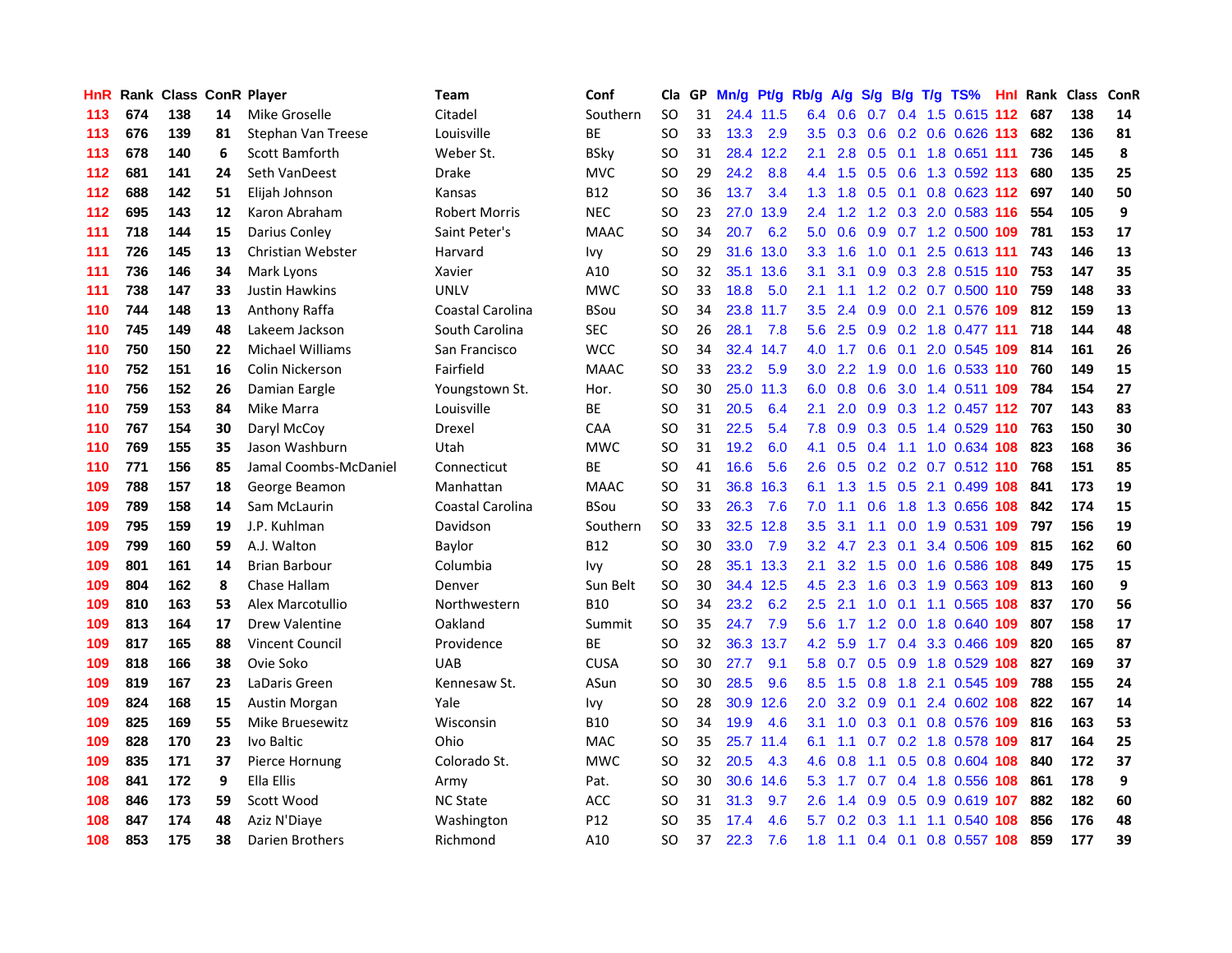| <b>HnR</b> |     | Rank Class ConR Player |    |                            | Team                 | Conf        | Cla       |    | GP Mn/g | Pt/g      | Rb/g             | A/g | S/g         |                | B/g T/g TS%                    | Hnl |      | Rank Class | <b>ConR</b> |
|------------|-----|------------------------|----|----------------------------|----------------------|-------------|-----------|----|---------|-----------|------------------|-----|-------------|----------------|--------------------------------|-----|------|------------|-------------|
| 108        | 857 | 176                    | 22 | Colin Reddick              | Furman               | Southern    | SO        | 33 | 15.7    | 5.3       | 4.6              | 0.8 | 0.5         | 0.7            | 1.2 0.466                      | 107 | 891  | 185        | 22          |
| 108        | 858 | 177                    | 12 | <b>Edward Daniel</b>       | Murray St.           | <b>OVC</b>  | SO        | 32 | 17.8    | 6.3       | 4.3              | 0.4 | 0.7         | 1.0            | 1.4 0.573 108                  |     | 863  | 179        | 12          |
| 108        | 875 | 178                    | 40 | Josh Benson                | Dayton               | A10         | SO        | 36 | 17.9    | 5.6       | $3.5^{\circ}$    | 0.4 | 0.4         | 0.4            | 0.8 0.565 107                  |     | 886  | 183        | 42          |
| 108        | 876 | 179                    | 93 | <b>Toarlyn Fitzpatrick</b> | South Florida        | <b>BE</b>   | SO        | 33 | 14.2    | 4.3       | 4.1              | 0.5 |             | $0.4\quad 0.5$ | 1.3 0.513 107                  |     | 915  | 192        | 93          |
| 108        | 877 | 180                    | 11 | Bryson Johnson             | <b>Bucknell</b>      | Pat.        | SO        | 34 |         | 29.1 11.7 | 2.0              | 1.1 |             |                | 0.5 0.0 1.1 0.670 107          |     | 881  | 181        | 11          |
| 107        | 878 | 181                    | 94 | Chris Otule                | Marquette            | BE          | SO        | 37 | 17.6    | 5.1       | 3.6 <sup>°</sup> | 0.1 |             |                | 0.3 1.5 1.1 0.560 107          |     | 890  | 184        | 91          |
| 107        | 881 | 182                    | 63 | <b>Brandon Ubel</b>        | Nebraska             | <b>B12</b>  | SO        | 32 | 20.1    | 6.1       | 3.7              | 0.6 |             |                | 0.3 0.3 1.0 0.604 107          |     | 912  | 190        | 65          |
| 107        | 886 | 183                    | 23 | Nik Cochran                | Davidson             | Southern    | SO        | 33 | 20.4    | 9.1       | $2.0^{\circ}$    | 1.7 |             |                | 0.5 0.1 1.4 0.589 107          |     | 904  | 187        | 23          |
| 107        | 887 | 184                    | 21 | Derek Needham              | Fairfield            | <b>MAAC</b> | <b>SO</b> | 33 |         | 35.2 14.1 | 3.0              | 4.5 | 1.4         |                | 0.0 3.9 0.478 107              |     | 902  | 186        | 21          |
| 107        | 890 | 185                    | 15 | Russell Johnson            | <b>Robert Morris</b> | <b>NEC</b>  | SO        | 32 | 26.8    | 11.0      | 6.7              | 1.3 | 0.8         |                | 0.5 2.3 0.494 106              |     | 933  | 196        | 16          |
| 107        | 893 | 186                    | 50 | <b>Brandon Smith</b>       | California           | P12         | SO        | 33 | 29.4    | 6.4       | $2.3^{\circ}$    | 3.9 | 0.8         |                | 0.0 2.3 0.507 105              |     | 965  | 204        | 52          |
| 107        | 897 | 187                    | 43 | Scottie Haralson           | Tulsa                | <b>CUSA</b> | SO        | 32 |         | 31.3 10.9 | 3.4              | 1.7 |             |                | 0.4 0.3 1.3 0.553 107          |     | 911  | 189        | 44          |
| 107        | 900 | 188                    | 56 | Garrick Sherman            | Michigan St.         | <b>B10</b>  | SO        | 34 | 12.1    | 3.1       | 2.6              | 0.4 | 0.3         |                | 0.4 0.8 0.637                  | 107 | 910  | 188        | 59          |
| 107        | 906 | 189                    | 11 | <b>Greg Gantt</b>          | Florida Atlantic     | Sun Belt    | SO        | 32 |         | 30.2 14.0 | 3.9 <sup>°</sup> | 0.9 | 0.7         |                | $0.0$ 1.2 0.555 107            |     | 913  | 191        | 11          |
| 107        | 911 | 190                    | 58 | Kelsey Barlow              | Purdue               | B10         | <b>SO</b> | 32 | 19.5    | 5.1       | 2.9              | 1.6 | 0.8         |                | 0.3 1.6 0.517 107              |     | 874  | 180        | 57          |
| 107        | 913 | 191                    | 64 | Garrius Adams              | Miami (FL)           | ACC         | SO        | 36 | 28.2    | 7.3       | 3.7              | 1.8 | 1.0         |                | 0.2 1.7 0.495 106              |     | 921  | 193        | 64          |
| 107        | 919 | 192                    | 59 | Rodney Williams            | Minnesota            | <b>B10</b>  | SO        | 31 | 24.6    | 6.8       | $3.5^{\circ}$    | 1.9 | 0.6         |                | 0.7 1.4 0.494 106              |     | 935  | 197        | 60          |
| 107        | 921 | 193                    | 65 | Manny Atkins               | Virginia Tech        | <b>ACC</b>  | SO        | 33 | 13.3    | 4.9       | 2.0 <sub>2</sub> |     |             |                | 0.2 0.5 0.0 0.6 0.573 105      |     | 962  | 202        | 65          |
| 106        | 927 | 194                    | 41 | Sean Johnson               | Duquesne             | A10         | SO        | 32 | 20.2    | 9.8       | $2.2^{\circ}$    | 1.8 |             |                | 0.7 0.2 1.8 0.542 105          |     | 961  | 201        | 44          |
| 106        | 929 | 195                    | 13 | Isaiah Canaan              | Murray St.           | <b>OVC</b>  | SO        | 32 |         | 28.1 11.7 | 1.9 <sup>°</sup> | 2.4 | 1.1         |                | 0.1 2.0 0.566 106              |     | 930  | 195        | 13          |
| 106        | 935 | 196                    | 22 | Robert Olson               | Loyola (MD)          | <b>MAAC</b> | SO        | 30 | 25.2    | 9.1       | 3.0 <sub>1</sub> | 1.9 | 1.0         |                | 0.1 1.3 0.582 104              |     | 1036 | 221        | 28          |
| 106        | 941 | 197                    | 25 | <b>Willis Hall</b>         | Coll. of Charleston  | Southern    | SO        | 37 | 26.1    | 8.4       | 5.9              | 1.2 |             |                | 0.7 0.3 1.4 0.567 105          |     | 974  | 206        | 26          |
| 106        | 948 | 198                    | 17 | Will Felder                | Saint Francis (PA)   | <b>NEC</b>  | <b>SO</b> | 30 | 26.8    | 11.1      | 6.7              | 1.3 | 0.6         |                | 1.3 2.4 0.526                  | 105 | 960  | 200        | 18          |
| 106        | 951 | 199                    | 43 | Dwayne Smith               | George Washington    | A10         | SO        | 30 | 22.8    | 9.3       | 5.1              | 1.0 | 0.9         |                | 0.8 1.8 0.454 106              |     | 951  | 199        | 43          |
| 106        | 954 | 200                    | 57 | <b>Wendell Lewis</b>       | Mississippi St.      | <b>SEC</b>  | <b>SO</b> | 31 | 15.0    | 3.7       | 3.8              | 0.3 | 0.3         |                | 1.0 0.7 0.548 102 1126         |     |      | 243        | 63          |
| 105        | 964 | 201                    | 14 | Raymond Taylor             | Florida Atlantic     | Sun Belt    | SO        | 31 | 31.9    | 11.6      | 3.5              | 3.9 | 1.5         | 0.0            | 2.2 0.485                      | 105 | 963  | 203        | 14          |
| 105        | 966 | 202                    | 47 | <b>Dexter Fields</b>       | <b>UAB</b>           | <b>CUSA</b> | SO        | 31 | 22.5    | 7.1       | 2.2 <sub>2</sub> | 0.6 | 0.7         | 0.1            | 0.7 0.563 105                  |     | 998  | 214        | 49          |
| 105        | 971 | 203                    | 30 | <b>Randal Holt</b>         | Kent St.             | <b>MAC</b>  | <b>SO</b> | 37 | 28.4    | 9.9       | 2.5              | 1.9 | 0.9         | 0.1            | 1.3 0.508 105                  |     | 993  | 211        | 31          |
| 105        | 973 | 204                    | 25 | <b>Markeith Cummings</b>   | Kennesaw St.         | ASun        | SO        | 31 | 35.5    | 18.3      | 5.0              | 1.8 | 1.5         | 0.1            | 2.9 0.513 104                  |     | 1009 | 215        | 27          |
| 105        | 975 | 205                    | 25 | <b>Tyrone Watson</b>       | New Mexico St.       | <b>WAC</b>  | SO        | 33 | 27.5    | 7.6       | 4.9              |     |             |                | 2.2 1.2 0.2 1.7 0.588 104 1035 |     |      | 220        | 27          |
| 105        | 978 | 206                    | 21 | Kenny Onyechi              | Long Island U.       | <b>NEC</b>  | <b>SO</b> | 33 | 17.5    | 7.4       |                  |     | 4.2 0.2 0.5 |                | 1.0 1.4 0.573 105              |     | 979  | 207        | 21          |
| 105        | 980 | 207                    | 37 | <b>Joel Smith</b>          | Northeastern         | CAA         | SO        | 31 |         | 30.5 12.2 | 3.2              | 2.4 |             |                | 0.7 0.1 1.8 0.609 103 1060     |     |      | 228        | 39          |
| 105        | 981 | 208                    | 52 | Reggie Moore               | Washington St.       | P12         | SO        | 28 | 32.8    | 9.1       | 3.0 <sub>1</sub> | 3.4 | 0.8         |                | 0.0 2.0 0.499 109              |     | 821  | 166        | 47          |
| 105        | 983 | 209                    | 46 | <b>Chris Braswell</b>      | Charlotte            | A10         | SO        | 30 |         | 27.5 11.1 | 6.9              | 1.0 | 0.7         |                | 0.7 2.5 0.512 103 1076         |     |      | 233        | 50          |
| 105        | 984 | 210                    | 38 | Jonathan Lee               | Northeastern         | CAA         | SO        | 31 |         | 29.7 11.8 | 3.3 <sub>2</sub> | 2.8 | 0.9         | 0.1            | 2.9 0.634 103                  |     | 1065 | 231        | 41          |
| 105        | 988 | 211                    | 70 | Andrew Fitzgerald          | Oklahoma             | B12         | SO        | 32 | 30.8    | 12.6      | 5.0              | 0.7 | 1.1         |                | 0.7 2.4 0.528                  | 105 | 997  | 213        | 70          |
| 105        | 991 | 212                    | 97 | <b>Dominic Cheek</b>       | Villanova            | ВE          | SO        | 32 | 19.4    | 5.6       | $3.4^{\circ}$    | 0.7 | 0.8         | 0.2            | 0.8 0.476                      | 105 | 980  | 208        | 97          |
| 105        | 995 | 213                    | 28 | Kyle Smyth                 | Iona                 | <b>MAAC</b> | SΟ        | 33 |         | 27.3 10.1 |                  |     |             |                | 2.3 1.2 1.1 0.1 0.6 0.605 106  |     | 948  | 198        | 23          |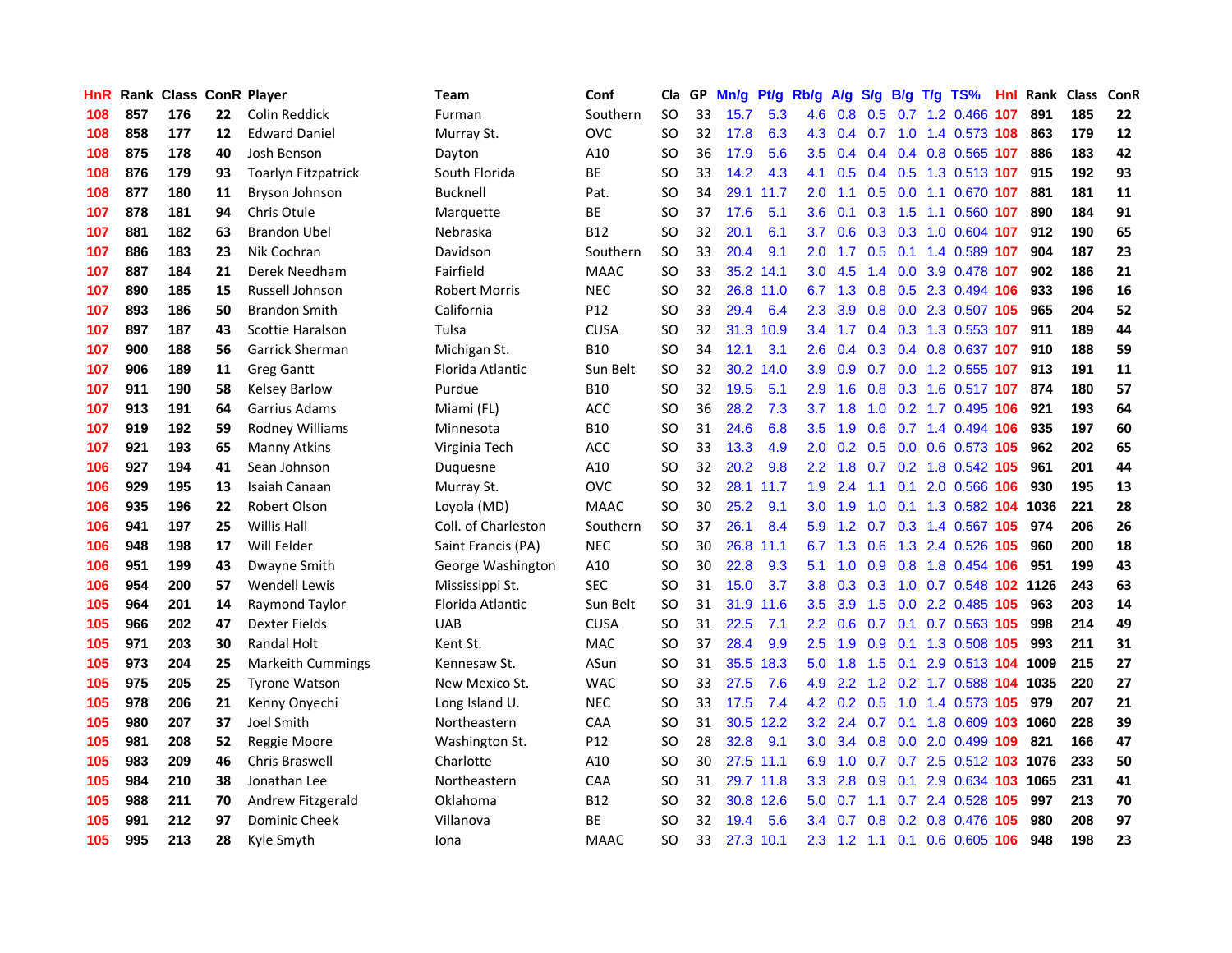| HnR.             |      | <b>Rank Class ConR Player</b> |     |                              | Team                 | Conf        | Cla           |    | GP Mn/g | Pt/g      | Rb/g             | <b>A/g</b>      |                 |     | S/g B/g T/g TS%                | Hnl | Rank Class |     | ConR |
|------------------|------|-------------------------------|-----|------------------------------|----------------------|-------------|---------------|----|---------|-----------|------------------|-----------------|-----------------|-----|--------------------------------|-----|------------|-----|------|
| 105              | 996  | 214                           | 33  | Jackie Carmichael            | Illinois St.         | <b>MVC</b>  | SO            | 30 | 23.3    | 9.8       | 5.4              | 0.6             | 0.5             | 1.2 | 1.7 0.492                      | 105 | 988        | 210 | 33   |
| 105              | 997  | 215                           | 34  | Gene Teague                  | Southern Illinois    | <b>MVC</b>  | SO            | 19 | 21.3    | 8.6       | 5.3              | 0.7             | 0.3             | 0.5 | 2.5 0.604 110                  |     | 777        | 152 | 26   |
| 105              | 1001 | 216                           | 49  | Tamir Jackson                | Rice                 | <b>CUSA</b> | SO            | 32 | 33.3    | 13.9      | 2.7              | 3.6             | 1.3             |     | 0.0 2.7 0.517 104 1010         |     |            | 216 | 50   |
| 105              | 1005 | 217                           | 48  | Daniel West                  | Rhode Island         | A10         | SO            | 19 | 17.4    | 4.4       |                  | $2.2$ 3.2       |                 |     | 1.1 0.1 1.8 0.477 105          |     | 973        | 205 | 45   |
| 104              | 1015 | 218                           | 72  | <b>Nick Russell</b>          | Kansas St.           | <b>B12</b>  | SO            | 25 | 12.2    | 4.2       | 1.9              |                 |                 |     | 1.2 0.4 0.2 1.2 0.505 105      |     | 981        | 209 | 69   |
| 104              | 1021 | 219                           | 17  | Jason Jones                  | Middle Tennessee     | Sun Belt    | <b>SO</b>     | 32 | 29.6    | 13.1      | 4.8              | 1.5             |                 |     | 1.3 0.2 2.4 0.528 104 1025     |     |            | 218 | 17   |
| 104              | 1026 | 220                           | 67  | Jontel Evans                 | Virginia             | ACC         | <b>SO</b>     | 31 | 27.3    | 5.7       | $2.4^{\circ}$    | 3.5             | 1.3             |     | 0.1 1.9 0.428 102 1165         |     |            | 251 | 72   |
| 104              | 1028 | 221                           | 59  | <b>Julysses Nobles</b>       | Arkansas             | <b>SEC</b>  | SO            | 31 | 24.8    | 8.4       | 2.8              | 3.0             | 1.1             | 0.1 | 2.5 0.504 103 1059             |     |            | 227 | 60   |
| 104              | 1029 | 222                           | 39  | Devon Moore                  | James Madison        | CAA         | <sub>SO</sub> | 33 |         | 34.3 11.4 | 3.1              | 4.2             | 0.8             |     | 0.3 2.3 0.566 104 1027         |     |            | 219 | 37   |
| 104              | 1038 | 223                           | 74  | Carl Blair                   | Oklahoma             | <b>B12</b>  | <sub>SO</sub> | 30 | 27.6    | 7.5       | 2.9              | 4.7             | 0.9             | 0.1 | 3.0 0.527 104 1038             |     |            | 222 | 74   |
| 104              | 1040 | 224                           | 43  | Jamal Fenton                 | <b>New Mexico</b>    | <b>MWC</b>  | SO            | 32 | 16.9    | 5.4       | 1.5              | 1.9             | 1.0             |     | $0.0$ 1.4 0.474 103            |     | 1062       | 229 | 46   |
| 104              | 1041 | 225                           | 32  | Jordon Crawford              | <b>Bowling Green</b> | <b>MAC</b>  | SO            | 33 | 24.8    | 7.8       | 2.0              | 4.0             | 1.8             | 0.0 | 2.1 0.501 104 1047             |     |            | 225 | 32   |
| 104              | 1042 | 226                           | 44  | Greg Smith                   | Colorado St.         | <b>MWC</b>  | <b>SO</b>     | 28 | 18.3    | 6.3       | 3.3 <sub>1</sub> | 1.2             | 0.6             | 0.5 | 1.1 0.473 104                  |     | 1040       | 223 | 44   |
| 104              | 1044 | 227                           | 18  | Mark Cisco                   | Columbia             | Ivy         | SO            | 25 | 17.7    | 6.8       | 4.6              | 0.5             | 0.2             | 0.8 | 1.1 0.599 104 1023             |     |            | 217 | 18   |
| 104              | 1049 | 228                           | 27  | Parker Smith                 | North Florida        | ASun        | <sub>SO</sub> | 34 | 24.3    | 12.0      | 2.2 <sub>2</sub> | 0.7             | 0.6             | 0.1 | 1.7 0.556                      | 103 | 1070       | 232 | 30   |
| 104              | 1056 | 229                           | 52  | <b>Nigel Spikes</b>          | Marshall             | <b>CUSA</b> | <sub>SO</sub> | 32 | 20.3    | 5.1       | 5.9              |                 | $0.3 \quad 0.4$ |     | 1.0 0.9 0.538 102 1110         |     |            | 242 | 55   |
| 104              | 1057 | 230                           | 18  | Jud Dillard                  | Tennessee Tech       | <b>OVC</b>  | SO            | 29 |         | 24.6 11.0 | 5.8              | 1.0             |                 |     | 1.2 0.1 1.7 0.551 105          |     | 995        | 212 | 14   |
| 103              | 1061 | 231                           | 51  | David Pellom                 | George Washington    | A10         | SO            | 31 | 25.2    | 6.7       |                  | $5.2 \quad 1.0$ |                 |     | 1.0 0.6 1.2 0.546 103          |     | 1080       | 234 | 52   |
| 103              | 1062 | 232                           | 22  | <b>Travis Nichols</b>        | St. Francis (NY)     | <b>NEC</b>  | SO            | 24 | 14.0    | 7.3       | $3.5^{\circ}$    | 0.0             |                 |     | 0.4 0.0 0.5 0.606 106          |     | 922        | 194 | 15   |
| 103              | 1064 | 233                           | 28  | <b>Trevor Noack</b>          | <b>Belmont</b>       | ASun        | SO            | 35 | 14.8    | 5.2       |                  | $3.2 \quad 0.5$ |                 |     | 0.5 0.3 0.8 0.507 103 1056     |     |            | 226 | 28   |
| 103              | 1066 | 234                           | 99  | Junior Cadougan              | Marquette            | <b>BE</b>   | SO            | 36 | 19.8    | 4.0       | 1.8              | 3.2             | 0.6             |     | 0.1 1.6 0.487 104 1045         |     |            | 224 | 99   |
| 103              | 1072 | 235                           | 19  | <b>Tucker Halpern</b>        | Brown                | Ivy         | <b>SO</b>     | 28 | 28.7    | 12.6      | 4.5              | 2.4             | 1.1             |     | 0.4 1.6 0.530 102 1109         |     |            | 241 | 21   |
| 103              | 1076 | 236                           | 31  | Jonathan Thompson            | Rider                | <b>MAAC</b> | <b>SO</b>     | 31 | 25.7    | 6.1       | 2.7              | 3.2             | 1.0             |     | 0.4 1.4 0.618 103 1088         |     |            | 236 | 31   |
| 103              | 1085 | 237                           | 46  | Dorian Green                 | Colorado St.         | <b>MWC</b>  | SO            | 32 | 29.3    | 7.1       | 3.0              | 2.8             |                 |     | 0.7 0.1 1.8 0.501 103 1106     |     |            | 240 | 48   |
| 103              | 1092 | 238                           | 75  | Ray Turner                   | Texas A&M            | <b>B12</b>  | SO            | 32 | 13.4    | 4.0       | 3.2 <sub>2</sub> |                 |                 |     | 0.2 0.2 0.5 0.7 0.500 103 1083 |     |            | 235 | 75   |
| 103              | 1096 | 239                           | 13  | Joe Willman                  | <b>Bucknell</b>      | Pat.        | SO            | 34 | 21.5    | 7.6       | 4.6              | 1.1             | 0.5             |     | 0.3 1.2 0.499 103              |     | 1098       | 239 | 14   |
| 103              | 1102 | 240                           | 14  | Tony Johnson                 | Lafayette            | Pat.        | SO            | 31 | 30.9    | 8.5       | 4.3              | 3.8             | 1.5             |     | 0.3 1.9 0.597 103 1097         |     |            | 238 | 13   |
| 103              | 1103 | 241                           | 40  | <b>Demetric Williams</b>     | Wichita St.          | <b>MVC</b>  | SO            | 34 | 13.6    | 4.2       | 1.1              | 1.5             | 0.4             |     | 0.1 1.3 0.591 103 1064         |     |            | 230 | 38   |
| 103              | 1106 | 242                           | 41  | <b>Dyricus Simms-Edwards</b> | <b>Bradley</b>       | <b>MVC</b>  | <sub>SO</sub> | 30 | 30.0    | 10.5      | 3.3              | 3.5             | 0.9             |     | 0.3 2.3 0.521 103 1089         |     |            | 237 | 39   |
| 102              | 1131 | 243                           | 67  | Derek Elston                 | Indiana              | <b>B10</b>  | SO            | 31 | 15.5    | 4.9       | 3.7 <sub>2</sub> |                 |                 |     | 0.3 0.5 0.3 0.8 0.537 102 1164 |     |            | 250 | 68   |
| 102              | 1135 | 244                           | 24  | <b>Umar Shannon</b>          | Saint Francis (PA)   | <b>NEC</b>  | SO            | 30 | 32.0    | 15.8      | 3.0              | 2.0             |                 |     | 0.5 0.0 2.2 0.555 102 1151     |     |            | 245 | 26   |
| 102              | 1138 | 245                           | 56  | <b>Bryson Pope</b>           | Tulsa                | <b>CUSA</b> | SO            | 32 | 21.8    | 6.3       | 2.9              | 2.3             |                 |     | 0.6 0.2 2.0 0.524 102 1156     |     |            | 247 | 57   |
| 102              | 1148 | 246                           | 101 | Dalton Pepper                | West Virginia        | <b>BE</b>   | SO            | 32 | 12.4    | 3.9       | 1.6 <sup>°</sup> | 0.5             |                 |     | 0.3 0.0 0.6 0.504 102 1143     |     |            | 244 | 100  |
| 102              | 1150 | 247                           | 37  | Josh McCoy                   | Cleveland St.        | Hor.        | SO            | 36 | 14.6    | 4.4       | 2.6              | 0.7             | 0.5             |     | 0.1 0.8 0.589 102 1155         |     |            | 246 | 36   |
| 102              | 1153 | 248                           | 13  | DeWayne Jackson              | Morgan St.           | <b>MEAC</b> | <b>SO</b>     | 31 | 32.0    | 14.5      | 4.6              | 1.4             | $1.4^{\circ}$   |     | 0.7 2.4 0.507 102 1158         |     |            | 249 | 13   |
| 102              | 1154 | 249                           | 56  | Sampson Carter               | Massachusetts        | A10         | <b>SO</b>     | 30 | 21.6    | 7.0       | 4.3              | 0.5             | 0.8             | 0.4 | 1.1 0.502                      | 101 | 1193       | 258 | 56   |
| 102              | 1158 | 250                           | 26  | <b>Frankie Dobbs</b>         | Bryant               | <b>NEC</b>  | SO            | 30 | 36.6    | 12.4      | $3.2\phantom{0}$ | 5.3             | 1.1             | 0.1 | 2.8 0.568                      | 101 | 1197       | 260 | 29   |
| 102 <sub>1</sub> | 1161 | 251                           | 21  | Kore White                   | Florida Atlantic     | Sun Belt    | <b>SO</b>     | 32 | 22.7    | 8.2       | 5.0              | 0.9             |                 |     | 0.7 1.0 1.5 0.498 101 1168     |     |            | 252 | 20   |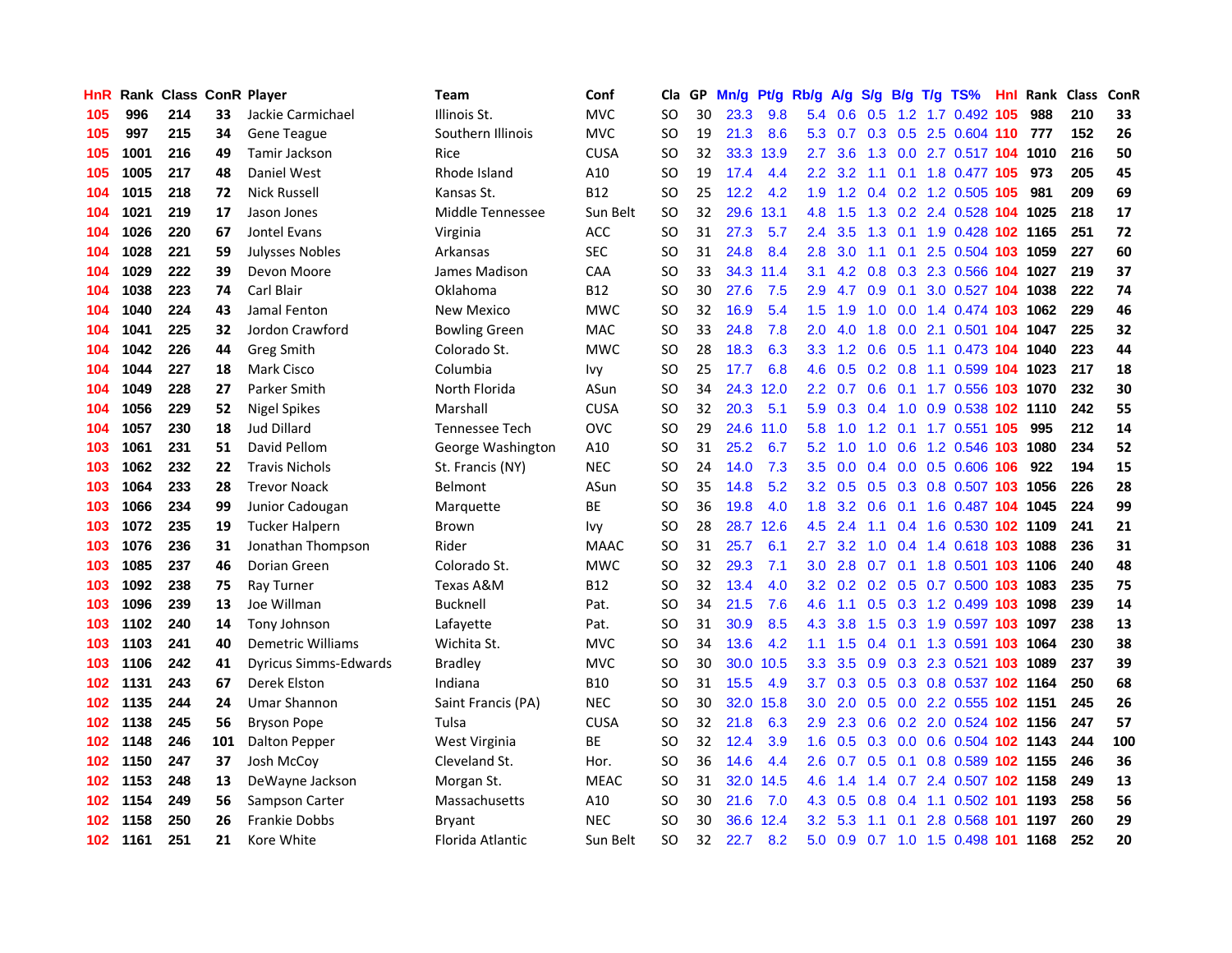| HnR |      | <b>Rank Class ConR Player</b> |     |                        | Team                     | Conf            | Cla           |    | GP Mn/g | Pt/g      | Rb/g             | <b>A/g</b>      |     |                  | S/g B/g T/g TS%                |     | <b>Hnl Rank Class</b> |     | ConR |
|-----|------|-------------------------------|-----|------------------------|--------------------------|-----------------|---------------|----|---------|-----------|------------------|-----------------|-----|------------------|--------------------------------|-----|-----------------------|-----|------|
| 102 | 1168 | 252                           | 27  | Akeem Johnson          | St. Francis (NY)         | <b>NEC</b>      | SO            | 28 | 23.2    | 8.9       | 5.0              | 0.1             | 0.5 | 0.5              | 0.8 0.532                      |     | 102 1157              | 248 | 27   |
| 101 | 1174 | 253                           | 45  | <b>Troy Taylor</b>     | Evansville               | <b>MVC</b>      | <b>SO</b>     | 32 | 14.4    | 2.8       | $2.5^{\circ}$    | 2.3             | 0.7 | 0.1              | 1.1 0.469 101                  |     | 1170                  | 253 | 46   |
| 101 | 1176 | 254                           | 20  | Corey Law              | <b>High Point</b>        | <b>BSou</b>     | SO            | 21 | 23.2    | 8.1       | 7.6              | 0.3             | 0.9 | 0.9              | 1.1 0.501 108                  |     | 839                   | 171 | 14   |
| 101 | 1177 | 255                           | 49  | Zach Bohannon          | Air Force                | <b>MWC</b>      | SO            | 22 | 13.5    | 4.3       | 2.0 <sub>1</sub> |                 |     |                  | 1.2 0.4 0.3 1.0 0.610 101 1184 |     |                       | 255 | 50   |
| 101 | 1186 | 256                           | 79  | Steven Pledger         | Oklahoma                 | <b>B12</b>      | SO            | 32 |         | 30.0 10.9 | 2.1              |                 |     |                  | 1.7 0.9 0.3 1.8 0.542 101 1199 |     |                       | 261 | 79   |
| 101 | 1188 | 257                           | 22  | <b>Errick Peck</b>     | Cornell                  | Ivy             | SO            | 27 |         | 23.0 11.0 | 3.6 <sup>2</sup> | 1.3             |     |                  | 0.6 0.7 1.6 0.499 100 1234     |     |                       | 269 | 24   |
| 101 | 1190 | 258                           | 60  | Jordan Callahan        | Tulane                   | <b>CUSA</b>     | SO            | 30 |         | 34.3 13.7 | 2.6              | 4.1             |     |                  | 1.4 0.1 2.6 0.528 100 1266     |     |                       | 282 | 61   |
| 101 | 1191 | 259                           | 23  | <b>Mack Darrow</b>     | Princeton                | Ivy             | SO            | 31 | 18.4    | 4.3       | 2.5              | 1.6             |     |                  | 0.4 0.3 0.7 0.551 101 1192     |     |                       | 257 | 23   |
| 101 | 1192 | 260                           | 57  | Jamar Briscoe          | Charlotte                | A10             | <b>SO</b>     | 29 |         | 33.4 12.5 | 3.9              | 3.0             | 1.5 |                  | 0.0 3.0 0.516 100 1268         |     |                       | 283 | 63   |
| 101 | 1193 | 261                           | 21  | Stefon Johnson         | Gardner-Webb             | <b>BSou</b>     | <b>SO</b>     | 32 | 25.6    | 9.2       | 5.9              | 0.8             | 1.1 |                  | 0.3 1.7 0.486 100 1235         |     |                       | 270 | 23   |
| 101 | 1199 | 262                           | 80  | Naji Hibbert           | Texas A&M                | <b>B12</b>      | SO            | 33 | 20.0    | 5.2       | 2.3              | 1.3             | 0.6 |                  | 0.1 1.2 0.499 101 1200         |     |                       | 262 | 80   |
| 101 | 1200 | 263                           | 65  | <b>Nick Williams</b>   | Mississippi              | <b>SEC</b>      | SO            | 34 | 24.5    | 6.2       | 4.0              | 1.5             | 0.7 | 0.1              | 1.1 0.506 101                  |     | 1210                  | 264 | 65   |
| 101 | 1204 | 264                           | 39  | Tim Kamczyc            | Cleveland St.            | Hor.            | SO            | 36 | 28.9    | 5.9       | 3.7              | 1.5             | 0.9 | 0.3              | 1.3 0.548                      | 101 | 1216                  | 265 | 39   |
| 101 | 1205 | 265                           | 36  | <b>Quincy Diggs</b>    | Akron                    | <b>MAC</b>      | <b>SO</b>     | 36 | 16.6    | 5.3       | 2.8              | 1.2             | 0.8 |                  | 0.1 1.4 0.556 101              |     | 1223                  | 266 | 36   |
| 101 | 1207 | 266                           | 66  | Ramon Galloway         | South Carolina           | <b>SEC</b>      | SO            | 30 |         | 24.5 10.7 | 2.6              | 1.7             | 1.1 | 0.1              | 2.1 0.458 100                  |     | 1229                  | 268 | 66   |
| 101 | 1210 | 267                           | 22  | D.J. Cunningham        | NC-Asheville             | <b>BSou</b>     | <sub>SO</sub> | 26 | 23.5    | 8.6       | 7.2              | 0.7             | 0.7 |                  | 1.4 1.7 0.481 101              |     | 1194                  | 259 | 22   |
| 101 | 1214 | 268                           | 105 | Shaun Noriega          | South Florida            | <b>BE</b>       | <sub>SO</sub> | 33 | 16.5    | 6.4       | 0.9 <sub>0</sub> |                 |     |                  | 0.4 0.3 0.2 0.7 0.557 100 1255 |     |                       | 279 | 107  |
| 101 | 1220 | 269                           | 51  | Jesse Carr             | Colorado St.             | <b>MWC</b>      | SO            | 32 | 15.2    | 4.2       | 1.8 <sup>°</sup> | 1.6             |     |                  | 0.6 0.1 1.3 0.534 100 1238     |     |                       | 272 | 52   |
| 100 | 1227 | 270                           | 37  | <b>Malcolm Griffin</b> | Toledo                   | <b>MAC</b>      | SO            | 31 |         | 27.1 12.0 | $2.6^{\circ}$    | 4.0             |     |                  | 1.4 0.1 4.0 0.528              | -99 | 1277                  | 285 | 37   |
| 100 | 1232 | 271                           | 68  | Eric May               | lowa                     | <b>B10</b>      | <b>SO</b>     | 30 | 25.0    | 7.8       | 2.9              | 1.3             |     |                  | 1.3 0.3 2.0 0.499 100 1225     |     |                       | 267 | 69   |
| 100 | 1240 | 272                           | 20  | Melvin Johnson         | <b>Texas-San Antonio</b> | Southland       | <b>SO</b>     | 34 |         | 26.9 14.9 | 3.5              | 0.6             |     |                  | 0.9 0.1 1.7 0.552 100 1248     |     |                       | 274 | 20   |
| 100 | 1241 | 273                           | 34  | <b>Glenn Powell</b>    | Jacksonville             | ASun            | SO            | 29 | 20.3    | 6.2       | 4.9              | 0.3             |     |                  | 0.9 0.9 1.6 0.520 100 1240     |     |                       | 273 | 36   |
| 100 | 1243 | 274                           | 52  | Wes Eikmeier           | Colorado St.             | <b>MWC</b>      | <b>SO</b>     | 29 | 25.6    | 9.1       | 1.5              | 2.1             |     |                  | 0.7 0.0 1.7 0.521 101          |     | 1186                  | 256 | 51   |
| 100 | 1245 | 275                           | 6   | <b>Stephon Carter</b>  | Cal St. Bakersfield      | Ind.            | <b>SO</b>     | 28 | 29.9    | 14.3      | 4.0              | 3.3             | 2.3 |                  | 0.4 3.3 0.444                  | -99 | 1274                  | 284 | 6    |
| 100 | 1246 | 276                           | 41  | Kevin Van Wijk         | Valparaiso               | Hor.            | SO            | 34 | 13.1    | 5.1       | $2.3^{\circ}$    | 0.4             |     |                  | 0.6 0.4 1.2 0.565 100 1252     |     |                       | 278 | 41   |
| 100 | 1247 | 277                           | 48  | Isaiah Philmore        | Towson                   | CAA             | <b>SO</b>     | 30 |         | 35.7 15.3 | 7.0              | 1.0             | 0.9 |                  | 0.6 2.0 0.562 100 1250         |     |                       | 276 | 48   |
| 100 | 1251 | 278                           | 60  | Brendan Lane           | <b>UCLA</b>              | P <sub>12</sub> | SO            | 33 | 15.4    | 3.0       | 3.1              | 0.4             |     |                  | 0.4 0.8 0.7 0.538 100          |     | 1236                  | 271 | 60   |
| 100 | 1253 | 279                           | 38  | Chris Pelcher          | Iona                     | <b>MAAC</b>     | <b>SO</b>     | 35 | 9.3     | 2.9       | 2.1              | 0.3             |     |                  | 0.2 0.5 0.3 0.595 100          |     | 1249                  | 275 | 38   |
| 100 | 1254 | 280                           | 106 | <b>Bilal Dixon</b>     | Providence               | BE              | <b>SO</b>     | 32 | 19.9    | 5.7       | 6.4              | 0.3             | 0.3 | 1.4              | 1.1 0.501 100                  |     | 1262                  | 280 | 108  |
| 100 | 1259 | 281                           | 107 | <b>Maurice Sutton</b>  | Villanova                | <b>BE</b>       | SO            | 27 | 10.6    | 2.4       | $2.3^{\circ}$    | $0.2 \quad 0.1$ |     | 1.0              | 0.7 0.559 101                  |     | 1209                  | 263 | 104  |
| 100 | 1265 | 282                           | 51  | Josh Jones             | Creighton                | <b>MVC</b>      | <b>SO</b>     | 38 | 14.6    | 5.0       | 1.1              | 1.0             | 0.7 | 0.1              | $0.8$ 0.572                    | -99 | 1282                  | 287 | 50   |
| 100 | 1267 | 283                           | 62  | <b>Corvonn Gaines</b>  | East Carolina            | <b>CUSA</b>     | SO            | 34 | 30.6    | 6.7       | 2.9              | 3.1             |     |                  | 1.6 0.1 1.4 0.498 99           |     | 1278                  | 286 | 62   |
| 100 | 1271 | 284                           | 24  | Kierre Greenwood       | Coastal Carolina         | <b>BSou</b>     | <b>SO</b>     | 27 | 28.3    | 7.8       | 2.9              | 4.0             |     |                  | 1.3 0.3 2.0 0.517 100 1251     |     |                       | 277 | 24   |
| 100 | 1275 | 285                           | 18  | Gabe Knutson           | Lehigh                   | Pat.            | SO            | 31 |         | 29.6 12.2 | 5.7              | 0.5             | 0.6 |                  | 0.8 1.4 0.562                  | -99 | 1300                  | 289 | 18   |
| 99  | 1280 | 286                           | 39  | <b>Steven Samuels</b>  | Saint Peter's            | <b>MAAC</b>     | SO            | 34 | 24.5    | 7.1       | 3.2              | 1.4             | 1.1 |                  | 0.3 2.1 0.506                  | 98  | 1366                  | 308 | 40   |
| 99  | 1284 | 287                           | 54  | Garlon Green           | <b>TCU</b>               | <b>MWC</b>      | SO            | 33 |         | 29.4 11.2 | 4.6              | 1.0             | 0.6 |                  | $0.4$ 1.6 0.590                | 98  | 1356                  | 307 | 55   |
| 99  | 1288 | 288                           | 42  | Matt Kenney            | Valparaiso               | Hor.            | <b>SO</b>     | 32 | 23.1    | 6.0       | 3.9              | 2.4             | 1.1 | 0.2 <sub>0</sub> | 1.6 0.487                      | 100 | 1263                  | 281 | 42   |
| 99  | 1297 | 289                           | 111 | Jawanza Poland         | South Florida            | ВE              | SΟ            | 33 | 27.0    | 9.1       | $2.6^{\circ}$    | 1.9             |     |                  | 1.1 0.5 2.1 0.439              | 98  | 1330                  | 298 | 113  |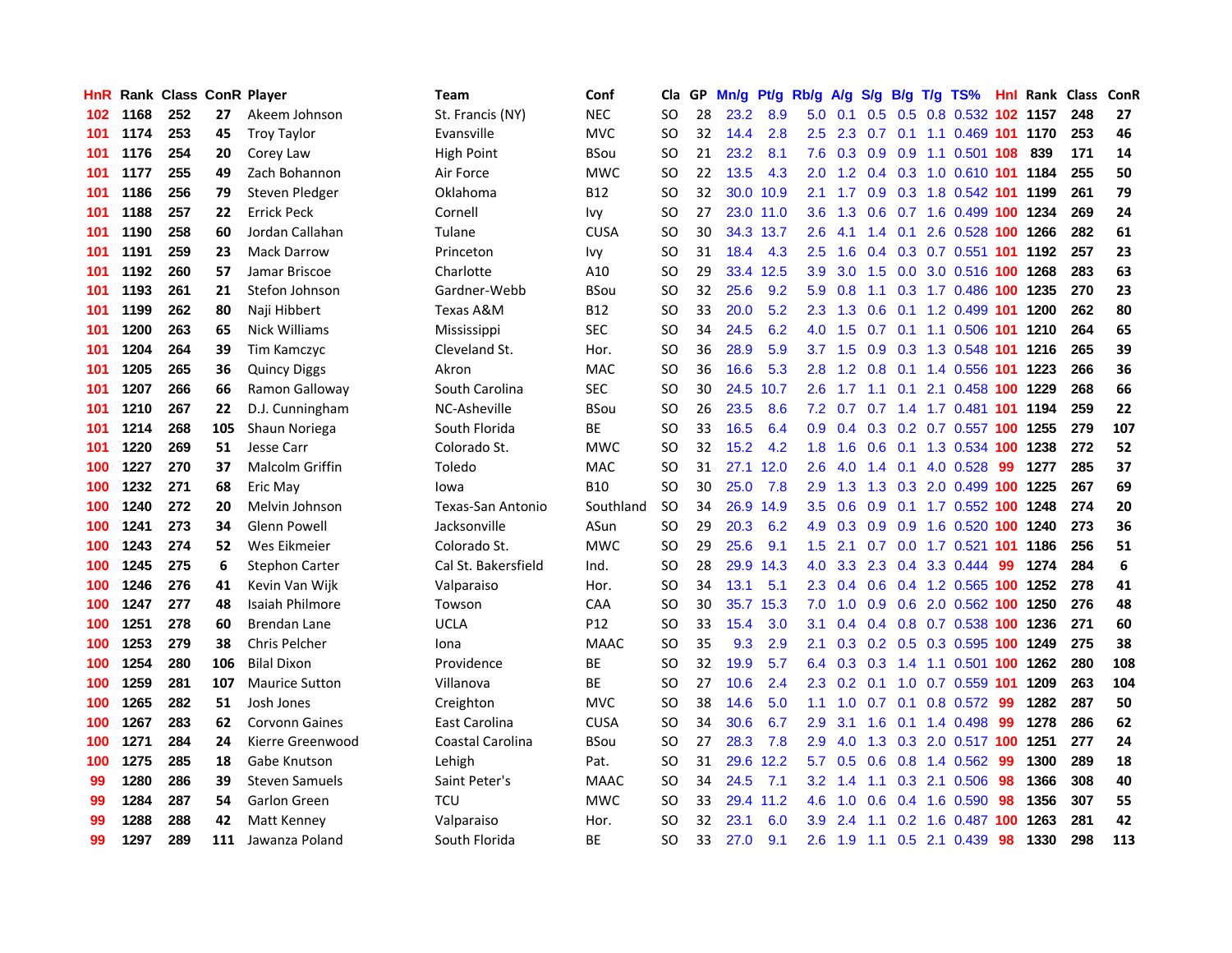| HnR |      | Rank Class ConR Player |                         |                         | Team                 | Conf            | Cla       |    | GP Mn/g Pt/g Rb/g |           |                  |                 |                           |                | A/g S/g B/g T/g TS%       | Hnl | Rank Class |     | ConR                    |
|-----|------|------------------------|-------------------------|-------------------------|----------------------|-----------------|-----------|----|-------------------|-----------|------------------|-----------------|---------------------------|----------------|---------------------------|-----|------------|-----|-------------------------|
| 99  | 1299 | 290                    | 32                      | <b>Warren Niles</b>     | Oral Roberts         | Summit          | <b>SO</b> | 35 |                   | 31.1 14.3 | 3.7              | 1.8             | 1.0                       | 0.1            | 1.9 0.518                 | -97 | 1388       | 313 | 33                      |
| 99  | 1302 | 291                    | 37                      | Jerron Granberry        | North Florida        | ASun            | <b>SO</b> | 34 |                   | 29.4 12.0 |                  | $3.2 \quad 1.4$ | 0.7                       | 0.2            | 1.9 0.522                 | -99 | 1315       | 295 | 38                      |
| 99  | 1305 | 292                    | 25                      | Khalid Mutakabbir       | Presbyterian         | <b>BSou</b>     | <b>SO</b> | 31 |                   | 38.9 13.5 | 3.2              | 2.3             | 1.0                       |                | 0.2 2.9 0.577             | 97  | 1409       | 319 | 31                      |
| 99  | 1306 | 293                    | 66                      | Devon White             | La Salle             | A10             | <b>SO</b> | 33 | 12.2              | 4.2       |                  |                 | $3.2 \quad 0.2 \quad 0.4$ |                | 1.0 0.6 0.521             | -99 | 1317       | 296 | 66                      |
| 99  | 1311 | 294                    | $\overline{\mathbf{z}}$ | <b>Preston Blackmon</b> | Savannah St.         | Ind.            | <b>SO</b> | 30 |                   | 33.1 12.5 |                  | $2.0 \quad 4.1$ |                           |                | 1.3 0.1 2.7 0.476         | -98 | 1333       | 300 | $\overline{\mathbf{z}}$ |
| 99  | 1317 | 295                    | 18                      | Gabe Rogers             | Northern Arizona     | <b>BSky</b>     | <b>SO</b> | 32 |                   | 29.5 13.0 | $2.4^{\circ}$    | 2.4             |                           |                | $0.6$ $0.0$ 1.7 $0.575$   | -99 | 1311       | 294 | 20                      |
| 99  | 1322 | 296                    | 55                      | <b>Chad Adams</b>       | New Mexico           | <b>MWC</b>      | <b>SO</b> | 34 | 10.0              | 3.1       | $1.6\,$          | 0.5             |                           |                | $0.3$ 0.1 0.5 0.563       | 98  | 1378       | 311 | 56                      |
| 98  | 1331 | 297                    | 28                      | Jaron Lane              | NC-Asheville         | BSou            | <b>SO</b> | 34 | 22.1              | 8.7       | 3.1              | 0.8             |                           |                | 0.8 0.5 1.4 0.566         | 98  | 1335       | 301 | 28                      |
| 98  | 1337 | 298                    | 39                      | A'uston Calhoun         | <b>Bowling Green</b> | MAC             | <b>SO</b> | 33 |                   | 25.3 12.5 | 5.6              | 0.5             |                           |                | 0.8 0.8 1.9 0.479         | 98  | 1343       | 304 | 40                      |
| 98  | 1340 | 299                    | 50                      | <b>Derrick Thomas</b>   | Drexel               | CAA             | <b>SO</b> | 31 | 30.1              | 6.9       | 2.5              | 1.8             |                           |                | $0.5$ 0.1 1.6 0.433       | -98 | 1336       | 302 | 50                      |
| 98  | 1341 | 300                    | 30                      | Evan Gordon             | Liberty              | <b>BSou</b>     | SO.       | 32 |                   | 32.9 14.4 | 2.9              | 2.2             | 1.6                       | 0.1            | 2.7 0.508                 | 98  | 1351       | 305 | 29                      |
| 98  | 1345 | 301                    | 68                      | Demitrius Conger        | St. Bonaventure      | A10             | SO.       | 31 |                   | 35.1 10.0 | 5.5              | 2.1             |                           |                | 0.7 0.5 2.6 0.586         | 98  | 1353       | 306 | 68                      |
| 98  | 1347 | 302                    | 51                      | Darius Theus            | <b>VCU</b>           | CAA             | <b>SO</b> | 40 | 15.3              | 3.0       | 1.6              | 2.1             | 1.0                       |                | 0.2 1.4 0.432             | 98  | 1375       | 310 | 52                      |
| 98  | 1352 | 303                    | 56                      | <b>Taylor Broekhuis</b> | Air Force            | <b>MWC</b>      | <b>SO</b> | 30 | 24.4              | 7.5       | 3.4              | 1.4             | 0.5                       | 0.5            | 1.6 0.572                 | 98  | 1332       | 299 | 54                      |
| 98  | 1356 | 304                    | 17                      | Brendan Bald            | Vermont              | <b>AEC</b>      | <b>SO</b> | 31 |                   | 28.2 11.3 | 2.1              | 1.3             | 0.6                       | 0.1            | 1.8 0.499                 | 98  | 1339       | 303 | 17                      |
| 98  | 1359 | 305                    | 70                      | Akeem Richmond          | Rhode Island         | A10             | <b>SO</b> | 34 | 28.3              | 9.3       | 2.4              | 0.7             | 0.7                       |                | 0.0 0.7 0.472 97          |     | 1397       | 316 | 70                      |
| 98  | 1366 | 306                    | 32                      | Danny Nieman            | Coastal Carolina     | <b>BSou</b>     | <b>SO</b> | 34 | 29.3              | 6.2       | 2.9              | 3.0             |                           |                | $0.7$ 0.0 1.6 0.511       | -96 | 1433       | 326 | 32                      |
| 98  | 1371 | 307                    | 22                      | Allen Huddleston        | Pacific              | <b>BWst</b>     | <b>SO</b> | 31 |                   | 27.1 11.1 |                  | $2.2 \quad 1.4$ |                           |                | 1.1 0.0 1.5 0.561         | -98 | 1369       | 309 | 22                      |
| 98  | 1373 | 308                    | 28                      | <b>Trey Finn</b>        | Arkansas St.         | Sun Belt        | <b>SO</b> | 31 | 29.6              | 8.7       |                  | 5.5 1.5         |                           |                | 1.1 0.3 1.5 0.553 97      |     | 1381       | 312 | 27                      |
| 98  | 1375 | 309                    | 18                      | Leonard Hayes           | <b>Stony Brook</b>   | <b>AEC</b>      | SO.       | 26 | 19.9              | 6.9       | $2.6^{\circ}$    | 0.5             |                           |                | $0.3$ $0.2$ $0.6$ $0.592$ | -99 | 1301       | 290 | 16                      |
| 98  | 1384 | 310                    | 36                      | Lance Brown             | Quinnipiac           | <b>NEC</b>      | <b>SO</b> | 22 | 18.3              | 5.9       | 4.8              | 0.8             |                           |                | $0.5$ $0.3$ 1.1 $0.546$   | 97  | 1401       | 317 | 35                      |
| 97  | 1388 | 311                    | 41                      | Andrew Lawrence         | Coll. of Charleston  | Southern        | <b>SO</b> | 36 | 24.0              | 5.8       | 1.8              | 1.7             |                           |                | 1.0 0.1 1.0 0.575         | 97  | 1396       | 315 | 41                      |
| 97  | 1389 | 312                    | 35                      | <b>Malik Story</b>      | Nevada               | <b>WAC</b>      | <b>SO</b> | 32 |                   | 32.2 14.5 | 3.0 <sub>1</sub> | 2.0             |                           |                | 0.6 0.1 2.4 0.516         | -96 | 1440       | 328 | 39                      |
| 97  | 1396 | 313                    | 29                      | Jordan McCoy            | Florida Atlantic     | Sun Belt        | SO.       | 32 | 18.8              | 5.3       | 3.7              | 0.1             |                           |                | 0.5 0.5 0.6 0.608         | 97  | 1403       | 318 | 30                      |
| 97  | 1401 | 314                    | 57                      | <b>Todd Fletcher</b>    | Air Force            | <b>MWC</b>      | <b>SO</b> | 32 | 27.1              | 4.8       | 2.5              | 2.8             |                           |                | 0.9 0.1 1.3 0.543         | 97  | 1413       | 320 | 57                      |
| 97  | 1404 | 315                    | 70                      | Andre Malone            | Auburn               | <b>SEC</b>      | SO.       | 11 |                   | 25.9 11.7 | $3.4^{\circ}$    | 0.8             | 0.7                       |                | 0.1 1.1 0.551 109         |     | 799        | 157 | 49                      |
| 97  | 1409 | 316                    | 61                      | Kendal Brown-Surles     | Southern Illinois    | <b>MVC</b>      | <b>SO</b> | 32 | 24.1              | 7.2       | 1.7 <sub>2</sub> | 2.4             | 0.7                       | 0.1            | 2.1 0.570                 | 95  | 1488       | 337 | 62                      |
| 97  | 1412 | 317                    | 24                      | <b>Austin Smith</b>     | Northern Arizona     | <b>BSky</b>     | SO        | 32 | 12.6              | 4.7       | 2.7              | 0.5             |                           | $0.4\quad 0.6$ | 1.1 0.620                 | 97  | 1417       | 322 | 24                      |
| 97  | 1413 | 318                    | 20                      | Logan Aronhalt          | Albany (NY)          | AEC             | <b>SO</b> | 32 | 34.6              | 14.6      | 4.7              | 1.3             | 0.7                       | 0.3            | 1.9 0.501                 | 97  | 1415       | 321 | 20                      |
| 97  | 1415 | 319                    | 67                      | Joe Burton              | Oregon St.           | P <sub>12</sub> | <b>SO</b> | 30 | 25.8              | 7.0       | 5.6              | 2.4             |                           |                | 1.2 0.3 2.5 0.480         | -96 | 1436       | 327 | 66                      |
| 97  | 1416 | 320                    | 24                      | <b>Cameron Catlett</b>  | Texas-Arlington      | Southland       | <b>SO</b> | 28 | 22.0              | 8.6       |                  | $3.2$ 2.7       |                           |                | 0.8 0.0 2.1 0.539         | 97  | 1421       | 323 | 25                      |
| 97  | 1419 | 321                    | 114                     | <b>Malik Stith</b>      | St. John's           | ВE              | <b>SO</b> | 26 | 12.2              | 3.3       | 0.9 <sup>°</sup> | 0.9             |                           |                | $0.7$ 0.0 0.5 0.459       | -98 | 1320       | 297 | 112                     |
| 97  | 1420 | 322                    | 53                      | David Imes              | Hofstra              | CAA             | <b>SO</b> | 33 | 29.9              | 7.6       | 6.8              | 0.7             |                           |                | $0.6$ $0.7$ 1.0 $0.528$   | 96  | 1466       | 333 | 54                      |
| 97  | 1422 | 323                    | 68                      | <b>Carrick Felix</b>    | ASU                  | P12             | <b>SO</b> | 30 | 14.5              | 4.6       | 1.6 <sup>°</sup> | 1.0             |                           |                | $0.5$ 0.4 0.8 0.470       | 96  | 1452       | 330 | 69                      |
| 97  | 1424 | 324                    | 30                      | J.T. Sulton             | Middle Tennessee     | Sun Belt        | <b>SO</b> | 32 | 23.8              | 9.3       | 5.0              | 0.5             |                           |                | 0.9 0.5 2.0 0.531         | 97  | 1424       | 324 | 31                      |
| 96  | 1443 | 325                    | 43                      | Orlando Williams        | Miami (OH)           | MAC             | <b>SO</b> | 33 | 31.9              | 9.8       | 2.8              | 1.9             | 1.0                       |                | 0.3 1.9 0.537             | 95  | 1525       | 347 | 46                      |
| 96  | 1444 | 326                    | 17                      | <b>Marques Oliver</b>   | Delaware St.         | <b>MEAC</b>     | <b>SO</b> | 29 | 30.7              | 10.5      | 6.4              | 1.3             | 1.4                       |                | 2.2 2.2 0.517             | 96  | 1430       | 325 | 17                      |
| 96  | 1447 | 327                    | 26                      | Glen Dean               | Eastern Washington   | <b>BSkv</b>     | SO        | 23 |                   | 32.9 13.3 |                  |                 |                           |                | 2.7 4.2 0.9 0.0 2.4 0.538 | -99 | 1284       | 288 | 17                      |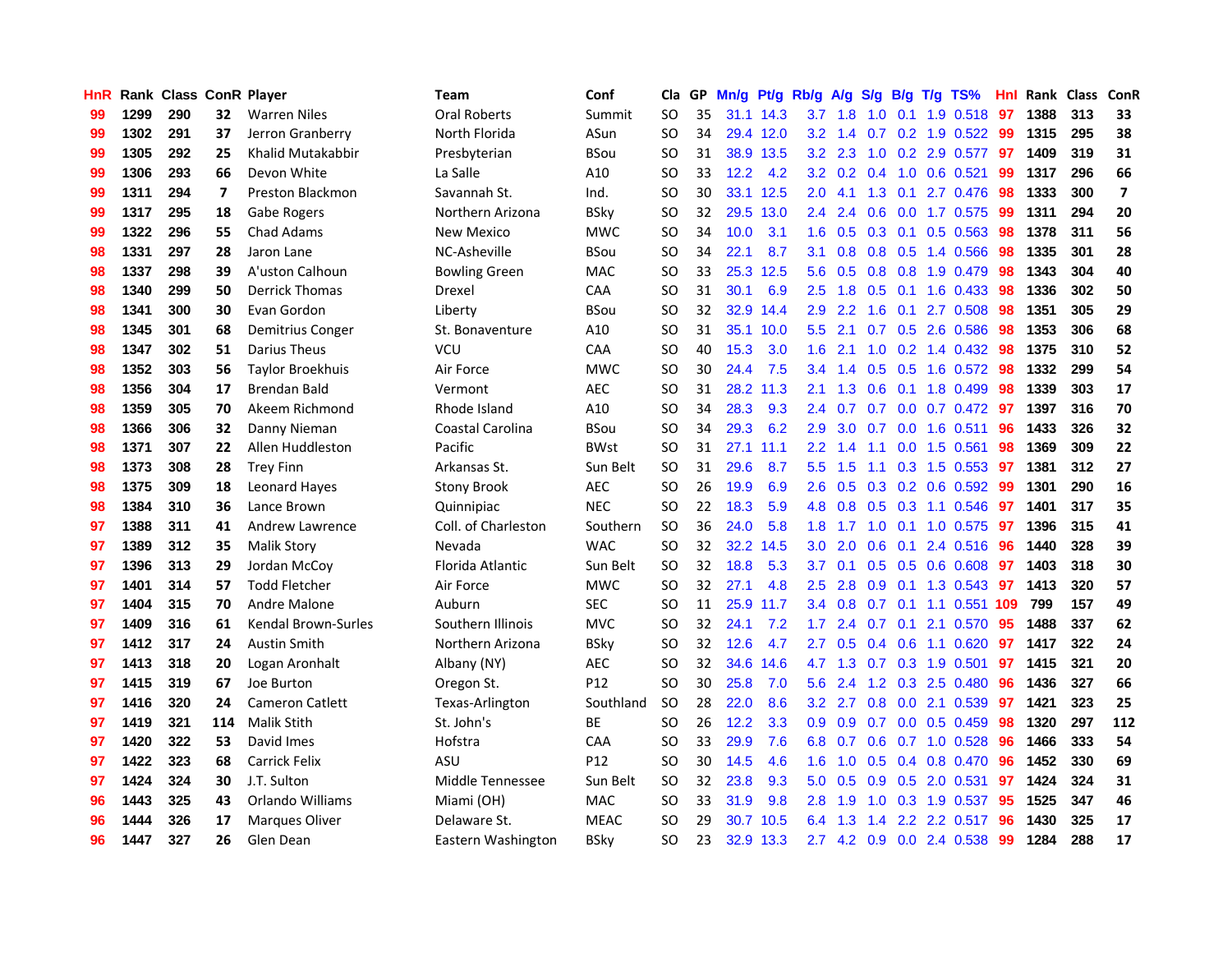| HnR |      |     |     | <b>Rank Class ConR Player</b> | <b>Team</b>        | Conf        | Cla           |    | GP Mn/g Pt/g Rb/g A/g S/g B/g T/g TS% |           |               |     |     |                 |                         | Hnl | Rank Class |     | ConR |
|-----|------|-----|-----|-------------------------------|--------------------|-------------|---------------|----|---------------------------------------|-----------|---------------|-----|-----|-----------------|-------------------------|-----|------------|-----|------|
| 96  | 1451 | 328 | 81  | <b>Brian Oliver</b>           | Georgia Tech       | ACC         | <b>SO</b>     | 22 |                                       | 28.0 10.5 | 4.5           | 1.5 | 0.6 | 0.3             | 1.4 0.456               | 99  | 1308       | 292 | 78   |
| 96  | 1468 | 329 | 115 | Duke Mondy                    | Providence         | BE          | <b>SO</b>     | 28 | 27.1                                  | 7.7       | 3.3           | 1.2 | 2.1 | 0.3             | 1.3 0.489               | 97  | 1395       | 314 | 115  |
| 96  | 1469 | 330 | 30  | James Hollowell               | Eastern Illinois   | <b>OVC</b>  | <b>SO</b>     | 29 | 26.3                                  | 8.4       | 5.6           | 1.7 | 0.9 |                 | 1.2 1.9 0.492           | 94  | 1541       | 355 | 31   |
| 96  | 1470 | 331 | 42  | Joston Thomas                 | Hawaii             | <b>WAC</b>  | <b>SO</b>     | 31 | 22.5                                  | 9.7       | 5.1           | 1.1 |     |                 | 0.6 0.8 2.7 0.465       | -94 | 1562       | 360 | 45   |
| 96  | 1472 | 332 | 39  | Mangisto Arop                 | Gonzaga            | <b>WCC</b>  | <b>SO</b>     | 28 | 15.8                                  | 4.6       | 2.9           | 0.5 |     |                 | 0.4 0.1 0.9 0.520 99    |     | 1310       | 293 | 38   |
| 96  | 1474 | 333 | 73  | <b>Maurice Creek</b>          | Indiana            | <b>B10</b>  | <b>SO</b>     | 18 | 20.0                                  | 8.3       | 2.4           | 1.2 |     |                 | $0.2$ 0.2 1.4 0.517     | -99 | 1303       | 291 | 70   |
| 96  | 1479 | 334 | 27  | Stallon Saldivar              | Northern Arizona   | <b>BSky</b> | <b>SO</b>     | 32 | 26.0                                  | 3.7       | 3.1           | 5.4 |     |                 | $0.7$ 0.1 1.9 0.470     | 96  | 1478       | 334 | 26   |
| 96  | 1482 | 335 | 62  | John Wilkins                  | Illinois St.       | <b>MVC</b>  | <sub>SO</sub> | 26 | 22.5                                  | 7.4       | 3.9           | 0.5 |     |                 | 0.3 0.6 0.9 0.553       | 96  | 1447       | 329 | 61   |
| 96  | 1491 | 336 | 45  | Jauwan Scaife                 | Ball St.           | <b>MAC</b>  | <b>SO</b>     | 32 |                                       | 29.4 11.2 | 2.4           | 1.1 | 1.0 |                 | $0.1$ 1.7 $0.517$       | 95  | 1504       | 340 | 44   |
| 95  | 1492 | 337 | 30  | <b>Brendan Connolly</b>       | Princeton          | <b>Ivy</b>  | <b>SO</b>     | 31 | 13.8                                  | 3.2       | 2.7           | 1.0 |     |                 | 0.2 0.4 0.7 0.533       | 95  | 1486       | 336 | 31   |
| 95  | 1493 | 338 | 24  | Holden Greiner                | Lehigh             | Pat.        | <b>SO</b>     | 30 | 20.5                                  | 6.4       | 4.3           | 0.7 | 0.9 |                 | 1.0 1.3 0.549           | 95  | 1507       | 341 | 24   |
| 95  | 1497 | 339 | 38  | Josh Thompson                 | Wagner             | <b>NEC</b>  | <b>SO</b>     | 30 | 24.5                                  | 7.3       | 4.1           | 1.7 | 1.1 | 0.5             | 1.5 0.495               | 95  | 1497       | 338 | 38   |
| 95  | 1498 | 340 | 63  | Jordan Clarke                 | <b>Drake</b>       | <b>MVC</b>  | <b>SO</b>     | 19 | 20.7                                  | 5.3       | 4.7           | 1.3 | 1.3 | 0.3             | 1.6 0.419               | 94  | 1533       | 350 | 64   |
| 95  | 1505 | 341 | 64  | <b>Ben Simons</b>             | Drake              | <b>MVC</b>  | <b>SO</b>     | 31 | 24.5                                  | 8.1       | 2.0           | 1.2 | 0.4 |                 | $0.1$ 1.1 0.604         | 94  | 1547       | 356 | 65   |
| 95  | 1506 | 342 | 55  | James Vincent                 | Georgia St.        | CAA         | <sub>SO</sub> | 28 | 11.3                                  | 3.0       | 3.1           | 0.0 | 0.3 | 1.3             | 1.1 0.519               | 95  | 1500       | 339 | 55   |
| 95  | 1511 | 343 | 32  | <b>Shaun Pratl</b>            | Eastern Illinois   | <b>OVC</b>  | <b>SO</b>     | 28 | 22.6                                  | 9.0       | 4.5           | 1.6 | 0.6 | 0.6             | 1.8 0.525               | 94  | 1570       | 362 | 34   |
| 95  | 1512 | 344 | 45  | Clint Mann                    | Davidson           | Southern    | <b>SO</b>     | 33 | 19.8                                  | 7.4       | 4.5           | 0.8 |     |                 | $0.5$ $0.3$ 2.0 $0.526$ | -95 | 1515       | 344 | 45   |
| 95  | 1521 | 345 | 43  | <b>Russell Powell</b>         | Jacksonville       | ASun        | <b>SO</b>     | 32 | 29.2                                  | 7.5       | 2.4           | 3.0 |     |                 | 1.1 0.0 1.9 0.411       | -95 | 1526       | 348 | 43   |
| 95  | 1523 | 346 | 77  | <b>Terrell Vinson</b>         | Massachusetts      | A10         | <b>SO</b>     | 30 | 21.2                                  | 6.5       | 4.4           | 0.7 |     |                 | $0.6$ $0.4$ 1.4 $0.486$ | 94  | 1537       | 353 | 80   |
| 95  | 1524 | 347 | 78  | Jeff Robinson                 | Xavier             | A10         | SO.           | 32 | 16.8                                  | 4.4       | 3.1           | 0.2 |     |                 | 0.4 0.6 0.7 0.557       | 95  | 1518       | 345 | 77   |
| 95  | 1528 | 348 | 40  | Joshua Lowery                 | Pepperdine         | <b>WCC</b>  | <b>SO</b>     | 33 | 21.9                                  | 5.6       | 2.5           | 2.8 |     |                 | $0.8$ 0.2 1.4 0.530     | 93  | 1600       | 367 | 42   |
| 95  | 1529 | 349 | 56  | Josh Brinkley                 | Delaware           | CAA         | <b>SO</b>     | 20 | 22.5                                  | 7.5       | 5.2           | 0.6 |     |                 | $0.2$ 0.4 1.3 0.503     | 94  | 1564       | 361 | 56   |
| 95  | 1538 | 350 | 28  | <b>Elliott Lloyd</b>          | Northern Colorado  | <b>BSky</b> | <b>SO</b>     | 32 | 30.6                                  | 7.5       | 2.9           | 3.3 |     |                 | 0.8 0.1 2.8 0.552       | 95  | 1523       | 346 | 28   |
| 95  | 1541 | 351 | 73  | Kendrick Washington           | Houston            | <b>CUSA</b> | <b>SO</b>     | 23 | 20.7                                  | 8.3       | 4.7           | 0.8 |     |                 | 0.7 0.5 1.7 0.535       | -95 | 1510       | 342 | 72   |
| 95  | 1544 | 352 | 39  | <b>Will Weathers</b>          | Troy               | Sun Belt    | <b>SO</b>     | 27 |                                       | 37.0 12.0 | 4.7           | 6.6 | 1.9 | 0.1             | 4.1 0.471               | 94  | 1536       | 352 | 39   |
| 94  | 1547 | 353 | 39  | Chris Johnson                 | Saint Francis (PA) | <b>NEC</b>  | <b>SO</b>     | 30 | 29.6                                  | 8.3       | 2.5           | 4.4 | 1.5 | 0.1             | 3.1 0.566               | 94  | 1557       | 357 | 41   |
| 94  | 1548 | 354 | 47  | Reggie Keely                  | Ohio               | <b>MAC</b>  | <b>SO</b>     | 35 | 18.3                                  | 5.3       | 4.6           | 0.7 | 0.5 |                 | $1.1$ 1.4 0.492         | 94  | 1538       | 354 | 47   |
| 94  | 1549 | 355 | 90  | Eshaunte Jones                | Nebraska           | B12         | <b>SO</b>     | 28 | 12.4                                  | 4.1       | 1.4           | 0.7 | 0.3 | 0.1             | 0.6 0.473               | 95  | 1513       | 343 | 89   |
| 94  | 1560 | 356 | 74  | Eddie Ludwig                  | LSU                | <b>SEC</b>  | <b>SO</b>     | 32 | 15.5                                  | 3.8       | 3.1           | 0.7 | 0.7 | 0.1             | 1.0 0.545               | 94  | 1576       | 364 | 74   |
| 94  | 1561 | 357 | 76  | Matt Vogrich                  | Michigan           | <b>B10</b>  | <b>SO</b>     | 34 | 14.0                                  | 3.2       | 1.6           | 0.4 |     | $0.3 \quad 0.1$ | 0.4 0.567               | 95  | 1531       | 349 | 75   |
| 94  | 1566 | 358 | 46  | <b>Brandon Gibson</b>         | Louisiana Tech     | <b>WAC</b>  | <b>SO</b>     | 15 | 26.1                                  | 9.2       | 5.1           | 1.2 |     |                 | 0.9 0.9 1.9 0.496 101   |     | 1182       | 254 | 30   |
| 94  | 1573 | 359 | 81  | Javorn Farrell                | Massachusetts      | A10         | <b>SO</b>     | 28 | 25.5                                  | 8.5       | 4.1           | 2.3 |     |                 | 0.8 0.2 2.2 0.425       | -94 | 1560       | 359 | 82   |
| 94  | 1575 | 360 | 44  | Gabby Belardo                 | Canisius           | <b>MAAC</b> | <b>SO</b>     | 30 |                                       | 30.6 10.3 | 2.3           | 3.9 |     |                 | 1.4 0.0 2.9 0.489       | 94  | 1573       | 363 | 43   |
| 94  | 1582 | 361 | 42  | Chris Manresa                 | San Diego          | <b>WCC</b>  | <b>SO</b>     | 30 | 23.9                                  | 7.3       | 5.4           | 0.9 |     |                 | $0.7$ $0.7$ 1.6 $0.506$ | 94  | 1590       | 366 | 41   |
| 94  | 1583 | 362 | 37  | <b>Blake Smith</b>            | Radford            | <b>BSou</b> | <b>SO</b>     | 27 | 26.0                                  | 8.9       | $3.4^{\circ}$ | 1.7 | 2.4 |                 | 0.4 1.8 0.427           | 94  | 1558       | 358 | 36   |
| 94  | 1584 | 363 | 48  | Korey VanDussen               | NC-Greensboro      | Southern    | <b>SO</b>     | 31 | 26.0                                  | 8.7       | 3.0           | 2.3 | 1.2 | 0.1             | 1.6 0.541               | 94  | 1587       | 365 | 48   |
| 94  | 1590 | 364 | 28  | Mike Wilder                   | UC Irvine          | <b>BWst</b> | <b>SO</b>     | 31 | 29.5                                  | 9.5       | 5.7           | 1.6 | 0.7 | 0.3             | 1.2 0.573               | 93  | 1640       | 377 | 31   |
| 94  | 1591 | 365 | 40  | Jackson Stevenett             | Southern Utah      | Summit      | SO            | 22 |                                       | 25.2 10.1 | 3.7           | 1.3 |     |                 | 0.2 0.7 1.4 0.590       | 96  | 1461       | 332 | 36   |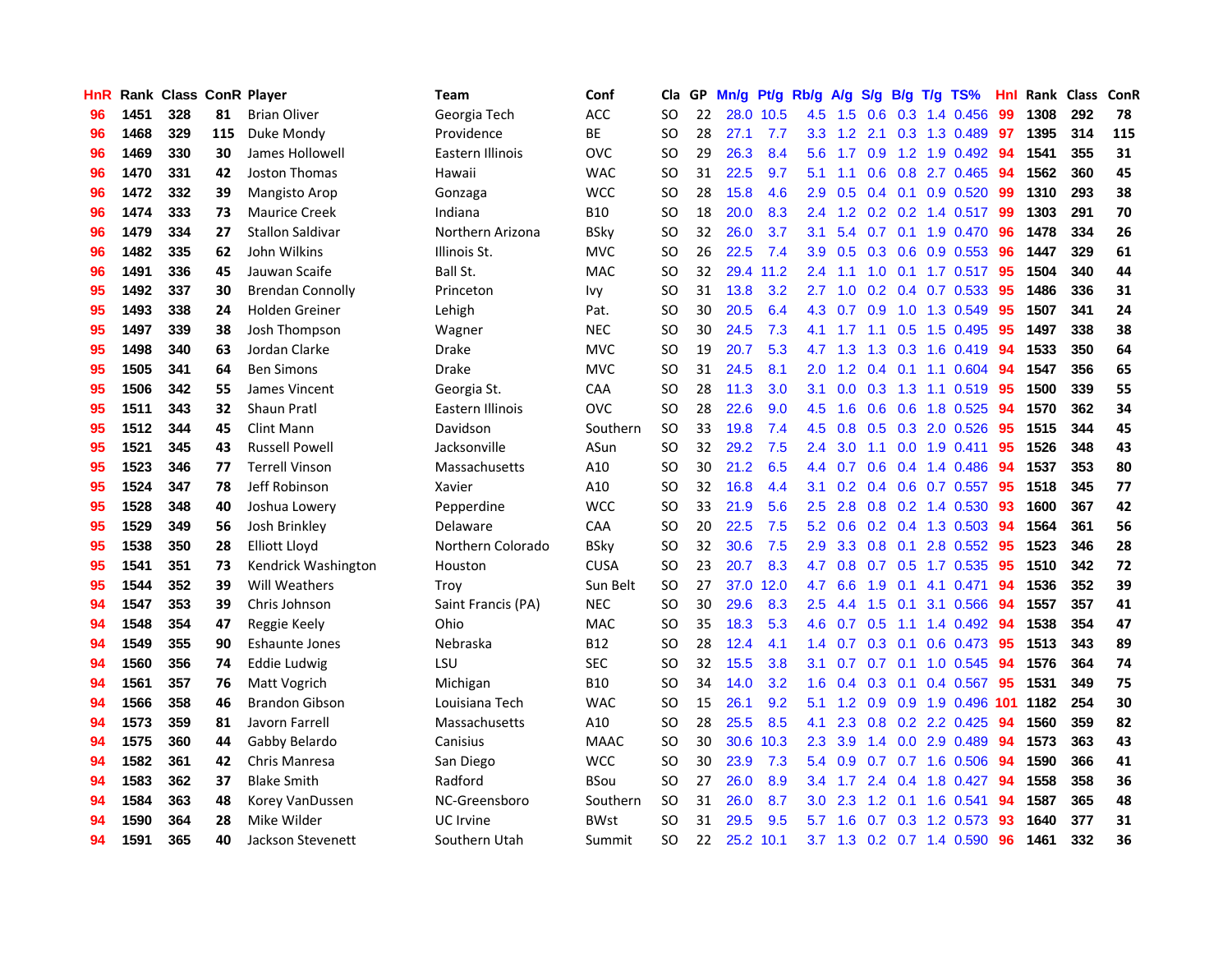| HnR |      | Rank Class ConR Player |     |                       | <b>Team</b>               | Conf        | Cla       |    | GP Mn/g Pt/g Rb/g |           |                  | A/g             |     |                 | S/g B/g T/g TS%           | Hnl | Rank Class |     | ConR |
|-----|------|------------------------|-----|-----------------------|---------------------------|-------------|-----------|----|-------------------|-----------|------------------|-----------------|-----|-----------------|---------------------------|-----|------------|-----|------|
| 94  | 1595 | 366                    | 83  | Cody Ellis            | Saint Louis               | A10         | SO.       | 21 | 20.3              | 6.5       | 3.7              | 0.9             | 0.5 | 0.3             | 1.0 0.466                 | 95  | 1483       | 335 | 75   |
| 94  | 1598 | 367                    | 36  | <b>Willie Cruz</b>    | Eastern Kentucky          | <b>OVC</b>  | SO.       | 28 | 17.1              | 6.3       | 3.3 <sub>2</sub> | 1.5             | 0.5 | 0.2             | 1.4 0.535                 | 93  | 1611       | 370 | 36   |
| 94  | 1601 | 368                    | 45  | <b>Dorvell Carter</b> | Marist                    | <b>MAAC</b> | <b>SO</b> | 30 | 22.9              | 7.7       | $3.5\,$          | 1.2             | 0.7 | 0.1             | 1.1 0.501                 | 93  | 1605       | 369 | 44   |
| 94  | 1606 | 369                    | 39  | Jake Troyli           | Presbyterian              | <b>BSou</b> | <b>SO</b> | 30 | 26.4              | 10.5      | 4.1              | 0.4             |     | $0.3 \quad 0.5$ | 1.6 0.511                 | 92  | 1692       | 394 | 43   |
| 94  | 1608 | 370                    | 46  | Sherwood Brown        | <b>Florida Gulf Coast</b> | ASun        | <b>SO</b> | 27 | 17.7              | 7.0       |                  | $3.2 \quad 0.2$ |     |                 | 0.6 0.1 0.9 0.554         | -93 | 1613       | 371 | 46   |
| 93  | 1618 | 371                    | 42  | Darien Johnson        | Quinnipiac                | <b>NEC</b>  | SO.       | 32 | 21.9              | 5.7       | $2.6^{\circ}$    | 3.5             |     |                 | $0.6$ 0.1 1.5 0.470       | 93  | 1645       | 379 | 44   |
| 93  | 1619 | 372                    | 20  | Jordan Lee            | Coppin St.                | <b>MEAC</b> | <b>SO</b> | 20 |                   | 20.2 10.4 | 3.3 <sup>°</sup> | 0.4             |     |                 | $0.8$ 0.4 1.2 0.546       | 96  | 1454       | 331 | 19   |
| 93  | 1620 | 373                    | 43  | <b>Raymond Cowels</b> | Santa Clara               | <b>WCC</b>  | <b>SO</b> | 37 | 15.2              | 5.4       | 1.8              | 0.6             |     |                 | $0.2$ $0.2$ $0.7$ $0.521$ | 93  | 1624       | 374 | 43   |
| 93  | 1623 | 374                    | 42  | Jacob Holmen          | North Texas               | Sun Belt    | <b>SO</b> | 26 | 14.7              | 5.8       | 3.0              | 0.5             |     | $0.2 \quad 0.1$ | $0.7$ 0.507               | 93  | 1601       | 368 | 43   |
| 93  | 1625 | 375                    | 68  | Aaron Hawley          | Drake                     | <b>MVC</b>  | <b>SO</b> | 30 | 16.1              | 5.8       | 2.3              | 0.4             | 0.6 | 0.1             | 0.8 0.499                 | 92  | 1662       | 382 | 69   |
| 93  | 1630 | 376                    | 43  | Ed Waite              | Monmouth                  | <b>NEC</b>  | SO.       | 30 | 23.6              | 9.2       | 5.9              | 1.2             | 1.1 | 0.4             | 2.9 0.501                 | 92  | 1714       | 398 | 48   |
| 93  | 1632 | 377                    | 48  | Jake Gollon           | Mercer                    | ASun        | SO.       | 33 | 16.1              | 4.2       | 3.0              | 0.5             |     |                 | $0.8$ $0.3$ 1.0 $0.585$   | 92  | 1699       | 395 | 51   |
| 93  | 1638 | 378                    | 44  | Raven Barber          | Mount St. Mary's          | <b>NEC</b>  | <b>SO</b> | 30 | 19.9              | 7.3       | 2.8              | 0.5             |     | $0.3$ 0.5       | 1.3 0.626                 | 93  | 1617       | 372 | 43   |
| 93  | 1642 | 379                    | 69  | Marc Sonnen           | Northern Iowa             | <b>MVC</b>  | <b>SO</b> | 34 | 24.1              | 4.8       | 2.6              | 1.2             | 0.6 | 0.1             | $0.7$ 0.453               | 92  | 1676       | 389 | 70   |
| 93  | 1643 | 380                    | 49  | <b>Brandon Baker</b>  | Belmont                   | ASun        | <b>SO</b> | 35 | 12.3              | 3.1       | 2.0              | 0.6             | 0.8 |                 | 0.3 0.7 0.478             | 93  | 1629       | 376 | 47   |
| 93  | 1649 | 381                    | 57  | <b>Chase Stigall</b>  | <b>Butler</b>             | Hor.        | <b>SO</b> | 38 | 16.2              | 3.9       | 1.7 <sub>2</sub> | 0.7             |     | $0.4 \quad 0.1$ | $0.5$ 0.457               | 92  | 1663       | 383 | 58   |
| 93  | 1651 | 382                    | 85  | Freddie Riley         | Massachusetts             | A10         | <b>SO</b> | 27 | 18.8              | 8.0       | 1.7 <sup>2</sup> | 0.9             |     |                 | $0.4$ 0.2 1.0 0.458       | -93 | 1642       | 378 | 85   |
| 93  | 1657 | 383                    | 46  | Yvon Raymond          | Saint Peter's             | <b>MAAC</b> | SO        | 30 | 16.4              | 3.8       | 2.8 <sup>°</sup> | 1.1             |     |                 | $0.7$ $0.1$ 1.1 $0.458$   | 92  | 1684       | 393 | 47   |
| 93  | 1664 | 384                    | 41  | Robbie Dreher         | Winthrop                  | <b>BSou</b> | <b>SO</b> | 27 |                   | 31.3 12.7 | 3.9              | 1.7             |     |                 | 1.2 0.2 2.4 0.494         | 92  | 1674       | 387 | 40   |
| 92  | 1671 | 385                    | 52  | Sheldon Cooley        | East Tennessee St.        | ASun        | SO.       | 35 | 18.1              | 4.5       | 2.6              | 1.6             |     |                 | $0.9$ 0.1 1.7 0.489       | 92  | 1671       | 385 | 49   |
| 92  | 1673 | 386                    | 27  | Eric Obeysekere       | <b>Holy Cross</b>         | Pat.        | <b>SO</b> | 28 | 20.5              | 4.7       | 5.9              | 0.8             |     |                 | $0.4$ 1.6 1.1 0.461       | 91  | 1720       | 399 | 29   |
| 92  | 1676 | 387                    | 50  | Dontay Hampton        | Chattanooga               | Southern    | <b>SO</b> | 32 | 9.2               | 3.1       | 1.2 <sub>2</sub> | 0.8             |     |                 | $0.6$ $0.0$ $0.8$ $0.516$ | 92  | 1680       | 391 | 51   |
| 92  | 1677 | 388                    | 70  | Ned Cox               | Evansville                | <b>MVC</b>  | <b>SO</b> | 32 | 21.8              | 7.3       | $1.4^{\circ}$    | 1.5             |     |                 | $0.4$ 0.1 1.1 0.508       | 92  | 1661       | 381 | 68   |
| 92  | 1685 | 389                    | 44  | Chris Gabriel         | San Diego                 | <b>WCC</b>  | <b>SO</b> | 29 | 15.8              | 7.5       | 3.9              | 0.2             |     |                 | 0.3 0.3 1.5 0.540         | 92  | 1679       | 390 | 44   |
| 92  | 1696 | 390                    | 61  | Amath M'Baye          | Wyoming                   | <b>MWC</b>  | <b>SO</b> | 31 |                   | 30.3 12.0 | 5.7              | 0.7             |     |                 | 0.7 0.9 2.5 0.512 91      |     | 1747       | 405 | 62   |
| 92  | 1698 | 391                    | 58  | Lonnie Boga           | Milwaukee                 | Hor.        | SO.       | 25 | 13.2              | 3.4       | 2.8              | 0.6             |     | $0.4 \quad 0.1$ | $0.7$ $0.452$             | 93  | 1626       | 375 | 56   |
| 92  | 1706 | 392                    | 77  | Skylar McBee          | Tennessee                 | <b>SEC</b>  | <b>SO</b> | 31 | 12.6              | 3.0       | 1.0              | 0.6             | 0.7 |                 | $0.0$ 0.5 0.503           | -92 | 1675       | 388 | 77   |
| 92  | 1715 | 393                    | 45  | <b>Antwan Burrus</b>  | Liberty                   | <b>BSou</b> | SO        | 32 | 22.0              | 6.5       | $4.2^{\circ}$    | 0.3             | 0.3 |                 | 1.3 1.3 0.515             | 92  | 1711       | 397 | 45   |
| 92  | 1716 | 394                    | 79  | Erin Straughn         | East Carolina             | <b>CUSA</b> | <b>SO</b> | 34 | 24.5              | 5.0       | 4.4              | 1.3             | 0.7 | 0.2             | 1.6 0.496                 | -91 | 1729       | 400 | 77   |
| 92  | 1718 | 395                    | 75  | <b>Bak Bak</b>        | California                | P12         | <b>SO</b> | 32 | 9.4               | 2.6       | $2.5^{\circ}$    | 0.0             |     | $0.3 \quad 0.1$ | $0.7$ 0.547               | -90 | 1785       | 416 | 78   |
| 92  | 1722 | 396                    | 122 | Isaiah Armwood        | Villanova                 | ВE          | SO.       | 32 | 17.0              | 2.5       | 3.6              | 0.3             |     |                 | $0.3$ 0.8 0.9 0.527       | 92  | 1672       | 386 | 120  |
| 92  | 1726 | 397                    | 61  | Kelvin McNeil         | Delaware                  | CAA         | <b>SO</b> | 31 | 19.8              | 5.0       | 5.0 <sub>1</sub> | 0.5             |     |                 | $0.3$ $0.2$ $0.9$ $0.491$ | 90  | 1781       | 414 | 64   |
| 91  | 1728 | 398                    | 52  | <b>Martino Brock</b>  | South Alabama             | Sun Belt    | <b>SO</b> | 27 |                   | 31.6 14.2 | 3.9              | 2.4             |     |                 | 1.7 0.3 3.0 0.501         | -91 | 1749       | 406 | 52   |
| 91  | 1729 | 399                    | 38  | Andrew McCarthy       | <b>Brown</b>              | Ivy         | <b>SO</b> | 28 | 19.3              | 6.7       | 4.2              | 0.5             |     |                 | 0.3 0.9 0.9 0.581         | 91  | 1764       | 410 | 40   |
| 91  | 1738 | 400                    | 52  | Nate Hutcheson        | Western Michigan          | <b>MAC</b>  | <b>SO</b> | 34 | 23.7              | 7.4       | 5.0              | 0.9             |     | $0.4\quad 0.8$  | 1.6 0.483                 | -91 | 1739       | 403 | 53   |
| 91  | 1743 | 401                    | 59  | <b>Armond Battle</b>  | Wright St.                | Hor.        | <b>SO</b> | 29 | 12.3              | 3.3       | 1.8              | 0.2             |     | $0.5 \quad 0.1$ | $0.8$ 0.600               | 91  | 1756       | 407 | 60   |
| 91  | 1744 | 402                    | 76  | Kyryl Natyazhko       | Arizona                   | P12         | SO.       | 38 | 9.5               | 1.9       | $2.2^{\circ}$    | 0.3             | 0.1 | 0.3             | 0.4 0.563                 | 91  | 1741       | 404 | 77   |
| 91  | 1746 | 403                    | 123 | <b>Tony Freeland</b>  | DePaul                    | BE          | SO        | 31 | 24.6              | 9.6       | 5.0              | 0.8             |     |                 | 0.6 0.5 1.9 0.480         | 90  | 1778       | 413 | 123  |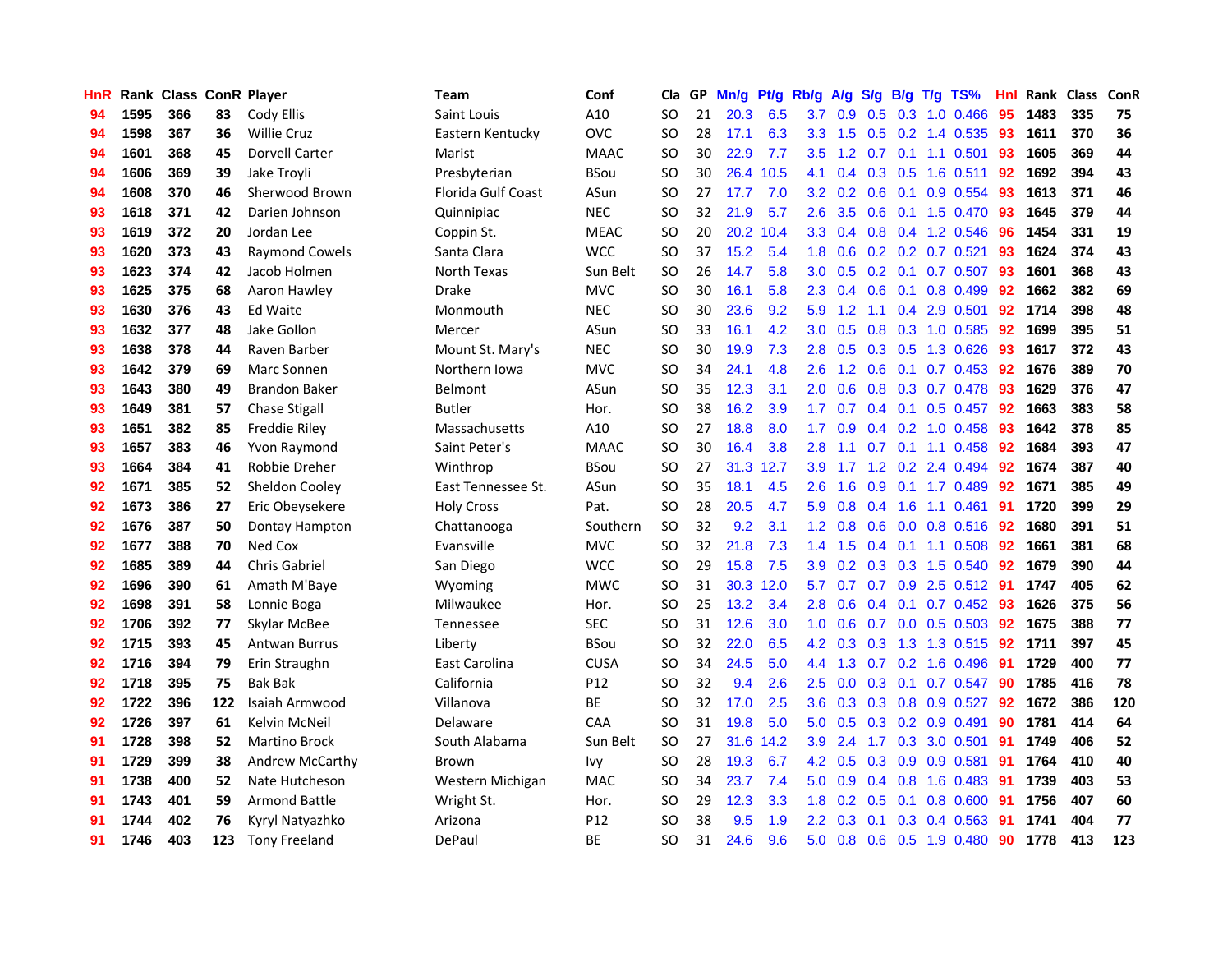| HnR |      | Rank Class ConR Player |     |                          | Team                       | Conf        | Cla       |    | GP Mn/g Pt/g Rb/g A/g |           |                  |                 |               |                  | S/g B/g T/g TS%           | Hnl |      | Rank Class | <b>ConR</b> |
|-----|------|------------------------|-----|--------------------------|----------------------------|-------------|-----------|----|-----------------------|-----------|------------------|-----------------|---------------|------------------|---------------------------|-----|------|------------|-------------|
| 91  | 1747 | 404                    | 53  | <b>Brandon Peterson</b>  | Arkansas St.               | Sun Belt    | <b>SO</b> | 31 | 27.4                  | 7.9       | 5.6              | 1.1             | $0.4^{\circ}$ | 0.9              | 1.8 0.504                 | 91  | 1735 | 401        | 51          |
| 91  | 1749 | 405                    | 62  | Shawn Glover             | Utah                       | <b>MWC</b>  | SO.       | 31 | 23.6                  | 6.2       | 3.6              | 0.9             |               | $0.4 \quad 0.5$  | 0.8 0.429                 | 90  | 1808 | 418        | 64          |
| 91  | 1753 | 406                    | 84  | DeShawn Painter          | <b>NC State</b>            | ACC         | <b>SO</b> | 26 | 15.1                  | 4.6       | $3.5^{\circ}$    | 0.2             | 0.1           |                  | 0.7 0.8 0.506             | 92  | 1666 | 384        | 85          |
| 91  | 1754 | 407                    | 91  | <b>Martavious Irving</b> | Kansas St.                 | B12         | <b>SO</b> | 33 | 15.2                  | 4.0       |                  | $1.2 \quad 0.9$ |               | $0.3 \quad 0.1$  | 0.8 0.477 91              |     | 1774 | 411        | 92          |
| 91  | 1755 | 408                    | 22  | Anton Dickerson          | Howard                     | <b>MEAC</b> | <b>SO</b> | 30 |                       | 27.4 11.4 |                  | $2.8$ 1.2       |               |                  | 1.0 0.1 1.6 0.502         | -90 | 1829 | 423        | 25          |
| 91  | 1758 | 409                    | 60  | Jason Calliste           | Detroit                    | Hor.        | <b>SO</b> | 31 | 26.6                  | 8.6       | 2.4              | 1.2             |               |                  | 0.9 0.1 1.5 0.542         | 92  | 1702 | 396        | 59          |
| 91  | 1762 | 410                    | 43  | Matt Hodgson             | Southern Utah              | Summit      | <b>SO</b> | 29 | 13.1                  | 4.5       | 3.5              | 0.3             |               |                  | 0.3 1.2 1.6 0.591         | 91  | 1762 | 409        | 43          |
| 91  | 1773 | 411                    | 89  | <b>Bryan Bynes</b>       | George Washington          | A10         | <b>SO</b> | 31 | 24.6                  | 6.1       | 2.1              | 1.5             |               |                  | $0.9$ $0.0$ $1.0$ $0.470$ | 90  | 1776 | 412        | 90          |
| 91  | 1780 | 412                    | 39  | Johnathan Gray           | Cornell                    | Ivy         | <b>SO</b> | 26 | 13.4                  | 4.7       | 2.3              | 1.1             |               |                  | $0.3$ 0.1 1.1 0.492       | -90 | 1824 | 422        | 41          |
| 91  | 1783 | 413                    | 43  | James Hulbin             | Northwestern St.           | Southland   | <b>SO</b> | 32 | 14.6                  | 5.8       | 4.6              | 0.4             |               |                  | $0.4$ 0.4 1.1 0.514       | -90 | 1783 | 415        | 42          |
| 91  | 1786 | 414                    | 61  | Ja'Rob McCallum          | Milwaukee                  | Hor.        | <b>SO</b> | 33 | 23.6                  | 7.9       | 1.9              | 0.8             |               |                  | 0.6 0.0 1.5 0.483         | -90 | 1792 | 417        | 61          |
| 91  | 1790 | 415                    | 79  | Josh Wallace             | Auburn                     | <b>SEC</b>  | <b>SO</b> | 31 | 28.3                  | 5.7       | 2.4              | 3.9             | 1.7           | 0.0 <sub>1</sub> | 2.1 0.415                 | -89 | 1864 | 431        | 81          |
| 91  | 1792 | 416                    | 49  | Kenny Mitchell           | <b>Charleston Southern</b> | <b>BSou</b> | <b>SO</b> | 32 | 20.6                  | 8.7       | 5.1              | 0.6             | 0.8           | 0.4              | 1.6 0.515                 | 90  | 1816 | 419        | 50          |
| 90  | 1799 | 417                    | 92  | Ray Penn                 | Oklahoma St.               | <b>B12</b>  | <b>SO</b> | 27 | 22.0                  | 5.9       | 0.8              | 2.1             | 0.5           | 0.0              | 1.7 0.466                 | 94  | 1535 | 351        | 91          |
| 90  | 1805 | 418                    | 49  | Devin Price              | Marist                     | <b>MAAC</b> | <b>SO</b> | 27 | 23.8                  | 7.2       | 2.4              | 2.8             | 0.9           | 0.1              | 1.9 0.471                 | 91  | 1758 | 408        | 49          |
| 90  | 1806 | 419                    | 13  | <b>Chris Flores</b>      | New Jersey Tech            | <b>GWC</b>  | <b>SO</b> | 30 | 29.9                  | 12.6      | 3.9              | 2.5             | 1.5           |                  | $0.2$ 1.9 0.483           | -90 | 1821 | 421        | 14          |
| 90  | 1808 | 420                    | 53  | Garrett Johnson          | Fresno St.                 | <b>WAC</b>  | <b>SO</b> | 31 | 20.8                  | 8.1       |                  | $2.2 \quad 1.2$ |               |                  | 0.8 0.1 1.3 0.501         | 90  | 1818 | 420        | 54          |
| 90  | 1821 | 421                    | 85  | <b>Terrance Shannon</b>  | Florida St.                | <b>ACC</b>  | SO.       | 27 | 12.9                  | 4.7       | 2.7              | 0.3             |               |                  | 0.4 0.3 1.2 0.432 92      |     | 1683 | 392        | 86          |
| 90  | 1825 | 422                    | 64  | Kauri Black              | Northeastern               | CAA         | <b>SO</b> | 31 | 26.8                  | 6.2       |                  | $4.0$ 1.5       |               |                  | $0.8$ 0.4 1.1 0.520       | -89 | 1893 | 441        | 67          |
| 90  | 1829 | 423                    | 91  | <b>Marquise Simmons</b>  | St. Bonaventure            | A10         | <b>SO</b> | 22 | 16.2                  | 3.9       | 3.6              | 0.6             |               |                  | 0.4 0.2 0.8 0.515         | -91 | 1737 | 402        | 88          |
| 90  | 1832 | 424                    | 50  | Jeremy Sexton            | <b>Charleston Southern</b> | <b>BSou</b> | <b>SO</b> | 32 |                       | 32.7 10.8 | 1.6 <sup>°</sup> | 2.7             |               |                  | $1.1$ 0.1 2.2 0.494       | 89  | 1846 | 427        | 51          |
| 90  | 1836 | 425                    | 51  | O.D. Anosike             | Siena                      | <b>MAAC</b> | <b>SO</b> | 31 | 28.4                  | 8.9       | 6.8              | 0.5             |               |                  | 0.8 0.6 1.7 0.485         | -89 | 1856 | 428        | 54          |
| 90  | 1837 | 426                    | 57  | Allen Roberts            | Miami (OH)                 | <b>MAC</b>  | <b>SO</b> | 33 | 24.0                  | 7.9       | 2.5              | 1.3             |               |                  | $0.5$ $0.2$ 2.1 $0.530$   | 88  | 1921 | 447        | 59          |
| 90  | 1844 | 427                    | 56  | Jesse Steele             | Monmouth                   | <b>NEC</b>  | SO        | 18 | 28.6                  | 8.9       | 1.9              | 2.3             |               |                  | 0.8 0.0 1.1 0.552         | 92  | 1659 | 380        | 46          |
| 90  | 1846 | 428                    | 79  | <b>Ruslan Pateev</b>     | ASU                        | P12         | <b>SO</b> | 30 | 12.3                  | 3.0       | 2.0              | 0.5             |               |                  | 0.2 0.8 0.7 0.476         | -89 | 1862 | 430        | 79          |
| 90  | 1849 | 429                    | 80  | Kirk Van Slyke           | Houston                    | <b>CUSA</b> | <b>SO</b> | 29 | 15.8                  | 6.4       | 3.0              | 0.4             |               | $0.2 \quad 0.7$  | 1.0 0.520                 | -89 | 1887 | 440        | 80          |
| 90  | 1850 | 430                    | 86  | Mfon Udofia              | Georgia Tech               | ACC         | SO.       | 31 | 21.3                  | 6.7       | 2.1              | 1.2             | 1.0           | 0.0              | 1.4 0.447                 | -89 | 1860 | 429        | 88          |
| 90  | 1853 | 431                    | 54  | Jonathan Breeden         | Siena                      | <b>MAAC</b> | <b>SO</b> | 31 | 12.7                  | 4.5       | 0.9              | 1.6             | 0.5           | 0.0              | 1.2 0.478                 | -89 | 1877 | 436        | 57          |
| 90  | 1854 | 432                    | 55  | Alshwan Hymes            | Canisius                   | <b>MAAC</b> | <b>SO</b> | 30 | 23.1                  | 8.9       | 2.0              | 1.7             | 0.6           | 0.1              | 1.8 0.526                 | -89 | 1844 | 426        | 53          |
| 89  | 1862 | 433                    | 53  | Gideon Gamble            | Winthrop                   | <b>BSou</b> | <b>SO</b> | 30 | 14.4                  | 5.2       | 2.0              | 0.8             |               |                  | $0.4$ 0.4 0.8 0.467       | -89 | 1876 | 435        | 53          |
| 89  | 1867 | 434                    | 37  | Murphy Burnatowski       | Maine                      | <b>AEC</b>  | <b>SO</b> | 26 | 19.7                  | 6.9       | 3.0 <sub>2</sub> | 0.7             |               |                  | 0.8 0.4 1.1 0.514         | -89 | 1838 | 425        | 36          |
| 89  | 1870 | 435                    | 45  | <b>Matt Staff</b>        | Texas St.                  | Southland   | <b>SO</b> | 23 | 13.3                  | 4.7       | 3.0 <sub>1</sub> | 0.8             |               |                  | $0.4$ 0.5 1.1 0.532       | 88  | 1916 | 444        | 46          |
| 89  | 1871 | 436                    | 35  | <b>Chris Harriel</b>     | Portland St.               | <b>BSky</b> | <b>SO</b> | 30 |                       | 31.2 12.6 | 5.1              | 1.9             |               |                  | 1.4 0.4 2.1 0.487         | 88  | 1932 | 454        | 37          |
| 89  | 1872 | 437                    | 47  | <b>Tyson Koehler</b>     | Southern Utah              | Summit      | SO.       | 27 | 13.7                  | 3.7       | 2.3              | 0.9             |               |                  | $0.3$ $0.4$ $0.5$ $0.561$ | 89  | 1871 | 434        | 45          |
| 89  | 1873 | 438                    | 124 | Austin Johnson           | Rutgers                    | BE          | <b>SO</b> | 32 | 16.3                  | 4.5       | 2.4              | 0.4             |               |                  | $0.4$ 0.3 1.0 0.529       | 89  | 1865 | 432        | 124         |
| 89  | 1877 | 439                    | 60  | <b>Tyshawn Patterson</b> | Stetson                    | ASun        | <b>SO</b> | 25 | 19.3                  | 8.3       | 2.0              | 1.5             | 0.8           | 0.1              | 2.1 0.495                 | 89  | 1886 | 439        | 59          |
| 89  | 1879 | 440                    | 92  | Cory Remekun             | Saint Louis                | A10         | <b>SO</b> | 31 | 16.1                  | 3.9       | 2.5              | 0.7             | $0.4^{\circ}$ | 0.8              | 1.2 0.502                 | -89 | 1870 | 433        | 93          |
| 89  | 1885 | 441                    | 88  | C.J. Harris              | <b>Wake Forest</b>         | ACC         | <b>SO</b> | 32 |                       | 32.4 10.3 | 3.4              | 3.5             |               |                  | 0.9 0.0 3.2 0.537         | 88  | 1934 | 455        | 92          |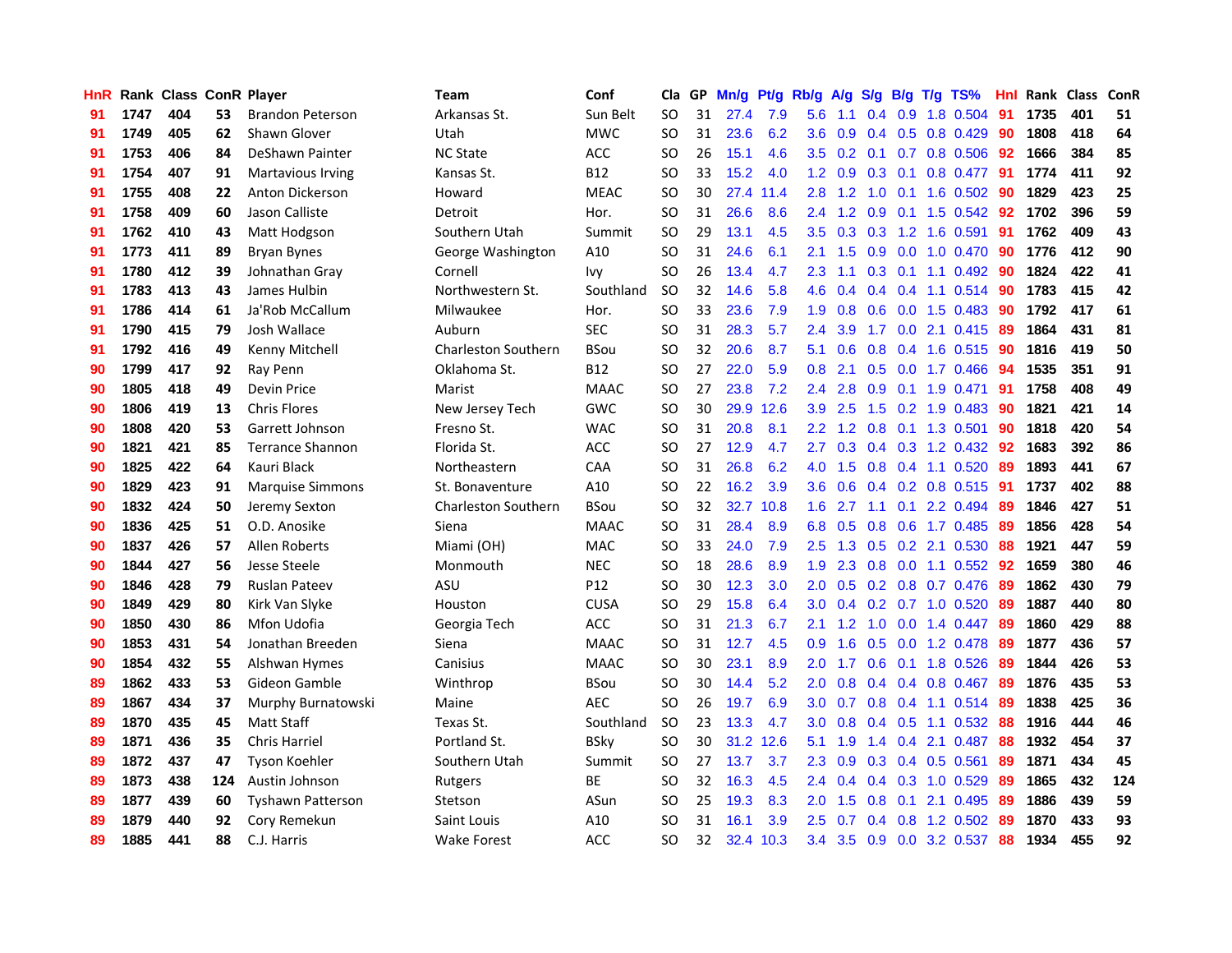| HnR |      | Rank Class ConR Player |    |                       | Team               | Conf        | Cla       |    | GP Mn/g Pt/g Rb/g |           |                  | A/g            |     |                 | S/g B/g T/g TS%           | Hnl |      | Rank Class | ConR |
|-----|------|------------------------|----|-----------------------|--------------------|-------------|-----------|----|-------------------|-----------|------------------|----------------|-----|-----------------|---------------------------|-----|------|------------|------|
| 89  | 1886 | 442                    | 40 | <b>Marcus Rouse</b>   | <b>Stony Brook</b> | AEC         | SO.       | 27 | 22.7              | 7.0       | 2.1              | 1.0            | 0.8 | 0.1             | 0.9 0.483                 | 88  | 1907 | 443        | 43   |
| 89  | 1895 | 443                    | 47 | Jordan Reves          | Texas-Arlington    | Southland   | <b>SO</b> | 29 | 20.9              | 7.5       | 4.7              | 0.7            |     | $0.4 \quad 0.9$ | 2.1 0.567                 | -88 | 1924 | 449        | 47   |
| 89  | 1896 | 444                    | 82 | Aaron Dotson          | LSU                | <b>SEC</b>  | <b>SO</b> | 32 | 23.6              | 6.8       | 2.7              | 1.5            | 0.5 | 0.2             | 1.8 0.524                 | 88  | 1919 | 446        | 84   |
| 89  | 1897 | 445                    | 42 | Mike Black            | Albany (NY)        | <b>AEC</b>  | <b>SO</b> | 28 |                   | 33.0 12.3 | 1.9              | 2.9            | 0.8 |                 | 0.0 2.9 0.550             | -89 | 1904 | 442        | 42   |
| 89  | 1902 | 446                    | 17 | Joshua Montgomery     | Savannah St.       | Ind.        | SO.       | 30 |                   | 31.7 10.3 |                  | $5.5\quad 0.8$ |     |                 | $1.1$ 0.2 1.8 0.518       | -88 | 1925 | 450        | 18   |
| 89  | 1910 | 447                    | 43 | Justin Blake          | <b>Austin Peay</b> | <b>OVC</b>  | <b>SO</b> | 34 | 13.4              | 5.1       | 0.9 <sup>°</sup> | 0.9            |     |                 | $0.4$ 0.0 0.6 0.540       | 88  | 1923 | 448        | 42   |
| 88  | 1915 | 448                    | 90 | James Padgett         | Maryland           | <b>ACC</b>  | <b>SO</b> | 31 | 8.7               | 3.3       | 1.9              | 0.0            |     |                 | $0.2$ $0.2$ $0.5$ $0.481$ | -89 | 1882 | 438        | 90   |
| 88  | 1917 | 449                    | 64 | Erik Buggs            | Valparaiso         | Hor.        | SO.       | 35 | 23.3              | 2.8       | 2.4              | 3.1            |     |                 | $0.9$ 0.1 1.7 0.425       | 88  | 1926 | 451        | 64   |
| 88  | 1919 | 450                    | 67 | Kyle Gaillard         | William & Mary     | CAA         | <b>SO</b> | 32 | 22.8              | 5.8       | 3.3              | 1.4            | 0.5 | 0.1             | $0.8$ 0.518               | 88  | 1928 | 452        | 70   |
| 88  | 1925 | 451                    | 65 | Charlie Woods         | Cleveland St.      | Hor.        | <b>SO</b> | 30 | 12.9              | 2.6       | 2.5              | 0.5            | 0.4 |                 | $1.0$ $0.5$ $0.423$       | 90  | 1834 | 424        | 63   |
| 88  | 1929 | 452                    | 37 | Mathias Ward          | Montana            | <b>BSky</b> | <b>SO</b> | 32 | 11.5              | 4.5       | 1.8              | 0.2            | 0.1 |                 | $0.2$ 0.7 0.567           | 88  | 1945 | 457        | 38   |
| 88  | 1937 | 453                    | 48 | Roosevelt Johnson     | SE Louisiana       | Southland   | <b>SO</b> | 29 | 13.1              | 5.5       | 4.0              | 0.5            | 0.6 |                 | 0.4 1.2 0.469             | 88  | 1942 | 456        | 49   |
| 88  | 1940 | 454                    | 60 | James Gallman         | Middle Tennessee   | Sun Belt    | <b>SO</b> | 31 | 20.9              | 7.5       | 1.3              | 1.0            | 0.5 | 0.0             | 0.9 0.535                 | 88  | 1929 | 453        | 60   |
| 88  | 1943 | 455                    | 38 | John Dickson          | Sacramento St.     | <b>BSky</b> | <b>SO</b> | 28 |                   | 24.2 10.9 | 4.2              | 0.8            | 0.8 | 0.6             | 1.9 0.509                 | 87  | 1964 | 459        | 39   |
| 88  | 1944 | 456                    | 47 | Ryan Sypkens          | <b>UC Davis</b>    | <b>BWst</b> | SO.       | 30 | 24.6              | 9.7       | 2.0              | 2.3            | 0.6 | 0.2             | 2.0 0.582                 | 86  | 2022 | 464        | 49   |
| 88  | 1947 | 457                    | 59 | Jamee Jackson         | Quinnipiac         | <b>NEC</b>  | <b>SO</b> | 32 | 20.9              | 6.3       | 4.9              | 0.5            | 0.2 |                 | 1.2 1.3 0.457             | -87 | 1976 | 461        | 60   |
| 87  | 1966 | 458                    | 48 | Chris O'Brien         | Cal Poly           | <b>BWst</b> | <b>SO</b> | 27 | 27.6              | 5.9       | 3.3 <sub>2</sub> | 1.9            | 0.8 |                 | 0.4 1.3 0.427             | 88  | 1917 | 445        | 47   |
| 87  | 1968 | 459                    | 59 | <b>Brian Cole</b>     | NC-Greensboro      | Southern    | <b>SO</b> | 31 | 14.1              | 6.3       | 1.5              | 0.2            |     |                 | $0.2$ 0.4 0.5 0.552       | -87 | 1971 | 460        | 59   |
| 87  | 1983 | 460                    | 32 | <b>Adrian Powell</b>  | <b>NCA&amp;T</b>   | <b>MEAC</b> | SO.       | 32 | 25.2              | 8.1       | 4.1              | 1.5            |     |                 | 1.0 0.6 1.6 0.545         | -86 | 2024 | 465        | 33   |
| 87  | 1997 | 461                    | 45 | <b>Matt Sullivan</b>  | Brown              | Ivy         | <b>SO</b> | 27 | 15.2              | 5.3       | $1.5^{\circ}$    | 1.0            | 0.6 |                 | $0.1$ 0.9 0.598           | -86 | 2028 | 466        | 46   |
| 87  | 1999 | 462                    | 86 | Rob Chubb             | Auburn             | <b>SEC</b>  | <b>SO</b> | 29 | 20.2              | 7.6       | 3.8              | 0.3            |     |                 | $0.3$ 0.7 1.4 0.469       | 86  | 2057 | 471        | 90   |
| 87  | 2001 | 463                    | 34 | Mike Phillips         | Howard             | <b>MEAC</b> | <b>SO</b> | 30 |                   | 33.1 12.9 | 7.2              | 1.0            |     |                 | 0.6 0.6 3.1 0.457         | 85  | 2067 | 473        | 34   |
| 87  | 2003 | 464                    | 45 | Ferg Myrick           | New Hampshire      | <b>AEC</b>  | <b>SO</b> | 14 |                   | 27.2 12.1 | 4.1              | 0.8            |     |                 | $0.6$ $0.6$ 2.8 $0.468$   | 89  | 1879 | 437        | 39   |
| 87  | 2010 | 465                    | 75 | <b>Anthony Cousin</b> | Illinois St.       | <b>MVC</b>  | <b>SO</b> | 31 | 23.7              | 6.8       | $1.4^{\circ}$    | 2.2            |     |                 | $0.6$ $0.0$ 1.8 $0.493$   | -86 | 2018 | 463        | 74   |
| 87  | 2014 | 466                    | 60 | Nathan Healy          | Appalachian St.    | Southern    | <b>SO</b> | 30 | 16.1              | 3.8       | 3.3              | 1.0            |     | $0.6 \quad 0.1$ | 0.9 0.514                 | -86 | 2062 | 472        | 62   |
| 86  | 2021 | 467                    | 46 | John Daniels          | Columbia           | Ivy         | <b>SO</b> | 19 | 16.3              | 4.1       | 4.4              | 0.4            | 0.7 |                 | $0.2$ 1.2 $0.542$         | -87 | 1985 | 462        | 45   |
| 86  | 2041 | 468                    | 66 | Joe Efese             | C. Connecticut St. | <b>NEC</b>  | SO.       | 28 | 14.7              | 5.1       | 2.6              | 0.3            | 0.3 | 1.2             | 1.4 0.593                 | 86  | 2037 | 468        | 65   |
| 86  | 2042 | 469                    | 50 | Daman Starring        | UC Irvine          | <b>BWst</b> | <b>SO</b> | 32 | 25.8              | 7.4       | 3.3 <sub>2</sub> | 1.6            | 0.9 |                 | $0.2$ 1.6 0.520           | 85  | 2087 | 477        | 52   |
| 86  | 2045 | 470                    | 69 | Mike Fitzgerald       | Air Force          | MWC         | <b>SO</b> | 32 | 12.5              | 3.3       | 1.2              | 0.4            |     | $0.4 \quad 0.1$ | $0.5$ 0.618               | 86  | 2050 | 470        | 69   |
| 86  | 2050 | 471                    | 67 | Ridge Graham          | Stetson            | ASun        | <b>SO</b> | 31 | 30.7              | 12.6      | 6.0              | 1.2            |     |                 | 1.2 0.3 3.3 0.456         | 85  | 2105 | 481        | 68   |
| 86  | 2051 | 472                    | 70 | Nikola Cerina         | <b>TCU</b>         | <b>MWC</b>  | <b>SO</b> | 33 | 20.1              | 5.4       | 4.1              | 0.4            |     |                 | 0.9 0.3 1.3 0.492         | 85  | 2110 | 483        | 72   |
| 86  | 2055 | 473                    | 46 | Jeffrey Forbes        | Eastern Washington | <b>BSky</b> | SO.       | 30 | 31.8              | 9.8       | 2.6              | 2.0            |     |                 | 0.8 0.1 1.6 0.576         | -85 | 2092 | 479        | 46   |
| 86  | 2057 | 474                    | 53 | Ashley Hamilton       | Loyola Marymount   | <b>WCC</b>  | <b>SO</b> | 25 | 24.6              | 9.1       | 5.7              | 0.9            |     |                 | $0.6$ $0.5$ $2.9$ $0.542$ | 86  | 2041 | 469        | 53   |
| 86  | 2063 | 475                    | 71 | Daylen Harrison       | Wyoming            | <b>MWC</b>  | <b>SO</b> | 27 | 14.3              | 3.6       | 2.3              | 0.9            |     |                 | $0.5$ $0.2$ $0.9$ $0.490$ | 85  | 2078 | 474        | 70   |
| 86  | 2066 | 476                    | 54 | Ken Rancifer          | San Diego          | <b>WCC</b>  | <b>SO</b> | 30 | 20.9              | 8.6       | 2.7              | 0.7            |     |                 | $0.4$ 0.4 1.8 0.517       | 85  | 2080 | 476        | 54   |
| 86  | 2068 | 477                    | 67 | <b>Blake Allen</b>    | Youngstown St.     | Hor.        | SO.       | 30 | 24.4              | 7.1       | 2.8              | 2.5            |     | $0.5 \quad 0.2$ | 1.1 0.511                 | 85  | 2097 | 480        | 67   |
| 85  | 2080 | 478                    | 64 | Jamal Crook           | Western Kentucky   | Sun Belt    | <b>SO</b> | 31 | 20.3              | 3.6       | $2.2\phantom{0}$ | 3.6            | 0.9 | 0.2             | 1.8 0.413                 | 85  | 2109 | 482        | 65   |
| 85  | 2085 | 479                    | 25 | Aaron Urbanus         | Texas-Pan American | <b>GWC</b>  | SO.       | 31 |                   | 30.5 12.5 | 2.2 <sub>2</sub> | 2.4            |     |                 | $0.9$ $0.0$ 2.1 $0.581$   | 83  | 2200 | 501        | 28   |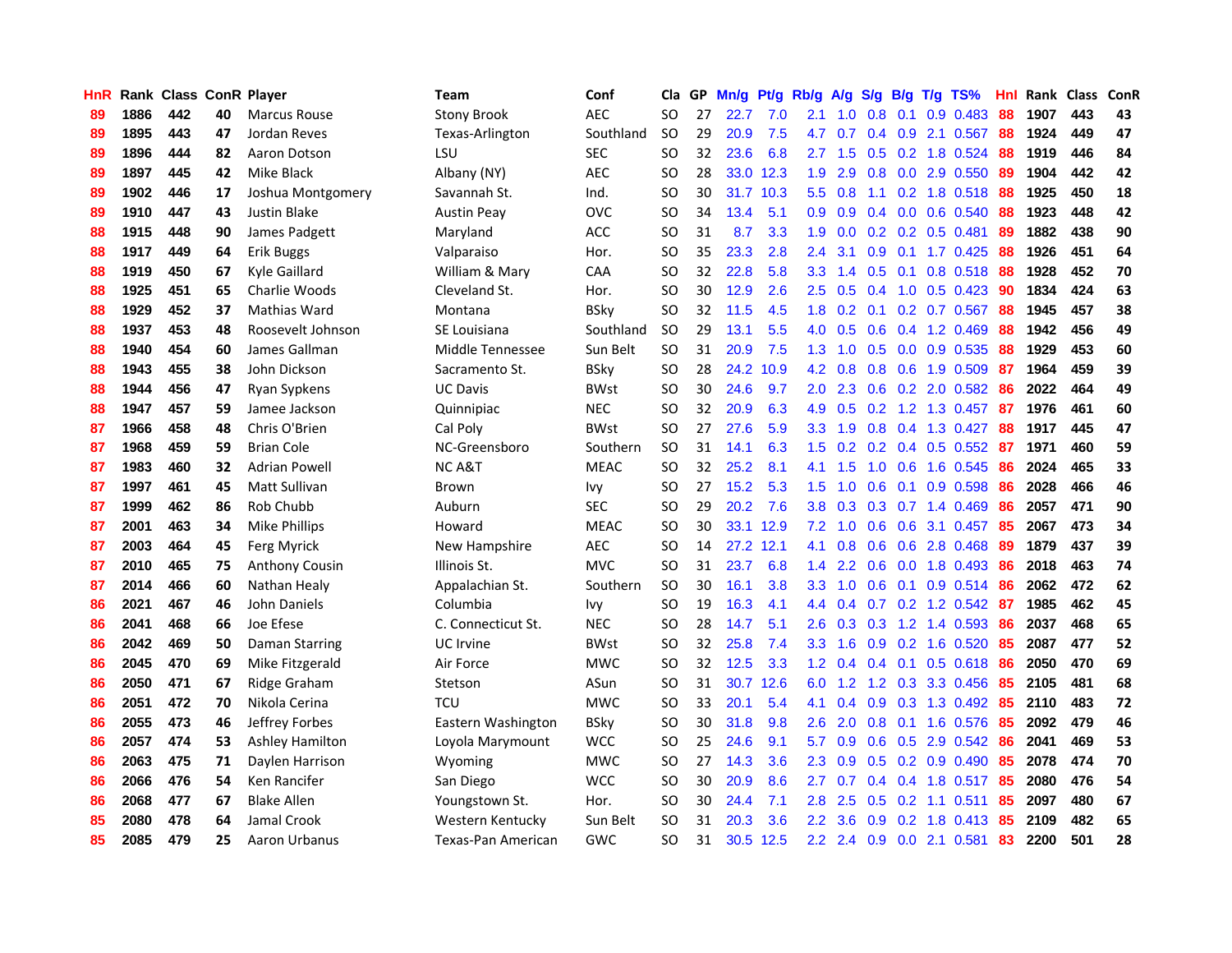| HnR |      | Rank Class ConR Player |     |                        | <b>Team</b>         | Conf        | Cla       |    | GP Mn/g | Pt/g Rb/g |                  | A/g             |                 |     | S/g B/g T/g TS%           | Hnl | Rank Class |     | ConR |
|-----|------|------------------------|-----|------------------------|---------------------|-------------|-----------|----|---------|-----------|------------------|-----------------|-----------------|-----|---------------------------|-----|------------|-----|------|
| 85  | 2088 | 480                    | 72  | Dinko Marshavelski     | Northeastern        | CAA         | SO.       | 28 | 10.4    | 3.6       | 1.4              | 0.3             | 0.3             | 0.5 | 0.8 0.549                 | 84  | 2131       | 486 | 76   |
| 85  | 2092 | 481                    | 68  | Jacob Arnett           | Lipscomb            | ASun        | SO.       | 30 | 17.1    | 3.4       | 1.9              | 2.3             | 0.6             | 0.0 | 1.3 0.540                 | 85  | 2091       | 478 | 66   |
| 85  | 2102 | 482                    | 69  | Joel Naburgs           | Stetson             | ASun        | <b>SO</b> | 31 | 28.1    | 7.8       | 3.2 <sub>2</sub> | 1.5             | 0.8             | 0.1 | 1.6 0.502                 | -84 | 2158       | 494 | 69   |
| 85  | 2103 | 483                    | 49  | Ryan Baker             | Hartford            | <b>AEC</b>  | SO.       | 23 | 13.7    | 3.4       | 1.7              | 0.5             | $0.3 \quad 0.1$ |     | $0.3$ 0.557               | 85  | 2119       | 484 | 48   |
| 85  | 2111 | 484                    | 87  | LaShay Page            | Southern Miss.      | <b>CUSA</b> | <b>SO</b> | 27 | 18.1    | 6.2       | 2.1              | 0.7             |                 |     | $0.4$ 0.1 0.9 0.465       | -88 | 1949       | 458 | 82   |
| 85  | 2112 | 485                    | 61  | Nick Gore              | <b>VMI</b>          | <b>BSou</b> | <b>SO</b> | 31 | 18.8    | 6.0       | 3.5              | 1.1             |                 |     | 0.8 0.2 0.9 0.539         | 84  | 2134       | 487 | 62   |
| 85  | 2114 | 486                    | 89  | Andrew Steele          | Alabama             | <b>SEC</b>  | <b>SO</b> | 19 | 18.3    | 4.0       | 2.6              | 0.6             |                 |     | $0.6$ $0.1$ $0.7$ $0.494$ | 93  | 1623       | 373 | 75   |
| 85  | 2115 | 487                    | 65  | DeAndre Hersey         | South Alabama       | Sun Belt    | SO.       | 26 | 10.7    | 2.5       | $2.2\phantom{0}$ | 0.4             |                 |     | $0.2$ $0.9$ $0.6$ $0.533$ | 84  | 2140       | 490 | 69   |
| 85  | 2117 | 488                    | 40  | Jordan Stevens         | <b>Holy Cross</b>   | Pat.        | <b>SO</b> | 26 | 21.9    | 7.1       | 2.3              | 1.5             |                 |     | $0.2$ 0.4 1.0 0.483       | 84  | 2128       | 485 | 41   |
| 84  | 2127 | 489                    | 101 | Kj Sherrill            | Charlotte           | A10         | <b>SO</b> | 20 | 23.1    | 6.5       | 3.7              | 0.3             |                 |     | 0.5 0.8 1.4 0.510         | 86  | 2031       | 467 | 98   |
| 84  | 2132 | 490                    | 23  | Cedric Smith           | Savannah St.        | Ind.        | <b>SO</b> | 30 | 21.0    | 5.6       | 2.5              | 1.0             | 1.1             |     | $0.0$ 1.2 $0.487$         | 84  | 2146       | 492 | 23   |
| 84  | 2139 | 491                    | 26  | Jake Thomas            | South Dakota        | <b>GWC</b>  | SO.       | 31 | 32.8    | 13.6      | 4.9              | 2.4             | 0.9             | 0.3 | 1.6 0.548                 | 84  | 2137       | 489 | 25   |
| 84  | 2144 | 492                    | 50  | <b>Blake Metcalf</b>   | Albany (NY)         | <b>AEC</b>  | <b>SO</b> | 32 | 19.8    | 4.0       | 4.8              | 0.7             | 0.5             | 0.4 | 1.1 0.492                 | 84  | 2136       | 488 | 50   |
| 84  | 2166 | 493                    | 72  | Javier Carter          | South Alabama       | Sun Belt    | <b>SO</b> | 28 | 16.4    | 5.3       | 3.8              | 0.4             | 0.4             | 1.0 | 1.0 0.471                 | 83  | 2192       | 500 | 74   |
| 84  | 2169 | 494                    | 51  | Mike Allison           | Maine               | <b>AEC</b>  | <b>SO</b> | 28 | 11.5    | 2.7       | 2.5              | 0.2             | 0.1             | 0.8 | 0.5 0.556                 | 84  | 2145       | 491 | 51   |
| 84  | 2180 | 495                    | 52  | <b>Chandler Rhoads</b> | New Hampshire       | <b>AEC</b>  | <b>SO</b> | 30 | 31.3    | 9.1       | 3.6              | 2.8             |                 |     | $0.6$ $0.1$ 2.2 $0.421$   | 82  | 2229       | 505 | 52   |
| 83  | 2185 | 496                    | 73  | Raymone Andrews        | Louisiana-Lafayette | Sun Belt    | <b>SO</b> | 25 | 28.6    | 5.9       | 2.6              | 2.6             |                 |     | 1.2 0.4 2.2 0.487         | 85  | 2079       | 475 | 64   |
| 83  | 2190 | 497                    | 79  | <b>Trey Blue</b>       | Illinois St.        | <b>MVC</b>  | SO.       | 29 | 14.9    | 4.8       | 1.8 <sup>°</sup> | 1.1             |                 |     | $0.2$ 0.1 1.1 0.486       | 83  | 2177       | 496 | 78   |
| 83  | 2192 | 498                    | 105 | T.J. DiLeo             | Temple              | A10         | <b>SO</b> | 33 | 13.0    | 2.2       | 1.2 <sub>1</sub> | 0.8             |                 |     | $0.7$ 0.1 0.5 0.441       | 83  | 2183       | 498 | 105  |
| 83  | 2194 | 499                    | 68  | Kyle Randall           | NC-Greensboro       | Southern    | <b>SO</b> | 30 | 31.8    | 9.4       | $2.3^{\circ}$    | 3.4             |                 |     | $0.7$ $0.0$ 2.3 $0.455$   | -83 | 2176       | 495 | 68   |
| 83  | 2197 | 500                    | 50  | Kevin Winford          | Eastern Washington  | <b>BSkv</b> | <b>SO</b> | 30 | 26.4    | 9.9       | 1.1              | 1.0             | 0.6             |     | $0.1$ 0.9 0.526           | 82  | 2233       | 506 | 51   |
| 83  | 2198 | 501                    | 71  | David Jeune            | North Florida       | ASun        | <b>SO</b> | 34 | 21.2    | 3.7       | 4.3              | 0.3             |                 |     | 0.5 0.4 1.1 0.516         | 83  | 2206       | 502 | 72   |
| 83  | 2202 | 502                    | 80  | Lewis Jones            | Evansville          | <b>MVC</b>  | <b>SO</b> | 31 | 10.8    | 3.6       | 1.7 <sub>2</sub> | 0.2             |                 |     | 0.3 0.0 0.5 0.487         | 83  | 2179       | 497 | 79   |
| 83  | 2203 | 503                    | 40  | R.J. Buck              | <b>NCA&amp;T</b>    | <b>MEAC</b> | SO.       | 31 | 22.2    | 6.6       | 3.4              | 1.0             |                 |     | $0.5$ 0.1 1.0 0.581       | 82  | 2226       | 504 | 41   |
| 83  | 2223 | 504                    | 73  | Roger Dugas            | Elon                | Southern    | <b>SO</b> | 25 | 18.8    | 5.7       | 4.6              | 0.6             |                 |     | $0.4$ 0.0 0.7 0.502       | 84  | 2153       | 493 | 65   |
| 83  | 2227 | 505                    | 81  | Johnny Williams        | George Mason        | CAA         | <b>SO</b> | 32 | 9.2     | 2.4       | 1.3              | 0.3             |                 |     | $0.2$ 0.2 0.4 0.500       | -83 | 2185       | 499 | 79   |
| 82  | 2236 | 506                    | 63  | Sam Prescott           | Marist              | <b>MAAC</b> | SO.       | 31 |         | 28.4 11.4 | 3.2              | 1.0             | 0.6             |     | 0.5 2.4 0.482             | -81 | 2301       | 514 | 64   |
| 82  | 2242 | 507                    | 65  | Chris Jones            | San Jose St.        | <b>WAC</b>  | <b>SO</b> | 31 | 10.2    | 2.6       | 2.4              | 0.5             |                 |     | 0.3 0.1 0.4 0.421         | 81  | 2269       | 508 | 65   |
| 82  | 2252 | 508                    | 72  | <b>Marcus Ware</b>     | Monmouth            | <b>NEC</b>  | <b>SO</b> | 29 | 20.2    | 7.6       | 4.3              | 0.6             |                 |     | $0.8$ $0.2$ $2.0$ $0.445$ | -81 | 2303       | 515 | 75   |
| 82  | 2253 | 509                    | 46  | <b>Brandon James</b>   | Colgate             | Pat.        | <b>SO</b> | 27 | 14.3    | 4.7       |                  | $3.4 \quad 0.9$ |                 |     | $0.5$ 0.3 1.1 0.508       | -82 | 2254       | 507 | 44   |
| 82  | 2275 | 510                    | 78  | Caden Dickerson        | Western Kentucky    | Sun Belt    | SO.       | 32 | 28.3    | 6.0       |                  | $1.7 \quad 1.2$ |                 |     | 0.4 0.0 1.2 0.546         | -81 | 2296       | 511 | 79   |
| 81  | 2288 | 511                    | 99  | Ari Stewart            | <b>Wake Forest</b>  | <b>ACC</b>  | <b>SO</b> | 30 | 24.8    | 8.5       | 4.4              | 1.1             |                 |     | $0.4$ 0.1 2.3 0.484       | -81 | 2282       | 509 | 100  |
| 81  | 2298 | 512                    | 57  | Jeron Trotman          | Centenary           | Summit      | <b>SO</b> | 26 | 26.9    | 9.0       | 6.2              | 0.8             | 0.6             |     | 1.2 2.3 0.458             | -83 | 2216       | 503 | 53   |
| 81  | 2299 | 513                    | 81  | <b>Ryan Evans</b>      | Wisconsin           | <b>B10</b>  | <b>SO</b> | 34 | 11.6    | 2.8       | 2.3              | 0.5             |                 |     | 0.2 0.3 0.7 0.378         | 81  | 2300       | 513 | 82   |
| 81  | 2306 | 514                    | 75  | <b>Anthony Ervin</b>   | Saint Francis (PA)  | <b>NEC</b>  | <b>SO</b> | 29 | 25.3    | 7.2       | 2.6              | 1.7             | 1.0             | 0.1 | 1.3 0.443                 | 81  | 2298       | 512 | 74   |
| 81  | 2307 | 515                    | 54  | R.J. Griffin           | Dartmouth           | Ivy         | <b>SO</b> | 28 | 29.1    | 9.4       | 2.6              | 0.8             | 1.0             | 0.2 | 1.4 0.488                 | 80  | 2325       | 516 | 55   |
| 81  | 2311 | 516                    | 68  | Bandja Sy              | New Mexico St.      | WAC         | SO        | 33 | 17.7    | 4.7       | 2.7              | 0.9             | 0.5             | 0.3 | 1.4 0.489                 | 80  | 2347       | 523 | 68   |
| 81  | 2313 | 517                    | 72  | Derek Thompson         | Eastern Michigan    | <b>MAC</b>  | SO        | 29 | 23.6    | 9.4       | 2.5              | 1.1             |                 |     | 0.6 0.1 1.4 0.501         | 80  | 2334       | 519 | 73   |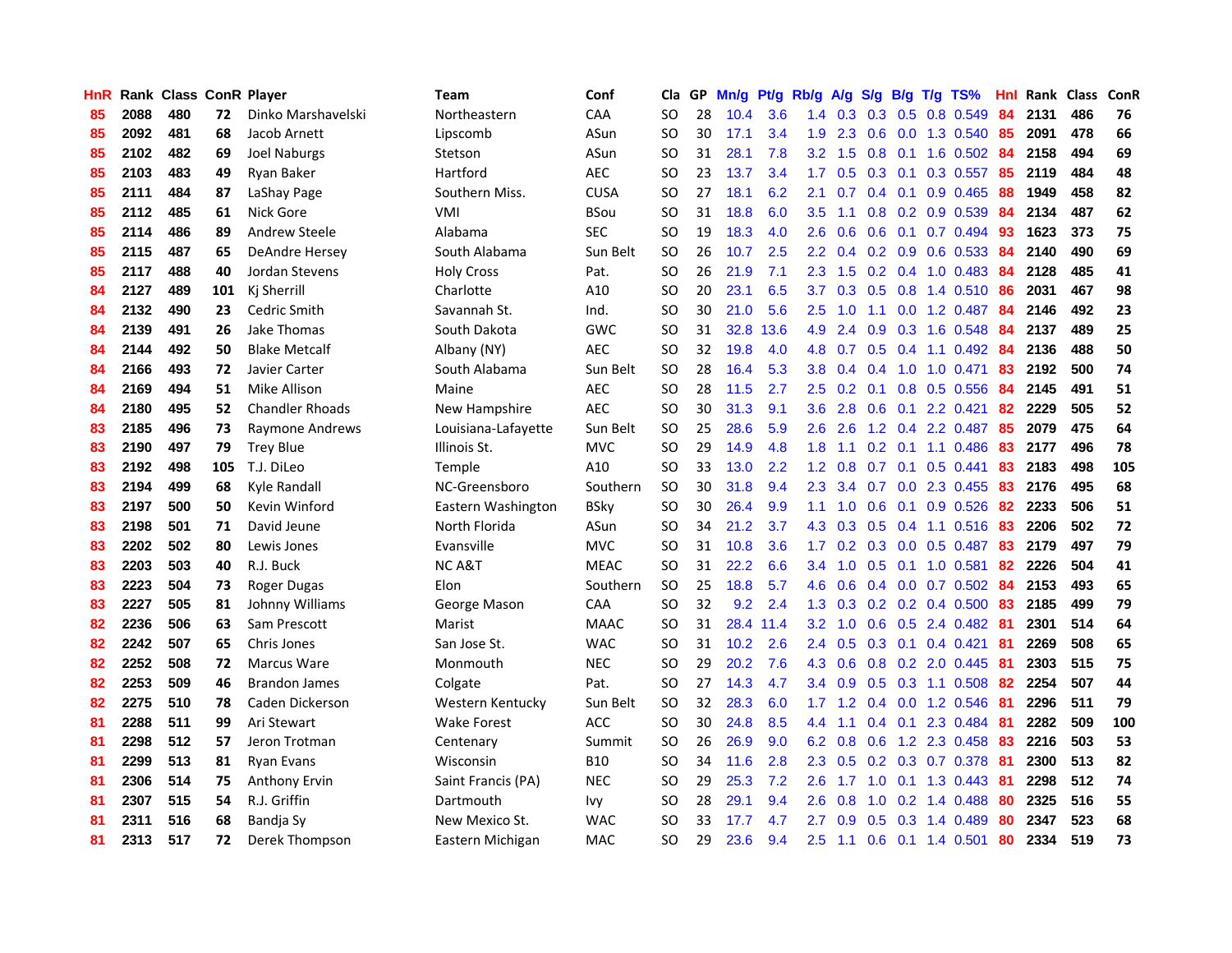| HnR |      | Rank Class ConR Player |     |                           | Team                 | Conf        | Cla       |    | GP Mn/g | Pt/g Rb/g |                  | A/g             |                  |                 | S/g B/g T/g TS%           | Hnl | Rank Class |     | ConR |
|-----|------|------------------------|-----|---------------------------|----------------------|-------------|-----------|----|---------|-----------|------------------|-----------------|------------------|-----------------|---------------------------|-----|------------|-----|------|
| 80  | 2322 | 518                    | 74  | Aaron Anderson            | Kennesaw St.         | ASun        | SO.       | 31 | 27.3    | 6.5       | 6.2              | 0.7             | 0.5              | 0.7             | 1.1 0.508                 | 80  | 2346       | 522 | 74   |
| 80  | 2328 | 519                    | 82  | Jake Eastman              | <b>Bradley</b>       | <b>MVC</b>  | SO.       | 29 | 21.6    | 3.3       | 3.3 <sub>2</sub> | 1.6             | 0.3              | 0.1             | 0.7 0.475                 | -81 | 2285       | 510 | 81   |
| 80  | 2340 | 520                    | 48  | Daniel Munoz              | American             | Pat.        | <b>SO</b> | 31 | 16.0    | 3.0       | 1.3              | 1.9             |                  | $0.2 \quad 0.0$ | 0.8 0.492                 | -80 | 2356       | 524 | 48   |
| 80  | 2344 | 521                    | 60  | <b>Marland Smith</b>      | SE Missouri St.      | <b>OVC</b>  | SO.       | 32 |         | 29.8 12.0 | 4.0              | 1.7             |                  |                 | 0.9 0.1 1.8 0.469         | -79 | 2369       | 527 | 61   |
| 80  | 2349 | 522                    | 52  | Austin Witter             | <b>NCA&amp;T</b>     | <b>MEAC</b> | SO.       | 32 | 26.5    | 5.7       | 3.7              | 2.1             |                  |                 | 0.8 0.8 2.1 0.466         | -79 | 2380       | 529 | 53   |
| 80  | 2353 | 523                    | 84  | Adam Sterrenberg          | Arkansas St.         | Sun Belt    | <b>SO</b> | 30 | 12.3    | 3.5       | 1.3 <sup>°</sup> | 0.7             |                  |                 | $0.5$ 0.0 0.6 0.493       | -80 | 2335       | 520 | 84   |
| 80  | 2358 | 524                    | 107 | <b>Christian Salecich</b> | Saint Louis          | A10         | <b>SO</b> | 31 | 14.1    | 2.3       | 1.1              | 1.0             |                  |                 | $0.5$ $0.2$ $0.5$ $0.473$ | -80 | 2361       | 525 | 108  |
| 80  | 2360 | 525                    | 61  | Matt Marseille            | Tennessee Tech       | <b>OVC</b>  | SO.       | 26 | 10.3    | 3.4       | $2.2\,$          | 0.4             |                  |                 | 0.5 0.1 0.8 0.489         | 80  | 2328       | 518 | 59   |
| 79  | 2379 | 526                    | 88  | Matt Rum                  | William & Mary       | CAA         | <b>SO</b> | 32 | 22.2    | 5.1       | 3.0              | 2.1             |                  |                 | 0.4 0.0 2.0 0.488         | 79  | 2387       | 531 | 90   |
| 79  | 2383 | 527                    | 86  | <b>Trevor Noonan</b>      | Denver               | Sun Belt    | <b>SO</b> | 25 | 16.7    | 4.3       | 2.4              | 1.7             |                  |                 | $0.3$ 0.7 1.5 0.473       | 80  | 2345       | 521 | 85   |
| 79  | 2384 | 528                    | 55  | Matt LaBove               | Dartmouth            | <b>Ivy</b>  | SO.       | 25 | 11.8    | 2.9       | 2.5              | 0.2             |                  |                 | $0.3$ $0.3$ $0.8$ $0.497$ | 79  | 2395       | 533 | 56   |
| 79  | 2388 | 529                    | 59  | Preye Preboye             | <b>Stony Brook</b>   | <b>AEC</b>  | <b>SO</b> | 23 | 11.8    | 2.9       | 2.8              | 0.5             |                  |                 | 0.4 0.2 1.1 0.449         | -79 | 2368       | 526 | 58   |
| 79  | 2391 | 530                    | 74  | Antonio Bostic            | Stephen F. Austin    | Southland   | <b>SO</b> | 29 | 22.4    | 6.5       | 1.7              | 1.5             | 0.7              | 0.1             | 1.5 0.470                 | 78  | 2411       | 536 | 74   |
| 79  | 2392 | 531                    | 67  | Ryan Hargrave             | Presbyterian         | <b>BSou</b> | SO.       | 28 | 12.0    | 3.9       | 2.4              | 0.2             | 0.1              | 0.1             | $0.9$ $0.512$             | -78 | 2425       | 539 | 67   |
| 79  | 2393 | 532                    | 76  | Jamell Harris             | Eastern Michigan     | <b>MAC</b>  | SO.       | 31 | 24.4    | 4.6       | 4.3              | 0.6             | 0.6              | 2.3             | 1.4 0.477                 | -78 | 2417       | 538 | 76   |
| 79  | 2394 | 533                    | 75  | <b>Shamir Davis</b>       | Northwestern St.     | Southland   | <b>SO</b> | 32 | 22.6    | 6.7       | 2.1              | 2.7             | 0.7              |                 | 0.2 2.5 0.485             | -79 | 2404       | 534 | 73   |
| 78  | 2396 | 534                    | 49  | Levi Giese                | Lafayette            | Pat.        | <b>SO</b> | 31 | 12.9    | 4.4       | 1.9              | 0.4             |                  |                 | 0.3 0.5 0.8 0.496         | 78  | 2412       | 537 | 52   |
| 78  | 2399 | 535                    | 108 | Gokhan Sirin              | Charlotte            | A10         | <b>SO</b> | 29 | 11.3    | 3.3       |                  | $1.2 \quad 0.2$ |                  |                 | $0.2$ $0.2$ $0.7$ $0.608$ | 77  | 2445       | 547 | 112  |
| 78  | 2404 | 536                    | 61  | Jack Houpt                | Western Illinois     | Summit      | <b>SO</b> | 30 | 29.6    | 7.5       |                  | $3.4 \quad 1.4$ |                  |                 | 0.3 0.3 1.2 0.577 76      |     | 2507       | 560 | 67   |
| 78  | 2407 | 537                    | 62  | Ledrick Eackles           | Oakland              | Summit      | <b>SO</b> | 31 | 14.3    | 4.8       | 2.5              | 1.1             |                  |                 | $0.7$ $0.1$ $0.9$ $0.387$ | -80 | 2327       | 517 | 58   |
| 78  | 2409 | 538                    | 76  | Donley Minor              | Lamar                | Southland   | <b>SO</b> | 28 | 15.4    | 5.6       | $1.4^{\circ}$    | 0.9             |                  |                 | 0.7 0.1 1.0 0.540 78      |     | 2426       | 540 | 76   |
| 78  | 2410 | 539                    | 83  | Angus Brandt              | Oregon St.           | P12         | <b>SO</b> | 29 | 16.0    | 4.8       | 2.5              | 0.6             |                  |                 | 0.5 0.3 1.1 0.454 78      |     | 2408       | 535 | 84   |
| 78  | 2412 | 540                    | 63  | <b>Tony Fiegen</b>        | South Dakota St.     | Summit      | <b>SO</b> | 31 | 15.5    | 5.0       | 2.9              | 0.6             |                  |                 | 0.3 0.3 1.1 0.517 78      |     | 2427       | 541 | 63   |
| 78  | 2413 | 541                    | 60  | Jimmy Gray                | Binghamton           | <b>AEC</b>  | <b>SO</b> | 31 | 27.8    | 6.5       | 1.8              | 2.3             |                  |                 | $0.9$ 0.1 1.6 0.498       | -77 | 2453       | 549 | 60   |
| 78  | 2416 | 542                    | 51  | Jason Pancoe              | Army                 | Pat.        | SO        | 25 | 22.4    | 4.7       | 2.0              | 2.8             |                  |                 | $0.7$ $0.2$ $1.5$ $0.459$ | -79 | 2393       | 532 | 50   |
| 78  | 2417 | 543                    | 31  | P.J. Miller               | New Jersey Tech      | <b>GWC</b>  | <b>SO</b> | 30 | 25.6    | 6.6       | 2.9              | 3.0             |                  |                 | 0.8 0.2 2.1 0.484         | -77 | 2443       | 545 | 31   |
| 77  | 2422 | 544                    | 63  | <b>Terrell Barnes</b>     | Tennessee Tech       | <b>OVC</b>  | SO.       | 32 | 21.8    | 4.1       | 4.9              | 0.8             | 0.5              | 0.3             | 1.1 0.423                 | 78  | 2428       | 542 | 64   |
| 77  | 2424 | 545                    | 109 | Ryan Brooks               | Rhode Island         | A10         | <b>SO</b> | 27 | 10.8    | 1.7       | 1.7 <sub>2</sub> | 0.3             |                  |                 | $0.2$ 0.6 0.4 0.484       | -79 | 2386       | 530 | 109  |
| 77  | 2436 | 546                    | 56  | Javoris Bryant            | Bethune-Cookman      | <b>MEAC</b> | <b>SO</b> | 34 | 23.4    | 5.1       | 3.4              | 0.7             | 0.9 <sup>°</sup> | 0.2             | 1.0 0.494                 | -77 | 2450       | 548 | 57   |
| 77  | 2437 | 547                    | 66  | Jordan Weirick            | Southern Utah        | Summit      | <b>SO</b> | 27 | 14.5    | 4.6       | 1.9              | 0.9             |                  | $0.3 \ 0.0$     | 0.9 0.519                 | 78  | 2434       | 544 | 64   |
| 77  | 2438 | 548                    | 64  | Jacquan Nobles            | Tennessee St.        | <b>OVC</b>  | <b>SO</b> | 29 | 22.8    | 7.5       | 2.1              | 0.8             |                  |                 | 0.6 0.0 1.8 0.558         | -77 | 2444       | 546 | 65   |
| 77  | 2440 | 549                    | 79  | Terence Jones             | Tx.A&M-Corp. Christi | Southland   | <b>SO</b> | 31 | 29.9    | 8.9       | 1.9 <sup>°</sup> | 2.6             |                  |                 | 1.1 0.2 2.6 0.500 77      |     | 2461       | 551 | 78   |
| 77  | 2443 | 550                    | 32  | Jordan Boots              | South Dakota         | <b>GWC</b>  | <b>SO</b> | 33 | 18.0    | 6.1       |                  | $1.3$ $1.3$     | 0.7              |                 | $0.0$ 0.9 0.567 77        |     | 2457       | 550 | 32   |
| 77  | 2457 | 551                    | 81  | Devan Bailey              | C. Connecticut St.   | <b>NEC</b>  | <b>SO</b> | 31 | 26.0    | 2.7       | 1.9 <sup>°</sup> | 2.5             |                  |                 | 0.8 0.3 1.6 0.396         | -76 | 2483       | 553 | 82   |
| 76  | 2468 | 552                    | 61  | <b>Kevin Dukes</b>        | Bethune-Cookman      | <b>MEAC</b> | <b>SO</b> | 34 | 22.6    | 5.8       | 1.1              | 1.2             |                  | $0.4\quad 0.0$  | 1.1 0.553                 | 76  | 2495       | 556 | 62   |
| 76  | 2470 | 553                    | 46  | Peter "PJ" Roberson       | Grambling            | <b>SWAC</b> | <b>SO</b> | 33 | 20.7    | 4.3       | 5.0              | 0.3             | 0.3              | 1.8             | 1.1 0.406                 | 75  | 2513       | 561 | 49   |
| 76  | 2472 | 554                    | 54  | <b>Mitch Rolls</b>        | Colgate              | Pat.        | SO.       | 29 | 29.7    | 8.5       | 2.3              | 3.7             | 0.8              | 0.1             | 3.1 0.453                 | 76  | 2501       | 557 | 54   |
| 76  | 2473 | 555                    | 81  | Luke Kraus                | <b>Bowling Green</b> | MAC         | SO.       | 33 | 16.6    | 3.8       |                  |                 |                  |                 | 1.3 1.2 0.7 0.1 0.7 0.464 | -76 | 2502       | 558 | 80   |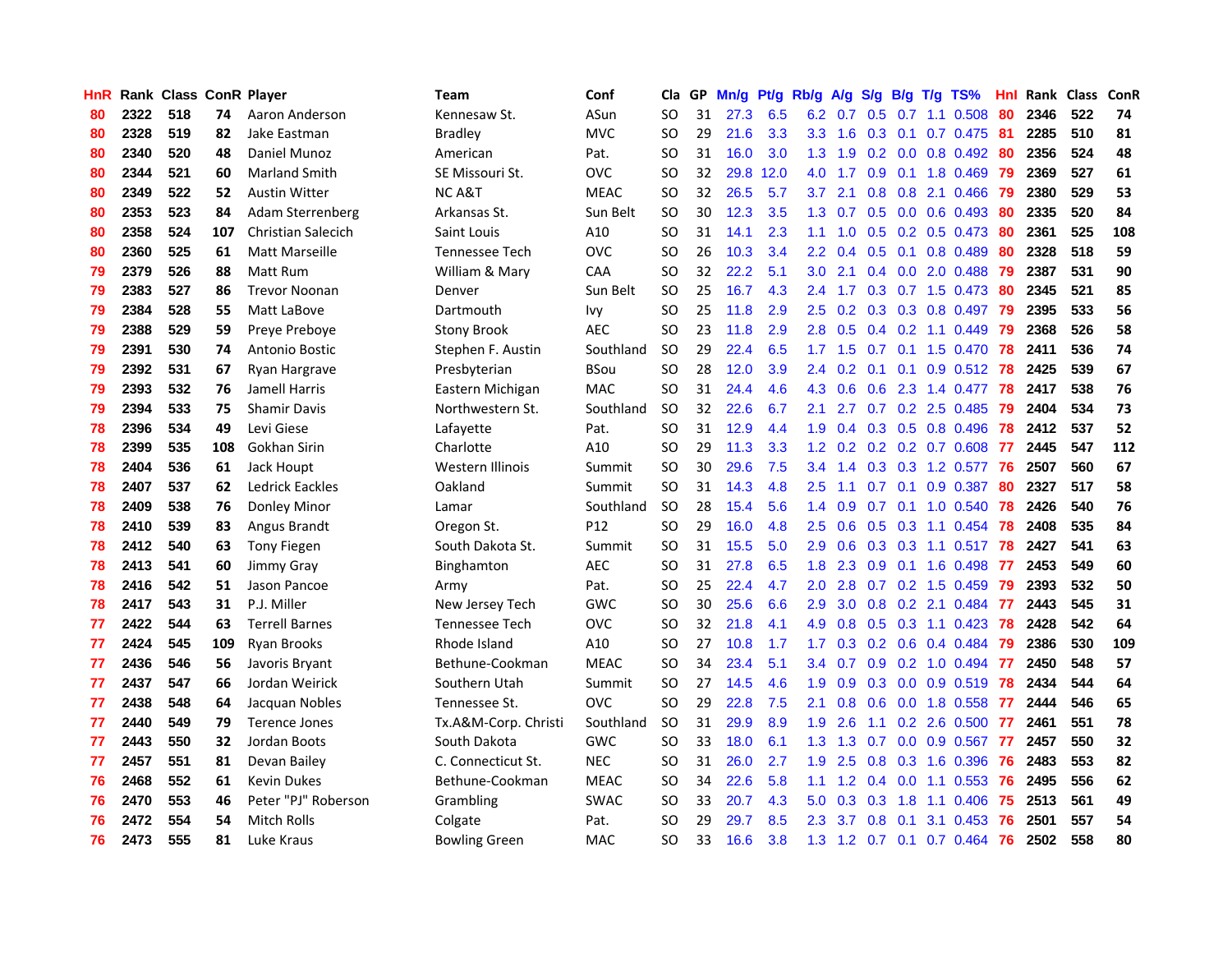| HnR |      | Rank Class ConR Player |     |                          | <b>Team</b>        | Conf        | Cla       |    | GP Mn/g Pt/g |           | Rb/g             | A/g |                  |                 | S/g B/g T/g TS%           | Hnl | Rank Class |     | ConR |
|-----|------|------------------------|-----|--------------------------|--------------------|-------------|-----------|----|--------------|-----------|------------------|-----|------------------|-----------------|---------------------------|-----|------------|-----|------|
| 76  | 2488 | 556                    | 62  | <b>Dadrian Collins</b>   | Howard             | <b>MEAC</b> | SO.       | 30 |              | 35.1 11.1 | 4.8              | 1.6 | 0.5              | 0.1             | 2.3 0.459                 | 74  | 2548       | 571 | 65   |
| 76  | 2489 | 557                    | 67  | Jelani Johnson           | Western Illinois   | Summit      | <b>SO</b> | 30 | 30.7         | 5.8       | 3.6              | 1.8 | 1.4              | 0.2             | 2.0 0.489                 | 73  | 2594       | 580 | 71   |
| 76  | 2492 | 558                    | 61  | Niyi Harrison            | Santa Clara        | <b>WCC</b>  | SO.       | 38 | 14.4         | 3.6       | 3.0              | 0.2 |                  | $0.4 \quad 0.3$ | 1.0 0.457                 | -75 | 2526       | 565 | 62   |
| 75  | 2498 | 559                    | 55  | John Brandenburg         | Colgate            | Pat.        | SO.       | 28 | 10.0         | 2.6       | 2.1              | 0.2 |                  |                 | 0.2 0.6 0.5 0.435         | -75 | 2535       | 566 | 56   |
| 75  | 2502 | 560                    | 80  | Gregg Wooten             | Samford            | Southern    | <b>SO</b> | 30 | 22.3         | 7.6       | 1.7 <sub>z</sub> | 1.5 |                  |                 | 0.7 0.0 2.1 0.465         | -76 | 2503       | 559 | 78   |
| 75  | 2509 | 561                    | 65  | <b>Wesley Dunning</b>    | Hampton            | <b>MEAC</b> | <b>SO</b> | 32 | 10.3         | 2.1       | 2.6              | 0.3 |                  |                 | $0.3$ $0.3$ $0.7$ $0.434$ | -75 | 2523       | 564 | 64   |
| 75  | 2513 | 562                    | 75  | Chris Hines              | Utah               | <b>MWC</b>  | SO.       | 30 | 17.7         | 4.9       | 1.3              | 0.6 |                  |                 | $0.3$ 0.0 1.1 0.500       | -75 | 2537       | 568 | 75   |
| 75  | 2517 | 563                    | 72  | <b>Brian McNair</b>      | Gardner-Webb       | <b>BSou</b> | SO.       | 24 | 16.8         | 4.5       | $1.4^{\circ}$    | 0.8 | 1.0              |                 | $0.3$ 1.0 0.434           | -77 | 2465       | 552 | 69   |
| 75  | 2518 | 564                    | 66  | <b>Khalif Toombs</b>     | South Carolina St. | <b>MEAC</b> | <b>SO</b> | 32 | 28.2         | 7.0       | 1.9              | 3.1 | 1.1              | 0.0             | 1.9 0.449                 | -74 | 2561       | 573 | 66   |
| 75  | 2522 | 565                    | 85  | Reece Uhlenhopp          | Drake              | <b>MVC</b>  | <b>SO</b> | 31 | 12.4         | 2.4       | 2.1              | 0.3 | 0.3              | 0.1             | 0.5 0.465                 | 74  | 2565       | 574 | 88   |
| 75  | 2524 | 566                    | 86  | <b>Justin Clark</b>      | Illinois St.       | <b>MVC</b>  | <b>SO</b> | 28 | 19.5         | 3.5       | 1.8              | 1.1 | 0.7              | 0.1             | 1.1 0.466                 | 76  | 2489       | 554 | 87   |
| 75  | 2525 | 567                    | 68  | <b>Candon Rusin</b>      | Marist             | <b>MAAC</b> | SO.       | 33 | 24.4         | 7.8       | 1.7              | 0.7 | 0.4              | 0.0             | 1.8 0.496                 | 73  | 2589       | 579 | 71   |
| 75  | 2527 | 568                    | 85  | <b>Tony Watson</b>       | <b>Buffalo</b>     | <b>MAC</b>  | <b>SO</b> | 31 | 10.6         | 2.0       | 1.2              | 0.8 | 0.3              | 0.0             | 0.5 0.543                 | -75 | 2515       | 563 | 82   |
| 74  | 2532 | 569                    | 77  | Seth Evans               | Green Bay          | Hor.        | SO        | 31 | 17.9         | 3.6       | 1.5              | 1.2 | 0.5              | 0.0             | 1.1 0.473                 | 75  | 2536       | 567 | 78   |
| 74  | 2533 | 570                    | 73  | Gorkem Sonmez            | Radford            | <b>BSou</b> | <b>SO</b> | 29 | 23.2         | 8.5       | 2.5              | 1.0 | 0.7              | 0.2             | 2.1 0.471                 | 73  | 2582       | 576 | 74   |
| 74  | 2535 | 571                    | 74  | Evan Faulkner            | Radford            | <b>BSou</b> | <b>SO</b> | 29 | 21.6         | 5.3       | 1.7              | 1.8 | 0.9              |                 | 0.0 1.7 0.464             | 73  | 2584       | 577 | 75   |
| 74  | 2543 | 572                    | 69  | Drew Kelly               | Morehead St.       | <b>OVC</b>  | <b>SO</b> | 25 | 18.5         | 5.0       | 4.1              | 0.7 |                  |                 | $0.5$ 0.2 1.5 0.461       | -79 | 2378       | 528 | 63   |
| 74  | 2549 | 573                    | 114 | Justin Crosgile          | Saint Joseph's     | A10         | SO.       | 19 | 15.1         | 4.8       | 2.2              | 1.1 |                  |                 | $0.5$ $0.0$ 1.4 $0.438$   | -78 | 2429       | 543 | 111  |
| 74  | 2551 | 574                    | 69  | Sean Esposito            | <b>IUPUI</b>       | Summit      | <b>SO</b> | 27 | 13.6         | 3.3       | 1.2 <sub>1</sub> | 0.6 |                  |                 | $0.3$ 0.0 0.4 0.523       | -76 | 2494       | 555 | 65   |
| 74  | 2553 | 575                    | 55  | <b>Michael Starks</b>    | Alcorn St.         | <b>SWAC</b> | <b>SO</b> | 22 | 17.9         | 3.9       | 3.6              | 0.3 |                  |                 | $0.4$ 1.2 0.5 0.489       | -75 | 2541       | 570 | 51   |
| 74  | 2557 | 576                    | 95  | <b>Tyler Thalken</b>     | Denver             | Sun Belt    | <b>SO</b> | 29 | 20.4         | 4.3       | 1.2 <sub>2</sub> | 0.8 |                  |                 | 0.2 0.1 0.7 0.689         | -74 | 2560       | 572 | 96   |
| 74  | 2560 | 577                    | 115 | Matt Kavanaugh           | Dayton             | A10         | <b>SO</b> | 32 | 9.2          | 1.9       | 2.3              | 0.2 |                  |                 | $0.1$ $0.2$ $0.8$ $0.477$ | -75 | 2538       | 569 | 114  |
| 74  | 2562 | 578                    | 63  | Ryan Howley              | <b>UC Davis</b>    | <b>BWst</b> | <b>SO</b> | 27 | 15.2         | 3.6       | $2.2^{\circ}$    | 0.9 |                  |                 | 0.3 0.2 0.8 0.583         | 73  | 2587       | 578 | 62   |
| 73  | 2572 | 579                    | 98  | <b>Sherrard Brantley</b> | Georgia            | <b>SEC</b>  | SO.       | 32 | 12.7         | 2.9       | 1.0              | 0.7 |                  |                 | $0.3$ 0.0 0.6 0.450       | -73 | 2579       | 575 | 98   |
| 72  | 2602 | 580                    | 71  | Eric Williams            | Niagara            | <b>MAAC</b> | SO.       | 29 | 17.1         | 4.1       | $3.2\phantom{0}$ | 0.2 |                  |                 | $0.4$ 0.4 1.0 0.527       | 72  | 2633       | 589 | 73   |
| 72  | 2603 | 581                    | 134 | Jerrelle Benimon         | Georgetown         | <b>BE</b>   | <b>SO</b> | 32 | 10.3         | 1.3       | 1.8              | 0.4 |                  | $0.3 \quad 0.5$ | 0.8 0.494                 | 72  | 2620       | 582 | 134  |
| 72  | 2605 | 582                    | 73  | <b>Tevin Hall</b>        | Louisiana Tech     | <b>WAC</b>  | SO.       | 30 | 13.5         | 2.7       | 1.6              | 1.0 |                  | $0.4\quad 0.0$  | 1.1 0.509                 | 72  | 2632       | 588 | 73   |
| 72  | 2606 | 583                    | 86  | William Wilson           | North Florida      | ASun        | <b>SO</b> | 30 | 10.0         | 1.0       | 0.5              | 1.8 | 0.3              | 0.0             | 0.9 0.382                 | -73 | 2600       | 581 | 86   |
| 72  | 2610 | 584                    | 88  | Vlad Kondratyev          | <b>Bryant</b>      | <b>NEC</b>  | <b>SO</b> | 29 | 18.5         | 5.4       | 3.8              | 0.3 |                  | $0.2 \quad 0.5$ | 1.0 0.483                 | 72  | 2630       | 586 | 89   |
| 72  | 2620 | 585                    | 60  | Jamar Ragland            | Alcorn St.         | <b>SWAC</b> | <b>SO</b> | 25 | 19.4         | 7.0       | 3.0 <sub>2</sub> | 0.7 |                  |                 | $0.5$ 0.2 1.5 0.493       | -71 | 2641       | 591 | 59   |
| 72  | 2621 | 586                    | 88  | Adrian Burton            | Eastern Michigan   | <b>MAC</b>  | SO.       | 24 | 10.9         | 2.9       | 1.3 <sup>°</sup> | 1.3 |                  |                 | 0.7 0.0 1.0 0.378         | 72  | 2631       | 587 | 90   |
| 72  | 2624 | 587                    | 87  | J.C. Ward                | East Tennessee St. | ASun        | <b>SO</b> | 36 | 15.4         | 1.9       | 2.5              | 0.4 |                  | $0.3 \quad 0.1$ | 0.5 0.538                 | -71 | 2647       | 592 | 88   |
| 71  | 2629 | 588                    | 103 | Roger Franklin           | Oklahoma St.       | <b>B12</b>  | SO.       | 25 | 13.3         | 1.7       | $2.3\phantom{0}$ | 0.2 |                  |                 | $0.5$ 0.1 0.4 0.408       | 75  | 2514       | 562 | 103  |
| 71  | 2634 | 589                    | 89  | J.R. Sims                | Eastern Michigan   | MAC         | <b>SO</b> | 23 | 14.7         | 3.4       | 1.6              | 1.1 |                  |                 | $0.4$ 0.0 0.8 0.491       | 72  | 2624       | 583 | 89   |
| 71  | 2635 | 590                    | 74  | Scooter Gillette         | Niagara            | <b>MAAC</b> | <b>SO</b> | 32 | 19.3         | 3.9       | 3.5              | 0.3 | 0.3              | 1.2             | 1.1 0.463                 | 70  | 2682       | 602 | 75   |
| 71  | 2637 | 591                    | 61  | <b>Michael Martin</b>    | Alcorn St.         | <b>SWAC</b> | <b>SO</b> | 23 | 10.0         | 1.5       | 2.0              | 0.2 | $0.4^{\circ}$    | 0.7             | 0.4 0.461                 | -71 | 2656       | 595 | 61   |
| 71  | 2640 | 592                    | 96  | Matt Wilson              | NC-Wilmington      | CAA         | SO        | 31 | 19.9         | 4.5       | 2.8              | 0.7 | 0.2 <sub>0</sub> | 0.6             | 1.5 0.489                 | -71 | 2661       | 596 | 96   |
| 71  | 2643 | 593                    | 35  | Jordan Allard            | North Dakota       | <b>GWC</b>  | SO        | 29 | 14.9         | 3.8       | 2.6              | 0.5 |                  |                 | 0.3 0.5 0.7 0.472 71      |     | 2637       | 590 | 34   |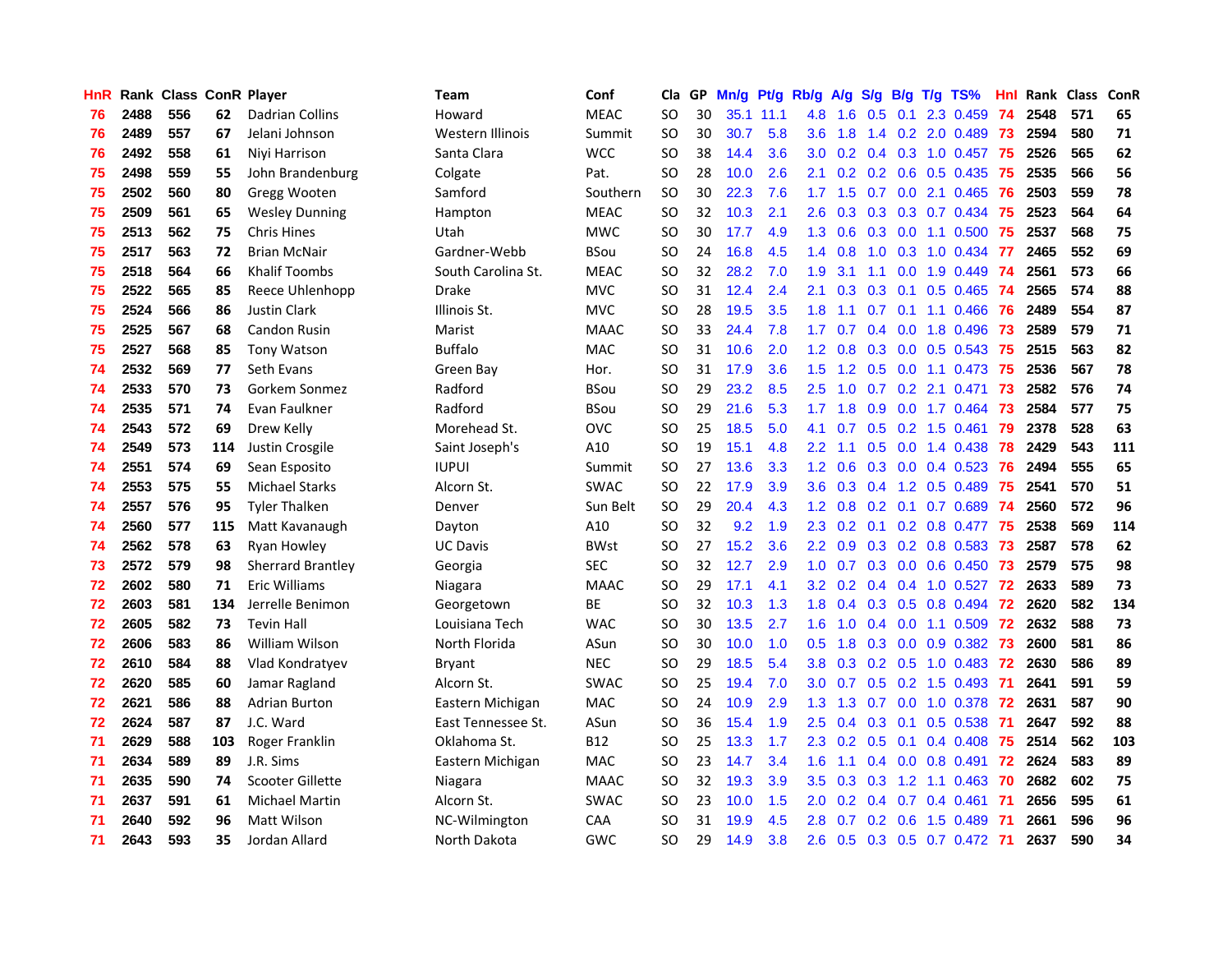| HnR. |      | Rank Class ConR Player |    |                        | Team                      | Conf        | Cla           | GP. | Mn/g Pt/g Rb/g A/g |     |                  |                 |                  |                 | S/g B/g T/g TS%           | Hnl  |      | Rank Class | ConR |
|------|------|------------------------|----|------------------------|---------------------------|-------------|---------------|-----|--------------------|-----|------------------|-----------------|------------------|-----------------|---------------------------|------|------|------------|------|
| 71   | 2645 | 594                    | 62 | Jameel Grace           | Southern                  | <b>SWAC</b> | <b>SO</b>     | 25  | 27.5               | 6.8 | 2.4              | 3.7             | 1.3              | 0.1             | 2.7 0.426                 | -71  | 2655 | 594        | 60   |
| 71   | 2648 | 595                    | 72 | <b>Branden Doughty</b> | Coppin St.                | <b>MEAC</b> | <b>SO</b>     | 28  | 16.9               | 3.6 | 3.3              | 0.6             |                  | $0.4\quad 0.6$  | 0.7 0.431                 | - 71 | 2651 | 593        | 73   |
| 70   | 2657 | 596                    | 74 | Nate Zastrow           | North Dakota St.          | Summit      | <b>SO</b>     | 29  | 14.2               | 3.7 | 1.0              | 1.2             | 0.3              | 0.0             | 1.1 0.505                 | -70  | 2671 | 599        | 74   |
| 70   | 2658 | 597                    | 73 | Koron Reed             | Hampton                   | <b>MEAC</b> | <b>SO</b>     | 31  | 9.4                | 1.6 | 1.5              | 0.1             | 0.1              |                 | $0.5$ 0.2 0.562           | 70   | 2665 | 598        | 74   |
| 70   | 2666 | 598                    | 74 | <b>Gary Lawrence</b>   | Howard                    | <b>MEAC</b> | <b>SO</b>     | 27  | 17.1               | 3.5 |                  | 4.3 0.4         |                  |                 | $0.5$ 0.2 1.5 0.437       | -69  | 2698 | 607        | 76   |
| 70   | 2668 | 599                    | 90 | Danny McElroy          | <b>Bowling Green</b>      | <b>MAC</b>  | <b>SO</b>     | 32  | 19.8               | 5.0 |                  | $3.3 \quad 0.3$ |                  |                 | $0.6$ $0.3$ 1.6 $0.443$   | -70  | 2672 | 600        | 91   |
| 70   | 2669 | 600                    | 89 | Raphael Jordan         | Bryant                    | <b>NEC</b>  | SO.           | 30  | 18.1               | 5.1 | 1.7 <sup>2</sup> | 0.6             |                  |                 | 1.0 0.1 1.0 0.453         | -69  | 2699 | 608        | 92   |
| 69   | 2671 | 601                    | 83 | <b>Bo Holston</b>      | Citadel                   | Southern    | <b>SO</b>     | 19  | 16.6               | 3.8 | 2.9              | 0.9             |                  |                 | 0.5 0.1 1.3 0.510 72      |      | 2628 | 585        | 82   |
| 69   | 2673 | 602                    | 68 | <b>Adrian Satchell</b> | <b>UMBC</b>               | <b>AEC</b>  | <b>SO</b>     | 29  | 21.6               | 5.8 | 3.9              | 0.7             |                  |                 | 0.4 0.3 1.3 0.472         | 70   | 2688 | 603        | 68   |
| 69   | 2674 | 603                    | 33 | David Best             | <b>NC Central</b>         | Ind.        | <b>SO</b>     | 20  | 17.1               | 3.7 | 4.1              | 0.1             |                  |                 | 0.4 1.2 1.5 0.500         | 72   | 2626 | 584        | 33   |
| 69   | 2676 | 604                    | 64 | Michael Webb           | Prairie View              | <b>SWAC</b> | <b>SO</b>     | 25  | 12.1               | 2.6 | 1.8              | 0.2             |                  |                 | $0.2$ 0.4 0.5 0.634       | 69   | 2693 | 605        | 62   |
| 69   | 2679 | 605                    | 34 | Chad Rasmussen         | Seattle                   | Ind.        | <b>SO</b>     | 28  | 17.4               | 3.9 | 1.6              | 1.0             | 0.5              | 0.1             | 0.8 0.429                 | 70   | 2676 | 601        | 35   |
| 69   | 2688 | 606                    | 61 | Sam Martin             | Yale                      | Ivy         | <b>SO</b>     | 26  | 9.2                | 2.2 | 0.6              | 0.8             | 0.1              |                 | 0.0 0.4 0.464             | 69   | 2691 | 604        | 61   |
| 69   | 2690 | 607                    | 40 | Ruben Cabrera          | <b>Texas-Pan American</b> | <b>GWC</b>  | <b>SO</b>     | 31  | 17.1               | 6.7 | 3.8              | 0.4             | 0.1              |                 | 0.2 1.6 0.520             | 67   | 2737 | 613        | 41   |
| 69   | 2695 | 608                    | 75 | Max Rockmann           | <b>UMKC</b>               | Summit      | <b>SO</b>     | 29  | 21.0               | 4.7 | 2.1              | 0.9             |                  | $0.4\quad 0.0$  | 1.2 0.472                 | 69   | 2705 | 609        | 76   |
| 69   | 2696 | 609                    | 91 | <b>Tony Nixon</b>      | Northern Illinois         | <b>MAC</b>  | <b>SO</b>     | 25  | 16.4               | 5.1 | 1.9              | 0.7             |                  |                 | $0.3$ $0.2$ $0.7$ $0.428$ | 69   | 2697 | 606        | 93   |
| 69   | 2699 | 610                    | 77 | Kevon Moore            | Niagara                   | <b>MAAC</b> | <b>SO</b>     | 32  | 22.4               | 4.8 | 3.0 <sub>1</sub> | 1.2             | 0.9              | 0.1             | 1.8 0.409                 | -67  | 2730 | 612        | 77   |
| 68   | 2710 | 611                    | 76 | Damon Heuir            | Southern Utah             | Summit      | <b>SO</b>     | 30  | 13.2               | 3.0 | 1.3 <sup>°</sup> | 1.3             |                  |                 | $0.4$ 0.0 0.9 0.425       | 68   | 2723 | 611        | 77   |
| 67   | 2730 | 612                    | 88 | <b>Austin Pehl</b>     | Northern Iowa             | <b>MVC</b>  | <b>SO</b>     | 29  | 10.2               | 2.0 | 2.4              | 0.0             |                  |                 | 0.2 0.2 0.6 0.500 69      |      | 2709 | 610        | 89   |
| 67   | 2738 | 613                    | 95 | Danny Mundweiler       | Wagner                    | <b>NEC</b>  | <b>SO</b>     | 30  | 20.3               | 4.2 | 1.1              | 0.7             |                  |                 | $0.4$ 0.1 0.9 0.474       | 67   | 2749 | 615        | 95   |
| 67   | 2740 | 614                    | 79 | Jay Reynolds           | Presbyterian              | <b>BSou</b> | SO.           | 27  | 12.5               | 2.0 | 1.7 <sub>z</sub> | 0.2             |                  |                 | 0.3 0.3 0.6 0.505         | 67   | 2739 | 614        | 80   |
| 66   | 2760 | 615                    | 77 | <b>Chris Conner</b>    | Tennessee St.             | <b>OVC</b>  | <b>SO</b>     | 29  | 12.1               | 2.9 | 1.7              | 0.4             |                  |                 | $0.3$ 0.0 0.6 0.509       | 66   | 2771 | 618        | 78   |
| 65   | 2763 | 616                    | 38 | LeShaun Murphy         | SIU-Edwardsville          | Ind.        | <b>SO</b>     | 27  | 10.6               | 3.4 | 1.9              | 0.7             |                  |                 | $0.4$ 0.0 1.1 0.429       | 65   | 2782 | 620        | 40   |
| 65   | 2764 | 617                    | 39 | <b>Brandon Durham</b>  | Seattle                   | Ind.        | <b>SO</b>     | 27  | 14.9               | 2.9 | 3.3              | 0.4             |                  |                 | $0.2$ $0.3$ 1.1 $0.481$   | 66   | 2751 | 616        | 37   |
| 65   | 2771 | 618                    | 90 | <b>Hunter Miller</b>   | <b>Florida Gulf Coast</b> | ASun        | <b>SO</b>     | 30  | 11.1               | 2.2 | 1.2              | 1.1             | 0.3              | 0.0             | 1.1 0.468                 | 64   | 2804 | 625        | 91   |
| 65   | 2778 | 619                    | 96 | Nick Greenbacker       | Sacred Heart              | <b>NEC</b>  | SO            | 27  | 17.2               | 3.8 | 2.4              | 0.7             |                  | $0.4 \quad 0.4$ | 1.0 0.420                 | 65   | 2772 | 619        | 96   |
| 64   | 2781 | 620                    | 72 | Jacob lati             | Albany (NY)               | <b>AEC</b>  | <b>SO</b>     | 29  | 9.2                | 2.0 | 0.7              | 0.7             |                  | $0.2 \quad 0.0$ | 0.4 0.471                 | 65   | 2784 | 621        | 72   |
| 64   | 2782 | 621                    | 69 | <b>Derrick Rodgers</b> | Portland                  | <b>WCC</b>  | <b>SO</b>     | 31  | 11.7               | 2.3 | $1.2^{\circ}$    | 0.9             |                  | $0.2 \quad 0.1$ | 0.8 0.438                 | -65  | 2788 | 622        | 69   |
| 64   | 2790 | 622                    | 73 | <b>Taylor Johnston</b> | Binghamton                | <b>AEC</b>  | <sub>SO</sub> | 26  | 15.9               | 3.5 | 1.8              | 0.5             |                  | $0.3 \quad 0.0$ | 0.8 0.542                 | 65   | 2790 | 623        | 73   |
| 64   | 2794 | 623                    | 92 | <b>Tony Dukes</b>      | <b>USC Upstate</b>        | ASun        | <b>SO</b>     | 30  | 20.4               | 5.7 | 1.8              | 0.9             |                  | $0.4 \quad 0.1$ | $1.5$ 0.414               | 63   | 2815 | 629        | 92   |
| 64   | 2795 | 624                    | 80 | Leo Davis              | Centenary                 | Summit      | <b>SO</b>     | 29  | 24.2               | 6.0 | 1.3              | 1.8             | 0.6              |                 | $0.0$ 2.2 $0.483$         | 63   | 2810 | 627        | 82   |
| 63   | 2799 | 625                    | 74 | <b>Brian Neller</b>    | <b>UMBC</b>               | AEC         | SO            | 30  | 17.7               | 6.1 | 0.9 <sup>°</sup> | 0.4             |                  |                 | 0.5 0.0 0.7 0.465         | 63   | 2811 | 628        | 74   |
| 63   | 2802 | 626                    | 77 | J.L. Lewis             | Louisiana Tech            | <b>WAC</b>  | <b>SO</b>     | 29  | 12.1               | 1.8 | 2.6              | 0.2             |                  |                 | $0.4$ 0.2 0.9 0.495       | 63   | 2816 | 630        | 77   |
| 63   | 2803 | 627                    | 75 | lan Francis            | Alcorn St.                | <b>SWAC</b> | <b>SO</b>     | 28  | 17.8               | 4.4 | 3.4              | 0.4             | 0.7              |                 | $0.7$ 1.4 $0.401$         | 63   | 2828 | 631        | 77   |
| 63   | 2807 | 628                    | 96 | Armani Williams        | Texas-Arlington           | Southland   | <b>SO</b>     | 23  | 15.3               | 5.8 | 1.0 <sub>1</sub> | 0.4             | 0.3              | 0.0             | 1.0 0.475                 | 66   | 2768 | 617        | 94   |
| 63   | 2814 | 629                    | 75 | Simeon Marsalis        | Vermont                   | <b>AEC</b>  | <b>SO</b>     | 32  | 12.3               | 1.9 | 1.0              | 0.9             | 0.3              | 0.1             | 0.8 0.431                 | 63   | 2829 | 632        | 75   |
| 62   | 2818 | 630                    | 49 | <b>Victor Scott</b>    | Chicago St.               | <b>GWC</b>  | <b>SO</b>     | 26  | 26.8               | 7.5 | 3.1              | 1.7             | 0.3 <sub>0</sub> | 0.1             | 1.8 0.478                 | 64   | 2809 | 626        | 47   |
| 62   | 2819 | 631                    | 79 | Dominique Shellman     | Jacksonville St.          | <b>OVC</b>  | SΟ            | 16  | 27.5               | 4.1 | 1.9              | 4.4             |                  |                 | $0.7$ 0.1 2.8 0.380       | -71  | 2662 | 597        | 76   |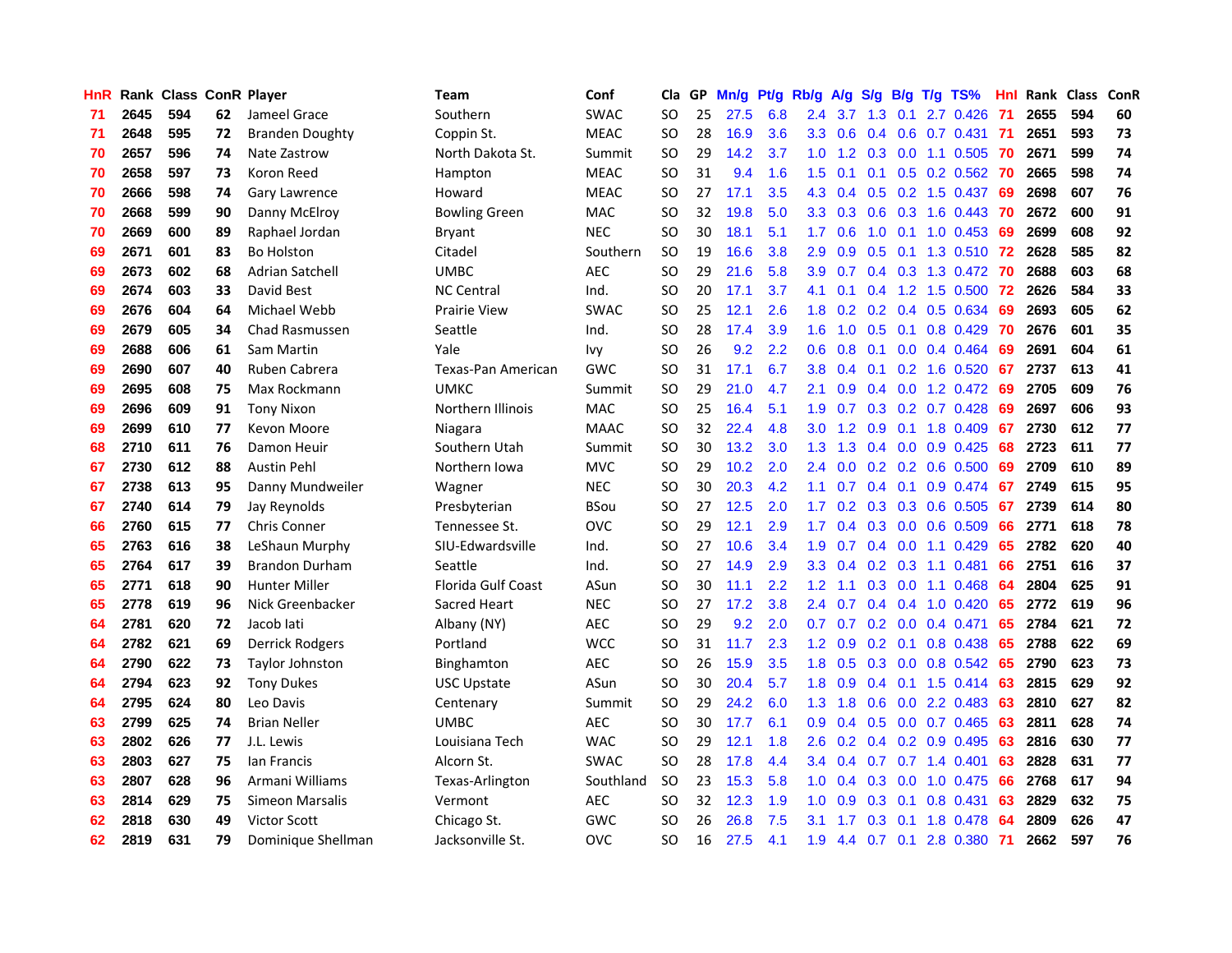| HnR |      | Rank Class ConR Player |     |                         | Team                   | Conf        | Cla       |    | GP Mn/g | Pt/g Rb/g |                  | A/g                             |                  |                 | S/g B/g T/g TS%           | Hnl | Rank Class |     | ConR |
|-----|------|------------------------|-----|-------------------------|------------------------|-------------|-----------|----|---------|-----------|------------------|---------------------------------|------------------|-----------------|---------------------------|-----|------------|-----|------|
| 62  | 2824 | 632                    | 102 | Finis Craddock          | Central Michigan       | <b>MAC</b>  | SO.       | 28 | 14.4    | 3.9       | 1.2              | 0.3                             | 0.4              | 0.0             | $0.9$ $0.482$             | 62  | 2836       | 634 | 102  |
| 62  | 2825 | 633                    | 93  | Zuri James              | Georgia Southern       | Southern    | <b>SO</b> | 30 | 22.4    | 5.2       | 1.3              | 1.1                             | 0.6              | 0.0             | $1.2$ 0.511               | 62  | 2830       | 633 | 93   |
| 62  | 2829 | 634                    | 87  | Mark Robertson          | Md.-Eastern Shore      | <b>MEAC</b> | <b>SO</b> | 30 | 16.5    | 4.1       | 2.5              | 0.2                             | 0.7              |                 | $0.2$ 0.7 0.415           | -62 | 2843       | 636 | 88   |
| 61  | 2837 | 635                    | 64  | Jordan Springer         | Army                   | Pat.        | <b>SO</b> | 30 | 15.1    | 1.9       | 3.2              | 0.5                             |                  |                 | 0.5 0.3 0.9 0.438         | -61 | 2851       | 637 | 64   |
| 60  | 2847 | 636                    | 41  | Dijon Manns             | <b>NC Central</b>      | Ind.        | SO.       | 29 | 14.0    | 3.4       | $2.7^{\circ}$    |                                 |                  |                 | $0.2$ 0.2 0.6 1.4 0.532   | -60 | 2856       | 639 | 42   |
| 60  | 2848 | 637                    | 98  | Femi Akinpetide         | Sacred Heart           | <b>NEC</b>  | SO.       | 28 | 13.3    | 3.3       | 2.1              | 0.4                             |                  |                 | $0.1$ $0.3$ $0.8$ $0.439$ | 60  | 2853       | 638 | 98   |
| 60  | 2851 | 638                    | 85  | Andy Nagel              | North Dakota St.       | Summit      | SO.       | 28 | 8.9     | 1.6       | 1.6 <sup>°</sup> | 0.3                             |                  |                 | $0.1$ 0.0 0.3 0.523       | 60  | 2857       | 640 | 84   |
| 59  | 2855 | 639                    | 79  | Mohamed Koita           | Manhattan              | <b>MAAC</b> | <b>SO</b> | 16 | 16.5    | 2.8       | 1.6              | 0.8                             | 0.8              |                 | $0.0$ 0.7 0.431           | 64  | 2800       | 624 | 79   |
| 59  | 2858 | 640                    | 102 | Ben Eblen               | Alabama                | <b>SEC</b>  | <b>SO</b> | 37 | 9.1     | 0.6       | 0.8              | 0.9                             |                  |                 | 0.5 0.0 0.7 0.390         | 59  | 2878       | 651 | 102  |
| 59  | 2859 | 641                    | 77  | Arthur Bouedo           | Wyoming                | <b>MWC</b>  | <b>SO</b> | 30 | 13.8    | 2.6       | 1.1              | 0.8                             |                  |                 | $0.4$ 0.0 0.9 0.436       | 59  | 2870       | 646 | 77   |
| 59  | 2860 | 642                    | 99  | <b>Tony Peters</b>      | Saint Francis (PA)     | <b>NEC</b>  | SO.       | 29 | 13.5    | 3.1       | $2.2\,$          | 0.5                             |                  |                 | $0.3$ $0.2$ 1.0 $0.446$   | -59 | 2868       | 645 | 99   |
| 59  | 2862 | 643                    | 80  | Madut Bol               | Southern               | <b>SWAC</b> | <b>SO</b> | 30 | 16.4    | 4.7       | $2.2\phantom{0}$ | 0.2                             |                  | $0.2 \quad 0.4$ | 1.1 0.464                 | 58  | 2883       | 654 | 81   |
| 59  | 2863 | 644                    | 90  | DaMetrius Upchurch      | NC A&T                 | <b>MEAC</b> | <b>SO</b> | 27 | 10.1    | 2.4       | 2.6              | 0.2                             |                  | $0.2 \quad 0.3$ | 1.0 0.410                 | 60  | 2863       | 643 | 90   |
| 59  | 2865 | 645                    | 66  | Dee Goens               | <b>Holy Cross</b>      | Pat.        | SO.       | 29 | 10.8    | 2.0       | 0.7              | 1.4                             |                  | $0.4\quad 0.0$  | 1.2 0.439                 | 58  | 2884       | 655 | 66   |
| 59  | 2866 | 646                    | 96  | Cameron Baskerville     | Georgia Southern       | Southern    | <b>SO</b> | 28 | 17.5    | 3.6       | 2.8              | 0.4                             | 0.9 <sup>°</sup> | 0.3             | 1.6 0.552                 | -60 | 2862       | 642 | 95   |
| 59  | 2869 | 647                    | 104 | Ben Knox                | North Texas            | Sun Belt    | <b>SO</b> | 32 | 8.7     | 1.6       | 1.8              | 0.1                             | 0.1              | 0.4             | 0.5 0.476                 | -59 | 2876       | 650 | 105  |
| 58  | 2872 | 648                    | 105 | <b>Brandon Moore</b>    | Fla. International     | Sun Belt    | <b>SO</b> | 26 | 10.4    | 1.3       | 1.4              | 0.3                             | 0.5              | 1.0             | 0.8 0.380                 | -58 | 2885       | 656 | 106  |
| 58  | 2873 | 649                    | 100 | DeShawn Dockery         | Fairleigh Dickinson    | <b>NEC</b>  | SO.       | 27 | 18.9    | 3.0       | 1.9              | 2.1                             |                  |                 | 0.7 0.0 2.0 0.394         | -59 | 2875       | 649 | 100  |
| 58  | 2877 | 650                    | 80  | Davis Martens           | Siena                  | <b>MAAC</b> | SO.       | 30 | 9.7     | 2.2       | 1.8              | 0.1                             |                  |                 | 0.3 0.4 0.7 0.384         | 58  | 2889       | 658 | 80   |
| 58  | 2881 | 651                    | 101 | Raheem May-Thompson     | Quinnipiac             | <b>NEC</b>  | <b>SO</b> | 29 | 9.5     | 2.1       |                  | $1.3 \quad 0.4$                 |                  |                 | $0.2$ $0.3$ $0.5$ $0.400$ | -58 | 2882       | 653 | 101  |
| 58  | 2882 | 652                    | 101 | Stan Brown              | Lamar                  | Southland   | <b>SO</b> | 25 | 14.0    | 3.8       | 3.3 <sub>2</sub> | 0.3                             |                  |                 | $0.2$ $0.4$ 1.0 $0.426$   | -60 | 2860       | 641 | 99   |
| 57  | 2883 | 653                    | 79  | Patrick Nyeko           | Nevada                 | <b>WAC</b>  | <b>SO</b> | 26 | 9.9     | 1.2       | 1.3              | 0.6                             | 0.1              |                 | $0.1$ 0.5 0.451           | 59  | 2872       | 647 | 79   |
| 57  | 2885 | 654                    | 70  | <b>Cameron Miles</b>    | San Diego              | <b>WCC</b>  | <b>SO</b> | 28 | 13.4    | 1.9       | 0.9              | 1.1                             |                  | $0.7\quad 0.0$  | 1.1 0.356                 | 58  | 2891       | 659 | 70   |
| 57  | 2888 | 655                    | 64  | <b>Tyler Ponticelli</b> | <b>Brown</b>           | Ivy         | <b>SO</b> | 23 | 10.9    | 1.7       | 1.7              | 0.4                             |                  | $0.3 \quad 0.1$ | 0.8 0.645                 | 59  | 2879       | 652 | 64   |
| 57  | 2889 | 656                    | 106 | <b>Rico Sanders</b>     | South Alabama          | Sun Belt    | SO.       | 21 | 11.4    | 3.0       | 0.5              | 0.6                             |                  | $0.6 \quad 0.1$ | $0.4$ 0.403               | -59 | 2873       | 648 | 104  |
| 57  | 2891 | 657                    | 100 | <b>Yves Jules</b>       | Hofstra                | CAA         | <b>SO</b> | 31 | 9.3     | 2.1       | 0.8              | 0.4                             |                  |                 | $0.4$ 0.0 0.5 0.533       | -57 | 2899       | 660 | 100  |
| 55  | 2901 | 658                    | 71  | Drake U'u               | Cal Poly               | <b>BWst</b> | SO.       | 18 | 14.0    | 2.7       | 2.1              | 0.8                             |                  | $0.4 \quad 0.1$ | 0.9 0.350                 | 62  | 2838       | 635 | 70   |
| 55  | 2908 | 659                    | 106 | Ray Gallegos            | Nebraska               | <b>B12</b>  | <b>SO</b> | 25 | 11.8    | 2.8       | 1.0              | 0.3                             |                  |                 | $0.4$ 0.2 0.5 0.363       | 60  | 2865       | 644 | 106  |
| 55  | 2913 | 660                    | 104 | <b>Terry Tidwell</b>    | Central Arkansas       | Southland   | <b>SO</b> | 18 | 16.2    | 3.9       | 3.1              | 0.2                             |                  | $0.3 \quad 0.5$ | 1.6 0.563                 | 58  | 2886       | 657 | 101  |
| 54  | 2921 | 661                    | 87  | <b>Travis Sims</b>      | Centenary              | Summit      | <b>SO</b> | 30 | 16.1    | 3.4       | 2.4              | 0.9                             | 0.7              |                 | $0.2$ 1.7 0.414           | 54  | 2931       | 663 | 88   |
| 53  | 2928 | 662                    | 65  | Miles Asafo-Adjei       | Cornell                | lvy         | <b>SO</b> | 27 | 14.1    | 1.7       | 1.2 <sub>1</sub> | 1.0                             |                  |                 | 0.3 0.0 0.8 0.376         | -53 | 2933       | 664 | 65   |
| 52  | 2936 | 663                    | 94  | Aric Miller             | Bethune-Cookman        | <b>MEAC</b> | SO.       | 28 | 11.0    | 1.9       | 1.0 <sub>1</sub> | 0.5                             |                  | $0.3 \quad 0.1$ | $0.6$ 0.491               | -54 | 2928       | 661 | 94   |
| 52  | 2939 | 664                    | 88  | <b>Beloved Rogers</b>   | Prairie View           | <b>SWAC</b> | <b>SO</b> | 31 | 17.3    | 4.6       | $1.7^{\circ}$    | 0.8                             |                  |                 | $0.3$ 0.1 1.1 0.402       | 52  | 2942       | 665 | 86   |
| 52  | 2942 | 665                    | 96  | Chris Smith             | Mercer                 | ASun        | <b>SO</b> | 33 | 10.5    | 2.2       | $1.4^{\circ}$    | 0.2                             |                  | $0.4 \quad 0.1$ | 0.8 0.413                 | -51 | 2954       | 667 | 96   |
| 50  | 2949 | 666                    | 87  | <b>Waylon Jones</b>     | SE Missouri St.        | <b>OVC</b>  | <b>SO</b> | 26 | 10.7    | 1.4       | 1.9              | 0.5                             |                  |                 | 0.2 0.6 0.9 0.545         | 52  | 2948       | 666 | 87   |
| 49  | 2956 | 667                    | 85  | Corey Gray              | Illinois-Chicago       | Hor.        | SO.       | 24 | 16.4    | 3.0       | 0.5              | -1<br>$\mathbf{A}$              | $0.4^{\circ}$    | 0.0             | 1.3 0.390                 | 54  | 2930       | 662 | 85   |
| 49  | 2959 | 668                    | 89  | <b>Keith Searcy</b>     | Alcorn St.             | <b>SWAC</b> | SO.       | 24 | 15.4    | 3.7       | 1.8              | $\cdot$<br>$\blacktriangleleft$ | 1.0              | 0.0             | 1.4 0.352                 | 50  | 2960       | 668 | 89   |
| 48  | 2963 | 669                    | 61  | Lamar Thomas            | <b>Houston Baptist</b> | <b>GWC</b>  | SO.       | 31 | 14.6    | 2.9       | 2.6              |                                 |                  |                 | $0.2$ 0.1 0.4 0.9 0.462   | 47  | 2971       | 669 | 62   |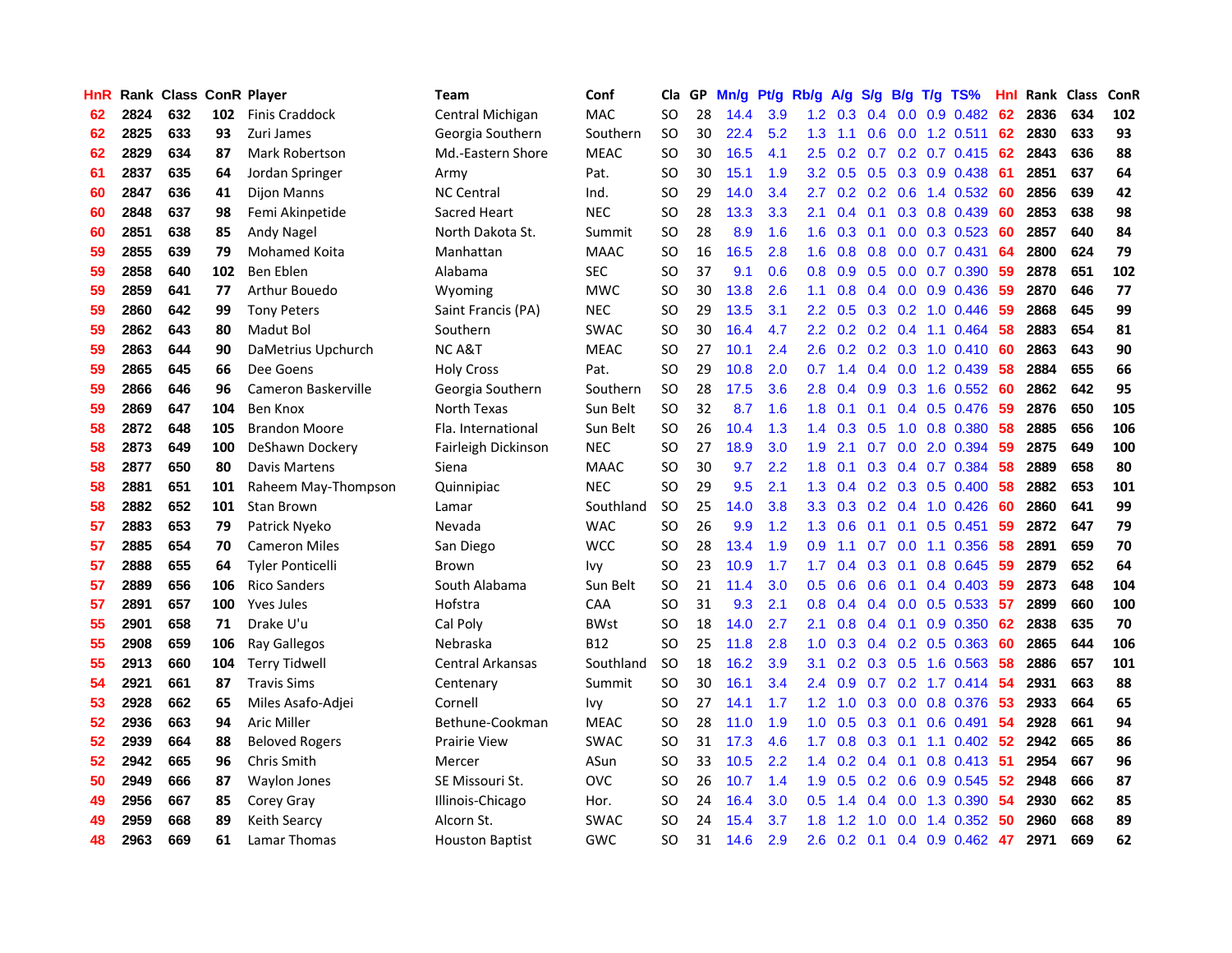| HnR |                | Rank Class ConR Player |                |                         | <b>Team</b>           | Conf            | Cla       |    | GP Mn/g Pt/g |           | Rb/g             | A/g             |                 |                 | S/g B/g T/g TS%               | Hnl  |                | Rank Class       | ConR           |
|-----|----------------|------------------------|----------------|-------------------------|-----------------------|-----------------|-----------|----|--------------|-----------|------------------|-----------------|-----------------|-----------------|-------------------------------|------|----------------|------------------|----------------|
| 47  | 2966           | 670                    | 88             | Jairus Simms            | <b>High Point</b>     | <b>BSou</b>     | SO.       | 30 | 9.2          | 1.5       | 0.5              | 1.1             | 0.3             | 0.0             | 0.7 0.336                     | 47   | 2972           | 670              | 88             |
| 46  | 2969           | 671                    | 100            | Nick Haywood            | Houston               | <b>CUSA</b>     | <b>SO</b> | 30 | 11.4         | 1.9       | 0.7              | 0.6             | 0.3             | 0.0             | 0.6 0.390                     | 46   | 2975           | 671              | 100            |
| 45  | 2972           | 672                    | 98             | Liam McInerney          | Stetson               | ASun            | <b>SO</b> | 31 | 12.5         | 0.9       | 1.9              | 0.4             |                 | $0.4 \quad 0.2$ | $0.6$ 0.241                   | 44   | 2980           | 672              | 99             |
| 43  | 2977           | 673                    | 89             | <b>Baba Diallo</b>      | Centenary             | Summit          | <b>SO</b> | 29 | 10.9         | 2.0       | 1.1              |                 | $0.3$ 0.3 0.1   |                 | $0.8$ 0.443                   | 43   | 2983           | 673              | 89             |
| 43  | 2978           | 674                    | 81             | Joe Henson              | San Jose St.          | <b>WAC</b>      | SO.       | 33 | 10.8         | 0.8       | 1.9              | 0.1             |                 |                 | $0.2$ $0.3$ $0.5$ $0.385$     | 42   | 2986           | 675              | 81             |
| 39  | 2987           | 675                    | 92             | <b>Tony Eackles</b>     | Alcorn St.            | <b>SWAC</b>     | SO.       | 25 | 10.5         | 2.6       | 1.2 <sub>1</sub> | 0.7             |                 |                 | $0.4$ 0.0 1.3 0.378           | 40   | 2990           | 676              | 92             |
| 35  | 2993           | 676                    | 93             | Shaunvanta Ingram       | Alcorn St.            | <b>SWAC</b>     | <b>SO</b> | 21 | 12.1         | 3.3       | $2.2^{\circ}$    | 0.5             |                 |                 | $0.3$ 0.0 1.4 0.358           | 38   | 2992           | 677              | 93             |
| 33  | 2994           | 677                    | 50             | Darnel Jones            | Savannah St.          | Ind.            | <b>SO</b> | 28 | 9.5          | 1.0       | 0.7              | 0.7             |                 |                 | 0.5 0.0 1.0 0.322             | 34   | 2997           | 678              | 50             |
| 32  | 2996           | 678                    | 94             | Chris Sights            | Prairie View          | <b>SWAC</b>     | <b>SO</b> | 30 | 9.4          | 1.4       | 1.2 <sub>2</sub> | 0.9             | 0.3             | 0.0             | 0.9 0.297                     | 33   | 2998           | 679              | 95             |
| 29  | 2997           | 679                    | 97             | Jeffrey Kennings        | Florida A&M           | <b>MEAC</b>     | <b>SO</b> | 20 | 19.2         | 1.6       | 1.0              | 1.7             | 0.9             |                 | 0.0 2.3 0.279                 | 42   | 2985           | 674              | 97             |
| 26  | 2999           | 680                    | 91             | Abdou Niang             | Western Illinois      | Summit          | <b>SO</b> | 23 | 12.0         | 1.0       | 2.0              | 0.3             | 0.1             |                 | 0.3 0.6 0.264                 | 30   | 2999           | 680              | 91             |
| 197 | 1              | 1                      | $\mathbf{1}$   | Kemba Walker            | Connecticut           | BE              | <b>JR</b> | 41 | 37.6         | 23.5      |                  | 5.4 4.5         | 1.9             |                 | 0.2 2.3 0.538                 | 197  | $\overline{1}$ | $\mathbf{1}$     | $\mathbf{1}$   |
| 174 | $\overline{7}$ | $\mathbf{2}$           | 2              | Jordan Taylor           | Wisconsin             | <b>B10</b>      | JR        | 34 |              | 36.5 18.1 | 4.1              | 4.7             | 0.7             | 0.1             | 1.2 0.571                     | 173  | 8              | $\boldsymbol{2}$ | $\mathbf{2}$   |
| 166 | 12             | 3                      | 1              | <b>Marcus Morris</b>    | Kansas                | <b>B12</b>      | JR        | 38 |              | 28.3 17.2 | 7.6              | 1.6             | 0.8             | 0.6             | 1.8 0.619                     | -165 | 16             | 4                | $\overline{2}$ |
| 166 | 13             | 4                      | 4              | Draymond Green          | Michigan St.          | <b>B10</b>      | JR        | 34 |              | 30.1 12.6 | 8.6              | 4.1             | 1.8             | 1.1             | 2.3 0.514 165                 |      | 15             | 3                | 4              |
| 166 | 14             | 5                      | $\overline{2}$ | Nikola Vucevic          | <b>USC</b>            | P12             | <b>JR</b> | 34 |              | 34.9 17.1 | 10.3             | 1.6             | 0.5             | 1.4             | 1.7 0.573 165                 |      | 17             | 5                | $\mathbf{2}$   |
| 164 | 17             | 6                      | 3              | Klay Thompson           | Washington St.        | P <sub>12</sub> | JR        | 34 |              | 34.7 21.6 |                  | 5.2 3.7         | 1.6             | 0.9             | 3.4 0.570 164                 |      | 18             | 6                | 3              |
| 163 | 20             | $\overline{7}$         | 3              | <b>Markieff Morris</b>  | Kansas                | B12             | JR        | 38 |              | 24.4 13.6 |                  |                 | 8.3 1.4 0.8     |                 | 1.1 2.1 0.636 162             |      | 25             | 8                | 4              |
| 161 | 25             | 8                      | 2              | <b>Tyler Zeller</b>     | North Carolina        | ACC             | JR        | 37 |              | 28.1 15.7 |                  | $7.2 \quad 0.6$ |                 |                 | 0.7 1.2 1.4 0.593 160         |      | 28             | 9                | 4              |
| 160 | 26             | 9                      | 1              | JaMychal Green          | Alabama               | <b>SEC</b>      | JR        | 34 |              | 27.9 15.5 |                  | $7.5$ 1.4       |                 |                 | 1.4 2.1 2.8 0.557 163         |      | 22             | $\overline{7}$   | $\mathbf{1}$   |
| 160 | 28             | 10                     | 3              | Reggie Jackson          | <b>Boston College</b> | <b>ACC</b>      | JR        | 34 |              | 34.1 18.2 | 4.3              | 4.5             |                 |                 | 1.1 0.5 2.4 0.614 159         |      | 30             | 10               | 5              |
| 159 | 30             | 11                     | $\mathbf{2}$   | <b>Terrell Holloway</b> | Xavier                | A10             | JR        | 32 |              | 38.4 19.7 | 5.0              | 5.4             |                 |                 | 1.4 0.1 3.4 0.594 159         |      | 31             | 11               | $\mathbf{2}$   |
| 156 | 38             | 12                     | 5              | Iman Shumpert           | Georgia Tech          | ACC             | JR        | 31 |              | 32.0 17.3 | 5.9              | 3.5             |                 |                 | 2.7 0.2 2.3 0.513 155         |      | 41             | 12               | $\overline{ }$ |
| 153 | 43             | 13                     | 4              | <b>Travis Leslie</b>    | Georgia               | <b>SEC</b>      | JR        | 33 |              | 32.2 14.4 |                  | $7.2$ 2.9       |                 |                 | 1.2 0.6 2.2 0.556             | 152  | 47             | 13               | 4              |
| 153 | 44             | 14                     | $\mathbf{1}$   | Orlando Johnson         | UC Santa Barbara      | <b>BWst</b>     | JR        | 32 |              | 33.3 21.1 | 6.2              | 2.9             |                 |                 | 1.2 0.5 2.7 0.592 152         |      | 48             | 14               | $\mathbf{1}$   |
| 152 | 48             | 15                     | 5              | <b>Festus Ezeli</b>     | Vanderbilt            | <b>SEC</b>      | JR        | 34 |              | 23.5 13.0 |                  |                 | 6.3 0.2 0.6     | 2.6             | 1.8 0.605 151                 |      | 51             | 15               | 5              |
| 152 | 49             | 16                     | 8              | <b>Bernard James</b>    | Florida St.           | <b>ACC</b>      | JR        | 34 | 21.1         | 8.6       | 5.9              | 0.2             | 0.9             |                 | 2.4 1.5 0.619 150             |      | 58             | 17               | 10             |
| 151 | 53             | 17                     | 1              | Ken Horton              | C. Connecticut St.    | <b>NEC</b>      | JR        | 31 |              | 35.4 19.5 | 8.9              | 1.9             | 1.4             | 1.6             | 1.6 0.602 150                 |      | 56             | 16               | $\mathbf{1}$   |
| 150 | 59             | 18                     | 1              | Kyle Weems              | Missouri St.          | <b>MVC</b>      | <b>JR</b> | 35 |              | 31.1 16.0 | 6.9              | 1.4             | 1.4             | 0.9             | 1.4 0.581                     | 149  | 59             | 18               | $\mathbf{1}$   |
| 148 | 65             | 19                     | 4              | <b>Denzel Bowles</b>    | James Madison         | CAA             | JR        | 33 |              | 32.2 17.6 | 8.8              |                 | $2.2 \quad 0.6$ | 1.6             | 3.3 0.606 148                 |      | 68             | 22               | 4              |
| 148 | 66             | 20                     | 11             | <b>Trevor Mbakwe</b>    | Minnesota             | <b>B10</b>      | JR        | 31 |              | 30.9 13.9 | 10.5             | 1.3             | 0.9             |                 | 1.5 2.2 0.595 147             |      | 71             | 23               | 11             |
| 148 | 69             | 21                     | 6              | <b>Yancy Gates</b>      | Cincinnati            | <b>BE</b>       | JR        | 34 |              | 27.8 11.9 |                  |                 | 6.9 1.2 0.8     |                 | 1.3 1.3 0.528 148             |      | 66             | 21               | $\overline{ }$ |
| 147 | 73             | 22                     | 3              | <b>Andrew Nicholson</b> | St. Bonaventure       | A10             | JR        | 31 |              | 33.8 20.8 |                  |                 |                 |                 | 7.3 1.0 0.5 1.5 3.2 0.607 147 |      | 77             | 24               | 3              |
| 147 | 74             | 23                     | 4              | <b>Isaiah Thomas</b>    | Washington            | P12             | JR        | 35 |              | 31.9 16.8 | 3.5              | 6.1             |                 | $1.3 \quad 0.1$ | 3.0 0.557 146                 |      | 78             | 25               | 4              |
| 145 | 83             | 24                     | 4              | <b>Shelvin Mack</b>     | Butler                | Hor.            | JR        | 38 |              | 32.1 16.0 | 4.5              | 3.4             | 0.8             | 0.1             | 2.4 0.533 145                 |      | 90             | 29               | 4              |
| 145 | 85             | 25                     | 9              | Jae Crowder             | Marquette             | BE              | JR        | 37 |              | 27.6 11.8 | 6.8              | 1.6             | 1.3             | 0.9             | 0.8 0.560 145                 |      | 88             | 28               | 11             |
| 145 | 89             | 26                     | $\overline{2}$ | Keith Wright            | Harvard               | Ivy             | JR        | 30 | 32.3         | 14.8      | 8.3              | 1.5             | 0.8             | 1.8             | 2.3 0.606                     | 144  | 99             | 31               | $\overline{2}$ |
| 145 | 90             | 27                     | 11             | <b>Marcus Denmon</b>    | Missouri              | <b>B12</b>      | JR        | 34 |              | 30.4 16.9 | 3.5              | 1.8             | 1.8             | 0.1             | $0.9$ $0.624$ 144             |      | 93             | 30               | 11             |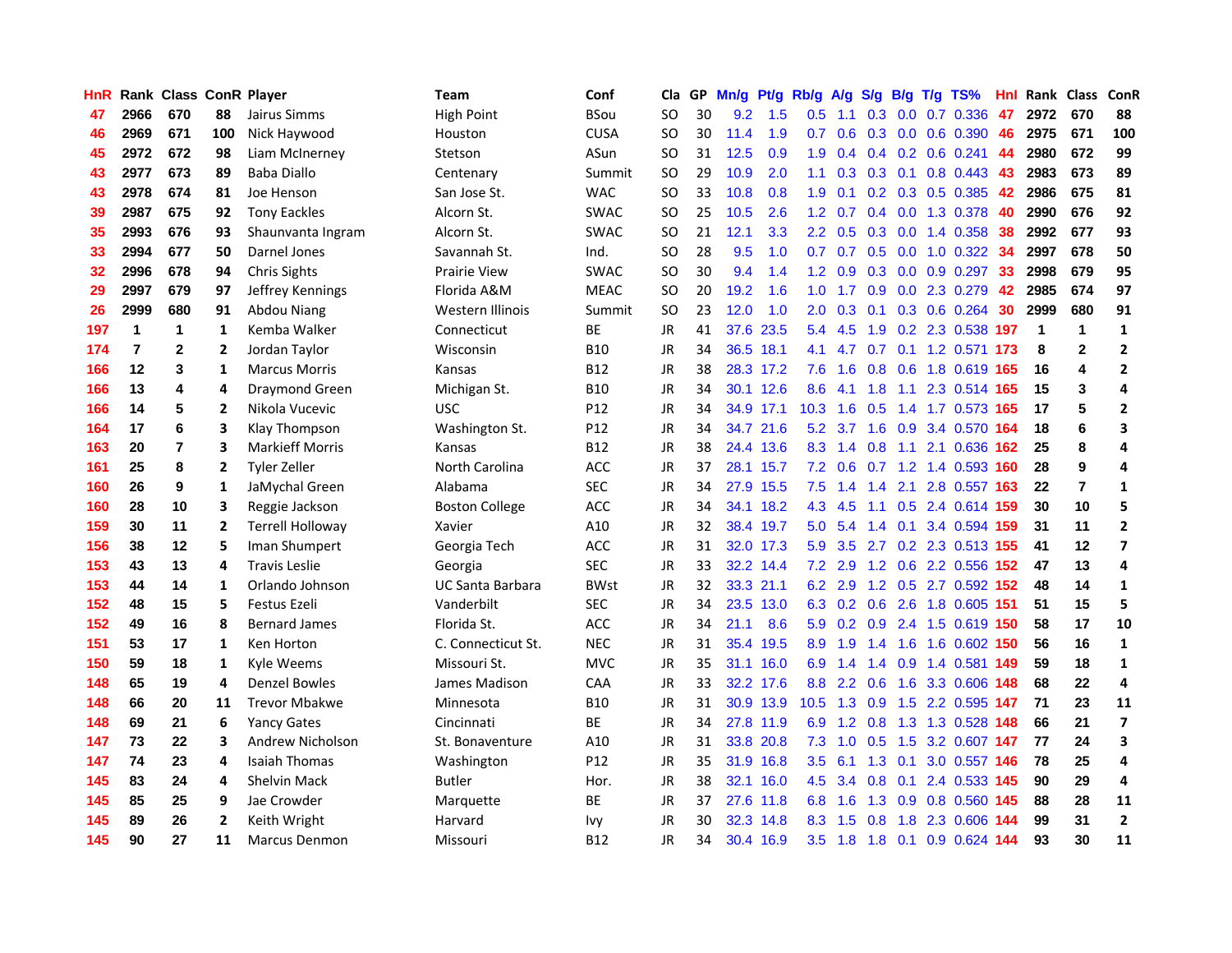| HnR |     | <b>Rank Class ConR Player</b> |                |                          | Team                | Conf            | Cla       |    | GP Mn/g Pt/g |           | Rb/g A/g          |         |                 |           | S/g B/g T/g TS%                   | Hnl | <b>Rank Class</b> |    | ConR                    |
|-----|-----|-------------------------------|----------------|--------------------------|---------------------|-----------------|-----------|----|--------------|-----------|-------------------|---------|-----------------|-----------|-----------------------------------|-----|-------------------|----|-------------------------|
| 145 | 93  | 28                            | 12             | Chris Singleton          | Florida St.         | ACC             | <b>JR</b> | 28 |              | 29.1 13.1 | 6.8               | 1.2     | 2.0             | 1.5       | 2.2 0.526                         | 149 | -61               | 19 | 11                      |
| 144 | 96  | 29                            | 11             | Ashton Gibbs             | Pittsburgh          | BE              | <b>JR</b> | 31 |              | 32.8 16.8 | 2.4               | 2.8     | 0.4             | 0.0       | 1.6 0.640 145                     |     | -87               | 27 | 10                      |
| 143 | 99  | 30                            | 8              | <b>Trey Thompkins</b>    | Georgia             | <b>SEC</b>      | JR        | 30 |              | 31.2 16.4 | 7.6               | 1.4     | 1.1             |           | 1.7 2.5 0.533 146                 |     | 83                | 26 | $\overline{\mathbf{z}}$ |
| 142 | 103 | 31                            | 3              | Greg Mangano             | Yale                | Ivy             | <b>JR</b> | 28 |              | 32.0 16.3 | 10.0 <sub>1</sub> |         | $0.5 \quad 0.4$ |           | 3.0 2.0 0.553 142 110             |     |                   | 33 | 3                       |
| 142 | 107 | 32                            | 6              | Kent Bazemore            | <b>Old Dominion</b> | CAA             | <b>JR</b> | 34 |              | 30.7 12.3 | 5.1               |         |                 |           | 2.9 2.2 0.9 2.4 0.554 142 113     |     |                   | 34 | $\overline{\mathbf{z}}$ |
| 141 | 108 | 33                            | 13             | John Shurna              | Northwestern        | <b>B10</b>      | <b>JR</b> | 32 |              | 34.0 16.6 | 4.9               | 2.6     | 1.1             |           | 1.0 1.8 0.604 142                 |     | 104               | 32 | 13                      |
| 140 | 114 | 34                            | 8              | Ryan Pearson             | George Mason        | <b>CAA</b>      | JR        | 34 |              | 30.3 14.2 |                   |         |                 |           | 6.7 1.2 0.9 0.6 1.6 0.579 140     |     | 123               | 36 | 9                       |
| 140 | 115 | 35                            | 9              | Samme Givens             | Drexel              | CAA             | <b>JR</b> | 31 |              | 29.7 12.2 | 10.1              | 1.1     | 0.6             |           | 0.8 1.9 0.521 140                 |     | 121               | 35 | 8                       |
| 140 | 121 | 36                            | $\overline{2}$ | Kyle O'Quinn             | Norfolk St.         | <b>MEAC</b>     | <b>JR</b> | 32 |              | 32.8 16.4 | 11.1              | 1.0     | 0.6             |           | 3.4 2.1 0.610 139                 |     | 135               | 40 | $\mathbf{2}$            |
| 140 | 122 | 37                            | 11             | <b>Erving Walker</b>     | Florida             | <b>SEC</b>      | <b>JR</b> | 37 |              | 32.8 14.6 | 2.9               | 3.4     | 1.1             |           | 0.0 2.4 0.572 139                 |     | 127               | 37 | 11                      |
| 139 | 125 | 38                            | 7              | Will Clyburn             | Utah                | <b>MWC</b>      | JR        | 30 |              | 34.7 17.1 | 7.8               | 1.0     | 1.1             |           | 0.2 2.5 0.578 139                 |     | 132               | 39 | $\overline{7}$          |
| 138 | 133 | 39                            | 4              | <b>Robert Sacre</b>      | Gonzaga             | <b>WCC</b>      | <b>JR</b> | 35 |              | 25.9 12.5 | 6.3               | 1.1     | 0.8             | 1.9       | 2.1 0.575 138                     |     | 144               | 43 | 4                       |
| 138 | 134 | 40                            | 3              | Reggie Hamilton          | Oakland             | Summit          | JR        | 35 |              | 28.8 17.6 | 2.5               | 5.3     | 1.3             | 0.2       | 3.6 0.623                         | 138 | 141               | 42 | 3                       |
| 138 | 138 | 41                            | 10             | <b>Bradford Burgess</b>  | <b>VCU</b>          | CAA             | <b>JR</b> | 40 |              | 34.5 14.3 | 6.3               | 1.7     | 1.1             | 0.8       | 1.5 0.606 137                     |     | 150               | 46 | 10                      |
| 138 | 140 | 42                            | 8              | <b>Chace Stanback</b>    | <b>UNLV</b>         | <b>MWC</b>      | <b>JR</b> | 33 |              | 29.3 13.0 | 5.9               | 1.5     | 1.1             | 0.6       | 1.4 0.571 137                     |     | 151               | 47 | 8                       |
| 138 | 141 | 43                            | 12             | Laurence Bowers          | Missouri            | <b>B12</b>      | <b>JR</b> | 34 |              | 24.8 11.6 | 6.1               | 1.4     | 1.1             | 1.8       | 1.4 0.564 138                     |     | 146               | 44 | 12                      |
| 138 | 143 | 44                            | 16             | William Buford           | Ohio St.            | <b>B10</b>      | <b>JR</b> | 36 |              | 32.4 14.4 | 3.9               | 2.9     | 0.8             |           | 0.3 1.8 0.556 138                 |     | 147               | 45 | 16                      |
| 137 | 149 | 45                            | 3              | <b>Garrett Stutz</b>     | Wichita St.         | <b>MVC</b>      | JR        | 37 | 14.7         | 7.2       | 3.5               |         |                 |           | 1.0 0.3 0.8 1.0 0.589 137         |     | 157               | 48 | 3                       |
| 137 | 152 | 46                            | 9              | Josh Owens               | Stanford            | P12             | JR        | 31 |              | 27.6 11.6 |                   |         |                 |           | 6.5 1.2 0.8 0.9 2.0 0.586 136     |     | 161               | 49 | 10                      |
| 136 | 162 | 47                            | 6              | Chris Johnson            | Dayton              | A10             | JR        | 36 |              | 29.7 11.9 | 6.0               | 1.6     |                 |           | 0.9 0.4 1.1 0.560 136             |     | 164               | 50 | 6                       |
| 136 | 165 | 48                            | 23             | <b>Terrence Jennings</b> | Louisville          | <b>BE</b>       | <b>JR</b> | 34 | 23.4         | 9.6       | 5.2               | 0.7     |                 |           | 0.7 1.9 1.1 0.555 136             |     | 166               | 51 | 23                      |
| 136 | 166 | 49                            | 3              | Michael Glover           | Iona                | <b>MAAC</b>     | JR        | 37 |              | 34.3 18.4 | 10.1              | 0.9     |                 |           | 0.8 0.9 2.3 0.613 135             |     | 168               | 52 | 3                       |
| 136 | 167 | 50                            | 8              | <b>Cameron Moore</b>     | <b>UAB</b>          | <b>CUSA</b>     | JR        | 28 |              | 33.8 14.0 | 9.3               | 0.9     |                 | $0.7$ 1.5 | 1.5 0.528 138                     |     | 140               | 41 | 5                       |
| 134 | 179 | 51                            | $\overline{2}$ | Casper Ware              | Long Beach St.      | <b>BWst</b>     | JR        | 34 |              | 34.9 17.2 | 2.5               | 4.4     | 1.6             |           | 0.2 3.0 0.573 132                 |     | 205               | 60 | 3                       |
| 134 | 181 | 52                            | 11             | Jorge Gutierrez          | California          | P <sub>12</sub> | <b>JR</b> | 33 |              | 33.5 14.6 | 3.8 <sub>2</sub>  | 4.5     | 1.6             |           | 0.2 3.0 0.538 132                 |     | 214               | 62 | 11                      |
| 134 | 186 | 53                            | 3              | Larry Anderson           | Long Beach St.      | <b>BWst</b>     | <b>JR</b> | 28 |              | 33.8 14.3 | 6.3               | 3.3     | 1.9             | 0.7       | 2.5 0.573 139                     |     | 129               | 38 | $\overline{\mathbf{c}}$ |
| 133 | 189 | 54                            | 28             | Dion Dixon               | Cincinnati          | ВE              | <b>JR</b> | 35 |              | 26.8 11.6 | 2.9               | 1.9     | 1.0             | 0.0       | 1.3 0.534 133                     |     | 192               | 54 | 28                      |
| 133 | 194 | 55                            | 5              | <b>Scott Saunders</b>    | <b>Belmont</b>      | ASun            | <b>JR</b> | 35 | 17.1         | 9.9       | 5.2               | 0.3     | 0.3             | 1.1       | 1.2 0.570 133                     |     | 194               | 55 | 5                       |
| 133 | 196 | 56                            | 14             | Quincy Acy               | Baylor              | <b>B12</b>      | <b>JR</b> | 31 |              | 31.0 12.4 | 7.6               | 0.9     | 0.9             | 1.5       | 2.1 0.571 132                     |     | 209               | 61 | 16                      |
| 132 | 198 | 57                            | 5              | <b>Ben Smith</b>         | Wichita St.         | <b>MVC</b>      | JR        | 37 | 16.5         | 6.7       |                   |         |                 |           | 2.2 1.2 0.4 0.1 0.7 0.636 132     |     | -202              | 59 | 5                       |
| 132 | 209 | 58                            | 9              | Steven Idlet             | Tulsa               | <b>CUSA</b>     | <b>JR</b> | 31 |              | 26.3 11.6 |                   |         |                 |           | 6.3 1.0 0.9 0.9 1.7 0.572 132 197 |     |                   | 56 | 9                       |
| 131 | 215 | 59                            | 12             | DeAngelo Casto           | Washington St.      | P <sub>12</sub> | <b>JR</b> | 33 |              | 28.5 12.0 | 6.8               | 1.0     |                 |           | 1.1 1.8 2.2 0.582 131             |     | 218               | 63 | 12                      |
| 131 | 220 | 60                            | 35             | Kris Joseph              | Syracuse            | ВE              | <b>JR</b> | 34 |              | 32.4 14.3 | 5.2               | 2.2     | 1.5             |           | 0.6 2.1 0.561 131                 |     | 222               | 65 | 33                      |
| 131 | 223 | 61                            | 7              | <b>Brandon Wood</b>      | Valparaiso          | Hor.            | JR        | 33 |              | 31.9 16.7 | 4.3               | 3.1     |                 |           | 1.7 0.2 2.2 0.547 132             |     | 201               | 58 | 6                       |
| 131 | 225 | 62                            | 5              | David Hanson             | Cal Poly            | <b>BWst</b>     | <b>JR</b> | 30 |              | 35.3 15.2 | 6.1               | 1.8     | 1.0             |           | 0.3 1.2 0.513 130                 |     | 247               | 72 | 5                       |
| 130 | 230 | 63                            | 4              | Dario Hunt               | Nevada              | <b>WAC</b>      | JR        | 32 |              | 29.7 12.4 | 9.7               | 0.7     | 0.6             |           | 1.7 2.2 0.551                     | 129 | 265               | 78 | 5                       |
| 130 | 231 | 64                            | 8              | <b>Tony Meier</b>        | Milwaukee           | Hor.            | JR        | 33 | 28.1         | 12.0      | 4.3               | 1.8     | $0.4^{\circ}$   | 0.6       | 1.9 0.664                         | 130 | 246               | 71 | 8                       |
| 130 | 232 | 65                            | 5              | Olu Ashaolu              | Louisiana Tech      | <b>WAC</b>      | <b>JR</b> | 32 |              | 30.9 14.2 |                   | 9.4 1.6 |                 |           | 1.0 0.3 3.5 0.560 128             |     | 276               | 82 | 6                       |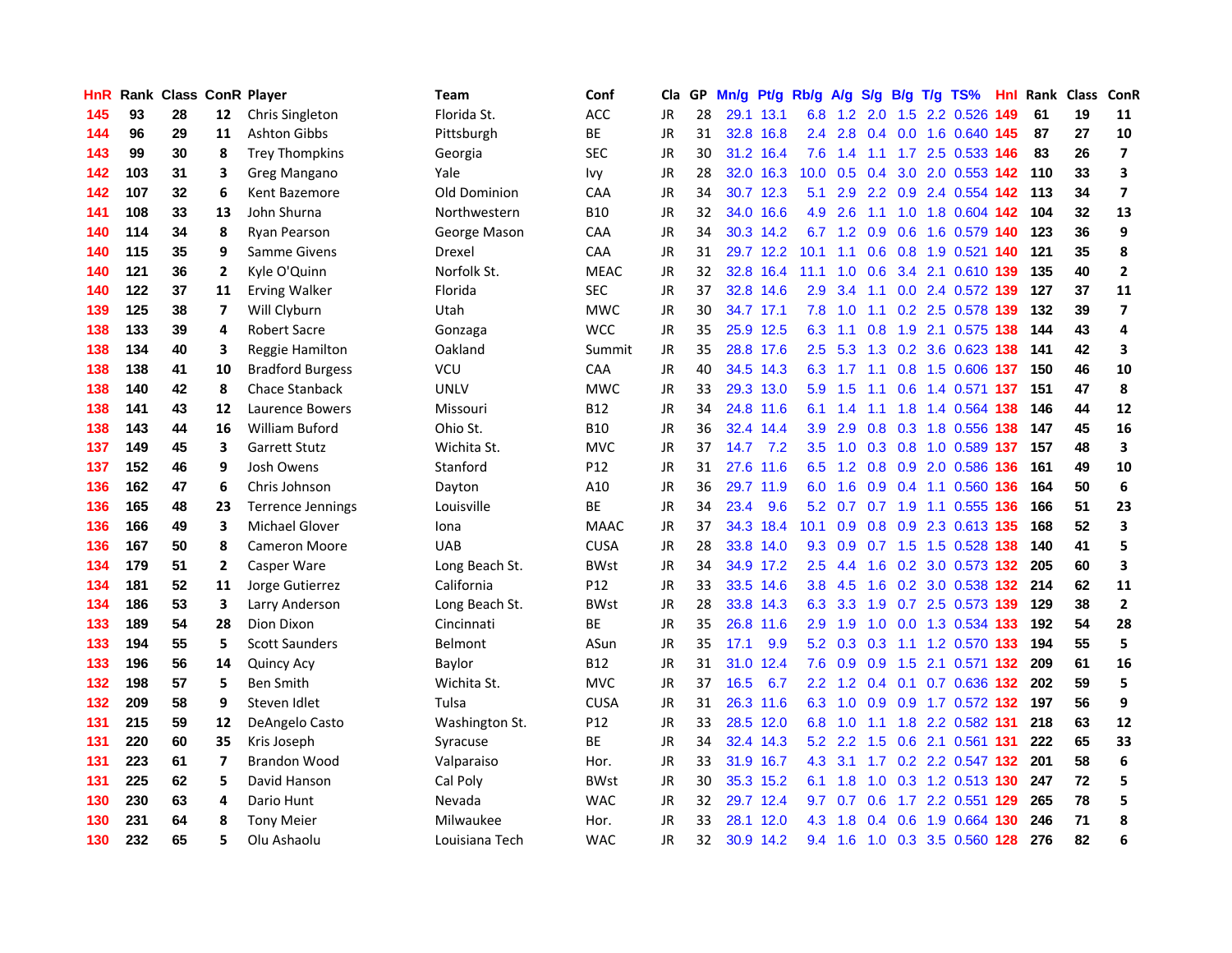| HnR |     | Rank Class ConR Player |    |                       | Team              | Conf        | Cla       |    | GP Mn/g | Pt/g Rb/g |                  | A/g | S/g |           | B/g T/g TS%                   | Hnl |     | Rank Class | ConR                    |
|-----|-----|------------------------|----|-----------------------|-------------------|-------------|-----------|----|---------|-----------|------------------|-----|-----|-----------|-------------------------------|-----|-----|------------|-------------------------|
| 130 | 233 | 66                     | 37 | Scoop Jardine         | Syracuse          | BE          | JR.       | 35 |         | 32.1 12.5 | $2.2\,$          | 5.9 | 1.6 | 0.1       | 2.9 0.513                     | 130 | 242 | 70         | 36                      |
| 130 | 236 | 67                     | 11 | <b>Tony Taylor</b>    | George Washington | A10         | JR        | 31 |         | 33.4 15.0 | 3.3 <sub>2</sub> | 4.6 | 1.3 | 0.0       | 2.6 0.523 129                 |     | 253 | 75         | 11                      |
| 130 | 242 | 68                     | 4  | Dominique Morrison    | Oral Roberts      | Summit      | JR        | 31 |         | 34.9 19.5 | 5.0              | 2.1 | 0.6 | 0.5       | 1.6 0.605 132                 |     | 199 | 57         | 4                       |
| 130 | 244 | 69                     | 15 | Darius Miller         | Kentucky          | <b>SEC</b>  | JR        | 38 |         | 31.0 10.9 | 4.6              | 1.7 | 0.8 |           | 1.1 1.5 0.598 130             |     | 250 | 73         | 16                      |
| 130 | 247 | 70                     | 3  | Jarrod Jones          | Ball St.          | <b>MAC</b>  | JR        | 32 |         | 29.5 14.7 |                  |     |     |           | 8.4 1.2 0.8 0.7 1.8 0.537 129 |     | 260 | 76         | 5                       |
| 129 | 252 | 71                     | 15 | Drew Gordon           | <b>New Mexico</b> | <b>MWC</b>  | JR        | 26 |         | 28.0 13.0 | 10.5             | 0.6 |     |           | 0.5 1.3 2.3 0.549 134         |     | 179 | 53         | 11                      |
| 129 | 257 | 72                     | 8  | <b>Rashad Green</b>   | San Francisco     | WCC         | JR        | 30 |         | 28.8 12.5 | 5.8              | 3.0 |     |           | 1.1 0.2 2.7 0.561 131         |     | 220 | 64         | $\overline{\mathbf{z}}$ |
| 129 | 259 | 73                     | 9  | Mamadou Seck          | Southern Illinois | <b>MVC</b>  | JR        | 32 |         | 29.3 10.8 | 8.1              | 1.5 | 1.0 |           | 0.3 1.8 0.527 127             |     | 306 | 92         | 13                      |
| 129 | 262 | 74                     | 7  | Mick Hedgepeth        | Belmont           | ASun        | JR        | 35 |         | 22.1 10.8 | 5.9              | 0.6 | 0.6 |           | 0.6 1.3 0.588 129             |     | 264 | 77         | $\overline{\mathbf{z}}$ |
| 129 | 264 | 75                     | 12 | Ramone Moore          | Temple            | A10         | JR        | 34 | 33.9    | 15.2      | 4.2              | 3.1 |     |           | 1.2 0.2 2.4 0.546 128         |     | 284 | 87         | 12                      |
| 129 | 266 | 76                     | 10 | David Kyles           | Wichita St.       | <b>MVC</b>  | JR        | 37 | 22.1    | 9.3       | 2.8              | 1.4 |     |           | 0.8 0.3 0.9 0.567 128         |     | 274 | 80         | 10                      |
| 129 | 267 | 77                     | 11 | Toure' Murry          | Wichita St.       | <b>MVC</b>  | JR        | 37 | 26.1    | 9.4       | 4.5              | 3.4 | 1.2 |           | 0.3 2.7 0.521                 | 128 | 275 | 81         | 11                      |
| 129 | 270 | 78                     | 18 | Jeffery Taylor        | Vanderbilt        | <b>SEC</b>  | JR        | 34 |         | 31.7 14.7 | $5.5^{\circ}$    | 2.4 | 1.0 | 0.6       | 2.6 0.539 128                 |     | 279 | 84         | 20                      |
| 129 | 271 | 79                     | 41 | Kyle Kuric            | Louisville        | BE          | <b>JR</b> | 33 |         | 28.1 10.8 | 3.9 <sup>°</sup> | 1.2 | 0.9 |           | 0.2 0.8 0.659 128             |     | 283 | 86         | 41                      |
| 128 | 272 | 80                     | 5  | Zack Rosen            | Pennsylvania      | Ivy         | <b>JR</b> | 28 |         | 36.7 14.3 | 3.5              | 5.4 | 1.3 | 0.1       | 2.7 0.583 127                 |     | 294 | 90         | 6                       |
| 128 | 274 | 81                     | 22 | <b>Tyshawn Taylor</b> | Kansas            | <b>B12</b>  | JR        | 36 | 27.1    | 9.3       | 1.9              | 4.6 |     |           | 1.0 0.3 2.7 0.557 128         |     | 273 | 79         | 22                      |
| 128 | 275 | 82                     | 4  | Stephen Lumpkins      | American          | Pat.        | JR        | 31 |         | 30.0 13.5 |                  |     |     |           | 8.2 0.5 0.5 1.3 1.3 0.598 128 |     | 288 | 88         | 4                       |
| 128 | 278 | 83                     | 1  | Jesse Sanders         | Liberty           | BSou        | JR        | 32 |         | 32.6 11.3 |                  |     |     |           | 6.0 5.7 1.2 0.2 3.0 0.531 128 |     | 281 | 85         | $\overline{2}$          |
| 128 | 279 | 84                     | 19 | DeAndre Liggins       | Kentucky          | <b>SEC</b>  | JR        | 38 | 31.6    | 8.6       | 4.0              | 2.5 |     |           | 1.2 0.7 1.4 0.518 128         |     | 277 | 83         | 19                      |
| 128 | 283 | 85                     | 6  | Chris Wroblewski      | Cornell           | lvy         | JR        | 26 |         | 32.7 14.2 | 3.4              |     |     |           | 5.7 1.5 0.1 2.7 0.546 130     |     | 251 | 74         | 5                       |
| 128 | 287 | 86                     | 5  | Justin Greene         | Kent St.          | <b>MAC</b>  | JR        | 37 |         | 32.6 15.4 | 8.3              | 1.6 |     |           | 1.1 1.4 3.0 0.516 127         |     | 300 | 91         | 6                       |
| 127 | 294 | 87                     | 5  | Alex Young            | <b>IUPUI</b>      | Summit      | JR        | 33 | 36.6    | 19.7      | 6.4              | 2.4 | 1.4 |           | 0.8 3.4 0.545 127             |     | 309 | 94         | 5                       |
| 127 | 298 | 88                     | 43 | Chris Smith           | Louisville        | ВE          | JR.       | 35 | 26.0    | 9.4       | 4.6              | 2.5 | 0.9 |           | 0.1 1.7 0.555 127             |     | 310 | 95         | 45                      |
| 127 | 299 | 89                     | 44 | Jason Clark           | Georgetown        | ВE          | JR        | 32 |         | 30.6 12.0 | 4.1              | 1.8 | 1.5 |           | 0.2 2.2 0.594 127             |     | 307 | 93         | 44                      |
| 127 | 301 | 90                     | 22 | Rotnei Clarke         | Arkansas          | <b>SEC</b>  | JR        | 31 |         | 31.8 15.2 | 3.0 <sub>2</sub> | 1.6 | 0.8 |           | 0.0 1.2 0.617 126             |     | 327 | 104        | 26                      |
| 127 | 304 | 91                     | 46 | Jordan Theodore       | <b>Seton Hall</b> | BE          | JR        | 31 |         | 30.2 11.0 | 3.1              | 4.4 | 1.3 | 0.1       | 2.7 0.520 123                 |     | 389 | 119        | 58                      |
| 127 | 306 | 92                     | 7  | <b>Brady Jardine</b>  | Utah St.          | <b>WAC</b>  | JR        | 34 | 21.4    | 7.5       | 7.0              | 0.5 | 0.5 | 1.0       | 1.2 0.563 127                 |     | 312 | 96         | 8                       |
| 127 | 308 | 93                     | 9  | Marc Trasolini        | Santa Clara       | <b>WCC</b>  | <b>JR</b> | 37 |         | 26.4 12.8 | 6.1              | 0.8 | 0.5 | 0.9       | 1.5 0.597 126                 |     | 317 | 97         | 9                       |
| 127 | 309 | 94                     | 47 | Kevin Jones           | West Virginia     | ВE          | JR        | 33 |         | 34.9 13.1 | 7.5              | 1.1 |     | $0.5$ 0.5 | 1.1 0.498 126                 |     | 323 | 102        | 47                      |
| 127 | 310 | 95                     | 5  | Ryan Olander          | Fairfield         | <b>MAAC</b> | JR        | 33 |         | 30.1 10.4 | 6.8              | 1.1 |     | $0.7$ 2.1 | 1.6 0.555 126                 |     | 320 | 100        | 5                       |
| 127 | 313 | 96                     | 26 | Lewis Jackson         | Purdue            | B10         | JR        | 34 | 26.2    | 8.0       | 3.2 <sub>2</sub> | 4.0 | 0.8 |           | 0.1 1.9 0.567 126             |     | 325 | 103        | 26                      |
| 127 | 314 | 97                     | 26 | Ricardo Ratliffe      | Missouri          | <b>B12</b>  | JR        | 34 |         | 24.5 10.6 | 6.0              | 1.1 |     |           | 0.2 1.3 1.0 0.585 126         |     | 319 | 99         | 27                      |
| 126 | 318 | 98                     | 13 | Quinn McDowell        | William & Mary    | CAA         | JR        | 32 |         | 33.7 15.5 | 5.4              | 2.1 | 0.5 |           | 0.1 1.5 0.631 126             |     | 333 | 106        | 14                      |
| 126 | 319 | 99                     | 25 | <b>Scotty Hopson</b>  | Tennessee         | <b>SEC</b>  | JR        | 32 |         | 29.3 17.0 | 3.3 <sup>°</sup> | 1.3 | 0.8 |           | 0.2 2.8 0.550 126             |     | 330 | 105        | 27                      |
| 125 | 327 | 100                    | 17 | <b>Micheal Eric</b>   | Temple            | A10         | JR        | 24 | 20.0    | 7.1       | 5.9              | 1.0 | 0.4 | 1.6       | 1.0 0.490 127                 |     | 292 | 89         | 16                      |
| 125 | 332 | 101                    | 29 | Darrell Williams      | Oklahoma St.      | B12         | JR        | 23 | 21.0    | 7.1       | 7.3              | 0.9 | 0.6 | 0.5       | 1.4 0.513 130                 |     | 234 | 69         | 17                      |
| 125 | 333 | 102                    | 27 | <b>Brad Tinsley</b>   | Vanderbilt        | <b>SEC</b>  | JR        | 34 | 32.7    | 10.6      | 3.7              | 4.6 | 0.8 | 0.2       | 1.9 0.570                     | 125 | 345 | 108        | 29                      |
| 125 | 335 | 103                    | 25 | Malcolm Grant         | Miami (FL)        | ACC         | <b>JR</b> | 36 |         | 32.4 14.8 | 1.8              |     |     |           | 3.2 0.9 0.0 2.6 0.592 125     |     | 349 | 109        | 26                      |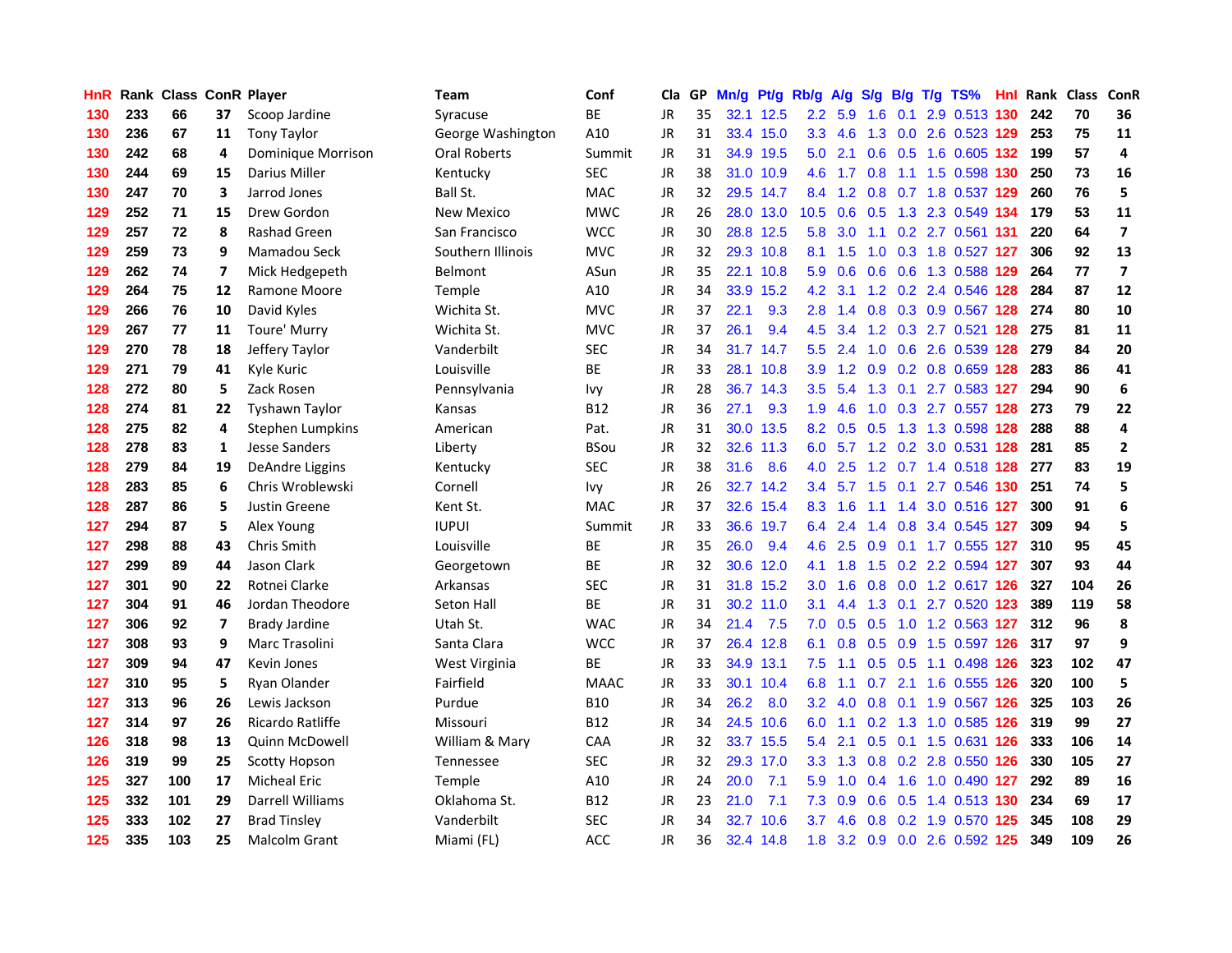| HnR |     | <b>Rank Class ConR Player</b> |              |                         | Team                       | Conf            | Cla       |    | GP Mn/g Pt/g |           | Rb/g             | <b>A/g</b>      |               |             | S/g B/g T/g TS%               | Hnl | Rank Class ConR |     |                |
|-----|-----|-------------------------------|--------------|-------------------------|----------------------------|-----------------|-----------|----|--------------|-----------|------------------|-----------------|---------------|-------------|-------------------------------|-----|-----------------|-----|----------------|
| 125 | 338 | 104                           | 19           | Noah Hartsock           | <b>BYU</b>                 | <b>MWC</b>      | JR        | 37 | 29.7         | 8.6       | 5.9              | 1.6             | 0.6           | 1.6         | 0.9 0.580                     | 124 | 354             | 111 | 19             |
| 125 | 340 | 105                           | 14           | Joe Ragland             | Wichita St.                | <b>MVC</b>      | <b>JR</b> | 37 | 21.0         | 7.0       | 1.7 <sup>2</sup> | 2.8             | 0.6           |             | 0.2 1.2 0.572 124             |     | 351             | 110 | 15             |
| 125 | 344 | 106                           | 3            | <b>Tyler Murray</b>     | Wagner                     | <b>NEC</b>      | <b>JR</b> | 30 |              | 37.1 16.9 | 4.6              | 3.5             | 1.3           |             | 0.3 3.2 0.578 124             |     | 355             | 112 | 3              |
| 125 | 349 | 107                           | 13           | <b>Damier Pitts</b>     | Marshall                   | <b>CUSA</b>     | <b>JR</b> | 25 |              | 32.1 16.2 | 2.8              |                 | 4.7 0.6 0.1   |             | 2.8 0.554 130                 |     | 232             | 68  | 10             |
| 124 | 350 | 108                           | $\mathbf{2}$ | Kelvin Martin           | <b>Charleston Southern</b> | <b>BSou</b>     | <b>JR</b> | 30 |              | 29.5 12.3 |                  | $9.0 \quad 1.3$ |               |             | 1.9 0.9 1.6 0.618 126         |     | 318             | 98  | 3              |
| 124 | 354 | 109                           | 26           | Andre Young             | Clemson                    | ACC             | JR        | 34 |              | 32.3 11.1 | 2.6              | 3.0             |               |             | 1.4 0.1 1.2 0.549 123         |     | 370             | 118 | 27             |
| 124 | 358 | 110                           | 53           | <b>Herb Pope</b>        | <b>Seton Hall</b>          | ВE              | <b>JR</b> | 30 | 27.1         | 9.8       | 7.9              | 1.5             | 0.8           |             | 1.3 1.9 0.450 120             |     | 431             | 128 | 64             |
| 124 | 360 | 111                           | 54           | Darius Johnson-Odom     | Marquette                  | BE              | JR        | 37 |              | 30.0 15.8 | 3.0              | 2.4             |               |             | 0.8 0.2 2.0 0.542 124         |     | 366             | 116 | 54             |
| 124 | 363 | 112                           | 19           | Kenny Frease            | Xavier                     | A10             | JR        | 32 |              | 28.5 11.7 | 7.1              | 1.2             |               |             | 0.3 0.8 1.3 0.568 123         |     | 369             | 117 | 20             |
| 123 | 372 | 113                           | 20           | Scootie Randall         | Temple                     | A10             | JR        | 27 |              | 30.3 10.7 | 4.7              | 1.4             | 1.0           |             | 0.2 0.8 0.603 124             |     | 365             | 115 | 18             |
| 123 | 377 | 114                           | 57           | Nasir Robinson          | Pittsburgh                 | BE              | <b>JR</b> | 31 | 24.1         | 9.4       | 4.9              | 1.3             | 0.5           |             | 0.1 1.7 0.543 124             |     | 361             | 114 | 53             |
| 123 | 387 | 115                           | $\mathbf{2}$ | Aaron Broussard         | Seattle                    | Ind.            | <b>JR</b> | 31 |              | 30.8 14.5 | 7.7              | 1.3             | 1.5           |             | 0.2 2.4 0.535 122             |     | 400             | 122 | $\mathbf{2}$   |
| 123 | 389 | 116                           | 4            | Patrick Richard         | McNeese St.                | Southland       | JR        | 31 |              | 32.9 16.1 | 6.4              | 2.5             | $1.4^{\circ}$ | 0.4         | 2.3 0.575 124                 |     | 359             | 113 | 3              |
| 123 | 392 | 117                           | 60           | Darryl Bryant           | West Virginia              | <b>BE</b>       | <b>JR</b> | 32 |              | 26.6 11.3 | $2.4^{\circ}$    | 3.0             | 0.9           |             | 0.0 2.2 0.489 122             |     | 394             | 120 | 59             |
| 122 | 395 | 118                           | 17           | <b>Michael Morrison</b> | George Mason               | CAA             | <b>JR</b> | 34 | 24.4         | 6.8       | 5.5              | 1.7             | 0.6           |             | 1.2 0.9 0.523 122             |     | 398             | 121 | 17             |
| 122 | 396 | 119                           | 7            | Julian Mavunga          | Miami (OH)                 | <b>MAC</b>      | JR        | 32 | 36.3         | 14.8      | 8.2              | 3.0             | 0.6           | 0.5         | 3.8 0.552 121                 |     | 421             | 124 | 8              |
| 122 | 397 | 120                           | 29           | <b>Malik Cook</b>       | South Carolina             | <b>SEC</b>      | <b>JR</b> | 30 | 25.8         | 9.4       |                  | 6.4 0.7         |               | $1.5 \t0.5$ | 1.6 0.533 122                 |     | 401             | 123 | 30             |
| 122 | 400 | 121                           | 61           | Ron Anderson            | South Florida              | ВE              | JR        | 33 | 22.5         | 7.0       |                  |                 |               |             | 6.4 1.2 0.5 0.8 1.5 0.537 121 |     | 422             | 125 | 63             |
| 122 | 411 | 122                           | 4            | James Johnson           | Quinnipiac                 | <b>NEC</b>      | <b>JR</b> | 32 |              | 33.9 16.1 |                  | 4.2 3.5         |               |             | 1.6 0.1 1.5 0.525 120         |     | 433             | 130 | 4              |
| 121 | 414 | 123                           | 10           | <b>Troy Gillenwater</b> | New Mexico St.             | <b>WAC</b>      | JR        | 27 |              | 30.3 18.9 |                  | 6.3 0.6         |               |             | 0.4 1.0 2.3 0.552 126         |     | 322             | 101 | 9              |
| 121 | 416 | 124                           | 34           | <b>Miles Plumlee</b>    | <b>Duke</b>                | ACC             | <b>JR</b> | 37 | 16.7         | 4.8       | 4.9              | 0.4             |               |             | 0.6 0.5 0.9 0.530 119         |     | 448             | 134 | 36             |
| 121 | 420 | 125                           | 3            | Kevin Thompson          | Morgan St.                 | <b>MEAC</b>     | JR        | 31 |              | 28.7 13.1 | 9.1              | 1.1             |               |             | 0.7 1.3 2.5 0.536 121         |     | 425             | 126 | 3              |
| 121 | 422 | 126                           | 9            | Randy Davis             | Ball St.                   | <b>MAC</b>      | <b>JR</b> | 32 | 29.8         | 9.8       | 3.5              | 5.0             | 1.5           | 0.1         | 2.7 0.594 120                 |     | 432             | 129 | 10             |
| 121 | 423 | 127                           | 3            | Desmond Holloway        | Coastal Carolina           | <b>BSou</b>     | JR        | 26 | 32.0         | 18.5      | 6.9              | 1.7             |               |             | 1.3 0.3 2.4 0.586 126         |     | 336             | 107 | 4              |
| 121 | 427 | 128                           | 25           | Harper Kamp             | California                 | P12             | <b>JR</b> | 33 |              | 32.9 14.2 | 5.6              | 1.7             |               |             | 0.6 0.3 2.3 0.588 119         |     | 465             | 137 | 25             |
| 120 | 434 | 129                           | 11           | <b>Brockeith Pane</b>   | Utah St.                   | <b>WAC</b>      | JR        | 34 |              | 28.3 11.8 | 3.1              | 3.4             | 0.9           | 0.1         | 2.6 0.543 120                 |     | 437             | 131 | 11             |
| 120 | 438 | 130                           | 8            | Noruwa Agho             | Columbia                   | Ivy             | <b>JR</b> | 28 |              | 34.5 16.8 | 4.9              | 4.3             | 1.0           | 0.6         | 3.2 0.509 119                 |     | 470             | 139 | 8              |
| 120 | 442 | 131                           | 38           | David Loubeau           | Texas A&M                  | <b>B12</b>      | JR        | 33 |              | 26.4 11.8 | 5.0              | 0.4             | 0.3           |             | 0.4 1.5 0.544 120             |     | 440             | 132 | 37             |
| 120 | 443 | 132                           | 23           | Oscar Bellfield         | <b>UNLV</b>                | <b>MWC</b>      | <b>JR</b> | 33 |              | 33.7 11.2 | $2.4^{\circ}$    | 3.7             | 1.1           | 0.1         | 2.3 0.511 119                 |     | 456             | 136 | 23             |
| 120 | 448 | 133                           | 33           | <b>Ryne Smith</b>       | Purdue                     | <b>B10</b>      | <b>JR</b> | 34 | 23.9         | 6.2       | 2.5              | 1.7             | 0.7           |             | 0.2 0.5 0.676 119             |     | 451             | 135 | 32             |
| 119 | 456 | 134                           | 31           | Dee Bost                | Mississippi St.            | <b>SEC</b>      | <b>JR</b> | 17 |              | 35.4 15.3 | 3.5              | 6.2             | 1.6           |             | 0.3 3.5 0.511 130             |     | 231             | 67  | 15             |
| 119 | 463 | 135                           | 4            | Shay Shine              | High Point                 | <b>BSou</b>     | <b>JR</b> | 31 |              | 30.5 14.3 |                  | $4.2$ 2.7       |               |             | 1.3 0.2 2.2 0.538 117         |     | 532             | 162 | 8              |
| 119 | 464 | 136                           | 10           | <b>Eric Griffin</b>     | Campbell                   | ASun            | <b>JR</b> | 29 |              | 28.1 13.2 | 6.9              | 1.0             | 1.7           |             | 2.1 2.7 0.558 120             |     | 445             | 133 | 9              |
| 119 | 466 | 137                           | 39           | Jamar Samuels           | Kansas St.                 | <b>B12</b>      | <b>JR</b> | 33 | 24.5         | 8.5       | 5.4              | 1.5             | 0.7           |             | 0.5 1.6 0.479 118             |     | 501             | 148 | 40             |
| 119 | 471 | 138                           | 5            | John Brown              | Liberty                    | <b>BSou</b>     | JR        | 32 |              | 31.9 11.3 | 10.8             | 1.3             | 1.8           |             | 0.3 3.0 0.531 119             |     | 473             | 141 | 5              |
| 119 | 472 | 139                           | 26           | Jesse Perry             | Arizona                    | P <sub>12</sub> | <b>JR</b> | 38 | 19.5         | 6.6       | $4.4^{\circ}$    | 0.7             | 0.2           | 0.4         | 1.1 0.529 119                 |     | 469             | 138 | 26             |
| 118 | 479 | 140                           | 5            | C.J. Reed               | Bethune-Cookman            | <b>MEAC</b>     | <b>JR</b> | 34 | 38.7         | 18.8      | 3.8              | 4.8             | 1.6           | 0.0         | 3.0 0.506                     | 118 | 490             | 145 | 4              |
| 118 | 480 | 141                           | 7            | Scott Machado           | Iona                       | <b>MAAC</b>     | JR        | 37 |              | 34.2 13.2 | 3.9 <sup>°</sup> | 7.6             |               |             | 1.3 0.2 3.5 0.496 118         |     | 486             | 144 | $\overline{7}$ |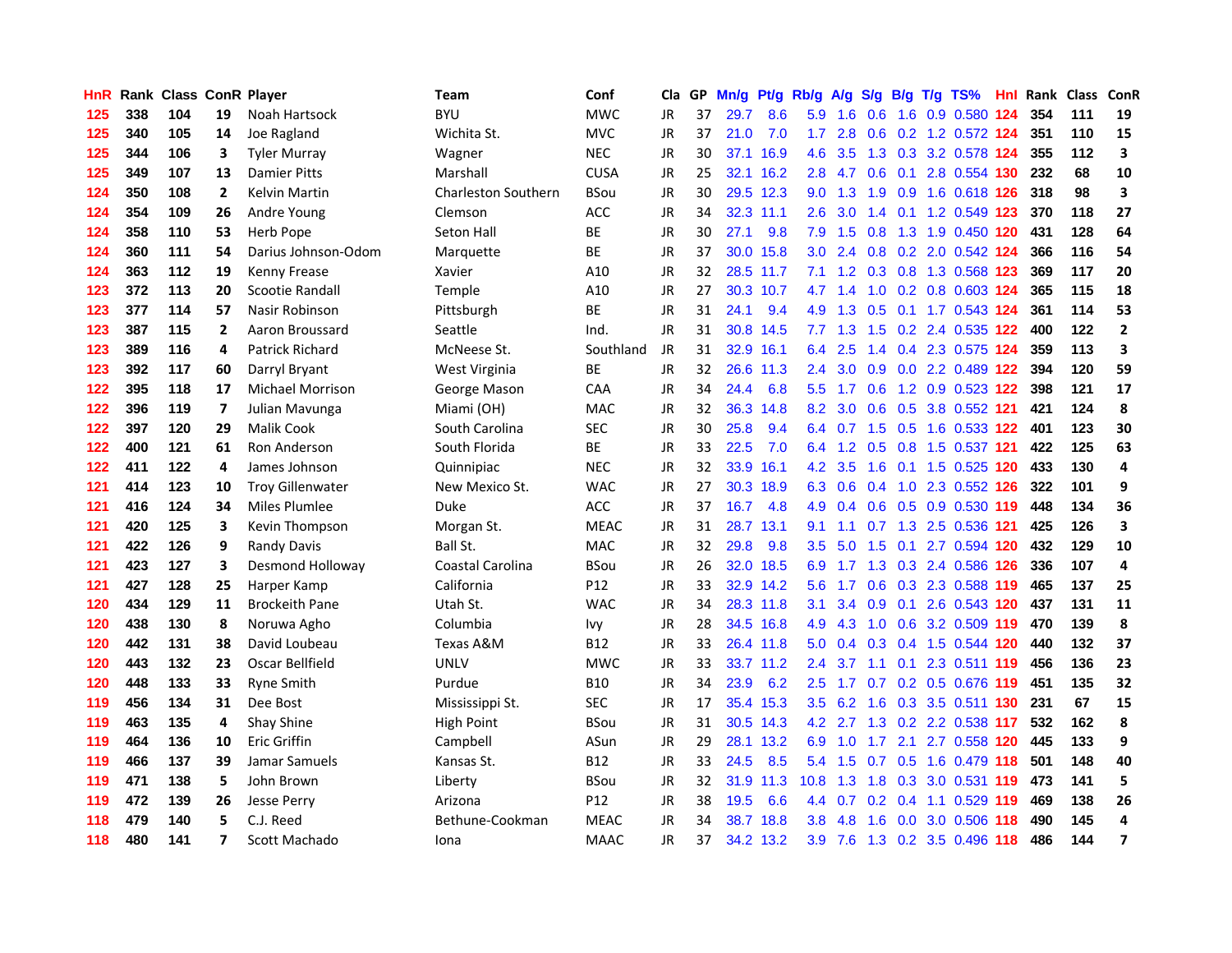| <b>HnR</b> |     | Rank Class ConR Player |                         |                           | Team               | Conf        | Cla       |    | GP Mn/g |           | Pt/g Rb/g A/g    |             | <b>S/g</b> |     | B/g T/g TS%                   | Hnl |     | Rank Class ConR |                         |
|------------|-----|------------------------|-------------------------|---------------------------|--------------------|-------------|-----------|----|---------|-----------|------------------|-------------|------------|-----|-------------------------------|-----|-----|-----------------|-------------------------|
| 118        | 488 | 142                    | 6                       | Jay Threatt               | Delaware St.       | <b>MEAC</b> | JR.       | 30 | 35.7    | 9.7       | 3.9              | 6.0         | 3.1        | 0.2 | 2.2 0.521                     | 118 | 503 | 150             | 5                       |
| 118        | 489 | 143                    | 9                       | Christian Siakam          | <b>IUPUI</b>       | Summit      | JR        | 33 | 23.5    | 9.3       | 6.9              | 0.4         | 0.5        | 0.8 | 1.1 0.642 117                 |     | 504 | 151             | 9                       |
| 118        | 492 | 144                    | 3                       | Leon Powell               | SE Missouri St.    | <b>OVC</b>  | JR        | 32 | 31.5    | 14.1      | 7.7              | 1.0         | 0.6        | 1.6 | 1.8 0.602 117                 |     | 516 | 157             | 5                       |
| 118        | 493 | 145                    | 28                      | Kyle Fogg                 | Arizona            | P12         | JR        | 38 | 25.5    | 8.1       | 1.8 <sup>°</sup> | 2.6         | 0.8        |     | 0.2 1.4 0.516 118             |     | 492 | 146             | 28                      |
| 118        | 494 | 146                    | 6                       | J.P. Primm                | NC-Asheville       | <b>BSou</b> | JR        | 34 |         | 33.1 14.6 | 3.7              |             |            |     | 4.5 2.1 0.2 3.1 0.539 118     |     | 502 | 149             | $\overline{\mathbf{z}}$ |
| 118        | 496 | 147                    | 7                       | Reggie Middleton          | Winthrop           | <b>BSou</b> | JR        | 29 |         | 26.8 11.0 |                  | $3.6$ $3.6$ |            |     | 1.7 0.2 2.2 0.527 118         |     | 477 | 142             | 6                       |
| 118        | 498 | 148                    | 35                      | Delvon Roe                | Michigan St.       | <b>B10</b>  | JR        | 34 | 23.6    | 6.1       | 5.0              |             |            |     | 1.4 0.8 1.2 1.1 0.526 117     |     | 505 | 152             | 36                      |
| 118        | 500 | 149                    | 70                      | <b>Augustus Gilchrist</b> | South Florida      | ВE          | JR        | 30 |         | 28.4 13.4 | 6.0              | 0.8         |            |     | 0.5 0.7 2.5 0.506 119         |     | 471 | 140             | 69                      |
| 118        | 502 | 150                    | 7                       | <b>William Mosley</b>     | Northwestern St.   | Southland   | <b>JR</b> | 32 | 28.2    | 7.9       | 8.8 <sub>1</sub> | 1.2         |            |     | 1.2 4.9 1.6 0.552 117         |     | 508 | 153             | 8                       |
| 118        | 504 | 151                    | 41                      | Andre Almeida             | Nebraska           | <b>B12</b>  | <b>JR</b> | 30 | 14.9    | 5.2       | 3.3 <sub>2</sub> | 0.9         |            |     | 0.2 1.3 1.5 0.555 117         |     | 511 | 155             | 41                      |
| 118        | 505 | 152                    | 36                      | Luka Mirkovic             | Northwestern       | <b>B10</b>  | JR        | 34 | 24.4    | 7.4       | 5.2              | 2.3         | 0.6        |     | 0.7 1.4 0.561                 | 117 | 538 | 165             | 37                      |
| 118        | 507 | 153                    | 29                      | Jeremy Green              | Stanford           | P12         | JR        | 31 | 32.6    | 16.7      | $3.4^{\circ}$    | 1.0         | 0.5        | 0.1 | 2.1 0.561 117                 |     | 513 | 156             | 30                      |
| 118        | 509 | 154                    | 4                       | Kenny Moore               | Tennessee St.      | OVC         | JR        | 30 |         | 29.1 14.5 | 6.9              | 1.9         | 1.4        |     | 0.4 2.9 0.574 117             |     | 536 | 164             | $\overline{\mathbf{z}}$ |
| 118        | 510 | 155                    | 5                       | TyShwan Edmondson         | <b>Austin Peay</b> | <b>OVC</b>  | JR.       | 33 |         | 32.0 17.1 | 4.5              | 2.0         | 1.8        | 0.5 | 2.0 0.521 118                 |     | 496 | 147             | 3                       |
| 118        | 514 | 156                    | 30                      | Malcolm Armstead          | Oregon             | P12         | JR        | 38 | 27.5    | 8.6       | 2.9              | 4.4         | 2.3        | 0.0 | 2.7 0.499 117                 |     | 509 | 154             | 29                      |
| 118        | 517 | 157                    | 72                      | <b>Henry Sims</b>         | Georgetown         | BE          | JR        | 32 | 14.0    | 3.6       | 3.2              | 1.2         | 0.3        |     | 0.7 1.1 0.564 117             |     | 518 | 159             | 71                      |
| 118        | 519 | 158                    | 12                      | <b>Marquise Carter</b>    | Gonzaga            | <b>WCC</b>  | JR        | 35 | 19.3    | 6.3       | 1.6              | 2.1         | 0.9        | 0.1 | 1.1 0.603 117                 |     | 522 | 160             | 12                      |
| 117        | 524 | 159                    | $\overline{\mathbf{z}}$ | Kwame Morgan              | Hampton            | <b>MEAC</b> | JR        | 33 |         | 33.3 16.1 | 4.5              | 1.3         |            |     | 1.5 0.1 1.3 0.520 117         |     | 542 | 166             | 6                       |
| 117        | 525 | 160                    | 11                      | <b>Carlton Guyton</b>     | Kent St.           | <b>MAC</b>  | JR        | 32 |         | 30.8 12.4 |                  |             |            |     | 3.8 2.4 1.0 0.4 1.6 0.556 118 |     | 479 | 143             | 12                      |
| 117        | 531 | 161                    | 35                      | Lance Goulbourne          | Vanderbilt         | <b>SEC</b>  | JR        | 32 | 25.0    | 6.9       | 7.3              |             |            |     | 1.3 0.6 0.5 1.5 0.526 117     |     | 535 | 163             | 34                      |
| 117        | 533 | 162                    | 27                      | <b>Charles Abouo</b>      | <b>BYU</b>         | <b>MWC</b>  | JR        | 37 | 20.9    | 7.2       | 4.8              | 0.8         |            |     | 0.8 0.3 1.1 0.521 117         |     | 547 | 168             | 27                      |
| 117        | 540 | 163                    | 25                      | Josh Parker               | Dayton             | A10         | JR        | 36 | 17.6    | 7.0       | 2.1              | 2.6         |            |     | 0.5 0.0 1.4 0.483 116         |     | 550 | 169             | 27                      |
| 117        | 541 | 164                    | 16                      | Lorne Jackson             | Pepperdine         | <b>WCC</b>  | JR        | 33 | 27.3    | 13.2      | 2.9              | 2.9         | 1.6        |     | 0.2 2.6 0.562 115             |     | 604 | 191             | 18                      |
| 117        | 543 | 165                    | 12                      | Adam Sollazzo             | East Tennessee St. | ASun        | JR        | 36 | 28.2    | 9.2       | 3.2 <sub>2</sub> | 4.0         | 1.3        |     | 0.3 2.5 0.560 116             |     | 567 | 174             | 12                      |
| 116        | 548 | 166                    | 43                      | <b>Toney McCray</b>       | Nebraska           | B12         | JR        | 32 | 22.5    | 8.5       | 4.3              | 1.3         |            |     | 1.0 0.2 1.9 0.542 116         |     | 569 | 175             | 44                      |
| 116        | 549 | 167                    | 29                      | J.R. Cadot                | <b>TCU</b>         | <b>MWC</b>  | <b>JR</b> | 32 | 25.3    | 8.2       | 6.0              | 1.1         | 1.0        |     | 0.4 0.9 0.645 115             |     | 580 | 180             | 29                      |
| 116        | 554 | 168                    | 32                      | <b>Faisal Aden</b>        | Washington St.     | P12         | JR.       | 33 |         | 25.5 12.7 | 3.2              | 1.3         |            |     | 1.4 0.2 2.0 0.512 115         |     | 588 | 183             | 34                      |
| 116        | 557 | 169                    | 33                      | Malcolm Lee               | <b>UCLA</b>        | P12         | JR        | 33 |         | 33.1 13.1 | 3.1              | 2.0         | 0.7        |     | 0.2 1.7 0.548 116             |     | 553 | 170             | 33                      |
| 116        | 558 | 170                    | 28                      | <b>Darrius Garrett</b>    | Richmond           | A10         | JR        | 37 | 12.8    | 1.9       | 4.1              | 0.3         | 0.1        | 1.6 | 0.4 0.429 116                 |     | 561 | 171             | 28                      |
| 116        | 560 | 171                    | 12                      | Nikola Cvetinovic         | Akron              | <b>MAC</b>  | JR        | 36 |         | 27.7 11.7 | 6.9              | 2.1         | 1.1        | 0.1 | 2.1 0.498 116                 |     | 565 | 173             | 13                      |
| 116        | 562 | 172                    | 10                      | Oliver McNally            | Harvard            | Ivv         | JR        | 30 |         | 32.2 10.1 | 3.3 <sub>1</sub> | 3.1         |            |     | 1.2 0.1 1.5 0.682 116         |     | 570 | 176             | 10                      |
| 116        | 565 | 173                    | 10                      | James Nunnally            | UC Santa Barbara   | <b>BWst</b> | <b>JR</b> | 32 |         | 33.0 16.3 |                  |             |            |     | 5.7 1.8 0.4 0.3 2.1 0.600 115 |     | 589 | 184             | 10                      |
| 116        | 570 | 174                    | 38                      | Zack Novak                | Michigan           | <b>B10</b>  | JR        | 35 | 35.0    | 8.9       | 5.8              | 1.6         | 0.6        |     | 0.1 0.8 0.562 116             |     | 564 | 172             | 39                      |
| 116        | 575 | 175                    | 4                       | DeJuan Wright             | Fla. International | Sun Belt    | JR        | 29 |         | 30.3 14.5 | 6.7              | 1.2         |            |     | 1.7 0.7 2.5 0.599 114         |     | 634 | 197             | 4                       |
| 116        | 580 | 176                    | 13                      | Mitchell Watt             | <b>Buffalo</b>     | <b>MAC</b>  | JR        | 34 | 21.2    | 8.0       | 5.3              | 1.5         | 0.8        |     | 2.2 1.9 0.518 115             |     | 578 | 179             | 14                      |
| 116        | 581 | 177                    | 21                      | <b>Andre Cornelius</b>    | George Mason       | CAA         | JR        | 34 | 27.1    | 9.5       | $2.3^{\circ}$    | 1.6         | 1.0        | 0.1 | 1.5 0.564 115                 |     | 585 | 181             | 21                      |
| 116        | 582 | 178                    | 29                      | Juan Fernandez            | Temple             | A10         | JR        | 30 | 31.8    | 11.2      | 2.9              | 3.9         | 0.8        | 0.1 | 2.1 0.471                     | 117 | 517 | 158             | 24                      |
| 116        | 584 | 179                    | 21                      | Robert Nyakundi           | SMU                | <b>CUSA</b> | <b>JR</b> | 35 |         | 30.6 14.3 | 4.3              | 1.9         |            |     | 1.0 0.2 2.4 0.651 115         |     | 597 | 189             | 23                      |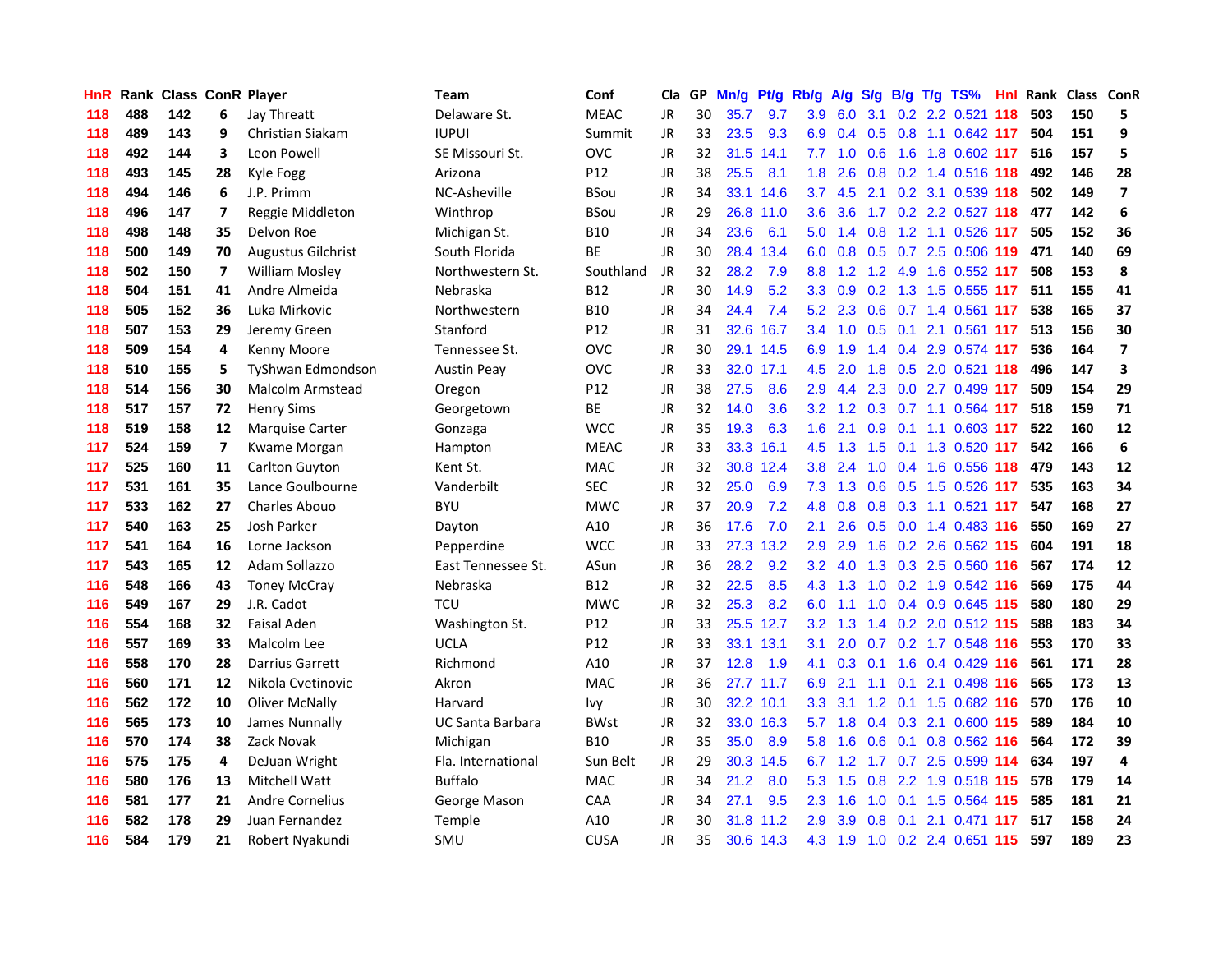| <b>HnR</b> |     |     |              | Rank Class ConR Player  | Team                   | Conf        | Cla       |    | GP Mn/g | Pt/g      | Rb/g             | <b>A/g</b>  | S/g |                   | B/g T/g TS%                   | Hnl |     | Rank Class ConR |                         |
|------------|-----|-----|--------------|-------------------------|------------------------|-------------|-----------|----|---------|-----------|------------------|-------------|-----|-------------------|-------------------------------|-----|-----|-----------------|-------------------------|
| 116        | 586 | 180 | 44           | <b>Tanner Smith</b>     | <b>Clemson</b>         | <b>ACC</b>  | JR.       | 32 | 29.3    | 7.8       | 3.5              | 2.8         | 1.3 | 0.3               | 1.9 0.533                     | 116 | 576 | 178             | 41                      |
| 115        | 588 | 181 | 11           | Novar Gadson            | Rider                  | <b>MAAC</b> | JR        | 33 | 28.0    | 13.7      | 5.8              | 1.7         | 0.8 | 0.9               | 2.4 0.549 116                 |     | 574 | 177             | 11                      |
| 115        | 590 | 182 | 41           | Ralph Sampson           | Minnesota              | <b>B10</b>  | JR        | 31 | 29.0    | 10.2      | 5.4              | 1.6         | 0.5 | 2.0               | 1.5 0.520 115                 |     | 600 | 190             | 41                      |
| 115        | 592 | 183 | 22           | Wesley Witherspoon      | Memphis                | <b>CUSA</b> | JR        | 23 | 22.9    | 9.0       | 4.3              | 1.0         | 1.1 |                   | 0.4 1.8 0.606 117             |     | 527 | 161             | 20                      |
| 115        | 593 | 184 | 18           | Rob Jones               | Saint Mary's (CA)      | <b>WCC</b>  | JR        | 34 |         | 31.4 13.8 |                  | $7.7$ 1.7   |     |                   | 1.1 0.5 2.1 0.555 115         |     | 596 | 188             | 17                      |
| 115        | 596 | 185 | 13           | Drew Hanlen             | <b>Belmont</b>         | ASun        | JR        | 35 | 23.2    | 6.4       | 1.7 <sub>z</sub> | 4.0         | 0.8 |                   | 0.0 1.4 0.525 115             |     | 593 | 186             | 14                      |
| 115        | 600 | 186 | 14           | Isiah Brown             | East Tennessee St.     | ASun        | JR        | 36 |         | 29.8 10.3 | 7.2              | 0.9         |     |                   | 1.2 2.0 2.4 0.522 114         |     | 619 | 193             | 16                      |
| 115        | 605 | 187 | 35           | Lazeric Jones           | <b>UCLA</b>            | P12         | JR        | 34 | 28.4    | 9.1       | 2.1              | 3.6         | 1.0 |                   | 0.4 2.1 0.505 114             |     | 609 | 192             | 35                      |
| 114        | 612 | 188 | 25           | Johnny Thomas           | Marshall               | <b>CUSA</b> | <b>JR</b> | 30 | 24.8    | 9.1       | 4.5              | 0.6         | 0.6 |                   | 0.7 0.6 0.571 114             |     | 621 | 194             | 26                      |
| 114        | 616 | 189 | 48           | Sammy Zeglinski         | Virginia               | <b>ACC</b>  | JR        | 24 | 25.6    | 7.8       | 3.1              | 2.3         | 1.3 |                   | 0.2 1.2 0.492 114             |     | 635 | 198             | 47                      |
| 114        | 623 | 190 | 41           | Dustin Ware             | Georgia                | <b>SEC</b>  | JR        | 33 | 33.2    | 8.0       | 2.9              | 3.5         | 0.9 |                   | 0.1 1.2 0.640 113             |     | 650 | 200             | 41                      |
| 114        | 625 | 191 | 42           | <b>Gerald Robinson</b>  | Georgia                | <b>SEC</b>  | JR        | 33 |         | 32.4 12.2 | 2.7              | 4.0         | 1.3 | 0.1               | 3.0 0.513 113                 |     | 653 | 201             | 42                      |
| 114        | 633 | 192 | 47           | <b>Keiton Page</b>      | Oklahoma St.           | <b>B12</b>  | JR.       | 34 |         | 34.1 13.2 | 2.1              | 1.7         | 0.9 | 0.0               | 1.8 0.539 112                 |     | 694 | 210             | 49                      |
| 114        | 638 | 193 | 11           | Jereal Scott            | Stephen F. Austin      | Southland   | JR        | 28 |         | 24.8 13.3 | 5.8              | 0.8         | 0.5 |                   | 0.2 1.9 0.618 114             |     | 622 | 195             | 10                      |
| 114        | 642 | 194 | 43           | Cameron Tatum           | Tennessee              | <b>SEC</b>  | <b>JR</b> | 34 | 25.2    | 8.8       | 3.1              | 2.3         | 0.9 |                   | 0.4 1.7 0.478 113             |     | 681 | 205             | 46                      |
| 114        | 645 | 195 | 26           | <b>Trian Iliadis</b>    | Old Dominion           | CAA         | JR        | 34 | 16.2    | 6.0       | 1.3              | 1.4         |     | $0.7 \quad 0.1$   | 0.8 0.538 113                 |     | 647 | 199             | 25                      |
| 113        | 661 | 196 | 32           | Hank Thorns             | <b>TCU</b>             | <b>MWC</b>  | JR        | 32 |         | 33.8 10.7 |                  | $3.5$ $7.0$ |     |                   | 1.2 0.1 2.6 0.440 112         |     | 696 | 211             | 32                      |
| 113        | 663 | 197 | 10           | Matt Dickey             | NC-Asheville           | <b>BSou</b> | JR        | 34 |         | 34.2 15.7 | 3.7              |             |     |                   | 3.3 1.9 0.0 2.9 0.573 113     |     | 676 | 204             | 12                      |
| 113        | 665 | 198 | 50           | Deividas Dulkys         | Florida St.            | <b>ACC</b>  | JR        | 33 | 25.1    | 7.3       | 2.8              |             |     |                   | 1.2 1.3 0.5 1.4 0.485 112     |     | 693 | 209             | 51                      |
| 113        | 667 | 199 | 11           | Al'Ionzo Coleman        | Presbyterian           | BSou        | JR        | 17 |         | 28.8 14.1 | 8.1              | 2.9         |     |                   | 1.3 0.2 4.0 0.516 131         |     | 228 | 66              | $\mathbf{1}$            |
| 113        | 668 | 200 | 47           | <b>Storm Warren</b>     | LSU                    | <b>SEC</b>  | JR        | 29 | 21.8    | 7.7       | 5.7              | 0.4         | 1.3 |                   | 1.2 1.4 0.497 115             |     | 595 | 187             | 38                      |
| 113        | 671 | 201 | 11           | T.J. Robinson           | Long Beach St.         | <b>BWst</b> | JR        | 34 | 32.8    | 13.6      | 10.1             | 1.0         | 0.6 | 0.1               | 2.3 0.525 111                 |     | 731 | 222             | 12                      |
| 113        | 677 | 202 | 47           | Verdell Jones           | Indiana                | B10         | JR        | 28 |         | 28.2 12.5 | 3.3 <sub>1</sub> | 3.2         | 1.0 |                   | 0.3 3.0 0.510 113             |     | 672 | 203             | 47                      |
| 112        | 680 | 203 | 13           | <b>Brandon Penn</b>     | Rider                  | <b>MAAC</b> | JR        | 33 | 22.2    | 9.4       | 4.5              | 1.0         |     |                   | 0.9 0.4 1.3 0.600 112         |     | 686 | 206             | 13                      |
| 112        | 683 | 204 | 50           | Caleb Walker            | Nebraska               | <b>B12</b>  | JR.       | 32 | 20.4    | 6.0       |                  | $4.5$ 0.8   | 0.6 |                   | 0.2 1.3 0.573 112             |     | 715 | 214             | 52                      |
| 112        | 686 | 205 | 32           | B.J. Monteiro           | Duquesne               | A10         | JR        | 32 |         | 27.1 11.4 | 4.3              | 2.3         | 0.9 |                   | 1.2 1.6 0.515 111             |     | 726 | 219             | 34                      |
| 112        | 687 | 206 | $\mathbf{2}$ | <b>Andrew Gonzalez</b>  | <b>Houston Baptist</b> | <b>GWC</b>  | JR.       | 30 | 37.0    | 22.9      | 5.5              | 2.2         | 1.6 | 0.5               | 3.5 0.548 112                 |     | 692 | 208             | $\overline{\mathbf{3}}$ |
| 112        | 694 | 207 | 48           | <b>Bryce Cartwright</b> | lowa                   | <b>B10</b>  | JR        | 31 |         | 31.1 10.9 | 2.9              | 5.9         | 0.9 | 0.0               | 3.3 0.448 112                 |     | 714 | 213             | 48                      |
| 112        | 699 | 208 | 16           | <b>Michael Porrini</b>  | Kent St.               | <b>MAC</b>  | JR        | 37 |         | 32.1 10.1 | 4.7              | 4.3         | 1.8 |                   | 0.4 2.8 0.474 111             |     | 721 | 217             | 17                      |
| 112        | 701 | 209 | 39           | Brendon Lavender        | Arizona                | P12         | JR        | 38 | 10.7    | 3.6       | 0.9 <sup>°</sup> |             |     | $1.0 \t0.3 \t0.1$ | $0.5$ 0.534 112               |     | 709 | 212             | 39                      |
| 112        | 703 | 210 | 29           | Darrius Morrow          | East Carolina          | <b>CUSA</b> | <b>JR</b> | 34 |         | 30.5 13.0 |                  |             |     |                   | 6.3 0.8 0.7 0.8 2.4 0.556 111 |     | 727 | 220             | 30                      |
| 111        | 711 | 211 | 9            | Jeremy Granger          | Eastern Illinois       | OVC         | JR        | 29 |         | 35.4 14.5 | 4.3              |             |     |                   | 3.4 1.2 0.2 2.2 0.536 109     |     | 783 | 235             | 9                       |
| 111        | 713 | 212 | 21           | <b>Trevon Harmon</b>    | Cleveland St.          | Hor.        | JR        | 36 |         | 33.2 13.2 | 4.0              | 1.3         | 1.5 |                   | 0.0 1.3 0.558 111             |     | 719 | 215             | 21                      |
| 111        | 715 | 213 | 53           | Kim English             | Missouri               | B12         | JR        | 34 |         | 25.6 10.0 | 3.1              | 2.0         |     |                   | 1.2 0.3 2.0 0.497 111         |     | 722 | 218             | 53                      |
| 111        | 716 | 214 | 42           | Jerime Andersen         | UCLA                   | P12         | JR        | 34 | 20.1    | 5.1       | $1.7^{\circ}$    | 2.6         | 0.9 |                   | 0.1 1.5 0.542 111             |     | 729 | 221             | 41                      |
| 111        | 719 | 215 | 50           | Stu Douglass            | Michigan               | B10         | JR        | 35 | 30.4    | 7.1       | $3.0\,$          | 1.7         | 0.7 |                   | 0.3 1.2 0.511 111             |     | 720 | 216             | 49                      |
| 111        | 720 | 216 | 18           | <b>Justin Manns</b>     | Kent St.               | MAC         | JR        | 36 | 17.6    | 4.8       | $4.4^{\circ}$    | 0.2         | 0.4 | 1.2               | 0.6 0.584                     | 111 | 733 | 223             | 18                      |
| 111        | 727 | 217 | 21           | Nemanja Mitrovic        | Portland               | <b>WCC</b>  | <b>JR</b> | 32 | 30.5    | 13.5      |                  |             |     |                   | 3.3 1.6 0.8 0.1 1.8 0.626 111 |     | 740 | 224             | 23                      |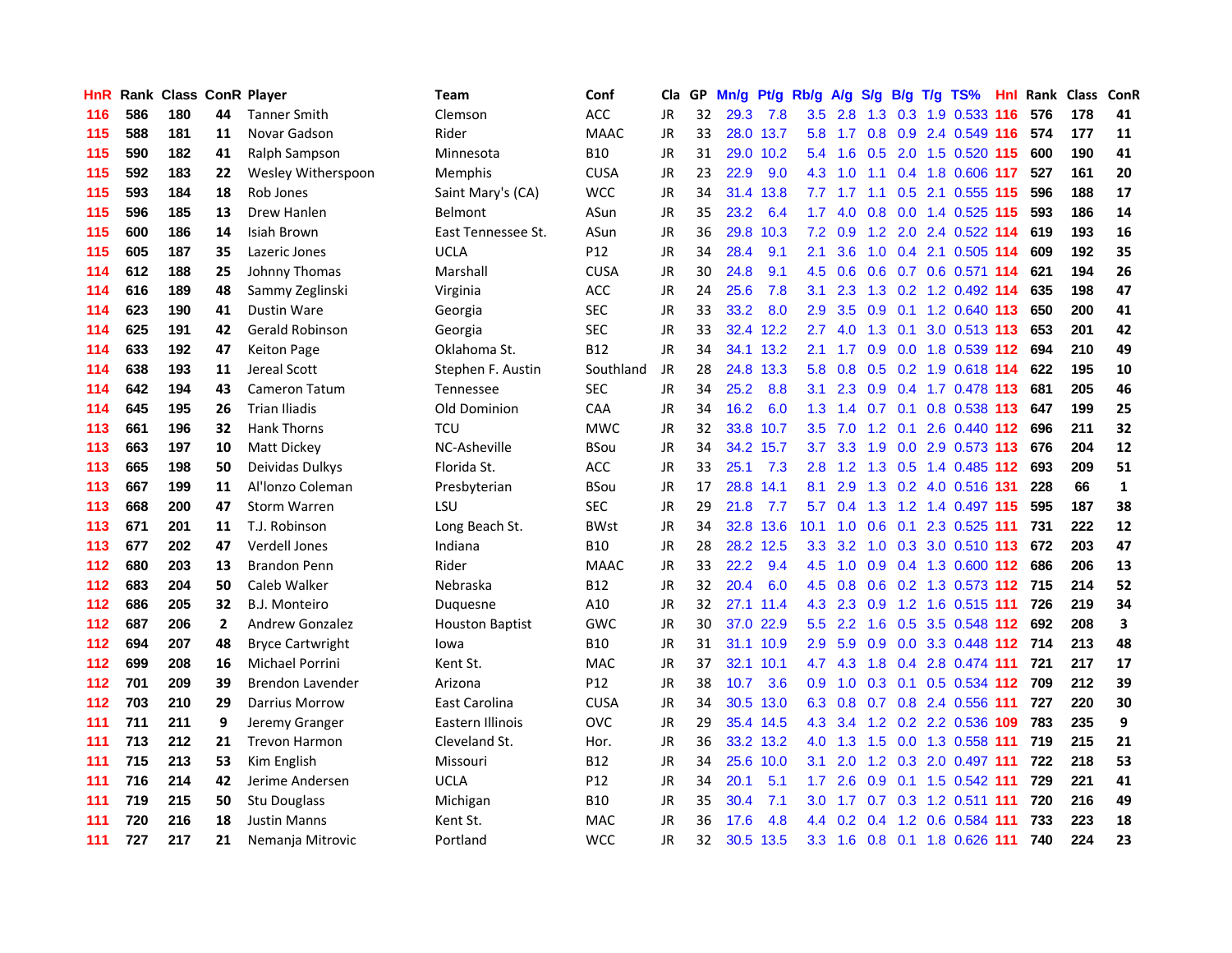| HnR. |     | Rank Class ConR Player |                |                              | Team                 | Conf            | Cla       | GP. | Mn/g Pt/g |           | Rb/g A/g         |                    |             |     | S/g B/g T/g TS%               | Hnl  | Rank Class |     | <b>ConR</b>    |
|------|-----|------------------------|----------------|------------------------------|----------------------|-----------------|-----------|-----|-----------|-----------|------------------|--------------------|-------------|-----|-------------------------------|------|------------|-----|----------------|
| 111  | 728 | 218                    | 23             | Kaylon Williams              | Milwaukee            | Hor.            | JR.       | 33  | 32.8      | 8.3       | 5.6              | 5.4                | 0.8         | 0.1 | 3.2 0.491                     | -110 | 749        | 227 | 24             |
| 111  | 729 | 219                    | 19             | Mike Douglas                 | Western Michigan     | <b>MAC</b>      | <b>JR</b> | 34  | 31.6      | 8.6       | 3.3 <sub>2</sub> | 4.9                | 1.6         |     | 0.2 2.2 0.555 111             |      | 742        | 225 | 20             |
| 110  | 741 | 220                    | $\overline{ }$ | Chris De La Rosa             | <b>UMBC</b>          | <b>AEC</b>      | <b>JR</b> | 30  | 35.8      | 15.5      | 3.9              | 6.0                | 1.0         | 0.0 | 2.8 0.476 110                 |      | 754        | 229 | $\overline{7}$ |
| 110  | 743 | 221                    | 32             | Maurice Bolden               | Southern Miss.       | <b>CUSA</b>     | JR        | 32  | 17.0      | 6.8       |                  | 4.4 0.4            |             |     | 0.3 0.7 1.2 0.505 110         |      | 771        | 232 | 32             |
| 110  | 747 | 222                    | 8              | Damian Lillard               | Weber St.            | <b>BSky</b>     | <b>JR</b> | 9   |           | 31.7 19.7 |                  | $4.2 \quad 3.7$    |             |     | 1.6 0.2 3.1 0.602 148         |      | 64         | 20  | $\mathbf{1}$   |
| 110  | 754 | 223                    | 23             | <b>Drew Viney</b>            | Loyola Marymount     | <b>WCC</b>      | <b>JR</b> | 27  |           | 33.7 17.2 | 6.6              | 1.8                | 0.8         |     | 1.0 2.9 0.567 112             |      | 688        | 207 | 21             |
| 110  | 755 | 224                    | 21             | Olek Czyz                    | Nevada               | <b>WAC</b>      | JR        | 23  |           | 29.4 12.3 | 5.7              | 1.3                | 0.6         |     | 0.3 2.1 0.601 115             |      | 592        | 185 | 16             |
| 110  | 760 | 225                    | 3              | Landon Clement               | <b>NC Central</b>    | Ind.            | <b>JR</b> | 30  |           | 36.0 18.7 | 3.7              | 1.1                | 1.1         |     | 0.0 1.4 0.587 109             |      | 790        | 236 | 3              |
| 110  | 764 | 226                    | 34             | <b>Phillip McDonald</b>      | New Mexico           | <b>MWC</b>      | <b>JR</b> | 32  |           | 27.8 10.9 | 4.3              | 1.1                | 0.5         |     | $0.3$ 1.4 $0.528$             | 109  | 779        | 233 | 34             |
| 110  | 766 | 227                    | 20             | <b>Scott Thomas</b>          | <b>Bowling Green</b> | <b>MAC</b>      | JR        | 32  |           | 33.6 11.2 | 6.7              | 3.5                | 2.0         |     | 0.2 2.5 0.494 110             |      | 752        | 228 | 21             |
| 110  | 768 | 228                    | 18             | Omar Carter                  | Appalachian St.      | Southern        | JR        | 31  |           | 33.6 16.3 | 5.8              | 1.3                | 0.8         |     | 0.2 1.7 0.548                 | 108  | 826        | 242 | 20             |
| 110  | 773 | 229                    | 23             | Zane Johnson                 | Hawaii               | <b>WAC</b>      | <b>JR</b> | 31  |           | 34.2 15.8 | 3.1              | 1.9                | 0.5         | 0.1 | 2.1 0.601                     | 108  | 858        | 254 | 24             |
| 110  | 775 | 230                    | 35             | <b>Francis-Cedric Martel</b> | Richmond             | A10             | JR        | 36  | 18.0      | 4.6       | 3.6 <sup>°</sup> | 0.9                | 0.7         |     | 0.2 0.9 0.557 110             |      | 769        | 231 | 36             |
| 110  | 779 | 231                    | 9              | Kyle Bullinger               | Weber St.            | <b>BSky</b>     | <b>JR</b> | 32  | 29.0      | 11.2      | 6.3              | 2.0                | 0.8         |     | 0.1 1.7 0.573 107             |      | 880        | 261 | 10             |
| 110  | 782 | 232                    | 24             | Kenton Walker                | Saint Mary's (CA)    | <b>WCC</b>      | <b>JR</b> | 34  | 15.8      | 6.0       | 3.6 <sup>°</sup> | 0.2                | 0.6         | 1.0 | 0.6 0.539 109                 |      | 782        | 234 | 24             |
| 110  | 783 | 233                    | 45             | <b>Scott Suggs</b>           | Washington           | P <sub>12</sub> | JR        | 31  | 18.3      | 7.4       | 1.9              | 1.1                |             |     | 0.3 0.2 1.1 0.635 111         |      | 745        | 226 | 43             |
| 110  | 786 | 234                    | 56             | Victor Davila                | Virginia Tech        | <b>ACC</b>      | JR        | 34  | 31.5      | 7.4       | 5.1              | 0.9                |             |     | 0.2 1.2 1.4 0.545 108         |      | 832        | 245 | 58             |
| 109  | 792 | 235                    | 34             | Angelo Johnson               | Southern Miss.       | <b>CUSA</b>     | <b>JR</b> | 32  | 31.6      | 7.5       | 3.3 <sub>2</sub> | 4.1                |             |     | 0.9 0.2 1.3 0.562 109         |      | 805        | 239 | 33             |
| 109  | 793 | 236                    | 21             | Delwan Graham                | Jacksonville         | ASun            | <b>JR</b> | 30  | 24.5      | 9.0       | 6.4              | 1.6                |             |     | 1.1 0.7 2.4 0.491 110         |      | 764        | 230 | 22             |
| 109  | 798 | 237                    | 31             | Mike Moore                   | Hofstra              | CAA             | JR        | 33  | 33.5      | 14.9      | 5.4              | 2.2                |             |     | 1.0 0.2 1.7 0.541 108         |      | 838        | 246 | 33             |
| 109  | 802 | 238                    | 27             | Rvan Allen                   | Milwaukee            | Hor.            | JR        | 32  | 16.4      | 5.2       | $2.6^{\circ}$    | 0.7                |             |     | 1.1 0.5 1.2 0.554 109         |      | 802        | 238 | 28             |
| 109  | 807 | 239                    | 24             | Hernst Laroche               | New Mexico St.       | <b>WAC</b>      | <b>JR</b> | 33  | 34.5      | 11.5      | 3.2 <sub>2</sub> | 4.6                | 1.9         |     | 0.1 2.7 0.522 108             |      | 851        | 251 | 23             |
| 109  | 808 | 240                    | 32             | Eric Buckner                 | Georgia St.          | <b>CAA</b>      | JR        | 31  | 24.3      | 9.4       | 5.6              | 0.4                | 0.6         | 1.6 | 1.8 0.554 109                 |      | 809        | 240 | 32             |
| 109  | 820 | 241                    | 20             | Harouna Mutombo              | Western Carolina     | Southern        | JR        | 32  | 26.8      | 10.1      | 5.6              | 1.8                | 1.1         | 0.6 | 1.3 0.512 109                 |      | 792        | 237 | 18             |
| 109  | 826 | 242                    | 60             | Anthony Jones                | Baylor               | <b>B12</b>      | <b>JR</b> | 31  | 29.8      | 8.5       | 5.3              | 0.9                | 0.6         |     | 0.4 1.5 0.633 108             |      | 845        | 247 | 61             |
| 109  | 836 | 243                    | 36             | <b>Brian Conklin</b>         | Saint Louis          | A10             | JR        | 31  | 21.4      | 8.7       | 4.3              | 0.6                | 0.4         |     | $0.4$ 1.4 $0.547$             | 108  | 831        | 244 | 37             |
| 109  | 837 | 244                    | 47             | <b>Marcus Capers</b>         | Washington St.       | P <sub>12</sub> | <b>JR</b> | 35  | 29.2      | 5.8       | 4.4              | 1.9                | 0.7         |     | 0.6 0.9 0.567                 | 107  | 887        | 264 | 49             |
| 109  | 838 | 245                    | 4              | Antwan Carter                | Longwood             | Ind.            | <b>JR</b> | 31  |           | 32.5 18.2 | 9.5              | 1.6                | 0.9         |     | 0.7 2.1 0.596                 | 108  | 870        | 258 | 4              |
| 108  | 839 | 246                    | 28             | <b>Antoine Young</b>         | Creighton            | <b>MVC</b>      | JR        | 39  | 35.7      | 13.1      | 2.6              | 5.0                | 0.9         | 0.1 | 2.1 0.492 108                 |      | 860        | 255 | 29             |
| 108  | 840 | 247                    | 37             | Sean Carter                  | Massachusetts        | A10             | JR        | 30  | 21.4      | 4.9       |                  |                    | 6.3 0.5 0.5 |     | 1.3 0.9 0.533 108             |      | 862        | 256 | 40             |
| 108  | 843 | 248                    | 61             | Robert Lewandowski           | <b>Texas Tech</b>    | <b>B12</b>      | <b>JR</b> | 31  | 23.5      | 8.5       | 4.8              | 0.9                |             |     | 0.3 0.9 1.0 0.574 108         |      | 853        | 252 | 62             |
| 108  | 845 | 249                    | 26             | <b>Brett McClanahan</b>      | Akron                | <b>MAC</b>      | <b>JR</b> | 36  |           | 26.1 10.0 | 3.6 <sup>°</sup> | 1.4                | 0.9         |     | 0.1 1.2 0.573 108             |      | 850        | 250 | 26             |
| 108  | 851 | 250                    | 27             | Demetrius Ward               | Western Michigan     | <b>MAC</b>      | <b>JR</b> | 34  |           | 32.0 13.8 | 4.3              | 2.5                | 1.1         |     | 0.1 2.1 0.547 108             |      | 854        | 253 | 27             |
| 108  | 860 | 251                    | 17             | Doug Davis                   | Princeton            | Ivy             | <b>JR</b> | 32  |           | 33.8 11.9 | 1.8 <sup>°</sup> | 1.7                | 1.2         |     | 0.0 1.5 0.517 108             |      | 872        | 259 | 17             |
| 108  | 862 | 252                    | 13             | <b>Fred Hunter</b>           | Nicholls St.         | Southland       | JR        | 20  |           | 28.7 15.8 | 6.3              | 1.5                | 0.9         | 0.1 | 3.0 0.619 117                 |      | 543        | 167 | 9              |
| 108  | 865 | 253                    | 8              | Garrius Holloman             | Bethune-Cookman      | <b>MEAC</b>     | JR        | 34  | 27.5      | 11.5      | 6.6              | $\mathbf{A}$<br>-1 | 0.9         | 0.7 | 1.7 0.544                     | -107 | 883        | 262 | 9              |
| 108  | 867 | 254                    | 29             | Dwayne Lathan                | Indiana St.          | <b>MVC</b>      | <b>JR</b> | 31  | 25.2      | 10.9      | 4.6              | 1.5                | 0.7         | 0.6 | 2.8 0.512                     | 108  | 868        | 257 | 30             |
| 108  | 870 | 255                    | 9              | Michael Harper               | Coppin St.           | <b>MEAC</b>     | <b>JR</b> | 28  |           | 30.5 15.2 |                  |                    |             |     | 3.6 1.3 1.6 0.3 2.0 0.598 108 |      | 829        | 243 | 8              |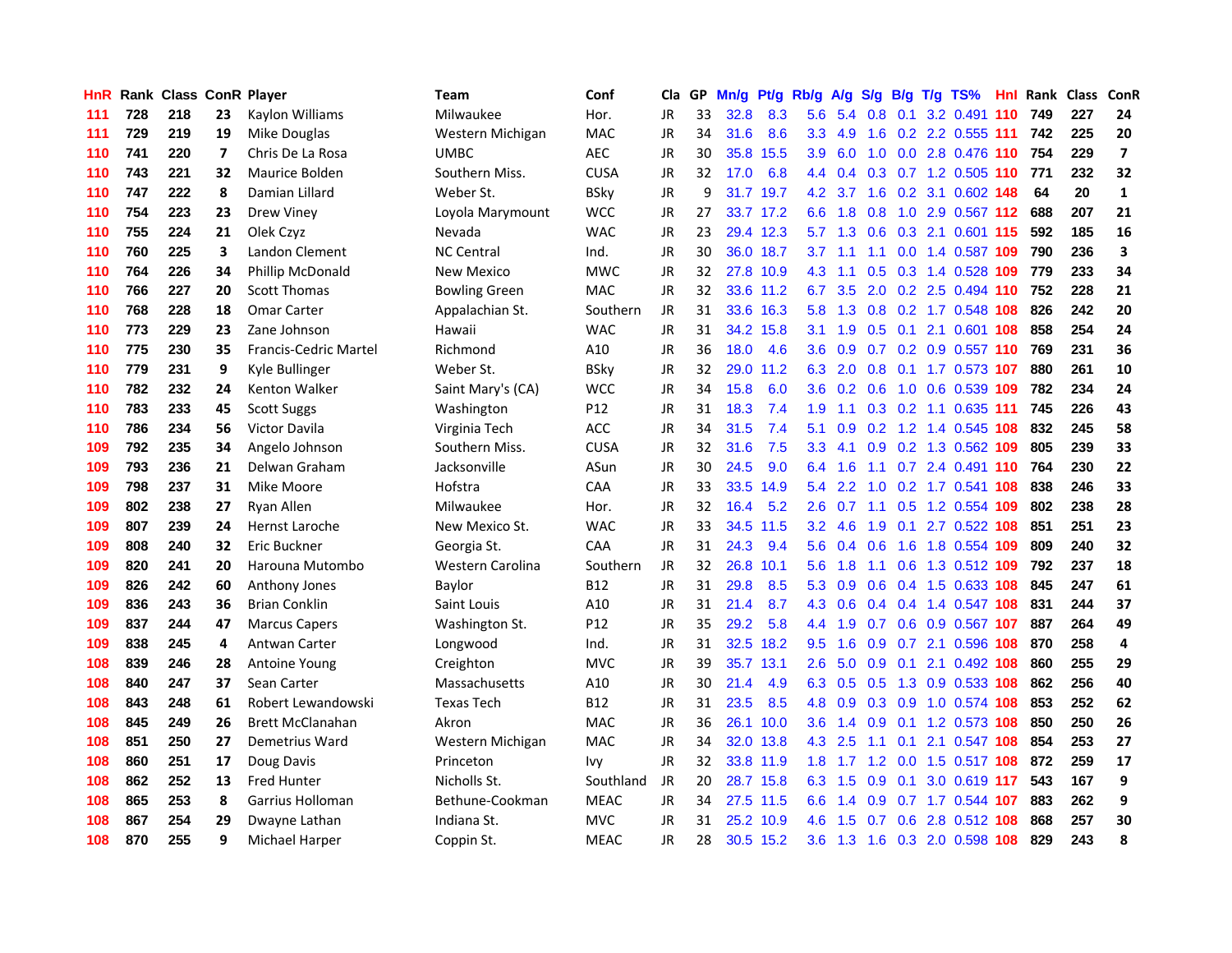| HnR. |      | <b>Rank Class ConR Player</b> |    |                           | Team                | Conf        | Cla       | GP. | Mn/g | Pt/g      | Rb/g             | A/g     | <b>S/g</b> |     | B/g T/g TS%                    | Hnl | Rank Class |     | ConR |
|------|------|-------------------------------|----|---------------------------|---------------------|-------------|-----------|-----|------|-----------|------------------|---------|------------|-----|--------------------------------|-----|------------|-----|------|
| 108  | 872  | 256                           | 60 | Larry Drew                | North Carolina      | ACC         | JR        | 21  | 22.8 | 4.4       | 2.3              | 3.9     | 1.1        | 0.0 | 1.8 0.458 115                  |     | 587        | 182 | 44   |
| 108  | 873  | 257                           | 53 | <b>Brian Bryant</b>       | Mississippi St.     | <b>SEC</b>  | <b>JR</b> | 31  | 17.8 | 4.9       | 3.2 <sub>2</sub> | 1.9     | 0.5        | 0.4 | 1.1 0.517 104                  |     | 1026       | 299 | 58   |
| 107  | 880  | 258                           | 62 | Sean Mosley               | Maryland            | ACC         | JR        | 33  | 24.6 | 8.1       | 3.8 <sub>2</sub> | 2.2     |            |     | 1.2 0.3 1.9 0.488 107          |     | 884        | 263 | 61   |
| 107  | 882  | 259                           | 20 | Shane Walker              | Loyola (MD)         | <b>MAAC</b> | <b>JR</b> | 28  | 29.4 | 11.1      | 7.1              | 1.0     | 0.6        |     | 1.7 2.0 0.521 106              |     | 938        | 277 | 22   |
| 107  | 885  | 260                           | 64 | Scott Christopherson      | Iowa St.            | <b>B12</b>  | <b>JR</b> | 31  |      | 35.8 13.7 | 3.1              | 2.5     |            |     | 0.7 0.0 1.5 0.559 107          |     | 892        | 265 | 64   |
| 107  | 888  | 261                           | 28 | Angelo Caloiaro           | San Francisco       | <b>WCC</b>  | JR        | 34  | 33.4 | 9.9       | 7.3              | 1.9     |            |     | 0.8 0.3 1.5 0.545 106          |     | 949        | 282 | 31   |
| 107  | 891  | 262                           | 10 | <b>Charles Odum</b>       | Portland St.        | <b>BSky</b> | JR        | 30  | 28.8 | 14.0      | $3.4^{\circ}$    | 2.8     | 1.0        |     | 0.1 2.6 0.613 106              |     | 952        | 283 | 11   |
| 107  | 894  | 263                           | 54 | Marvell Waithe            | Arkansas            | <b>SEC</b>  | <b>JR</b> | 23  | 11.4 | 3.6       | 3.3              | 0.4     |            |     | 0.3 0.5 0.8 0.474 106          |     | 920        | 272 | 53   |
| 107  | 898  | 264                           | 44 | Dago Pena                 | Marshall            | <b>CUSA</b> | <b>JR</b> | 32  | 21.4 | 7.2       | 2.9              | 1.1     | 0.7        | 0.1 | 0.9 0.570 106                  |     | 946        | 281 | 47   |
| 107  | 901  | 265                           | 15 | Nick Barbour              | <b>High Point</b>   | <b>BSou</b> | <b>JR</b> | 29  |      | 29.8 17.7 | 3.0              | 1.0     | 1.0        | 0.1 | 2.3 0.541 107                  |     | 909        | 268 | 16   |
| 107  | 902  | 266                           | 38 | Josh Watkins              | Utah                | <b>MWC</b>  | <b>JR</b> | 31  |      | 30.5 14.5 | 2.5              | 3.5     | 0.9        |     | 0.0 3.4 0.495 106              |     | 954        | 284 | 41   |
| 107  | 905  | 267                           | 65 | <b>Brandon Richardson</b> | Nebraska            | <b>B12</b>  | <b>JR</b> | 31  | 23.3 | 6.4       | 2.1              | 1.8     | 1.0        | 0.1 | 1.4 0.544                      | 106 | 917        | 270 | 66   |
| 107  | 910  | 268                           | 63 | Julian Gamble             | Miami (FL)          | <b>ACC</b>  | JR        | 36  | 15.2 | 4.0       | $3.4^{\circ}$    | 0.5     | 0.4        | 0.8 | 0.9 0.565                      | 106 | 918        | 271 | 63   |
| 107  | 917  | 269                           | 36 | <b>Brandon McGee</b>      | Georgia St.         | CAA         | JR        | 31  | 19.3 | 7.8       | 4.8              | 0.8     | 0.5        |     | 0.2 1.3 0.515 106              |     | 928        | 274 | 35   |
| 107  | 918  | 270                           | 24 | <b>Antwaine Wiggins</b>   | Coll. of Charleston | Southern    | <b>JR</b> | 36  | 27.7 | 7.9       | 5.6              | 1.8     | 0.7        | 1.2 | 1.4 0.530 106                  |     | 940        | 278 | 24   |
| 106  | 923  | 271                           | 46 | <b>Charles Carmouche</b>  | Memphis             | <b>CUSA</b> | <b>JR</b> | 32  | 24.7 | 7.4       | 3.3 <sub>2</sub> | 1.7     |            |     | 1.3 0.3 1.3 0.529 107          |     | 899        | 267 | 43   |
| 106  | 928  | 272                           | 42 | Orion Outerbridge         | Rhode Island        | A10         | <b>JR</b> | 21  | 17.7 | 6.8       | 3.0 <sub>1</sub> |         |            |     | 0.4 0.1 0.7 0.6 0.592 108      |     | 848        | 249 | 38   |
| 106  | 930  | 273                           | 55 | <b>Terrance Henry</b>     | Mississippi         | <b>SEC</b>  | <b>JR</b> | 34  | 28.3 | 9.7       | 6.0              |         |            |     | 1.2 0.7 1.1 2.4 0.550 106      |     | 932        | 276 | 54   |
| 106  | 938  | 274                           | 67 | <b>Austin Dufault</b>     | Colorado            | <b>B12</b>  | JR        | 38  | 22.2 | 6.6       |                  |         |            |     | 4.2 0.7 0.6 0.6 0.7 0.548 106  |     | 943        | 279 | 68   |
| 106  | 939  | 275                           | 15 | Devon Lamb                | Lamar               | Southland   | JR        | 30  | 25.2 | 9.5       | 8.3              | 1.6     | 1.6        |     | 0.7 1.2 0.495 105              |     | 983        | 289 | 15   |
| 106  | 943  | 276                           | 28 | Jordan Hicks              | Loyola (IL)         | Hor.        | <b>JR</b> | 9   | 29.6 | 11.7      | 4.7              | 1.6     |            |     | 0.7 0.8 0.8 0.590 121          |     | 426        | 127 | 15   |
| 106  | 944  | 277                           | 29 | <b>Ronald Nored</b>       | <b>Butler</b>       | Hor.        | <b>JR</b> | 36  | 26.5 | 5.0       | 3.2              | 2.3     | 1.2        |     | 0.0 2.1 0.473 107              |     | 893        | 266 | 29   |
| 106  | 947  | 278                           | 62 | <b>Matt Gatens</b>        | lowa                | <b>B10</b>  | JR        | 29  | 33.5 | 12.6      | $2.4^{\circ}$    | 1.8     | 1.3        |     | 0.1 1.4 0.534 106              |     | 958        | 285 | 63   |
| 106  | 949  | 279                           | 31 | Demetri Goodson           | Gonzaga             | <b>WCC</b>  | JR        | 35  | 22.7 | 5.2       | 2.8              | 2.6     |            |     | 0.7 0.1 1.6 0.480 105          |     | 966        | 286 | 32   |
| 106  | 950  | 280                           | 31 | Walt Gibler               | Loyola (IL)         | Hor.        | JR        | 26  | 22.3 | 9.4       | 4.4              | 0.6     |            |     | 0.7 0.5 1.2 0.534 106          |     | 945        | 280 | 30   |
| 106  | 952  | 281                           | 13 | <b>Will Donahue</b>       | Cal Poly            | <b>BWst</b> | <b>JR</b> | 30  | 31.0 | 8.4       | 8.9              | 1.5     | 0.6        | 0.3 | 2.0 0.511 105                  |     | 986        | 290 | 15   |
| 106  | 953  | 282                           | 63 | Colton Iverson            | Minnesota           | <b>B10</b>  | <b>JR</b> | 31  | 18.3 | 5.4       | 5.0              | 1.1     | 0.5        | 0.6 | 1.5 0.479 105                  |     | 968        | 287 | 64   |
| 106  | 958  | 283                           | 32 | Johnny Moran              | Northern Iowa       | <b>MVC</b>  | <b>JR</b> | 34  | 31.8 | 9.6       | 3.2 <sub>2</sub> | 1.9     | 1.0        | 0.0 | 1.0 0.533 105                  |     | 1002       | 293 | 34   |
| 105  | 968  | 284                           | 10 | <b>Hillary Haley</b>      | Md.-Eastern Shore   | <b>MEAC</b> | JR        | 31  | 29.8 | 16.8      | 5.8              | 0.7     |            |     | 0.7 0.2 1.6 0.517 105          |     | 996        | 292 | 10   |
| 105  | 969  | 285                           | 25 | J'hared Hall              | Loyola (MD)         | <b>MAAC</b> | JR        | 27  | 20.3 | 8.8       | 1.6 <sup>°</sup> |         |            |     | 1.3 0.8 0.2 1.4 0.607 104 1015 |     |            | 295 | 26   |
| 105  | 974  | 286                           | 40 | A.J. Hardeman             | New Mexico          | <b>MWC</b>  | JR        | 34  | 22.5 | 7.6       |                  | 4.4 0.6 |            |     | 0.6 0.6 1.5 0.535 104 1016     |     |            | 296 | 43   |
| 105  | 979  | 287                           | 26 | Jermel Jenkins            | Iona                | <b>MAAC</b> | <b>JR</b> | 37  | 27.4 | 9.2       | $2.4^{\circ}$    | 2.6     |            |     | 1.2 0.0 1.5 0.517 105          |     | 990        | 291 | 25   |
| 105  | 989  | 288                           | 33 | <b>Keion Bell</b>         | Pepperdine          | <b>WCC</b>  | <b>JR</b> | 20  |      | 29.7 18.9 | 4.1              | 2.4     |            |     | 0.8 0.2 4.2 0.538 113          |     | 668        | 202 | 20   |
| 105  | 1000 | 289                           | 15 | Eric Wise                 | UC Irvine           | <b>BWst</b> | <b>JR</b> | 20  |      | 29.5 16.3 | 8.1              | 1.6     | 0.9        | 0.1 | 2.5 0.524 114                  |     | 627        | 196 | 11   |
| 105  | 1004 | 290                           | 14 | Kevin Murphy              | Tennessee Tech      | <b>OVC</b>  | <b>JR</b> | 33  |      | 29.3 17.0 | 4.5              | 1.7     | 1.0        |     | 0.2 3.3 0.555 104 1028         |     |            | 300 | 15   |
| 105  | 1007 | 291                           | 28 | Omar Wattad               | Chattanooga         | Southern    | JR        | 32  |      | 29.3 14.3 | 3.7              | 2.0     | 0.8        | 0.1 | 2.0 0.525                      |     | 104 1019   | 297 | 28   |
| 105  | 1011 | 292                           | 36 | Carl Richard              | Indiana St.         | <b>MVC</b>  | <b>JR</b> | 33  | 30.2 | 9.5       | 6.5              | 1.4     | 0.8        | 0.4 | 2.4 0.494                      | 104 | 1008       | 294 | 36   |
| 105  | 1013 | 293                           | 27 | <b>Tim Steed</b>          | Fresno St.          | <b>WAC</b>  | <b>JR</b> | 26  |      | 24.7 10.7 |                  | 4.4 1.9 |            |     | 0.7 0.5 2.2 0.548 106          |     | 929        | 275 | 25   |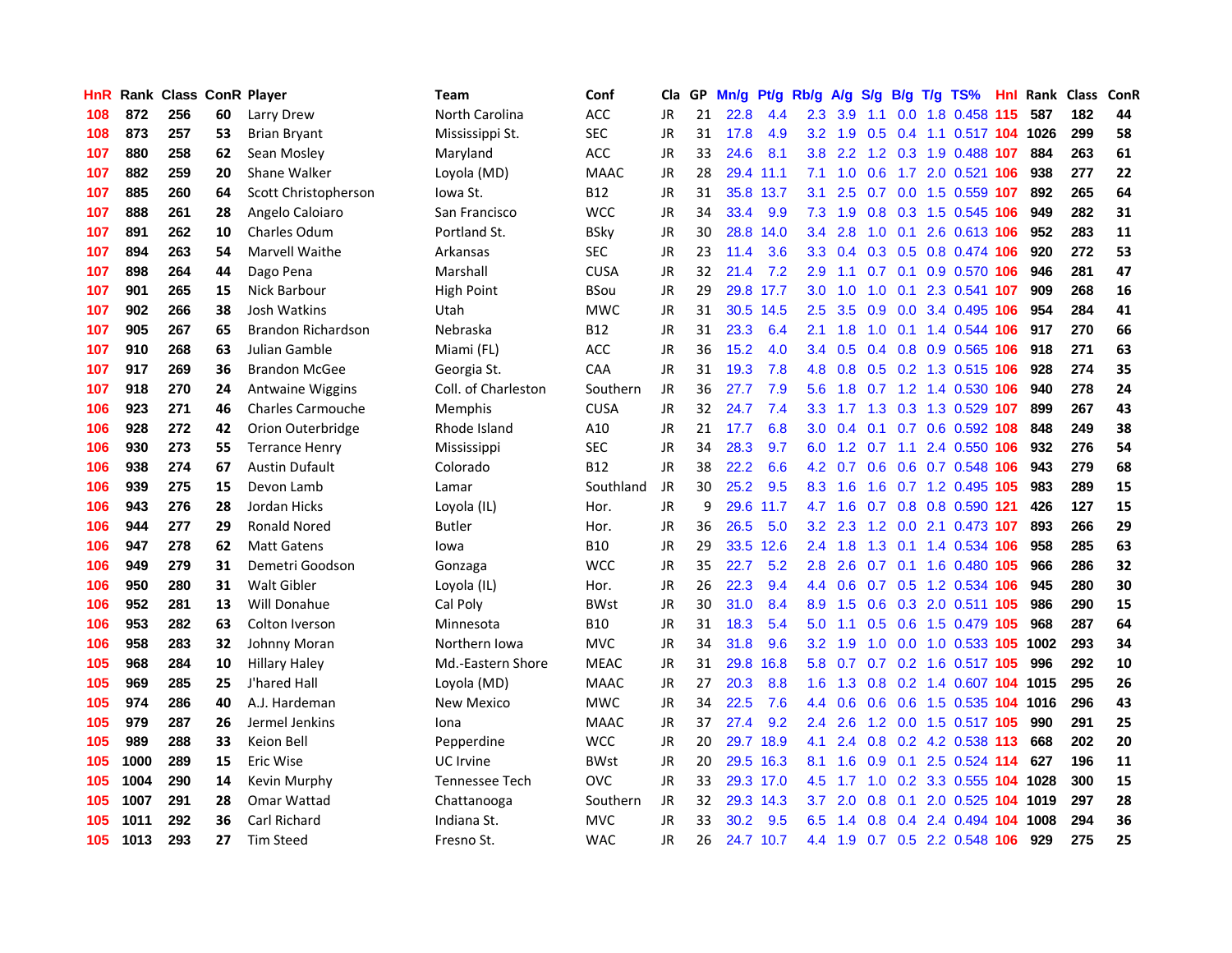| HnR.             |      | <b>Rank Class ConR Player</b> |     |                          | Team               | Conf            | Cla       | GP. | Mn/g | Pt/g      | Rb/g A/g         |                 |     |     | S/g B/g T/g TS%                | Hnl | Rank Class |     | ConR |
|------------------|------|-------------------------------|-----|--------------------------|--------------------|-----------------|-----------|-----|------|-----------|------------------|-----------------|-----|-----|--------------------------------|-----|------------|-----|------|
| 104              | 1017 | 294                           | 16  | <b>Brian Stafford</b>    | Denver             | Sun Belt        | JR.       | 30  |      | 33.6 12.9 | 2.4              | 2.2             | 0.9 | 0.3 | 2.2 0.655                      | 104 | 1031       | 302 | 18   |
| 104              | 1018 | 295                           | 15  | John Fraley              | <b>Austin Peay</b> | <b>OVC</b>      | <b>JR</b> | 34  | 30.2 | 9.6       | 7.4              | 0.8             | 0.7 | 1.6 | 1.6 0.607 104 1030             |     |            | 301 | 16   |
| 104              | 1022 | 296                           | 5   | Ivory White              | Alabama St.        | <b>SWAC</b>     | <b>JR</b> | 35  | 25.8 | 7.1       | $5.4^{\circ}$    | 1.5             | 1.2 | 0.6 | 0.8 0.496 101                  |     | 1204       | 351 | 8    |
| 104              | 1023 | 297                           | 50  | <b>Dwight McCombs</b>    | Central Florida    | <b>CUSA</b>     | <b>JR</b> | 32  | 12.1 | 3.1       | $2.7^{\circ}$    |                 |     |     | 0.2 0.3 0.8 0.6 0.636 104 1039 |     |            | 305 | 51   |
| 104              | 1027 | 298                           | 73  | Dash Harris              | Texas A&M          | <b>B12</b>      | <b>JR</b> | 33  | 27.5 | 4.2       | 2.6              | 3.1             |     |     | 1.2 0.0 2.0 0.354 104 1021     |     |            | 298 | 73   |
| 104              | 1032 | 299                           | 33  | Jeremy Montgomery        | Cleveland St.      | Hor.            | JR        | 36  |      | 31.1 11.6 | 2.6              | 1.8             |     |     | 0.9 0.1 2.0 0.515 104 1032     |     |            | 303 | 32   |
| 104              | 1034 | 300                           | 60  | Kenny Gabriel            | Auburn             | <b>SEC</b>      | JR        | 31  |      | 26.6 10.3 | 5.8              | 0.6             |     |     | 0.8 0.9 1.9 0.499 102 1120     |     |            | 328 | 62   |
| 104              | 1036 | 301                           | 68  | Assane Sene              | Virginia           | ACC             | JR        | 31  | 22.5 | 5.1       | $5.5^{\circ}$    | 0.1             |     |     | 0.3 1.3 1.1 0.534 101 1175     |     |            | 343 | 74   |
| 104              | 1037 | 302                           | 30  | Brandon Sebirumbi        | Furman             | Southern        | <b>JR</b> | 33  | 22.6 | 7.5       | 3.7              | 0.8             |     |     | 0.4 0.5 1.2 0.613 103 1054     |     |            | 308 | 30   |
| 104              | 1043 | 303                           | 45  | David Foster             | Utah               | <b>MWC</b>      | <b>JR</b> | 31  | 20.3 | 2.9       | 5.2              | 0.5             |     |     | 0.3 3.2 1.2 0.484 103 1100     |     |            | 321 | 47   |
| 104              | 1047 | 304                           | 61  | <b>Trevor Gaskins</b>    | Mississippi        | <b>SEC</b>      | JR        | 31  | 19.5 | 6.1       | 2.8              | 1.9             | 0.9 |     | 0.1 1.4 0.507 104 1033         |     |            | 304 | 59   |
| 104              | 1050 | 305                           | 14  | <b>Chehales Tapscott</b> | Portland St.       | <b>BSky</b>     | <b>JR</b> | 24  | 28.9 | 11.8      | 8.1              | 1.9             | 1.0 |     | 0.8 1.9 0.518 107              |     | 879        | 260 | 9    |
| 104              | 1052 | 306                           | 41  | Rayshawn Goins           | James Madison      | CAA             | JR        | 31  | 23.3 | 9.7       | 6.8              | 0.7             | 0.5 |     | 0.2 1.5 0.467 104 1049         |     |            | 307 | 38   |
| 104              | 1055 | 307                           | 17  | Zac Swansey              | Tennessee Tech     | <b>OVC</b>      | JR        | 33  | 32.7 | 9.7       | 3.0 <sub>2</sub> | 6.4             | 2.1 | 0.0 | 3.5 0.509 103                  |     | 1090       | 319 | 18   |
| 104              | 1058 | 308                           | 33  | Zach Filzen              | <b>Buffalo</b>     | <b>MAC</b>      | <b>JR</b> | 34  | 33.8 | 15.1      | 2.9              | 1.1             | 0.8 | 0.0 | 1.7 0.565                      | 103 | 1061       | 309 | 33   |
| 104              | 1059 | 309                           | 54  | <b>Garrett Sim</b>       | Oregon             | P <sub>12</sub> | <b>JR</b> | 39  | 26.2 | 8.2       | 2.3              | 1.8             | 0.8 | 0.1 | 0.9 0.536 103 1086             |     |            | 318 | 56   |
| 103              | 1065 | 310                           | 17  | George Valentine         | Winthrop           | <b>BSou</b>     | JR        | 29  | 29.6 | 6.8       |                  | $7.2 \quad 0.9$ | 1.1 |     | 1.1 1.5 0.600 103 1071         |     |            | 311 | 19   |
| 103              | 1070 | 311                           | 11  | <b>Darrion Pellum</b>    | Hampton            | <b>MEAC</b>     | JR        | 32  |      | 36.6 17.5 | 4.3              | 2.0             |     |     | 1.7 0.3 2.9 0.498 103 1069     |     |            | 310 | 11   |
| 103              | 1073 | 312                           | 52  | Kyle Cassity             | Saint Louis        | A10             | JR        | 31  | 31.5 | 8.4       |                  | $2.3 \quad 3.4$ |     |     | 1.0 0.1 1.4 0.536 103 1078     |     |            | 315 | 51   |
| 103              | 1077 | 313                           | 65  | Korie Lucious            | Michigan St.       | <b>B10</b>      | JR        | 18  | 24.4 | 6.5       | 1.7 <sub>z</sub> | 4.1             |     |     | 0.8 0.2 2.1 0.432 108          |     | 824        | 241 | 54   |
| 103              | 1080 | 314                           | 42  | <b>Trevor Deloach</b>    | NC-Wilmington      | CAA             | JR        | 30  | 21.2 | 8.8       | 4.7              | 0.9             |     |     | 0.6 0.1 1.4 0.541 103 1077     |     |            | 314 | 42   |
| 103              | 1083 | 315                           | 4   | <b>Patrick Mitchell</b>  | North Dakota       | <b>GWC</b>      | <b>JR</b> | 34  | 26.6 | 10.7      | 5.8              | 1.1             | 0.7 |     | 1.6 1.3 0.544 102 1134         |     |            | 332 | 5    |
| 103              | 1086 | 316                           | 47  | <b>Ronnie Moss</b>       | <b>TCU</b>         | <b>MWC</b>      | JR        | 20  |      | 31.7 15.7 | 3.5              | 3.6             | 0.9 | 0.1 | 3.7 0.520 107                  |     | 914        | 269 | 38   |
| 103              | 1089 | 317                           | 54  | A.J. Rompza              | Central Florida    | CUSA            | JR        | 31  | 24.5 | 6.4       | 2.2 <sub>2</sub> | 3.2             | 1.1 |     | 0.0 1.9 0.505 103 1084         |     |            | 317 | 53   |
| 103              | 1090 | 318                           | 18  | <b>Eugene Phelps</b>     | Long Beach St.     | <b>BWst</b>     | JR        | 34  | 29.0 | 9.7       | 6.8              | 1.5             | 0.6 |     | 0.8 2.3 0.498 101              |     | 1185       | 348 | 19   |
| 103              | 1091 | 319                           | 20  | Reggie Willhite          | Yale               | lvy.            | JR        | 28  | 29.8 | 9.4       | 4.4              | 2.4             | 1.4 |     | 0.8 2.1 0.510 103 1101         |     |            | 322 | 20   |
| 103              | 1094 | 320                           | 53  | Paul Williams            | Dayton             | A10             | <b>JR</b> | 36  | 26.4 | 8.4       | 2.6              | 1.3             |     |     | 0.4 0.2 1.5 0.559 103 1099     |     |            | 320 | 53   |
| 103              | 1095 | 321                           | 12  | Danny Agbelese           | Hampton            | <b>MEAC</b>     | <b>JR</b> | 33  | 23.3 | 4.0       | 6.0              | 0.3             | 0.4 |     | 3.1 0.5 0.502 102 1108         |     |            | 325 | 12   |
| 103              | 1100 | 322                           | 100 | Hugh Robertson           | South Florida      | <b>BE</b>       | <b>JR</b> | 33  | 30.1 | 8.3       | 4.3              | 1.8             | 1.0 |     | 0.3 1.5 0.495 102 1150         |     |            | 337 | 101  |
| 103              | 1105 | 323                           | 43  | <b>Chris Cooper</b>      | Old Dominion       | <b>CAA</b>      | JR        | 34  | 20.9 | 5.0       | 5.5 <sub>1</sub> | 0.6             |     |     | 0.3 0.8 1.1 0.463 103 1105     |     |            | 324 | 44   |
| 103              | 1112 | 324                           | 71  | Xavier Gibson            | Florida St.        | ACC             | JR        | 25  | 14.0 | 4.7       | 3.7              | 0.4             |     |     | 0.1 0.8 1.3 0.455 104 1048     |     |            | 306 | 67   |
| 102              | 1115 | 325                           | 30  | <b>Matt Sauey</b>        | North Florida      | ASun            | <b>JR</b> | 31  | 20.9 | 6.1       | 3.6 <sup>°</sup> | 0.5             |     |     | 0.6 0.9 1.2 0.655 103 1075     |     |            | 313 | 32   |
| 102              | 1118 | 326                           | 44  | Josh Micheaux            | Georgia St.        | CAA             | <b>JR</b> | 30  | 20.5 | 6.5       | 3.7              | 2.4             | 1.1 |     | 0.4 2.3 0.489 103 1103         |     |            | 323 | 43   |
| 102              | 1119 | 327                           | 18  | Andre Jones              | Winthrop           | <b>BSou</b>     | JR        | 30  | 29.6 | 10.7      | 3.7              | 1.9             | 1.1 |     | 0.3 1.3 0.515 102 1149         |     |            | 336 | 21   |
| 102              | 1122 | 328                           | 35  | Aaron Pogue              | Cleveland St.      | Hor.            | <b>JR</b> | 36  | 25.1 | 8.2       | 6.1              | 0.7             | 0.7 |     | 0.6 1.9 0.513 102 1130         |     |            | 329 | 35   |
| 102              | 1123 | 329                           | 57  | Jio Fontan               | <b>USC</b>         | P <sub>12</sub> | <b>JR</b> | 24  | 31.5 | 10.5      | 2.0              | 3.9             | 0.7 |     | 0.0 2.4 0.495 105              |     | 975        | 288 | 53   |
| 102              | 1125 | 330                           | 33  | <b>Ben Drayton</b>       | Georgia Southern   | Southern        | JR        | 32  | 37.0 | 15.8      | 3.6 <sup>°</sup> | 4.6             | 1.9 | 0.0 | 3.5 0.543                      |     | 102 1161   | 339 | 34   |
| 102 <sub>1</sub> | 1126 | 331                           | 46  | Julius Wells             | James Madison      | CAA             | <b>JR</b> | 33  |      | 31.6 10.7 | 4.1              | 1.9             |     |     | 0.7 0.2 1.7 0.533 102 1133     |     |            | 331 | 46   |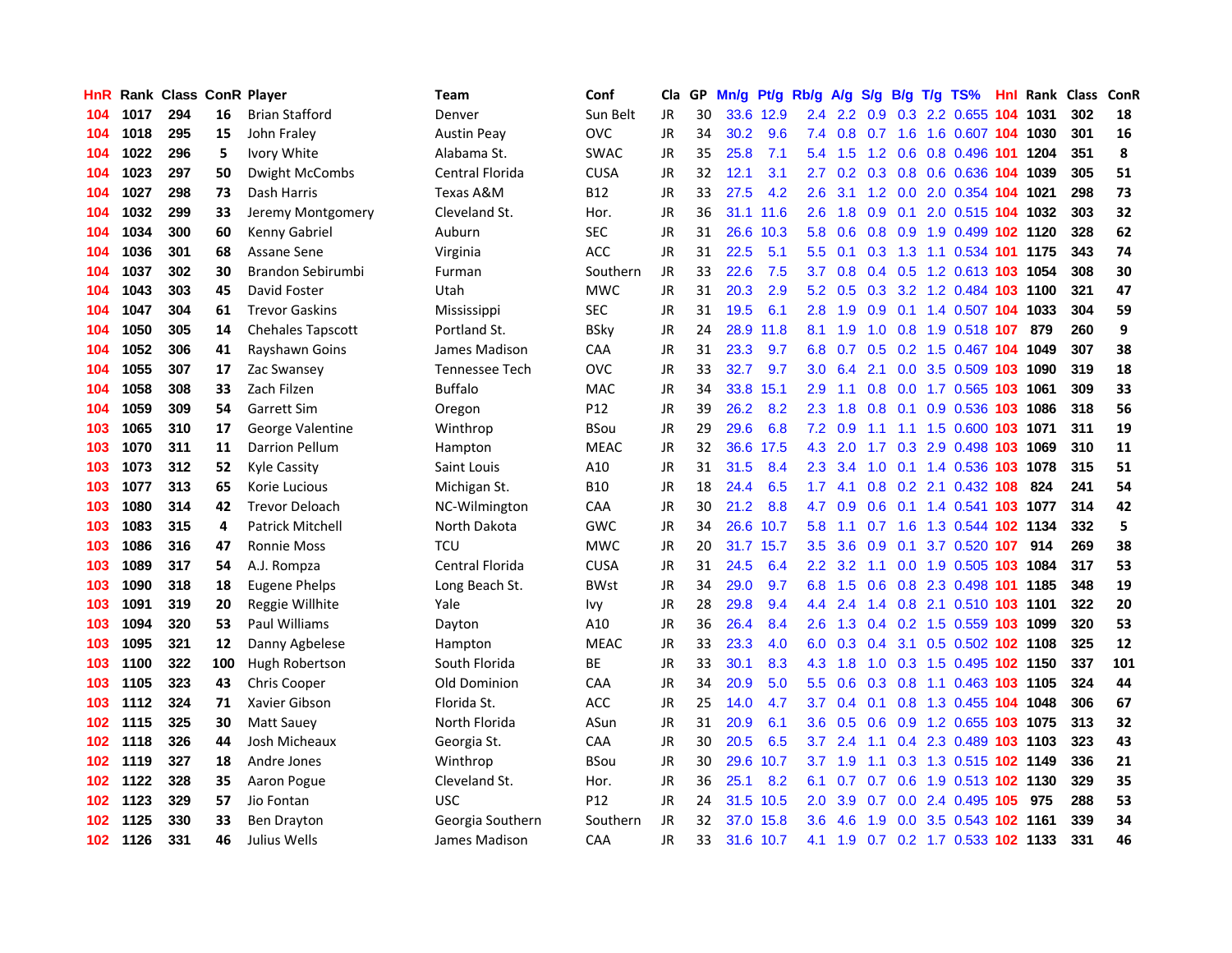| HnR |      |     |    | Rank Class ConR Player     | <b>Team</b>       | Conf        | Cla       |    | GP Mn/g Pt/g |           | Rb/g             | A/g             |                 |     | S/g B/g T/g TS%                    |     | <b>Hnl Rank Class</b> |     | ConR |
|-----|------|-----|----|----------------------------|-------------------|-------------|-----------|----|--------------|-----------|------------------|-----------------|-----------------|-----|------------------------------------|-----|-----------------------|-----|------|
| 102 | 1128 | 332 | 19 | Jewuan Long                | Murray St.        | <b>OVC</b>  | JR        | 32 | 18.8         | 5.4       | 2.5              | 1.3             | 1.0             | 0.4 | 1.3 0.557                          |     | 102 1139              | 334 | 20   |
| 102 | 1130 | 333 | 42 | Jordan Printy              | Indiana St.       | <b>MVC</b>  | JR        | 28 | 17.9         | 6.2       | 1.0              | 0.9             | 0.1             | 0.0 | 0.5 0.622 102 1118                 |     |                       | 326 | 42   |
| 102 | 1136 | 334 | 43 | Caleb Patterson            | Missouri St.      | <b>MVC</b>  | JR        | 31 | 13.6         | 5.5       | $2.2^{\circ}$    | 0.3             | 0.1             | 0.5 | 0.8 0.555 102 1132                 |     |                       | 330 | 44   |
| 102 | 1139 | 335 | 44 | <b>Kenny Harris</b>        | Evansville        | <b>MVC</b>  | JR        | 31 | 26.1         | 8.3       |                  | $5.9$ 1.4       |                 |     | 1.2 0.5 1.7 0.473 102 1137         |     |                       | 333 | 45   |
| 102 | 1146 | 336 | 19 | Jaime Serna                | UC Santa Barbara  | <b>BWst</b> | JR        | 26 | 20.0         | 7.7       |                  |                 |                 |     | 4.3 0.5 0.5 1.0 1.5 0.602 102 1119 |     |                       | 327 | 18   |
| 102 | 1152 | 337 | 29 | <b>Westly Perryman</b>     | Boise St.         | <b>WAC</b>  | JR        | 35 | 23.0         | 6.1       | $2.6^{\circ}$    |                 |                 |     | 1.7 1.5 0.1 1.1 0.507 102 1162     |     |                       | 340 | 29   |
| 102 | 1157 | 338 | 57 | Shaquille Johnson          | Marshall          | <b>CUSA</b> | JR        | 33 | 26.1         | 8.7       | 2.9              | 2.0             |                 |     | 0.8 0.2 2.0 0.504 101 1205         |     |                       | 352 | 59   |
| 102 | 1162 | 339 | 59 | <b>Gabriel McCulley</b>    | <b>UTEP</b>       | <b>CUSA</b> | JR        | 35 | 20.7         | 6.1       | 4.2              | 1.0             |                 |     | 0.7 0.3 1.2 0.528 101              |     | 1178                  | 345 | 58   |
| 102 | 1164 | 340 | 38 | Nick Minnerath             | Detroit           | Hor.        | JR        | 33 | 27.6         | 11.2      | 4.8              | 0.9             | 0.6             |     | 0.4 2.0 0.628 101                  |     | 1201                  | 350 | 37   |
| 102 | 1169 | 341 | 22 | Alex Tucker                | Florida Atlantic  | Sun Belt    | JR        | 32 | 26.6         | 7.4       | $2.2^{\circ}$    | 4.3             | 1.1             |     | 0.1 1.9 0.481 101                  |     | 1176                  | 344 | 21   |
| 102 | 1170 | 342 | 28 | C.J. Garner                | Long Island U.    | <b>NEC</b>  | JR        | 33 | 24.8         | 9.5       | 1.6              | 3.4             |                 |     | 1.2 0.2 2.2 0.482 101              |     | 1166                  | 342 | 28   |
| 102 | 1172 | 343 | 78 | C.J. Washington            | Oklahoma          | <b>B12</b>  | JR        | 31 | 11.8         | 2.5       | 3.1              | 0.1             |                 |     | 0.4 0.6 0.4 0.539 101              |     | 1181                  | 346 | 78   |
| 101 | 1179 | 344 | 50 | Sammy Yeager               | <b>TCU</b>        | <b>MWC</b>  | JR        | 16 | 23.0         | 9.3       | 4.2              | 1.6             | 1.0             |     | 0.4 1.2 0.497 106                  |     | 926                   | 273 | 39   |
| 101 | 1189 | 345 | 25 | <b>Trey McCorkle</b>       | <b>IPFW</b>       | Summit      | <b>JR</b> | 30 | 21.5         | 8.7       | 3.6              | 0.9             | 0.2             |     | 0.7 1.1 0.598 101                  |     | 1208                  | 353 | 24   |
| 101 | 1194 | 346 | 8  | Jenirro Bush               | Jackson St.       | <b>SWAC</b> | <b>JR</b> | 31 | 27.3         | 14.2      | 3.5              | 1.0             | 1.4             | 0.1 | 2.0 0.528 101                      |     | 1211                  | 354 | 9    |
| 101 | 1195 | 347 | 18 | <b>Brandon Fortenberry</b> | SE Louisiana      | Southland   | JR        | 28 |              | 29.8 11.9 | 3.3 <sub>2</sub> |                 | $4.2 \quad 0.9$ |     | 0.3 2.4 0.551 101                  |     | 1183                  | 347 | 19   |
| 101 | 1198 | 348 | 13 | Jake O'Brien               | Boston U.         | <b>AEC</b>  | JR        | 14 |              | 29.0 11.6 | 5.8              |                 | $0.4\quad 0.8$  |     | 1.0 1.8 0.534 108                  |     | 846                   | 248 | 9    |
| 101 | 1202 | 349 | 35 | Jeffrey Merritt            | Samford           | Southern    | JR        | 31 |              | 31.3 10.3 |                  | 6.3 2.0         |                 |     | 1.2 0.4 2.0 0.525 101 1213         |     |                       | 355 | 35   |
| 101 | 1208 | 350 | 47 | Anthony Humpty Hitchens    | James Madison     | <b>CAA</b>  | JR        | 33 | 30.5         | 8.9       | $2.2^{\circ}$    | 2.0             |                 |     | 1.1 0.1 1.3 0.529 101              |     | 1217                  | 356 | 47   |
| 101 | 1213 | 351 | 74 | Luke Loucks                | Florida St.       | ACC         | JR        | 34 | 14.8         | 2.9       | 1.8 <sup>°</sup> |                 |                 |     | 2.2 0.6 0.1 1.6 0.500              | -99 | 1272                  | 369 | 75   |
| 101 | 1215 | 352 | 82 | J'mison Morgan             | Baylor            | <b>B12</b>  | JR        | 31 | 12.5         | 3.0       |                  | $2.4 \quad 0.2$ | 0.5             | 1.1 | 0.6 0.500 100 1246                 |     |                       | 364 | 82   |
| 101 | 1217 | 353 | 19 | Mike James                 | Lamar             | Southland   | JR        | 24 | 18.4         | 12.5      |                  | $2.4$ 1.8       | 1.1             | 0.1 | 1.7 0.533 103 1081                 |     |                       | 316 | 17   |
| 101 | 1218 | 354 | 61 | D.J. Magley                | Tulsa             | <b>CUSA</b> | JR        | 31 | 16.4         | 3.9       | 3.9              | 0.4             |                 |     | 0.5 0.3 0.8 0.593 100 1227         |     |                       | 358 | 60   |
| 101 | 1219 | 355 | 36 | <b>Clint Steindl</b>       | Saint Mary's (CA) | <b>WCC</b>  | JR        | 34 | 23.0         | 6.6       | 2.7              | 1.0             |                 |     | 0.4 0.2 0.6 0.585 100 1226         |     |                       | 357 | 36   |
| 101 | 1221 | 356 | 21 | Greg Somogyi               | UC Santa Barbara  | <b>BWst</b> | JR        | 32 | 14.3         | 4.6       | 3.1              | 0.4             | 0.3             | 1.9 | 1.1 0.535 100                      |     | 1254                  | 365 | 21   |
| 101 | 1222 | 357 | 30 | Lamar Trice                | Mount St. Mary's  | <b>NEC</b>  | <b>JR</b> | 32 | 28.7         | 13.3      | 3.1              | 2.9             | 1.0             | 0.0 | 3.5 0.525 100                      |     | 1237                  | 361 | 30   |
| 101 | 1223 | 358 | 26 | Jeremy Mixon               | <b>IPFW</b>       | Summit      | JR        | 29 | 21.1         | 9.9       | 2.3              | 1.8             | 0.6             |     | 0.3 1.5 0.530 100                  |     | 1228                  | 359 | 25   |
| 101 | 1225 | 359 | 9  | Justin Patton              | Grambling         | <b>SWAC</b> | JR        | 33 |              | 28.2 13.2 | 7.1              | 1.4             | 1.3             | 0.3 | 2.8 0.456 100                      |     | 1258                  | 367 | 10   |
| 100 | 1229 | 360 | 33 | Jordan Burgason            | Lipscomb          | ASun        | JR        | 30 | 25.1         | 10.8      | $2.2^{\circ}$    | 1.8             | 0.6             |     | 0.2 1.5 0.600 100 1232             |     |                       | 360 | 35   |
| 100 | 1234 | 361 | 67 | <b>Steve Tchiengang</b>    | Vanderbilt        | <b>SEC</b>  | JR        | 34 | 16.4         | 4.8       | 3.0 <sub>2</sub> |                 |                 |     | 0.4 0.3 0.4 1.0 0.577 100 1244     |     |                       | 363 | 68   |
| 100 | 1235 | 362 | 37 | Keegan Bell                | Chattanooga       | Southern    | JR        | 32 | 34.5         | 9.7       | 3.3 <sub>1</sub> | 5.7             |                 |     | 0.9 0.0 2.4 0.499 100 1243         |     |                       | 362 | 37   |
| 100 | 1244 | 363 | 35 | Lorne Merthie              | Campbell          | ASun        | JR        | 23 |              | 29.8 11.2 | 2.7              | 2.7             |                 |     | 1.3 0.0 1.1 0.559 103 1074         |     |                       | 312 | 31   |
| 100 | 1248 | 364 | 61 | Jabari Edwards             | George Washington | A10         | JR        | 16 | 15.6         | 2.4       |                  | 3.3 0.2 0.1     |                 |     | 2.3 0.3 0.520 102 1154             |     |                       | 338 | 55   |
| 100 | 1256 | 365 | 16 | Jordan Sugars              | Navy              | Pat.        | JR        | 28 | 33.8         | 16.0      | 6.0              | 1.3             |                 |     | 1.4 0.1 2.4 0.520 102 1163         |     |                       | 341 | 16   |
| 100 | 1261 | 366 | 17 | Bryan Cohen                | Bucknell          | Pat.        | JR        | 34 | 27.7         | 7.0       | 3.9              | 2.5             | 0.6             |     | 0.4 2.2 0.483 100 1257             |     |                       | 366 | 17   |
| 100 | 1270 | 367 | 17 | Derek Selvig               | Montana           | <b>BSky</b> | JR        | 32 | 31.3         | 10.1      | 5.2              | 3.0             | 1.1             | 0.6 | 2.7 0.519                          | 99  | 1290                  | 370 | 18   |
| 100 | 1272 | 368 | 29 | Reggie Chamberlain         | <b>UMKC</b>       | Summit      | JR        | 30 | 32.0         | 11.6      | $2.5\,$          | 2.6             | 1.1             | 0.1 | 1.8 0.606                          | 98  | 1319                  | 378 | 30   |
| 100 | 1276 | 369 | 30 | <b>Stephen Thomas</b>      | <b>IUPUI</b>      | Summit      | <b>JR</b> | 33 |              | 33.4 11.0 |                  | $3.3$ 2.6       |                 |     | 1.2 0.1 1.5 0.562                  | -99 | 1294                  | 371 | 28   |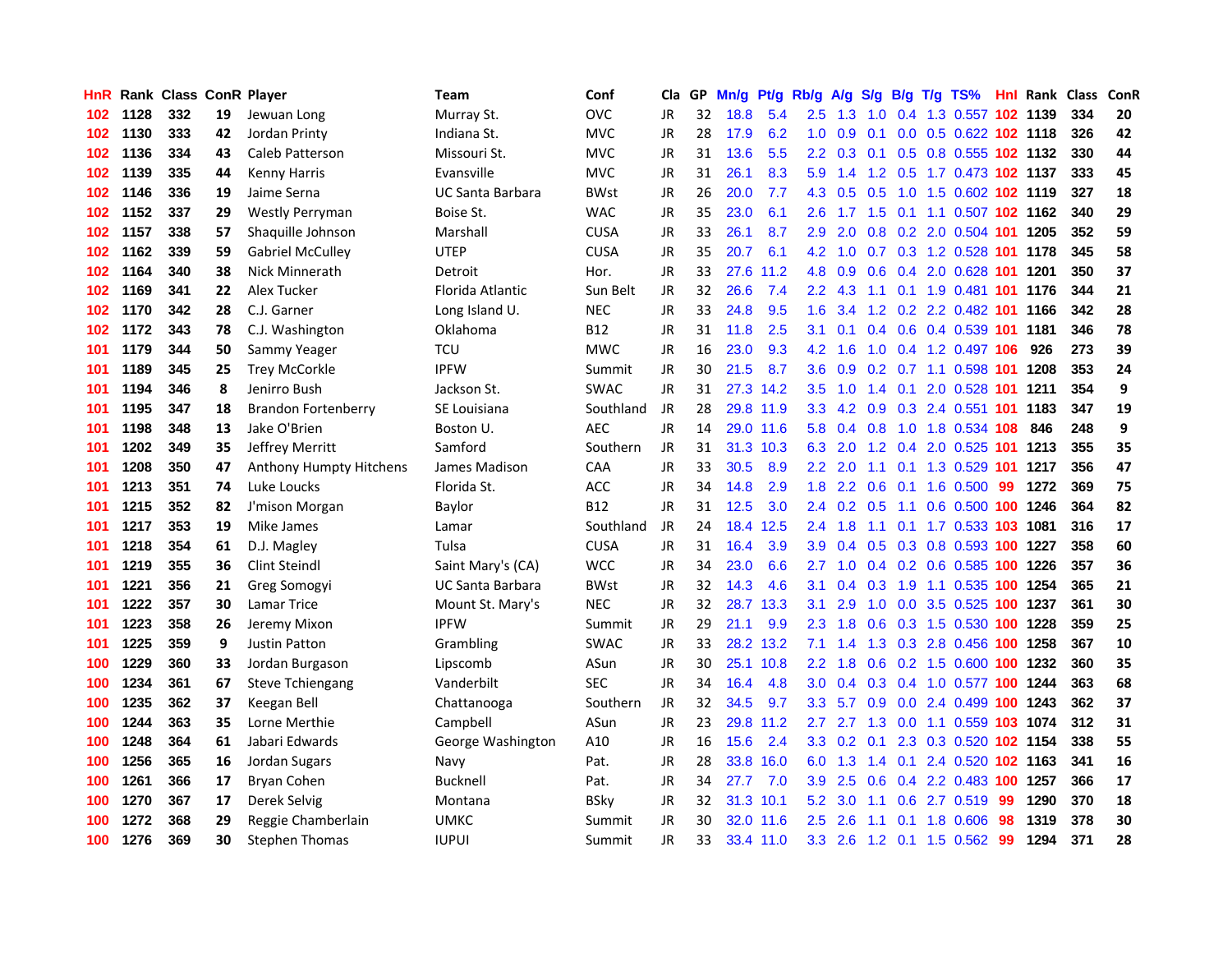| <b>HnR</b> |      | Rank Class ConR Player |     |                          | <b>Team</b>         | Conf        | Cla       |    | GP Mn/g Pt/g Rb/g |           |                  | A/g                  |     |                 | S/g B/g T/g TS%           | Hnl | Rank Class |     | ConR |
|------------|------|------------------------|-----|--------------------------|---------------------|-------------|-----------|----|-------------------|-----------|------------------|----------------------|-----|-----------------|---------------------------|-----|------------|-----|------|
| 99         | 1283 | 370                    | 32  | Mike Meyers Keitt        | Monmouth            | <b>NEC</b>  | <b>JR</b> | 29 |                   | 25.4 10.1 | 3.7              | 1.4                  | 0.8 | 0.2             | 1.8 0.542                 | 98  | 1324       | 380 | 33   |
| 99         | 1286 | 371                    | 109 | <b>Anthony Crater</b>    | South Florida       | BE          | <b>JR</b> | 30 | 33.6              | 3.9       | 2.3              | 4.6                  | 0.8 | 0.0             | 2.5 0.480 101             |     | 1195       | 349 | 103  |
| 99         | 1290 | 372                    | 83  | <b>Matt Pressey</b>      | Missouri            | <b>B12</b>  | JR        | 33 | 17.5              | 5.7       | 1.8              | 1.6                  |     |                 | 0.8 0.2 1.4 0.491 100     |     | 1267       | 368 | 83   |
| 99         | 1292 | 373                    | 61  | <b>Darnell Gant</b>      | Washington          | P12         | <b>JR</b> | 35 | 18.7              | 5.2       | 3.8              | 0.7                  |     |                 | 0.3 0.5 0.8 0.481         | 99  | 1295       | 372 | 61   |
| 99         | 1293 | 374                    | 68  | Garrett Green            | LSU                 | <b>SEC</b>  | JR        | 32 | 18.0              | 6.3       | 5.1              | 0.4                  |     |                 | 0.6 0.4 1.2 0.458         | -99 | 1307       | 377 | 69   |
| 99         | 1294 | 375                    | 31  | Griffan Callahan         | South Dakota St.    | Summit      | JR        | 31 | 26.1              | 8.8       | 4.5              | 0.9                  |     |                 | 1.1 0.2 0.6 0.644         | 99  | 1302       | 375 | 29   |
| 99         | 1296 | 376                    | 62  | Jarrett Mann             | Stanford            | P12         | JR        | 31 | 28.6              | 4.9       |                  | $3.2 \quad 4.2$      |     |                 | 1.0 0.2 2.6 0.361         | 99  | 1304       | 376 | 62   |
| 99         | 1301 | 377                    | 33  | Michael Culpo            | Long Island U.      | <b>NEC</b>  | <b>JR</b> | 33 | 21.4              | 7.8       | 3.3 <sub>2</sub> | 0.6                  | 0.6 |                 | 0.1 0.8 0.568             | 99  | 1298       | 374 | 32   |
| 99         | 1310 | 378                    | 21  | <b>Anthony Miles</b>     | Lamar               | Southland   | JR        | 30 | 27.7              | 11.9      | 3.8              | 3.9                  |     |                 | 1.0 0.2 2.6 0.576         | 98  | 1358       | 386 | 23   |
| 99         | 1319 | 379                    | 19  | Mike Proctor             | Northern Colorado   | <b>BSky</b> | <b>JR</b> | 27 | 17.8              | 5.4       | 5.6              | 0.8                  |     |                 | 0.6 0.4 1.1 0.434         | -99 | 1297       | 373 | 19   |
| 99         | 1321 | 380                    | 27  | Chris Stephenson         | NC-Asheville        | <b>BSou</b> | JR        | 34 | 25.4              | 9.2       | 3.9              | 2.0                  |     |                 | 1.4 0.3 2.2 0.526         | 98  | 1326       | 381 | 27   |
| 99         | 1326 | 381                    | 15  | <b>Bryan Dougher</b>     | <b>Stony Brook</b>  | <b>AEC</b>  | <b>JR</b> | 32 |                   | 32.6 12.8 | 2.8              | 2.1                  | 1.1 |                 | $0.2$ 2.2 0.496           | 98  | 1368       | 391 | 18   |
| 99         | 1328 | 382                    | 25  | Josh Terry               | <b>Austin Peav</b>  | <b>OVC</b>  | JR        | 33 |                   | 30.5 11.0 | 4.3              | 1.8                  | 1.8 | 0.1             | 2.1 0.517                 | 98  | 1321       | 379 | 25   |
| 98         | 1332 | 383                    | 20  | <b>Art Steward</b>       | Montana             | BSkv        | JR        | 32 | 25.1              | 8.6       | 3.6              | 1.2                  | 0.8 |                 | $0.3$ 1.3 $0.552$         | 98  | 1362       | 387 | 22   |
| 98         | 1334 | 384                    | 66  | Joe Richard              | Tulsa               | <b>CUSA</b> | <b>JR</b> | 32 | 24.5              | 3.7       | 6.1              | 0.5                  |     | $0.4\quad 0.6$  | 1.0 0.549                 | 98  | 1344       | 382 | 67   |
| 98         | 1343 | 385                    | 67  | <b>Isaac Sosa</b>        | Central Florida     | <b>CUSA</b> | JR        | 33 | 25.3              | 8.0       | 1.8              | 0.7                  |     |                 | 0.5 0.1 1.0 0.557         | -98 | 1364       | 388 | 68   |
| 98         | 1348 | 386                    | 39  | <b>Brad Loesing</b>      | Wofford             | Southern    | JR        | 34 | 30.8              | 6.2       |                  | $1.4 \t3.2$          |     |                 | 0.8 0.1 2.2 0.544         | 98  | 1354       | 385 | 40   |
| 98         | 1350 | 387                    | 40  | Chris Early              | Chattanooga         | Southern    | JR        | 31 | 24.0              | 9.3       |                  | 6.3 1.0              |     |                 | 0.7 0.2 1.8 0.534         | -98 | 1350       | 383 | 39   |
| 98         | 1353 | 388                    | 56  | Myles Walker             | Indiana St.         | <b>MVC</b>  | JR        | 34 | 23.8              | 6.5       |                  | 5.3 0.4              |     |                 | $0.5$ $0.9$ 1.3 $0.446$   | -98 | 1370       | 392 | 57   |
| 98         | 1355 | 389                    | 69  | <b>Michael Davenport</b> | St. Bonaventure     | A10         | JR        | 31 |                   | 31.7 11.1 | 4.9              | 2.2                  |     |                 | 1.1 0.4 2.3 0.497         | -98 | 1365       | 389 | 69   |
| 98         | 1358 | 390                    | 31  | Keith Gabriel            | <b>VMI</b>          | <b>BSou</b> | JR        | 31 |                   | 23.8 14.2 | 3.2              | 1.4                  |     |                 | 1.7 0.5 2.3 0.535         | 97  | 1405       | 402 | 30   |
| 98         | 1360 | 391                    | 45  | <b>Chase Simon</b>       | Detroit             | Hor.        | <b>JR</b> | 32 |                   | 31.8 13.5 | 4.2              | 1.6                  |     |                 | 1.3 0.2 2.4 0.503         | 98  | 1374       | 393 | 46   |
| 98         | 1363 | 392                    | 41  | <b>Flenard Whitfield</b> | Western Michigan    | <b>MAC</b>  | JR        | 33 |                   | 28.0 13.1 | 6.4              | 0.7                  |     |                 | 0.7 0.5 2.8 0.517         | -98 | 1367       | 390 | 41   |
| 98         | 1368 | 393                    | 27  | Ty Proffitt              | Morehead St.        | <b>OVC</b>  | JR        | 35 | 32.0              | 7.9       | 2.1              | 1.7                  |     |                 | 0.7 0.0 1.2 0.534         | -97 | 1398       | 399 | 29   |
| 98         | 1370 | 394                    | 27  | <b>Martavius Adams</b>   | Arkansas St.        | Sun Belt    | JR        | 32 |                   | 24.8 11.1 | 7.2              | 0.4                  |     |                 | 0.3 0.3 2.2 0.510 97      |     | 1383       | 396 | 28   |
| 98         | 1372 | 395                    | 28  | <b>Terrance Hill</b>     | Morehead St.        | <b>OVC</b>  | <b>JR</b> | 35 |                   | 30.0 10.7 | 2.3              | 1.4                  |     | $1.4 \quad 0.0$ | 2.0 0.543                 | -97 | 1404       | 401 | 30   |
| 98         | 1374 | 396                    | 70  | Davide Curletti          | Northwestern        | <b>B10</b>  | <b>JR</b> | 34 | 14.8              | 4.0       | 1.9              | 1.0                  |     |                 | $0.2$ 0.4 0.4 0.557       | 97  | 1410       | 404 | 71   |
| 98         | 1376 | 397                    | 29  | Ivan Aska                | Murray St.          | <b>OVC</b>  | JR        | 32 | 21.7              | 7.6       | 5.2              | 0.4                  | 0.6 |                 | 0.5 1.4 0.493             | 97  | 1382       | 395 | 28   |
| 98         | 1377 | 398                    | 70  | P.J. Gaynor              | Central Florida     | <b>CUSA</b> | JR        | 33 | 16.9              | 4.8       | $3.2\phantom{0}$ | 0.9                  |     |                 | 0.4 0.4 1.4 0.596         | -97 | 1393       | 398 | 71   |
| 98         | 1378 | 399                    | 19  | <b>Patrick Hazel</b>     | Boston U.           | <b>AEC</b>  | JR        | 35 | 23.7              | 4.6       | 5.8              | 0.5                  |     |                 | 0.3 1.8 1.0 0.510 97      |     | 1428       | 409 | 21   |
| 98         | 1383 | 400                    | 28  | Andrew Ferry             | Cornell             | Ivy         | JR        | 28 |                   | 29.0 11.9 | 2.1              | 1.3                  |     |                 | 0.9 0.1 1.1 0.581         | -96 | 1435       | 411 | 28   |
| 97         | 1390 | 401                    | 71  | Derrio Green             | Charlotte           | A10         | <b>JR</b> | 30 |                   | 35.4 13.0 | 3.5              | 3.8                  |     | $1.4 \quad 0.1$ | 3.0 0.468                 | 96  | 1477       | 421 | 74   |
| 97         | 1391 | 402                    | 65  | <b>Tyrone Nared</b>      | Oregon              | P12         | JR        | 39 | 20.0              | 5.1       | 3.9              | 0.4                  |     |                 | 0.6 0.8 1.1 0.517         | 97  | 1412       | 405 | 65   |
| 97         | 1393 | 403                    | 42  | <b>Ricky Taylor</b>      | Chattanooga         | Southern    | JR        | 32 |                   | 26.9 13.0 | 3.7              | 1.2                  |     |                 | $0.4$ 0.0 1.8 0.541       | 97  | 1408       | 403 | 42   |
| 97         | 1395 | 404                    | 23  | <b>Phil Martin</b>       | <b>UC Riverside</b> | <b>BWst</b> | <b>JR</b> | 30 |                   | 31.6 14.2 | 5.0              | 1.3                  |     |                 | 0.6 0.3 2.4 0.550         | 97  | 1389       | 397 | 23   |
| 97         | 1399 | 405                    | 23  | LaMarcus Reed            | Texas-Arlington     | Southland   | JR        | 29 |                   | 29.2 12.4 | 4.9              | 1.6                  | 1.2 | $0.4^{\circ}$   | 2.8 0.549                 | 97  | 1418       | 407 | 24   |
| 97         | 1406 | 406                    | 20  | Devin Brown              | <b>Holy Cross</b>   | Pat.        | <b>JR</b> | 29 |                   | 29.4 15.4 | 2.1              | -1<br>$\overline{A}$ | 0.6 | 0.0             | 2.0 0.553                 | 96  | 1464       | 414 | 21   |
| 97         | 1421 | 407                    | 42  | Dave Barnett             | <b>Buffalo</b>      | <b>MAC</b>  | <b>JR</b> | 34 | 27.4              | 6.6       |                  |                      |     |                 | 4.7 1.4 0.7 0.6 1.9 0.495 | 97  | 1420       | 408 | 42   |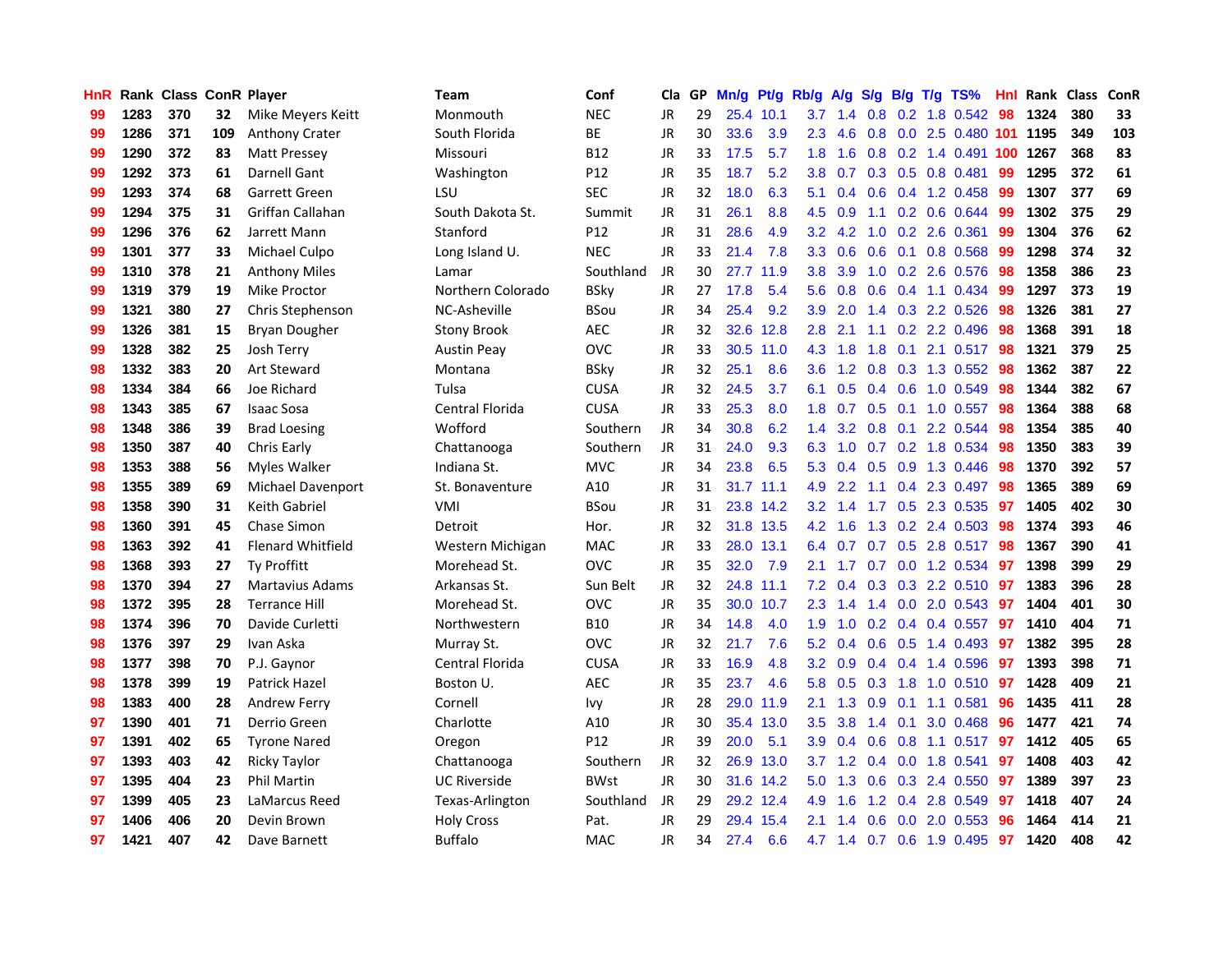| HnR |      | Rank Class ConR Player |    |                           | Team                       | Conf        | Cla       |     | GP Mn/g Pt/g Rb/g A/g |           |                  |                 |               |                 | S/g B/g T/g TS%           | Hnl | Rank Class |     | <b>ConR</b>             |
|-----|------|------------------------|----|---------------------------|----------------------------|-------------|-----------|-----|-----------------------|-----------|------------------|-----------------|---------------|-----------------|---------------------------|-----|------------|-----|-------------------------|
| 97  | 1423 | 408                    | 43 | Andre Williamson          | Appalachian St.            | Southern    | JR        | 31  | 26.9                  | 8.7       | 6.3              | 0.8             | 0.3           | 1.5             | 1.4 0.578                 | 96  | 1480       | 422 | 44                      |
| 97  | 1427 | 409                    | 79 | <b>Ty Walker</b>          | <b>Wake Forest</b>         | ACC         | <b>JR</b> | 32  | 18.1                  | 3.6       | 3.5              | 0.4             | 0.6           | 2.5             | 0.6 0.467                 | 95  | 1484       | 423 | 82                      |
| 97  | 1430 | 410                    | 40 | Morgan Grim               | Utah St.                   | <b>WAC</b>  | <b>JR</b> | 32  | 8.7                   | 2.6       | 1.6              | 0.3             |               | $0.2 \quad 0.3$ | 0.6 0.509                 | 97  | 1414       | 406 | 36                      |
| 97  | 1431 | 411                    | 24 | Perry Webster             | Cal St. Fullerton          | <b>BWst</b> | JR        | 30  | 29.8                  | 7.8       | 3.3 <sub>2</sub> |                 | $5.2$ 1.2 0.1 |                 | 1.9 0.488                 | -96 | 1472       | 417 | 24                      |
| 97  | 1435 | 412                    | 21 | <b>Troy Brewer</b>        | American                   | Pat.        | JR        | 31  |                       | 34.0 11.5 | 4.0              | 1.3             |               |                 | 0.8 0.4 1.3 0.547         | -96 | 1451       | 412 | 20                      |
| 97  | 1438 | 413                    | 21 | Darryl Partin             | Boston U.                  | <b>AEC</b>  | <b>JR</b> | 35  |                       | 31.9 14.3 |                  | $3.4 \quad 1.4$ |               |                 | 1.0 0.3 2.9 0.518         | -95 | 1485       | 424 | 23                      |
| 96  | 1445 | 414                    | 80 | C.J. Williams             | <b>NC State</b>            | ACC         | JR        | 31  | 17.6                  | 4.7       | $2.4^{\circ}$    | 1.1             |               |                 | $0.5$ 0.2 0.9 0.500       | -96 | 1473       | 418 | 81                      |
| 96  | 1448 | 415                    | 9  | Rashad Savage             | Cal St. Bakersfield        | Ind.        | JR        | 28  | 27.9                  | 7.5       | 9.9 <sup>°</sup> | 0.7             |               |                 | $0.6$ 0.4 1.4 0.495       | 96  | 1476       | 420 | 9                       |
| 96  | 1450 | 416                    | 34 | Johathan Brooks           | <b>Charleston Southern</b> | <b>BSou</b> | <b>JR</b> | 31  | 23.2                  | 7.1       | 6.7              | 1.1             | 1.3           |                 | 1.0 1.4 0.487             | 96  | 1465       | 415 | 34                      |
| 96  | 1456 | 417                    | 71 | Jeff Peterson             | Arkansas                   | <b>SEC</b>  | <b>JR</b> | 29  | 21.8                  | 6.3       | $2.2\,$          | 2.4             | 0.9           | 0.0             | 1.8 0.474                 | 96  | 1432       | 410 | 71                      |
| 96  | 1458 | 418                    | 23 | Nick Pascale              | Colgate                    | Pat.        | JR        | 30  | 23.7                  | 7.3       | 6.6              | 0.9             | 0.6           | 1.4             | 1.4 0.562                 | 95  | 1494       | 427 | 23                      |
| 96  | 1462 | 419                    | 35 | Pierre Miller             | Presbyterian               | <b>BSou</b> | JR        | 31  | 36.5                  | 9.6       | 3.3              | 3.5             |               |                 | 0.5 0.0 2.3 0.585         | -94 | 1544       | 441 | 35                      |
| 96  | 1464 | 420                    | 32 | Eric Frederick            | Fla. International         | Sun Belt    | JR        | 28  |                       | 25.3 12.6 | 6.5              | 0.6             | 0.7           |                 | 0.3 1.8 0.531             | 94  | 1551       | 443 | 40                      |
| 96  | 1467 | 421                    | 39 | Jimmy Williams            | North Florida              | ASun        | <b>JR</b> | 34  | 27.2                  | 8.4       | 5.1              | 2.4             | 0.8           | 0.3             | 2.6 0.493                 | 96  | 1474       | 419 | 41                      |
| 96  | 1471 | 422                    | 50 | <b>Courtney Stanley</b>   | Loyola (IL)                | Hor.        | <b>JR</b> | 30  | 30.4                  | 6.5       | 3.2              | 3.4             | 1.2           | 0.2             | 3.0 0.478                 | 96  | 1467       | 416 | 51                      |
| 96  | 1477 | 423                    | 27 | <b>Brandon Davis</b>      | Lamar                      | Southland   | JR        | 30  | 17.0                  | 8.2       | 2.1              | 1.5             | 0.5           | 0.2             | 0.7 0.565                 | 95  | 1508       | 431 | 29                      |
| 96  | 1481 | 424                    | 86 | Nate Tomlinson            | Colorado                   | B12         | JR        | 34  | 20.2                  | 3.1       | 1.7 <sub>2</sub> | 2.5             | 0.9           | 0.1             | 1.2 0.658                 | 98  | 1376       | 394 | 84                      |
| 96  | 1484 | 425                    | 13 | Paul Crosby               | Miss. Valley St.           | <b>SWAC</b> | JR        | 22  |                       | 29.8 12.1 | 7.0              | 1.9             |               | $1.5 \quad 0.9$ | 3.1 0.499 102 1144        |     |            | 335 | $\overline{\mathbf{z}}$ |
| 96  | 1486 | 426                    | 87 | Nick Thompson             | Oklahoma                   | <b>B12</b>  | JR        | 17  | 17.1                  | 4.4       | 3.3 <sub>2</sub> | 1.4             |               |                 | $0.4$ 0.0 1.5 0.543       | 97  | 1402       | 400 | 86                      |
| 96  | 1487 | 427                    | 51 | <b>Steve Baker</b>        | Green Bay                  | Hor.        | <b>JR</b> | 32  | 25.0                  | 6.5       |                  | 4.2 1.7         |               |                 | 0.5 0.1 1.5 0.524         | -95 | 1499       | 428 | 52                      |
| 96  | 1489 | 428                    | 43 | Landon Tatum              | Idaho                      | <b>WAC</b>  | JR        | 32  | 22.3                  | 5.7       | 2.0 <sub>1</sub> | 3.0             |               |                 | $0.9$ 0.1 1.4 0.492       | 95  | 1490       | 426 | 43                      |
| 96  | 1490 | 429                    | 28 | Antuan Bootle             | Sam Houston St.            | Southland   | JR        | 30  | 17.2                  | 4.9       | 6.1              | 0.9             |               |                 | $0.3$ $0.5$ 1.2 $0.568$   | 95  | 1503       | 429 | 28                      |
| 95  | 1494 | 430                    | 52 | Jarvis Williams           | Green Bay                  | Hor.        | <b>JR</b> | 25  | 23.8                  | 8.4       | 5.2 <sub>1</sub> | 0.8             |               |                 | 0.8 0.2 2.2 0.519         | 96  | 1455       | 413 | 50                      |
| 95  | 1501 | 431                    | 75 | <b>Earl Pettis</b>        | La Salle                   | A10         | JR        | 33  | 26.6                  | 9.1       | 4.1              | 2.6             |               | $1.2 \quad 0.1$ | 2.4 0.523                 | -95 | 1511       | 432 | 76                      |
| 95  | 1507 | 432                    | 26 | Orane Chin                | Cal St. Fullerton          | <b>BWst</b> | JR        | 31  |                       | 30.9 12.2 | 5.6              | 2.1             |               |                 | 0.8 0.7 2.5 0.525         | 94  | 1572       | 452 | 26                      |
| 95  | 1508 | 433                    | 65 | Kraidon Woods             | Drake                      | <b>MVC</b>  | <b>JR</b> | 30  | 16.3                  | 3.9       | 4.1              | 0.4             |               |                 | $0.2$ $0.8$ $0.9$ $0.555$ | 94  | 1552       | 444 | 66                      |
| 95  | 1509 | 434                    | 36 | <b>Brandon Crawford</b>   | <b>Coastal Carolina</b>    | <b>BSou</b> | JR.       | 34  | 19.4                  | 4.9       | 3.7              | 1.6             | 0.6           |                 | $0.4$ 1.1 0.549           | 94  | 1578       | 455 | 37                      |
| 95  | 1514 | 435                    | 35 | Malcolm Kirkland          | Arkansas St.               | Sun Belt    | JR        | 32  | 15.0                  | 4.8       | 3.6              | 0.3             | 0.2           | 1.0             | 1.2 0.534                 | -95 | 1516       | 434 | 36                      |
| 95  | 1515 | 436                    | 36 | <b>Scottie Farrington</b> | Louisiana-Lafayette        | Sun Belt    | JR        | 22  | 16.0                  | 6.1       | 4.3              | 0.2             | 0.4           | 1.3             | 1.8 0.525                 | 95  | 1489       | 425 | 33                      |
| 95  | 1519 | 437                    | 24 | <b>Matt Glass</b>         | Vermont                    | <b>AEC</b>  | <b>JR</b> | 31  | 22.7                  | 8.2       | 3.9              | 0.9             |               | $0.2 \quad 0.3$ | 1.4 0.484                 | -95 | 1505       | 430 | 25                      |
| 95  | 1527 | 438                    | 66 | Denver Holmes             | Evansville                 | <b>MVC</b>  | JR        | 32  | 25.3                  | 7.8       | 2.1              | 2.8             |               | $0.3 \quad 0.1$ | 1.9 0.539                 | 95  | 1512       | 433 | 63                      |
| 95  | 1531 | 439                    | 72 | <b>Connor Frizzelle</b>   | Rice                       | <b>CUSA</b> | JR        | 32  |                       | 27.5 10.7 | 1.8 <sup>°</sup> | 1.4             |               |                 | 1.4 0.0 1.7 0.507         | -95 | 1528       | 437 | 73                      |
| 95  | 1533 | 440                    | 25 | Al Rapier                 | <b>Stony Brook</b>         | <b>AEC</b>  | JR        | 32. | 17.7                  | 4.3       |                  | 4.2 1.2         |               | $0.5 \quad 0.1$ | 1.4 0.517                 | -94 | 1569       | 450 | 26                      |
| 95  | 1535 | 441                    | 38 | D'Andre Williams          | Ark .- Little Rock         | Sun Belt    | <b>JR</b> | 36  | 26.2                  | 6.7       | 3.3 <sub>2</sub> | 3.0             |               |                 | 1.2 0.1 1.6 0.511         | 94  | 1534       | 439 | 38                      |
| 95  | 1539 | 442                    | 32 | <b>Bradley Gay</b>        | Texas-Arlington            | Southland   | JR        | 29  | 17.9                  | 7.3       | 3.1              | 0.8             | 0.8           |                 | $0.1$ 1.6 0.591           | 94  | 1549       | 442 | 31                      |
| 95  | 1540 | 443                    | 89 | Steve Moore               | Missouri                   | B12         | <b>JR</b> | 34  | $11.5$                | 2.0       | 2.3              | 0.4             | 0.3           | 0.9             | 0.4 0.654                 | 95  | 1527       | 436 | 90                      |
| 95  | 1543 | 444                    | 70 | Abe Lodwick               | Washington St.             | P12         | JR        | 35  | 23.3                  | 3.5       | 4.1              | 1.3             | 0.6           | 0.3             | 1.0 0.482                 | 93  | 1591       | 458 | 71                      |
| 95  | 1546 | 445                    | 38 | Ken Holdman               | Oral Roberts               | Summit      | JR        | 35  | 27.2                  | 5.9       | 2.8              | 1.6             |               |                 | 1.3 0.3 1.3 0.615         | 93  | 1622       | 472 | 42                      |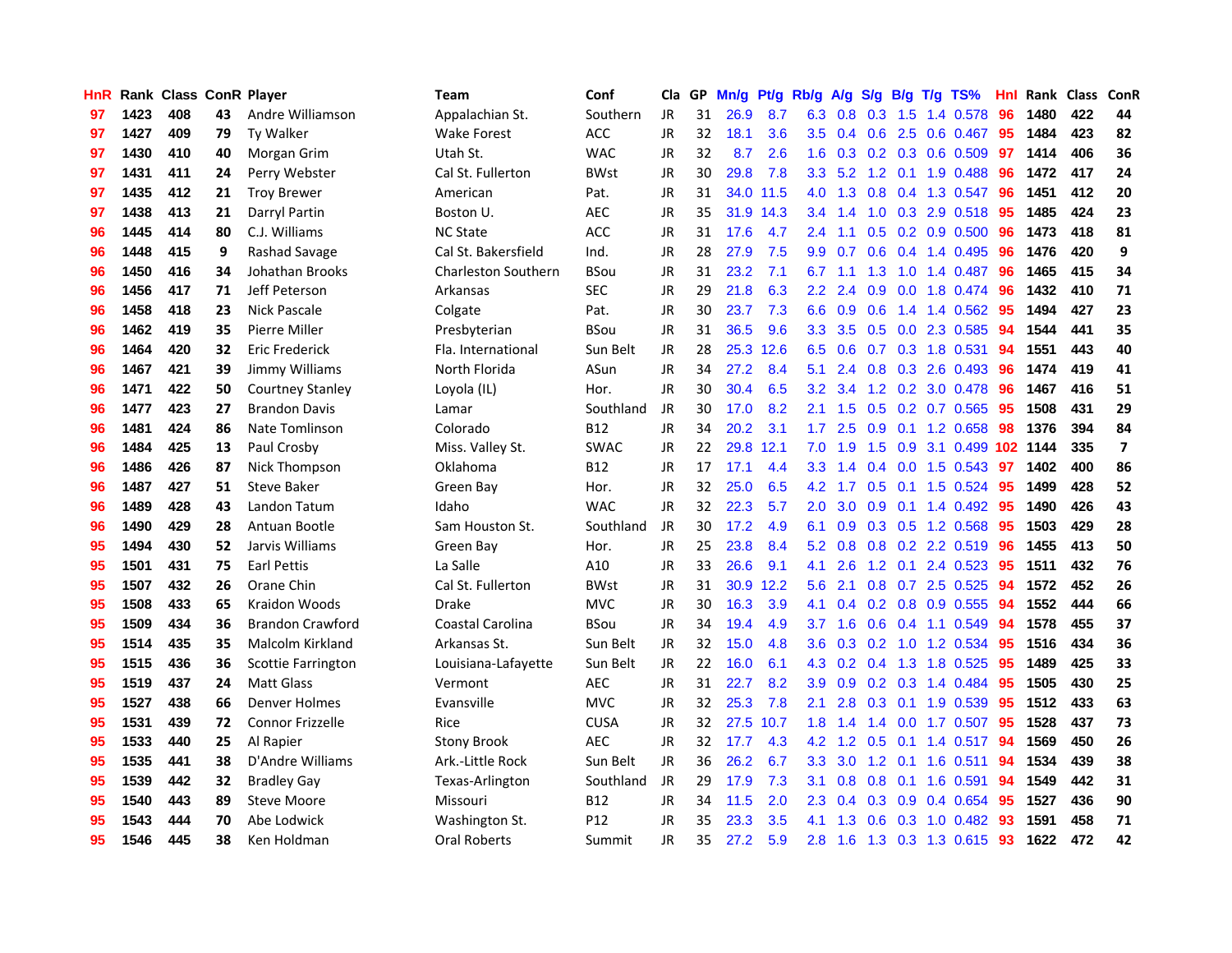| <b>HnR</b> |      |     |    | Rank Class ConR Player  | Team                 | Conf        | Cla       |    | GP Mn/g Pt/g Rb/g A/g S/g B/g T/g TS% |           |                  |                                      |     |                 |                           | Hnl | Rank Class |     | ConR |
|------------|------|-----|----|-------------------------|----------------------|-------------|-----------|----|---------------------------------------|-----------|------------------|--------------------------------------|-----|-----------------|---------------------------|-----|------------|-----|------|
| 94         | 1550 | 446 | 33 | Anthony Campbell        | <b>Austin Peav</b>   | <b>OVC</b>  | JR        | 10 |                                       | 31.4 13.9 | 3.5              | 1.3                                  | 1.1 | 0.2             | 1.6 0.521                 | 98  | 1352       | 384 | 26   |
| 94         | 1552 | 447 | 40 | Chris Martin            | Wagner               | <b>NEC</b>  | <b>JR</b> | 29 | 29.0                                  | 9.8       | 2.7              | 3.7                                  | 1.0 | 0.1             | 2.8 0.555                 | 94  | 1539       | 440 | 40   |
| 94         | 1553 | 448 | 45 | <b>Tevin Galvin</b>     | Jacksonville         | ASun        | <b>JR</b> | 32 | 24.5                                  | 6.1       | 4.8              | 1.1                                  | 1.0 | 0.1             | 1.3 0.454                 | -94 | 1559       | 446 | 44   |
| 94         | 1558 | 449 | 34 | Donte Poole             | Murray St.           | <b>OVC</b>  | JR        | 32 | 16.8                                  | 4.8       | 2.8              | 0.8                                  |     |                 | 0.7 0.2 1.0 0.525         | -94 | 1553       | 445 | 33   |
| 94         | 1562 | 450 | 45 | Jeremiah Ostrowski      | Hawaii               | <b>WAC</b>  | JR        | 20 | 24.6                                  | 5.4       |                  | $2.2$ 3.8                            |     |                 | 1.3 0.0 2.1 0.462         | -94 | 1563       | 447 | 46   |
| 94         | 1568 | 451 | 82 | <b>Bryan Narcisse</b>   | Clemson              | ACC         | JR        | 34 | 12.6                                  | 2.9       | 1.6 <sup>°</sup> | 0.3                                  |     |                 | $0.5$ 0.4 0.7 0.557       | -94 | 1584       | 457 | 84   |
| 94         | 1569 | 452 | 14 | Marquiz Baker           | Alcorn St.           | <b>SWAC</b> | JR        | 28 |                                       | 28.3 15.9 | 3.4              | 1.1                                  |     |                 | 1.6 0.0 2.3 0.476         | -93 | 1598       | 461 | 14   |
| 94         | 1570 | 453 | 48 | Dee Brown               | <b>Bowling Green</b> | MAC         | <b>JR</b> | 33 |                                       | 26.5 10.4 | 2.1              | 1.8                                  | 0.8 |                 | 0.0 1.4 0.537             | 94  | 1571       | 451 | 48   |
| 94         | 1571 | 454 | 47 | Deremy Geiger           | Idaho                | <b>WAC</b>  | JR        | 32 | 27.5                                  | 8.7       | 2.7              | 2.6                                  | 0.8 | 0.1             | 1.8 0.489                 | 94  | 1567       | 449 | 48   |
| 94         | 1572 | 455 | 11 | Alex Johnson            | Cal St. Bakersfield  | Ind.        | JR        | 28 | 31.0                                  | 13.3      | 2.7              | 2.4                                  | 1.1 | 0.0             | 2.0 0.534                 | 93  | 1597       | 460 | 11   |
| 94         | 1574 | 456 | 27 | <b>Matt Griffin</b>     | Boston U.            | <b>AEC</b>  | JR        | 35 | 24.8                                  | 6.4       | 2.6              | 1.5                                  | 0.5 |                 | 0.0 0.9 0.585             | 93  | 1620       | 471 | 28   |
| 94         | 1576 | 457 | 41 | Danny Thompson          | Mount St. Mary's     | <b>NEC</b>  | JR        | 32 | 21.8                                  | 5.5       | 6.0              | 0.4                                  | 0.6 |                 | 1.2 1.3 0.476             | 94  | 1579       | 456 | 42   |
| 94         | 1578 | 458 | 54 | LaMarcus Lowe           | Detroit              | Hor.        | <b>JR</b> | 33 | 16.4                                  | 4.1       | 3.6              | 0.2                                  | 0.2 | 2.4             | 1.3 0.535                 | 93  | 1599       | 462 | 55   |
| 94         | 1580 | 459 | 12 | Nick Chasten            | <b>NC Central</b>    | Ind.        | <b>JR</b> | 30 |                                       | 31.2 11.7 | 7.1              | 0.6                                  |     | $1.2 \quad 0.6$ | 2.1 0.566                 | 93  | 1606       | 465 | 12   |
| 94         | 1593 | 460 | 41 | Eric Carlson            | North Dakota St.     | Summit      | JR        | 29 |                                       | 23.8 10.1 | 4.5              | 1.7                                  | 0.6 | 0.2             | 2.2 0.506                 | 94  | 1575       | 453 | 40   |
| 94         | 1594 | 461 | 28 | Dallis Joyner           | <b>Stony Brook</b>   | <b>AEC</b>  | <b>JR</b> | 30 | 25.2                                  | 5.6       | 6.8              | 0.9                                  |     |                 | 0.4 0.7 1.3 0.416         | -93 | 1608       | 466 | 27   |
| 94         | 1596 | 462 | 71 | <b>Teondre Williams</b> | Oregon               | P12         | JR        | 37 | 15.4                                  | 4.5       | 1.7 <sub>z</sub> | 0.6                                  |     |                 | 0.7 0.4 0.9 0.508         | -94 | 1577       | 454 | 70   |
| 94         | 1597 | 463 | 35 | <b>Tyrone Caldwell</b>  | <b>Austin Peay</b>   | <b>OVC</b>  | JR        | 34 | 10.0                                  | 2.2       | 0.9 <sup>°</sup> | 1.6                                  |     |                 | $0.6$ $0.0$ 1.0 $0.543$   | -93 | 1594       | 459 | 35   |
| 94         | 1602 | 464 | 38 | Dexter Moore            | Coastal Carolina     | <b>BSou</b> | JR        | 31 | 13.2                                  | 5.0       |                  | $1.3 \quad 0.8$                      |     |                 | $0.5$ 0.1 0.5 0.552       | -93 | 1632       | 474 | 38   |
| 94         | 1605 | 465 | 29 | <b>BJ Shearry</b>       | <b>UC Riverside</b>  | <b>BWst</b> | JR        | 31 | 22.8                                  | 6.1       | 5.1              | 0.9                                  |     |                 | $0.9$ 1.5 1.3 0.463       | -93 | 1603       | 464 | 28   |
| 94         | 1609 | 466 | 25 | Ryan Willen             | Lafayette            | Pat.        | JR        | 32 | 24.6                                  | 10.4      |                  | 3.7 1.3                              |     |                 | $0.5$ 0.3 1.8 0.563       | 93  | 1615       | 468 | 25   |
| 94         | 1611 | 467 | 42 | Ilija Milutinovic       | Oakland              | Summit      | JR        | 35 | 8.9                                   | 2.8       | 1.9              | 0.5                                  |     |                 | $0.1$ $0.2$ $0.4$ $0.605$ | 93  | 1602       | 463 | 41   |
| 94         | 1615 | 468 | 48 | Luiz Toledo             | Idaho                | <b>WAC</b>  | <b>JR</b> | 30 | 27.1                                  | 9.2       | 4.4              | 0.5                                  |     |                 | $0.5$ 0.4 1.7 0.562       | 94  | 1565       | 448 | 47   |
| 93         | 1617 | 469 | 29 | Cliff Ederain           | Eastern Washington   | BSky        | JR        | 30 | 26.5                                  | 8.5       | 7.4              | 1.2                                  | 1.0 |                 | 1.1 2.2 0.466             | 92  | 1650       | 477 | 29   |
| 93         | 1621 | 470 | 74 | Lucas Kuipers           | Rice                 | <b>CUSA</b> | JR        | 32 | 21.6                                  | 7.6       | $3.4^{\circ}$    | 0.8                                  |     |                 | 0.5 0.3 1.3 0.540         | -93 | 1618       | 470 | 74   |
| 93         | 1626 | 471 | 43 | Josh Brown              | Louisiana-Lafayette  | Sun Belt    | JR        | 21 |                                       | 27.0 11.0 | 5.5              | 0.8                                  |     |                 | 0.7 0.3 1.5 0.464         | 93  | 1631       | 473 | 45   |
| 93         | 1634 | 472 | 49 | <b>Wil Carter</b>       | San Jose St.         | <b>WAC</b>  | JR.       | 33 | 30.8                                  | 9.8       | 8.0              | 0.9                                  |     |                 | $0.4$ 0.7 1.8 0.526       | 92  | 1693       | 485 | 50   |
| 93         | 1635 | 473 | 45 | Shavar Richardson       | Florida Atlantic     | Sun Belt    | JR        | 28 | 14.5                                  | 5.9       | 1.0 <sub>1</sub> | 1.0                                  |     | $0.4 \quad 0.1$ | 0.8 0.497                 | 93  | 1614       | 467 | 44   |
| 93         | 1637 | 474 | 84 | Da'Quan Cook            | St. Bonaventure      | A10         | <b>JR</b> | 31 | 25.5                                  | 6.7       | 4.2              | 1.0                                  | 0.6 |                 | 0.2 1.5 0.557             | 93  | 1637       | 475 | 84   |
| 93         | 1639 | 475 | 32 | <b>Eddie Miller</b>     | <b>UC Davis</b>      | <b>BWst</b> | <b>JR</b> | 30 | 28.0                                  | 12.5      | 4.5              | 1.5                                  | 1.1 | 0.1             | 2.2 0.561                 | 91  | 1738       | 502 | 36   |
| 93         | 1641 | 476 | 75 | Malcolm White           | LSU                  | <b>SEC</b>  | JR        | 32 | 23.7                                  | 7.6       | 5.1              | 0.4                                  | 0.4 | 1.1             | 1.8 0.488                 | 92  | 1654       | 479 | 76   |
| 93         | 1646 | 477 | 56 | Chris Blake             | Detroit              | Hor.        | JR        | 21 |                                       | 24.1 10.9 | 2.9              | 1.5                                  |     |                 | $1.0$ 0.2 2.6 0.543       | -95 | 1520       | 435 | 53   |
| 93         | 1647 | 478 | 35 | <b>Patrick Saunders</b> | Princeton            | lvy.        | JR        | 31 | 21.2                                  | 5.4       | 3.1              | 0.7                                  |     |                 | $0.3$ $0.2$ $0.8$ $0.556$ | -93 | 1616       | 469 | 34   |
| 93         | 1652 | 479 | 30 | Tremayne Johnson        | Eastern Washington   | <b>BSkv</b> | <b>JR</b> | 30 |                                       | 23.3 10.0 | 5.1              | 0.8                                  |     |                 | $0.6$ 1.2 2.3 0.513       | 92  | 1695       | 487 | 30   |
| 93         | 1653 | 480 | 83 | DeQuan Jones            | Miami (FL)           | <b>ACC</b>  | JR        | 28 | 13.9                                  | 4.5       | 2.5              | 0.5                                  |     |                 | $0.5$ 0.4 1.1 0.447       | 95  | 1529       | 438 | 83   |
| 93         | 1654 | 481 | 50 | Tim Toler               | Northern Illinois    | <b>MAC</b>  | <b>JR</b> | 28 | 27.0                                  | 9.9       | 5.5              | $\blacktriangleleft$<br>$\mathbf{A}$ |     |                 | $0.4$ 0.4 1.7 0.539       | 91  | 1727       | 497 | 52   |
| 93         | 1663 | 482 | 31 | Gerald McLemore         | Maine                | AEC         | <b>JR</b> | 29 | 33.0                                  | 13.7      | $2.2\,$          | 1.3                                  | 1.0 | 0.2             | 1.2 0.564                 | 92  | 1653       | 478 | 31   |
| 93         | 1666 | 483 | 31 | Darin Mahoney           | Weber St.            | <b>BSkv</b> | JR        | 31 | 25.0                                  | 4.0       | 5.2              | 0.8                                  |     |                 | 1.1 1.1 1.0 0.508         | -91 | 1750       | 504 | 31   |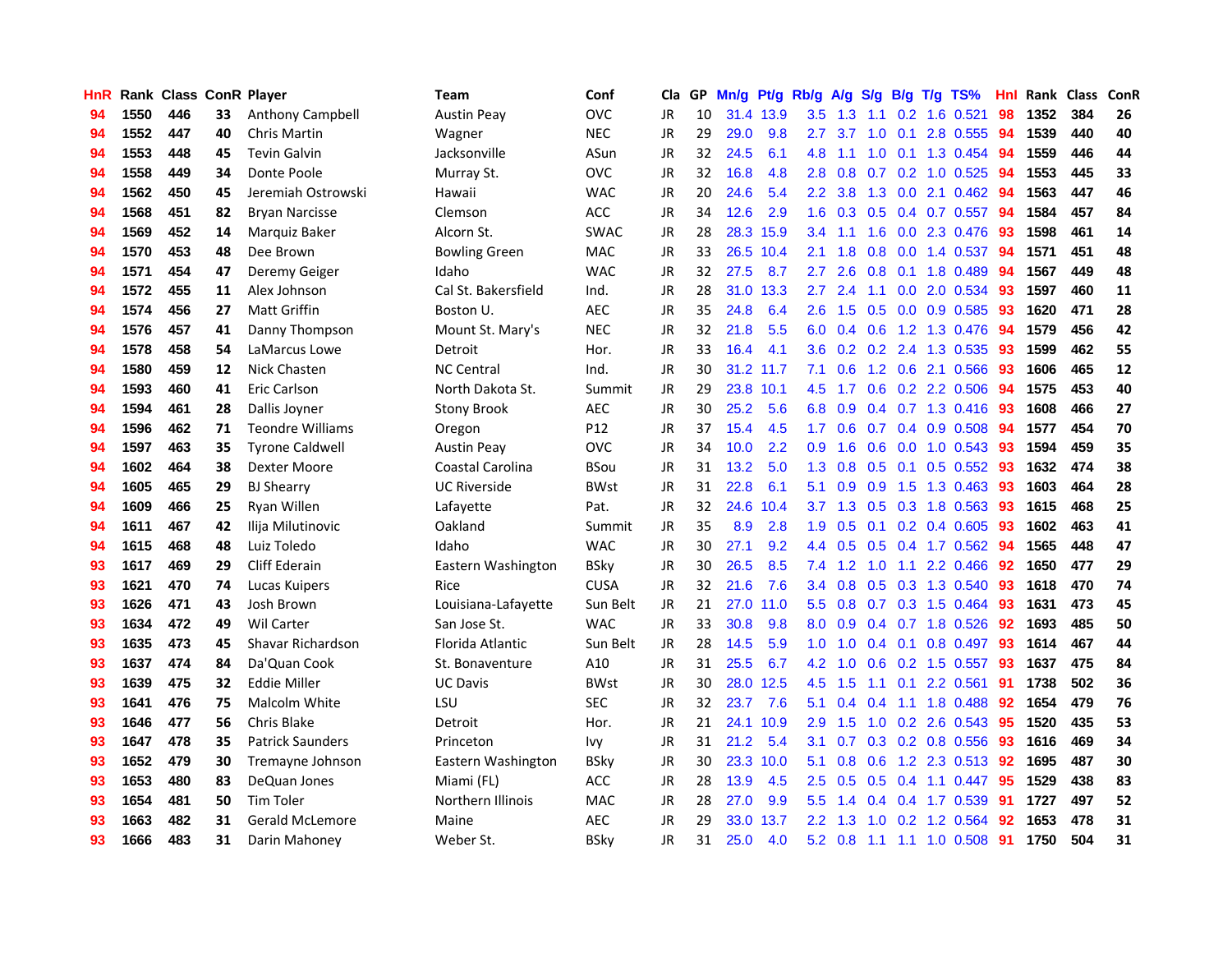| HnR |      | Rank Class ConR Player |    |                       | Team                 | Conf        | Cla       |     | GP Mn/g Pt/g Rb/g A/g |           |                  |                 |               |                 | S/g B/g T/g TS%           | Hnl | Rank Class |     | ConR |
|-----|------|------------------------|----|-----------------------|----------------------|-------------|-----------|-----|-----------------------|-----------|------------------|-----------------|---------------|-----------------|---------------------------|-----|------------|-----|------|
| 92  | 1670 | 484                    | 35 | Louis Ellis           | Northwestern St.     | Southland   | JR        | 30  | 21.1                  | 8.8       | 2.3              | 1.6             | $1.4^{\circ}$ | 0.2             | 1.6 0.532                 | 92  | 1658       | 480 | 34   |
| 92  | 1678 | 485                    | 78 | Andrew Brommer        | lowa                 | <b>B10</b>  | <b>JR</b> | 31  | 12.5                  | 3.1       | 2.4              | 0.7             | 0.2           | 0.5             | $1.0 \t0.542$             | 92  | 1682       | 482 | 78   |
| 92  | 1681 | 486                    | 60 | <b>Francisco Cruz</b> | Wyoming              | <b>MWC</b>  | <b>JR</b> | 31  |                       | 31.2 10.0 | 3.3              | 1.7             | 1.0           | 0.1             | 1.7 0.583                 | 91  | 1736       | 501 | 61   |
| 92  | 1683 | 487                    | 28 | Jim Mower             | Lafayette            | Pat.        | JR        | 32  |                       | 30.2 12.3 | 2.6              | 1.4             | 0.6           |                 | 0.2 1.3 0.589             | 92  | 1696       | 488 | 27   |
| 92  | 1686 | 488                    | 37 | Drae Murray           | Sam Houston St.      | Southland   | JR        | 31  | 27.2                  | 5.8       | $2.5\,$          | 4.7             |               |                 | 1.2 0.0 1.6 0.470         | -92 | 1709       | 492 | 37   |
| 92  | 1687 | 489                    | 51 | Drew Spradlin         | Elon                 | Southern    | JR        | 31  |                       | 26.1 13.6 |                  | 4.1 1.3         |               |                 | $0.5$ $0.2$ 1.9 $0.522$   | 92  | 1685       | 483 | 52   |
| 92  | 1689 | 490                    | 43 | David Minaya          | Liberty              | <b>BSou</b> | JR        | 32. |                       | 26.5 10.7 |                  | $3.2 \quad 1.3$ |               |                 | $0.6$ 0.1 1.2 0.487       | 92  | 1694       | 486 | 44   |
| 92  | 1690 | 491                    | 45 | Eric Waterford        | Portland             | <b>WCC</b>  | JR        | 32  | 19.4                  | 5.0       | 1.9 <sup>°</sup> | 2.4             |               |                 | $0.2$ 0.1 1.3 0.475       | 92  | 1691       | 484 | 45   |
| 92  | 1691 | 492                    | 76 | Aundra Williams       | Marshall             | <b>CUSA</b> | <b>JR</b> | 31  | 9.6                   | 2.0       | 2.0              | 0.0             |               |                 | 0.2 0.3 0.1 0.568         | 91  | 1732       | 500 | 78   |
| 92  | 1692 | 493                    | 17 | Kenderek Washington   | Alabama St.          | <b>SWAC</b> | JR        | 32  | 23.7                  | 8.8       | 4.4              | 0.8             |               |                 | 0.7 0.3 1.6 0.511         | 90  | 1822       | 530 | 19   |
| 92  | 1693 | 494                    | 86 | Javarris Barnett      | Charlotte            | A10         | JR        | 30  | 28.4                  | 8.0       | 5.0              | 0.9             |               |                 | 0.6 0.3 1.7 0.554         | -90 | 1789       | 517 | 91   |
| 92  | 1703 | 495                    | 46 | <b>Darian Norris</b>  | San Diego            | <b>WCC</b>  | JR        | 30  | 32.8                  | 10.4      | 3.0              | 2.8             |               |                 | 1.3 0.0 2.4 0.505         | -91 | 1715       | 493 | 46   |
| 92  | 1704 | 496                    | 51 | Kendrick Hogans       | North Texas          | Sun Belt    | <b>JR</b> | 33  | 24.9                  | 8.5       | 3.7              | 0.8             | 0.5           | 0.9             | 1.5 0.565                 | 92  | 1697       | 489 | 49   |
| 92  | 1705 | 497                    | 52 | <b>Derrell Conner</b> | Nevada               | <b>WAC</b>  | <b>JR</b> | 32  | 12.0                  | 4.5       | 1.1              | 1.5             | 0.5           | 0.0             | 1.2 0.445                 | 91  | 1753       | 507 | 53   |
| 92  | 1710 | 498                    | 78 | Darian Thibodeaux     | Houston              | <b>CUSA</b> | JR        | 30  | 35.1                  | 8.3       | 2.9              | 2.1             | 0.7           | 0.2             | 1.4 0.611                 | 91  | 1754       | 508 | 79   |
| 92  | 1723 | 499                    | 87 | Aaron Ware            | George Washington    | A10         | <b>JR</b> | 31  | 19.5                  | 5.4       | 3.8              | 1.1             |               | $0.3 \quad 0.0$ | 1.2 0.476                 | 91  | 1731       | 499 | 87   |
| 92  | 1724 | 500                    | 35 | Kareem Nitoto         | <b>UC Riverside</b>  | <b>BWst</b> | JR        | 29  | 30.4                  | 9.8       | $3.2\phantom{0}$ | 3.6             |               |                 | $0.8$ 0.2 2.5 0.528       | 92  | 1701       | 490 | 34   |
| 91  | 1727 | 501                    | 10 | Isiah Williams        | Utah Valley          | <b>GWC</b>  | JR        | 30  |                       | 30.7 17.5 | 2.7              | 1.9             |               |                 | $0.4$ 0.1 1.9 0.540       | -91 | 1719       | 494 | 10   |
| 91  | 1730 | 502                    | 79 | <b>Tom Pritchard</b>  | Indiana              | <b>B10</b>  | JR        | 32  | 18.2                  | 2.5       |                  | $3.8\quad 0.7$  |               |                 | $0.2$ 0.7 0.5 0.552       | -91 | 1757       | 510 | 79   |
| 91  | 1731 | 503                    | 46 | Josh Johnson          | Presbyterian         | <b>BSou</b> | <b>JR</b> | 26  | 29.3                  | 7.7       | 2.9              | 1.8             |               |                 | $0.7$ $0.3$ $1.5$ $0.542$ | -90 | 1787       | 516 | 48   |
| 91  | 1736 | 504                    | 51 | <b>Torian Oglesby</b> | <b>Bowling Green</b> | <b>MAC</b>  | JR        | 27  | 15.9                  | 4.0       | 3.5              | 0.1             |               |                 | $0.6$ $0.8$ $0.5$ $0.532$ | -91 | 1721       | 495 | 51   |
| 91  | 1741 | 505                    | 39 | Bo Ingram             | Texas-Arlington      | Southland   | JR        | 29  |                       | 25.7 11.2 | 5.1              | 0.7             |               |                 | 0.8 0.1 2.2 0.564         | 91  | 1755       | 509 | 39   |
| 91  | 1748 | 506                    | 77 | Jack Trotter          | Stanford             | P12         | <b>JR</b> | 28  | 13.7                  | 3.2       | 3.4              | 0.3             |               |                 | $0.1$ $0.2$ $0.6$ $0.497$ | 92  | 1705       | 491 | 74   |
| 91  | 1750 | 507                    | 41 | <b>Tremell Adams</b>  | Lamar                | Southland   | JR        | 20  | 13.0                  | 7.3       | 2.0              | 0.6             |               |                 | 0.5 0.0 1.2 0.566         | 91  | 1730       | 498 | 38   |
| 91  | 1752 | 508                    | 21 | <b>Mike Tuitt</b>     | Hampton              | <b>MEAC</b> | JR        | 33  | 14.8                  | 4.1       | 1.6              | 1.9             |               |                 | 0.7 0.0 1.2 0.436         | 91  | 1752       | 506 | 21   |
| 91  | 1767 | 509                    | 48 | Joshua Henley         | Gardner-Webb         | <b>BSou</b> | <b>JR</b> | 31  | 18.7                  | 4.8       | 5.9              | 0.5             |               |                 | $0.5$ 0.0 1.3 0.503       | -90 | 1794       | 518 | 49   |
| 91  | 1771 | 510                    | 49 | <b>Taylor Darby</b>   | Pepperdine           | <b>WCC</b>  | JR        | 33  | 24.8                  | 7.7       | 5.5              | 0.6             |               |                 | $0.5$ $0.2$ 1.3 $0.520$   | -89 | 1842       | 536 | 49   |
| 91  | 1774 | 511                    | 34 | <b>Brian Benson</b>   | New Hampshire        | <b>AEC</b>  | JR        | 30  | 25.1                  | 5.6       | 8.3              | 0.3             | 0.2           |                 | $1.1$ $1.2$ $0.442$       | -89 | 1843       | 537 | 37   |
| 91  | 1775 | 512                    | 56 | <b>Carter Cook</b>    | <b>USC Upstate</b>   | ASun        | JR        | 29  | 15.0                  | 4.7       | 2.6              | 1.3             | 0.6           |                 | $0.2$ 1.1 $0.493$         | -91 | 1766       | 512 | 54   |
| 91  | 1777 | 513                    | 44 | Kaimarr Price         | Western Illinois     | Summit      | JR        | 28  | 29.6                  | 10.8      | 6.7              | 1.6             | 0.6           |                 | 0.8 2.5 0.483             | 89  | 1878       | 546 | 47   |
| 91  | 1781 | 514                    | 24 | <b>Tyler Hines</b>    | Md.-Eastern Shore    | <b>MEAC</b> | JR        | 30  | 25.3                  | 8.7       | 7.5              | 0.6             |               |                 | $0.5$ $0.3$ 1.4 $0.536$   | -91 | 1761       | 511 | 22   |
| 91  | 1784 | 515                    | 11 | Isaiah Wilkerson      | New Jersey Tech      | <b>GWC</b>  | JR        | 30  |                       | 27.9 13.6 |                  | $6.2 \quad 1.2$ |               |                 | 0.7 0.2 2.3 0.506         | -90 | 1804       | 522 | 12   |
| 91  | 1785 | 516                    | 19 | Casey Cantey          | Alabama A&M          | <b>SWAC</b> | JR        | 28  |                       | 27.8 12.4 |                  | 4.8 1.2         |               |                 | 1.2 0.8 2.4 0.487         | 90  | 1810       | 525 | 18   |
| 91  | 1787 | 517                    | 58 | <b>Justin Cecil</b>   | Mercer               | ASun        | <b>JR</b> | 30  | 14.4                  | 5.4       | 2.5              | 0.3             |               |                 | $0.3$ $0.3$ $0.5$ $0.464$ | 90  | 1832       | 533 | 58   |
| 91  | 1791 | 518                    | 37 | Andre Hardy           | Cal St. Fullerton    | <b>BWst</b> | JR        | 19  | 27.6                  | 10.6      | 8.5              | 1.0             |               |                 | $0.5$ 0.1 1.8 0.482       | 92  | 1681       | 481 | 32   |
| 91  | 1793 | 519                    | 25 | Antonio Williams      | Coppin St.           | <b>MEAC</b> | <b>JR</b> | 30  | 23.4                  | 6.4       | 6.7              | 1.1             | 0.5           | 0.2             | 1.4 0.551                 | 90  | 1825       | 531 | 24   |
| 91  | 1795 | 520                    | 53 | <b>Robby Ptacek</b>   | C. Connecticut St.   | <b>NEC</b>  | <b>JR</b> | 31  | 33.6                  | 14.9      | 3.8              | 1.6             | 1.1           | 0.1             | 2.6 0.516                 | 90  | 1806       | 523 | 54   |
| 91  | 1796 | 521                    | 35 | Raheem Singleton      | Maine                | <b>AEC</b>  | JR        | 30  | 23.8                  | 8.6       | 1.9              | 3.7             |               |                 | $0.9$ $0.0$ 2.8 $0.518$   | -90 | 1786       | 515 | 34   |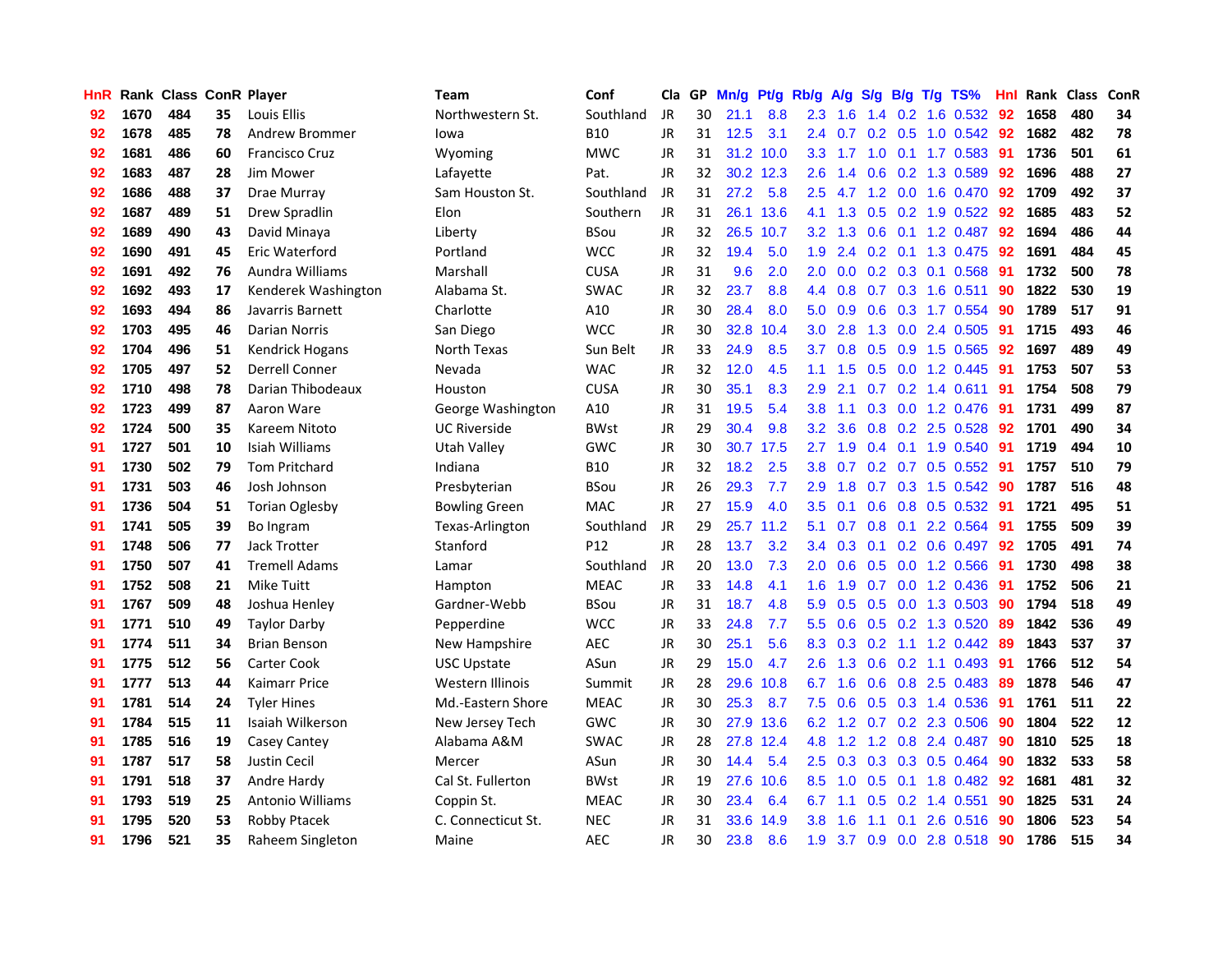| HnR |      | Rank Class ConR Player |     |                        | <b>Team</b>         | Conf        | Cla       |    | GP Mn/g | Pt/g      | Rb/g             | A/g             |                  |                 | S/g B/g T/g TS%           | Hnl |      | Rank Class | ConR |
|-----|------|------------------------|-----|------------------------|---------------------|-------------|-----------|----|---------|-----------|------------------|-----------------|------------------|-----------------|---------------------------|-----|------|------------|------|
| 91  | 1797 | 522                    | 38  | <b>Derrick Strings</b> | <b>UC</b> Irvine    | <b>BWst</b> | JR        | 25 | 11.4    | 4.9       | 1.1              | 0.4             | 0.3              | 0.1             | 0.4 0.552                 | 89  | 1850 | 540        | 40   |
| 90  | 1798 | 523                    | 14  | Jeremiah Bowman        | Longwood            | Ind.        | <b>JR</b> | 30 |         | 30.5 12.2 | 3.7              | 4.3             | 1.1              | 0.1             | 2.6 0.616                 | -90 | 1796 | 519        | 14   |
| 90  | 1801 | 524                    | 41  | <b>Melvin Baker</b>    | <b>Austin Peay</b>  | <b>OVC</b>  | <b>JR</b> | 34 | 19.3    | 7.1       | 3.7              | 0.9             | 0.5              | 0.7             | 1.6 0.492                 | -90 | 1802 | 521        | 41   |
| 90  | 1804 | 525                    | 63  | Jihad Ali              | Georgia St.         | CAA         | <b>JR</b> | 30 | 25.6    | 7.2       | 4.8              | 1.1             |                  |                 | 0.8 0.6 1.2 0.422         | -90 | 1782 | 514        | 65   |
| 90  | 1809 | 526                    | 44  | Dion Prewster          | Stephen F. Austin   | Southland   | JR        | 29 | 17.3    | 5.1       | 3.1              | 1.2             |                  |                 | $0.3$ $0.2$ 1.2 $0.560$   | -90 | 1826 | 532        | 44   |
| 90  | 1812 | 527                    | 33  | Laron Griffin          | Eastern Washington  | <b>BSky</b> | JR        | 30 | 23.5    | 6.1       | 6.8              | 1.1             |                  | $0.5 \quad 0.9$ | 1.1 0.463                 | -89 | 1849 | 539        | 34   |
| 90  | 1815 | 528                    | 56  | Chris McHenry          | Miami (OH)          | <b>MAC</b>  | <b>JR</b> | 32 | 17.7    | 5.4       | 1.6              | 1.4             |                  |                 | 0.4 0.0 1.3 0.519         | -89 | 1889 | 548        | 58   |
| 90  | 1817 | 529                    | 54  | Steven Shepp           | Fresno St.          | <b>WAC</b>  | JR        | 22 | 24.1    | 3.8       | $2.7^{\circ}$    | 3.8             |                  |                 | 1.5 0.2 1.5 0.426         | 91  | 1725 | 496        | 52   |
| 90  | 1826 | 530                    | 54  | <b>Stan Dulaire</b>    | Sacred Heart        | <b>NEC</b>  | JR        | 29 | 26.4    | 7.4       | 5.3              | 0.8             |                  |                 | 1.3 0.4 1.5 0.531         | 90  | 1819 | 529        | 56   |
| 90  | 1828 | 531                    | 64  | <b>Brice Massamba</b>  | <b>UNLV</b>         | <b>MWC</b>  | JR        | 32 | 15.0    | 3.6       | 2.2 <sub>2</sub> | 0.4             |                  |                 | $0.3$ $0.3$ $0.7$ $0.561$ | 90  | 1797 | 520        | 63   |
| 90  | 1830 | 532                    | 65  | <b>Chris Kupets</b>    | Utah                | <b>MWC</b>  | <b>JR</b> | 29 | 18.6    | 7.4       | 1.6              | 1.2             | 0.5              |                 | 0.0 1.7 0.494             | -89 | 1840 | 534        | 65   |
| 90  | 1834 | 533                    | 51  | <b>Ron Burks</b>       | VMI                 | <b>BSou</b> | JR        | 24 | 26.5    | 8.9       | 4.5              | 3.3             | 1.6              |                 | 0.3 2.3 0.494             | -91 | 1751 | 505        | 46   |
| 90  | 1840 | 534                    | 41  | David Rufful           | Dartmouth           | Ivy         | <b>JR</b> | 28 | 26.8    | 8.3       | 4.6              | 1.1             | 1.3              | 0.0             | 1.5 0.476                 | 89  | 1852 | 542        | 42   |
| 90  | 1845 | 535                    | 55  | Andrew Hooper          | Denver              | Sun Belt    | JR        | 20 | 15.8    | 5.2       | 1.5              | 1.1             | 0.2 <sub>0</sub> | 0.5             | 1.1 0.584                 | 90  | 1811 | 526        | 53   |
| 90  | 1851 | 536                    | 52  | David Brown            | Gardner-Webb        | <b>BSou</b> | <b>JR</b> | 21 | 14.8    | 5.2       | 0.9              | 0.4             |                  | $0.4 \quad 0.1$ | 0.6 0.542                 | 89  | 1848 | 538        | 52   |
| 90  | 1852 | 537                    | 53  | Owen Wignot            | Siena               | <b>MAAC</b> | JR        | 28 | 27.1    | 6.6       | 3.6              | 1.8             | 0.9              | 0.8             | 1.2 0.541                 | 89  | 1861 | 544        | 55   |
| 90  | 1855 | 538                    | 57  | Courtney Jackson       | Ark.-Little Rock    | Sun Belt    | JR        | 28 | 20.0    | 5.3       | 5.3              | 0.7             |                  |                 | $0.4$ 0.4 0.9 0.452       | -90 | 1812 | 527        | 54   |
| 90  | 1858 | 539                    | 20  | Savalance Townsend     | Ark.-Pine Bluff     | <b>SWAC</b> | JR        | 30 |         | 31.1 11.9 |                  | $3.7 \quad 1.8$ | 1.6              |                 | $0.4$ 3.3 0.542           | -88 | 1911 | 553        | 22   |
| 90  | 1859 | 540                    | 66  | James Fields           | Georgia St.         | CAA         | JR        | 31 | 27.6    | 5.5       |                  | $3.0\quad 3.0$  |                  | $1.1 \quad 0.1$ | 2.1 0.464                 | -89 | 1851 | 541        | 66   |
| 89  | 1860 | 541                    | 45  | Jake Nielson           | Southern Utah       | Summit      | JR        | 30 | 14.3    | 4.5       |                  | $2.3 \quad 1.6$ |                  |                 | $0.9$ 0.2 1.4 0.500       | -89 | 1859 | 543        | 44   |
| 89  | 1863 | 542                    | 14  | Charlie Westbrook      | South Dakota        | <b>GWC</b>  | JR        | 30 | 28.5    | 16.2      |                  | 4.7 1.2         | $-1.1$           |                 | 0.6 2.3 0.531             | 90  | 1817 | 528        | 13   |
| 89  | 1868 | 543                    | 46  | Matt Massey            | Southern Utah       | Summit      | JR        | 30 | 24.2    | 9.4       |                  | $3.3 \quad 1.2$ |                  |                 | 0.5 0.3 1.9 0.590         | 89  | 1872 | 545        | 46   |
| 89  | 1869 | 544                    | 26  | Yannick Crowder        | Florida A&M         | <b>MEAC</b> | JR        | 30 | 22.1    | 7.5       | 6.0              | 0.2             |                  |                 | 0.5 2.0 1.7 0.480         | 88  | 1914 | 555        | 27   |
| 89  | 1880 | 545                    | 59  | <b>Travis Hallam</b>   | Denver              | Sun Belt    | JR        | 30 | 35.7    | 8.6       | 3.5              | 2.7             | 1.0              |                 | 0.3 1.8 0.573             | -89 | 1881 | 547        | 59   |
| 89  | 1883 | 546                    | 35  | Mike Cavataio          | <b>Holy Cross</b>   | Pat.        | JR        | 29 | 29.7    | 8.9       | 5.4              | 2.3             |                  |                 | $0.7$ $0.3$ 1.6 $0.464$   | -88 | 1933 | 560        | 35   |
| 89  | 1887 | 547                    | 21  | Jason Holmes           | Miss. Valley St.    | <b>SWAC</b> | JR        | 26 | 22.4    | 6.9       | 6.1              | 0.6             | 0.4              | 1.5             | 1.4 0.510                 | -89 | 1841 | 535        | 20   |
| 89  | 1891 | 548                    | 61  | <b>Kevin Cantinol</b>  | Florida Gulf Coast  | ASun        | <b>JR</b> | 23 | 20.9    | 6.5       | 5.0              | 0.3             |                  | $0.3 \quad 0.6$ | 1.3 0.521                 | 88  | 1922 | 558        | 61   |
| 89  | 1900 | 549                    | 57  | Chris Baskerville      | C. Connecticut St.  | <b>NEC</b>  | JR        | 25 | 15.2    | 4.9       | 3.0              | 0.5             |                  |                 | 0.4 0.2 1.0 0.597         | 88  | 1908 | 552        | 57   |
| 89  | 1901 | 550                    | 48  | Drew Lundberg          | North Dakota St.    | Summit      | <b>JR</b> | 29 | 24.4    | 8.0       | 1.7 <sub>2</sub> | 2.0             |                  | $0.4\quad 0.0$  | 1.2 0.520                 | 89  | 1897 | 549        | 48   |
| 89  | 1903 | 551                    | 42  | Joshua Jones           | Eastern Kentucky    | <b>OVC</b>  | <b>JR</b> | 30 | 29.6    | 10.7      | 2.5              | 1.9             | 0.7              | 0.5             | 1.8 0.568                 | 88  | 1941 | 565        | 43   |
| 89  | 1905 | 552                    | 49  | Ray Jones              | Southern Utah       | Summit      | JR        | 30 | 31.7    | 9.2       | 3.1              | 4.0             | 1.3              | 0.3             | 3.1 0.547                 | 88  | 1920 | 557        | 49   |
| 89  | 1906 | 553                    | 125 | <b>Krys Faber</b>      | DePaul              | ВE          | JR        | 31 | 24.0    | 7.0       | 5.3              | 0.5             |                  |                 | 0.6 0.5 1.6 0.518         | -88 | 1935 | 561        | 125  |
| 89  | 1909 | 554                    | 36  | Chase Grabau           | Idaho St.           | <b>BSky</b> | JR        | 28 | 26.9    | 6.3       | 4.4              | 2.0             |                  |                 | 1.4 0.4 1.7 0.533         | -89 | 1902 | 551        | 35   |
| 89  | 1911 | 555                    | 24  | <b>Tramaine Butler</b> | Alabama St.         | <b>SWAC</b> | JR        | 26 |         | 26.1 10.7 |                  | $3.8$ 1.5       |                  |                 | 1.7 0.2 2.1 0.427         | -87 | 1973 | 574        | 24   |
| 88  | 1913 | 556                    | 55  | Laron Buggs            | Gardner-Webb        | <b>BSou</b> | <b>JR</b> | 32 |         | 29.2 10.2 | 3.1              | 1.8             |                  | $1.2 \quad 0.1$ | 2.3 0.475                 | 88  | 1939 | 564        | 55   |
| 88  | 1920 | 557                    | 68  | <b>Braxton Dupree</b>  | Towson              | CAA         | JR        | 29 |         | 30.9 12.0 | 7.9              | 0.4             | 0.5              |                 | 1.3 2.2 0.523             | 88  | 1913 | 554        | 69   |
| 88  | 1927 | 558                    | 83  | <b>Steadman Short</b>  | Mississippi         | <b>SEC</b>  | <b>JR</b> | 33 | 17.5    | 3.2       | 3.8              | 0.3             | 0.3              | 0.4             | 0.6 0.540                 | 89  | 1901 | 550        | 82   |
| 88  | 1931 | 559                    | 58  | Kamil Svrdlik          | Fairleigh Dickinson | <b>NEC</b>  | JR        | 29 |         | 33.7 12.0 | 7.1              | 1.0             |                  |                 | 0.6 1.4 2.7 0.539         | -87 | 1959 | 570        | 58   |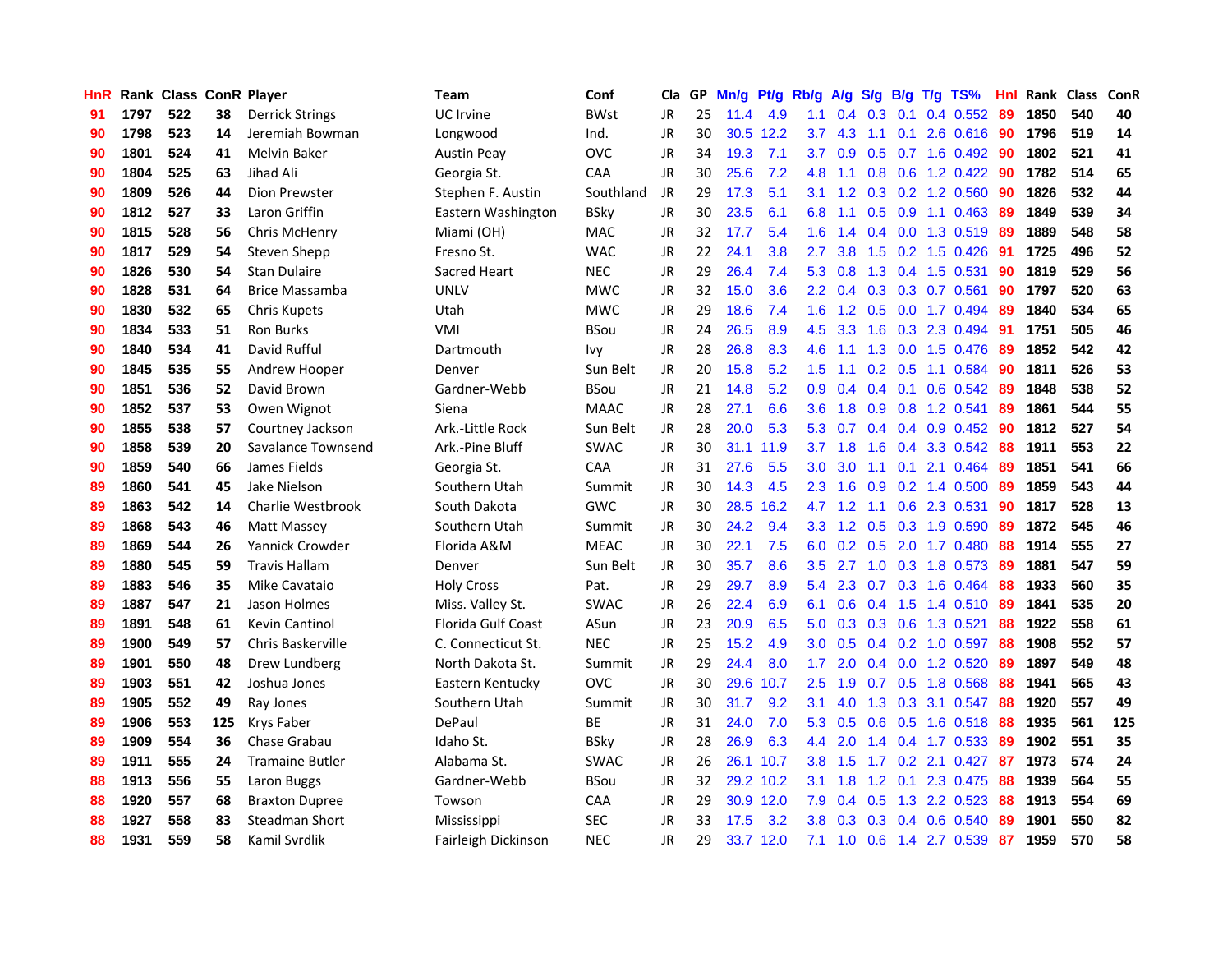| <b>HnR</b> |      | <b>Rank Class ConR Player</b> |    |                          | <b>Team</b>          | Conf        | Cla       | GP | Mn/g Pt/g |           | Rb/g A/g         |             |     |                 | S/g B/g T/g TS%                 | Hnl | <b>Rank Class ConR</b> |     |    |
|------------|------|-------------------------------|----|--------------------------|----------------------|-------------|-----------|----|-----------|-----------|------------------|-------------|-----|-----------------|---------------------------------|-----|------------------------|-----|----|
| 88         | 1933 | 560                           | 56 | Petey Hausley            | Appalachian St.      | Southern    | <b>JR</b> | 30 | 18.4      | 7.0       |                  | 3.4 0.2     | 0.5 | 0.5             | 1.3 0.559                       | 87  | 1966                   | 573 | 58 |
| 88         | 1934 | 561                           | 17 | Geddes Robinson          | Utah Valley          | GWC         | <b>JR</b> | 30 | 28.2      | 8.7       | $9.4^{\circ}$    | 1.1         |     | $0.4 \quad 0.3$ | 2.3 0.567                       | 88  | 1930                   | 559 | 16 |
| 88         | 1935 | 562                           | 50 | Corbin Moore             | Pepperdine           | <b>WCC</b>  | JR        | 33 | 19.1      | 4.5       | 3.7              | 0.5         | 0.3 |                 | 0.5 0.7 0.560                   | 87  | 2005                   | 584 | 52 |
| 88         | 1939 | 563                           | 43 | Kyrie Sutton             | Binghamton           | AEC         | JR        | 29 | 18.2      | 6.4       | 4.1              | 0.4         |     | $0.2 \quad 0.9$ | $1.0$ 0.514                     | 88  | 1944                   | 566 | 44 |
| 88         | 1941 | 564                           | 28 | Akeem Ellis              | Coppin St.           | <b>MEAC</b> | JR        | 30 | 33.7      | 12.2      | 5.8              | 2.1         |     |                 | $0.8$ $0.3$ $2.5$ $0.497$       | -87 | 1963                   | 572 | 29 |
| 88         | 1945 | 565                           | 49 | Charlie Harper           | Lamar                | Southland   | JR        | 24 | 20.0      | 7.4       | 5.6              | 1.0         |     |                 | 1.1 0.2 1.6 0.506               | -87 | 1960                   | 571 | 50 |
| 88         | 1949 | 566                           | 60 | Phil Wait                | Monmouth             | <b>NEC</b>  | JR        | 30 | 16.3      | 5.4       | 3.9              | 0.3         | 0.1 |                 | 0.6 1.3 0.528                   | 86  | 2020                   | 590 | 63 |
| 88         | 1951 | 567                           | 18 | Louie Krogman            | South Dakota         | GWC         | JR        | 33 | 31.6      | 14.8      | 3.5              | 2.3         |     |                 | $0.8$ 0.0 1.1 0.539             | 87  | 1954                   | 569 | 18 |
| 88         | 1953 | 568                           | 58 | Kevin Giltner            | Wofford              | Southern    | <b>JR</b> | 34 | 20.9      | 6.2       | 1.4              | 0.6         |     |                 | 0.5 0.0 0.7 0.578               | 87  | 1952                   | 568 | 56 |
| 88         | 1954 | 569                           | 29 | <b>Tony Gallo</b>        | Coppin St.           | <b>MEAC</b> | <b>JR</b> | 30 |           | 28.3 11.4 | 2.3 <sub>2</sub> | 2.6         | 1.3 |                 | 0.0 2.5 0.512                   | 87  | 1988                   | 577 | 30 |
| 88         | 1955 | 570                           | 50 | Orlando Brazier          | Lamar                | Southland   | JR        | 26 | 12.7      | 5.5       | 3.5              | 0.3         | 0.5 |                 | $0.7$ 1.0 $0.458$               | 87  | 1992                   | 579 | 52 |
| 88         | 1959 | 571                           | 39 | Cliff Colimon            | Eastern Washington   | BSky        | JR        | 26 |           | 24.2 10.4 | 2.3              | 1.8         | 0.9 |                 | 0.0 2.3 0.533                   | 87  | 1983                   | 576 | 40 |
| 87         | 1963 | 572                           | 30 | <b>Aric Brooks</b>       | Morgan St.           | <b>MEAC</b> | JR        | 30 |           | 32.1 10.2 | 4.4              | 2.1         | 0.9 |                 | 0.3 2.5 0.498                   | 88  | 1951                   | 567 | 28 |
| 87         | 1970 | 573                           | 58 | R.J. Hall                | Marist               | <b>MAAC</b> | JR        | 19 | 25.2      | 9.2       | 1.8              | 2.7         | 1.0 | 0.0             | 3.0 0.537                       | 90  | 1807                   | 524 | 51 |
| 87         | 1975 | 574                           | 46 | <b>Wil Peters</b>        | Tennessee St.        | <b>OVC</b>  | JR        | 30 |           | 34.7 10.5 | 2.6              | 4.2         | 0.8 | 0.2             | 2.5 0.561                       | 87  | 1997                   | 581 | 47 |
| 87         | 1976 | 575                           | 62 | Andre Coimbra            | Central Michigan     | <b>MAC</b>  | JR        | 31 | 19.6      | 5.0       | 4.5              | 0.4         | 0.5 | 1.0             | 1.6 0.529                       | 86  | 2053                   | 602 | 63 |
| 87         | 1982 | 576                           | 20 | <b>Brandon Provost</b>   | Texas-Pan American   | GWC         | JR        | 31 | 30.9      | 12.5      | 3.2              | 1.9         | 0.8 | 0.3             | 2.1 0.609                       | 85  | 2111                   | 615 | 24 |
| 87         | 1984 | 577                           | 49 | Jose Rivera              | Pacific              | <b>BWst</b> | JR        | 31 | 22.9      | 5.5       |                  | $1.4$ 1.7   |     |                 | 0.3 0.0 0.9 0.579               | -87 | 1979                   | 575 | 48 |
| 87         | 1985 | 578                           | 95 | <b>Fred Ellis</b>        | Baylor               | <b>B12</b>  | JR        | 31 | 16.0      | 3.6       | $2.3^{\circ}$    | 0.9         |     |                 | $0.4$ 0.2 1.1 0.496             | 86  | 2012                   | 587 | 95 |
| 87         | 1988 | 579                           | 62 | Stefan Perunicic         | St. Francis (NY)     | <b>NEC</b>  | JR        | 30 | 27.5      | 8.6       |                  | $2.5 \t0.8$ |     |                 | $0.6$ 0.4 1.1 0.509             | 86  | 2029                   | 594 | 64 |
| 87         | 1989 | 580                           | 33 | Ameer Ali                | Morgan St.           | <b>MEAC</b> | JR        | 29 | 18.4      | 6.1       | 5.1              | 0.5         |     |                 | $0.4$ 0.2 1.8 0.530             | -87 | 1990                   | 578 | 31 |
| 87         | 1990 | 581                           | 47 | Stephen Hall             | Jacksonville St.     | <b>OVC</b>  | JR        | 30 | 28.5      | 11.1      | 5.0              | 1.1         |     |                 | 0.6 0.8 2.4 0.514               | 85  | 2076                   | 610 | 48 |
| 87         | 1998 | 582                           | 64 | <b>Marlon Rivera</b>     | Florida Gulf Coast   | ASun        | JR        | 30 | 31.8      | 6.4       | 5.7              | 5.4         | 1.6 |                 | 0.1 3.8 0.368                   | 86  | 2060                   | 605 | 65 |
| 87         | 2000 | 583                           | 21 | <b>Cervante Burrell</b>  | Seattle              | Ind.        | JR        | 30 | 27.3      | 10.9      | 3.0              | 3.5         | 1.3 |                 | $0.0$ 3.3 $0.421$               | 86  | 2034                   | 596 | 22 |
| 87         | 2002 | 584                           | 61 | <b>Tramar Sutherland</b> | Ark.-Little Rock     | Sun Belt    | JR        | 34 | 9.1       | 2.2       | 1.6              | 0.4         |     |                 | $0.4$ 0.0 0.3 0.469             | -87 | 2011                   | 586 | 61 |
| 87         | 2006 | 585                           | 41 | Alpha N'Diaye            | Sacramento St.       | <b>BSky</b> | JR        | 19 | 20.7      | 6.0       | 6.6              | 0.4         | 0.5 | 1.1             | 0.6 0.473                       | -90 | 1779                   | 513 | 32 |
| 87         | 2007 | 586                           | 74 | Will Egolf               | Bradley              | <b>MVC</b>  | JR        | 32 | 23.7      | 8.0       | 4.1              | 0.6         | 0.7 | 0.6             | 1.5 0.481                       | 86  | 2026                   | 592 | 75 |
| 87         | 2009 | 587                           | 57 | Quinard Jackson          | NC-Asheville         | <b>BSou</b> | JR        | 34 | 21.2      | 5.1       | 3.6 <sup>°</sup> | 1.0         | 0.6 |                 | 0.3 1.2 0.541                   | 86  | 2015                   | 589 | 57 |
| 87         | 2012 | 588                           | 35 | <b>Brandon Hosley</b>    | Florida A&M          | <b>MEAC</b> | JR        | 32 | 18.2      | 6.8       | 1.9              | 0.9         | 1.1 | 0.0             | 1.3 0.533                       | 85  | 2090                   | 612 | 36 |
| 86         | 2020 | 589                           | 42 | Kenny McGowan            | Idaho St.            | <b>BSky</b> | JR        | 29 | 22.0      | 9.3       | 1.6              | 1.5         | 1.0 | 0.0             | 1.7 0.518                       | 86  | 2023                   | 591 | 42 |
| 86         | 2023 | 590                           | 86 | Justin Haynes            | SMU                  | <b>CUSA</b> | JR        | 35 | 18.9      | 4.7       | 2.1              | 1.4         | 0.7 | 0.2             | 1.3 0.594                       | 86  | 2038                   | 597 | 86 |
| 86         | 2025 | 591                           | 63 | Lawrence Bridges         | <b>Robert Morris</b> | <b>NEC</b>  | JR        | 28 | 15.5      | 4.1       |                  | 3.2 0.3     |     |                 | $0.4$ 0.0 0.8 0.509             | -87 | 2007                   | 585 | 61 |
| 86         | 2027 | 592                           | 48 | Zach Bailey              | Tennessee Tech       | <b>OVC</b>  | JR        | 31 | 25.4      | 8.1       | 1.8 <sup>1</sup> | 1.8         |     |                 | 1.2 0.1 1.5 0.517               | -87 | 1996                   | 580 | 46 |
| 86         | 2029 | 593                           | 63 | Darrell Lampley          | Eastern Michigan     | <b>MAC</b>  | JR        | 31 | 20.6      | 6.3       | 2.0              | 3.6         | 1.0 |                 | 0.0 2.2 0.455                   | 86  | 2059                   | 604 | 64 |
| 86         | 2031 | 594                           | 76 | Mykel Cleveland          | Southern Illinois    | <b>MVC</b>  | JR        | 29 | 18.8      | 3.2       | 1.7 <sub>z</sub> | 2.2         | 0.7 |                 | 0.3 1.4 0.439                   | 86  | 2045                   | 600 | 76 |
| 86         | 2036 | 595                           | 66 | Donavan Foster           | Detroit              | Hor.        | JR        | 33 | 19.0      | 4.9       | 1.9              | 1.8         | 1.2 | 0.0             | 1.5 0.454                       | 86  | 2054                   | 603 | 66 |
| 86         | 2037 | 596                           | 68 | JayDee Luster            | Wyoming              | <b>MWC</b>  | JR        | 28 | 27.9      | 5.9       | 2.3              | 3.4         | 0.9 | 0.0             | 2.0 0.466                       | 87  | 1999                   | 582 | 68 |
| 86         | 2039 | 597                           | 59 | Hamidu Rahman            | New Mexico St.       | <b>WAC</b>  | <b>JR</b> | 23 | 19.4      | 7.2       | 5.0              |             |     |                 | $0.2$ $0.3$ $0.5$ $2.1$ $0.497$ | 88  | 1918                   | 556 | 57 |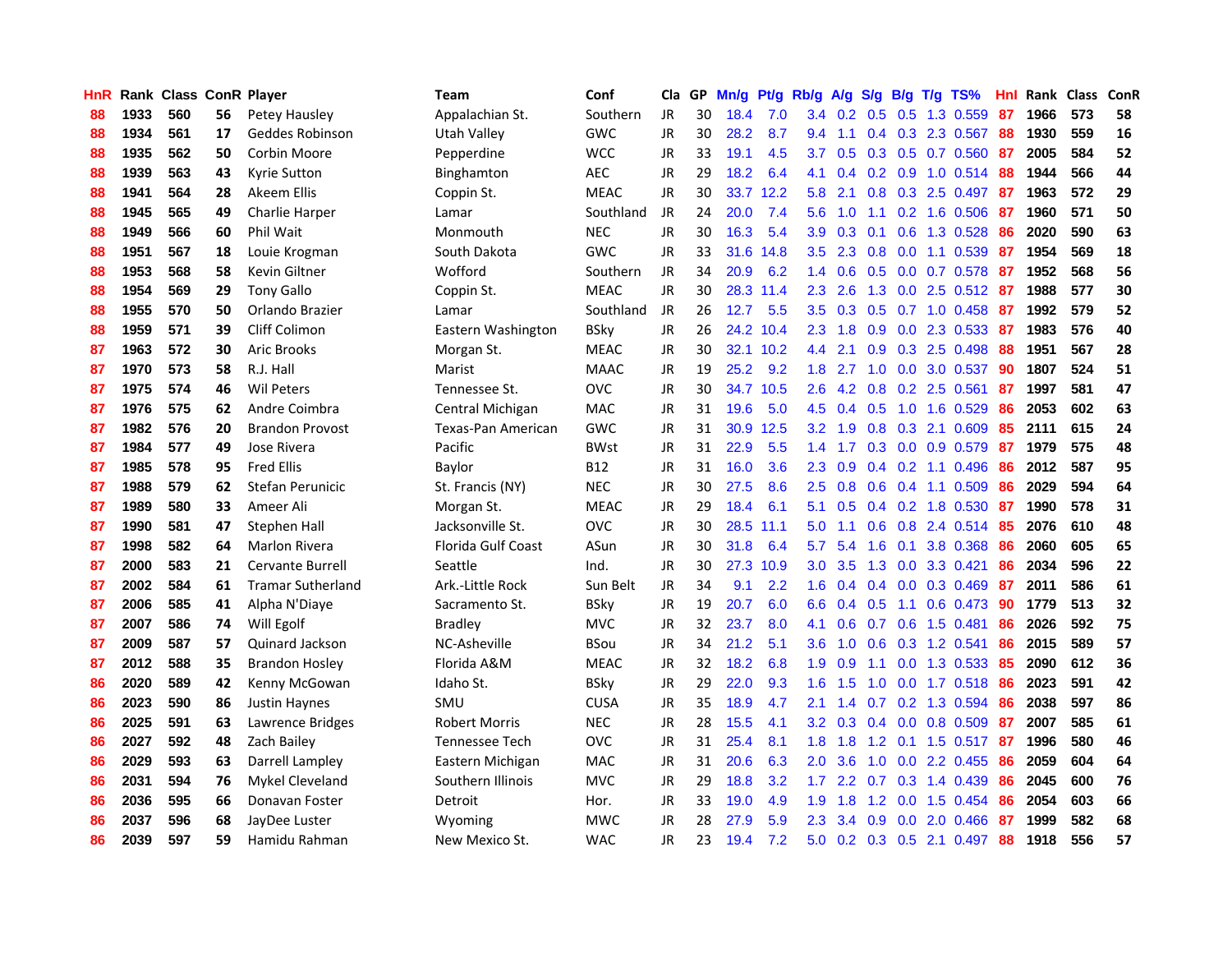| <b>HnR</b> |      | Rank Class ConR Player |     |                        | <b>Team</b>           | Conf            | Cla       |    | GP Mn/g Pt/g |           | Rb/g A/g         |                 |               |                 | S/g B/g T/g TS%           | Hnl | Rank Class |     | <b>ConR</b> |
|------------|------|------------------------|-----|------------------------|-----------------------|-----------------|-----------|----|--------------|-----------|------------------|-----------------|---------------|-----------------|---------------------------|-----|------------|-----|-------------|
| 86         | 2040 | 598                    | 22  | <b>Cornelius Chatt</b> | SIU-Edwardsville      | Ind.            | JR.       | 28 |              | 27.4 12.1 | $2.4^{\circ}$    | 2.3             | 1.0           | 0.0             | 2.4 0.516                 | 86  | 2033       | 595 | 21          |
| 86         | 2043 | 599                    | 52  | DeShawn Patterson      | SE Louisiana          | Southland       | JR        | 29 | 27.4         | 6.3       | 3.9              | 3.6             | 1.5           | 0.4             | 1.5 0.434                 | 86  | 2049       | 601 | 53          |
| 86         | 2046 | 600                    | 37  | Rob Delaney            | Lafavette             | Pat.            | JR        | 29 | 22.8         | 6.1       | 3.0              | 2.7             | 0.8           | 0.0             | 1.6 0.501                 | 86  | 2027       | 593 | 36          |
| 86         | 2048 | 601                    | 45  | Rod Singleton          | Montana St.           | <b>BSky</b>     | JR        | 31 | 29.9         | 7.9       | 2.6              | 3.5             |               |                 | 1.1 0.1 2.3 0.528         | 86  | 2040       | 598 | 43          |
| 86         | 2052 | 602                    | 28  | Cor-J Cox              | Miss. Valley St.      | <b>SWAC</b>     | JR        | 32 | 9.8          | 3.9       | 2.1              | 0.4             |               | $0.3 \quad 0.1$ | 0.6 0.512 85              |     | 2113       | 617 | 28          |
| 86         | 2059 | 603                    | 51  | Vinnie McGhee          | Cal St. Northridge    | <b>BWst</b>     | JR        | 32 | 21.5         | 6.7       |                  | $1.3$ 2.0       |               |                 | $0.6$ $0.0$ $1.0$ $0.478$ | 85  | 2069       | 607 | 50          |
| 86         | 2062 | 604                    | 23  | Arjun Ohri             | New Jersey Tech       | GWC             | JR        | 21 | 13.1         | 5.5       | 1.1              | 1.0             |               |                 | 0.3 0.1 0.5 0.641         | 88  | 1937       | 562 | 17          |
| 86         | 2065 | 605                    | 52  | <b>Tyguan Brown</b>    | <b>UC Riverside</b>   | <b>BWst</b>     | JR        | 30 | 14.7         | 3.1       | 4.0              | 0.4             |               |                 | $0.6$ $0.6$ 1.1 $0.482$   | 85  | 2073       | 609 | 51          |
| 86         | 2070 | 606                    | 29  | Daniel King            | <b>Texas Southern</b> | <b>SWAC</b>     | JR        | 32 | 25.1         | 5.0       | $5.5^{\circ}$    | 0.9             |               |                 | $0.6$ $0.5$ 1.3 0.568     | 83  | 2163       | 635 | 30          |
| 86         | 2071 | 607                    | 54  | <b>Marcus Williams</b> | Sam Houston St.       | Southland       | JR        | 22 | 23.4         | 7.3       | $2.2^{\circ}$    | 3.3             | 1.5           |                 | 0.0 2.6 0.464             | 88  | 1938       | 563 | 48          |
| 85         | 2073 | 608                    | 60  | <b>Tre Nichols</b>     | Boise St.             | <b>WAC</b>      | JR        | 28 | 11.2         | 4.0       | 0.8 <sub>0</sub> | 0.8             | 0.5           |                 | $0.0$ 0.6 0.457           | -87 | 2000       | 583 | 58          |
| 85         | 2075 | 609                    | 97  | Jamal Wilson           | Rhode Island          | A10             | JR        | 17 | 19.6         | 5.1       | 3.6              | 1.1             | 0.7           | 0.1             | 1.1 0.442                 | 91  | 1745       | 503 | 89          |
| 85         | 2081 | 610                    | 95  | Justin Watts           | North Carolina        | <b>ACC</b>      | JR        | 34 | 9.2          | 1.9       | 1.9              | 0.5             | 0.1           | 0.1             | 0.4 0.458                 | 86  | 2044       | 599 | 95          |
| 85         | 2082 | 611                    | 59  | Johnathan Edwards      | Radford               | <b>BSou</b>     | <b>JR</b> | 29 | 23.0         | 6.8       | 5.3              | 0.5             | 0.8           |                 | $0.3$ 1.4 0.468           | 84  | 2130       | 623 | 61          |
| 85         | 2087 | 612                    | 55  | Stephen Franklin       | Texas-San Antonio     | Southland       | JR        | 34 | 24.1         | 6.5       | 4.1              | 1.7             | 0.7           | 0.3             | 1.6 0.536                 | 85  | 2088       | 611 | 54          |
| 85         | 2093 | 613                    | 47  | <b>Kirk Crecco</b>     | Dartmouth             | <b>Ivy</b>      | JR        | 24 | 16.2         | 5.5       | $2.3^{\circ}$    | 0.5             | 0.6           | 0.1             | $1.1 \, 0.510$            | -85 | 2071       | 608 | 47          |
| 85         | 2094 | 614                    | 98  | Luke Fabrizius         | Dayton                | A10             | JR        | 30 | 11.1         | 3.8       | 1.1              |                 | $0.2$ 0.2 0.1 |                 | 0.4 0.507                 | -86 | 2014       | 588 | 96          |
| 85         | 2096 | 615                    | 60  | Kashief Edwards        | Niagara               | <b>MAAC</b>     | JR        | 28 | 35.3         | 12.4      | 6.6              | 0.8             |               |                 | 1.0 1.1 2.5 0.467         | 84  | 2124       | 620 | 61          |
| 85         | 2100 | 616                    | 48  | Danny Carter           | <b>Stony Brook</b>    | <b>AEC</b>      | JR        | 32 | 24.8         | 5.6       |                  |                 |               |                 | 4.0 0.7 0.5 0.3 1.3 0.493 | 84  | 2129       | 622 | 49          |
| 85         | 2104 | 617                    | 36  | Presano Bell           | South Carolina St.    | <b>MEAC</b>     | JR        | 30 | 21.1         | 7.0       |                  | $4.2 \quad 0.3$ | 0.5           |                 | 1.5 0.9 0.494             | 85  | 2112       | 616 | 37          |
| 85         | 2105 | 618                    | 30  | <b>Terrell Kennedy</b> | Ark.-Pine Bluff       | <b>SWAC</b>     | JR        | 28 | 25.6         | 9.1       |                  | $4.3 \quad 1.5$ |               |                 | $0.9$ $0.4$ 2.0 $0.520$   | 85  | 2115       | 618 | 29          |
| 85         | 2107 | 619                    | 76  | Dwan McMillan          | Hofstra               | CAA             | JR        | 11 | 27.5         | 6.8       | 1.9              | 3.3             | 2.0           | 0.1             | 2.0 0.460                 | 93  | 1644       | 476 | 59          |
| 85         | 2113 | 620                    | 37  | Marc Hill              | <b>NCA&amp;T</b>      | <b>MEAC</b>     | JR        | 32 | 29.2         | 10.8      | 2.3              | 3.1             | 0.9           |                 | $0.0$ 2.3 0.504           | 84  | 2144       | 626 | 38          |
| 85         | 2119 | 621                    | 48  | Dane Johnson           | Portland St.          | <b>BSky</b>     | JR        | 29 | 17.6         | 2.8       | 1.2 <sub>2</sub> | 2.9             | 0.7           |                 | 0.0 1.1 0.615             | 83  | 2162       | 634 | 48          |
| 85         | 2120 | 622                    | 66  | <b>Fred Brown</b>      | Louisiana-Monroe      | Sun Belt        | JR        | 29 | 32.6         | 13.8      | 2.1              | 2.7             | $1.4^{\circ}$ | 0.1             | 3.3 0.484                 | 84  | 2138       | 624 | 68          |
| 84         | 2126 | 623                    | 67  | <b>Trevor Charles</b>  | Middle Tennessee      | Sun Belt        | JR        | 30 | 10.9         | 3.8       | 2.6              | 0.2             | 0.1           |                 | 0.4 1.1 0.530             | -84 | 2120       | 619 | 66          |
| 84         | 2133 | 624                    | 102 | Alberto Estwick        | Fordham               | A10             | JR        | 28 | 31.6         | 10.1      | 3.9              | 2.0             | 0.5           | 0.2             | 1.7 0.496                 | 84  | 2141       | 625 | 103         |
| 84         | 2135 | 625                    | 49  | Jabari Trotter         | Dartmouth             | Ivy             | JR        | 28 | 27.4         | 8.0       | $2.3^{\circ}$    | 1.2             | 0.8           |                 | $0.1$ 1.2 0.513           | 84  | 2151       | 628 | 50          |
| 84         | 2137 | 626                    | 81  | Andrew Zimmerman       | Stanford              | P <sub>12</sub> | JR        | 25 | 11.8         | 2.8       | $2.4^{\circ}$    | 0.6             |               |                 | $0.4$ 0.4 1.0 0.441       | 86  | 2063       | 606 | 82          |
| 84         | 2138 | 627                    | 49  | Jaron Jones            | Eastern Kentucky      | <b>OVC</b>      | JR        | 29 | 10.3         | 2.5       | 2.0 <sub>2</sub> |                 |               |                 | $0.3$ 0.4 0.2 0.4 0.581   | 83  | 2173       | 639 | 50          |
| 84         | 2145 | 628                    | 97  | Alexis Wangmene        | Texas                 | <b>B12</b>      | JR        | 34 | 9.6          | 2.3       | $2.3^{\circ}$    | 0.1             |               |                 | $0.3$ $0.2$ $0.8$ $0.520$ | 85  | 2099       | 613 | 97          |
| 84         | 2146 | 629                    | 38  | Nic Simpson            | <b>NCA&amp;T</b>      | <b>MEAC</b>     | JR        | 27 | 29.5         | 13.3      | $2.4^{\circ}$    | 1.1             |               |                 | $0.9$ 0.0 1.4 0.510       | -84 | 2150       | 627 | 39          |
| 84         | 2150 | 630                    | 70  | Martell Jackson        | Campbell              | ASun            | JR        | 29 | 12.5         | 4.1       | 2.9              | 0.3             |               |                 | $0.2$ 0.4 1.0 0.511       | 83  | 2201       | 646 | 71          |
| 84         | 2151 | 631                    | 63  | Matt Morgan            | Winthrop              | <b>BSou</b>     | JR        | 30 | 23.7         | 7.1       | 4.3              | 0.2             |               |                 | $0.5$ $0.6$ 1.2 0.438     | 84  | 2159       | 632 | 63          |
| 84         | 2152 | 632                    | 69  | Marlon Louzeiro        | Ark.-Little Rock      | Sun Belt        | JR        | 31 | 12.9         | 3.7       | 2.7              | 0.3             |               |                 | $0.3$ 0.2 0.6 0.518       | 84  | 2126       | 621 | 67          |
| 84         | 2154 | 633                    | 70  | Allyn Cooks            | South Alabama         | Sun Belt        | JR        | 28 | 29.7         | 8.7       | 2.3              | 3.1             | 1.2           | 0.1             | 1.6 0.519                 | 83  | 2178       | 641 | 72          |
| 84         | 2155 | 634                    | 78  | JohnMark Ludwick       | William & Mary        | CAA             | <b>JR</b> | 32 | 14.7         | 3.8       | 1.7              | 0.8             | 0.3           | 0.1             | 0.5 0.565                 | 84  | 2155       | 629 | 78          |
| 84         | 2158 | 635                    | 57  | <b>Eddie Rios</b>      | Texas St.             | Southland       | JR        | 30 | 23.8         | 9.0       | 2.0              | 2.0             |               |                 | 1.0 0.0 1.6 0.492 83      |     | 2161       | 633 | 57          |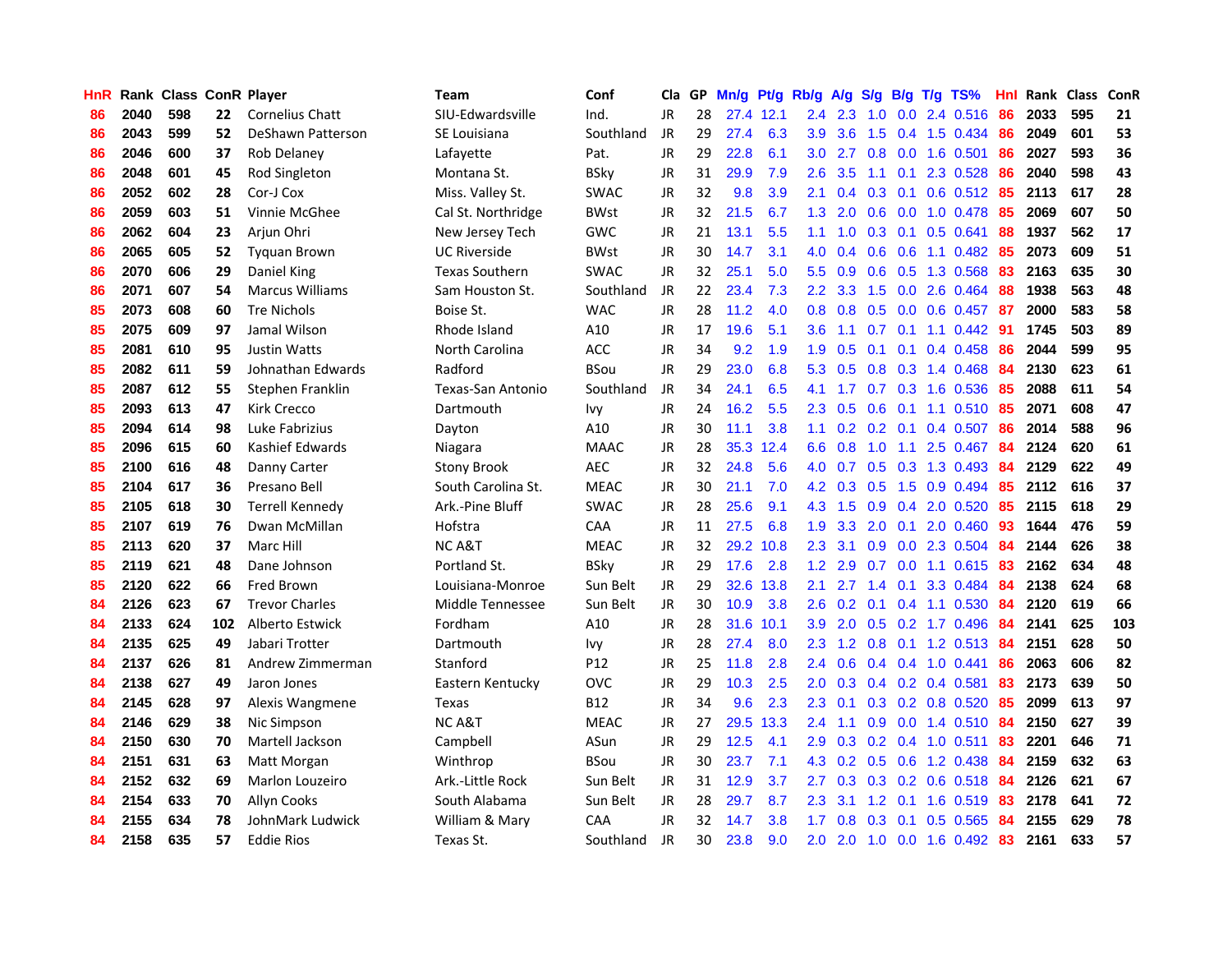| <b>HnR</b> |      | Rank Class ConR Player |     |                           | Team                     | Conf        | Cla       |    | GP Mn/g | Pt/g Rb/g |                  |                 |                |                 | A/g S/g B/g T/g TS%       | Hnl | Rank Class |     | ConR |
|------------|------|------------------------|-----|---------------------------|--------------------------|-------------|-----------|----|---------|-----------|------------------|-----------------|----------------|-----------------|---------------------------|-----|------------|-----|------|
| 84         | 2163 | 636                    | 41  | <b>Charles Hinkle</b>     | American                 | Pat.        | JR        | 23 | 13.1    | 4.5       | 2.1              | 0.6             | 0.5            | 0.1             | 1.0 0.495                 | 85  | 2103       | 614 | 40   |
| 84         | 2167 | 637                    | 31  | Terrence Joyner           | Miss. Valley St.         | <b>SWAC</b> | <b>JR</b> | 29 |         | 25.1 10.1 | 2.5              | 2.1             | 1.3            | 0.0             | 2.6 0.489                 | 83  | 2207       | 647 | 32   |
| 84         | 2171 | 638                    | 90  | <b>Rodney Clinkscales</b> | SMU                      | <b>CUSA</b> | <b>JR</b> | 34 | 16.2    | 4.8       | 0.9              | 1.1             |                | $0.4\quad 0.0$  | 0.9 0.588                 | 84  | 2157       | 631 | 89   |
| 84         | 2172 | 639                    | 42  | Julian Simmons            | Army                     | Pat.        | JR        | 30 |         | 25.1 12.5 | 3.1              | 0.5             |                |                 | 0.7 0.1 1.5 0.484         | 83  | 2174       | 640 | 43   |
| 84         | 2177 | 640                    | 43  | Nick Petkovich            | Lafayette                | Pat.        | JR        | 30 | 13.7    | 4.6       |                  | $2.4 \quad 0.4$ |                |                 | 0.3 0.2 0.7 0.519 83      |     | 2168       | 637 | 42   |
| 84         | 2178 | 641                    | 68  | <b>Bryan Hall</b>         | Northern Illinois        | <b>MAC</b>  | JR        | 23 | 23.0    | 3.8       |                  | $3.3$ $2.8$     |                |                 | 1.3 0.2 1.7 0.429         | 82  | 2219       | 650 | 68   |
| 84         | 2179 | 642                    | 69  | Ashen Ward                | Youngstown St.           | Hor.        | JR        | 29 | 27.6    | 8.9       |                  | $3.3 \quad 1.8$ |                |                 | $0.7$ $0.1$ 1.6 $0.481$   | 83  | 2166       | 636 | 68   |
| 83         | 2182 | 643                    | 104 | Kervin Bristol            | Fordham                  | A10         | JR        | 28 | 23.1    | 3.8       | 6.8              | 0.4             | 0.1            |                 | 1.9 0.8 0.438             | 83  | 2188       | 643 | 107  |
| 83         | 2184 | 644                    | 53  | <b>Marcel Williams</b>    | <b>Austin Peav</b>       | <b>OVC</b>  | <b>JR</b> | 34 | 10.7    | 1.8       | 2.4              | 0.5             |                |                 | 0.3 0.5 0.5 0.565         | 83  | 2189       | 644 | 51   |
| 83         | 2186 | 645                    | 54  | Kevin Bradshaw            | <b>UC Riverside</b>      | <b>BWst</b> | JR        | 31 | 24.7    | 7.6       | 5.2              | 0.5             |                | $0.6$ 0.5       | 1.6 0.488                 | 83  | 2193       | 645 | 55   |
| 83         | 2189 | 646                    | 32  | Falando Jones             | Miss. Valley St.         | <b>SWAC</b> | JR        | 31 | 21.5    | 8.0       | 3.7              | 1.2             |                |                 | 0.8 0.3 1.9 0.501         | 82  | 2247       | 659 | 35   |
| 83         | 2204 | 647                    | 53  | Maxx Nakwaasah            | Centenary                | Summit      | JR        | 30 |         | 30.5 12.0 | 6.0              | 1.1             |                |                 | 0.7 0.2 2.9 0.487         | 82  | 2227       | 651 | 55   |
| 83         | 2216 | 648                    | 71  | John Peterson             | Samford                  | Southern    | JR        | 31 | 16.7    | 4.9       | 2.2 <sub>2</sub> | 0.5             | 0.3            | 0.0             | 0.8 0.614                 | 83  | 2210       | 648 | 71   |
| 83         | 2221 | 649                    | 43  | <b>Brandon Wheeless</b>   | Norfolk St.              | <b>MEAC</b> | JR        | 30 | 9.2     | 3.9       | 1.3 <sup>°</sup> | 0.5             |                | $0.2 \quad 0.1$ | $0.5$ 0.511               | 82  | 2236       | 656 | 42   |
| 83         | 2225 | 650                    | 51  | Cody Anderson             | Montana St.              | <b>BSky</b> | <b>JR</b> | 31 | 17.4    | 4.5       | 3.3 <sub>2</sub> | 0.4             |                | $0.3 \quad 0.2$ | 0.6 0.560                 | 83  | 2212       | 649 | 50   |
| 83         | 2226 | 651                    | 36  | Rod Melvin                | Jackson St.              | <b>SWAC</b> | <b>JR</b> | 31 | 23.7    | 4.7       | $2.5\,$          | 3.3             | 0.9            | 0.0             | 2.0 0.490                 | 82  | 2234       | 655 | 34   |
| 83         | 2230 | 652                    | 77  | Eric Kibi                 | Ark.-Little Rock         | Sun Belt    | JR        | 29 | 16.7    | 4.4       | 4.2              | 0.7             | 0.6            | 0.1             | 1.2 0.445                 | -84 | 2156       | 630 | 70   |
| 82         | 2234 | 653                    | 74  | Aloysius Henry            | NC-Greensboro            | Southern    | JR        | 31 | 22.4    | 9.5       | 4.8              | 0.3             | $0.4\quad 0.5$ |                 | 1.8 0.484                 | -82 | 2240       | 658 | 73   |
| 82         | 2235 | 654                    | 60  | <b>Ben Martin</b>         | Nicholls St.             | Southland   | JR        | 28 | 29.7    | 4.5       |                  | $2.3$ 1.7       |                |                 | 1.2 0.1 0.7 0.484         | -81 | 2283       | 670 | 64   |
| 82         | 2237 | 655                    | 64  | Brandon Hall              | Saint Peter's            | <b>MAAC</b> | JR        | 29 | 12.1    | 0.7       |                  | $1.0 \t1.5$     |                |                 | $0.8$ $0.0$ $0.7$ $0.288$ | 82  | 2230       | 653 | 62   |
| 82         | 2239 | 656                    | 44  | Larry Bastfield           | Morgan St.               | <b>MEAC</b> | JR        | 31 | 28.0    | 5.1       | $1.4^{\circ}$    | 3.4             |                |                 | $0.5$ 0.1 1.8 0.469       | 82  | 2237       | 657 | 43   |
| 82         | 2241 | 657                    | 44  | Yaw Gyawu                 | Colgate                  | Pat.        | JR        | 30 |         | 29.1 12.6 | 4.5              | 0.9             |                |                 | 0.5 0.0 2.2 0.521         | 81  | 2267       | 665 | 45   |
| 82         | 2244 | 658                    | 45  | <b>Sterling Melville</b>  | Colgate                  | Pat.        | <b>JR</b> | 30 | 15.9    | 5.6       | 3.1              | 0.6             |                |                 | 0.7 0.3 1.4 0.547         | 81  | 2270       | 666 | 46   |
| 82         | 2249 | 659                    | 61  | <b>Travis Jones</b>       | Texas St.                | Southland   | JR        | 32 | 22.6    | 7.5       | 2.9              | 0.7             |                |                 | 0.8 0.2 0.9 0.548         | -81 | 2288       | 672 | 65   |
| 82         | 2250 | 660                    | 62  | Nafis Richardson          | Sam Houston St.          | Southland   | JR        | 31 | 21.3    | 7.1       | 2.0              | 1.8             |                |                 | 0.8 0.1 1.8 0.481         | 82  | 2257       | 663 | 63   |
| 82         | 2254 | 661                    | 55  | Jason Smeathers           | <b>IPFW</b>              | Summit      | JR        | 29 | 12.4    | 3.4       | 1.7              | 0.6             |                |                 | 0.3 0.3 0.5 0.508         | 82  | 2249       | 660 | 56   |
| 82         | 2258 | 662                    | 92  | <b>Chris Bass</b>         | LSU                      | <b>SEC</b>  | <b>JR</b> | 32 | 16.4    | 1.8       | 2.0              | 2.4             | 0.6            |                 | $0.1$ 1.3 0.343           | 82  | 2262       | 664 | 92   |
| 82         | 2259 | 663                    | 73  | <b>Taylor Stewart</b>     | Air Force                | MWC         | JR        | 28 | 15.1    | 3.2       | 1.6              | 1.3             |                |                 | $0.4$ 0.2 1.1 0.481       | 83  | 2180       | 642 | 73   |
| 82         | 2263 | 664                    | 54  | <b>Andrew Rogers</b>      | Maine                    | <b>AEC</b>  | <b>JR</b> | 30 | 17.1    | 2.8       | 1.6              | 2.3             | 0.5            | 0.0             | 0.9 0.519                 | 82  | 2255       | 662 | 54   |
| 82         | 2266 | 665                    | 82  | RaShawn Polk              | Towson                   | CAA         | <b>JR</b> | 29 |         | 29.4 11.6 | $3.2\phantom{0}$ | 1.1             | 1.0            |                 | 0.3 1.7 0.499             | 82  | 2253       | 661 | 84   |
| 82         | 2268 | 666                    | 69  | Lee Fisher                | <b>Northern Illinois</b> | <b>MAC</b>  | JR        | 26 | 18.2    | 3.9       | 4.7              | 0.7             |                |                 | $0.3$ $0.2$ $0.7$ $0.465$ | 80  | 2316       | 682 | 72   |
| 81         | 2279 | 667                    | 37  | Keithtrick Denson         | <b>Texas Southern</b>    | <b>SWAC</b> | JR        | 32 | 17.0    | 3.8       | 3.0 <sub>1</sub> | 0.6             |                |                 | 0.6 0.5 1.0 0.556         | -80 | 2364       | 697 | 40   |
| 81         | 2280 | 668                    | 55  | Walter Jackson            | Sacramento St.           | <b>BSky</b> | JR        | 26 | 26.8    | 6.0       | 4.5              | 1.3             |                |                 | 0.7 0.9 1.2 0.517 81      |     | 2293       | 675 | 56   |
| 81         | 2281 | 669                    | 26  | Corey Wickware            | SIU-Edwardsville         | Ind.        | JR        | 29 |         | 30.2 11.6 | $2.4^{\circ}$    | 2.8             |                | $1.1 \quad 0.1$ | 3.1 0.540                 | -81 | 2297       | 676 | 26   |
| 81         | 2282 | 670                    | 66  | Romario Souza             | Louisiana Tech           | <b>WAC</b>  | <b>JR</b> | 28 | 15.4    | 3.7       | 2.7              | 0.3             |                |                 | 0.4 0.1 0.7 0.531         | -81 | 2304       | 677 | 66   |
| 81         | 2283 | 671                    | 56  | Abner Moreira             | Idaho St.                | <b>BSky</b> | JR        | 29 | 27.4    | 5.8       | 6.7              | 0.9             |                |                 | 0.8 0.2 2.1 0.537         | 81  | 2287       | 671 | 55   |
| 81         | 2285 | 672                    | 66  | <b>Michael Sparks</b>     | <b>VMI</b>               | <b>BSou</b> | <b>JR</b> | 31 | 20.1    | 7.0       | 2.6              | 0.6             | 0.7            |                 | 0.0 0.8 0.531             | 81  | 2305       | 678 | 66   |
| 81         | 2286 | 673                    | 58  | Dane Smith                | Tennessee-Martin         | <b>OVC</b>  | JR        | 33 | 18.1    | 4.0       | 3.9              | 0.9             |                |                 | 0.7 0.4 1.3 0.467         | -81 | 2292       | 674 | 57   |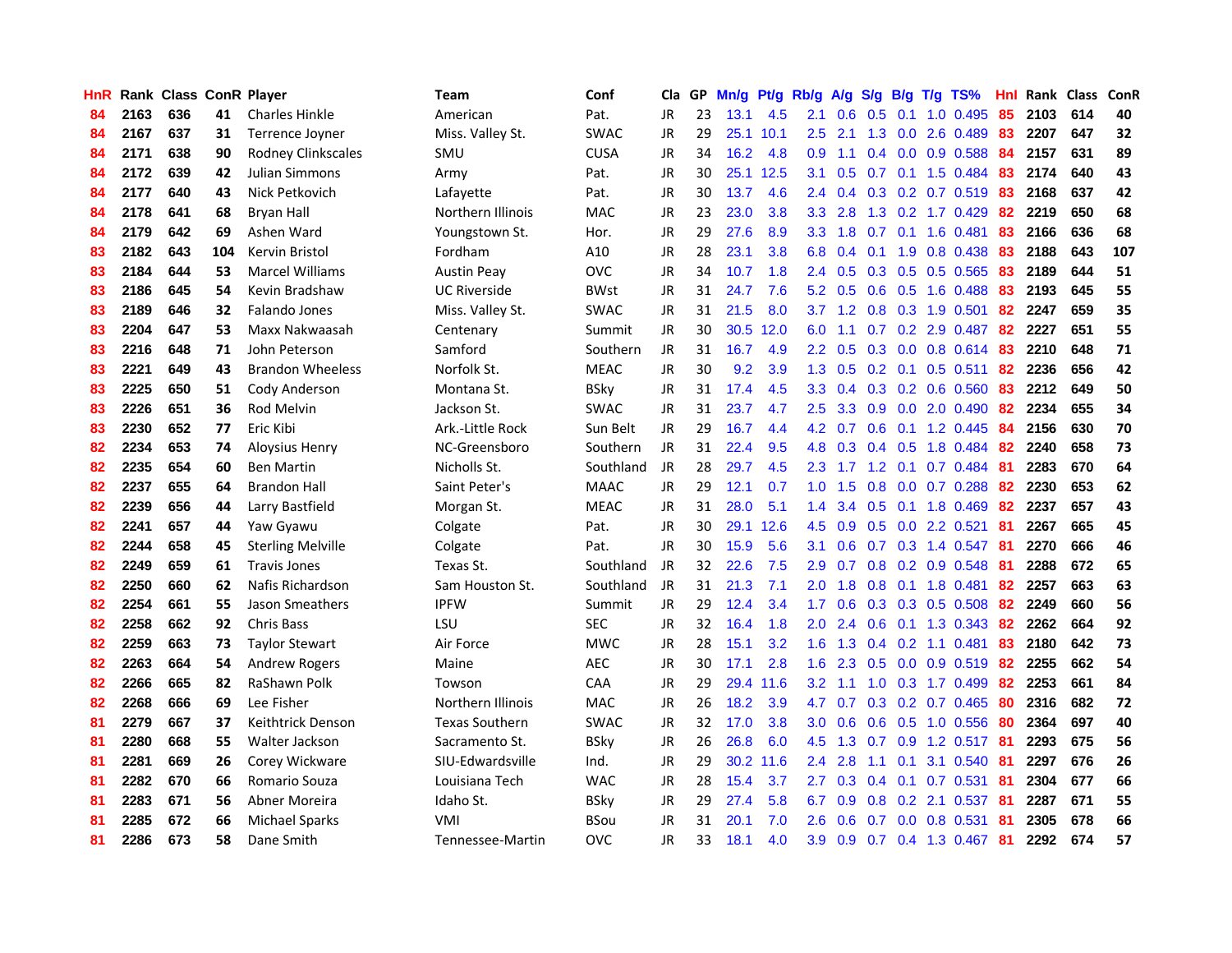| <b>HnR</b> |      | <b>Rank Class ConR Player</b> |     |                           | <b>Team</b>             | Conf        | Cla       |    | GP Mn/g Pt/g |      | Rb/g             | A/g |     |                 | S/g B/g T/g TS%           | Hnl | Rank Class |     | ConR |
|------------|------|-------------------------------|-----|---------------------------|-------------------------|-------------|-----------|----|--------------|------|------------------|-----|-----|-----------------|---------------------------|-----|------------|-----|------|
| 81         | 2287 | 674                           | 38  | <b>Gavin Montgomery</b>   | Ark.-Pine Bluff         | <b>SWAC</b> | JR        | 31 | 25.9         | 7.7  | 4.1              | 1.0 | 1.5 | 0.4             | 1.8 0.492                 | 80  | 2355       | 693 | 39   |
| 81         | 2290 | 675                           | 70  | <b>Titus Robinson</b>     | Buffalo                 | <b>MAC</b>  | JR        | 34 | 16.2         | 4.9  | 2.3              | 0.9 | 0.3 | 0.4             | 1.6 0.515                 | -81 | 2290       | 673 | 70   |
| 81         | 2296 | 676                           | 132 | <b>Robert Lumpkins</b>    | Rutgers                 | <b>BE</b>   | JR        | 28 | 11.3         | 3.5  | 1.5              | 0.1 |     | $0.3 \quad 0.4$ | $0.5$ 0.483               | -82 | 2228       | 652 | 132  |
| 81         | 2300 | 677                           | 66  | Kidani Brutus             | Manhattan               | <b>MAAC</b> | JR        | 31 | 31.5         | 9.5  | 2.7              | 1.8 |     |                 | 1.1 0.2 2.3 0.555         | 80  | 2344       | 690 | 68   |
| 81         | 2304 | 678                           | 83  | Kendrix Brown             | William & Mary          | CAA         | JR        | 30 | 21.8         | 3.3  | 3.1              | 2.4 |     |                 | 1.1 0.1 2.2 0.457 81      |     | 2273       | 667 | 85   |
| 81         | 2305 | 679                           | 56  | <b>Genesis Maciel</b>     | Hartford                | <b>AEC</b>  | JR        | 31 | 20.7         | 7.0  | 2.1              | 1.0 | 0.5 |                 | $0.1$ 1.3 0.494           | 80  | 2320       | 683 | 56   |
| 81         | 2309 | 680                           | 75  | <b>Keaton Cole</b>        | Western Carolina        | Southern    | JR        | 33 | 19.8         | 5.2  | 1.6 <sup>°</sup> | 1.3 |     |                 | $0.9$ $0.0$ 1.1 $0.448$   | 81  | 2312       | 680 | 75   |
| 81         | 2312 | 681                           | 69  | <b>Antwond Roshell</b>    | Louisiana Tech          | <b>WAC</b>  | <b>JR</b> | 29 | 9.8          | 2.3  | 2.6              | 0.1 | 0.1 |                 | 0.8 1.1 0.504             | 80  | 2350       | 691 | 69   |
| 81         | 2316 | 682                           | 66  | Sei Paye                  | Texas-San Antonio       | Southland   | JR        | 34 | 26.4         | 5.1  | 2.4              | 1.6 | 0.7 |                 | $0.0$ $0.9$ $0.486$       | 80  | 2323       | 684 | 68   |
| 81         | 2317 | 683                           | 80  | <b>Shawntez Patterson</b> | Troy                    | Sun Belt    | JR        | 26 | 20.6         | 7.4  | $3.4^{\circ}$    | 0.7 |     |                 | $0.3$ $0.5$ 1.3 $0.526$   | 80  | 2330       | 686 | 82   |
| 81         | 2320 | 684                           | 30  | Ricardo Andreotti         | South Dakota            | GWC         | JR        | 33 | 20.5         | 5.1  | 6.3              | 0.8 | 0.7 | 1.1             | 1.5 0.517                 | 80  | 2324       | 685 | 30   |
| 80         | 2323 | 685                           | 82  | Jimmy Oden                | Middle Tennessee        | Sun Belt    | JR        | 31 | 15.6         | 2.0  | 2.5              | 1.5 | 1.4 | 0.1             | 1.2 0.383                 | -81 | 2311       | 679 | 80   |
| 80         | 2326 | 686                           | 83  | Jeremy Allen              | Fla. International      | Sun Belt    | JR        | 27 | 23.0         | 7.4  | 2.0              | 1.0 | 1.4 | 0.1             | 1.5 0.543                 | 79  | 2389       | 703 | 86   |
| 80         | 2327 | 687                           | 81  | Kurt Alexander            | <b>Drake</b>            | <b>MVC</b>  | JR        | 31 | 18.4         | 5.6  | $1.4^{\circ}$    | 1.7 | 0.5 | 0.0             | 1.8 0.466                 | 80  | 2362       | 695 | 83   |
| 80         | 2336 | 688                           | 77  | Jon Taylor                | Saint Francis (PA)      | <b>NEC</b>  | JR        | 30 | 14.0         | 4.1  | 2.9              | 0.3 |     | $0.4 \quad 0.4$ | 0.8 0.496                 | 80  | 2343       | 689 | 77   |
| 80         | 2337 | 689                           | 50  | <b>Stanley Elliott</b>    | Bethune-Cookman         | <b>MEAC</b> | JR        | 34 | 21.9         | 5.1  | 2.4              | 1.3 | 0.9 | 0.3             | 0.9 0.467                 | -80 | 2342       | 688 | 49   |
| 80         | 2338 | 690                           | 75  | Spencer Dixon             | Kennesaw St.            | ASun        | JR        | 31 | 35.0         | 13.1 | 3.4              | 3.4 |     | $1.2 \quad 0.1$ | 3.0 0.447                 | -80 | 2363       | 696 | 75   |
| 80         | 2343 | 691                           | 70  | Calvin Douglas            | San Jose St.            | <b>WAC</b>  | JR        | 33 | 18.9         | 6.1  | 0.7              |     |     |                 | 0.8 0.2 0.0 0.5 0.542     | -79 | 2381       | 702 | 70   |
| 80         | 2345 | 692                           | 51  | <b>Omar Sanders</b>       | South Carolina St.      | <b>MEAC</b> | JR        | 32 | 20.9         | 7.1  | 4.9              | 0.4 |     |                 | 0.4 0.8 1.5 0.506 79      |     | 2374       | 700 | 51   |
| 80         | 2346 | 693                           | 68  | Marcus James              | Sam Houston St.         | Southland   | JR        | 28 | 16.9         | 4.5  | 4.2              | 0.5 |     |                 | 0.6 0.6 1.3 0.467 81      |     | 2313       | 681 | 67   |
| 80         | 2347 | 694                           | 76  | <b>Amir Celestin</b>      | Campbell                | ASun        | JR        | 30 | 24.9         | 7.2  | 1.5              | 2.5 |     |                 | $0.7$ 0.1 1.9 0.454       | 79  | 2372       | 699 | 76   |
| 80         | 2352 | 695                           | 27  | Justin Leemow             | <b>NC Central</b>       | Ind.        | JR        | 30 | 23.9         | 4.1  | 1.8              | 3.9 | 1.9 | 0.1             | 2.3 0.390                 | -79 | 2377       | 701 | 27   |
| 80         | 2354 | 696                           | 59  | Antwaun Boyd              | <b>IPFW</b>             | Summit      | JR        | 29 | 15.3         | 4.3  | 2.0              | 1.6 | 0.6 |                 | 0.1 1.7 0.538             | 80  | 2338       | 687 | 59   |
| 80         | 2361 | 697                           | 60  | Durrell Norman            | Northern Arizona        | <b>BSky</b> | JR        | 32 | 17.9         | 3.6  | 3.8 <sub>1</sub> | 0.7 |     |                 | $0.4$ 0.2 1.2 0.569       | 80  | 2360       | 694 | 60   |
| 79         | 2369 | 698                           | 42  | Jeffery Middlebrooks      | Alabama St.             | <b>SWAC</b> | JR        | 35 | 23.3         | 4.9  | 1.7 <sup>2</sup> | 2.8 |     | $0.9\quad 0.1$  | 2.3 0.520 77              |     | 2454       | 719 | 45   |
| 79         | 2370 | 699                           | 57  | Jeff Pelage               | Boston U.               | <b>AEC</b>  | JR        | 23 | 14.1         | 2.1  | 3.6              |     |     |                 | $0.2$ 0.5 0.8 0.6 0.400   | -81 | 2278       | 669 | 55   |
| 79         | 2373 | 700                           | 60  | Ramell Taylor             | Southern Utah           | Summit      | JR        | 27 | 16.4         | 6.2  | 3.0 <sub>2</sub> | 0.8 |     | $0.2 \quad 0.5$ | 1.6 0.479                 | 80  | 2353       | 692 | 60   |
| 79         | 2375 | 701                           | 72  | Chris Henson              | <b>Central Arkansas</b> | Southland   | JR        | 25 | 18.6         | 7.2  | 4.6              | 0.7 |     | $0.3 \quad 0.6$ | $1.0$ 0.511               | -79 | 2370       | 698 | 71   |
| 79         | 2376 | 702                           | 87  | <b>Troy Franklin</b>      | Towson                  | CAA         | <b>JR</b> | 8  | 35.0         | 12.6 | 2.3              | 4.6 | 1.9 | 0.1             | 3.6 0.455                 | 82  | 2232       | 654 | 83   |
| 79         | 2385 | 703                           | 84  | <b>Austin Thornton</b>    | Michigan St.            | <b>B10</b>  | JR        | 34 | 11.1         | 2.0  | 2.1              | 0.7 | 0.1 | 0.1             | $0.6$ 0.433               | 79  | 2390       | 704 | 84   |
| 79         | 2389 | 704                           | 79  | Justin Glenn              | Lipscomb                | ASun        | JR        | 30 | 10.9         | 2.4  | 2.6              | 0.5 |     |                 | 0.3 0.3 0.7 0.529         | -79 | 2391       | 705 | 77   |
| 78         | 2402 | 705                           | 55  | <b>Brandon Riley</b>      | South Carolina St.      | <b>MEAC</b> | JR        | 32 | 21.2         | 9.4  | 2.5              | 0.9 |     |                 | $0.7$ $0.2$ 2.1 $0.524$   | -78 | 2433       | 713 | 56   |
| 78         | 2405 | 706                           | 87  | Steven Cunningham         | Troy                    | Sun Belt    | JR        | 23 | 20.2         | 4.4  | 3.7              | 1.3 |     |                 | 0.8 0.7 1.6 0.488         | -79 | 2396       | 706 | 87   |
| 78         | 2415 | 707                           | 64  | John Peckinpaugh          | <b>IPFW</b>             | Summit      | JR        | 29 | 21.0         | 2.9  | 3.9              | 1.7 |     |                 | $0.5$ 0.1 1.2 0.431       | 78  | 2413       | 709 | 62   |
| 77         | 2423 | 708                           | 73  | Johann Mpondo             | Wright St.              | Hor.        | JR        | 33 | 17.6         | 3.2  | 3.4              | 0.3 |     |                 | $0.1$ $0.2$ $1.0$ $0.512$ | 77  | 2463       | 720 | 75   |
| 77         | 2426 | 709                           | 77  | Larry Wilkins             | Texas-San Antonio       | Southland   | JR        | 34 | 19.5         | 3.6  | 3.7              | 0.7 | 0.6 | 0.1             | 0.9 0.552                 | 77  | 2442       | 716 | 77   |
| 77         | 2427 | 710                           | 90  | Hugh Mingo                | Louisiana-Monroe        | Sun Belt    | JR        | 31 | 33.5         | 9.5  | 4.7              | 1.3 | 1.4 | 0.1             | 1.9 0.467                 | 76  | 2481       | 725 | 92   |
| 77         | 2430 | 711                           | 53  | Jordan Hamilton           | Lehigh                  | Pat.        | JR        | 26 | 16.3         | 5.0  | 1.9              |     |     |                 | $0.4$ 0.3 0.5 0.9 0.565   | 78  | 2406       | 708 | 51   |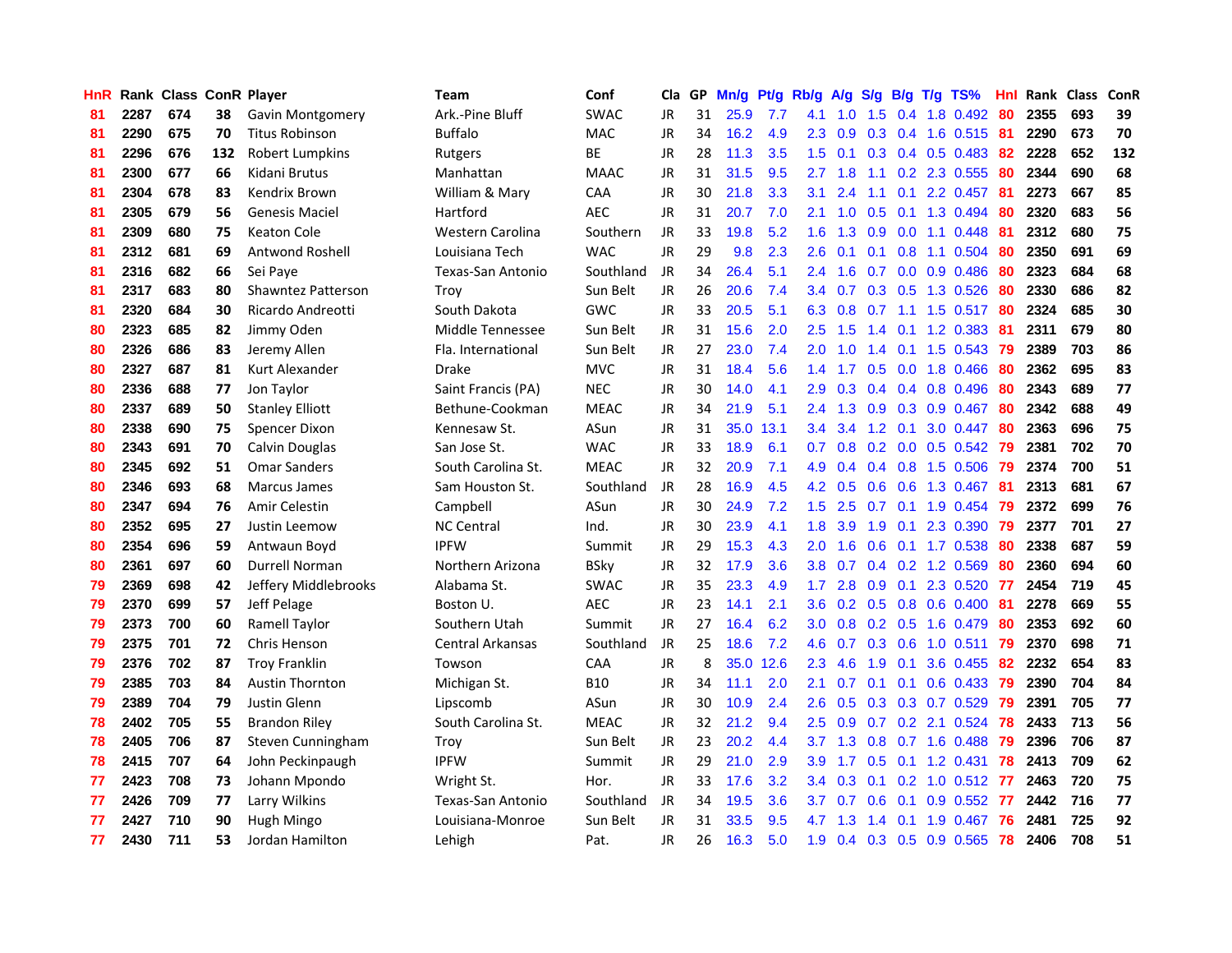| <b>HnR</b> |      | Rank Class ConR Player |     |                         | <b>Team</b>               | Conf        | Cla       | GP. | Mn/g Pt/g Rb/g A/g S/g |           |                  |                 |     |                 | B/g T/g TS%               | Hnl |      | Rank Class | <b>ConR</b> |
|------------|------|------------------------|-----|-------------------------|---------------------------|-------------|-----------|-----|------------------------|-----------|------------------|-----------------|-----|-----------------|---------------------------|-----|------|------------|-------------|
| 77         | 2432 | 712                    | 78  | John Bowman             | Texas St.                 | Southland   | JR        | 32  | 22.7                   | 5.5       | $2.2\phantom{0}$ | 1.8             | 0.7 | 0.1             | 1.5 0.488                 | 76  | 2471 | 723        | 79          |
| 77         | 2445 | 713                    | 59  | Dishawn Bradshaw        | Md.-Eastern Shore         | <b>MEAC</b> | <b>JR</b> | 31  | 25.0                   | 9.2       | $2.2^{\circ}$    | 1.4             | 0.6 | 0.0             | 1.3 0.500                 | 76  | 2477 | 724        | 59          |
| 77         | 2452 | 714                    | 110 | <b>Eric Evans</b>       | Duquesne                  | A10         | <b>JR</b> | 22  | 18.1                   | 4.9       | 1.7              | 1.5             | 0.7 | 0.0             | 1.3 0.472                 | 83  | 2171 | 638        | 104         |
| 77         | 2456 | 715                    | 74  | Paris Carter            | Illinois-Chicago          | Hor.        | JR        | 29  | 21.2                   | 4.8       | 4.0              | 0.6             |     |                 | $0.3$ $0.3$ $1.3$ $0.458$ | 76  | 2486 | 727        | 76          |
| 76         | 2459 | 716                    | 94  | <b>Adrian Forbes</b>    | Auburn                    | <b>SEC</b>  | JR        | 28  | 16.0                   | 3.6       | 2.7              | 0.2             |     |                 | 0.2 0.7 0.8 0.486         | -76 | 2482 | 726        | 94          |
| 76         | 2467 | 717                    | 65  | Jeff Allgood            | Eastern Kentucky          | <b>OVC</b>  | JR        | 31  | 10.6                   | 3.1       | 0.5              | 0.9             |     |                 | 0.3 0.0 0.5 0.531         | -75 | 2519 | 734        | 68          |
| 76         | 2471 | 718                    | 75  | <b>Zavion Neely</b>     | Illinois-Chicago          | Hor.        | JR        | 17  | 30.8                   | 8.3       | 2.3              | 2.3             |     | $0.9\quad 0.0$  | 1.4 0.426                 | -81 | 2277 | 668        | 71          |
| 76         | 2474 | 719                    | 47  | <b>Michael Griffin</b>  | <b>Prairie View</b>       | <b>SWAC</b> | JR        | 27  | 26.3                   | 8.6       | 2.9              | 3.4             | 1.5 |                 | $0.0$ 2.4 0.401           | 76  | 2491 | 729        | 47          |
| 76         | 2475 | 720                    | 133 | Michael Bizoukas        | DePaul                    | BE          | JR        | 28  | 16.0                   | 1.3       | 1.5              | 1.8             | 0.9 |                 | 0.1 0.7 0.385             | 76  | 2470 | 722        | 133         |
| 76         | 2479 | 721                    | 67  | <b>Lamont Austin</b>    | Morehead St.              | <b>OVC</b>  | <b>JR</b> | 33  | 19.9                   | 2.9       | 0.9              | 1.9             | 1.0 | 0.0             | 1.3 0.437                 | -77 | 2451 | 718        | 67          |
| 76         | 2486 | 722                    | 68  | B.J. Miller             | Jacksonville St.          | <b>OVC</b>  | JR        | 30  | 16.6                   | 6.2       | 1.0              | 1.6             | 0.5 |                 | $0.1$ 1.9 0.515           | -74 | 2556 | 746        | 70          |
| 76         | 2490 | 723                    | 63  | Chris McEachin          | Norfolk St.               | <b>MEAC</b> | JR        | 18  |                        | 26.4 10.3 | 2.8              | 1.1             |     |                 | 1.2 0.4 1.9 0.472         | -79 | 2401 | 707        | 55          |
| 76         | 2493 | 724                    | 81  | <b>Tim Snyder</b>       | <b>Florida Gulf Coast</b> | ASun        | JR        | 25  | 18.1                   | 6.2       | 3.8              | 0.4             |     |                 | 0.4 0.2 1.7 0.477         | -76 | 2490 | 728        | 81          |
| 76         | 2494 | 725                    | 71  | Jonathan Wills          | Fresno St.                | <b>WAC</b>  | <b>JR</b> | 30  | 19.0                   | 3.8       | 2.8              | 1.7             | 0.6 |                 | $0.1$ 1.5 0.415           | 76  | 2497 | 731        | 71          |
| 75         | 2495 | 726                    | 30  | Martiz Washington       | Longwood                  | Ind.        | JR        | 31  | 27.0                   | 10.4      | 2.1              | 1.8             | 1.0 | 0.0             | 1.0 0.530                 | 75  | 2531 | 739        | 30          |
| 75         | 2497 | 727                    | 50  | <b>Quinton Doggett</b>  | Southern                  | <b>SWAC</b> | <b>JR</b> | 23  | 19.7                   | 7.8       | 6.5              | 0.4             | 0.4 | 1.0             | 1.4 0.397                 | -78 | 2430 | 712        | 44          |
| 75         | 2499 | 728                    | 76  | Joe Latas               | Cleveland St.             | Hor.        | JR        | 34  | 9.0                    | 1.9       | 1.9              | 0.1             | 0.1 |                 | $0.3$ 0.4 0.516           | -76 | 2496 | 730        | 77          |
| 75         | 2507 | 729                    | 83  | Antonio Green           | Eastern Michigan          | <b>MAC</b>  | JR        | 31  | 23.9                   | 5.4       | 2.7              | 1.5             | 0.6 |                 | $0.1$ 1.0 0.454 75        |     | 2543 | 742        | 85          |
| 75         | 2508 | 730                    | 59  | <b>Elliott Berry</b>    | <b>UC Riverside</b>       | <b>BWst</b> | <b>JR</b> | 31  | 18.8                   | 5.9       |                  | $3.4 \quad 0.4$ |     |                 | 0.4 0.3 1.4 0.460 75      |     | 2528 | 736        | 60          |
| 75         | 2514 | 731                    | 82  | Keishawn Mayes          | Campbell                  | ASun        | JR        | 25  | 10.0                   | 3.5       | 1.8              | 0.3             |     |                 | $0.3$ 0.2 0.8 0.509       | 75  | 2539 | 740        | 82          |
| 75         | 2515 | 732                    | 84  | <b>Vince Rosario</b>    | C. Connecticut St.        | <b>NEC</b>  | JR        | 25  | 10.4                   | 3.7       | 1.0 <sub>1</sub> | 0.4             |     |                 | $0.4$ 0.0 0.6 0.503       | -76 | 2506 | 732        | 85          |
| 75         | 2519 | 733                    | 64  | Jordan Wood             | Montana                   | <b>BSky</b> | JR        | 32  | 16.9                   | 3.3       | 2.1              | 1.0             |     |                 | $0.5$ 0.0 0.8 0.446       | -74 | 2555 | 745        | 67          |
| 75         | 2523 | 734                    | 53  | Tommie Raschard Boatner | Grambling                 | <b>SWAC</b> | JR        | 23  | 14.5                   | 4.6       | 1.4              | 0.8             |     |                 | $0.5$ 0.0 0.7 0.440       | -74 | 2552 | 744        | 53          |
| 75         | 2528 | 735                    | 54  | <b>Blake Sanford</b>    | Southern                  | <b>SWAC</b> | <b>JR</b> | 30  | 28.6                   | 11.1      | 2.4              | 1.2             |     |                 | 0.6 0.2 1.7 0.490 74      |     | 2573 | 750        | 55          |
| 74         | 2529 | 736                    | 67  | <b>Rio Pitt</b>         | South Carolina St.        | <b>MEAC</b> | JR        | 30  | 19.2                   | 4.5       | 5.0              | 0.6             |     |                 | 0.6 0.5 1.3 0.467         | -74 | 2564 | 749        | 67          |
| 74         | 2537 | 737                    | 94  | Justin Coughlin         | Denver                    | Sun Belt    | <b>JR</b> | 28  | 13.3                   | 3.0       | 1.4              | 0.7             |     | $0.6 \quad 0.4$ | 1.0 0.506                 | -74 | 2545 | 743        | 95          |
| 74         | 2547 | 738                    | 61  | Jordan Lewis            | Cal Poly                  | <b>BWst</b> | JR        | 30  | 18.4                   | 2.8       | 2.1              | 0.7             |     |                 | $0.5$ 0.3 0.8 0.497       | 73  | 2578 | 751        | 61          |
| 74         | 2548 | 739                    | 62  | Orlando Brown           | Cal St. Fullerton         | <b>BWst</b> | JR        | 31  | 17.5                   | 4.3       | 2.9              | 0.6             |     |                 | $0.4$ 0.2 1.2 0.561       | -73 | 2593 | 757        | 63          |
| 74         | 2552 | 740                    | 83  | <b>Chris Mast</b>       | Tx.A&M-Corp. Christi      | Southland   | <b>JR</b> | 27  | 20.4                   | 5.0       | 2.4              | 1.3             | 0.8 | 0.2             | 1.3 0.477                 | -74 | 2559 | 748        | 83          |
| 74         | 2556 | 741                    | 86  | <b>Muhammed Conteh</b>  | Western Michigan          | <b>MAC</b>  | JR        | 31  | 12.0                   | 2.3       | 2.4              | 0.2             |     |                 | 0.3 0.2 0.5 0.546         | -75 | 2540 | 741        | 84          |
| 74         | 2561 | 742                    | 63  | LaRon Armstead          | Loyola Marymount          | <b>WCC</b>  | JR        | 24  | 11.8                   | 3.7       | 1.3              | 0.5             | 0.1 |                 | $0.2$ 0.5 0.497           | -74 | 2558 | 747        | 64          |
| 74         | 2563 | 743                    | 71  | Zavier Sanders          | Eastern Illinois          | <b>OVC</b>  | JR        | 29  | 12.4                   | 3.2       | 2.8              | 0.4             |     |                 | 0.2 0.0 0.8 0.500 72      |     | 2619 | 770        | 74          |
| 74         | 2565 | 744                    | 84  | <b>Chalmers Rogers</b>  | <b>USC Upstate</b>        | ASun        | JR        | 30  | 14.3                   | 2.9       | 1.9 <sup>°</sup> | 0.6             |     |                 | 0.4 0.2 0.3 0.411 73      |     | 2588 | 755        | 85          |
| 73         | 2569 | 745                    | 93  | Hakim McCullar          | Delaware                  | CAA         | <b>JR</b> | 20  | 16.3                   | 4.6       | 2.6              | 0.3             |     |                 | 0.2 0.3 0.8 0.472 77      |     | 2446 | 717        | 91          |
| 73         | 2570 | 746                    | 85  | Mark Rutledge           | <b>Central Arkansas</b>   | Southland   | JR        | 29  | 29.8                   | 9.6       | 4.2              | 2.0             |     |                 | $0.8$ 0.2 2.0 0.502       | -72 | 2613 | 766        | 87          |
| 73         | 2573 | 747                    | 57  | <b>Willis Brownlee</b>  | Alcorn St.                | <b>SWAC</b> | JR        | 28  | 19.1                   | 6.0       | 2.9              | 1.0             | 0.8 |                 | 0.3 1.6 0.481             | 73  | 2607 | 763        | 57          |
| 73         | 2574 | 748                    | 72  | <b>Marcus Brister</b>   | SE Missouri St.           | <b>OVC</b>  | JR        | 32  | 24.0                   | 5.2       | 3.8              | 3.0             | 0.9 | 0.1             | 2.8 0.409                 | -73 | 2603 | 761        | 72          |
| 73         | 2576 | 749                    | 65  | Zach Nelson             | Sacramento St.            | <b>BSkv</b> | JR        | 16  | 22.1                   | 6.4       | 4.8              | 0.9             |     |                 | $0.8$ $0.3$ 1.7 $0.435$   | -75 | 2530 | 738        | 66          |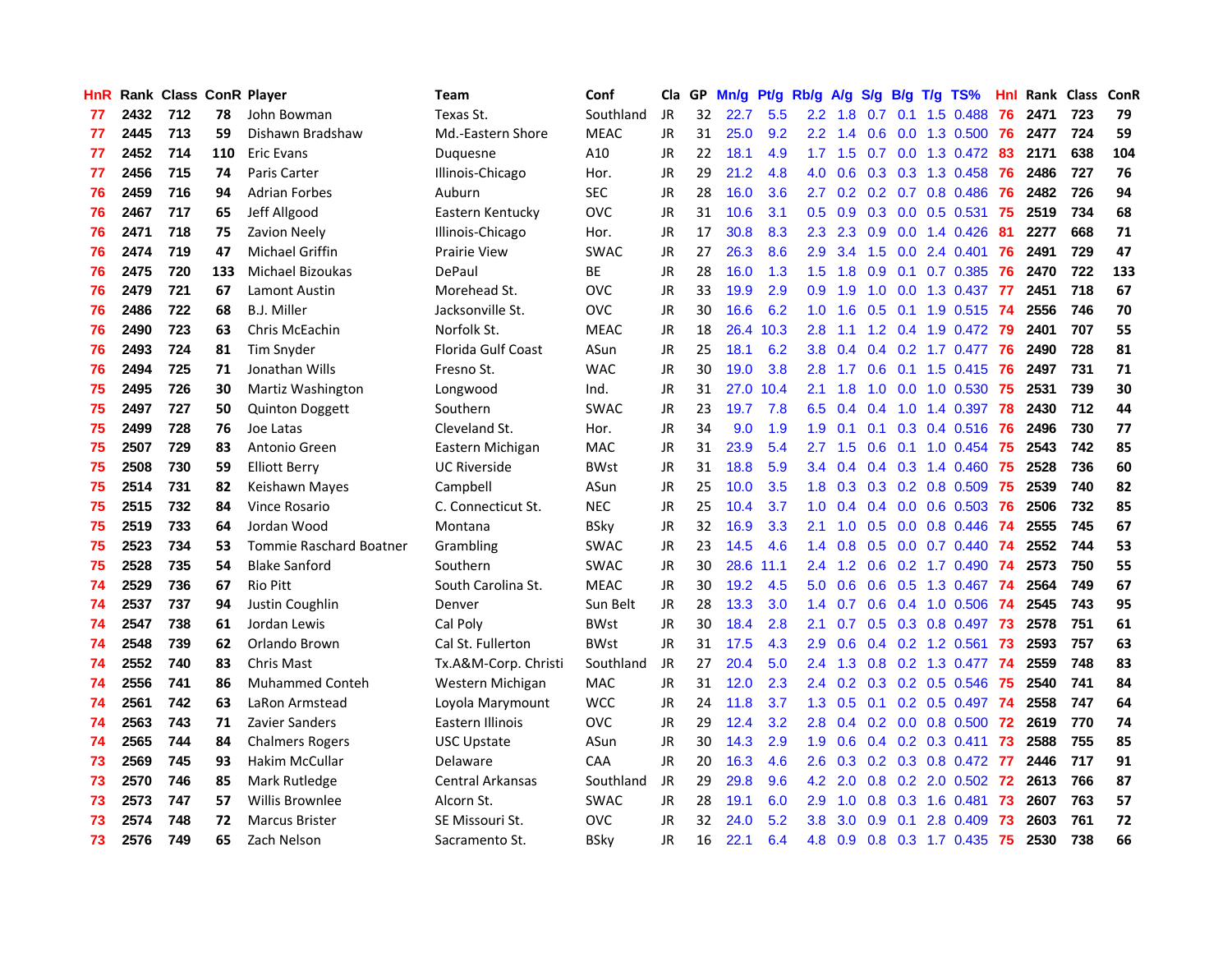| HnR |      | Rank Class ConR Player |     |                          | <b>Team</b>                | Conf        | <b>Cla</b> |    | GP Mn/g Pt/g Rb/g |     |               | A/g             |               |                 | S/g B/g T/g TS%         | Hnl | Rank Class |     | ConR |
|-----|------|------------------------|-----|--------------------------|----------------------------|-------------|------------|----|-------------------|-----|---------------|-----------------|---------------|-----------------|-------------------------|-----|------------|-----|------|
| 73  | 2577 | 750                    | 66  | Shawn Stockton           | Montana                    | <b>BSky</b> | JR         | 30 | 21.0              | 3.2 | 1.7           | 1.4             | 0.5           | 0.0             | 1.0 0.464               | 75  | 2529       | 737 | 65   |
| 73  | 2579 | 751                    | 94  | Marquel De Lancey        | Old Dominion               | CAA         | <b>JR</b>  | 34 | 12.4              | 1.9 | 1.4           | 1.1             | 0.4           | 0.1             | 0.9 0.416               | 73  | 2592       | 756 | 95   |
| 73  | 2580 | 752                    | 66  | Clayton Brothers         | Hartford                   | <b>AEC</b>  | <b>JR</b>  | 31 | 24.7              | 3.4 | 2.7           | 2.0             | 0.9           | 0.0             | 1.9 0.398               | -73 | 2601       | 759 | 66   |
| 73  | 2581 | 753                    | 70  | Kyle Downey              | Siena                      | <b>MAAC</b> | JR         | 23 | 23.6              | 6.2 | 2.9           | 1.2             | 0.7           |                 | $0.2$ 1.7 $0.451$       | 78  | 2422       | 711 | 69   |
| 73  | 2583 | 754                    | 85  | Shamile Jeffers          | Jacksonville               | ASun        | JR         | 30 | 9.4               | 2.1 | 2.5           | 0.1             |               |                 | $0.3$ 0.2 0.6 0.450 73  |     | 2583       | 752 | 84   |
| 73  | 2586 | 755                    | 31  | Durann Neil              | Longwood                   | Ind.        | JR         | 30 | 30.4              | 8.7 | 2.0           | 2.9             | 1.0           | 0.0             | 2.1 0.455               | -73 | 2585       | 753 | 31   |
| 73  | 2587 | 756                    | 67  | Jordan Allou             | Montana St.                | <b>BSky</b> | <b>JR</b>  | 30 | 14.2              | 3.2 | 3.1           | 0.2             |               |                 | 0.2 0.4 0.8 0.531 73    |     | 2586       | 754 | 68   |
| 73  | 2588 | 757                    | 32  | Donald Johnson           | Cal St. Bakersfield        | Ind.        | JR         | 27 | 16.3              | 4.3 | 3.4           | 0.5             |               | $0.5\quad 0.6$  | 1.1 0.472               | -73 | 2605       | 762 | 32   |
| 73  | 2589 | 758                    | 58  | Rob Belcore              | Pennsylvania               | <b>Ivy</b>  | <b>JR</b>  | 21 | 22.9              | 3.0 | 2.5           | 0.9             |               |                 | 0.9 0.2 0.9 0.504       | 78  | 2418       | 710 | 57   |
| 73  | 2592 | 759                    | 87  | Will Campbell            | Monmouth                   | <b>NEC</b>  | JR         | 13 | 24.0              | 8.6 | 1.9           | 1.2             | 1.0           | 0.0             | 1.4 0.423               | -77 | 2438       | 714 | 80   |
| 73  | 2593 | 760                    | 105 | Dallas Elmore            | <b>Boston College</b>      | ACC         | JR         | 34 | 14.6              | 2.3 | 1.3           | 0.6             |               |                 | 0.4 0.2 0.8 0.497       | 72  | 2618       | 769 | 106  |
| 73  | 2596 | 761                    | 78  | <b>Tre Brewer</b>        | Youngstown St.             | Hor.        | JR         | 29 | 17.9              | 4.2 | 3.2           | 1.6             | $0.4^{\circ}$ | 0.1             | 1.2 0.382               | 73  | 2609       | 764 | 79   |
| 73  | 2598 | 762                    | 81  | <b>Terrance Birdette</b> | Elon                       | Southern    | <b>JR</b>  | 31 | 18.3              | 4.7 | 2.3           | 1.6             | 0.4           | 0.0             | 1.6 0.507               | 72  | 2611       | 765 | 81   |
| 72  | 2601 | 763                    | 96  | Kahlil McDonald          | Western Kentucky           | Sun Belt    | JR         | 31 | 23.5              | 6.7 | 1.7           | 2.0             | 0.3           | 0.1             | 1.8 0.423               | 73  | 2602       | 760 | 97   |
| 72  | 2612 | 764                    | 70  | Joe Ikhinmwin            | South Carolina St.         | <b>MEAC</b> | JR         | 31 | 18.8              | 6.3 | 3.5           | 0.5             | 0.3           | 0.3             | 1.5 0.517               | -71 | 2638       | 773 | 71   |
| 72  | 2614 | 765                    | 79  | Devonte Maymon           | Youngstown St.             | Hor.        | <b>JR</b>  | 20 | 23.8              | 9.2 | 1.0           | 1.7             | 0.7           | 0.0             | 1.9 0.475               | -77 | 2440       | 715 | 74   |
| 72  | 2615 | 766                    | 58  | Mike Venezia             | Colgate                    | Pat.        | <b>JR</b>  | 22 | 30.8              | 9.6 | 1.9           | 1.4             |               | $0.3 \quad 0.1$ | 1.3 0.504               | 75  | 2516       | 733 | 55   |
| 72  | 2618 | 767                    | 76  | <b>Troy Pierce</b>       | <b>Charleston Southern</b> | <b>BSou</b> | JR         | 31 | 8.9               | 1.6 | 1.8           | 0.2             |               |                 | $0.3$ 0.2 0.4 0.521     | -71 | 2640       | 774 | 76   |
| 72. | 2622 | 768                    | 73  | Liam McMorrow            | Tennessee Tech             | <b>OVC</b>  | <b>JR</b>  | 32 | 10.5              | 2.8 |               | $3.0 \quad 0.2$ |               |                 | 0.3 0.3 1.2 0.552 71    |     | 2634       | 771 | 75   |
| 72. | 2625 | 769                    | 91  | Dewan Clayborn           | <b>Central Arkansas</b>    | Southland   | JR         | 22 | 26.2              | 8.7 | 2.4           | 2.3             |               |                 | 1.6 0.0 2.9 0.519 71    |     | 2643       | 776 | 90   |
| 72  | 2626 | 770                    | 69  | Heath Hoffman            | Sacramento St.             | <b>BSky</b> | JR         | 27 | 20.4              | 4.6 | 2.4           | 1.0             | 0.6           |                 | $0.1$ 0.9 0.513 71      |     | 2642       | 775 | 70   |
| 71  | 2630 | 771                    | 88  | <b>Artie Marine</b>      | Kennesaw St.               | ASun        | JR         | 25 | 10.9              | 2.7 | 1.6           | 0.5             |               |                 | 0.5 0.0 0.4 0.430       | -71 | 2636       | 772 | 87   |
| 71  | 2632 | 772                    | 65  | Dane Suttle Jr.          | Pepperdine                 | <b>WCC</b>  | JR         | 33 | 14.2              | 3.9 | 1.4           | 0.5             |               |                 | $0.2$ $0.2$ 1.0 $0.535$ | 70  | 2673       | 782 | 66   |
| 71  | 2642 | 773                    | 34  | Jared Maree              | Texas-Pan American         | <b>GWC</b>  | JR         | 27 | 26.0              | 8.3 | 3.0           | 1.1             | 0.7           |                 | $0.2$ 1.3 $0.510$       | -70 | 2686       | 787 | 37   |
| 71  | 2647 | 774                    | 60  | <b>Rhett Anderson</b>    | Yale                       | lvy         | JR         | 28 | 15.4              | 2.8 | 2.6           | 0.8             | 0.1           |                 | $0.2$ 0.9 0.481         | -70 | 2666       | 781 | 60   |
| 71  | 2650 | 775                    | 38  | Keith Thompson           | Utah Valley                | <b>GWC</b>  | JR         | 29 | 8.5               | 2.6 | 1.4           | 0.7             |               |                 | 0.3 0.3 0.6 0.430       | -71 | 2660       | 780 | 35   |
| 71  | 2653 | 776                    | 106 | Nikita Mescheriakov      | <b>Wake Forest</b>         | <b>ACC</b>  | JR         | 23 | 14.1              | 4.5 | 1.8           | 0.6             | 0.6           | 0.0             | 1.5 0.547               | -72 | 2617       | 768 | 105  |
| 70  | 2659 | 777                    | 80  | Darrin Williams          | Illinois-Chicago           | Hor.        | JR         | 28 | 15.9              | 4.9 | 3.5           | 0.4             | 0.1           | 0.3             | 1.7 0.495               | 70  | 2679       | 785 | 80   |
| 70  | 2662 | 778                    | 63  | Clay Johnson             | Ark.-Pine Bluff            | <b>SWAC</b> | JR         | 25 | 14.4              | 2.0 | 2.0           | 1.1             | 0.8           | 0.1             | 1.1 0.562               | 69  | 2700       | 789 | 64   |
| 70  | 2665 | 779                    | 39  | <b>Terry Bembry</b>      | <b>Houston Baptist</b>     | <b>GWC</b>  | <b>JR</b>  | 28 | 26.4              | 8.9 | 6.7           | 0.5             | 0.7           | 0.6             | 1.5 0.446               | 69  | 2704       | 790 | 38   |
| 70  | 2667 | 780                    | 100 | <b>Tony Neysmith</b>     | Auburn                     | <b>SEC</b>  | <b>JR</b>  | 29 | 15.9              | 2.4 | 1.3           | 1.4             |               |                 | $0.6$ $0.2$ 1.2 $0.421$ | 69  | 2690       | 788 | 101  |
| 70  | 2670 | 781                    | 73  | Nate Lozeau              | Portland St.               | <b>BSky</b> | JR         | 25 | 14.6              | 4.7 | $2.4^{\circ}$ | 0.0             |               |                 | 0.3 0.4 0.8 0.547       | 70  | 2674       | 783 | 73   |
| 69  | 2682 | 782                    | 101 | <b>Michael Sanchez</b>   | Arkansas                   | <b>SEC</b>  | JR         | 20 | 14.0              | 3.5 |               | $2.4\quad 0.5$  |               |                 | $0.5$ 0.1 1.2 0.458     | -75 | 2527       | 735 | 97   |
| 69  | 2684 | 783                    | 97  | David Perez              | Louisiana-Lafayette        | Sun Belt    | <b>JR</b>  | 29 | 17.0              | 5.3 | 1.1           | 0.6             |               | $0.5 \quad 0.0$ | 1.1 0.465               | 68  | 2713       | 792 | 98   |
| 69  | 2685 | 784                    | 91  | Justin Newton            | St. Francis (NY)           | <b>NEC</b>  | JR         | 28 | 19.2              | 1.3 | 2.6           | 1.6             | 0.9           |                 | $0.1$ 1.1 0.333         | 70  | 2677       | 784 | 91   |
| 69  | 2686 | 785                    | 35  | Kevin Stineman           | SIU-Edwardsville           | Ind.        | <b>JR</b>  | 29 | 26.6              | 5.5 | 2.6           | 2.8             | 0.6           | 0.0             | 2.4 0.491               | 69  | 2708       | 791 | 36   |
| 69  | 2689 | 786                    | 92  | Nate Gibbs               | Fairleigh Dickinson        | <b>NEC</b>  | <b>JR</b>  | 10 | 25.2              | 6.8 | 6.0           | 0.2             | 0.6           | 0.2             | 1.5 0.511               | 73  | 2599       | 758 | 88   |
| 69  | 2694 | 787                    | 76  | Adam Waddell             | Wyoming                    | <b>MWC</b>  | JR         | 23 | 17.7              | 3.9 | 3.1           | 0.3             |               |                 | $0.4$ 0.7 0.7 0.388     | -72 | 2616       | 767 | 76   |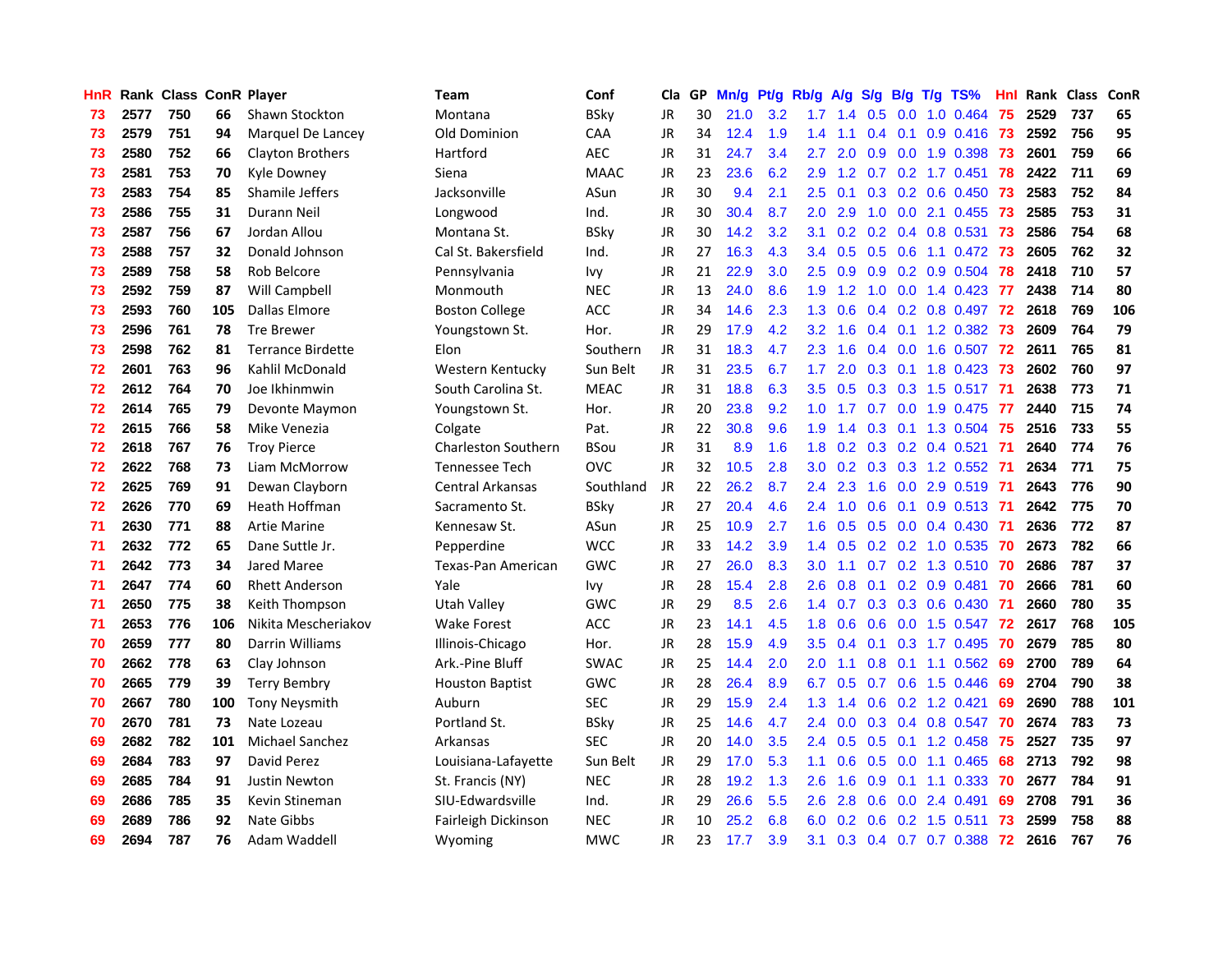| <b>HnR</b> |      | <b>Rank Class ConR Player</b> |     |                          | <b>Team</b>           | Conf            | Cla       |    | GP Mn/g | Pt/g | Rb/g             | A/g             |     |                 | S/g B/g T/g TS%              | Hnl  | Rank Class |     | ConR |
|------------|------|-------------------------------|-----|--------------------------|-----------------------|-----------------|-----------|----|---------|------|------------------|-----------------|-----|-----------------|------------------------------|------|------------|-----|------|
| 69         | 2697 | 788                           | 65  | Alex Savannah            | Alcorn St.            | <b>SWAC</b>     | JR        | 26 | 16.0    | 4.7  | 1.6              | 1.4             | 0.9 | 0.1             | 1.8 0.476                    | 68   | 2715       | 793 | 65   |
| 68         | 2705 | 789                           | 67  | <b>Tim Diederichs</b>    | Loyola Marymount      | <b>WCC</b>      | JR        | 30 | 10.5    | 2.7  | 1.7 <sup>2</sup> | 0.5             | 0.2 | 0.1             | 0.4 0.462                    | 68   | 2726       | 796 | 67   |
| 68         | 2706 | 790                           | 66  | <b>Kendrick McDonald</b> | Alcorn St.            | <b>SWAC</b>     | JR        | 28 | 26.0    | 10.2 | 2.8              | 1.8             | 0.8 | 0.0             | 3.0 0.459                    | 68   | 2724       | 795 | 67   |
| 68         | 2709 | 791                           | 67  | <b>Timothy Price</b>     | <b>Texas Southern</b> | <b>SWAC</b>     | JR        | 31 | 11.3    | 2.1  |                  |                 |     |                 | 2.4 0.2 0.3 0.9 0.8 0.431    | 67   | 2744       | 798 | 69   |
| 68         | 2713 | 792                           | 76  | Christopher Tolson       | Hampton               | <b>MEAC</b>     | JR        | 26 | 14.6    | 4.3  |                  |                 |     |                 | 0.8 0.5 0.7 0.1 0.6 0.429 71 |      | 2648       | 778 | 72   |
| 68         | 2714 | 793                           | 36  | Jan van der Kooij        | Longwood              | Ind.            | JR        | 21 | 25.0    | 7.3  | 4.9              | 1.1             |     |                 | $0.4$ 0.2 1.0 0.520 71       |      | 2646       | 777 | 34   |
| 68         | 2723 | 794                           | 94  | Jay Shunnar              | Toledo                | <b>MAC</b>      | JR        | 32 | 23.2    | 5.6  |                  | $1.4 \quad 1.0$ |     |                 | $0.5$ 0.1 1.4 0.509          | 66   | 2755       | 803 | 96   |
| 68         | 2724 | 795                           | 77  | <b>Clinton Cuffee</b>    | Howard                | <b>MEAC</b>     | JR        | 27 | 14.2    | 1.6  | 1.3              | 1.3             |     |                 | 0.9 0.3 1.4 0.440            | 67   | 2740       | 797 | 78   |
| 68         | 2725 | 796                           | 69  | <b>Tim Meadows</b>       | Prairie View          | <b>SWAC</b>     | JR        | 30 | 24.6    | 5.5  | 3.9              | 0.8             | 0.8 | 0.1             | 1.1 0.435                    | 68   | 2721       | 794 | 66   |
| 67         | 2727 | 797                           | 78  | Emeka Okafor             | Western Illinois      | Summit          | JR        | 27 | 13.3    | 2.8  | 3.6 <sup>°</sup> | 0.2             |     |                 | $0.4$ 0.3 1.1 0.442          | 66   | 2769       | 806 | 81   |
| 67         | 2732 | 798                           | 85  | Marcus Wright            | Appalachian St.       | Southern        | <b>JR</b> | 26 | 19.2    | 4.4  | 1.8 <sup>1</sup> | 1.2             |     |                 | $0.7$ 0.1 1.7 0.491          | 70   | 2681       | 786 | 85   |
| 67         | 2742 | 799                           | 76  | LeVentrice Gray          | Jacksonville St.      | OVC             | <b>JR</b> | 30 | 11.6    | 2.5  | 1.8              | 0.2             | 0.1 |                 | 0.3 0.4 0.561                | 65   | 2777       | 808 | 80   |
| 67         | 2743 | 800                           | 87  | Kaylin Johnson           | Samford               | Southern        | JR        | 31 | 17.9    | 4.2  | 1.9              | 0.9             | 0.4 | 0.1             | 1.2 0.471                    | 66   | 2752       | 801 | 87   |
| 67         | 2744 | 801                           | 62  | Simon McCormack          | American              | Pat.            | JR        | 30 | 13.2    | 2.5  | $2.4^{\circ}$    | 0.8             | 0.3 | 0.1             | 0.8 0.431                    | 67   | 2750       | 800 | 62   |
| 66         | 2745 | 802                           | 70  | <b>Brandon White</b>     | Southern              | <b>SWAC</b>     | JR        | 30 | 29.4    | 6.5  | 4.2              | 3.3             | 1.0 | 0.1             | 3.1 0.422                    | 66   | 2767       | 805 | 70   |
| 66         | 2751 | 803                           | 97  | <b>Pierre Sneed</b>      | Ball St.              | <b>MAC</b>      | JR        | 31 | 15.1    | 2.7  | $1.5^{\circ}$    | 0.6             | 0.3 | 0.0             | $0.6$ $0.442$                | 66   | 2753       | 802 | 95   |
| 66         | 2755 | 804                           | 96  | <b>Trent Rogers</b>      | Tulane                | <b>CUSA</b>     | JR        | 28 | 9.4     | 1.6  | 0.7              | 0.7             |     |                 | $0.4$ 0.0 0.6 0.639          | 65   | 2773       | 807 | 96   |
| 65         | 2768 | 805                           | 119 | Matt Hill                | Massachusetts         | A10             | JR        | 26 | 9.5     | 0.8  |                  |                 |     |                 | 1.4 0.3 0.5 0.3 0.5 0.400    | 66   | 2757       | 804 | 119  |
| 65         | 2769 | 806                           | 89  | <b>Frank Wiseler</b>     | Drake                 | <b>MVC</b>      | JR        | 13 | 20.5    | 3.0  |                  | $1.3$ 2.2       |     |                 | 0.8 0.0 1.2 0.406 76         |      | 2466       | 721 | 85   |
| 65         | 2774 | 807                           | 82  | Jeremy Dean              | Florida A&M           | <b>MEAC</b>     | JR        | 30 | 19.0    | 3.7  |                  |                 |     |                 | 3.5 0.7 0.6 0.5 1.8 0.426    | -64  | 2798       | 811 | 83   |
| 65         | 2775 | 808                           | 90  | Jahmal Burroughs         | Chattanooga           | Southern        | JR        | 32 | 13.4    | 2.7  |                  | $3.2\quad 0.5$  |     |                 | $0.3$ 0.1 0.9 0.405          | 64   | 2796       | 810 | 91   |
| 64         | 2793 | 809                           | 94  | Daniel Richard           | McNeese St.           | Southland       | JR        | 33 | 16.7    | 3.7  | 2.5              | 0.3             |     |                 | $0.3$ $0.3$ $0.9$ $0.458$    | 63   | 2817       | 815 | 96   |
| 64         | 2798 | 810                           | 81  | <b>Tommie Tyler</b>      | Western Illinois      | Summit          | JR        | 16 | 32.0    | 7.0  | 3.3              | 1.7             |     |                 | $0.6$ $0.2$ 1.5 $0.419$      | -71  | 2654       | 779 | 73   |
| 63         | 2800 | 811                           | 84  | Chris Watson             | Florida A&M           | <b>MEAC</b>     | JR        | 22 | 13.4    | 3.6  | 1.7 <sup>2</sup> | 0.5             |     |                 | $0.7$ 0.1 1.0 0.447          | -64  | 2799       | 812 | 84   |
| 63         | 2804 | 812                           | 92  | Chris Toler              | Furman                | Southern        | JR        | 33 | 12.8    | 2.1  | 2.1              | 0.3             |     |                 | 0.3 0.3 0.8 0.426            | 63   | 2825       | 818 | 92   |
| 63         | 2805 | 813                           | 95  | <b>Garland Judkins</b>   | Tx.A&M-Corp. Christi  | Southland       | JR        | 28 | 21.9    | 6.4  | 1.9              | 1.6             |     | $0.8\quad 0.1$  | 3.0 0.490                    | 65   | 2795       | 809 | 95   |
| 63         | 2809 | 814                           | 85  | Rodney McCauley          | Norfolk St.           | <b>MEAC</b>     | JR        | 31 | 17.5    | 3.6  | $2.2^{\circ}$    | 0.8             | 0.6 |                 | $0.1$ 1.1 0.509              | 63   | 2820       | 817 | 86   |
| 63         | 2813 | 815                           | 47  | Ryan Regis               | New Jersey Tech       | GWC             | JR        | 29 | 17.3    | 2.7  | 3.1              | 0.1             | 0.3 | 1.0             | 0.8 0.565                    | 63   | 2819       | 816 | 48   |
| 62         | 2827 | 816                           | 80  | L.C. Doss                | Eastern Illinois      | <b>OVC</b>      | <b>JR</b> | 19 | 21.3    | 4.6  | 1.1              | 1.0             |     | $0.4 \quad 0.1$ | 0.7 0.486                    | 67   | 2748       | 799 | 77   |
| 61         | 2830 | 817                           | 77  | Phillip Williams         | Jackson St.           | <b>SWAC</b>     | JR        | 30 | 13.3    | 2.7  | $1.4^{\circ}$    | 0.8             | 0.6 | 0.0             | $0.9$ $0.416$                | 62   | 2841       | 819 | 78   |
| 61         | 2831 | 818                           | 69  | <b>Edis Dervisevic</b>   | Long Beach St.        | <b>BWst</b>     | JR        | 29 | 15.1    | 2.1  |                  | $2.2 \quad 0.9$ |     |                 | 0.2 0.3 1.0 0.434            | -64  | 2803       | 813 | 68   |
| 61         | 2834 | 819                           | 87  | Kevin McShane            | Oregon St.            | P <sub>12</sub> | JR        | 31 | 9.4     | 0.9  | 1.6              |                 |     |                 | 0.3 0.3 0.1 0.5 0.569        | - 61 | 2850       | 823 | 87   |
| 61         | 2838 | 820                           | 78  | <b>Chris Britt-Black</b> | Grambling             | <b>SWAC</b>     | JR        | 32 | 15.2    | 2.8  |                  |                 |     |                 | 3.5 0.2 0.4 0.3 1.3 0.442    | -61  | 2848       | 821 | 79   |
| 60         | 2845 | 821                           | 84  | <b>Michael Gholston</b>  | UMKC                  | Summit          | JR        | 30 | 12.0    | 2.7  | 0.8              | 0.7             |     |                 | $0.3$ 0.0 0.6 0.457          | -60  | 2867       | 824 | 85   |
| 59         | 2868 | 822                           | 82  | Jeremy Anderson          | Liberty               | <b>BSou</b>     | JR        | 26 | 10.0    | 2.7  | 0.7              | 0.2             | 0.1 |                 | $0.0$ $0.3$ $0.514$          | -61  | 2849       | 822 | 83   |
| 58         | 2871 | 823                           | 87  | Cammeron Woodyard        | Penn St.              | <b>B10</b>      | JR        | 28 | 10.4    | 1.8  | $1.4^{\circ}$    | 0.3             | 0.2 | 0.1             | 0.3 0.345                    | -61  | 2846       | 820 | 87   |
| 58         | 2874 | 824                           | 99  | Jawan Nelson             | Tx.A&M-Corp. Christi  | Southland       | JR        | 31 | 15.1    | 4.9  | 1.8              | 0.5             | 0.0 | 0.3             | $1.1 \t0.472$                | 58   | 2890       | 826 | 103  |
| 58         | 2878 | 825                           | 51  | Sammy Schickel           | New Jersey Tech       | GWC             | JR        | 29 | 12.0    | 2.6  | 2.1              |                 |     |                 | 0.7 0.1 0.1 0.6 0.400        | 58   | 2887       | 825 | 51   |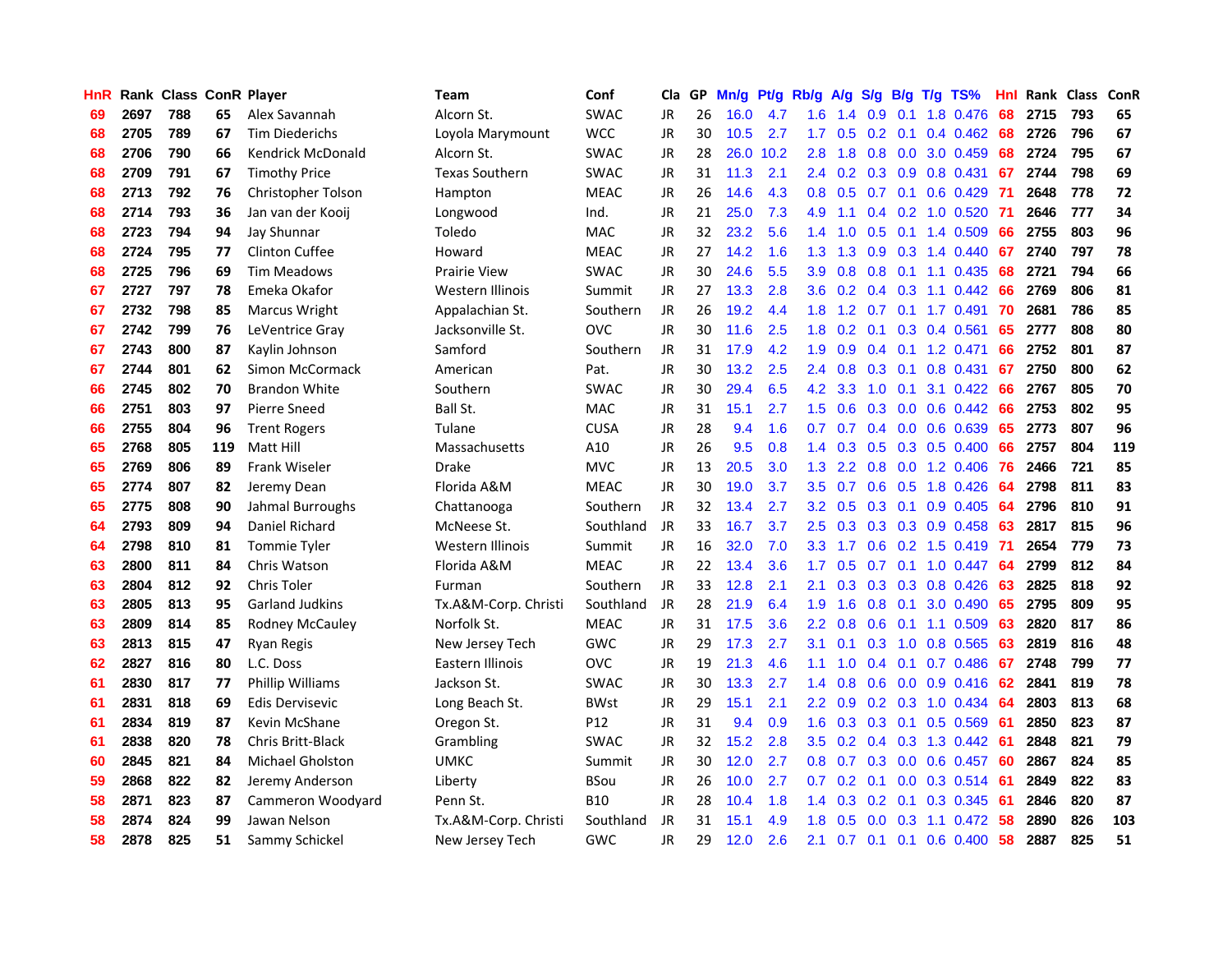| HnR |      | <b>Rank Class ConR Player</b> |                |                         | Team                    | Conf        | Cla       |    | GP Mn/g | Pt/g      | Rb/g             | <b>A/g</b>      |               |                 | S/g B/g T/g TS%                 | Hnl | Rank Class ConR |                |                |
|-----|------|-------------------------------|----------------|-------------------------|-------------------------|-------------|-----------|----|---------|-----------|------------------|-----------------|---------------|-----------------|---------------------------------|-----|-----------------|----------------|----------------|
| 58  | 2879 | 826                           | 91             | James Marcellus         | Delaware St.            | <b>MEAC</b> | JR        | 29 | 10.6    | 1.9       | 1.6              | 0.2             | 0.2           | 0.3             | $0.5$ 0.573                     | 58  | 2892            | 827            | 91             |
| 57  | 2886 | 827                           | 90             | <b>Troy Long</b>        | Southern Illinois       | <b>MVC</b>  | <b>JR</b> | 19 | 13.8    | 3.8       | 1.1              | 0.5             |               | $0.3 \quad 0.1$ | 0.7 0.398                       | 63  | 2814            | 814            | 90             |
| 56  | 2895 | 828                           | 86             | <b>Dustin Dibble</b>    | <b>UMKC</b>             | Summit      | <b>JR</b> | 30 | 14.4    | 2.7       | 1.0 <sub>1</sub> | 0.7             |               |                 | $0.3$ $0.2$ $0.8$ $0.431$       | 56  | 2911            | 834            | 87             |
| 56  | 2896 | 829                           | 44             | Anthony Mitchell        | SIU-Edwardsville        | Ind.        | <b>JR</b> | 24 | 10.6    | 3.4       | 2.8              |                 |               |                 | 0.4 0.3 0.3 1.3 0.414           | -57 | 2898            | 828            | 43             |
| 56  | 2897 | 830                           | 52             | Kieondre Arkwright      | Texas-Pan American      | <b>GWC</b>  | JR        | 30 | 10.4    | 3.1       |                  |                 |               |                 | 0.7 0.6 0.3 0.0 0.9 0.516 55    |     | 2924            | 840            | 56             |
| 56  | 2898 | 831                           | 70             | Sedric Martin           | Cal St. Fullerton       | <b>BWst</b> | JR        | 29 | 8.8     | 2.5       | 1.5              |                 |               |                 | $0.2$ 0.0 0.1 0.8 0.503 56      |     | 2910            | 833            | 71             |
| 55  | 2907 | 832                           | 107            | Fabio Ribero            | Louisiana-Monroe        | Sun Belt    | JR        | 29 | 17.8    | 3.3       | 2.5              |                 |               |                 | $0.2$ $0.2$ $0.2$ $1.1$ $0.473$ | -55 | 2914            | 835            | 108            |
| 55  | 2910 | 833                           | 54             | Jamill Harris           | Chicago St.             | <b>GWC</b>  | <b>JR</b> | 26 | 12.2    | 3.3       | 1.3 <sup>°</sup> | 1.5             | 0.6           |                 | $0.0$ 1.3 $0.362$               | 55  | 2916            | 837            | 55             |
| 54  | 2915 | 834                           | 92             | <b>Marcos Tamares</b>   | Norfolk St.             | <b>MEAC</b> | JR        | 30 | 15.2    | 4.6       | 2.1              | 0.4             |               | $0.4 \quad 0.1$ | 1.0 0.400                       | 55  | 2918            | 838            | 93             |
| 54  | 2916 | 835                           | 45             | Gavin Gilmore           | Seattle                 | Ind.        | JR        | 30 | 17.6    | 2.6       | $2.6^{\circ}$    | 0.5             |               |                 | $0.3$ $0.3$ 1.4 $0.417$         | -55 | 2922            | 839            | 45             |
| 54  | 2918 | 836                           | 95             | Jermol Paul             | Stetson                 | ASun        | <b>JR</b> | 23 | 11.1    | 3.3       | 1.1              | 0.2             |               |                 | $0.2$ 0.0 1.0 0.551             | 56  | 2903            | 829            | 95             |
| 54  | 2920 | 837                           | 84             | Ivan Johnson            | Alabama St.             | SWAC        | JR        | 25 | 12.0    | 3.0       | 1.5              | 0.7             |               |                 | 0.8 0.2 0.9 0.315               | 56  | 2906            | 830            | 84             |
| 53  | 2925 | 838                           | 93             | Diyaaldin Kelley        | Md.-Eastern Shore       | <b>MEAC</b> | <b>JR</b> | 22 | 11.7    | 3.4       | 2.5              | 0.0             | $0.4^{\circ}$ | 0.6             | 1.4 0.500                       | 56  | 2908            | 832            | 92             |
| 53  | 2929 | 839                           | 72             | Will Brew               | <b>UC Santa Barbara</b> | <b>BWst</b> | JR        | 30 | 14.9    | 2.3       | 1.1              | 1.2             | 0.9           |                 | 0.0 1.3 0.347                   | 54  | 2925            | 841            | 72             |
| 53  | 2931 | 840                           | 85             | Derron Hobbs            | Grambling               | <b>SWAC</b> | JR        | 29 | 15.7    | 4.4       | 2.0              | 1.4             | 0.4           | 0.0             | 2.1 0.392                       | 54  | 2926            | 842            | 85             |
| 53  | 2932 | 841                           | 86             | Frederick Coleman       | Southern                | <b>SWAC</b> | JR        | 30 | 17.7    | 2.7       | 3.1              | 0.7             | 0.6           |                 | 0.7 1.7 0.399                   | 52  | 2947            | 843            | 88             |
| 52  | 2941 | 842                           | 57             | Sammy Obetoh            | <b>Houston Baptist</b>  | <b>GWC</b>  | JR        | 20 | 17.8    | 5.8       | 4.0              |                 |               |                 | 0.4 0.5 0.6 1.8 0.378           | -55 | 2915            | 836            | 54             |
| 51  | 2946 | 843                           | 48             | David Boarden           | SIU-Edwardsville        | Ind.        | <b>JR</b> | 29 | 17.1    | 3.4       |                  |                 |               |                 | 1.3 0.8 0.3 0.3 1.0 0.380 51    |     | 2959            | 845            | 48             |
| 50  | 2950 | 844                           | 106            | T.K. Smith              | Central Arkansas        | Southland   | JR        | 29 | 11.8    | 3.6       |                  | $0.8\quad 0.6$  |               |                 | $0.1$ 0.0 0.7 0.446             | -50 | 2963            | 846            | 107            |
| 49  | 2958 | 845                           | 97             | <b>Ben Allison</b>      | Davidson                | Southern    | JR        | 28 | 10.3    | 1.9       | 1.9 <sup>°</sup> |                 |               |                 | 0.3 0.4 0.1 1.1 0.456 51        |     | 2951            | 844            | 97             |
| 48  | 2961 | 846                           | 60             | <b>Ardarius Simmons</b> | Chicago St.             | <b>GWC</b>  | JR        | 30 | 15.4    | 3.1       |                  | $1.2 \quad 1.5$ |               |                 | $0.7$ 0.0 1.5 0.390             | -49 | 2966            | 847            | 60             |
| 47  | 2967 | 847                           | 88             | Bernard Kamwa           | <b>UMKC</b>             | Summit      | <b>JR</b> | 20 | 18.8    | 3.0       | 4.0              |                 |               |                 | $0.2$ $0.3$ $0.2$ $1.6$ $0.408$ | 56  | 2907            | 831            | 86             |
| 42  | 2981 | 848                           | 90             | Amos Studivant          | Miss. Valley St.        | <b>SWAC</b> | <b>JR</b> | 30 | 9.4     | 1.6       | 1.5 <sub>1</sub> | 0.1             |               |                 | $0.1$ $0.2$ $0.7$ $0.445$       | 42  | 2984            | 849            | 90             |
| 40  | 2985 | 849                           | 107            | Steve Zazuri            | Sacred Heart            | <b>NEC</b>  | JR        | 29 | 12.1    | 0.4       | 1.1              | 1.2             |               |                 | $0.4$ 0.1 1.1 0.241             | 40  | 2991            | 851            | 107            |
| 39  | 2988 | 850                           | 63             | <b>Steve Martin</b>     | Chicago St.             | GWC         | JR        | 29 | 14.2    | 1.1       | 0.7              | 1.6             |               |                 | 0.4 0.1 1.3 0.340               | 40  | 2989            | 850            | 63             |
| 36  | 2991 | 851                           | 109            | <b>Lonell Reeves</b>    | Louisiana-Monroe        | Sun Belt    | <b>JR</b> | 15 | 16.9    | 1.1       | 0.7              | 1.5             | 0.3           | 0.1             | 1.2 0.364                       | 47  | 2969            | 848            | 109            |
| 29  | 2998 | 852                           | 95             | Lavoris Weathers        | Ark.-Pine Bluff         | <b>SWAC</b> | JR        | 21 | 14.0    | 2.7       | 2.7              | 0.2             |               |                 | $0.3$ 0.2 0.9 0.275             | 35  | 2995            | 852            | 94             |
| 186 | 3    | $\mathbf{1}$                  | 1              | Jimmer Fredette         | <b>BYU</b>              | <b>MWC</b>  | <b>SR</b> | 37 | 35.8    | 28.9      | 3.4              | 4.3             | 1.3           |                 | 0.0 3.5 0.589                   | 185 | 4               | $\mathbf{1}$   | $\mathbf{1}$   |
| 181 | 4    | $\mathbf{2}$                  | 1              | Norris Cole             | Cleveland St.           | Hor.        | <b>SR</b> | 36 |         | 35.7 21.7 | 5.8              |                 | $5.3$ 2.2 0.1 |                 | 2.7 0.553 181                   |     | 5               | $\mathbf{2}$   | 1              |
| 180 | 5    | 3                             | 1              | Kenneth Faried          | Morehead St.            | <b>OVC</b>  | <b>SR</b> | 35 |         | 34.7 17.3 | 14.5             | 1.1             | 1.9           |                 | 2.3 2.6 0.612 179               |     | 6               | 3              | 1              |
| 175 | 6    | 4                             | 1              | JaJuan Johnson          | Purdue                  | <b>B10</b>  | <b>SR</b> | 34 |         | 35.4 20.5 | 8.6              |                 |               |                 | 1.0 0.9 2.3 1.6 0.559 175       |     | 7               | 4              | 1              |
| 171 | 9    | 5                             | 1              | Nolan Smith             | Duke                    | ACC         | <b>SR</b> | 37 |         | 34.0 20.6 |                  | 4.5 5.1         |               |                 | 1.2 0.1 3.2 0.559 169           |     | 11              | 6              | $\mathbf{2}$   |
| 170 | 10   | 6                             | 2              | <b>Matt Howard</b>      | <b>Butler</b>           | Hor.        | <b>SR</b> | 37 |         | 31.0 16.4 | 7.7              | 1.4             |               |                 | 1.1 0.6 1.7 0.594 171           |     | 10              | 5              | $\overline{2}$ |
| 168 | 11   | $\overline{7}$                | 1              | <b>Charles Jenkins</b>  | Hofstra                 | CAA         | <b>SR</b> | 33 |         | 37.3 22.6 | 3.4              | 4.8             |               |                 | 1.7 0.7 2.2 0.630 167           |     | 12              | $\overline{7}$ | $\mathbf{1}$   |
| 164 | 18   | 8                             | 1              | Justin Harper           | Richmond                | A10         | SR        | 37 |         | 31.8 17.9 | 6.9              | 1.2             | 0.6           |                 | 1.2 1.5 0.638 164               |     | 20              | 9              | 1              |
| 164 | 19   | 9                             | 5              | Jon Leuer               | Wisconsin               | <b>B10</b>  | <b>SR</b> | 34 |         | 33.5 18.3 | 7.2              | 1.6             |               | $0.5\quad 0.9$  | 1.6 0.565 164                   |     | 21              | 10             | 5              |
| 163 | 21   | 10                            | 1              | Tai Wesley              | Utah St.                | <b>WAC</b>  | <b>SR</b> | 34 |         | 29.2 14.8 | 8.0              | 2.1             | 0.8           | 1.1             | 2.2 0.634                       | 162 | 24              | 12             | 1              |
| 163 | 22   | 11                            | $\overline{2}$ | Frank Hassell           | Old Dominion            | CAA         | <b>SR</b> | 34 |         | 29.3 15.1 |                  | $9.4 \quad 1.1$ |               |                 | 0.9 1.3 2.1 0.594 162           |     | 23              | 11             | $\overline{2}$ |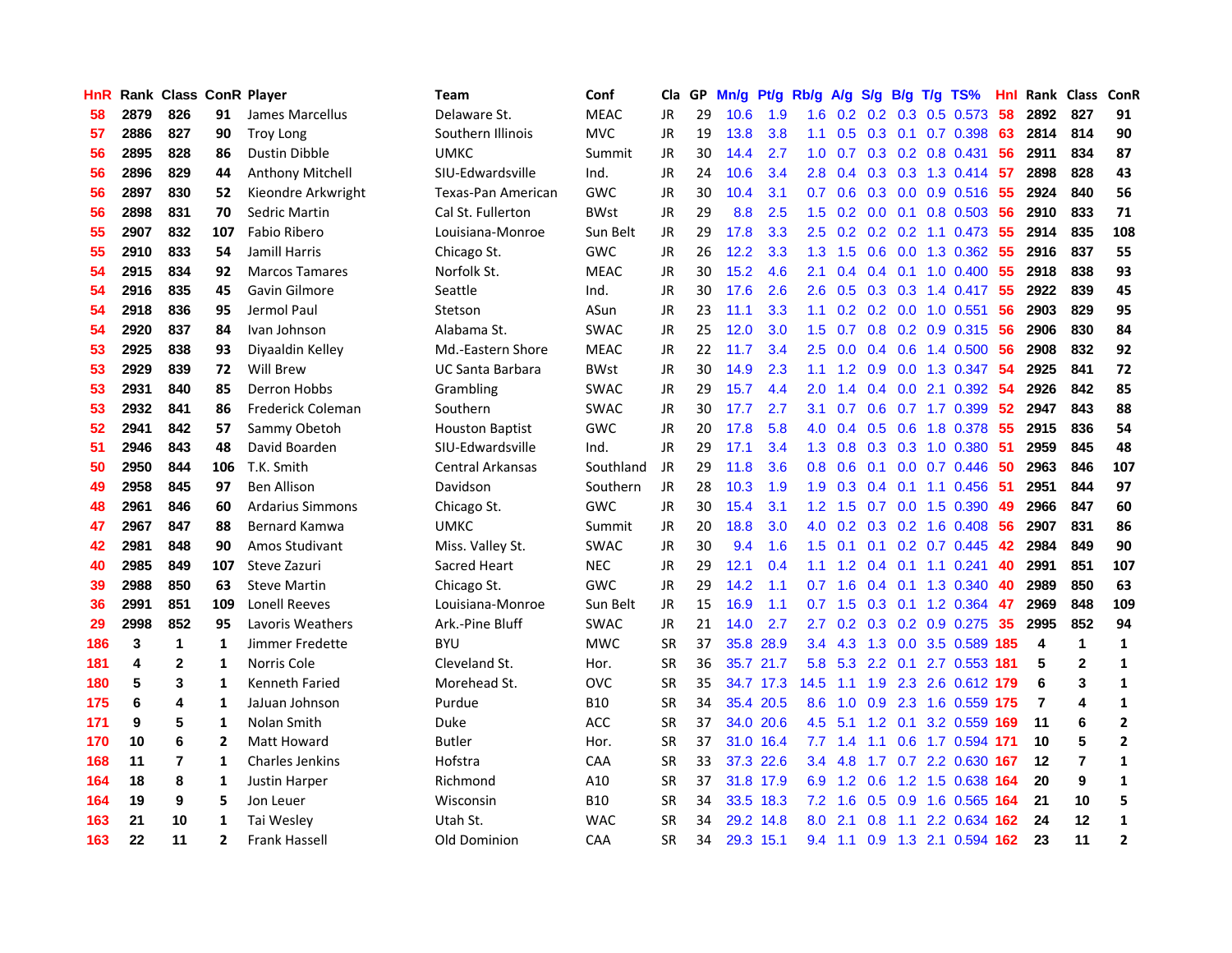| <b>HnR</b> |     | Rank Class ConR Player |                |                         | Team                | Conf        | Cla       |    | GP Mn/g Pt/g Rb/g A/g |           |                  |                 |     |             | S/g B/g T/g TS%               | Hnl  |     | Rank Class ConR |                         |
|------------|-----|------------------------|----------------|-------------------------|---------------------|-------------|-----------|----|-----------------------|-----------|------------------|-----------------|-----|-------------|-------------------------------|------|-----|-----------------|-------------------------|
| 163        | 23  | 12                     | 4              | Jacob Pullen            | Kansas St.          | <b>B12</b>  | <b>SR</b> | 31 | 32.6                  | 20.2      | 2.9              | 3.7             | 1.6 | 0.1         | 3.1 0.561                     | 165  | 13  | 8               | 1                       |
| 160        | 27  | 13                     | $\overline{2}$ | <b>Marshon Brooks</b>   | Providence          | BE          | <b>SR</b> | 32 |                       | 36.5 24.6 | 7.0              | 2.5             | 1.5 | 1.2         | 3.1 0.579                     | 160  | 29  | 14              | $\overline{2}$          |
| 160        | 29  | 14                     | 4              | Jerai Grant             | Clemson             | ACC         | <b>SR</b> | 34 |                       | 27.1 12.4 | 6.7              | 0.8             | 1.0 | 2.3         | 1.5 0.601                     | 159  | 32  | 15              | 6                       |
| 158        | 33  | 15                     | $\overline{ }$ | <b>Talor Battle</b>     | Penn St.            | <b>B10</b>  | <b>SR</b> | 34 |                       | 38.1 20.2 |                  | 4.4 2.9         | 0.8 | 0.1         | 2.0 0.554 156                 |      | 35  | 17              | 8                       |
| 157        | 34  | 16                     | 8              | E'Twaun Moore           | Purdue              | <b>B10</b>  | <b>SR</b> | 34 |                       | 33.9 18.0 | 5.1              |                 |     |             | 3.2 1.2 0.5 1.8 0.542 157     |      | 34  | 16              | $\overline{\mathbf{z}}$ |
| 157        | 36  | 17                     | 3              | Ben Hansbrough          | Notre Dame          | <b>BE</b>   | <b>SR</b> | 34 |                       | 35.4 18.4 | 3.9 <sup>°</sup> |                 |     |             | 4.3 1.2 0.1 2.4 0.629 156     |      | 38  | 18              | 3                       |
| 155        | 39  | 18                     | 4              | <b>Rick Jackson</b>     | Syracuse            | <b>BE</b>   | <b>SR</b> | 35 |                       | 35.6 13.1 | 10.3             |                 |     |             | 2.2 1.3 2.5 2.1 0.579 154     |      | 42  | 20              | 5                       |
| 155        | 40  | 19                     | 1              | Noah Dahlman            | Wofford             | Southern    | <b>SR</b> | 34 |                       | 31.3 20.1 | 5.6              |                 |     |             | 1.2 0.8 0.4 1.2 0.643 154     |      | 43  | 21              | $\mathbf{1}$            |
| 154        | 41  | 20                     | 5              | <b>Brad Wanamaker</b>   | Pittsburgh          | BE          | SR        | 34 |                       | 30.4 11.7 |                  | $5.2$ $5.1$     |     |             | 1.4 0.4 2.3 0.533 154         |      | 44  | 22              | 6                       |
| 152        | 45  | 21                     | 9              | Jeff Brooks             | Penn St.            | <b>B10</b>  | <b>SR</b> | 33 |                       | 32.9 13.1 | 6.3              | 1.7             | 0.8 |             | 1.4 1.6 0.606                 | 153  | 46  | 23              | 9                       |
| 152        | 47  | 22                     | 6              | Lance Jeter             | Nebraska            | <b>B12</b>  | <b>SR</b> | 32 |                       | 30.2 11.7 |                  | 4.4 4.5         |     | $1.8$ 0.1   | 2.1 0.565                     | 151  | 53  | 25              | $\overline{\mathbf{z}}$ |
| 151        | 51  | 23                     | 10             | Demetri McCamey         | <b>Illinois</b>     | <b>B10</b>  | <b>SR</b> | 34 |                       | 33.4 14.6 |                  | $3.4 \quad 6.1$ |     |             | 1.0 0.2 2.9 0.578             | -151 | 52  | 24              | 10                      |
| 151        | 52  | 24                     | 3              | <b>Malcolm Thomas</b>   | San Diego St.       | <b>MWC</b>  | <b>SR</b> | 37 |                       | 30.4 11.4 | 8.1              | 2.3             | 0.5 |             | 2.0 2.1 0.561                 | -151 | 55  | 27              | 3                       |
| 151        | 54  | 25                     | 9              | Derwin Kitchen          | Florida St.         | <b>ACC</b>  | <b>SR</b> | 34 |                       | 30.6 10.4 | 5.8              | 3.6             | 1.6 | 0.1         | 2.0 0.582 149                 |      | 62  | 30              | 12                      |
| 151        | 55  | 26                     | 3              | Jamie Skeen             | VCU                 | CAA         | <b>SR</b> | 39 |                       | 31.9 15.7 | 7.3              | 1.6             | 0.6 | 1.0         | 1.7 0.604                     | 151  | 54  | 26              | 3                       |
| 150        | 56  | 27                     | $\mathbf{1}$   | Kareem Maddox           | Princeton           | Ivy         | <b>SR</b> | 32 |                       | 31.0 13.8 | 7.0              | 2.5             | 0.8 | 1.8         | 2.0 0.618 150                 |      | 57  | 28              | $\mathbf{1}$            |
| 150        | 57  | 28                     | 3              | Vaughn Duggins          | Wright St.          | Hor.        | <b>SR</b> | 33 |                       | 35.2 18.0 | 3.8 <sup>°</sup> | $2.2^{\circ}$   | 1.5 |             | 0.1 1.6 0.545 148             |      | 63  | 31              | 3                       |
| 149        | 60  | 29                     | 8              | <b>Marshall Moses</b>   | Oklahoma St.        | <b>B12</b>  | <b>SR</b> | 34 |                       | 29.6 14.1 |                  | $7.3 \quad 1.0$ |     |             | 0.6 0.4 2.2 0.592 147         |      | 73  | 36              | 9                       |
| 149        | 61  | 30                     | $\mathbf{1}$   | Ryan Rossiter           | Siena               | <b>MAAC</b> | <b>SR</b> | 31 |                       | 37.4 18.7 | $13.2 \quad 1.5$ |                 |     |             | 0.9 1.4 2.3 0.533 148         |      | 67  | 33              | $\mathbf{1}$            |
| 149        | 62  | 31                     | 2              | <b>Andrew Goudelock</b> | Coll. of Charleston | Southern    | <b>SR</b> | 37 |                       | 35.2 23.7 |                  |                 |     |             | 3.9 4.2 0.9 0.2 3.2 0.572 148 |      | 69  | 34              | $\mathbf{2}$            |
| 149        | 63  | 32                     | $\overline{2}$ | <b>Gary Flowers</b>     | Southern Miss.      | <b>CUSA</b> | <b>SR</b> | 31 |                       | 31.1 18.8 |                  |                 |     |             | 7.7 1.1 1.1 1.4 2.5 0.554 149 |      | 60  | 29              | $\overline{2}$          |
| 148        | 64  | 33                     | $\mathbf{1}$   | Luke Sikma              | Portland            | <b>WCC</b>  | <b>SR</b> | 32 |                       | 31.1 12.9 | 10.5             | 2.6             |     |             | 1.3 0.8 2.1 0.572 148         |      | 65  | 32              | $\mathbf{1}$            |
| 147        | 70  | 34                     | $\overline{7}$ | Austin Freeman          | Georgetown          | <b>BE</b>   | <b>SR</b> | 32 |                       | 33.8 17.6 |                  | $3.7$ $2.4$     |     |             | 0.7 0.2 1.7 0.584 147         |      | 76  | 37              | 8                       |
| 147        | 72  | 35                     | 3              | Papa Dia                | SMU                 | <b>CUSA</b> | <b>SR</b> | 35 |                       | 33.6 18.3 | 9.6              | 1.8             |     |             | 0.7 2.2 3.6 0.622 146         |      | 79  | 38              | 3                       |
| 147        | 75  | 36                     | 8              | Jimmy Butler            | Marquette           | ВE          | <b>SR</b> | 37 |                       | 34.6 15.7 | 6.1              | 2.3             |     |             | 1.4 0.4 1.5 0.580 146         |      | 81  | 39              | 9                       |
| 146        | 76  | 37                     | $\mathbf{1}$   | Josh Slater             | Lipscomb            | ASun        | <b>SR</b> | 30 |                       | 31.1 16.5 | 6.1              | 4.6             |     |             | 3.1 0.2 3.1 0.536 146         |      | 82  | 40              | $\mathbf{1}$            |
| 146        | 77  | 38                     | 1              | <b>Thomas Coleman</b>   | <b>NCA&amp;T</b>    | <b>MEAC</b> | <b>SR</b> | 31 |                       | 31.9 17.0 | 10.5             | 1.4             | 1.2 | 2.7         | 2.5 0.624                     | -147 | 72  | 35              | $\mathbf{1}$            |
| 146        | 79  | 39                     | 11             | Malcolm Delaney         | Virginia Tech       | <b>ACC</b>  | <b>SR</b> | 34 |                       | 38.2 18.7 | 3.5              | 4.0             | 1.6 | 0.2         | 3.0 0.580 144                 |      | 98  | 47              | 13                      |
| 146        | 82  | 40                     | $\mathbf{1}$   | Keith Benson            | Oakland             | Summit      | SR        | 35 |                       | 32.4 17.9 | 10.1             | 1.1             | 0.8 | 3.6         | 1.9 0.577 145                 |      | 86  | 41              | $\mathbf{1}$            |
| 145        | 84  | 41                     | 4              | Andy Ogide              | Colorado St.        | <b>MWC</b>  | <b>SR</b> | 32 |                       | 29.5 17.2 | 7.7              | 0.7             |     |             | 0.8 0.6 2.3 0.609 145         |      | 91  | 43              | 4                       |
| 145        | 86  | 42                     | 1              | <b>Brian Qvale</b>      | Montana             | <b>BSky</b> | <b>SR</b> | 32 |                       | 30.9 14.9 | 8.8              | 0.7             |     |             | 0.7 3.0 2.0 0.630 144         |      | 100 | 48              | 3                       |
| 145        | 87  | 43                     | 5              | Cameron Long            | George Mason        | CAA         | <b>SR</b> | 34 |                       | 33.0 15.1 | 4.7              | 2.9             |     |             | 1.4 0.2 2.0 0.584 144         |      | 92  | 44              | 5                       |
| 145        | 88  | 44                     | 10             | Corey Fisher            | Villanova           | BE          | <b>SR</b> | 33 |                       | 33.4 15.6 |                  | $2.8$ 4.8       |     | $1.5 \t0.1$ | 2.3 0.538 144                 |      | 97  | 46              | 12                      |
| 145        | 92  | 45                     | $\overline{2}$ | Devon Beitzel           | Northern Colorado   | <b>BSky</b> | <b>SR</b> | 32 |                       | 35.4 21.5 |                  | $3.3 \quad 1.8$ |     |             | 1.4 0.0 2.4 0.649 144         |      | 95  | 45              | $\mathbf{2}$            |
| 144        | 94  | 46                     | $\overline{7}$ | <b>Chandler Parsons</b> | Florida             | <b>SEC</b>  | <b>SR</b> | 36 |                       | 34.1 11.3 | 7.8              | 3.8             |     |             | 0.9 0.4 2.3 0.548 145         |      | 89  | 42              | 8                       |
| 143        | 100 | 47                     | 9              | Josh Harrellson         | Kentucky            | <b>SEC</b>  | <b>SR</b> | 38 | 28.5                  | 7.6       | 8.7              | 0.8             | 0.9 | 1.5         | 0.7 0.612 143                 |      | 102 | 49              | 9                       |
| 143        | 101 | 48                     | 2              | Ayron Hardy             | Jacksonville        | ASun        | <b>SR</b> | 32 |                       | 33.9 12.3 | 6.2              | 2.8             | 2.0 | 1.0         | 1.8 0.589 142                 |      | 106 | 51              | $\mathbf{2}$            |
| 142        | 102 | 49                     | 6              | Matthew Bryan-Amaning   | Washington          | P12         | <b>SR</b> | 35 |                       | 28.2 15.3 |                  |                 |     |             | 8.0 0.7 1.1 1.5 1.6 0.559 142 |      | 108 | 53              | 6                       |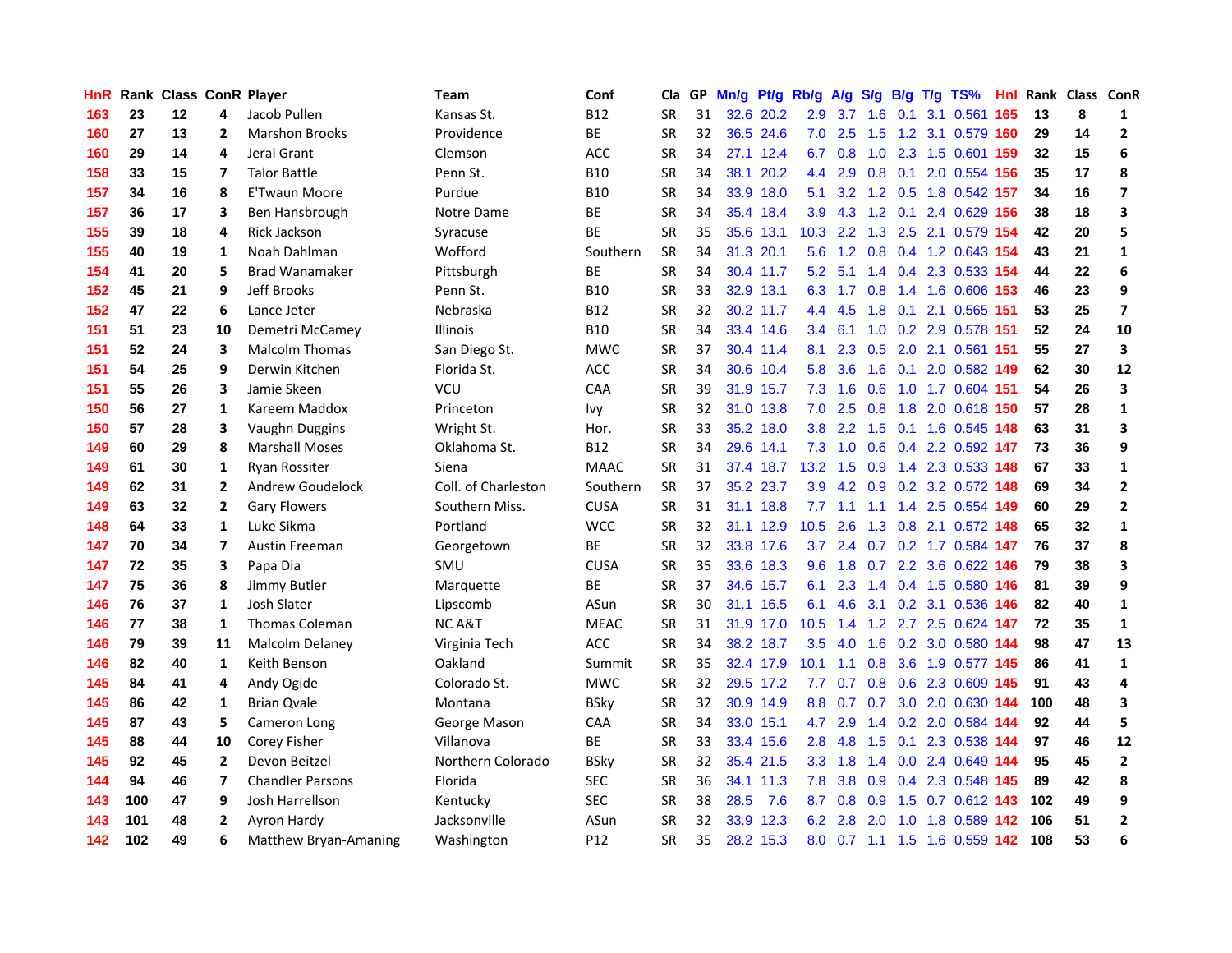| HnR. |     | Rank Class ConR Player |                |                        | Team                     | Conf        | Cla       |    | GP Mn/g Pt/g |           | Rb/g A/g         |           |                         |             | S/g B/g T/g TS%               | Hnl  |     | Rank Class ConR |                         |
|------|-----|------------------------|----------------|------------------------|--------------------------|-------------|-----------|----|--------------|-----------|------------------|-----------|-------------------------|-------------|-------------------------------|------|-----|-----------------|-------------------------|
| 142  | 105 | 50                     | 4              | Delroy James           | Rhode Island             | A10         | SR        | 34 |              | 34.1 17.5 | 7.9              | 2.7       | 1.6                     | 1.1         | 3.4 0.513 141                 |      | 116 | 56              | 4                       |
| 142  | 106 | 51                     | 12             | Dwight Hardy           | St. John's               | BE          | <b>SR</b> | 33 |              | 34.2 18.3 | 2.9              | 1.9       | 1.3                     | 0.1         | 2.2 0.576 141                 |      | 114 | 55              | 14                      |
| 141  | 110 | 52                     | 13             | Casey Mitchell         | West Virginia            | <b>BE</b>   | <b>SR</b> | 30 |              | 23.5 13.6 | 2.8              | 1.1       | 0.7                     | 0.2         | 1.7 0.566 143                 |      | 103 | 50              | 13                      |
| 141  | 112 | 53                     | 14             | David Lighty           | Ohio St.                 | <b>B10</b>  | <b>SR</b> | 37 |              | 32.1 12.1 | 4.0              | 3.3       |                         | $1.5 \t0.5$ | 1.6 0.560 140                 |      | 118 | 57              | 14                      |
| 140  | 116 | 54                     | 5              | Dairese Gary           | <b>New Mexico</b>        | <b>MWC</b>  | <b>SR</b> | 33 |              | 33.8 14.1 |                  | $3.2$ 5.5 |                         |             | 1.3 0.0 2.8 0.609 140         |      | 120 | 59              | 6                       |
| 140  | 117 | 55                     | $\mathbf{1}$   | Devin Gibson           | <b>Texas-San Antonio</b> | Southland   | <b>SR</b> | 34 |              | 35.0 17.0 |                  |           | $5.2$ $5.4$ $2.7$ $0.1$ |             | 3.3 0.550 140                 |      | 125 | 61              | $\mathbf{1}$            |
| 140  | 119 | 56                     | 2              | Ryan Bacon             | Saint Peter's            | <b>MAAC</b> | <b>SR</b> | 31 |              | 28.6 10.0 |                  |           |                         |             | 7.4 1.0 1.2 2.1 2.0 0.547 142 |      | 109 | 54              | $\mathbf{2}$            |
| 140  | 120 | 57                     | 5              | Anthony Hill           | Milwaukee                | Hor.        | <b>SR</b> | 32 |              | 28.1 15.3 | 6.6              | 1.4       |                         |             | 0.4 0.6 2.4 0.573 140         |      | 119 | 58              | 5                       |
| 139  | 123 | 58                     | 6              | Tre'Von Willis         | <b>UNLV</b>              | <b>MWC</b>  | <b>SR</b> | 29 |              | 29.0 13.2 | $3.5^{\circ}$    | 3.6       |                         |             | 1.6 0.2 2.1 0.557 142         |      | 107 | 52              | 5                       |
| 139  | 126 | 59                     | 3              | Vlad Moldoveanu        | American                 | Pat.        | <b>SR</b> | 30 |              | 33.7 20.4 | 6.4              | 2.0       |                         |             | $0.4$ 0.5 1.9 0.562           | 140  | 122 | 60              | 3                       |
| 139  | 127 | 60                     | 15             | D.J. Kennedy           | St. John's               | ВE          | <b>SR</b> | 32 |              | 28.7 10.4 | 5.6              | 2.0       | 1.8                     |             | 0.5 1.7 0.563 139             |      | 128 | 63              | 15                      |
| 139  | 128 | 61                     | 16             | John Flowers           | West Virginia            | BE          | <b>SR</b> | 33 | 29.8         | 9.2       | 6.2              | 1.7       | 0.8                     |             | 2.2 1.5 0.564 138             |      | 136 | 66              | 19                      |
| 139  | 129 | 62                     | $\mathbf{2}$   | Gabe Blair             | Wichita St.              | <b>MVC</b>  | <b>SR</b> | 36 | 20.1         | 6.6       | 6.4              | 1.2       | 0.8                     | 1.0         | 0.8 0.563 139                 |      | 130 | 64              | $\mathbf 2$             |
| 139  | 131 | 63                     | 15             | Jon Diebler            | Ohio St.                 | <b>B10</b>  | <b>SR</b> | 37 |              | 35.7 12.6 | 2.6              | 2.4       | 1.0                     | 0.1         | 0.9 0.719 138                 |      | 137 | 67              | 15                      |
| 139  | 132 | 64                     | 3              | Mickey McConnell       | Saint Mary's (CA)        | <b>WCC</b>  | <b>SR</b> | 34 |              | 37.0 16.4 | 2.5              | 6.1       | 1.2                     |             | 0.2 2.3 0.660 138             |      | 139 | 68              | 3                       |
| 138  | 135 | 65                     | 3              | Donald Sims            | Appalachian St.          | Southern    | <b>SR</b> | 31 |              | 37.9 21.0 | 3.7              | 3.6       | 1.7                     |             | 0.2 2.8 0.593 136             |      | 160 | 76              | 3                       |
| 138  | 136 | 66                     | 12             | Vernon Macklin         | Florida                  | <b>SEC</b>  | <b>SR</b> | 37 |              | 24.5 11.6 |                  |           |                         |             | 5.4 0.8 0.4 0.7 1.7 0.574 138 |      | 142 | 69              | 12                      |
| 138  | 139 | 67                     | 17             | Jeremy Hazell          | Seton Hall               | ВE          | <b>SR</b> | 18 |              | 35.3 19.8 | 3.5              |           |                         |             | 1.6 2.4 0.1 1.8 0.546 155     |      | 40  | 19              | 4                       |
| 138  | 144 | 68                     | 13             | Nathan Walkup          | Texas A&M                | <b>B12</b>  | <b>SR</b> | 33 | 24.3         | 9.4       | 5.5              |           |                         |             | 1.3 0.8 0.1 1.2 0.600 137     |      | 149 | 72              | 13                      |
| 138  | 145 | 69                     | 5              | <b>Justin Hurtt</b>    | Tulsa                    | <b>CUSA</b> | <b>SR</b> | 32 |              | 33.7 20.0 | 3.8 <sub>1</sub> | 2.4       |                         |             | 0.5 0.2 2.8 0.550 137         |      | 153 | 73              | 6                       |
| 137  | 150 | 70                     | 19             | Carleton Scott         | Notre Dame               | <b>BE</b>   | <b>SR</b> | 30 |              | 31.2 11.2 | 7.4              | 2.1       | 0.8                     |             | 1.9 1.4 0.582 139             |      | 134 | 65              | 18                      |
| 137  | 153 | 71                     | $\mathbf{2}$   | John Holland           | Boston U.                | <b>AEC</b>  | <b>SR</b> | 34 |              | 33.9 19.2 | 5.8              | 1.6       |                         |             | 1.4 0.3 2.1 0.522 136         |      | 159 | 75              | $\overline{2}$          |
| 136  | 154 | 72                     | 11             | Chad Tomko             | NC-Wilmington            | CAA         | <b>SR</b> | 31 |              | 36.5 17.6 | 5.9              | 4.3       | 1.9                     |             | 0.3 3.2 0.534 136             |      | 163 | 77              | 11                      |
| 136  | 155 | 73                     | 10             | Joevan Catron          | Oregon                   | P12         | <b>SR</b> | 37 |              | 27.6 15.9 | 6.7              | 1.5       | 1.1                     |             | 0.3 2.4 0.544 138             |      | 145 | 70              | 9                       |
| 136  | 156 | 74                     | 21             | Chris Wright           | Georgetown               | BE          | <b>SR</b> | 29 |              | 32.8 12.9 | 2.9              | 5.3       | 1.4                     | 0.1         | 2.9 0.535 137                 |      | 148 | 71              | 20                      |
| 136  | 158 | 75                     | 14             | Demontez Stitt         | Clemson                  | <b>ACC</b>  | <b>SR</b> | 32 |              | 34.2 14.5 | 4.3              | 3.3       | 1.4                     | 0.4         | 2.1 0.539 137                 |      | 158 | 74              | 15                      |
| 136  | 160 | 76                     | 6              | Aaron Johnson          | <b>UAB</b>               | <b>CUSA</b> | <b>SR</b> | 31 |              | 36.3 11.8 | 2.8              | 7.7       | 1.5                     | 0.0         | 3.5 0.528                     | 135  | 174 | 84              | 8                       |
| 136  | 161 | 77                     | $\overline{ }$ | Randy Culpepper        | <b>UTEP</b>              | <b>CUSA</b> | <b>SR</b> | 35 |              | 36.0 19.3 | 2.9              | 3.1       | 2.0                     | 0.3         | 2.3 0.541 136                 |      | 167 | 79              | $\overline{\mathbf{z}}$ |
| 136  | 163 | 78                     | 9              | Jackson Emery          | <b>BYU</b>               | <b>MWC</b>  | <b>SR</b> | 37 |              | 32.5 12.5 | 3.5              | 2.6       | 2.7                     |             | 0.2 0.9 0.585 135             |      | 169 | 80              | 9                       |
| 136  | 164 | 79                     | 22             | <b>Preston Knowles</b> | Louisville               | ВE          | SR        | 34 |              | 30.1 14.6 | 3.9              | 3.1       | 1.9                     |             | 0.2 2.0 0.515 136             |      | 165 | 78              | 22                      |
| 136  | 168 | 80                     | 10             | <b>Billy White</b>     | San Diego St.            | <b>MWC</b>  | <b>SR</b> | 36 |              | 26.6 10.3 |                  | 4.4 1.6   |                         |             | 1.1 0.8 1.6 0.599 135         |      | 171 | 82              | 10                      |
| 135  | 172 | 81                     | 3              | Jordan Campbell        | Belmont                  | ASun        | <b>SR</b> | 35 | 21.3         | 8.4       | 3.1              | 2.2       |                         |             | 1.4 0.4 1.1 0.680 135         |      | 177 | 85              | 3                       |
| 135  | 173 | 82                     | 7              | <b>Bill Clark</b>      | Duquesne                 | A10         | <b>SR</b> | 32 |              | 31.0 16.3 | 6.2              | 2.5       |                         |             | 1.5 0.5 2.0 0.603 134         |      | 186 | 90              | 8                       |
| 135  | 175 | 83                     | 17             | Kyle Singler           | Duke                     | ACC         | SR        | 37 |              | 34.8 16.9 | 6.8              | 1.6       |                         |             | 0.9 0.3 1.9 0.533 133         |      | 196 | 96              | 18                      |
| 134  | 177 | 84                     | 14             | Chris Warren           | Mississippi              | <b>SEC</b>  | <b>SR</b> | 34 |              | 34.9 19.1 | $2.2^{\circ}$    | 3.8       | 0.7                     | 0.1         | 2.1 0.570 134                 |      | 182 | 87              | 14                      |
| 134  | 178 | 85                     | 8              | Chris Wright           | Dayton                   | A10         | <b>SR</b> | 36 |              | 28.8 13.2 | 8.4              | 1.8       | 0.8                     | 1.4         | 2.8 0.491                     | -134 | 184 | 88              | $\overline{\mathbf{z}}$ |
| 134  | 180 | 86                     | 9              | Lavoy Allen            | Temple                   | A10         | <b>SR</b> | 33 | 33.9         | 11.6      | 8.6              | 2.3       | 0.7                     | 1.8         | 1.6 0.516                     | 134  | 187 | 91              | 9                       |
| 134  | 183 | 87                     | 4              | Andrew Warren          | <b>Bradley</b>           | <b>MVC</b>  | <b>SR</b> | 32 |              | 36.7 18.8 |                  | $5.5$ 1.8 |                         |             | 1.7 0.3 1.8 0.546 133         |      | 193 | 95              | 4                       |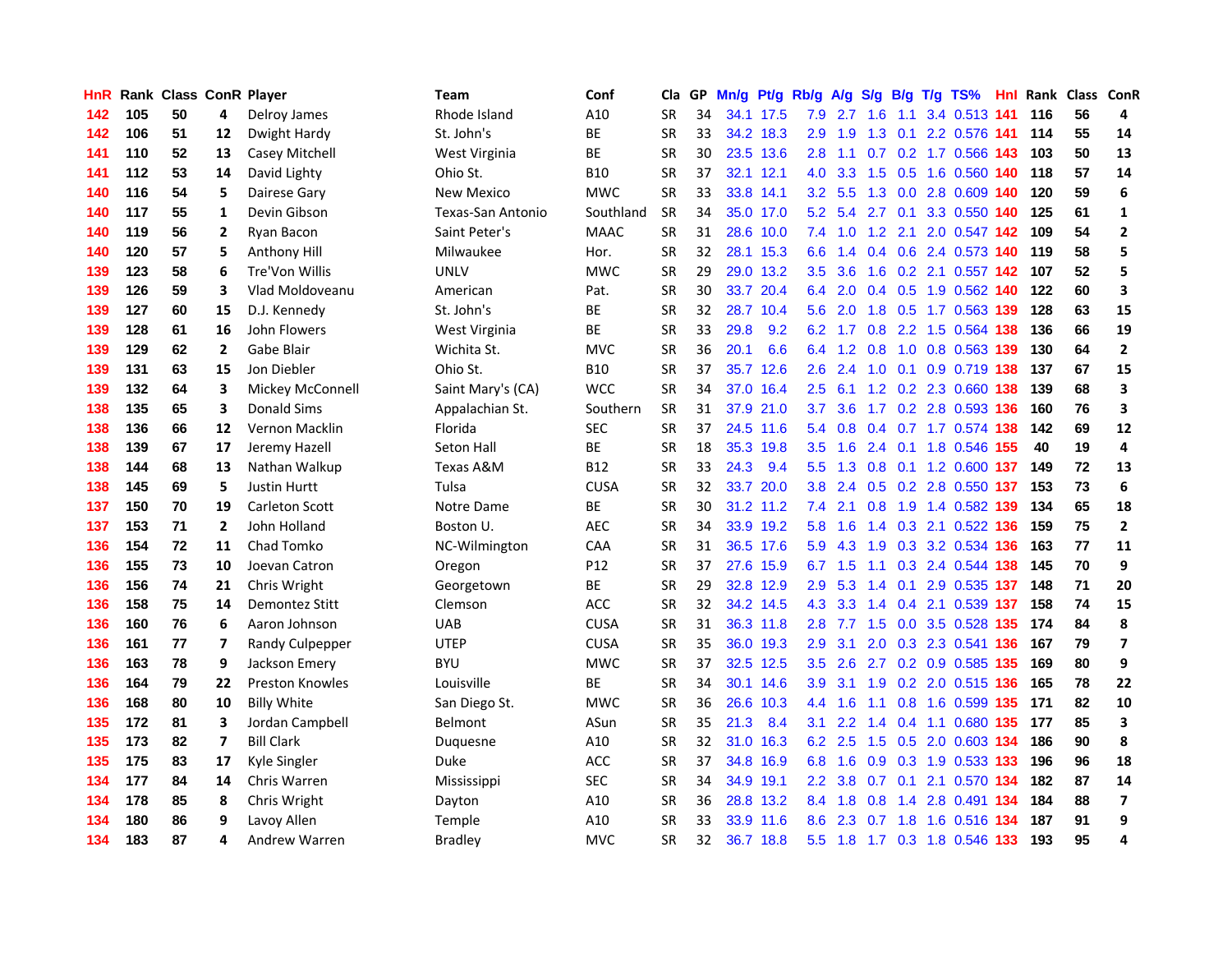| HnR. |     | Rank Class ConR Player |                          |                          | Team                  | Conf        | Cla       | GP. | Mn/g Pt/g |           | Rb/g A/g         |                 |            |                 | S/g B/g T/g TS%               | Hnl |     | Rank Class | <b>ConR</b>             |
|------|-----|------------------------|--------------------------|--------------------------|-----------------------|-------------|-----------|-----|-----------|-----------|------------------|-----------------|------------|-----------------|-------------------------------|-----|-----|------------|-------------------------|
| 134  | 184 | 88                     | 27                       | <b>Tim Abromaitis</b>    | Notre Dame            | <b>BE</b>   | SR        | 34  |           | 34.2 15.4 | 6.1              | 1.8             | 0.8        | 0.4             | 1.5 0.596                     | 133 | 190 | 93         | 27                      |
| 134  | 185 | 89                     | $\mathbf{2}$             | <b>Adrian Oliver</b>     | San Jose St.          | <b>WAC</b>  | <b>SR</b> | 31  |           | 35.0 24.0 | 5.3              | 2.5             | 0.7        | 0.4             | 3.1 0.547 135                 |     | 173 | 83         | 3                       |
| 134  | 187 | 90                     | 10                       | Damian Saunders          | Duquesne              | A10         | <b>SR</b> | 31  |           | 34.0 12.6 | 7.9              | 2.5             | 2.3        |                 | 2.7 1.7 0.530 133             |     | 189 | 92         | 10                      |
| 134  | 188 | 91                     | 4                        | Mike Smith               | East Tennessee St.    | ASun        | <b>SR</b> | 35  |           | 34.1 17.9 | 6.8              | 1.9             | 0.8        |                 | 0.4 2.3 0.560 134             |     | 185 | 89         | 4                       |
| 133  | 190 | 92                     | 19                       | Jeff Allen               | Virginia Tech         | <b>ACC</b>  | <b>SR</b> | 34  |           | 32.3 13.4 |                  | $9.7$ 1.8       |            |                 | 1.3 0.7 2.9 0.533 132 210     |     |     | 100        | 20                      |
| 133  | 192 | 93                     | 12                       | Chaisson Allen           | Northeastern          | CAA         | <b>SR</b> | 29  |           | 37.1 16.7 | 6.1              |                 | $3.7$ 2.1  |                 | 0.1 1.9 0.535 134             |     | 180 | 86         | 12                      |
| 133  | 197 | 94                     | 30                       | Justin Brownlee          | St. John's            | ВE          | <b>SR</b> | 33  |           | 30.2 12.3 | 5.2              | 1.9             | 1.1        |                 | 0.8 2.0 0.541 132             |     | 200 | 97         | 30                      |
| 132  | 199 | 95                     | 31                       | Gilbert Brown            | Pittsburgh            | <b>BE</b>   | <b>SR</b> | 34  |           | 28.0 11.3 | 4.4              | 2.7             |            |                 | 0.4 0.3 1.8 0.578 132         |     | 207 | 99         | 31                      |
| 132  | 200 | 96                     | 3                        | La'Shard Anderson        | Boise St.             | <b>WAC</b>  | SR        | 35  |           | 32.2 15.1 |                  |                 |            |                 | 3.2 4.7 2.2 0.4 3.1 0.533 132 |     | 204 | 98         | 4                       |
| 132  | 201 | 97                     | 3                        | Evan Fjeld               | Vermont               | <b>AEC</b>  | <b>SR</b> | 31  |           | 29.9 14.5 | 6.3              | 1.2             | 0.5        |                 | 1.9 2.2 0.563 133             |     | 191 | 94         | 3                       |
| 132  | 202 | 98                     | 4                        | Lenny Daniel             | Cal St. Northridge    | <b>BWst</b> | <b>SR</b> | 32  |           | 28.5 16.3 |                  | 9.4 0.7         |            |                 | $0.4$ 1.2 2.7 0.568           | 132 | 215 | 102        | 4                       |
| 132  | 203 | 99                     | 32                       | Gary McGhee              | Pittsburgh            | BE          | <b>SR</b> | 34  | 23.0      | 6.9       | 7.7              | 0.3             | 0.3        |                 | 1.3 0.7 0.548 132             |     | 213 | 101        | 32                      |
| 132  | 208 | 100                    | $\overline{2}$           | Demond Watt              | Tx.A&M-Corp. Christi  | Southland   | <b>SR</b> | 31  |           | 33.4 15.0 | 8.9              | 1.4             | 1.1        | 1.3             | 2.8 0.599 131                 |     | 219 | 104        | $\mathbf{2}$            |
| 132  | 211 | 101                    | 6                        | Steven Gray              | Gonzaga               | <b>WCC</b>  | <b>SR</b> | 34  |           | 31.6 13.9 | 3.9              | 4.0             | 1.7        | 0.1             | 2.1 0.534                     | 132 | 217 | 103        | 6                       |
| 131  | 216 | 102                    | 19                       | Mike Tisdale             | Illinois              | <b>B10</b>  | <b>SR</b> | 34  |           | 26.3 10.0 | 6.5              | 1.3             | 0.4        | 1.6             | 1.7 0.579 131                 |     | 221 | 105        | 19                      |
| 131  | 218 | 103                    | $\overline{\phantom{a}}$ | J.T. Durley              | Wichita St.           | <b>MVC</b>  | <b>SR</b> | 37  |           | 25.1 11.2 | 4.9              | 1.4             | 0.5        | 0.5             | 1.3 0.551 131                 |     | 226 | 106        | $\overline{7}$          |
| 131  | 219 | 104                    | 4                        | <b>Anthony Nelson</b>    | Niagara               | <b>MAAC</b> | <b>SR</b> | 29  |           | 37.3 15.4 | 5.0              | 5.1             |            | $3.4 \quad 0.1$ | 3.6 0.489 135                 |     | 170 | 81         | 4                       |
| 131  | 222 | 105                    | 20                       | Michael Thompson         | Northwestern          | <b>B10</b>  | <b>SR</b> | 34  |           | 37.3 16.3 |                  | $2.2 \quad 4.3$ | 1.4        |                 | 0.1 1.9 0.593 130             |     | 238 | 110        | 22                      |
| 131  | 224 | 106                    | 4                        | Amu Saaka                | Furman                | Southern    | <b>SR</b> | 33  |           | 31.6 15.6 | 6.5              |                 |            |                 | 1.1 0.7 0.3 1.8 0.589 130     |     | 239 | 111        | 4                       |
| 130  | 227 | 107                    | 21                       | <b>Keaton Nankivil</b>   | Wisconsin             | <b>B10</b>  | <b>SR</b> | 34  | 27.9      | 9.7       |                  | $4.2 \quad 0.7$ |            |                 | 0.5 1.2 0.9 0.633 130         |     | 233 | 108        | 21                      |
| 130  | 228 | 108                    | 17                       | <b>Tyrel Reed</b>        | Kansas                | <b>B12</b>  | <b>SR</b> | 38  | 28.7      | 9.7       |                  |                 |            |                 | 3.1 1.7 1.5 0.2 0.9 0.583 130 |     | 249 | 115        | 19                      |
| 130  | 234 | 109                    | 4                        | Tim Ambrose              | Albany (NY)           | <b>AEC</b>  | <b>SR</b> | 32  |           | 33.9 16.6 | 5.2              | 3.6             |            |                 | 1.3 0.2 3.0 0.550 130         |     | 244 | 113        | 4                       |
| 130  | 235 | 110                    | 22                       | Corey Raji               | <b>Boston College</b> | ACC         | <b>SR</b> | 32  |           | 27.8 12.1 | 6.7              | 1.6             |            |                 | 0.5 0.2 1.0 0.570 131         |     | 229 | 107        | 22                      |
| 130  | 239 | 111                    | 38                       | Julian Vaughn            | Georgetown            | <b>BE</b>   | <b>SR</b> | 31  | 23.6      | 7.8       | 6.1              | 1.5             | 0.3        |                 | 1.9 1.9 0.534 130             |     | 248 | 114        | 38                      |
| 130  | 240 | 112                    | 13                       | D.J. Gay                 | San Diego St.         | <b>MWC</b>  | <b>SR</b> | 37  |           | 35.2 11.1 | $2.2\phantom{0}$ | 3.1             | 1.1        |                 | 0.1 1.3 0.497 129             |     | 257 | 116        | 14                      |
| 130  | 243 | 113                    | 19                       | <b>Brady Morningstar</b> | Kansas                | <b>B12</b>  | <b>SR</b> | 38  | 27.6      | 7.1       | 2.2 <sub>2</sub> | 3.3             |            |                 | 1.4 0.2 1.2 0.604 129         |     | 267 | 120        | 20                      |
| 129  | 253 | 114                    | 4                        | <b>Brandon Bowdry</b>    | Eastern Michigan      | MAC         | <b>SR</b> | 30  |           | 32.3 19.9 | 9.5              | 1.8             | 1.1        | 0.3             | 3.2 0.518 130                 |     | 235 | 109        | $\overline{\mathbf{3}}$ |
| 129  | 254 | 115                    | 16                       | Sam Muldrow              | South Carolina        | <b>SEC</b>  | <b>SR</b> | 30  |           | 28.9 11.4 | 7.3              | 0.4             | 0.6        |                 | 3.4 1.6 0.486 129             |     | 268 | 121        | 17                      |
| 129  | 256 | 116                    | 23                       | <b>Mike Davis</b>        | Illinois              | <b>B10</b>  | SR        | 34  |           | 33.0 12.5 | 7.1              | 1.7             | 0.9        | 0.8             | 1.4 0.552 129                 |     | 262 | 118        | 23                      |
| 129  | 258 | 117                    | 6                        | Sam Willard              | Pacific               | <b>BWst</b> | <b>SR</b> | 31  |           | 33.2 14.8 | 10.6             | 1.6             | 0.6        |                 | 0.7 2.2 0.558 129             |     | 266 | 119        | 6                       |
| 129  | 260 | 118                    | 40                       | Jonathan Mitchell        | Rutgers               | <b>BE</b>   | <b>SR</b> | 32  |           | 30.3 14.4 | 5.6              | 0.9             | 0.8        | 0.6             | 1.5 0.552 129                 |     | 270 | 122        | 40                      |
| 129  | 268 | 119                    | 9                        | Eli Holman               | Detroit               | Hor.        | <b>SR</b> | 32  |           | 28.6 11.8 | 9.6              |                 | $0.8\ 0.9$ | 1.6             | 2.0 0.625 129                 |     | 261 | 117        | 9                       |
| 128  | 273 | 120                    | 24                       | Kalin Lucas              | Michigan St.          | <b>B10</b>  | <b>SR</b> | 34  |           | 33.4 17.0 | 2.1              | 3.4             |            | $1.0 \quad 0.1$ | 2.6 0.539 128                 |     | 280 | 124        | 24                      |
| 128  | 277 | 121                    | 16                       | <b>Travis Franklin</b>   | Colorado St.          | <b>MWC</b>  | <b>SR</b> | 32  |           | 23.8 11.8 | 4.5              | 1.8             |            | $1.3 \quad 0.1$ | 2.5 0.579 128                 |     | 285 | 126        | 16                      |
| 128  | 280 | 122                    | 10                       | Rahmon Fletcher          | Green Bay             | Hor.        | SR        | 32  |           | 31.5 15.7 | 2.4              | 3.1             | 1.5        | 0.1             | 2.1 0.546 128                 |     | 287 | 127        | 11                      |
| 128  | 281 | 123                    | 24                       | Joe Trapani              | <b>Boston College</b> | ACC         | <b>SR</b> | 34  |           | 29.9 14.8 | 7.0              | 1.8             | 0.7        | 0.8             | 1.9 0.521 127                 |     | 296 | 130        | 25                      |
| 128  | 282 | 124                    | 20                       | Delvon Johnson           | Arkansas              | <b>SEC</b>  | <b>SR</b> | 31  | 28.3      | 9.6       | 7.2              | 0.8             | 0.6        | 2.9             | 1.6 0.556                     | 127 | 301 | 134        | 22                      |
| 128  | 284 | 125                    | 7                        | Darren Moore             | UC Irvine             | <b>BWst</b> | SR        | 32  |           | 30.6 17.0 | 5.9              |                 |            |                 | 1.7 1.8 0.2 2.5 0.606 126     |     | 328 | 139        | $\overline{\mathbf{z}}$ |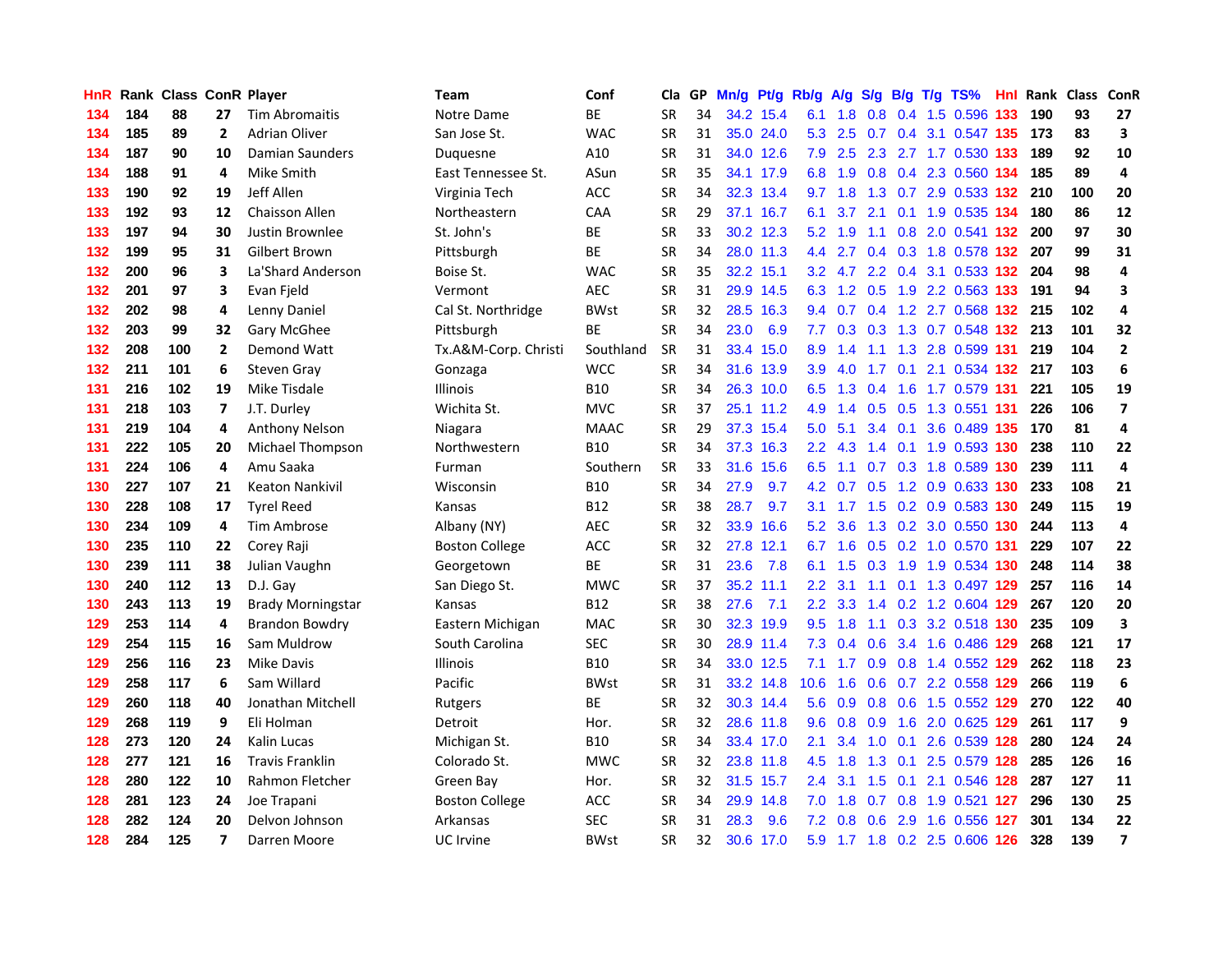| HnR |     | <b>Rank Class ConR Player</b> |              |                         | Team              | Conf            | Cla       |    | GP Mn/g | Pt/g Rb/g |                   | <b>A/g</b>                |     |                 | S/g B/g T/g TS%               | Hnl  | Rank Class |     | ConR                    |
|-----|-----|-------------------------------|--------------|-------------------------|-------------------|-----------------|-----------|----|---------|-----------|-------------------|---------------------------|-----|-----------------|-------------------------------|------|------------|-----|-------------------------|
| 128 | 286 | 126                           | 14           | Kevin Anderson          | Richmond          | A10             | <b>SR</b> | 37 |         | 36.2 16.6 | 2.8               | 3.3                       | 1.4 | 0.1             | 1.9 0.534                     | -127 | 290        | 128 | 14                      |
| 128 | 288 | 127                           | 24           | Curtis Kelly            | Kansas St.        | <b>B12</b>      | <b>SR</b> | 25 |         | 25.4 10.5 | $5.5^{\circ}$     | 1.6                       | 0.8 | 1.3             | 2.6 0.535 129                 |      | 272        | 123 | 21                      |
| 128 | 289 | 128                           | 12           | Will Creekmore          | Missouri St.      | <b>MVC</b>      | <b>SR</b> | 35 |         | 24.8 11.3 | 6.5               | 1.1                       | 0.5 | 0.8             | 1.7 0.578 127                 |      | 297        | 131 | 12                      |
| 128 | 291 | 129                           | 6            | <b>Brian Green</b>      | Utah St.          | <b>WAC</b>      | <b>SR</b> | 34 |         | 25.2 10.5 | 2.3               | 1.7                       |     |                 | 0.6 0.0 0.8 0.646 127         |      | 298        | 132 | $\overline{\mathbf{z}}$ |
| 127 | 293 | 130                           | 25           | <b>Diante Garrett</b>   | lowa St.          | <b>B12</b>      | <b>SR</b> | 32 |         | 36.7 17.3 | 3.7               | 6.1                       |     |                 | 1.7 0.2 3.3 0.496 127         |      | 303        | 135 | 26                      |
| 127 | 295 | 131                           | 5            | <b>Cameron Wells</b>    | Citadel           | Southern        | <b>SR</b> | 32 |         | 35.8 17.3 | 5.1               | 4.3                       |     |                 | 1.4 0.3 2.4 0.516 126         |      | 334        | 141 | 5                       |
| 127 | 297 | 132                           | 21           | Alex Tyus               | Florida           | <b>SEC</b>      | <b>SR</b> | 36 | 25.1    | 9.1       | 6.2               | 0.8                       |     |                 | 0.4 0.8 1.4 0.522 127         |      | 299        | 133 | 21                      |
| 127 | 302 | 133                           | 11           | <b>Julyan Stone</b>     | <b>UTEP</b>       | <b>CUSA</b>     | <b>SR</b> | 35 | 36.5    | 8.5       | 7.5               | 5.3                       |     |                 | 1.5 0.6 1.9 0.547 127         |      | 311        | 136 | 11                      |
| 127 | 307 | 134                           | 8            | <b>Bill Amis</b>        | Hawaii            | <b>WAC</b>      | <b>SR</b> | 22 |         | 31.4 15.2 | 7.8               | 0.9                       | 1.0 |                 | 2.2 2.3 0.581 140             |      | 126        | 62  | $\mathbf{2}$            |
| 127 | 312 | 135                           | 24           | <b>Brian Williams</b>   | Tennessee         | <b>SEC</b>      | <b>SR</b> | 32 | 23.0    | 6.8       | 7.4               | 1.4                       | 0.6 |                 | 0.7 1.3 0.512 126             |      | 321        | 138 | 24                      |
| 126 | 316 | 136                           | 11           | N'Gai Evans             | Wright St.        | Hor.            | <b>SR</b> | 30 |         | 35.8 13.7 | 3.9               | 3.3                       | 1.5 |                 | 0.2 2.5 0.549 128             |      | 282        | 125 | 10                      |
| 126 | 320 | 137                           | 48           | Ibrahima Thomas         | Cincinnati        | BE              | <b>SR</b> | 35 | 19.0    | 5.7       | 5.3               | 0.6                       |     |                 | 0.5 0.6 0.8 0.523 126         |      | 329        | 140 | 48                      |
| 126 | 324 | 138                           | 49           | Corey Stokes            | Villanova         | BE              | <b>SR</b> | 29 |         | 33.0 14.9 | 3.3 <sub>2</sub>  | 1.3                       | 0.9 |                 | 0.2 1.4 0.624                 | 126  | 313        | 137 | 46                      |
| 126 | 325 | 139                           | 14           | <b>Brandon Rozzell</b>  | VCU               | CAA             | <b>SR</b> | 32 |         | 25.3 11.5 | 2.4               | 1.4                       | 1.3 |                 | 0.0 0.9 0.568 127             |      | 295        | 129 | 13                      |
| 126 | 326 | 140                           | 27           | <b>B.J. Holmes</b>      | Texas A&M         | <b>B12</b>      | <b>SR</b> | 33 | 30.3    | 9.7       | 2.8               | 3.2                       | 1.3 | 0.0             | 1.7 0.586 125                 |      | 339        | 142 | 28                      |
| 125 | 328 | 141                           | 50           | Rashad Bishop           | Cincinnati        | <b>BE</b>       | <b>SR</b> | 35 | 26.6    | 8.4       | $3.5^{\circ}$     | 1.7                       | 1.0 | 0.6             | 1.1 0.531 125                 |      | 342        | 144 | 50                      |
| 125 | 329 | 142                           | 7            | Chris Long              | Elon              | Southern        | <b>SR</b> | 31 |         | 33.7 14.7 | 2.5               | 6.1                       |     | $1.7 \quad 0.1$ | 2.2 0.585 125                 |      | 341        | 143 | $\overline{\mathbf{z}}$ |
| 125 | 331 | 143                           | 51           | Joe Mazzulla            | West Virginia     | ВE              | SR        | 33 | 28.8    | 7.7       | 3.8               |                           |     |                 | 4.2 0.8 0.1 1.9 0.543 125     |      | 344        | 145 | 51                      |
| 125 | 334 | 144                           | 6            | <b>Xavier Silas</b>     | Northern Illinois | <b>MAC</b>      | <b>SR</b> | 26 |         | 32.0 22.3 | 4.6               | 1.8                       |     |                 | 1.2 0.3 4.0 0.593 130         |      | 240        | 112 | 4                       |
| 125 | 336 | 145                           | 15           | Jawan Carter            | Delaware          | <b>CAA</b>      | <b>SR</b> | 31 |         | 35.6 16.0 | 3.7               | 2.4                       |     |                 | 0.9 0.0 2.1 0.568 123         |      | 375        | 155 | 16                      |
| 125 | 337 | 146                           | 30           | <b>Mario Little</b>     | Kansas            | <b>B12</b>      | <b>SR</b> | 32 | 13.7    | 5.1       | 2.9               | 0.8                       |     |                 | 0.4 0.3 0.6 0.543 125         |      | 346        | 146 | 30                      |
| 125 | 343 | 147                           | 3            | <b>Anatoly Bose</b>     | Nicholls St.      | Southland       | SR        | 28 |         | 34.1 22.1 | 5.9               | 2.2                       |     |                 | 1.4 0.2 3.4 0.537 123         |      | 384        | 160 | $\overline{\mathbf{4}}$ |
| 125 | 345 | 148                           | $\mathbf{1}$ | Jovonni Shuler          | Savannah St.      | Ind.            | <b>SR</b> | 30 |         | 34.7 18.1 | 5.1               | 2.0                       | 1.3 |                 | 0.4 2.7 0.528 124             |      | 363        | 151 | $\mathbf{1}$            |
| 125 | 347 | 149                           | 17           | Markhuri Sanders-Frison | California        | P12             | <b>SR</b> | 30 |         | 27.2 10.9 | 7.4               | 1.0                       |     |                 | 0.5 0.6 1.5 0.597 124         |      | 360        | 150 | 18                      |
| 125 | 348 | 150                           | 12           | Jamarr Sanders          | <b>UAB</b>        | <b>CUSA</b>     | <b>SR</b> | 31 |         | 34.8 17.8 | 4.6               | 1.9                       |     |                 | 0.9 0.3 2.9 0.546 124         |      | 364        | 152 | 13                      |
| 124 | 352 | 151                           | 18           | <b>Anthony Gurley</b>   | Massachusetts     | A10             | <b>SR</b> | 30 |         | 30.7 18.7 | 4.4               | 1.4                       | 1.0 | 0.1             | 2.8 0.519 124                 |      | 368        | 153 | 19                      |
| 124 | 353 | 152                           | 32           | Gary Johnson            | Texas             | <b>B12</b>      | <b>SR</b> | 36 |         | 30.3 11.5 | 6.8               | 1.3                       |     |                 | 0.4 0.3 1.6 0.507 124         |      | 356        | 148 | 31                      |
| 124 | 356 | 153                           | 15           | Kwadzo Ahelegbe         | Northern Iowa     | <b>MVC</b>      | <b>SR</b> | 34 |         | 31.4 14.1 | 3.2 <sub>2</sub>  | 3.0                       | 0.6 | 0.1             | 2.1 0.538 123                 |      | 381        | 158 | 17                      |
| 124 | 362 | 154                           | 55           | <b>Tyrone Nash</b>      | Notre Dame        | BE              | <b>SR</b> | 34 | 28.8    | 9.5       | 5.9               | 2.6                       | 0.3 | 0.6             | 1.6 0.555 123                 |      | 376        | 156 | 56                      |
| 124 | 365 | 155                           | $\mathbf{2}$ | <b>B.J. Jenkins</b>     | Murray St.        | <b>OVC</b>      | <b>SR</b> | 32 |         | 29.0 11.0 | 3.5               | 3.3                       | 1.5 | 0.1             | 1.9 0.610 123                 |      | 371        | 154 | $\mathbf{2}$            |
| 124 | 366 | 156                           | 27           | Mike Scott              | Virginia          | <b>ACC</b>      | <b>SR</b> | 10 |         | 33.7 15.9 | 10.2 <sub>1</sub> | 1.6                       |     |                 | 0.3 0.7 2.4 0.570 162         |      | 26         | 13  | 3                       |
| 123 | 375 | 157                           | 28           | Dallas Lauderdale       | Ohio St.          | <b>B10</b>      | <b>SR</b> | 37 | 16.1    | 4.2       |                   | $3.2 \quad 0.2 \quad 0.1$ |     |                 | 1.5 0.6 0.684 123             |      | 377        | 157 | 28                      |
| 123 | 381 | 158                           | 34           | LaceDarius Dunn         | Baylor            | <b>B12</b>      | <b>SR</b> | 28 |         | 35.3 19.5 | 3.6 <sup>2</sup>  | 2.1                       |     |                 | 1.4 0.0 3.6 0.549 124         |      | 357        | 149 | 32                      |
| 123 | 382 | 159                           | 29           | <b>Blake Hoffarber</b>  | Minnesota         | <b>B10</b>      | <b>SR</b> | 31 |         | 35.1 13.6 | $3.5^{\circ}$     | 4.1                       | 1.0 | 0.1             | 2.1 0.569 123                 |      | 391        | 161 | 30                      |
| 123 | 383 | 160                           | 14           | Jontae Sherrod          | East Carolina     | <b>CUSA</b>     | <b>SR</b> | 34 |         | 29.7 15.6 | 3.6 <sub>1</sub>  | 1.9                       | 1.1 |                 | 0.1 2.4 0.582 122             |      | 392        | 162 | 14                      |
| 123 | 388 | 161                           | 20           | Tom Fow                 | Air Force         | <b>MWC</b>      | <b>SR</b> | 32 |         | 24.3 11.8 | 3.5               | 0.9                       | 0.6 | 0.2             | 0.8 0.623 122                 |      | 393        | 163 | 20                      |
| 123 | 390 | 162                           | 22           | Justin Holiday          | Washington        | P <sub>12</sub> | <b>SR</b> | 35 |         | 28.3 10.5 | 5.2               | 2.1                       | 1.2 | 0.8             | 1.5 0.564 122                 |      | 395        | 164 | 22                      |
| 123 | 394 | 163                           | 1            | Juan Pattillo           | Western Kentucky  | Sun Belt        | SR        | 32 |         | 29.8 13.7 |                   |                           |     |                 | 9.1 1.4 1.5 1.8 3.0 0.532 121 |      | 408        | 168 | 1                       |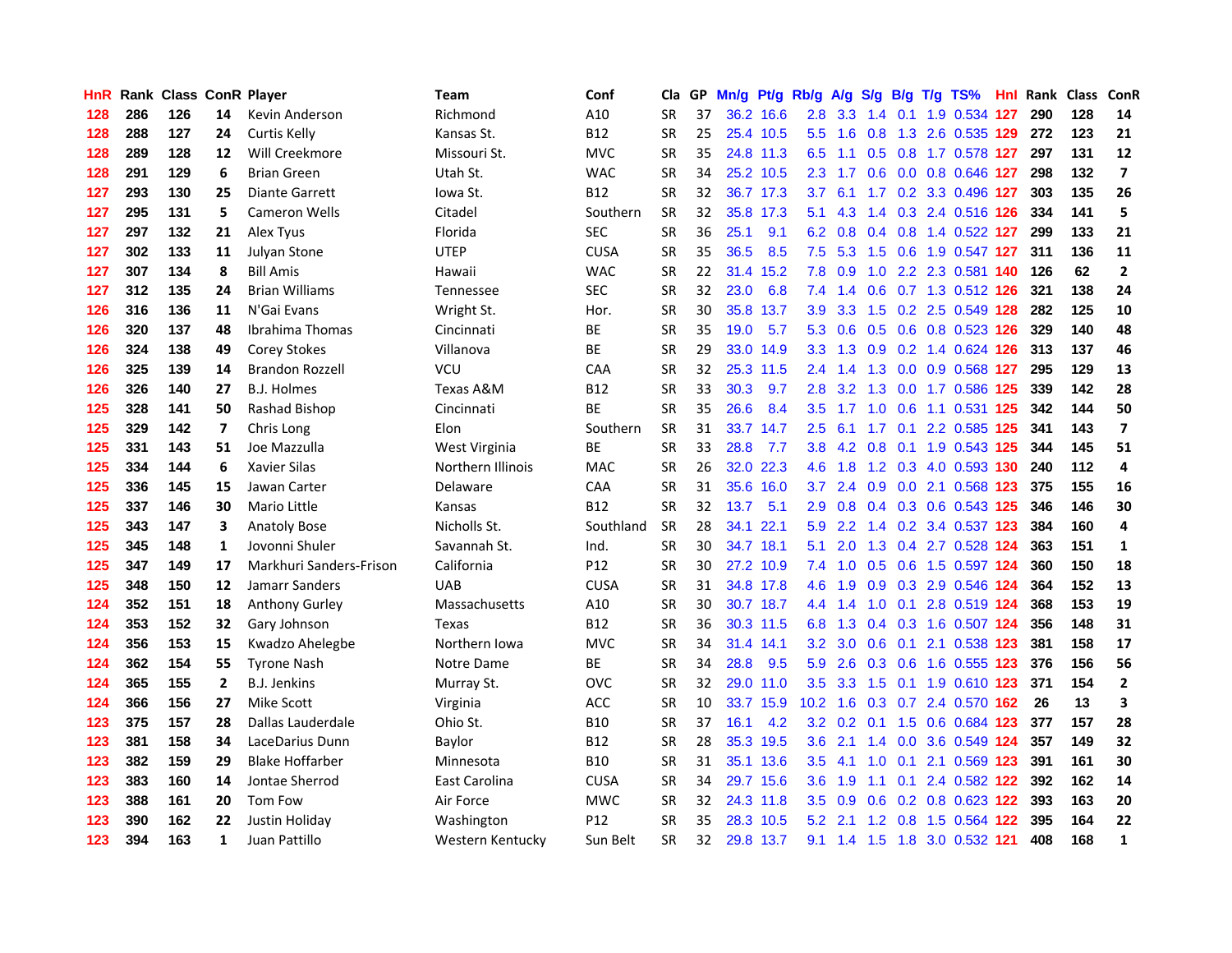| HnR I |     | Rank Class ConR Player |              |                         | Team             | Conf        | Cla       | GP. | Mn/g Pt/g Rb/g A/g |           |                  |                      |           |                 | S/g B/g T/g TS%               | Hnl  |     | Rank Class | <b>ConR</b>             |
|-------|-----|------------------------|--------------|-------------------------|------------------|-------------|-----------|-----|--------------------|-----------|------------------|----------------------|-----------|-----------------|-------------------------------|------|-----|------------|-------------------------|
| 122   | 399 | 164                    | 22           | <b>Brian Carlwell</b>   | San Diego St.    | <b>MWC</b>  | SR        | 37  | 11.4               | 3.8       | 2.7              | 0.2                  | 0.2       | 0.7             | 0.6 0.545                     | 122  | 403 | 167        | 21                      |
| 122   | 410 | 165                    | 63           | Jarrid Famous           | South Florida    | BE          | <b>SR</b> | 31  | 20.8               | 8.7       | 5.4              | 0.4                  | 0.3       | 0.5             | 1.4 0.552 122                 |      | 399 | 166        | 61                      |
| 121   | 413 | 166                    | 4            | Shane Johannsen         | Northern Arizona | <b>BSky</b> | <b>SR</b> | 32  | 24.4               | 9.4       | 6.5              | 0.4                  | 0.7       | 2.4             | 0.9 0.691 121                 |      | 418 | 170        | 5                       |
| 121   | 417 | 167                    | 8            | <b>Byron Mulkey</b>     | <b>Buffalo</b>   | <b>MAC</b>  | <b>SR</b> | 34  |                    | 35.1 13.1 | 3.9 <sup>°</sup> |                      | $4.5$ 2.5 |                 | 0.0 2.4 0.537 121             |      | 419 | 171        | $\overline{\mathbf{z}}$ |
| 121   | 419 | 168                    | 35           | Dogus Balbay            | Texas            | <b>B12</b>  | <b>SR</b> | 36  | 18.8               | 4.1       | 2.7              |                      |           |                 | 2.2 0.8 0.3 1.1 0.581 121     |      | 420 | 172        | 36                      |
| 121   | 425 | 169                    | 36           | Cade Davis              | Oklahoma         | <b>B12</b>  | <b>SR</b> | 31  |                    | 34.9 14.2 | 5.0              | 1.8                  |           |                 | 1.0 0.5 2.0 0.571 121         |      | 413 | 169        | 35                      |
| 121   | 426 | 170                    | 5            | <b>Tony Bishop</b>      | Texas St.        | Southland   | <b>SR</b> | 32  |                    | 25.3 13.1 | 8.1              | 0.9                  | 1.2       |                 | 1.1 1.5 0.589 119             |      | 452 | 182        | 5                       |
| 121   | 428 | 171                    | 37           | <b>Matt Pilgrim</b>     | Oklahoma St.     | <b>B12</b>  | <b>SR</b> | 34  | 20.0               | 5.4       | 5.7              | 0.9                  |           |                 | 1.3 0.5 1.6 0.489 119         |      | 463 | 186        | 38                      |
| 121   | 430 | 172                    | $\mathbf{2}$ | Solomon Bozeman         | Ark.-Little Rock | Sun Belt    | <b>SR</b> | 36  |                    | 30.6 16.6 | 2.1              | 2.8                  |           | $0.7 \quad 0.1$ | 2.6 0.605 120                 |      | 436 | 176        | $\overline{2}$          |
| 120   | 432 | 173                    | 9            | <b>Brian Mills</b>      | Mercer           | ASun        | <b>SR</b> | 33  |                    | 30.6 16.2 | 6.0              | 1.2                  | 0.9       |                 | 0.5 2.3 0.519 119             |      | 467 | 189        | 10                      |
| 120   | 435 | 174                    | 5            | Jared Mintz             | Lafayette        | Pat.        | <b>SR</b> | 32  |                    | 30.3 15.8 | 5.8              | 2.2                  |           |                 | 0.6 0.2 1.9 0.584 120         |      | 443 | 177        | 5                       |
| 120   | 437 | 175                    | 21           | Jamel McLean            | Xavier           | A10         | <b>SR</b> | 31  |                    | 30.2 10.6 |                  | 8.4 0.8              |           |                 | 0.6 0.8 1.5 0.558 120         |      | 435 | 175        | 21                      |
| 120   | 439 | 176                    | 16           | <b>Tirrell Baines</b>   | Marshall         | <b>CUSA</b> | <b>SR</b> | 34  |                    | 28.6 12.8 | 6.6              | 0.9                  | 0.4       | 0.3             | 1.7 0.563 118                 |      | 474 | 191        | 17                      |
| 120   | 440 | 177                    | 8            | <b>Noah States</b>      | Furman           | Southern    | <b>SR</b> | 28  |                    | 24.1 10.4 | 4.6              | 1.8                  |           | $0.4 \quad 0.8$ | 1.6 0.620 123                 |      | 382 | 159        | 8                       |
| 120   | 441 | 178                    | 6            | Gilberto Clavell        | Sam Houston St.  | Southland   | <b>SR</b> | 31  |                    | 30.1 19.5 | 7.3              | 0.9                  | 0.6       | 0.1             | 3.1 0.598 119                 |      | 453 | 183        | 6                       |
| 120   | 445 | 179                    | 10           | Rodriguez Sherman       | Kent St.         | <b>MAC</b>  | <b>SR</b> | 36  |                    | 30.5 12.6 | 3.8 <sub>2</sub> | 2.9                  | 1.6       | 0.1             | 2.4 0.556 120                 |      | 446 | 178        | 11                      |
| 120   | 446 | 180                    | $\mathbf{1}$ | Carl Montgomery         | Chicago St.      | <b>GWC</b>  | <b>SR</b> | 32  |                    | 27.5 17.3 | 8.1              | 1.1                  | 0.6       |                 | 1.0 2.4 0.548 118             |      | 478 | 193        | $\mathbf{1}$            |
| 120   | 449 | 181                    | 5            | Cameron Jones           | Northern Arizona | <b>BSky</b> | <b>SR</b> | 32  |                    | 33.7 20.1 | 4.6              |                      |           |                 | 3.2 0.9 0.1 2.3 0.523 119     |      | 450 | 181        | 6                       |
| 119   | 454 | 182                    | 19           | Jermaine Mallett        | Missouri St.     | <b>MVC</b>  | <b>SR</b> | 35  |                    | 32.9 11.7 |                  | $6.0$ 2.9            |           |                 | 0.8 0.1 2.0 0.587 119         |      | 458 | 184        | 19                      |
| 119   | 458 | 183                    | 9            | Jack Eggleston          | Pennsylvania     | <b>Ivy</b>  | <b>SR</b> | 28  |                    | 37.4 13.2 | 8.0              | 2.1                  |           |                 | 0.9 0.8 2.0 0.585 118         |      | 487 | 197        | 9                       |
| 119   | 459 | 184                    | 66           | <b>Scott Martin</b>     | Notre Dame       | ВE          | <b>SR</b> | 33  | 30.5               | 9.7       | 4.8              | 1.8                  |           |                 | 0.5 0.3 1.5 0.511 120         |      | 447 | 179        | 67                      |
| 119   | 461 | 185                    | 13           | Justin Graham           | San Jose St.     | <b>WAC</b>  | <b>SR</b> | 32  |                    | 36.3 14.2 | 4.5              | 4.4                  | 2.3       |                 | 0.4 2.3 0.498 119             |      | 468 | 190        | 13                      |
| 119   | 462 | 186                    | 32           | Zach Graham             | Mississippi      | <b>SEC</b>  | <b>SR</b> | 34  | 30.5               | 14.2      | 4.5              | 1.5                  | 0.8       |                 | 0.5 1.5 0.541 119             |      | 462 | 185        | 32                      |
| 119   | 468 | 187                    | 6            | Darryl Shazier          | Bucknell         | Pat.        | <b>SR</b> | 34  | 31.9               | 8.3       | 3.6 <sup>°</sup> | 5.4                  | 1.3       |                 | 0.0 1.5 0.519 119             |      | 464 | 187        | 6                       |
| 119   | 475 | 188                    | 24           | Derek Brooks            | Air Force        | <b>MWC</b>  | <b>SR</b> | 32  |                    | 22.7 10.0 | 3.9              | 1.5                  | 0.7       |                 | 0.3 1.3 0.610 118             |      | 484 | 195        | 24                      |
| 119   | 476 | 189                    | 38           | <b>Adrian Bowie</b>     | Maryland         | <b>ACC</b>  | <b>SR</b> | 33  | 24.8               | 8.8       | 3.0 <sub>2</sub> | 3.5                  | 1.1       |                 | 0.2 1.8 0.573 118             |      | 475 | 192        | 38                      |
| 118   | 478 | 190                    | 39           | Mustapha Farrakhan      | Virginia         | <b>ACC</b>  | SR        | 31  |                    | 30.8 13.5 | 2.8              | 1.8                  | 0.7       | 0.3             | 2.2 0.549 115                 |      | 583 | 225        | 43                      |
| 118   | 481 | 191                    | 19           | Joey Rodriguez          | VCU              | <b>CAA</b>  | <b>SR</b> | 40  |                    | 33.6 10.4 | 3.2 <sub>2</sub> | 5.2                  | 1.5       | 0.1             | 2.3 0.489 118                 |      | 498 | 202        | 19                      |
| 118   | 485 | 192                    | 23           | Dan Geriot              | Richmond         | A10         | <b>SR</b> | 37  | 24.9               | 9.5       | 3.9              | 2.8                  | 0.6       | 0.1             | 1.7 0.513 118                 |      | 485 | 196        | 23                      |
| 118   | 486 | 193                    | 69           | Antonio Pena            | Villanova        | ВE          | <b>SR</b> | 33  | 32.8               | 9.8       | 7.1              | 1.5                  |           |                 | 1.0 0.6 1.7 0.529 118         |      | 493 | 198        | 70                      |
| 118   | 487 | 194                    | 27           | Jamelle Horne           | Arizona          | P12         | <b>SR</b> | 38  | 18.1               | 6.1       |                  |                      |           |                 | 3.3 0.8 0.3 0.4 0.9 0.589 118 |      | 480 | 194        | 27                      |
| 118   | 491 | 195                    | 3            | <b>Tristan Thompson</b> | North Texas      | Sun Belt    | <b>SR</b> | 33  | 32.0               | 18.0      | 3.2              | 1.8                  |           |                 | 0.7 0.1 2.2 0.630 118         |      | 495 | 200        | 3                       |
| 118   | 501 | 196                    | 14           | <b>Tyler Newbold</b>    | Utah St.         | <b>WAC</b>  | <b>SR</b> | 34  | 29.3               | 6.8       | 4.4              | 2.8                  |           |                 | 0.7 0.2 0.9 0.551 117         |      | 506 | 204        | 14                      |
| 118   | 503 | 197                    | 71           | Jeff Robinson           | Seton Hall       | ВE          | <b>SR</b> | 31  |                    | 31.7 12.1 |                  | 6.4 0.7              |           |                 | 0.8 0.5 1.5 0.532 114         |      | 623 | 241        | 75                      |
| 118   | 508 | 198                    | 34           | John Fields             | <b>Tennessee</b> | <b>SEC</b>  | <b>SR</b> | 34  | 11.6               | 2.6       | 3.0 <sub>2</sub> | 0.2                  | 0.3       |                 | 1.2 0.5 0.565 117             |      | 546 | 215        | 36                      |
| 118   | 511 | 199                    | 8            | Mark Payne              | <b>UC Davis</b>  | <b>BWst</b> | <b>SR</b> | 27  |                    | 33.9 15.5 | 4.9              | 3.6                  | 1.1       |                 | $0.2$ 2.0 $0.621$             | -119 | 449 | 180        | 8                       |
| 118   | 512 | 200                    | $\mathbf{1}$ | <b>Grant Maxey</b>      | Jackson St.      | <b>SWAC</b> | <b>SR</b> | 31  | 21.5               | 13.2      | 5.4              | $\overline{2}$<br>-1 | 1.2       | 0.5             | 2.1 0.531                     | 118  | 497 | 201        | $\mathbf{2}$            |
| 118   | 515 | 201                    | 11           | Adnan Hodzic            | Lipscomb         | ASun        | <b>SR</b> | 30  |                    | 31.6 17.7 |                  |                      |           |                 | 7.5 1.0 0.3 0.1 2.2 0.594 117 |      | 515 | 207        | 11                      |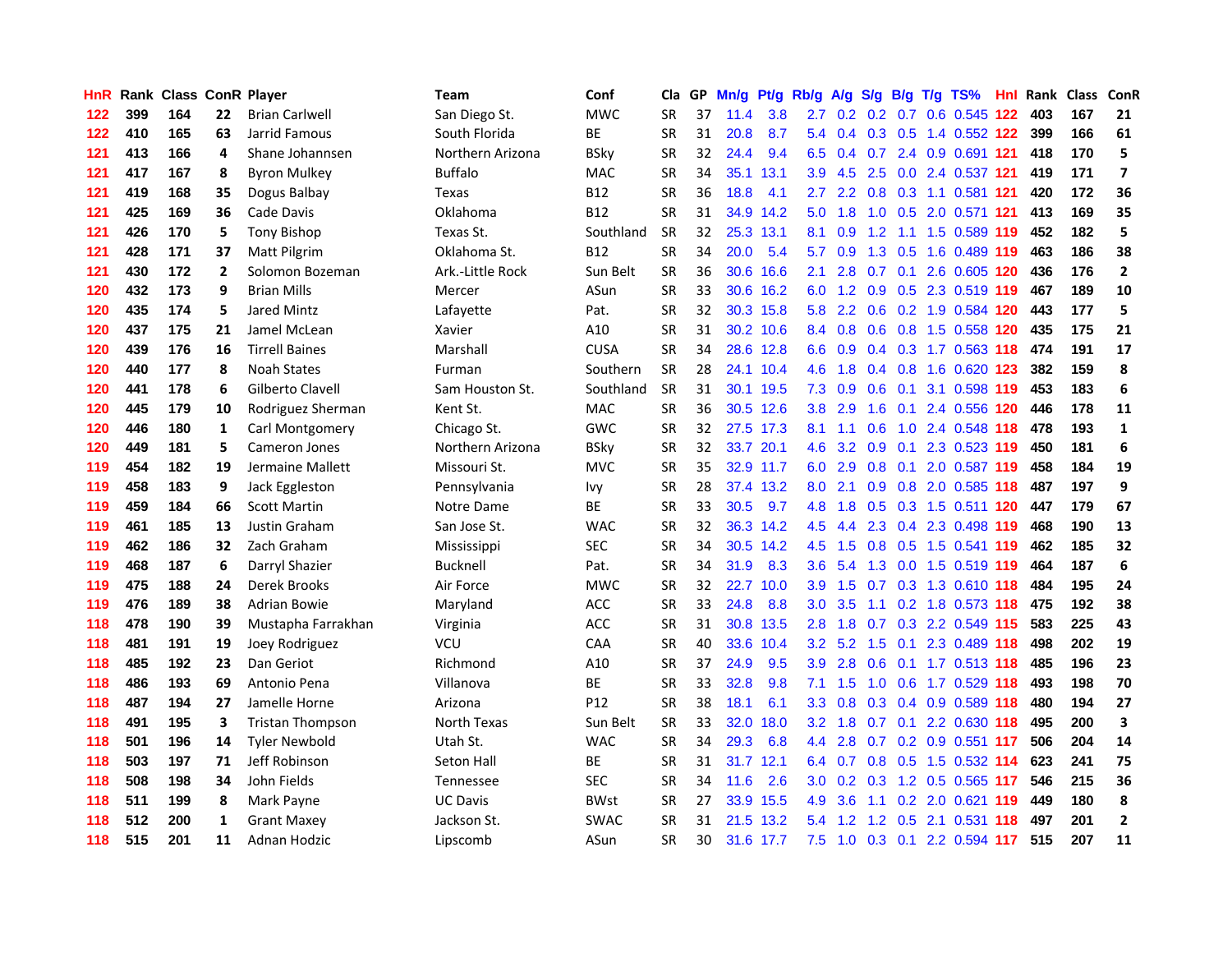| HnR I |     | Rank Class ConR Player |    |                       | Team                  | Conf            | Cla       | GP. | Mn/g Pt/g |           | Rb/g A/g         |                 |               |                 | S/g B/g T/g TS%               | Hnl |     | Rank Class ConR |                         |
|-------|-----|------------------------|----|-----------------------|-----------------------|-----------------|-----------|-----|-----------|-----------|------------------|-----------------|---------------|-----------------|-------------------------------|-----|-----|-----------------|-------------------------|
| 118   | 516 | 202                    | 8  | P.J. Alawoya          | McNeese St.           | Southland       | <b>SR</b> | 32  |           | 30.9 10.2 | 10.3             | 1.1             | 1.1           | 0.8             | 1.4 0.618 117                 |     | 507 | 205             | $\overline{7}$          |
| 118   | 518 | 203                    | 6  | <b>Spencer Perrin</b> | Eastern Kentucky      | <b>OVC</b>      | <b>SR</b> | 30  |           | 30.0 13.3 | 5.5              | 2.1             | 0.9           | 0.9             | 1.5 0.593 117                 |     | 514 | 206             | 4                       |
| 117   | 527 | 204                    | 10 | LeRoy Nobles          | <b>IUPUI</b>          | Summit          | <b>SR</b> | 32  |           | 35.8 18.3 | 4.0              | 1.3             | 0.8           | 0.1             | 2.1 0.613 117                 |     | 523 | 209             | 10                      |
| 117   | 528 | 205                    | 73 | Dwight Buycks         | Marquette             | ВE              | <b>SR</b> | 36  | 28.1      | 8.8       | 3.1              | 3.4             | 1.1           | 0.1             | 2.3 0.554 117                 |     | 520 | 208             | 72                      |
| 117   | 529 | 206                    | 15 | Jeff Ledbetter        | Idaho                 | <b>WAC</b>      | <b>SR</b> | 32  |           | 29.0 12.8 | 2.9              | 2.0             |               | $1.4 \quad 0.1$ | 2.0 0.657 117                 |     | 537 | 213             | 15                      |
| 117   | 535 | 207                    | 7  | Akeem Bennett         | St. Francis (NY)      | <b>NEC</b>      | <b>SR</b> | 29  |           | 32.8 14.0 |                  |                 | 5.8 2.8 2.6   |                 | 0.6 3.6 0.498 117             |     | 533 | 212             | $\overline{\mathbf{z}}$ |
| 117   | 539 | 208                    | 5  | <b>Tyrone Conley</b>  | New Hampshire         | <b>AEC</b>      | <b>SR</b> | 30  |           | 35.0 15.4 | $3.4^{\circ}$    | 2.1             |               |                 | 1.3 0.8 2.1 0.497 115         |     | 598 | 229             | 5                       |
| 117   | 544 | 209                    | 42 | <b>Tracy Smith</b>    | <b>NC State</b>       | ACC             | <b>SR</b> | 21  |           | 27.7 14.0 | 5.7              | 0.9             |               |                 | 0.5 0.6 1.7 0.532 120         |     | 434 | 174             | 35                      |
| 117   | 545 | 210                    | 8  | Chad Gray             | Coastal Carolina      | <b>BSou</b>     | SR        | 34  |           | 28.9 14.6 | 6.3              | 1.4             | 1.0           |                 | 1.2 2.0 0.535 115             |     | 605 | 232             | 9                       |
| 116   | 546 | 211                    | 8  | Justin Robinson       | Rider                 | <b>MAAC</b>     | <b>SR</b> | 34  |           | 33.6 15.2 | 2.9              | 3.8             | 1.0           | 0.1             | 2.6 0.585 116                 |     | 557 | 216             | 9                       |
| 116   | 550 | 212                    | 10 | Jeremy Simmons        | Coll. of Charleston   | Southern        | <b>SR</b> | 22  |           | 30.8 13.3 | 6.2              | 1.0             | 0.7           |                 | 1.3 1.9 0.638 122             |     | 396 | 165             | 9                       |
| 116   | 551 | 213                    | 44 | Cory Higgins          | Colorado              | <b>B12</b>      | <b>SR</b> | 38  |           | 32.2 16.1 | 3.3              | 2.5             | 1.0           | 0.4             | 2.1 0.543 116                 |     | 559 | 217             | 43                      |
| 116   | 552 | 214                    | 21 | Kenny Lawson          | Creighton             | <b>MVC</b>      | <b>SR</b> | 39  | 19.4      | 9.2       | 5.5              | 0.6             | 0.1           | 0.5             | 1.2 0.556 116                 |     | 573 | 223             | 21                      |
| 116   | 556 | 215                    | 17 | Robo Kreps            | Illinois-Chicago      | Hor.            | <b>SR</b> | 31  |           | 38.4 15.8 | 4.2              | 2.9             | $1.4^{\circ}$ | 0.1             | 2.5 0.540 114                 |     | 612 | 237             | 19                      |
| 116   | 559 | 216                    | 9  | Shawn Lewis           | Cal Poly              | <b>BWst</b>     | <b>SR</b> | 30  |           | 31.3 15.2 | 5.5 <sub>1</sub> | 2.2             | 1.5           | 0.3             | 3.1 0.476 115                 |     | 586 | 226             | 9                       |
| 116   | 561 | 217                    | 17 | Jared Stohl           | Portland              | <b>WCC</b>      | <b>SR</b> | 32  |           | 32.6 14.1 | 2.4              | 1.8             | 0.8           | 0.0             | 1.1 0.616 116                 |     | 563 | 220             | 16                      |
| 116   | 563 | 218                    | 11 | Jay Couisnard         | <b>UMKC</b>           | Summit          | <b>SR</b> | 29  |           | 33.5 17.6 | 5.6              | 1.6             |               | $1.3 \quad 0.6$ | 3.2 0.571 116                 |     | 560 | 218             | 11                      |
| 116   | 566 | 219                    | 34 | Venoy Overton         | Washington            | P <sub>12</sub> | <b>SR</b> | 31  | 21.0      | 6.0       | 2.6              | 3.3             |               |                 | 1.2 0.3 1.5 0.501 117         |     | 545 | 214             | 32                      |
| 116   | 567 | 220                    | 12 | Will Hudson           | Oakland               | Summit          | <b>SR</b> | 35  |           | 31.3 12.6 |                  |                 |               |                 | 7.2 0.8 0.7 0.9 1.3 0.663 116 |     | 566 | 221             | 12                      |
| 116   | 568 | 221                    | 18 | Shawn Vanzant         | <b>Butler</b>         | Hor.            | <b>SR</b> | 38  | 28.6      | 8.1       |                  |                 |               |                 | 3.4 1.7 0.8 0.1 1.1 0.542 115 |     | 581 | 224             | 18                      |
| 116   | 571 | 222                    | 8  | Nick Murphy           | Jacksonville St.      | <b>OVC</b>      | <b>SR</b> | 28  |           | 35.1 15.5 | 6.0              | 2.5             |               |                 | 1.9 0.3 2.6 0.539 117         |     | 530 | 211             | 6                       |
| 116   | 573 | 223                    | 9  | <b>Wesley Jenkins</b> | Saint Peter's         | <b>MAAC</b>     | <b>SR</b> | 27  |           | 32.6 12.6 | 4.8              | 1.6             |               |                 | 1.2 0.5 2.0 0.525 118         |     | 499 | 203             | 8                       |
| 116   | 574 | 224                    | 10 | <b>Elton Frazier</b>  | Canisius              | <b>MAAC</b>     | <b>SR</b> | 30  | 28.0      | 12.4      | 6.3              | 1.0             | 0.8           | 1.1             | 1.3 0.555 116                 |     | 571 | 222             | 10                      |
| 116   | 576 | 225                    | 38 | <b>Melvin Goins</b>   | Tennessee             | <b>SEC</b>      | <b>SR</b> | 33  | 27.2      | 7.9       | 3.1              | 2.8             | 1.7           | 0.1             | 1.8 0.493 115                 |     | 606 | 233             | 39                      |
| 116   | 579 | 226                    | 40 | Al Nolen              | Minnesota             | <b>B10</b>      | SR        | 14  | 29.1      | 8.4       | $3.6\,$          | 3.7             |               | 2.4 0.1         | 2.1 0.506 119                 |     | 466 | 188             | 34                      |
| 116   | 583 | 227                    | 39 | Ravern Johnson        | Mississippi St.       | <b>SEC</b>      | <b>SR</b> | 28  |           | 34.9 17.6 | 3.6 <sup>°</sup> | 0.8             |               | $0.4\quad 0.5$  | 1.3 0.570 113                 |     | 654 | 251             | 43                      |
| 116   | 585 | 228                    | 30 | Kevin Smith           | Richmond              | A10             | <b>SR</b> | 34  | 27.8      | 3.9       | 4.2              | 3.4             |               | $1.2 \quad 0.6$ | 1.3 0.576 116                 |     | 562 | 219             | 29                      |
| 115   | 594 | 229                    | 23 | Claude Britten        | <b>UTEP</b>           | <b>CUSA</b>     | <b>SR</b> | 33  | 11.6      | 7.3       | $2.2^{\circ}$    | 0.2             |               | $0.2 \quad 0.5$ | 0.9 0.547 115                 |     | 590 | 227             | 22                      |
| 115   | 595 | 230                    | 22 | <b>Ben Finney</b>     | Old Dominion          | CAA             | <b>SR</b> | 34  | 31.9      | 9.2       | 6.3              | 3.0             | 1.3           | 0.6             | 1.9 0.452 115                 |     | 594 | 228             | 22                      |
| 115   | 603 | 231                    | 45 | Levi Knutson          | Colorado              | <b>B12</b>      | <b>SR</b> | 38  |           | 26.8 11.7 | 2.9              | 1.0             | 0.6           | 0.1             | 0.8 0.657 115                 |     | 607 | 234             | 45                      |
| 115   | 606 | 232                    | 12 | <b>Yorel Hawkins</b>  | Fairfield             | <b>MAAC</b>     | <b>SR</b> | 33  |           | 27.6 10.1 |                  | 5.4 1.3         |               |                 | 1.4 0.3 1.3 0.486 114         |     | 613 | 238             | 12                      |
| 115   | 608 | 233                    | 15 | <b>Travis Cohn</b>    | Jacksonville          | ASun            | <b>SR</b> | 31  |           | 19.5 10.0 | 2.9              | 1.1             |               |                 | 0.5 0.1 1.4 0.569 115         |     | 602 | 230             | 15                      |
| 114   | 611 | 234                    | 24 | Will Coleman          | Memphis               | <b>CUSA</b>     | <b>SR</b> | 35  | 19.2      | 7.0       |                  | $4.5 \quad 0.3$ |               |                 | 0.3 0.9 1.1 0.621 114         |     | 618 | 240             | 25                      |
| 114   | 614 | 235                    | 19 | <b>Paul Carter</b>    | Illinois-Chicago      | Hor.            | <b>SR</b> | 31  |           | 32.6 14.7 | 8.0              | 1.9             | 0.6           |                 | 0.7 3.1 0.499 112             |     | 689 | 267             | 20                      |
| 114   | 615 | 236                    | 47 | Josh Southern         | <b>Boston College</b> | <b>ACC</b>      | <b>SR</b> | 33  | 18.5      | 6.6       | 3.8 <sub>2</sub> | 1.5             |               |                 | 0.2 0.4 1.2 0.611 114         |     | 640 | 247             | 48                      |
| 114   | 617 | 237                    | 9  | Jordan Glynn          | Stephen F. Austin     | Southland       | <b>SR</b> | 29  | 31.6      | 11.5      | 8.0              | 1.3             | 1.2           |                 | 0.2 1.6 0.599 113             |     | 645 | 250             | 12                      |
| 114   | 620 | 238                    | 10 | <b>Josten Crow</b>    | Sam Houston St.       | Southland       | <b>SR</b> | 31  | 30.9      | 12.7      | 5.3              | 3.5             | 1.8           | 0.3             | 1.9 0.538                     | 114 | 643 | 249             | 11                      |
| 114   | 626 | 239                    | 77 | Paris Horne           | St. John's            | ВE              | <b>SR</b> | 33  | 28.0      | 7.9       | 2.9              | 1.6             |               |                 | 1.0 0.2 1.4 0.535 114         |     | 638 | 246             | 78                      |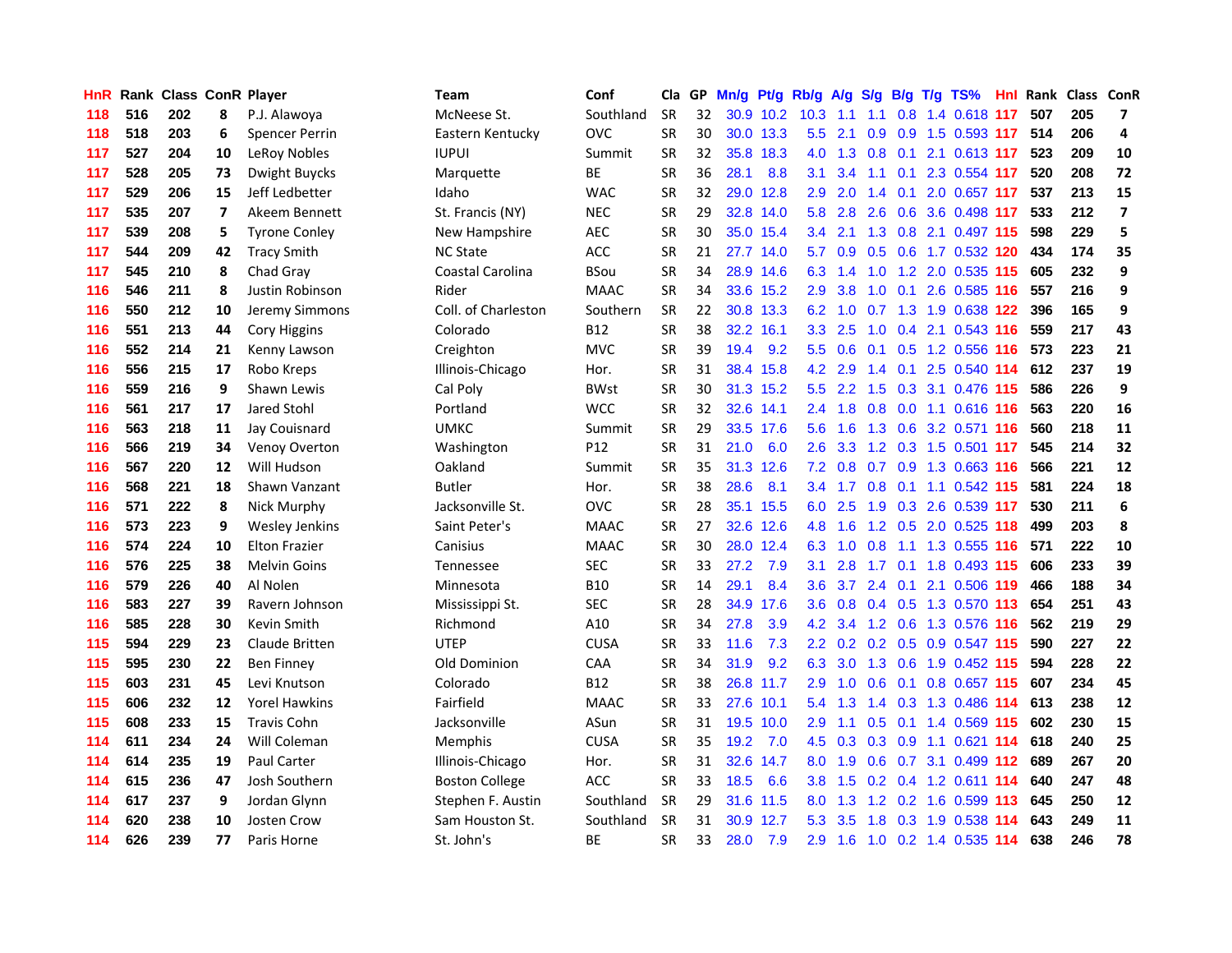| <b>HnR</b> |     |     |    | <b>Rank Class ConR Player</b> | Team             | Conf        | Cla       |    | GP Mn/g |           | Pt/g Rb/g A/g    |                 |                 |           | S/g B/g T/g TS%                   | Hnl  |     | Rank Class | ConR                    |
|------------|-----|-----|----|-------------------------------|------------------|-------------|-----------|----|---------|-----------|------------------|-----------------|-----------------|-----------|-----------------------------------|------|-----|------------|-------------------------|
| 114        | 627 | 240 | 78 | Darnell Wilks                 | Cincinnati       | ВE          | SR        | 35 | 15.0    | 3.6       | 2.6              | 1.1             | 0.6             | 0.5       | $1.0$ 0.521                       | -114 | 629 | 243        | 76                      |
| 114        | 628 | 241 | 26 | Tom Herzog                    | Central Florida  | <b>CUSA</b> | <b>SR</b> | 29 | 16.0    | 5.7       | 3.5              | 0.2             | 0.4             | 2.0       | 0.9 0.562 115                     |      | 603 | 231        | 24                      |
| 114        | 630 | 242 | 79 | Cam Thoroughman               | West Virginia    | BE          | <b>SR</b> | 33 | 20.0    | 2.7       | 3.9              |                 | $2.2 \quad 0.5$ | 0.2       | 0.9 0.489 114                     |      | 637 | 245        | 77                      |
| 114        | 631 | 243 | 44 | Jarryd Cole                   | lowa             | <b>B10</b>  | <b>SR</b> | 31 | 25.2    | 8.0       | 6.3              | 0.5             |                 |           | 0.8 0.3 1.1 0.592 114             |      | 641 | 248        | 43                      |
| 114        | 632 | 244 | 6  | Sergio Kerusch                | Western Kentucky | Sun Belt    | <b>SR</b> | 32 |         | 31.0 15.6 | 7.9              |                 |                 |           | 0.5 0.4 0.4 1.4 0.554 113         |      | 671 | 258        | 6                       |
| 114        | 635 | 245 | 7  | Jeremy Hence                  | Army             | Pat.        | <b>SR</b> | 30 |         | 32.3 15.7 |                  | $5.3 \quad 1.9$ |                 |           | 0.8 0.4 2.4 0.589 113             |      | 658 | 253        | $\overline{ }$          |
| 114        | 636 | 246 | 48 | Jamie Vanderbeken             | Iowa St.         | <b>B12</b>  | <b>SR</b> | 29 |         | 28.7 11.1 | $5.5^{\circ}$    | 1.1             | 0.6             |           | 1.7 1.2 0.587 114                 |      | 615 | 239        | 46                      |
| 113        | 646 | 247 | 22 | Nafis Ricks                   | Missouri St.     | <b>MVC</b>  | SR        | 35 | 30.1    | 9.3       | $4.4^{\circ}$    | 3.9             |                 |           | 0.9 0.3 1.9 0.485 113             |      | 662 | 255        | 24                      |
| 113        | 647 | 248 | 44 | Jeremy Price                  | Georgia          | <b>SEC</b>  | SR        | 33 | 23.3    | 9.3       | 5.0              | 0.6             |                 |           | 0.6 0.8 1.8 0.545 113             |      | 679 | 264        | 45                      |
| 113        | 649 | 249 | 45 | <b>Chris Hines</b>            | Alabama          | <b>SEC</b>  | <b>SR</b> | 37 | 28.6    | 5.5       | 6.1              | 1.3             | 1.5             |           | 1.5 1.7 0.500 112                 |      | 699 | 271        | 47                      |
| 113        | 651 | 250 | 14 | <b>Ben Botts</b>              | <b>IPFW</b>      | Summit      | <b>SR</b> | 30 | 30.6    | 13.7      | 3.2              |                 | $2.2 \quad 0.8$ |           | 0.2 1.2 0.609 113                 |      | 669 | 257        | 13                      |
| 113        | 652 | 251 | 45 | <b>Bill Cole</b>              | <b>Illinois</b>  | <b>B10</b>  | <b>SR</b> | 34 | 20.7    | -4.9      | 2.5              |                 |                 |           | 1.3 0.6 0.5 0.4 0.604 113         |      | 655 | 252        | 45                      |
| 113        | 655 | 252 | 11 | <b>Brandon Evans</b>          | NC-Greensboro    | Southern    | <b>SR</b> | 31 |         | 23.5 11.9 | 4.1              | 1.4             | 1.2             | 0.1       | 1.8 0.606 113                     |      | 674 | 260        | 13                      |
| 113        | 659 | 253 | 11 | <b>Justin Rutty</b>           | Quinnipiac       | <b>NEC</b>  | <b>SR</b> | 25 |         | 30.9 14.5 | 9.4              | 1.4             |                 | $0.4$ 0.8 | 1.8 0.514 118                     |      | 494 | 199        | $\boldsymbol{6}$        |
| 113        | 662 | 254 | 80 | Justin Burrell                | St. John's       | ВE          | <b>SR</b> | 33 | 20.9    | 6.3       | 4.9              | 0.8             | 0.6             | 0.5       | 1.5 0.529 113                     |      | 678 | 263        | 80                      |
| 113        | 664 | 255 | 13 | Mike Williams                 | Western Carolina | Southern    | <b>SR</b> | 33 | 31.5    | 15.4      | 3.5              | 3.8             | 2.0             |           | 0.2 2.8 0.483 113                 |      | 673 | 259        | 12                      |
| 113        | 669 | 256 | 23 | Graham Hatch                  | Wichita St.      | <b>MVC</b>  | <b>SR</b> | 36 | 21.9    | 6.1       | $2.6^{\circ}$    | 1.4             | 0.6             |           | 0.1 1.3 0.630 113                 |      | 661 | 254        | 23                      |
| 113        | 670 | 257 | 27 | <b>Maurice McNeil</b>         | Houston          | <b>CUSA</b> | SR        | 29 | 27.6    | 13.3      | 7.6              | 0.6             | 0.8             |           | 1.4 2.4 0.538 113                 |      | 684 | 265        | 27                      |
| 113        | 672 | 258 | 15 | Nick Winbush                  | Miami (OH)       | <b>MAC</b>  | <b>SR</b> | 33 |         | 34.2 12.4 | 6.9              |                 |                 |           | 1.0 0.7 1.1 1.3 0.526 111         |      | 739 | 287        | 19                      |
| 113        | 673 | 259 | 18 | Jon House                     | <b>Belmont</b>   | ASun        | <b>SR</b> | 35 | 19.1    | 5.3       | 3.3 <sub>2</sub> |                 |                 |           | 1.7 0.9 0.2 1.2 0.560 113         |      | 675 | 261        | 18                      |
| 113        | 675 | 260 | 28 | Isaiah Tate                   | George Mason     | CAA         | SR        | 34 | 20.6    | 6.2       |                  | $2.4 \quad 0.8$ |                 |           | 0.8 0.2 0.6 0.541 113             |      | 685 | 266        | 28                      |
| 113        | 679 | 261 | 82 | Sean Evans                    | St. John's       | ВE          | <b>SR</b> | 31 | 12.1    | 3.6       | $2.7^{\circ}$    |                 |                 |           | 0.2 0.6 0.1 0.5 0.521 112         |      | 691 | 268        | 82                      |
| 112        | 682 | 262 | 18 | Nate Bendall                  | Utah St.         | <b>WAC</b>  | <b>SR</b> | 31 | 20.3    | 6.5       | 5.8              | 0.4             |                 |           | 0.4 0.3 1.1 0.522 113             |      | 677 | 262        | 19                      |
| 112        | 689 | 263 | 20 | Andy Polka                    | Loyola (IL)      | Hor.        | <b>SR</b> | 31 | 25.2    | 6.3       | 7.2              | 1.8             | 0.8             |           | 0.4 1.4 0.540 111                 |      | 738 | 286        | 23                      |
| 112        | 690 | 264 | 7  | Erik Rush                     | Montana St.      | BSky        | SR        | 31 |         | 31.8 15.1 | 4.1              | 2.8             |                 |           | 1.4 0.3 2.3 0.530 112             |      | 698 | 270        | $\overline{\mathbf{z}}$ |
| 112        | 691 | 265 | 20 | Robert Arnold                 | Boise St.        | <b>WAC</b>  | <b>SR</b> | 35 |         | 26.8 12.3 |                  | 4.4 0.9         |                 |           | 1.2 0.7 1.9 0.531 112 705         |      |     | 274        | 21                      |
| 112        | 692 | 266 | 51 | Cliff Tucker                  | Maryland         | ACC         | SR        | 33 | 23.9    | 9.6       | 3.5              | $2.2^{\circ}$   | 0.8             |           | 0.3 1.6 0.521 112                 |      | 701 | 272        | 52                      |
| 112        | 696 | 267 | 33 | Dante Jackson                 | Xavier           | A10         | SR        | 32 | 35.3    | 7.9       | 3.1              | 2.0             |                 |           | 1.3 0.2 1.3 0.503 112 711         |      |     | 277        | 33                      |
| 112        | 697 | 268 | 52 | Dino Gregory                  | Maryland         | <b>ACC</b>  | SR        | 33 | 29.4    | 9.1       | 5.8              | 0.8             | 0.8             | 1.3       | 1.1 0.545 112                     |      | 706 | 275        | 53                      |
| 112        | 700 | 269 | 6  | <b>Troy Barnies</b>           | Maine            | <b>AEC</b>  | <b>SR</b> | 30 |         | 33.3 14.1 | 7.6              | 1.6             | 0.9             |           | 0.4 2.0 0.569 112 716             |      |     | 278        | 6                       |
| 112        | 702 | 270 | 17 | <b>Brett Mcknight</b>         | Akron            | <b>MAC</b>  | <b>SR</b> | 29 |         | 17.9 10.2 | 3.0 <sub>1</sub> | 0.8             | 0.6             | 0.1       | $0.9$ 0.544 114                   |      | 624 | 242        | 15                      |
| 112        | 704 | 271 | 40 | <b>Rihards Kuksiks</b>        | <b>ASU</b>       | P12         | <b>SR</b> | 27 |         | 27.3 10.4 |                  |                 |                 |           | 2.7 1.8 0.8 0.3 1.1 0.577 112 695 |      |     | 269        | 38                      |
| 112        | 705 | 272 | 12 | Austin Kenon                  | VMI              | <b>BSou</b> | <b>SR</b> | 28 |         | 30.0 18.4 |                  |                 |                 |           | 3.5 3.3 1.0 0.0 2.0 0.619 113     |      | 666 | 256        | 11                      |
| 112        | 706 | 273 | 15 | Spencer Johnson               | <b>UMKC</b>      | Summit      | <b>SR</b> | 30 |         | 33.1 11.7 |                  | $9.4 \quad 0.8$ | 0.9             |           | 0.4 1.3 0.577 110                 |      | 751 | 290        | 15                      |
| 111        | 709 | 274 | 15 | Richie Gordon                 | Western Carolina | Southern    | <b>SR</b> | 33 |         | 25.0 10.2 | 5.7              | 1.4             | 1.5             |           | 1.3 1.9 0.507 111                 |      | 723 | 279        | 15                      |
| 111        | 710 | 275 | 49 | <b>Durrell Summers</b>        | Michigan St.     | B10         | <b>SR</b> | 34 |         | 29.3 11.6 | 4.2              | 0.6             | 0.6             |           | 0.2 1.4 0.494 111                 |      | 730 | 282        | 50                      |
| 111        | 712 | 276 | 41 | Alex Stepheson                | <b>USC</b>       | P12         | <b>SR</b> | 34 | 32.9    | 9.8       |                  | $9.2 \quad 0.2$ | 0.4             | 1.1       | 1.5 0.545                         | -111 | 732 | 283        | 42                      |
| 111        | 717 | 277 | 54 | Marcus Relphorde              | Colorado         | B12         | SR        | 38 |         | 28.1 11.2 |                  |                 |                 |           | 4.3 2.2 1.0 0.1 2.3 0.535 111     |      | 728 | 281        | 54                      |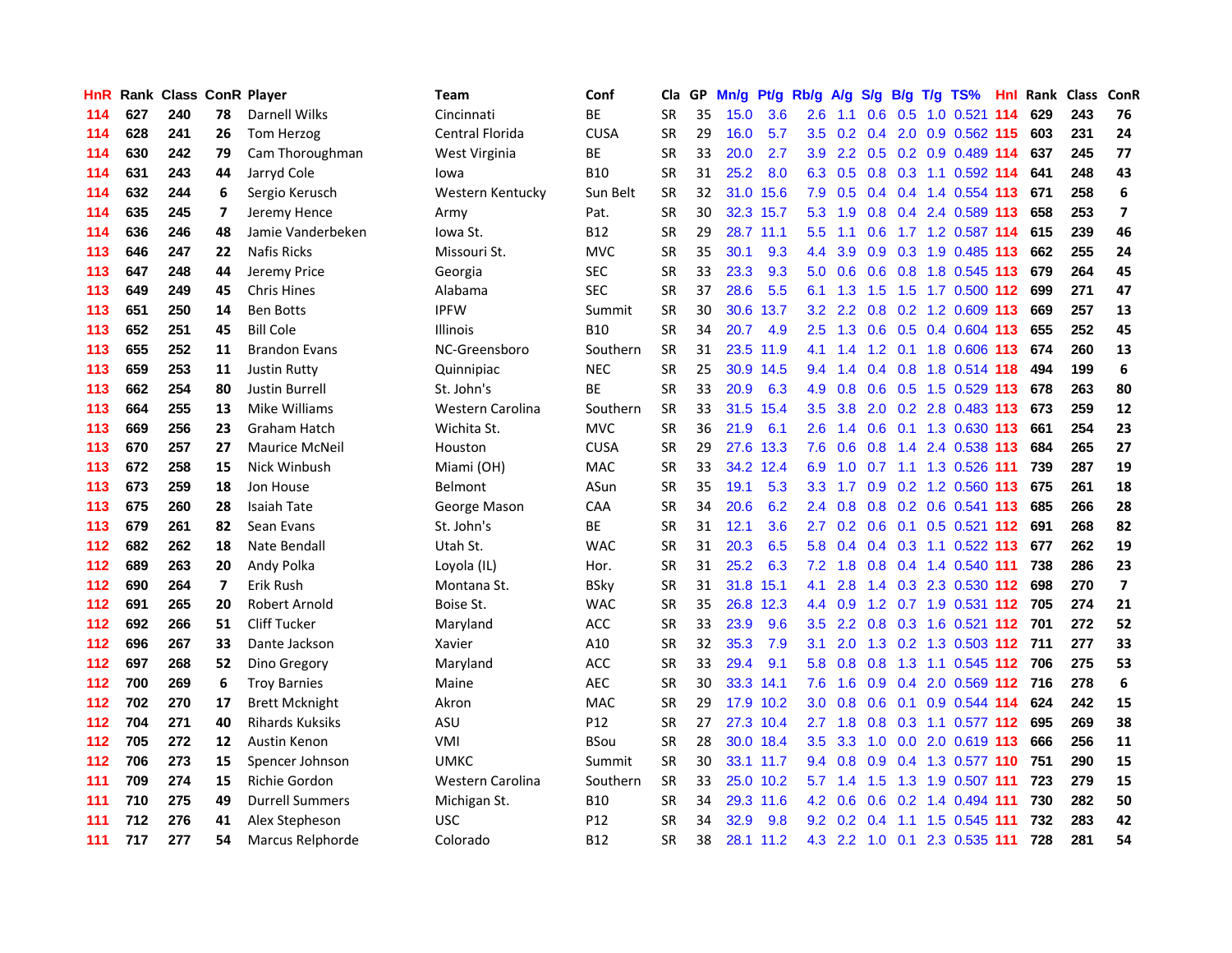| HnR |     | Rank Class ConR Player |                |                        | Team                  | Conf        | Cla       |    | GP Mn/g | Pt/g      | Rb/g             | A/g       | S/g         |     | B/g T/g TS%                   | Hnl  |     | Rank Class | ConR                    |
|-----|-----|------------------------|----------------|------------------------|-----------------------|-------------|-----------|----|---------|-----------|------------------|-----------|-------------|-----|-------------------------------|------|-----|------------|-------------------------|
| 111 | 722 | 278                    | 22             | <b>Howard Little</b>   | Valparaiso            | Hor.        | SR        | 35 | 28.7    | 9.5       | 4.9              | 1.9       | 1.2         | 0.1 | 1.3 0.601                     | -111 | 737 | 285        | 22                      |
| 111 | 723 | 279                    | 25             | Lucas O'Rear           | Northern Iowa         | <b>MVC</b>  | <b>SR</b> | 23 | 25.6    | 6.9       | 5.7              | 1.3       | 1.0         | 0.2 | 1.3 0.578 114                 |      | 630 | 244        | 22                      |
| 111 | 724 | 280                    | 54             | <b>Terrell Bell</b>    | Virginia Tech         | <b>ACC</b>  | <b>SR</b> | 34 | 32.2    | 6.9       | 5.6              | 1.9       | 0.8         | 0.9 | 1.4 0.563 110                 |      | 767 | 297        | 56                      |
| 111 | 725 | 281                    | 55             | <b>Biko Paris</b>      | <b>Boston College</b> | <b>ACC</b>  | <b>SR</b> | 33 | 31.3    | 10.3      |                  |           |             |     | 2.2 3.5 0.8 0.1 1.9 0.587 110 |      | 747 | 288        | 55                      |
| 111 | 730 | 282                    | 29             | <b>Ed Nixon</b>        | <b>VCU</b>            | <b>CAA</b>  | <b>SR</b> | 40 | 25.0    | 7.0       | 2.6              | 1.9       |             |     | 1.2 0.4 1.5 0.509 110         |      | 756 | 292        | 29                      |
| 111 | 731 | 283                    | 16             | Jamar Diggs            | Wofford               | Southern    | <b>SR</b> | 33 |         | 32.2 12.6 | 3.1              | 3.1       |             |     | 1.8 0.8 1.8 0.514 111         |      | 735 | 284        | 16                      |
| 111 | 732 | 284                    | 30             | <b>Brock Young</b>     | East Carolina         | <b>CUSA</b> | <b>SR</b> | 30 | 26.2    | 9.6       | $2.5^{\circ}$    | 4.4       | 1.1         |     | $0.0$ 2.6 0.503 112           |      | 703 | 273        | 28                      |
| 111 | 735 | 285                    | 31             | Josimar Ayarza         | Southern Miss.        | <b>CUSA</b> | <b>SR</b> | 32 | 18.0    | 7.4       | 3.9              | 0.6       |             |     | 0.2 0.7 1.2 0.543 110         |      | 758 | 294        | 31                      |
| 111 | 737 | 286                    | 83             | James Beatty           | Rutgers               | ВE          | <b>SR</b> | 32 | 32.1    | 8.8       | 2.9              | 3.1       |             |     | 1.7 0.2 1.5 0.556 110         |      | 750 | 289        | 84                      |
| 111 | 739 | 287                    | 24             | Vytas Sulskis          | Youngstown St.        | Hor.        | <b>SR</b> | 30 |         | 27.3 13.1 | 5.2              | 2.0       | 1.0         |     | 0.4 2.0 0.598 110             |      | 772 | 299        | 26                      |
| 110 | 742 | 288                    | 17             | <b>Cameron Rundles</b> | Wofford               | Southern    | SR        | 34 |         | 33.1 13.9 | 3.8 <sub>1</sub> | 2.5       | 1.1         |     | 0.1 1.5 0.560 110             |      | 755 | 291        | 17                      |
| 110 | 746 | 289                    | 44             | Ty Abbott              | <b>ASU</b>            | P12         | SR        | 29 |         | 32.6 12.4 |                  | $3.5$ 2.7 | 1.1         | 0.6 | 1.9 0.524 110                 |      | 762 | 295        | 45                      |
| 110 | 748 | 290                    | 8              | Mahamoud Jabbi         | Binghamton            | <b>AEC</b>  | <b>SR</b> | 31 | 33.3    | 9.9       | 7.8              | 1.1       | 1.1         | 1.6 | 1.1 0.541 109                 |      | 801 | 310        | 8                       |
| 110 | 751 | 291                    | 25             | Cory Johnson           | Valparaiso            | Hor.        | SR        | 34 |         | 26.3 14.1 | 4.4              | 1.5       | 0.5         | 0.5 | 2.4 0.542 110                 |      | 757 | 293        | 25                      |
| 110 | 758 | 292                    | $\mathbf{2}$   | Kevin Galloway         | <b>Texas Southern</b> | <b>SWAC</b> | <b>SR</b> | 32 |         | 37.3 10.9 | 6.9              | 6.3       | 1.8         | 0.9 | 5.0 0.469 107                 |      | 877 | 332        | 4                       |
| 110 | 761 | 293                    | 52             | Tim Jarmusz            | Wisconsin             | <b>B10</b>  | <b>SR</b> | 34 | 23.7    | 3.9       | 2.2              | 1.3       | 0.7         | 0.0 | 0.4 0.571 110                 |      | 770 | 298        | 52                      |
| 110 | 762 | 294                    | 17             | Alejo Rodriguez        | Iona                  | <b>MAAC</b> | <b>SR</b> | 36 | 24.8    | 6.6       | 6.7              |           | $1.0 \t0.8$ | 1.1 | 1.0 0.669 110                 |      | 773 | 300        | 16                      |
| 110 | 763 | 295                    | 3              | <b>Travele Jones</b>   | <b>Texas Southern</b> | <b>SWAC</b> | SR        | 25 |         | 34.7 16.0 | 6.9              | 1.7       |             |     | 1.7 0.4 3.4 0.560 115         |      | 608 | 235        | 3                       |
| 110 | 765 | 296                    | 22             | Pooh Williams          | Utah St.              | <b>WAC</b>  | <b>SR</b> | 34 | 25.9    | 8.6       |                  |           |             |     | 1.6 2.2 0.2 0.1 1.4 0.520 110 |      | 774 | 301        | 22                      |
| 110 | 772 | 297                    | 21             | Antonio Ballard        | Miami (OH)            | <b>MAC</b>  | SR        | 18 |         | 32.6 12.6 | 6.6              |           |             |     | 1.3 0.6 0.3 2.1 0.616 121     |      | 424 | 173        | 9                       |
| 110 | 774 | 298                    | 57             | <b>Brad Reese</b>      | <b>Texas Tech</b>     | B12         | <b>SR</b> | 32 |         | 28.8 11.5 | 4.6              | 1.6       |             |     | 1.4 1.0 2.0 0.497 109         |      | 793 | 308        | 59                      |
| 110 | 776 | 299                    | 58             | Mike Singletary        | <b>Texas Tech</b>     | <b>B12</b>  | <b>SR</b> | 31 |         | 29.3 12.7 | 5.8              | 2.4       |             |     | 0.8 0.4 2.9 0.523 109         |      | 780 | 302        | 58                      |
| 110 | 778 | 300                    | 26             | <b>Tony Lewis</b>      | Illinois St.          | <b>MVC</b>  | <b>SR</b> | 31 | 19.1    | 7.1       | 6.6              | 0.7       |             |     | 0.5 0.1 1.7 0.546 109         |      | 787 | 305        | 27                      |
| 110 | 781 | 301                    | 8              | Andrew Keister         | <b>Holy Cross</b>     | Pat.        | SR        | 26 |         | 27.8 12.9 | 9.2              | 1.0       | 0.1         |     | 0.7 2.2 0.541 111             |      | 724 | 280        | 8                       |
| 110 | 784 | 302                    | 46             | Jamelle McMillan       | <b>ASU</b>            | P12         | <b>SR</b> | 28 | 29.9    | 7.2       | $2.5^{\circ}$    | 3.9       |             |     | 1.8 0.2 1.5 0.518 109         |      | 785 | 303        | 46                      |
| 110 | 785 | 303                    | 33             | Zamal Nixon            | Houston               | <b>CUSA</b> | <b>SR</b> | 30 |         | 33.5 10.3 | 2.6              | 4.7       | 1.8         |     | 0.2 2.3 0.587 108             |      | 830 | 318        | 38                      |
| 110 | 787 | 304                    | $\overline{7}$ | <b>Travis Bureau</b>   | Louisiana-Lafayette   | Sun Belt    | <b>SR</b> | 27 |         | 29.7 10.4 | 6.9              | 1.4       | 0.7         |     | 0.9 1.7 0.571 110             |      | 766 | 296        | $\overline{\mathbf{z}}$ |
| 109 | 790 | 305                    | 19             | <b>Greg Logins</b>     | Canisius              | <b>MAAC</b> | SR        | 30 |         | 23.4 11.8 | 6.0              | 0.5       | 0.5         |     | 0.3 1.3 0.573 109             |      | 789 | 306        | 18                      |
| 109 | 791 | 306                    | 27             | Adam Leonard           | Missouri St.          | <b>MVC</b>  | <b>SR</b> | 35 |         | 33.7 10.1 | 1.9              | 1.9       |             |     | 0.7 0.1 1.2 0.528 109         |      | 791 | 307        | 28                      |
| 109 | 796 | 307                    | 35             | R.L. Horton            | Southern Miss.        | <b>CUSA</b> | <b>SR</b> | 32 |         | 31.2 12.4 | 2.9              | 2.1       | 1.0         |     | 0.0 1.2 0.527 109             |      | 811 | 314        | 34                      |
| 109 | 797 | 308                    | 25             | <b>Vernon Teel</b>     | Loyola Marymount      | <b>WCC</b>  | <b>SR</b> | 30 |         | 30.4 12.8 | 5.7              | 3.8       |             |     | 1.7 0.5 3.5 0.501 109         |      | 803 | 311        | 25                      |
| 109 | 806 | 309                    | 10             | Demonte Harper         | Morehead St.          | OVC         | <b>SR</b> | 35 |         | 33.7 15.5 | 5.0              | 3.4       |             |     | 1.5 0.3 3.9 0.515 108         |      | 828 | 317        | 10                      |
| 109 | 809 | 310                    | 9              | James Washington       | Middle Tennessee      | Sun Belt    | <b>SR</b> | 32 |         | 35.0 14.0 | 2.3              | 2.8       |             |     | 1.6 0.0 2.3 0.592 109         |      | 806 | 313        | 8                       |
| 109 | 812 | 311                    | 36             | Derrick Jasper         | <b>UNLV</b>           | <b>MWC</b>  | <b>SR</b> | 32 | 22.0    | 5.1       | 4.2              | 1.8       |             |     | 0.8 0.3 1.3 0.484 109         |      | 800 | 309        | 35                      |
| 109 | 815 | 312                    | 49             | <b>Charvez Davis</b>   | Alabama               | <b>SEC</b>  | <b>SR</b> | 37 | 28.2    | 8.5       | 2.1              | 1.4       | 0.8         |     | 0.1 1.2 0.499 108             |      | 871 | 330        | 51                      |
| 109 | 816 | 313                    | 37             | Christian Polk         | <b>UTEP</b>           | <b>CUSA</b> | <b>SR</b> | 35 |         | 32.9 11.7 | $2.6\,$          | 3.0       | 0.9         |     | 0.2 1.9 0.573 109             |      | 818 | 315        | 35                      |
| 109 | 822 | 314                    | 54             | David Jackson          | Penn St.              | B10         | <b>SR</b> | 33 | 31.7    | 9.9       | 4.5              | 0.6       | 0.5         | 0.3 | 1.2 0.539                     | 108  | 825 | 316        | 55                      |
| 109 | 823 | 315                    | 50             | Kodi Augustus          | Mississippi St.       | SEC         | SR        | 31 |         | 31.5 12.2 | 7.2              | 1.6       |             |     | 0.5 1.0 2.9 0.569 105         |      | 964 | 353        | 55                      |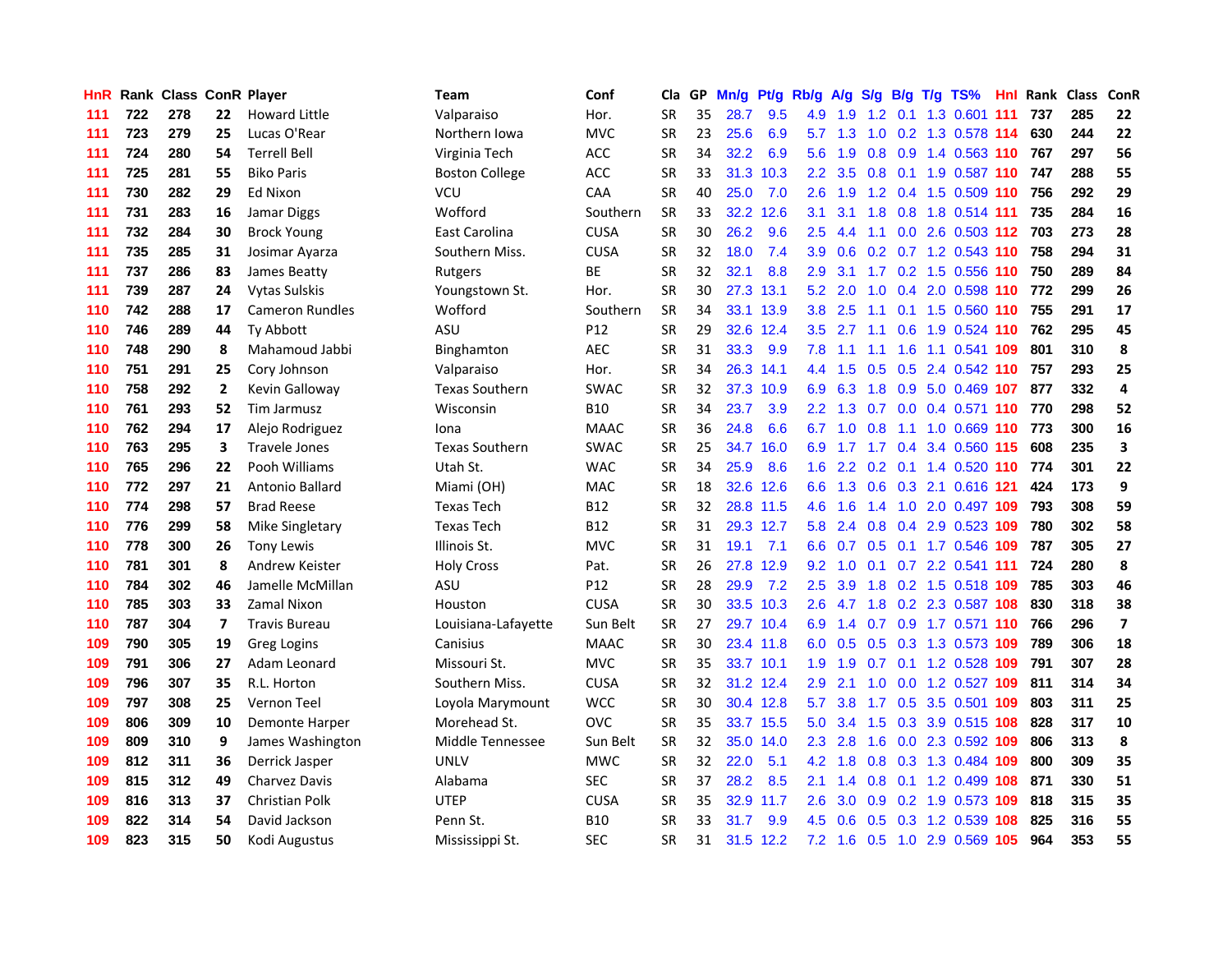| <b>HnR</b> |     | <b>Rank Class ConR Player</b> |    |                       | Team                | Conf        | Cla       |    | GP Mn/g Pt/g Rb/g A/g |           |                  |     | <b>S/g</b>    |                 | B/g T/g TS%                        | Hnl  | Rank Class |     | <b>ConR</b> |
|------------|-----|-------------------------------|----|-----------------------|---------------------|-------------|-----------|----|-----------------------|-----------|------------------|-----|---------------|-----------------|------------------------------------|------|------------|-----|-------------|
| 109        | 827 | 316                           | 26 | Mychel Thompson       | Pepperdine          | <b>WCC</b>  | SR        | 33 |                       | 32.2 14.6 | 5.9              | 1.9 | 1.1           | 1.0             | 1.8 0.460                          | 107  | 896        | 338 | 28          |
| 109        | 829 | 317                           | 24 | Jalin Thomas          | Central Michigan    | <b>MAC</b>  | <b>SR</b> | 29 |                       | 33.6 15.9 | 5.3              | 0.5 | 0.6           |                 | 0.0 1.7 0.521 109                  |      | 804        | 312 | 24          |
| 109        | 830 | 318                           | 89 | <b>Eniel Polynice</b> | Seton Hall          | <b>BE</b>   | <b>SR</b> | 31 | 17.6                  | 3.8       | 2.8              | 2.0 | 0.7           | 0.5             | 1.2 0.411 105                      |      | 971        | 356 | 96          |
| 109        | 831 | 319                           | 27 | Moustapha Diarra      | San Francisco       | <b>WCC</b>  | <b>SR</b> | 34 | 16.2                  | 7.8       | 3.5              | 0.5 |               | $0.2 \quad 0.9$ | 1.6 0.507 107                      |      | 895        | 337 | 27          |
| 109        | 833 | 320                           | 33 | Darius James          | Old Dominion        | CAA         | <b>SR</b> | 33 | 28.5                  | 7.0       | 2.2 <sub>2</sub> |     |               |                 | 3.2 0.6 0.0 1.6 0.487 109          |      | 786        | 304 | 31          |
| 108        | 842 | 321                           | 18 | Larry Wright          | Oakland             | Summit      | <b>SR</b> | 34 | 25.5                  | 9.8       | $3.4^{\circ}$    |     |               |                 | 3.0 0.7 0.3 1.9 0.566 108          |      | 836        | 320 | 18          |
| 108        | 844 | 322                           | 90 | Mike Coburn           | Rutgers             | ВE          | <b>SR</b> | 32 | 33.1                  | 8.8       | 1.9 <sup>°</sup> | 4.0 |               |                 | 1.4 0.3 2.0 0.501 108              |      | 843        | 321 | 88          |
| 108        | 848 | 323                           | 21 | Donavan Monroe        | Coll. of Charleston | Southern    | <b>SR</b> | 37 |                       | 33.1 12.4 | $2.7^{\circ}$    | 2.6 | 0.9           |                 | 0.1 2.1 0.546 107                  |      | 889        | 335 | 21          |
| 108        | 849 | 324                           | 11 | <b>Isacc Miles</b>    | Murray St.          | <b>OVC</b>  | SR        | 32 |                       | 29.2 10.8 | $2.2^{\circ}$    | 3.8 | 1.0           |                 | 0.1 2.5 0.563 108                  |      | 852        | 324 | 11          |
| 108        | 850 | 325                           | 62 | Darion Anderson       | Iowa St.            | B12         | <b>SR</b> | 32 |                       | 33.3 12.8 | 7.2              | 2.5 | 1.0           | 0.1             | 2.6 0.528                          | 108  | 864        | 325 | 63          |
| 108        | 854 | 326                           | 40 | Jeremy Williams       | <b>UTEP</b>         | <b>CUSA</b> | <b>SR</b> | 35 |                       | 29.7 10.5 | 5.5              | 0.9 | 0.8           |                 | 0.8 1.9 0.552                      | 108  | 867        | 328 | 40          |
| 108        | 855 | 327                           | 12 | <b>Will Pratt</b>     | Northwestern St.    | Southland   | <b>SR</b> | 32 |                       | 25.0 17.8 | 4.4              | 1.2 |               |                 | 1.3 0.3 3.4 0.567                  | 108  | 869        | 329 | 13          |
| 108        | 856 | 328                           | 16 | Dan Mavraides         | Princeton           | lvy.        | SR        | 32 |                       | 33.0 12.7 | 4.6              | 2.8 | 1.1           | 0.1             | 2.8 0.540 108                      |      | 866        | 327 | 16          |
| 108        | 859 | 329                           | 14 | Shemik Thompson       | C. Connecticut St.  | <b>NEC</b>  | <b>SR</b> | 31 |                       | 33.1 12.4 | 5.1              | 5.3 | 1.9           |                 | 0.2 2.8 0.465 107                  |      | 888        | 334 | 14          |
| 108        | 864 | 330                           | 10 | George Odufuwa        | North Texas         | Sun Belt    | SR        | 32 |                       | 31.8 11.2 | 10.4             | 1.6 | 0.7           | 0.6             | 2.3 0.574 108                      |      | 847        | 323 | 10          |
| 108        | 866 | 331                           | 92 | Malik Boothe          | St. John's          | ВE          | <b>SR</b> | 32 | 18.6                  | 4.1       | 1.5              | 2.9 | 0.8           |                 | 0.0 1.6 0.514 108                  |      | 865        | 326 | 89          |
| 108        | 869 | 332                           | 10 | G.W. Boon             | <b>Bucknell</b>     | Pat.        | <b>SR</b> | 34 | 20.4                  | 8.7       | 3.8 <sub>1</sub> | 0.6 |               |                 | 0.3 0.2 0.8 0.551 107              |      | 875        | 331 | 10          |
| 108        | 874 | 333                           | 42 | Jamar Abrams          | East Carolina       | <b>CUSA</b> | SR        | 33 | 25.6                  | 10.3      | 4.1              | 0.9 |               |                 | 0.6 0.2 1.2 0.593 107              |      | 885        | 333 | 42          |
| 107        | 879 | 334                           | 61 | <b>Adrian Thomas</b>  | Miami (FL)          | ACC         | <b>SR</b> | 36 | 27.6                  | 9.1       |                  |     |               |                 | 3.7 0.8 0.4 0.1 1.1 0.566 107      |      | 894        | 336 | 62          |
| 107        | 895 | 335                           | 35 | <b>Keyon Carter</b>   | Old Dominion        | CAA         | <b>SR</b> | 34 | 22.5                  | 7.3       | 4.1              | 0.9 |               |                 | 0.4 0.3 1.1 0.493 107              |      | 898        | 339 | 34          |
| 107        | 904 | 336                           | 29 | <b>Troy Payne</b>     | Santa Clara         | <b>WCC</b>  | <b>SR</b> | 38 | 24.5                  | 5.4       | 5.9              | 1.1 |               |                 | 1.6 0.3 1.1 0.516 106              |      | 934        | 344 | 29          |
| 107        | 907 | 337                           | 14 | Ryan White            | Texas St.           | Southland   | <b>SR</b> | 32 |                       | 29.5 11.9 | 3.5              | 4.8 |               |                 | 1.7 0.1 2.9 0.567 106              |      | 955        | 349 | 14          |
| 107        | 908 | 338                           | 20 | Michael Tyeidt        | North Dakota St.    | Summit      | SR        | 29 |                       | 32.2 15.3 | 3.7              |     |               |                 | 2.2 0.7 0.4 1.8 0.581 107          |      | 908        | 341 | 20          |
| 107        | 915 | 339                           | 31 | John Freeman          | Southern Illinois   | <b>MVC</b>  | <b>SR</b> | 32 | 23.3                  | 5.6       | 3.0 <sub>2</sub> | 2.1 | 1.1           |                 | 0.6 1.3 0.503 105                  |      | 985        | 361 | 32          |
| 107        | 920 | 340                           | 60 | Andrew Jones          | Penn St.            | B10         | SR        | 34 | 30.3                  | 6.0       | 5.6              | 0.6 |               |                 | 0.4 0.1 1.3 0.540 106              |      | 944        | 346 | 62          |
| 107        | 922 | 341                           | 16 | <b>Ricky Cadell</b>   | St. Francis (NY)    | <b>NEC</b>  | <b>SR</b> | 30 |                       | 31.3 16.2 | 3.7              | 1.8 | 1.1           |                 | 0.0 2.5 0.517 106                  |      | 957        | 351 | 17          |
| 106        | 924 | 342                           | 39 | Djibril Thiam         | Wyoming             | <b>MWC</b>  | <b>SR</b> | 30 | 26.5                  | 9.6       | 4.6              | 0.5 | 1.2           | 1.5             | 1.6 0.559 106                      |      | 941        | 345 | 40          |
| 106        | 931 | 343                           | 12 | La'Ryan Gary          | Louisiana-Lafayette | Sun Belt    | SR        | 28 | 20.5                  | 10.1      | 3.0 <sub>1</sub> | 1.0 | 0.9           | 0.6             | 1.9 0.569 106                      |      | 950        | 347 | 12          |
| 106        | 932 | 344                           | 12 | Jer'Vaughn Johnson    | Cal St. Fullerton   | <b>BWst</b> | SR        | 27 |                       | 29.5 14.3 | 7.0              | 1.3 | 0.9           | 0.3             | 2.6 0.575 108                      |      | 834        | 319 | 13          |
| 106        | 934 | 345                           | 24 | <b>Brandon Moore</b>  | Mercer              | ASun        | <b>SR</b> | 22 |                       | 26.1 11.9 | 6.5              | 1.0 | 0.9           | 1.0             | 2.6 0.527 112                      |      | 708        | 276 | 20          |
| 106        | 937 | 346                           | 56 | Senario Hillman       | Alabama             | SEC         | <b>SR</b> | 37 | 20.9                  | 6.4       | $2.5^{\circ}$    | 1.7 | 1.4           |                 | 0.2 1.7 0.452 105                  |      | 994        | 365 | 56          |
| 106        | 940 | 347                           | 68 | D'walyn Roberts       | <b>Texas Tech</b>   | <b>B12</b>  | SR        | 26 | 24.7                  | 6.5       |                  |     | 5.5 0.8 0.7   |                 | 1.1 1.0 0.576 106                  |      | 927        | 343 | 67          |
| 106        | 942 | 348                           | 23 | Jeron Belin           | Saint Peter's       | <b>MAAC</b> | <b>SR</b> | 34 | 26.6                  | 11.6      |                  |     |               |                 | 5.2 0.8 0.9 0.6 2.4 0.452 104 1029 |      |            | 376 | 27          |
| 106        | 945 | 349                           | 30 | <b>Michael Rogers</b> | Valparaiso          | Hor.        | <b>SR</b> | 35 | 14.6                  | 5.0       | 3.1              | 0.5 |               |                 | 0.5 0.1 0.6 0.581 105              |      | 959        | 352 | 31          |
| 106        | 946 | 350                           | 26 | Darryl Evans          | Furman              | Southern    | <b>SR</b> | 33 | 30.7                  | 8.7       | 3.0 <sub>1</sub> | 3.5 |               |                 | 1.2 0.2 2.0 0.568 105              |      | 969        | 355 | 25          |
| 106        | 955 | 351                           | 66 | <b>Maurice Miller</b> | Georgia Tech        | ACC         | <b>SR</b> | 31 | 20.2                  | 6.0       | $2.2^{\circ}$    | 2.4 | $1.4^{\circ}$ |                 | $0.0$ 1.6 $0.537$                  | -105 | 977        | 358 | 66          |
| 106        | 956 | 352                           | 14 | Rashaun McLemore      | Cal St. Northridge  | <b>BWst</b> | <b>SR</b> | 29 | 24.6                  | 14.6      | 3.7              | 1.1 | 0.6           |                 | 0.2 2.4 0.551                      | 107  | 901        | 340 | 14          |
| 106        | 957 | 353                           | 13 | Rashad Allison        | Arkansas St.        | Sun Belt    | SR        | 32 | 27.0                  | 9.6       |                  |     |               |                 | 2.2 3.8 0.8 0.2 1.7 0.540 105      |      | 967        | 354 | 15          |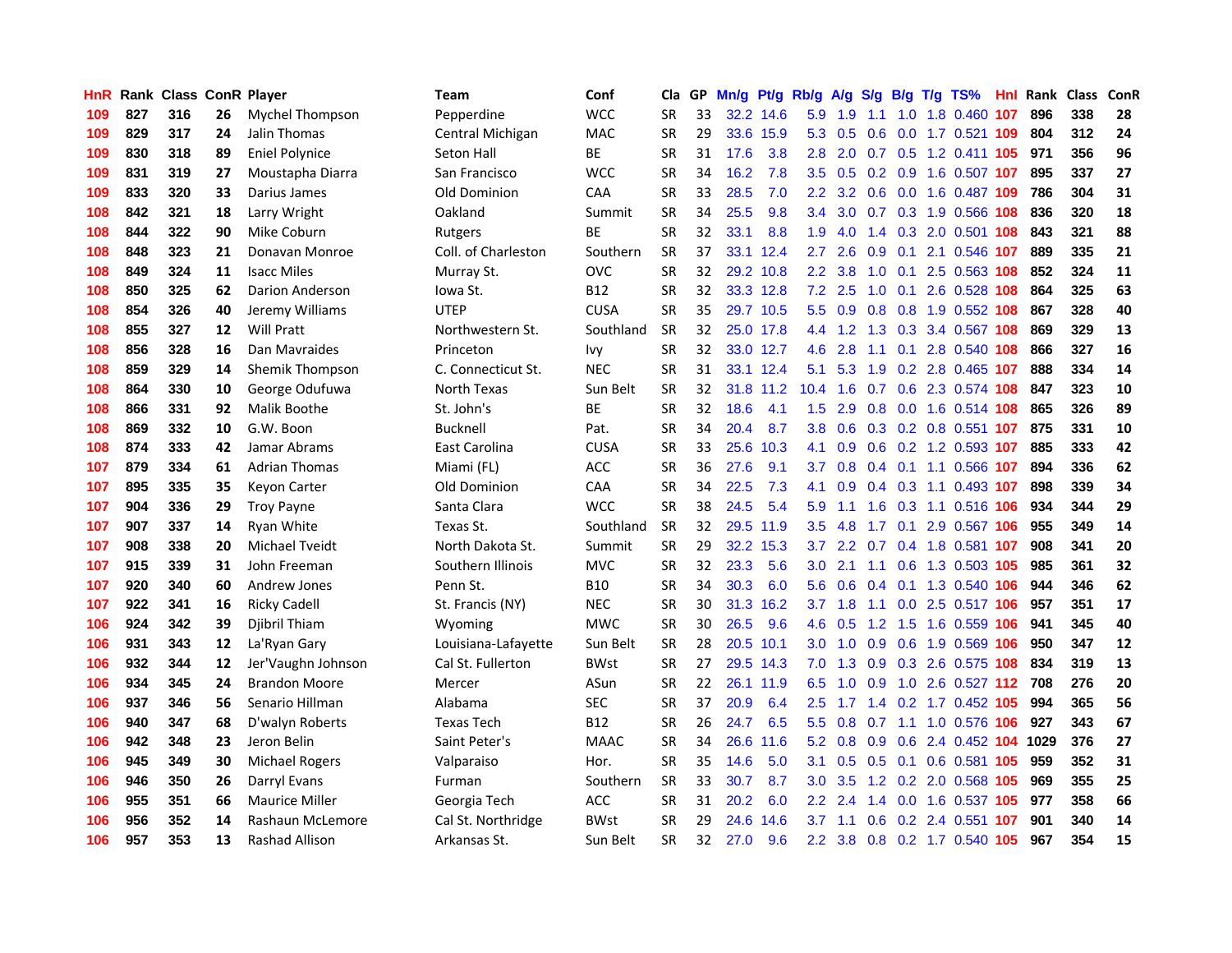| HnR. |      | <b>Rank Class ConR Player</b> |    |                       | Team                       | Conf            | Cla       | GP. | Mn/g Pt/g |           | Rb/g A/g         |                |     |                 | S/g B/g T/g TS%                    | Hnl |          | Rank Class | <b>ConR</b> |
|------|------|-------------------------------|----|-----------------------|----------------------------|-----------------|-----------|-----|-----------|-----------|------------------|----------------|-----|-----------------|------------------------------------|-----|----------|------------|-------------|
| 106  | 959  | 354                           | 18 | Mike Scott            | Fairleigh Dickinson        | <b>NEC</b>      | SR        | 29  |           | 37.2 14.9 | 5.2              | 4.4            | 1.6 | 0.2             | 3.6 0.530                          | 105 | 1004     | 368        | 22          |
| 106  | 961  | 355                           | 19 | Shawn Atupem          | Mount St. Mary's           | <b>NEC</b>      | <b>SR</b> | 32  |           | 26.5 10.8 | 5.0              | 1.2            | 0.9 | 0.3             | 2.0 0.556 105                      |     | 972      | 357        | 19          |
| 106  | 962  | 356                           | 44 | <b>Phil Jones</b>     | Charlotte                  | A10             | <b>SR</b> | 15  | 21.5      | 7.5       | 5.5              | 0.6            | 0.4 | 1.9             | 1.1 0.595 117                      |     | 529      | 210        | 25          |
| 105  | 965  | 357                           | 32 | Ben Dowdell           | Santa Clara                | <b>WCC</b>      | <b>SR</b> | 38  | 24.7      | 8.2       | 4.7              | 0.9            |     | $1.1 \quad 0.5$ | 1.8 0.561 105 1003                 |     |          | 367        | 33          |
| 105  | 976  | 358                           | 11 | Lindsey Hughey        | Weber St.                  | <b>BSky</b>     | <b>SR</b> | 32  |           | 31.2 12.4 |                  | $5.2$ 2.5      |     |                 | 1.4 0.1 2.8 0.539 103 1091         |     |          | 394        | 15          |
| 105  | 977  | 359                           | 20 | Kyle Johnson          | Long Island U.             | <b>NEC</b>      | <b>SR</b> | 33  |           | 26.3 10.8 |                  | $5.5\quad 0.9$ |     |                 | 0.7 0.2 1.2 0.549 105              |     | 978      | 359        | 20          |
| 105  | 982  | 360                           | 4  | <b>Tyrone Hanson</b>  | Jackson St.                | <b>SWAC</b>     | <b>SR</b> | 32  |           | 30.1 13.9 | 3.9 <sup>°</sup> |                |     |                 | 2.2 0.8 0.5 2.3 0.561 104 1017     |     |          | 373        | 6           |
| 105  | 985  | 361                           | 41 | Adam Nigon            | Colorado St.               | <b>MWC</b>      | SR        | 30  | 22.1      | 6.4       | 2.3              | 1.7            |     |                 | 1.1 0.1 1.3 0.598 105              |     | 991      | 364        | 42          |
| 105  | 987  | 362                           | 27 | Rashon Dwight         | Iona                       | <b>MAAC</b>     | <b>SR</b> | 36  | 23.6      | 8.4       | $2.7^{\circ}$    | 2.3            | 1.3 |                 | 0.4 1.8 0.531 105                  |     | 987      | 362        | 24          |
| 105  | 992  | 363                           | 12 | <b>Eric Platt</b>     | Northern Arizona           | <b>BSky</b>     | <b>SR</b> | 31  |           | 23.3 10.1 | 2.6              | 1.3            | 0.9 |                 | 0.3 1.4 0.642 105                  |     | 984      | 360        | 12          |
| 105  | 994  | 364                           | 47 | Jerrell Williams      | La Salle                   | A10             | <b>SR</b> | 33  |           | 26.6 13.8 | 7.4              | 1.4            | 1.1 |                 | 0.2 3.4 0.508                      | 104 | 1011     | 370        | 47          |
| 105  | 998  | 365                           | 31 | DeVaughn Washington   | Ohio                       | <b>MAC</b>      | <b>SR</b> | 34  |           | 29.5 13.4 | 5.6              | 0.9            | 1.1 |                 | 0.4 1.8 0.548 105                  |     | 989      | 363        | 29          |
| 105  | 999  | 366                           | 35 | Aaron Carter          | Indiana St.                | <b>MVC</b>      | <b>SR</b> | 34  | 22.9      | 8.6       | 2.9              | 0.8            | 0.6 | 0.5             | 1.3 0.550 104                      |     | 1007     | 369        | 35          |
| 105  | 1006 | 367                           | 71 | John Roberson         | <b>Texas Tech</b>          | <b>B12</b>      | SR        | 30  |           | 35.3 14.1 | 2.0              | 4.4            | 1.1 | 0.2             | 3.3 0.551 104                      |     | 1020     | 374        | 72          |
| 105  | 1008 | 368                           | 26 | Daeguon Montreal      | Boise St.                  | <b>WAC</b>      | <b>SR</b> | 35  |           | 26.1 10.2 | 5.2              | 0.9            | 0.5 |                 | $0.4$ 1.2 0.523                    | 104 | 1014     | 372        | 26          |
| 105  | 1009 | 369                           | 16 | Jamarco Warren        | <b>Charleston Southern</b> | <b>BSou</b>     | <b>SR</b> | 32  |           | 33.4 17.6 | 3.0 <sub>2</sub> | 2.8            | 1.4 | 0.1             | 3.1 0.585 104 1043                 |     |          | 380        | 18          |
| 104  | 1014 | 370                           | 16 | David Ndoumba         | SE Louisiana               | Southland       | <b>SR</b> | 29  |           | 28.8 10.9 | 7.7              | 0.9            | 0.5 | 1.8             | 1.6 0.569 104 1034                 |     |          | 377        | 16          |
| 104  | 1019 | 371                           | 29 | Jordan Miller         | Furman                     | Southern        | <b>SR</b> | 30  |           | 27.1 11.3 | 2.5              |                |     |                 | 1.7 0.7 0.5 1.7 0.540 104 1042     |     |          | 379        | 29          |
| 104  | 1020 | 372                           | 50 | Marquis Jones         | Rhode Island               | A10             | <b>SR</b> | 34  |           | 34.8 11.0 |                  | $3.2$ $3.8$    |     |                 | 1.6 0.2 2.4 0.522 104 1046         |     |          | 382        | 49          |
| 104  | 1024 | 373                           | 13 | Deividas Busma        | Idaho St.                  | <b>BSky</b>     | <b>SR</b> | 29  |           | 30.3 11.8 | 6.9              |                |     |                 | 0.7 0.7 1.9 1.9 0.510 104 1037     |     |          | 378        | 13          |
| 104  | 1025 | 374                           | 16 | Nvika Williams        | Pacific                    | <b>BWst</b>     | <b>SR</b> | 31  | 18.0      | 8.1       |                  | 4.4 0.2        |     |                 | 0.4 0.7 1.4 0.577 104 1022         |     |          | 375        | 16          |
| 104  | 1030 | 375                           | 37 | Carlton Fay           | Southern Illinois          | <b>MVC</b>      | <b>SR</b> | 32  |           | 28.8 12.7 | 4.0              | 0.7            |     |                 | 0.4 0.3 1.8 0.522 103 1104         |     |          | 401        | 40          |
| 104  | 1031 | 376                           | 32 | Tone Boyle            | Milwaukee                  | Hor.            | <b>SR</b> | 33  |           | 34.2 12.9 | 3.3 <sub>1</sub> | 1.1            | 0.9 |                 | 0.1 1.2 0.526 104 1044             |     |          | 381        | 33          |
| 104  | 1033 | 377                           | 51 | Kris Richard          | Tulane                     | <b>CUSA</b>     | <b>SR</b> | 30  |           | 35.5 11.4 | 6.1              | 2.3            | 1.7 |                 | 0.6 1.4 0.514 102 1113             |     |          | 404        | 56          |
| 104  | 1035 | 378                           | 17 | <b>Greg Plater</b>    | Long Beach St.             | <b>BWst</b>     | <b>SR</b> | 34  |           | 34.3 11.8 | 2.6              | 1.8            | 1.0 |                 | 0.1 1.7 0.543 102 1116             |     |          | 407        | 17          |
| 104  | 1039 | 379                           | 26 | Micah Williams        | East Tennessee St.         | ASun            | <b>SR</b> | 35  |           | 34.5 14.1 | 4.1              | 1.3            | 0.9 |                 | 0.2 1.8 0.528 103 1058             |     |          | 387        | 29          |
| 104  | 1048 | 380                           | 40 | <b>Marcus Kitts</b>   | William & Mary             | <b>CAA</b>      | SR        | 32  | 24.2      | 9.2       | 5.8              | 0.8            | 0.5 | 1.9             | 2.1 0.540 103 1063                 |     |          | 388        | 40          |
| 104  | 1051 | 381                           | 69 | Gary Clark            | Wake Forest                | ACC             | <b>SR</b> | 32  |           | 26.7 10.9 | 2.2 <sub>2</sub> | 1.6            | 0.9 |                 | 0.2 1.7 0.651 102 1115             |     |          | 406        | 69          |
| 104  | 1053 | 382                           | 38 | <b>Aaron Ellis</b>    | Wichita St.                | <b>MVC</b>      | <b>SR</b> | 37  | 18.0      | 4.5       | 3.6              | 0.4            |     | $0.3 \quad 0.4$ | 0.6 0.516 103 1055                 |     |          | 385        | 37          |
| 104  | 1054 | 383                           | 62 | <b>Riley Benock</b>   | Mississippi St.            | <b>SEC</b>      | <b>SR</b> | 31  | 32.0      | 6.2       | $3.4^{\circ}$    | 2.3            |     |                 | 1.2 0.2 1.1 0.625 100 1230         |     |          | 437        | 67          |
| 103  | 1060 | 384                           | 31 | DeAntre Jefferson     | Chattanooga                | Southern        | <b>SR</b> | 32  | 21.3      | 8.2       |                  | 6.4 0.7        |     |                 | 0.3 0.4 1.7 0.623 103 1079         |     |          | 392        | 31          |
| 103  | 1067 | 385                           | 35 | <b>Kramer Knutson</b> | Portland                   | <b>WCC</b>      | <b>SR</b> | 31  | 27.0      | 6.2       |                  | $5.1$ 1.2 0.6  |     |                 | 1.5 0.9 0.571 103 1067             |     |          | 390        | 34          |
| 103  | 1068 | 386                           | 55 | Donte Smith           | <b>USC</b>                 | P <sub>12</sub> | <b>SR</b> | 34  | 28.3      | 9.7       | 1.6 <sup>°</sup> | 1.6            | 0.8 |                 | 0.1 1.3 0.526 103 1085             |     |          | 393        | 55          |
| 103  | 1074 | 387                           | 15 | <b>Bobby Howard</b>   | Montana St.                | <b>BSky</b>     | <b>SR</b> | 31  | 32.0      | 14.8      | 7.2              | 1.7            |     |                 | 0.9 0.3 1.9 0.479 103 1072         |     |          | 391        | 14          |
| 103  | 1075 | 388                           | 53 | A.J. Tyler            | Central Florida            | <b>CUSA</b>     | <b>SR</b> | 26  | 17.2      | 5.4       | 2.8              | 0.4            | 0.3 |                 | 0.8 0.3 0.486 103 1053             |     |          | 384        | 52          |
| 103  | 1078 | 389                           | 9  | <b>Anthony Minor</b>  | Hartford                   | AEC             | <b>SR</b> | 31  | 25.5      | 6.7       | 3.8 <sub>2</sub> | 2.6            | 1.5 |                 | $0.7$ 1.9 $0.565$                  |     | 103 1096 | 399        | 13          |
| 103  | 1079 | 390                           | 28 | Paul Noonan           | Boise St.                  | WAC             | <b>SR</b> | 35  | 28.8      | 9.9       | 3.3 <sub>2</sub> | 1.7            | 0.8 | 0.3             | 1.7 0.597                          | 103 | 1092     | 395        | 28          |
| 103  | 1084 | 391                           | 32 | Mike Ringgold         | Rider                      | <b>MAAC</b>     | <b>SR</b> | 34  |           | 30.9 12.1 |                  |                |     |                 | 5.4 2.5 0.9 0.6 2.8 0.495 103 1093 |     |          | 396        | 32          |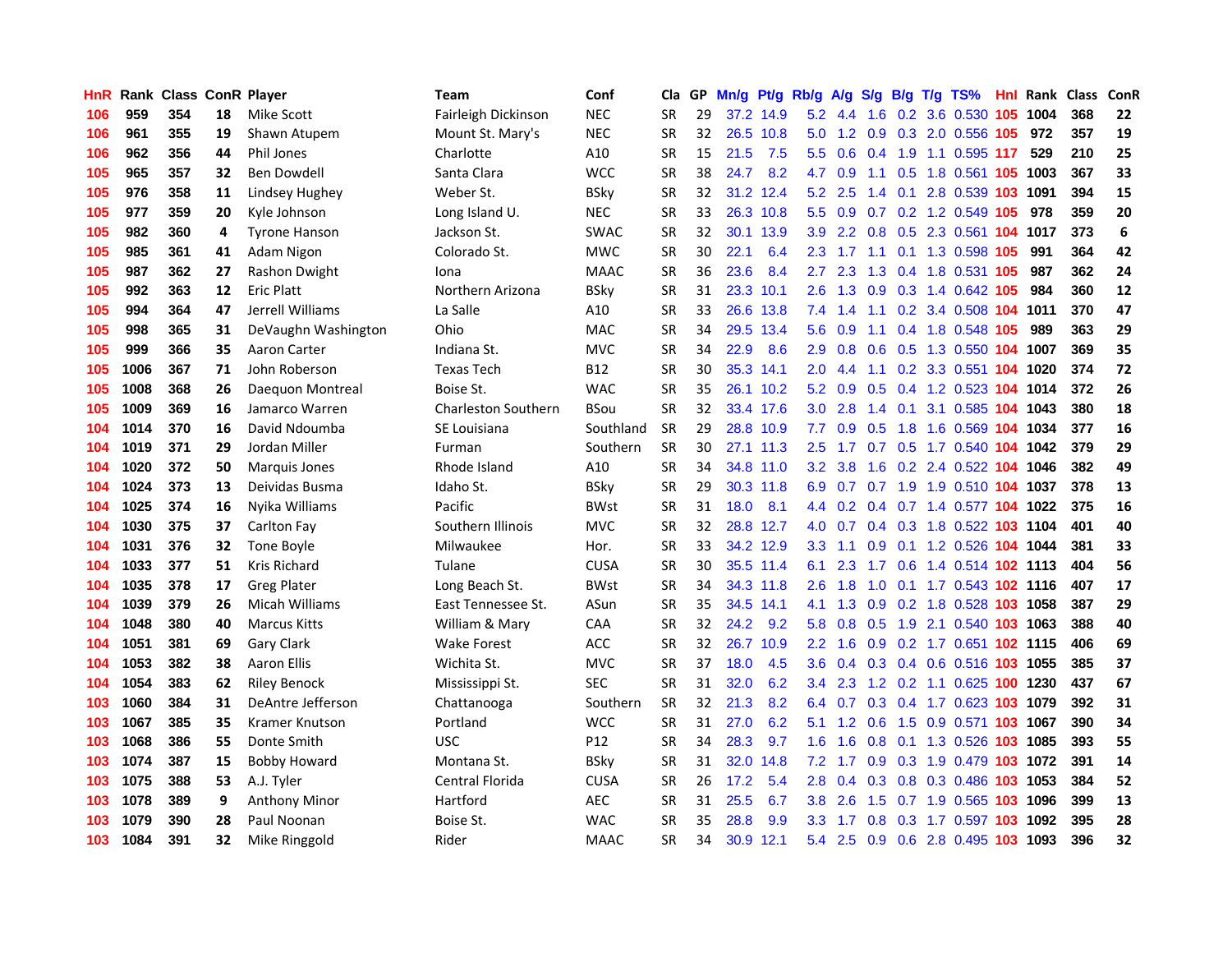| HnR. |      | <b>Rank Class ConR Player</b> |    |                         | Team               | Conf        | Cla       |    | GP Mn/g | Pt/g      | Rb/g             | <b>A/g</b>      |                  |                 | S/g B/g T/g TS%                    |     | <b>Hnl Rank Class</b> |     | ConR         |
|------|------|-------------------------------|----|-------------------------|--------------------|-------------|-----------|----|---------|-----------|------------------|-----------------|------------------|-----------------|------------------------------------|-----|-----------------------|-----|--------------|
| 103  | 1087 | 392                           | 33 | Nick Leon               | Saint Peter's      | <b>MAAC</b> | SR        | 33 |         | 32.8 10.4 | $2.2\,$          | 3.2             | 1.0              | 0.0             | 2.5 0.495                          | 101 | 1172                  | 420 | 36           |
| 103  | 1088 | 393                           | 10 | Joey Accaoui            | Vermont            | <b>AEC</b>  | <b>SR</b> | 29 |         | 27.2 11.3 | 1.9              | 1.6             | 0.5              | 0.0             | 1.6 0.570 103 1095                 |     |                       | 398 | 12           |
| 103  | 1093 | 394                           | 70 | <b>Justin Knox</b>      | North Carolina     | <b>ACC</b>  | <b>SR</b> | 37 | 14.4    | 4.6       | 3.2              | 0.4             |                  | $0.2 \quad 0.3$ | 1.1 0.550 102 1125                 |     |                       | 410 | 70           |
| 103  | 1097 | 395                           | 23 | Jerrell Thompson        | Sacred Heart       | <b>NEC</b>  | <b>SR</b> | 29 |         | 31.4 11.4 |                  | 4.2 3.7         |                  | $1.6 \quad 0.1$ | 2.6 0.516 102 1111                 |     |                       | 402 | 24           |
| 103  | 1099 | 396                           | 18 | <b>Brett Royster</b>    | Florida Atlantic   | Sun Belt    | <b>SR</b> | 32 | 30.2    | 8.3       |                  |                 |                  |                 | 6.0 0.3 0.4 3.0 1.3 0.585 102 1112 |     |                       | 403 | 19           |
| 103  | 1104 | 397                           | 7  | <b>Tramayne Moorer</b>  | Alabama St.        | <b>SWAC</b> | <b>SR</b> | 16 |         | 20.8 12.4 | 5.7              | 0.5             |                  |                 | 0.9 0.3 1.1 0.554 124              |     | 352                   | 147 | $\mathbf{1}$ |
| 103  | 1108 | 398                           | 11 | Dane DiLiegro           | New Hampshire      | AEC         | <b>SR</b> | 27 | 28.4    | 8.7       | 8.2              | 0.5             |                  |                 | 0.6 0.3 1.8 0.560 104 1051         |     |                       | 383 | 11           |
| 103  | 1109 | 399                           | 56 | Calvin Haynes           | Oregon St.         | P12         | <b>SR</b> | 29 | 23.4    | 9.3       | 3.1              | 2.1             |                  | $1.2 \quad 0.1$ | 2.2 0.511 102 1127                 |     |                       | 411 | 57           |
| 103  | 1110 | 400                           | 29 | Jeff Smith              | Mercer             | ASun        | <b>SR</b> | 19 |         | 31.2 14.7 | 3.0 <sub>2</sub> | 3.5             |                  | $1.2 \quad 0.1$ | 3.6 0.519 108                      |     | 844                   | 322 | 25           |
| 103  | 1111 | 401                           | 76 | David Tairu             | <b>Texas Tech</b>  | <b>B12</b>  | <b>SR</b> | 32 |         | 25.1 10.0 | 2.8              | 0.9             |                  |                 | 0.7 0.2 0.9 0.547 102 1141         |     |                       | 415 | 76           |
| 102  | 1114 | 402                           | 48 | Evan Washington         | Air Force          | <b>MWC</b>  | <b>SR</b> | 32 | 32.0    | 7.4       | 4.5              | 4.0             |                  |                 | 1.2 0.6 1.9 0.473 102 1136         |     |                       | 413 | 49           |
| 102  | 1116 | 403                           | 35 | Warren Edney            | Fairfield          | <b>MAAC</b> | <b>SR</b> | 30 | 17.9    | 6.7       | 3.3 <sub>2</sub> | 0.5             |                  |                 | 0.4 0.3 0.9 0.501 103 1102         |     |                       | 400 | 33           |
| 102  | 1120 | 404                           | 32 | Tim Johnson             | Wofford            | Southern    | <b>SR</b> | 34 | 28.6    | 6.0       | 8.5              | 2.5             | 1.3              | 0.6             | 2.1 0.445 102 1131                 |     |                       | 412 | 32           |
| 102  | 1121 | 405                           | 19 | <b>Bernard Toombs</b>   | Troy               | Sun Belt    | <b>SR</b> | 29 | 28.4    | 9.6       | 9.2              | 0.7             | 0.8              | 1.6             | 1.3 0.527 101                      |     | 1188                  | 426 | 25           |
| 102  | 1124 | 406                           | 45 | <b>Gerald Colds</b>     | Drexel             | CAA         | SR        | 31 | 32.3    | 9.7       | $2.7^{\circ}$    | 2.4             | 0.8              | 0.3             | 1.8 0.418 102 1124                 |     |                       | 409 | 45           |
| 102  | 1127 | 407                           | 34 | Josh Bedwell            | Samford            | Southern    | <b>SR</b> | 31 | 23.2    | 8.3       | 2.5              | 1.7             | 0.8              |                 | 0.0 1.3 0.660 102 1138             |     |                       | 414 | 33           |
| 102  | 1129 | 408                           | 54 | Joseph Katuka           | George Washington  | A10         | <b>SR</b> | 31 | 21.3    | 8.1       |                  |                 |                  |                 | 5.0 0.5 0.7 0.9 1.7 0.490 102 1146 |     |                       | 417 | 54           |
| 102  | 1134 | 409                           | 21 | <b>Tyler Bernardini</b> | Pennsylvania       | <b>Ivy</b>  | <b>SR</b> | 28 |         | 30.4 12.9 | 3.9 <sup>°</sup> | 1.3             |                  |                 | 1.3 0.2 1.8 0.532 101 1190         |     |                       | 427 | 22           |
| 102  | 1137 | 410                           | 58 | Jay-R Strowbridge       | Oregon             | P12         | <b>SR</b> | 39 | 25.6    | 9.4       |                  | $2.4$ 1.0       |                  |                 | 0.7 0.1 0.9 0.515 102 1160         |     |                       | 419 | 58           |
| 102  | 1142 | 411                           | 36 | <b>Geoff McCammon</b>   | Loyola (IL)        | Hor.        | <b>SR</b> | 31 |         | 31.1 14.4 |                  | $3.0 \quad 1.0$ |                  |                 | 0.9 0.2 1.9 0.560 101 1214         |     |                       | 432 | 38           |
| 102  | 1143 | 412                           | 25 | David Hicks             | Long Island U.     | <b>NEC</b>  | <b>SR</b> | 33 |         | 26.2 10.9 |                  | $3.4 \quad 1.0$ |                  |                 | 0.9 0.2 1.3 0.527 102 1147         |     |                       | 418 | 25           |
| 102  | 1144 | 413                           | 20 | <b>Tommie Sykes</b>     | Louisiana-Monroe   | Sun Belt    | <b>SR</b> | 30 |         | 30.2 11.5 |                  | 6.3 1.2         |                  |                 | 1.5 0.3 2.1 0.510 101              |     | 1179                  | 424 | 23           |
| 102  | 1145 | 414                           | 23 | Matt Lander             | Western Illinois   | Summit      | <b>SR</b> | 30 |         | 36.2 17.0 | $2.3^{\circ}$    | 2.7             | 0.9 <sub>o</sub> |                 | 0.2 3.1 0.532                      | -98 | 1322                  | 467 | 31           |
| 102  | 1149 | 415                           | 32 | Justin Tubbs            | East Tennessee St. | ASun        | <b>SR</b> | 33 |         | 29.6 10.5 | 4.6              | 0.4             | 1.1              |                 | 0.1 1.2 0.539 102 1145             |     |                       | 416 | 33           |
| 102  | 1155 | 416                           | 17 | Devon Baker             | Northwestern St.   | Southland   | <b>SR</b> | 32 |         | 27.3 15.5 | 2.4              | 2.0             | 1.5              |                 | 0.0 2.2 0.555 101                  |     | 1173                  | 421 | 18           |
| 102  | 1159 | 417                           | 5  | Alex Jones              | Seattle            | Ind.        | <b>SR</b> | 31 |         | 21.2 11.8 | 4.0              | 0.5             | 0.7              |                 | 0.4 2.2 0.542 101                  |     | 1206                  | 431 | 5            |
| 102  | 1160 | 418                           | 58 | Aaron Holmes            | Tulane             | <b>CUSA</b> | <b>SR</b> | 19 | 21.8    | 8.9       | 4.1              | 1.6             | 0.6              |                 | 0.1 1.3 0.631 106                  |     | 923                   | 342 | 45           |
| 102  | 1163 | 419                           | 34 | Darryl Roberts          | Akron              | <b>MAC</b>  | <b>SR</b> | 36 | 27.6    | 8.5       | 2.8              | 1.7             | 0.7              |                 | 0.0 1.1 0.596 101                  |     | 1174                  | 422 | 34           |
| 102  | 1165 | 420                           | 19 | Jonathan Moore          | Gardner-Webb       | <b>BSou</b> | <b>SR</b> | 26 |         | 29.8 14.0 | $4.4^{\circ}$    | 0.9             | 1.0              | 0.0             | 2.1 0.524 104 1012                 |     |                       | 371 | 17           |
| 102  | 1171 | 421                           | 23 | Dominique Johnson       | North Texas        | Sun Belt    | <b>SR</b> | 33 |         | 26.6 10.2 | 2.0              |                 | $3.2 \quad 0.8$  |                 | 0.0 2.1 0.605 101 1177             |     |                       | 423 | 22           |
| 101  | 1178 | 422                           | 20 | <b>Justin Stommes</b>   | Eastern Kentucky   | <b>OVC</b>  | SR        | 27 |         | 28.8 11.7 | 3.0 <sub>1</sub> | 2.6             |                  |                 | 0.9 0.4 1.9 0.583 102 1117         |     |                       | 408 | 19           |
| 101  | 1180 | 423                           | 29 | Cecil Gresham           | Bryant             | <b>NEC</b>  | <b>SR</b> | 27 |         | 30.1 14.3 |                  | 4.4 0.9         |                  |                 | 0.6 0.5 1.3 0.598 103 1057         |     |                       | 386 | 23           |
| 101  | 1181 | 424                           | 24 | Steffphon Pettigrew     | Western Kentucky   | Sun Belt    | <b>SR</b> | 32 |         | 33.9 14.6 |                  |                 |                  |                 | 6.1 1.3 0.8 0.6 2.0 0.536 100 1224 |     |                       | 436 | 26           |
| 101  | 1183 | 425                           | 35 | <b>Steve McNees</b>     | Akron              | MAC         | <b>SR</b> | 36 | 31.5    | 8.6       | 2.6              | 2.8             | 0.8              |                 | 0.1 1.2 0.481 101 1198             |     |                       | 429 | 35           |
| 101  | 1184 | 426                           | 46 | Clint Hopf              | Evansville         | <b>MVC</b>  | <b>SR</b> | 32 | 18.3    | 6.0       | $3.4^{\circ}$    | 0.2             |                  |                 | 0.4 0.3 0.8 0.613 101 1187         |     |                       | 425 | 47           |
| 101  | 1185 | 427                           | 20 | Joe Harden              | <b>UC Davis</b>    | <b>BWst</b> | <b>SR</b> | 28 | 29.6    | 14.9      | $5.6^{\circ}$    | 1.6             | $1.4^{\circ}$    |                 | 0.3 2.3 0.535 101                  |     | 1222                  | 435 | 20           |
| 101  | 1187 | 428                           | 37 | Lyndon Jordan           | Fairfield          | <b>MAAC</b> | <b>SR</b> | 32 | 12.8    | 3.5       | 1.3 <sub>1</sub> | 0.8             | 0.6              | 0.0             | $0.4$ 0.562                        | 101 | 1196                  | 428 | 37           |
| 101  | 1196 | 429                           | 16 | Neal Kingman            | Northern Colorado  | <b>BSky</b> | <b>SR</b> | 32 |         | 25.1 10.3 | 4.3              |                 |                  |                 | 1.5 0.5 0.4 1.9 0.559 101 1203     |     |                       | 430 | 16           |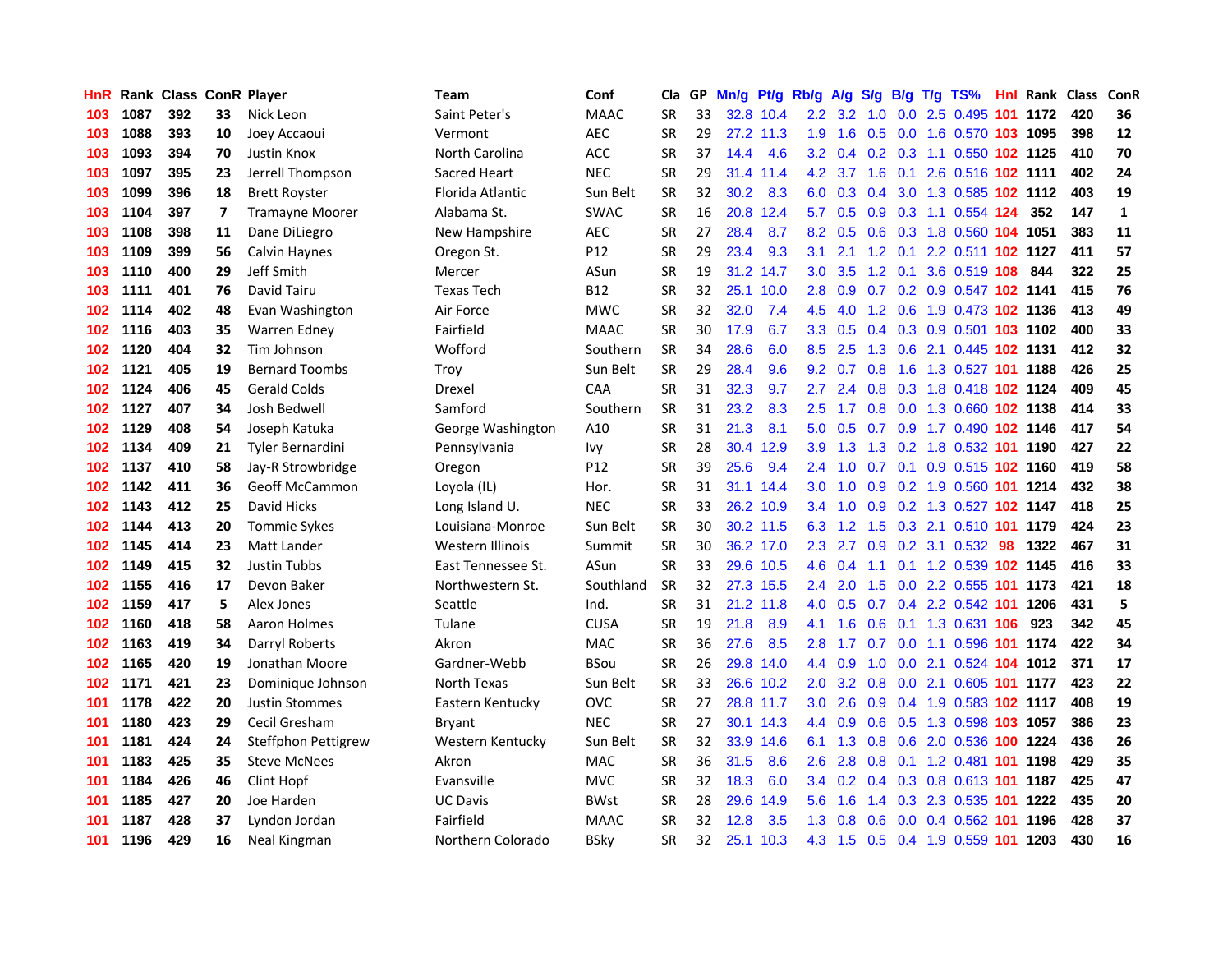| <b>HnR</b> |      | <b>Rank Class ConR Player</b> |     |                        | <b>Team</b>          | Conf        | Cla       |    | GP Mn/g | Pt/g Rb/g |               | A/g                 |     |                 | S/g B/g T/g TS%            | Hnl | Rank Class |     | ConR             |
|------------|------|-------------------------------|-----|------------------------|----------------------|-------------|-----------|----|---------|-----------|---------------|---------------------|-----|-----------------|----------------------------|-----|------------|-----|------------------|
| 101        | 1211 | 430                           | 47  | Wayne Runnels          | Creighton            | <b>MVC</b>  | <b>SR</b> | 39 | 11.5    | 2.9       | $2.5\,$       | 0.7                 | 0.3 | 0.2             | $0.7$ 0.593                | 100 | 1239       | 440 | 48               |
| 101        | 1212 | 431                           | 104 | Charles Okwandu        | Connecticut          | <b>BE</b>   | <b>SR</b> | 41 | 15.4    | 2.9       | 2.8           | 0.5                 | 0.3 | 1.2             | 0.9 0.474 101              |     | 1215       | 433 | 105              |
| 101        | 1224 | 432                           | 48  | Ryan Wedel             | <b>Drake</b>         | <b>MVC</b>  | <b>SR</b> | 31 | 30.1    | 10.9      | 2.4           | 2.0                 | 0.5 | 0.0             | 1.5 0.581                  |     | 100 1271   | 448 | 49               |
| 101        | 1226 | 433                           | 24  | Mark Coury             | Cornell              | Ivy         | <b>SR</b> | 28 | 17.1    | 5.3       | 3.9           | 0.9                 |     |                 | 0.7 0.6 0.7 0.516          | -99 | 1279       | 451 | 25               |
| 100        | 1228 | 434                           | 25  | Peter Sullivan         | Brown                | Ivy         | <b>SR</b> | 23 |         | 29.5 14.2 | 5.6           | 2.1                 |     | $0.7 \quad 0.1$ | 2.0 0.543 103 1094         |     |            | 397 | 19               |
| 100        | 1230 | 435                           | 49  | Jake Kelly             | Indiana St.          | <b>MVC</b>  | <b>SR</b> | 21 | 25.2    | 8.8       | 2.7           | 2.7                 |     |                 | 0.5 0.5 2.3 0.504 102 1114 |     |            | 405 | 41               |
| 100        | 1231 | 436                           | 36  | Andy King              | Samford              | Southern    | <b>SR</b> | 31 | 19.4    | 6.6       | $2.3^{\circ}$ | 2.1                 |     |                 | 0.5 0.2 1.0 0.635 100 1231 |     |            | 438 | 36               |
| 100        | 1233 | 437                           | 40  | <b>Terrance Hill</b>   | Loyola (IL)          | Hor.        | <b>SR</b> | 31 |         | 29.9 11.9 | 4.2           | 1.9                 |     |                 | 0.7 0.2 1.8 0.514          | -99 | 1280       | 452 | 43               |
| 100        | 1236 | 438                           | 21  | Alfred Jones Jr.       | Tennessee Tech       | <b>OVC</b>  | <b>SR</b> | 33 | 22.9    | 8.3       | 4.7           | 0.5                 | 0.7 |                 | 0.5 0.9 0.638 100          |     | 1256       | 442 | 21               |
| 100        | 1237 | 439                           | 50  | Jack Crowder           | Southern Illinois    | <b>MVC</b>  | <b>SR</b> | 30 | 16.8    | 5.6       | 2.9           | 0.4                 |     |                 | 0.4 0.3 1.0 0.553          | -99 | 1288       | 457 | 51               |
| 100        | 1238 | 440                           | 14  | Alexander Starling     | Bethune-Cookman      | <b>MEAC</b> | <b>SR</b> | 33 |         | 31.4 10.7 | 6.7           | 0.8                 | 1.4 | 1.0             | 1.8 0.562 101 1221         |     |            | 434 | 14               |
| 100        | 1239 | 441                           | 5   | Jordan Swarbrick       | Utah Valley          | <b>GWC</b>  | <b>SR</b> | 30 |         | 30.3 11.1 | 5.2           | 3.2                 | 0.9 |                 | 0.4 1.6 0.594 100          |     | 1233       | 439 | $\boldsymbol{6}$ |
| 100        | 1249 | 442                           | 22  | <b>Benzor Simmons</b>  | Tennessee-Martin     | <b>OVC</b>  | <b>SR</b> | 33 |         | 23.1 12.0 | 4.8           | 0.4                 | 0.6 | 0.2             | 2.0 0.576                  | 100 | 1259       | 443 | 22               |
| 100        | 1250 | 443                           | 26  | Adam Wire              | Cornell              | Ivy         | <b>SR</b> | 28 | 19.7    | 3.8       | 5.0           | 1.8                 | 1.3 |                 | 0.2 1.2 0.546              | 99  | 1299       | 460 | 26               |
| 100        | 1258 | 444                           | 15  | <b>Charles Funches</b> | Hampton              | <b>MEAC</b> | <b>SR</b> | 33 | 32.0    | 10.7      | 7.8           | 1.2                 | 1.3 | 1.0             | 2.4 0.494 100              |     | 1261       | 445 | 15               |
| 100        | 1260 | 445                           | 62  | Ogo Adegboye           | St. Bonaventure      | A10         | <b>SR</b> | 31 | 39.0    | 11.5      | 3.1           | 4.0                 | 0.8 |                 | 0.2 2.7 0.523 100          |     | 1260       | 444 | 61               |
| 100        | 1262 | 446                           | 63  | <b>Will Martell</b>    | Rhode Island         | A10         | <b>SR</b> | 34 | 21.9    | 6.2       |               | 5.2 0.7             |     |                 | $0.4$ 0.7 1.1 0.507        | -99 | 1281       | 453 | 64               |
| 100        | 1263 | 447                           | 108 | Larry Davis            | Cincinnati           | <b>BE</b>   | SR        | 35 | 16.1    | 4.5       |               | $1.0 \quad 0.9$     |     |                 | 0.5 0.0 0.7 0.491 100 1265 |     |            | 446 | 109              |
| 100        | 1266 | 448                           | 28  | <b>Clint Sargent</b>   | South Dakota St.     | Summit      | <b>SR</b> | 31 |         | 32.2 15.2 |               | $3.2 \quad 1.3$     |     |                 | $0.5$ 0.1 1.0 0.547        | -99 | 1273       | 449 | 27               |
| 100        | 1268 | 449                           | 75  | Javier Gonzalez        | <b>NC State</b>      | <b>ACC</b>  | <b>SR</b> | 31 | 19.4    | 5.5       | 1.6           | 2.3                 |     |                 | 0.8 0.0 1.3 0.476          | -99 | 1287       | 456 | 76               |
| 100        | 1269 | 450                           | 53  | Jay Watkins            | Utah                 | <b>MWC</b>  | <b>SR</b> | 14 | 24.5    | 8.1       | 4.5           | 0.9                 |     |                 | $0.3$ 0.1 1.0 0.526        | -99 | 1291       | 459 | 53               |
| 100        | 1279 | 451                           | 52  | Justin Bocot           | Southern Illinois    | <b>MVC</b>  | <b>SR</b> | 30 | 18.1    | 6.2       | $2.3^{\circ}$ | 1.4                 |     |                 | $0.8$ 0.2 1.5 0.459        | 98  | 1338       | 473 | 53               |
| 99         | 1281 | 452                           | 14  | <b>Milton Burton</b>   | Hartford             | <b>AEC</b>  | <b>SR</b> | 30 | 36.2    | 10.9      | 5.2           | 2.1                 |     | $2.2 \quad 0.5$ | 1.6 0.459 100              |     | 1269       | 447 | 15               |
| 99         | 1289 | 453                           | 23  | Sam Goodman            | Morehead St.         | <b>OVC</b>  | <b>SR</b> | 35 | 27.1    | 8.3       | 4.0           | 1.7                 | 1.3 |                 | 0.2 1.5 0.534              | -99 | 1309       | 462 | 23               |
| 99         | 1291 | 454                           | 32  | Hiram Thompson         | Hawaii               | <b>WAC</b>  | <b>SR</b> | 24 | 24.6    | 8.3       | 2.1           | 2.5                 | 1.0 |                 | 0.0 2.1 0.547              | 97  | 1400       | 488 | 35               |
| 99         | 1298 | 455                           | 38  | Brendan Mckillop       | Davidson             | Southern    | <b>SR</b> | 32 | 30.2    | 9.5       | 2.3           | 2.3                 | 0.7 | 0.1             | 1.2 0.557                  | -99 | 1286       | 455 | 38               |
| 99         | 1300 | 456                           | 63  | Adam Brown             | Houston              | <b>CUSA</b> | <b>SR</b> | 27 |         | 33.0 12.6 | 4.1           | 3.0                 | 1.0 |                 | 0.2 2.4 0.540              | -99 | 1289       | 458 | 63               |
| 99         | 1304 | 457                           | 65  | Devin Searcy           | Dayton               | A10         | <b>SR</b> | 36 | 15.0    | 3.7       | 3.9           | 0.4                 | 0.3 | 0.1             | $0.9$ $0.516$              | -99 | 1306       | 461 | 65               |
| 99         | 1307 | 458                           | 24  | Caleb Brown            | <b>Austin Peay</b>   | <b>OVC</b>  | <b>SR</b> | 34 | 31.2    | 8.8       | 2.8           | 4.7                 | 1.7 | 0.1             | 3.0 0.527                  | -99 | 1313       | 464 | 24               |
| 99         | 1308 | 459                           | 40  | Robert Goldsberry      | Canisius             | <b>MAAC</b> | <b>SR</b> | 26 | 23.8    | 6.4       | 2.3           | 3.2                 | 1.4 | 0.1             | 1.8 0.626                  | -99 | 1275       | 450 | 39               |
| 99         | 1312 | 460                           | 26  | John Williams          | NC-Asheville         | <b>BSou</b> | <b>SR</b> | 27 | 28.6    | 8.9       | 5.3           | 1.1                 | 1.1 |                 | 1.7 1.6 0.521              | 99  | 1312       | 463 | 25               |
| 99         | 1313 | 461                           | 43  | <b>Bryguis Perine</b>  | Green Bay            | Hor.        | <b>SR</b> | 32 |         | 30.4 11.2 | $2.3^{\circ}$ | 2.8                 | 1.1 |                 | $0.0$ 2.0 0.492            | -98 | 1325       | 469 | 44               |
| 99         | 1315 | 462                           | 44  | <b>Troy Tabler</b>     | Wright St.           | Hor.        | <b>SR</b> | 24 |         | 32.9 10.9 |               | $2.8$ 1.8           |     |                 | 1.2 0.1 2.0 0.516 100 1245 |     |            | 441 | 40               |
| 99         | 1316 | 463                           | 10  | <b>Bo Amusa</b>        | Alabama A&M          | <b>SWAC</b> | <b>SR</b> | 28 | 20.0    | 8.3       | 4.0           | 0.6                 | 0.9 |                 | 1.3 1.0 0.531              | 98  | 1342       | 475 | 11               |
| 99         | 1318 | 464                           | 69  | <b>Marcus Britt</b>    | Arkansas             | <b>SEC</b>  | <b>SR</b> | 30 | 19.0    | 5.3       | 2.1           | 1.2                 |     |                 | 0.8 0.2 1.2 0.548          | 98  | 1329       | 471 | 70               |
| 99         | 1320 | 465                           | 22  | Justin Reynolds        | Tx.A&M-Corp. Christi | Southland   | <b>SR</b> | 31 | 28.4    | 10.7      | 7.2           | 1.4                 | 0.9 | 1.1             | 2.6 0.526                  | 98  | 1334       | 472 | 22               |
| 99         | 1323 | 466                           | 54  | Darryl Ashford         | Creighton            | <b>MVC</b>  | <b>SR</b> | 39 | 19.3    | 4.4       | 3.1           | $\mathcal{A}$<br>-1 | 0.5 | 0.7             | 0.8 0.518                  | 98  | 1345       | 476 | 54               |
| 99         | 1327 | 467                           | 77  | <b>Will Sherrill</b>   | Virginia             | <b>ACC</b>  | <b>SR</b> | 23 | 18.9    | 4.3       | 2.8           |                     |     |                 | 0.6 0.5 0.2 0.6 0.559      | 98  | 1359       | 478 | 79               |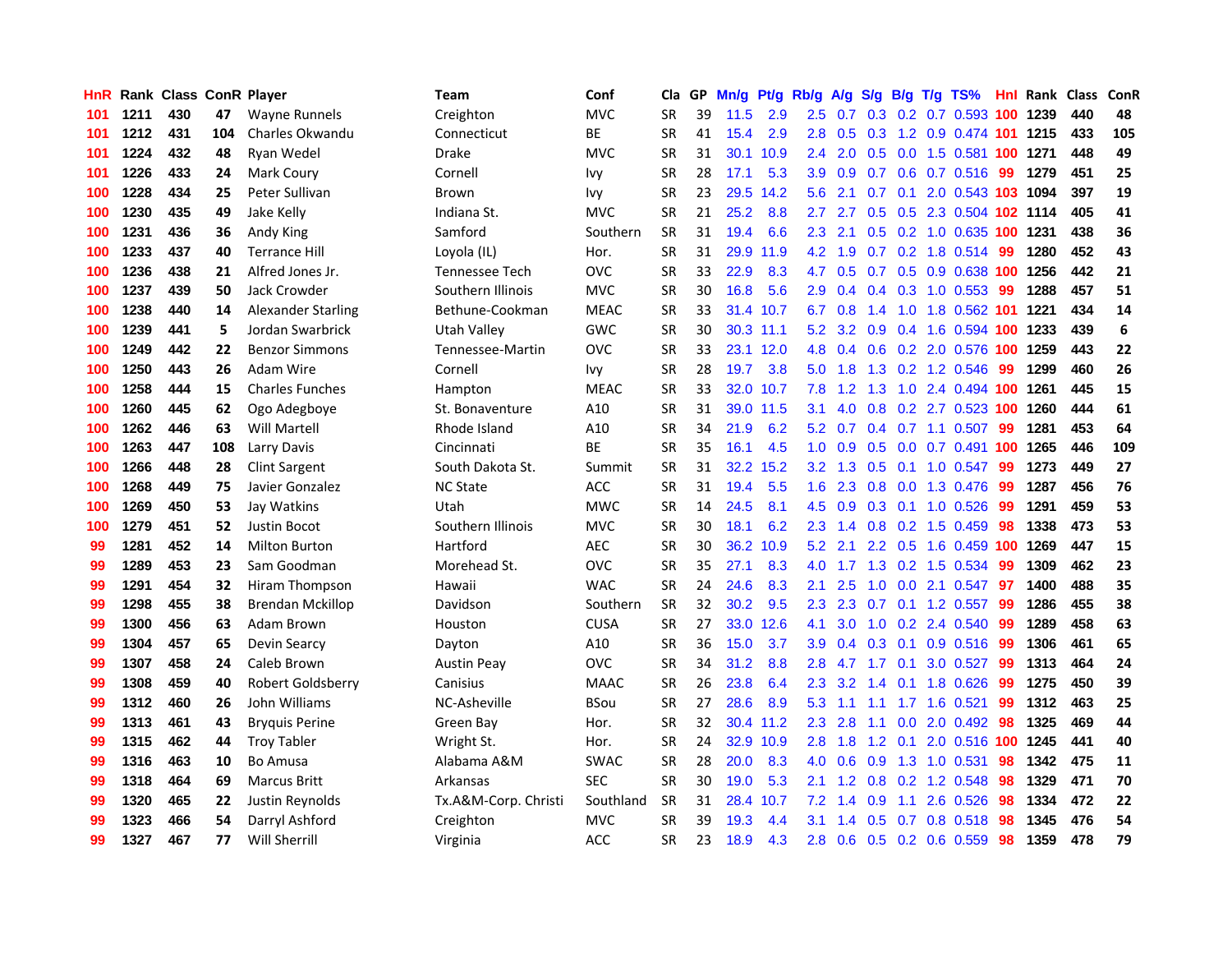| HnR |      | Rank Class ConR Player |                          |                        | Team                | Conf            | Cla       |    | GP Mn/g Pt/g Rb/g |           |                  | A/g             |               |                 | S/g B/g T/g TS%           | Hnl | Rank Class |     | ConR           |
|-----|------|------------------------|--------------------------|------------------------|---------------------|-----------------|-----------|----|-------------------|-----------|------------------|-----------------|---------------|-----------------|---------------------------|-----|------------|-----|----------------|
| 99  | 1329 | 468                    | 64                       | Sai'Quon Stone         | Southern Miss.      | <b>CUSA</b>     | <b>SR</b> | 31 | 16.0              | 4.0       | $2.2\,$          | 1.0             | 0.7           | 0.1             | 1.0 0.590                 | 98  | 1327       | 470 | 64             |
| 98  | 1330 | 469                    | $\overline{\phantom{a}}$ | Perry Petty            | Texas-Pan American  | <b>GWC</b>      | <b>SR</b> | 19 |                   | 27.7 15.7 | 4.5              | 2.9             | 1.9           | 0.3             | 3.2 0.592 114             |     | 611        | 236 | $\overline{2}$ |
| 98  | 1335 | 470                    | 29                       | Walt Allen             | Presbyterian        | <b>BSou</b>     | <b>SR</b> | 31 | 28.8              | 7.2       | 4.1              | 1.6             |               |                 | 0.5 0.3 1.2 0.599         | 96  | 1434       | 498 | 33             |
| 98  | 1338 | 471                    | 55                       | <b>Austin Hill</b>     | Illinois St.        | <b>MVC</b>      | <b>SR</b> | 31 |                   | 23.7 10.5 | 2.5              | 1.8             |               |                 | 0.5 0.2 2.3 0.520         | -98 | 1348       | 477 | 55             |
| 98  | 1342 | 472                    | 16                       | Chris Martin           | <b>Stony Brook</b>  | <b>AEC</b>      | <b>SR</b> | 18 | 20.3              | 7.3       | 4.1              | 2.1             |               |                 | 0.6 0.0 1.1 0.456 105     |     | 1001       | 366 | 10             |
| 98  | 1344 | 473                    | 40                       | <b>Tommy Freeman</b>   | Ohio                | <b>MAC</b>      | <b>SR</b> | 34 |                   | 29.6 11.3 | 2.1              | 1.1             |               |                 | 1.0 0.1 0.9 0.624         | 98  | 1341       | 474 | 39             |
| 98  | 1351 | 474                    | 52                       | Greg Washington        | Hofstra             | <b>CAA</b>      | <b>SR</b> | 33 | 29.0              | 7.5       | 5.3              | 0.8             |               |                 | 1.0 2.2 0.8 0.499         | 97  | 1407       | 489 | 53             |
| 98  | 1354 | 475                    | 33                       | Dale Moss              | South Dakota St.    | Summit          | <b>SR</b> | 31 | 24.9              | 7.6       | 4.5              | 1.8             |               |                 | 0.6 0.5 1.0 0.570         | 98  | 1372       | 481 | 32             |
| 98  | 1361 | 476                    | 35                       | Deontay Twyman         | Quinnipiac          | <b>NEC</b>      | <b>SR</b> | 32 | 30.8              | 12.4      | 3.9              | 3.6             |               |                 | 0.7 0.2 2.2 0.499         | 97  | 1411       | 490 | 37             |
| 98  | 1362 | 477                    | 68                       | Suleiman Braimoh       | Rice                | <b>CUSA</b>     | <b>SR</b> | 31 | 10.8              | 4.4       | 2.1              | 0.2             |               |                 | 0.5 0.3 0.8 0.537         | 98  | 1373       | 482 | 69             |
| 98  | 1364 | 478                    | 26                       | Jeffery McClain        | Murray St.          | OVC             | <b>SR</b> | 32 | 22.7              | 6.0       | 4.4              | 0.7             |               |                 | 0.7 0.1 1.1 0.573         | 98  | 1371       | 480 | 27             |
| 98  | 1379 | 479                    | 33                       | DeAndre Brown          | Louisiana Tech      | <b>WAC</b>      | <b>SR</b> | 27 |                   | 34.1 15.8 | 3.0 <sub>2</sub> | 2.5             | 1.1           | 0.0             | 3.2 0.481                 | 98  | 1323       | 468 | 33             |
| 98  | 1380 | 480                    | 84                       | Justin Safford         | Missouri            | B12             | <b>SR</b> | 34 | 17.2              | 6.4       | 3.6 <sup>°</sup> | 0.9             | 0.2           |                 | $0.1$ 1.1 0.478           | -97 | 1385       | 485 | 85             |
| 98  | 1381 | 481                    | 58                       | Pieter van Tongeren    | Evansville          | <b>MVC</b>      | <b>SR</b> | 32 | 16.5              | 6.0       | 2.2 <sub>2</sub> | 0.2             |               | $0.3 \quad 0.5$ | 1.0 0.635                 | 98  | 1379       | 484 | 58             |
| 97  | 1385 | 482                    | 34                       | <b>Brandon Wiley</b>   | Idaho               | <b>WAC</b>      | <b>SR</b> | 32 | 26.4              | 7.9       | 4.8              | 1.4             | 0.9           |                 | 1.2 2.3 0.583             | 97  | 1392       | 486 | 34             |
| 97  | 1387 | 483                    | 8                        | C.J. Wilkerson         | <b>NC Central</b>   | Ind.            | <b>SR</b> | 29 |                   | 37.1 19.0 |                  | $3.4$ 1.8       |               | $1.0 \quad 0.1$ | 3.2 0.587                 | -97 | 1394       | 487 | 8              |
| 97  | 1394 | 484                    | 19                       | Greg Brown             | Navy                | Pat.            | <b>SR</b> | 31 |                   | 23.1 10.1 |                  | 3.4 0.7         |               |                 | 1.3 0.7 1.5 0.540         | -97 | 1416       | 491 | 19             |
| 97  | 1397 | 485                    | 46                       | Cooper Land            | Wright St.          | Hor.            | <b>SR</b> | 26 | 25.7              | 8.9       |                  | $3.0 \quad 0.7$ |               |                 | 0.5 0.0 1.3 0.562         | -98 | 1363       | 479 | 45             |
| 97  | 1398 | 486                    | 23                       | <b>Trevor Morris</b>   | Weber St.           | <b>BSky</b>     | <b>SR</b> | 32 | 25.6              | 9.8       |                  | 4.3 0.8         |               |                 | $0.3$ 1.0 1.6 0.580       | -95 | 1498       | 519 | 27             |
| 97  | 1402 | 487                    | 37                       | Aaron (Gordo) Castillo | New Mexico St.      | <b>WAC</b>      | <b>SR</b> | 32 | 26.7              | 9.1       | $2.7^{\circ}$    | 0.9             |               |                 | $0.7$ $0.1$ $1.0$ $0.616$ | -96 | 1444       | 503 | 40             |
| 97  | 1405 | 488                    | 60                       | Kaleb Korver           | Creighton           | <b>MVC</b>      | <b>SR</b> | 39 | 27.9              | 4.3       | 3.1              | 2.3             |               |                 | 0.5 0.0 1.3 0.530         | 97  | 1426       | 496 | 60             |
| 97  | 1407 | 489                    | 33                       | <b>Charles Corbin</b>  | Winthrop            | <b>BSou</b>     | <b>SR</b> | 22 |                   | 29.2 11.5 | 8.4              | 1.1             |               |                 | 0.8 0.4 2.3 0.454         | 99  | 1314       | 465 | 26             |
| 97  | 1408 | 490                    | 34                       | Zach Plackemeier       | <b>IPFW</b>         | Summit          | <b>SR</b> | 30 |                   | 34.5 10.2 | 3.4              | 4.4             |               |                 | 0.8 0.2 1.8 0.561         | 97  | 1423       | 494 | 34             |
| 97  | 1410 | 491                    | 113                      | Keon Lawrence          | Seton Hall          | BE              | <b>SR</b> | 24 | 24.0              | 4.5       | 3.1              | 2.9             | 0.6           |                 | 0.3 1.8 0.424             | -99 | 1316       | 466 | 111            |
| 97  | 1414 | 492                    | 66                       | Omari Johnson          | Oregon St.          | P12             | <b>SR</b> | 31 | 26.7              | 7.2       | 6.2              | 1.0             |               |                 | 0.8 0.3 1.5 0.502         | 96  | 1441       | 501 | 67             |
| 97  | 1417 | 493                    | 39                       | Shawn Henderson        | Idaho               | <b>WAC</b>      | <b>SR</b> | 32 | 28.8              | 8.9       | 4.7              | 2.8             | 1.1           | 0.0             | 1.9 0.473                 | -97 | 1422       | 493 | 37             |
| 97  | 1418 | 494                    | 25                       | Chris Kaba             | Northern Colorado   | <b>BSkv</b>     | <b>SR</b> | 32 | 27.4              | 9.5       | 4.8              | 1.5             | 0.8           | 0.6             | 2.0 0.529                 | 97  | 1419       | 492 | 25             |
| 97  | 1425 | 495                    | 11                       | <b>Brandon Webb</b>    | <b>Prairie View</b> | <b>SWAC</b>     | <b>SR</b> | 32 | 20.1              | 9.6       | 5.2              | 0.6             | 0.6           | 1.4             | 2.3 0.555                 | 96  | 1437       | 499 | ${\bf 12}$     |
| 97  | 1426 | 496                    | 69                       | Lathen Wallace         | Oregon St.          | P <sub>12</sub> | <b>SR</b> | 29 | 16.5              | 6.9       | 2.0              | 0.4             | 0.8           |                 | $0.0$ $0.9$ $0.512$       | -96 | 1446       | 505 | 68             |
| 97  | 1428 | 497                    | 31                       | <b>Trevor Ottley</b>   | Middle Tennessee    | Sun Belt        | <b>SR</b> | 32 | 19.6              | 5.7       |                  | $5.2 \quad 0.8$ | 1.1           |                 | 1.2 1.9 0.484             | -96 | 1429       | 497 | 32             |
| 97  | 1429 | 498                    | 44                       | Justin Dehm            | Furman              | Southern        | <b>SR</b> | 33 | 21.4              | 6.1       | 1.5              | 1.5             |               |                 | $0.5$ $0.0$ 1.2 $0.605$   | 96  | 1449       | 506 | 43             |
| 97  | 1432 | 499                    | 16                       | Vincent Goldsberry     | Coppin St.          | <b>MEAC</b>     | <b>SR</b> | 28 | 23.8              | 8.3       | $2.2\phantom{0}$ | 3.2             |               |                 | 1.1 0.1 1.8 0.528         | -97 | 1425       | 495 | 16             |
| 97  | 1433 | 500                    | 85                       | Drake Beranek          | Nebraska            | <b>B12</b>      | <b>SR</b> | 32 | 17.6              | 4.2       | 2.4              | 0.9             | 0.6           |                 | 0.1 1.0 0.532             | 96  | 1458       | 508 | 87             |
| 97  | 1439 | 501                    | 29                       | Porter Braswell        | Yale                | Ivy             | <b>SR</b> | 28 |                   | 30.4 10.9 | $3.5^{\circ}$    | 2.2             | 0.8           |                 | 0.0 1.9 0.550             | 96  | 1443       | 502 | 29             |
| 97  | 1442 | 502                    | 35                       | John Ashworth          | <b>IUPUI</b>        | Summit          | <b>SR</b> | 33 | 30.8              | 4.4       | 3.0              | 2.9             | 1.2           | 0.0             | 1.3 0.498                 | 96  | 1462       | 509 | 37             |
| 96  | 1446 | 503                    | 74                       | Steve Weingarten       | La Salle            | A10             | <b>SR</b> | 33 | 13.7              | 4.7       | $3.2\phantom{0}$ | 0.4             | $0.4^{\circ}$ | 0.1             | 0.7 0.576                 | 96  | 1457       | 507 | 72             |
| 96  | 1449 | 504                    | 18                       | <b>Rodney Stokes</b>   | Morgan St.          | <b>MEAC</b>     | <b>SR</b> | 31 | 16.2              | 5.3       | 3.5              | 0.4             | $0.4^{\circ}$ | 0.9             | 0.7 0.536                 | 96  | 1445       | 504 | 18             |
| 96  | 1452 | 505                    | 48                       | Zach Hahn              | <b>Butler</b>       | Hor.            | <b>SR</b> | 37 | 16.7              | 4.9       | 1.1              | 1.1             |               |                 | 0.4 0.0 0.9 0.481         | 96  | 1438       | 500 | 48             |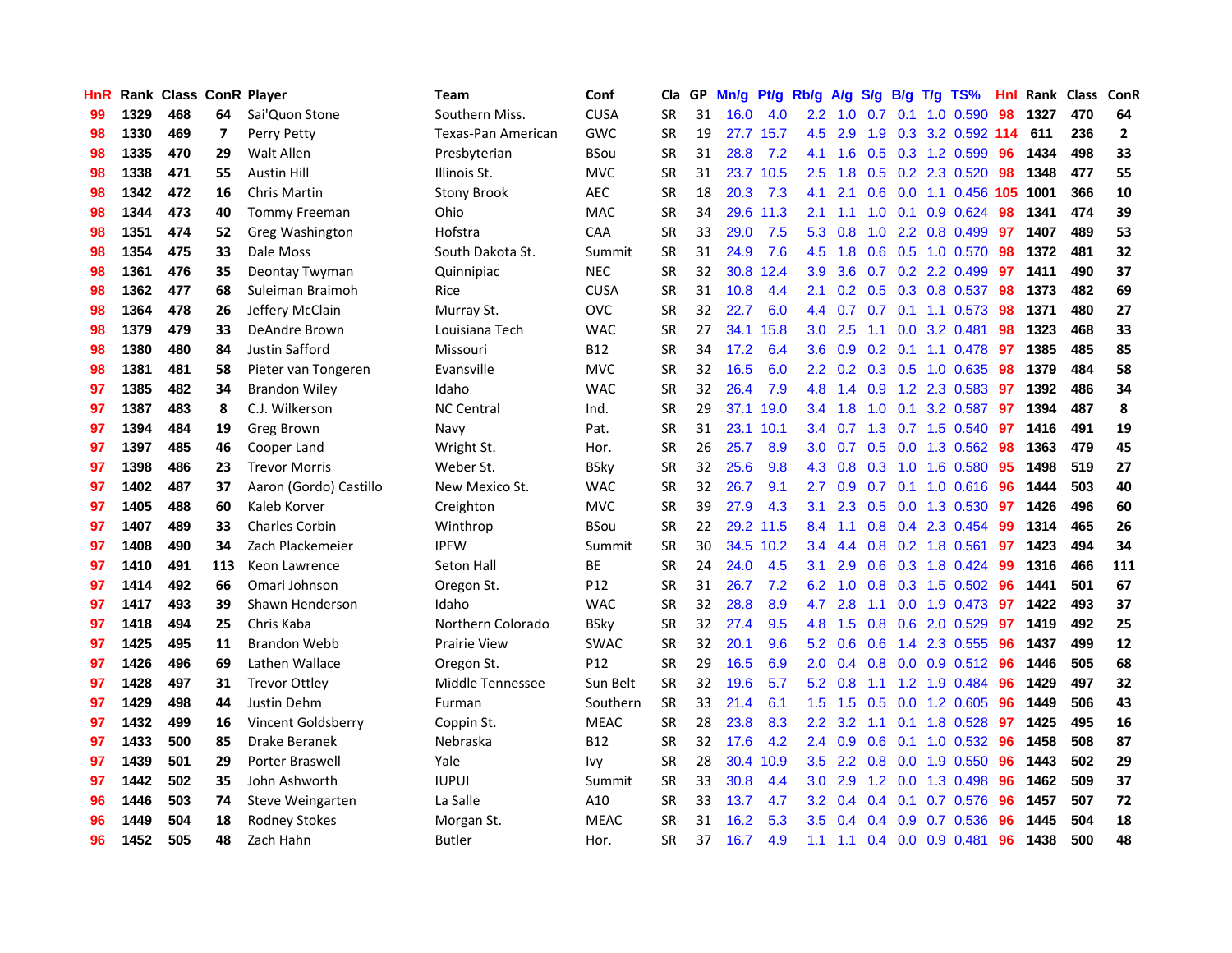| HnR |      | Rank Class ConR Player |    |                              | <b>Team</b>             | Conf            | Cla       | GP | Mn/g Pt/g Rb/g A/g S/g |           |                  |                                       |     |                  | B/g T/g TS%               | Hnl | Rank Class |     | ConR |
|-----|------|------------------------|----|------------------------------|-------------------------|-----------------|-----------|----|------------------------|-----------|------------------|---------------------------------------|-----|------------------|---------------------------|-----|------------|-----|------|
| 96  | 1453 | 506                    | 22 | Nick Hendra                  | American                | Pat.            | <b>SR</b> | 31 | 32.9                   | 7.5       | 3.6              | 4.3                                   | 0.9 | 0.2              | 2.1 0.508                 | 96  | 1468       | 511 | 22   |
| 96  | 1460 | 507                    | 19 | <b>Brandon Tunnell</b>       | Hampton                 | <b>MEAC</b>     | <b>SR</b> | 33 | 27.3                   | 7.0       | 2.3              | 4.3                                   | 0.8 | 0.0              | 2.3 0.519                 | 96  | 1463       | 510 | 20   |
| 96  | 1463 | 508                    | 72 | Jeremiah Rivers              | Indiana                 | <b>B10</b>      | <b>SR</b> | 32 | 22.4                   | 3.8       | 3.0              | 1.7                                   | 1.1 | 0.3              | 1.5 0.526                 | 95  | 1487       | 514 | 73   |
| 96  | 1465 | 509                    | 25 | <b>Denzel Barnes</b>         | Stephen F. Austin       | Southland       | <b>SR</b> | 17 | 22.2                   | 7.0       | 1.5              | 3.8                                   | 1.8 | 0.1              | 2.0 0.476                 | -99 | 1283       | 454 | 21   |
| 96  | 1473 | 510                    | 12 | <b>Donald Qualls</b>         | Grambling               | <b>SWAC</b>     | <b>SR</b> | 33 |                        | 29.0 11.6 | 2.2 <sub>2</sub> | 1.8                                   | 1.1 |                  | $0.0$ 1.6 $0.533$         | -95 | 1495       | 517 | 13   |
| 96  | 1476 | 511                    | 44 | <b>Malik Perry</b>           | Ball St.                | <b>MAC</b>      | <b>SR</b> | 32 | 24.8                   | 6.4       | $5.5^{\circ}$    | 1.3                                   |     |                  | $0.6$ $0.5$ 1.3 0.498     | 96  | 1481       | 512 | 43   |
| 96  | 1478 | 512                    | 37 | John Galvin                  | Fairleigh Dickinson     | <b>NEC</b>      | <b>SR</b> | 29 | 25.9                   | 7.7       | 7.4              | 0.8                                   | 0.5 |                  | 1.0 1.4 0.578             | 95  | 1506       | 520 | 39   |
| 96  | 1480 | 513                    | 40 | <b>Brandon Brown</b>         | Lipscomb                | ASun            | <b>SR</b> | 30 | 22.2                   | 7.5       | 4.6              | 1.1                                   | 0.7 |                  | 0.6 1.8 0.560             | 96  | 1482       | 513 | 42   |
| 96  | 1483 | 514                    | 74 | Mike Capocci                 | Northwestern            | <b>B10</b>      | <b>SR</b> | 32 | 10.6                   | 1.7       | 1.7              | 0.7                                   |     |                  | 0.5 0.2 0.3 0.540         | 95  | 1491       | 515 | 74   |
| 95  | 1495 | 515                    | 25 | Demetrece Young              | Pacific                 | <b>BWst</b>     | <b>SR</b> | 31 |                        | 36.0 10.6 | $2.2\phantom{0}$ | 3.8                                   | 0.8 | 0.0              | 1.8 0.591                 | 95  | 1493       | 516 | 25   |
| 95  | 1496 | 516                    | 31 | Josh Daniel                  | Eastern Kentucky        | <b>OVC</b>      | <b>SR</b> | 31 |                        | 29.7 10.6 | 2.6              | 1.6                                   | 1.1 | 0.1              | 0.9 0.596                 | 94  | 1543       | 527 | 32   |
| 95  | 1502 | 517                    | 42 | <b>Reed Baker</b>            | Florida Gulf Coast      | ASun            | <b>SR</b> | 14 |                        | 27.9 14.4 | 2.6              | 1.0                                   | 1.6 | 0.0              | 1.9 0.509 106             |     | 953        | 348 | 26   |
| 95  | 1504 | 518                    | 34 | Josh White                   | North Texas             | Sun Belt        | <b>SR</b> | 32 |                        | 33.7 13.3 | 2.3              | 2.8                                   | 0.6 | 0.0              | 2.0 0.563                 | 95  | 1496       | 518 | 35   |
| 95  | 1510 | 519                    | 30 | <b>Stephan Martin</b>        | McNeese St.             | Southland       | <b>SR</b> | 33 |                        | 21.4 10.4 | 1.8              | 1.5                                   | 0.8 |                  | 0.1 1.8 0.546             | 94  | 1546       | 529 | 30   |
| 95  | 1517 | 520                    | 37 | Jeremy Thomas                | Arkansas St.            | Sun Belt        | <b>SR</b> | 32 | 13.1                   | 3.5       | 2.3              | 0.5                                   | 0.3 | 0.3              | 0.7 0.644                 | 95  | 1517       | 523 | 37   |
| 95  | 1518 | 521                    | 41 | <b>Tomas Vazquez-Simmons</b> | Canisius                | <b>MAAC</b>     | <b>SR</b> | 30 | 21.0                   | 4.0       | 5.1              | 1.1                                   | 0.5 |                  | 2.1 1.2 0.472             | -95 | 1514       | 522 | 41   |
| 95  | 1520 | 522                    | 88 | Matt Hill                    | Texas                   | <b>B12</b>      | <b>SR</b> | 36 | 13.7                   | 1.6       | 3.1              | $0.4^{\circ}$                         |     |                  | $0.2$ 0.6 0.4 0.496       | -95 | 1509       | 521 | 88   |
| 95  | 1522 | 523                    | 37 | <b>Bakari Lewis</b>          | <b>UMKC</b>             | Summit          | <b>SR</b> | 28 |                        | 26.8 11.3 | 2.1              | 2.9                                   |     |                  | 1.2 0.3 2.8 0.526         | 95  | 1530       | 526 | 38   |
| 95  | 1525 | 524                    | 42 | <b>Brian Rudolph</b>         | Loyola (MD)             | <b>MAAC</b>     | <b>SR</b> | 30 | 30.0                   | 6.5       | 2.9              | 4.4                                   |     |                  | 0.8 0.0 2.1 0.438         | 93  | 1621       | 546 | 45   |
| 95  | 1526 | 525                    | 31 | Diego Kapelan                | McNeese St.             | Southland       | <b>SR</b> | 32 |                        | 29.1 14.9 | 2.4              | 1.1                                   |     |                  | $0.7$ 0.1 1.8 0.550       | 94  | 1555       | 531 | 32   |
| 95  | 1536 | 526                    | 46 | Jawaan Alston                | <b>Buffalo</b>          | <b>MAC</b>      | <b>SR</b> | 34 | 18.5                   | 5.2       | 3.3              | 1.1                                   |     |                  | $0.4$ 0.4 1.4 0.595       | 95  | 1521       | 524 | 45   |
| 95  | 1545 | 527                    | 79 | Ruben Guillandeaux           | La Salle                | A10             | <b>SR</b> | 31 |                        | 30.2 12.6 | 2.9              | 2.5                                   |     |                  | 0.6 0.0 2.0 0.519         | 95  | 1522       | 525 | 79   |
| 94  | 1551 | 528                    | 58 | <b>Greg Hill</b>             | <b>TCU</b>              | <b>MWC</b>      | <b>SR</b> | 29 | 20.4                   | 7.5       | 2.0              | 1.1                                   | 0.7 |                  | $0.1$ 1.0 0.543           | 93  | 1610       | 543 | 59   |
| 94  | 1556 | 529                    | 26 | <b>Greer Wright</b>          | Binghamton              | AEC             | <b>SR</b> | 25 |                        | 30.7 13.4 | 4.2              | 3.5                                   | 1.1 |                  | 0.3 3.9 0.518             | 98  | 1377       | 483 | 19   |
| 94  | 1557 | 530                    | 73 | <b>Chris Barnes</b>          | Georgia                 | <b>SEC</b>      | <b>SR</b> | 32 | 17.9                   | 3.3       | 3.7              | 0.4                                   |     |                  | 0.3 0.8 0.8 0.465         | 94  | 1545       | 528 | 72   |
| 94  | 1559 | 531                    | 33 | <b>Brian Grimes</b>          | Columbia                | lvy             | <b>SR</b> | 16 | 14.6                   | 4.3       | 4.3              | 0.8                                   |     |                  | $0.5$ $0.3$ 1.1 $0.422$   | 93  | 1604       | 541 | 33   |
| 94  | 1563 | 532                    | 80 | Andrew Taylor                | Xavier                  | A10             | <b>SR</b> | 31 | 10.5                   | 2.8       | 1.6              | 0.4                                   |     |                  | $0.3$ $0.2$ $0.5$ $0.696$ | 94  | 1548       | 530 | 81   |
| 94  | 1567 | 533                    | 43 | Julius Coles                 | Canisius                | <b>MAAC</b>     | <b>SR</b> | 30 | 28.9                   | 10.9      | 4.1              | 1.9                                   | 1.0 |                  | 0.4 1.6 0.463             | -94 | 1566       | 533 | 42   |
| 94  | 1579 | 534                    | 39 | Freddy Coleman               | North Dakota St.        | Summit          | <b>SR</b> | 28 | 23.4                   | 8.1       | 4.8              | 2.3                                   | 1.1 | 0.3              | 2.3 0.484                 | 94  | 1561       | 532 | 39   |
| 94  | 1581 | 535                    | 47 | <b>Terry Martin</b>          | Wofford                 | Southern        | <b>SR</b> | 34 | 15.1                   | 5.8       | 3.4              | 0.6                                   |     |                  | $0.4$ 0.2 1.4 0.532       | 94  | 1574       | 534 | 47   |
| 94  | 1585 | 536                    | 27 | Jordan Weiner                | <b>UC Santa Barbara</b> | <b>BWst</b>     | <b>SR</b> | 32 | 20.9                   | 5.4       |                  | $1.7$ 1.7                             |     |                  | 1.4 0.1 1.0 0.555         | -93 | 1607       | 542 | 29   |
| 94  | 1586 | 537                    | 40 | Donald Boone                 | Arkansas St.            | Sun Belt        | <b>SR</b> | 32 |                        | 31.3 10.6 | 3.1              | 1.8                                   |     |                  | 1.8 0.0 1.5 0.493         | 94  | 1585       | 537 | 42   |
| 94  | 1587 | 538                    | 41 | Vernon Taylor                | Trov                    | Sun Belt        | <b>SR</b> | 27 |                        | 31.7 15.7 | 5.0              | 2.1                                   | 1.1 |                  | 0.1 3.0 0.524             | 94  | 1583       | 536 | 41   |
| 94  | 1588 | 539                    | 82 | <b>Idris Hilliard</b>        | Saint Joseph's          | A10             | <b>SR</b> | 33 | 31.3                   | 8.5       | 4.7              | 1.6                                   |     |                  | $0.5$ $0.3$ 1.4 $0.563$   | 93  | 1619       | 545 | 83   |
| 94  | 1589 | 540                    | 57 | Dante Curry                  | Georgia St.             | CAA             | <b>SR</b> | 28 | 14.9                   | 6.5       | 1.2              | 0.4                                   |     |                  | 0.3 0.0 0.5 0.517         | 94  | 1580       | 535 | 57   |
| 94  | 1592 | 541                    | 34 | Asenso Ampim                 | Columbia                | Ivy             | <b>SR</b> | 28 | 23.0                   | 8.9       | 6.8              | 0.8                                   | 0.8 | 0.5              | 2.0 0.445                 | 93  | 1635       | 551 | 35   |
| 94  | 1600 | 542                    | 72 | <b>Marcus Simmons</b>        | <b>USC</b>              | P <sub>12</sub> | <b>SR</b> | 34 | 25.5                   | 5.1       | 2.8              | $\blacktriangleleft$<br>$\mathcal{A}$ | 0.7 | 0.2 <sub>0</sub> | 1.4 0.479                 | 93  | 1596       | 540 | 72   |
| 94  | 1603 | 543                    | 15 | D'Angelo Jackson             | Miss. Valley St.        | SWAC            | <b>SR</b> | 32 |                        | 27.2 12.3 | 2.5              | 2.3                                   |     |                  | 0.9 0.1 2.6 0.555         | 92  | 1660       | 558 | 16   |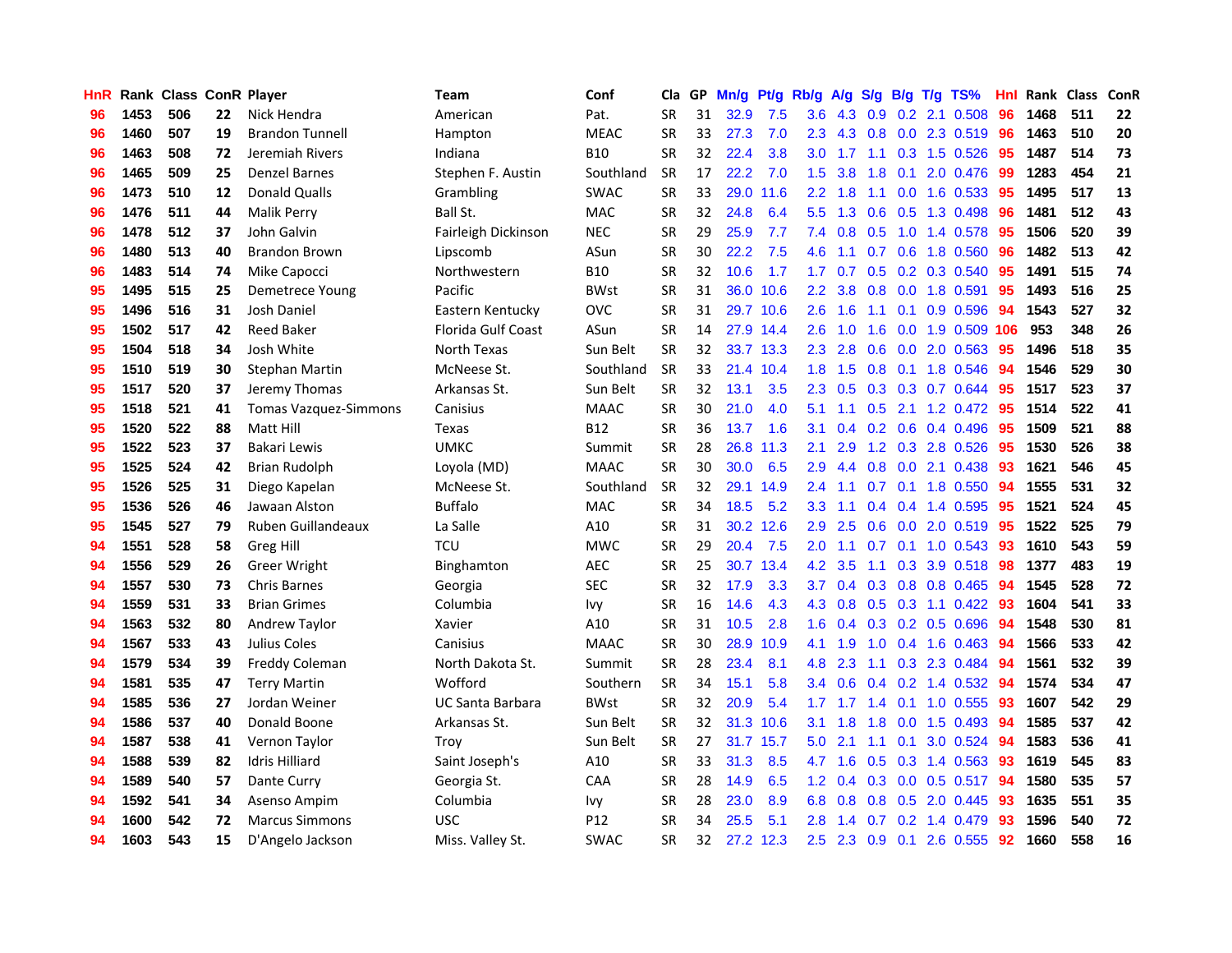| HnR |      | Rank Class ConR Player |     |                          | <b>Team</b>           | Conf        | Cla       |    | GP Mn/g Pt/g Rb/g A/g S/g B/g T/g TS% |           |                  |                 |               |                 |                       | Hnl | Rank Class |     | ConR |
|-----|------|------------------------|-----|--------------------------|-----------------------|-------------|-----------|----|---------------------------------------|-----------|------------------|-----------------|---------------|-----------------|-----------------------|-----|------------|-----|------|
| 94  | 1604 | 544                    | 117 | Jimmy Drew               | DePaul                | ВE          | <b>SR</b> | 31 | 24.0                                  | 6.4       | 3.3              | 2.1             | 0.9           | 0.2             | 1.0 0.510             | 93  | 1625       | 547 | 119  |
| 94  | 1607 | 545                    | 67  | Kavon Lacey              | Evansville            | <b>MVC</b>  | <b>SR</b> | 32 | 24.8                                  | 5.1       | $2.5\,$          | 2.9             | 0.7           | 0.0             | 1.6 0.509             | 94  | 1586       | 538 | 67   |
| 94  | 1610 | 546                    | 30  | <b>Terrell Smith</b>     | Pacific               | <b>BWst</b> | <b>SR</b> | 31 | 30.2                                  | 7.5       | 4.5              | 3.6             |               | $0.5 \quad 0.1$ | 2.3 0.489             | -93 | 1593       | 539 | 27   |
| 94  | 1614 | 547                    | 47  | Junard Hartley           | Campbell              | ASun        | <b>SR</b> | 31 |                                       | 33.9 10.1 | 3.1              | 5.2             | $1.5$ 0.1     |                 | 3.2 0.494             | 92  | 1678       | 563 | 50   |
| 93  | 1616 | 548                    | 16  | Harrison Smith           | <b>Texas Southern</b> | <b>SWAC</b> | <b>SR</b> | 25 |                                       | 27.3 11.5 | $3.4^{\circ}$    | 0.8             |               |                 | 1.3 0.2 1.4 0.497     | 93  | 1630       | 550 | 15   |
| 93  | 1628 | 549                    | 31  | Justin Joyner            | UC Santa Barbara      | <b>BWst</b> | <b>SR</b> | 30 | 27.4                                  | 3.7       | 1.9 <sup>°</sup> | 3.8             |               |                 | 1.7 0.1 1.6 0.547     | 93  | 1612       | 544 | 30   |
| 93  | 1629 | 550                    | 44  | <b>Montrell Thornton</b> | Ark.-Little Rock      | Sun Belt    | <b>SR</b> | 34 | 14.5                                  | 3.5       | 3.0 <sub>1</sub> | 0.4             |               |                 | 0.5 0.8 0.7 0.564     | 93  | 1638       | 552 | 47   |
| 93  | 1636 | 551                    | 33  | Lance Pevehouse          | Sam Houston St.       | Southland   | <b>SR</b> | 30 | 30.8                                  | 8.7       | 4.0              | 2.4             |               |                 | 1.3 0.4 0.7 0.502     | 93  | 1646       | 554 | 33   |
| 93  | 1644 | 552                    | 29  | <b>Terrance Mitchell</b> | Maine                 | <b>AEC</b>  | <b>SR</b> | 26 | 22.4                                  | 9.6       | 2.4              | 1.3             |               |                 | 0.6 0.1 1.7 0.613     | 93  | 1628       | 549 | 29   |
| 93  | 1648 | 553                    | 38  | Reuben Clayton           | Tennessee-Martin      | <b>OVC</b>  | <b>SR</b> | 33 | 29.9                                  | 11.7      | 3.5              | 1.8             | 1.8           |                 | 0.4 2.1 0.494         | 92  | 1655       | 557 | 38   |
| 93  | 1650 | 554                    | 30  | Sean McNally             | Maine                 | AEC         | <b>SR</b> | 28 | 18.1                                  | 4.9       | 3.9              | 0.8             |               |                 | $0.4$ 0.7 0.8 0.555   | 93  | 1639       | 553 | 30   |
| 93  | 1655 | 555                    | 26  | Mark Veazey              | Navy                  | Pat.        | <b>SR</b> | 31 | 15.3                                  | 6.5       | 3.0 <sub>2</sub> | 0.4             |               |                 | $0.5$ 0.7 1.1 0.543   | 92  | 1669       | 560 | 26   |
| 93  | 1658 | 556                    | 50  | <b>Mark Hall</b>         | Mercer                | ASun        | <b>SR</b> | 33 | 26.8                                  | 7.2       | 1.7              | 1.5             | 1.1           | 0.0             | 1.1 0.607             | 91  | 1722       | 571 | 53   |
| 93  | 1662 | 557                    | 9   | Jheryl Wilson            | New Jersey Tech       | <b>GWC</b>  | <b>SR</b> | 29 |                                       | 32.0 13.2 | 4.8              | 2.3             | 1.0           | 0.1             | 2.2 0.550             | 93  | 1647       | 555 | 9    |
| 93  | 1665 | 558                    | 34  | C.J. Collins             | McNeese St.           | Southland   | <b>SR</b> | 33 | 32.0                                  | 9.4       | 2.7              | 3.5             | $1.2^{\circ}$ | 0.0             | 1.6 0.512             | 92  | 1700       | 566 | 35   |
| 92  | 1672 | 559                    | 47  | Alex Garcia-Mendoza      | Ark.-Little Rock      | Sun Belt    | <b>SR</b> | 36 | 25.5                                  | 8.9       | 2.9              | 1.1             | 0.7           | 0.1             | 1.2 0.548             | 92  | 1677       | 562 | 48   |
| 92  | 1675 | 560                    | 36  | Max Craig                | Columbia              | Ivy         | <b>SR</b> | 23 | 11.5                                  | 4.0       | $2.7^{\circ}$    | 0.2             |               | $0.3 \quad 0.1$ | $0.7$ 0.541           | 91  | 1718       | 570 | 38   |
| 92  | 1679 | 561                    | 36  | Cameron Johnson          | Texas St.             | Southland   | <b>SR</b> | 29 |                                       | 24.1 12.9 |                  | 5.4 0.7         |               |                 | 0.8 0.6 2.3 0.521     | 92  | 1708       | 568 | 36   |
| 92  | 1680 | 562                    | 48  | Alex Legion              | Fla. International    | Sun Belt    | <b>SR</b> | 10 |                                       | 28.1 13.0 |                  | $5.1 \quad 1.3$ |               |                 | 1.0 0.4 1.4 0.583 106 |     | 956        | 350 | 13   |
| 92  | 1682 | 563                    | 33  | Javon Borum              | <b>UC Riverside</b>   | <b>BWst</b> | <b>SR</b> | 31 |                                       | 33.7 13.0 |                  | $2.6$ 2.8       |               |                 | 1.1 0.1 2.0 0.510 92  |     | 1689       | 564 | 33   |
| 92  | 1684 | 564                    | 49  | <b>Matt Mouzy</b>        | Ark.-Little Rock      | Sun Belt    | <b>SR</b> | 36 | 18.6                                  | 7.9       | 1.6              | 0.6             |               |                 | $0.2$ 0.1 0.8 0.557   | 92  | 1698       | 565 | 50   |
| 92  | 1688 | 565                    | 51  | Zack Moritz              | Boise St.             | <b>WAC</b>  | <b>SR</b> | 33 | 10.2                                  | 3.2       | 2.1              | 0.4             |               |                 | $0.2$ 0.2 0.6 0.531   | 92  | 1670       | 561 | 49   |
| 92  | 1700 | 566                    | 50  | Phil Gary                | Fla. International    | Sun Belt    | <b>SR</b> | 29 | 29.9                                  | 9.6       | 2.2 <sub>2</sub> | 3.3             |               |                 | 1.6 0.2 1.9 0.555     | 90  | 1835       | 591 | 55   |
| 92  | 1701 | 567                    | 29  | Joe Hoban                | Colgate               | Pat.        | <b>SR</b> | 29 |                                       | 29.1 10.0 | 4.3              | 3.0             | 1.6           |                 | $0.1$ 2.8 $0.521$     | 92  | 1706       | 567 | 28   |
| 92  | 1712 | 568                    | 71  | Dodie Dunson             | <b>Bradley</b>        | <b>MVC</b>  | <b>SR</b> | 31 |                                       | 33.3 10.5 | 3.9              | 2.5             | 1.1           |                 | $0.1$ 1.9 $0.509$     | -91 | 1733       | 572 | 71   |
| 92  | 1720 | 569                    | 34  | Michael Lizarraga        | Cal St. Northridge    | <b>BWst</b> | <b>SR</b> | 32 | 19.5                                  | 5.9       | 4.2              | 0.6             | 0.7           |                 | 0.4 1.0 0.553         | 91  | 1734       | 573 | 35   |
| 92  | 1721 | 570                    | 54  | <b>Preston Dodson</b>    | Campbell              | ASun        | <b>SR</b> | 27 | 27.7                                  | 8.3       | 5.3              | 1.3             | 0.6           | 0.6             | 1.2 0.547             | 91  | 1770       | 580 | 55   |
| 92  | 1725 | 571                    | 18  | De'Suan Dixon            | Jackson St.           | <b>SWAC</b> | <b>SR</b> | 32 | 22.5                                  | 6.6       | 4.9              | 1.4             | 1.1           |                 | $0.5$ 1.5 0.451       | -91 | 1759       | 577 | 17   |
| 91  | 1733 | 572                    | 88  | An'Juan Wilderness       | Charlotte             | A10         | <b>SR</b> | 29 | 29.7                                  | 6.6       | 4.2              | 1.7             | 1.0           | 0.2             | 1.6 0.494             | -90 | 1798       | 584 | 92   |
| 91  | 1737 | 573                    | 46  | <b>Markeys Deans</b>     | C. Connecticut St.    | <b>NEC</b>  | <b>SR</b> | 12 | 25.4                                  | 9.3       | 4.8              | 0.7             |               |                 | 0.9 0.7 1.3 0.555     | 92  | 1652       | 556 | 45   |
| 91  | 1740 | 574                    | 62  | Marques Johnson          | Georgia St.           | CAA         | <b>SR</b> | 31 | 20.6                                  | 5.2       | 2.6              | 2.4             |               |                 | 0.4 0.2 1.4 0.508     | 91  | 1743       | 574 | 63   |
| 91  | 1742 | 575                    | 40  | <b>Eddie Williams</b>    | Stephen F. Austin     | Southland   | <b>SR</b> | 29 | 32.4                                  | 8.0       | 4.9              | 3.6             |               |                 | 1.2 0.1 1.9 0.429     | -91 | 1763       | 579 | 40   |
| 91  | 1751 | 576                    | 42  | Kellan Carter            | Nicholls St.          | Southland   | <b>SR</b> | 26 | 23.2                                  | 5.3       | 2.8 <sup>°</sup> | 2.3             |               |                 | 1.7 0.2 1.2 0.533     | 90  | 1791       | 583 | 43   |
| 91  | 1759 | 577                    | 33  | Morgan Sabia             | Hartford              | <b>AEC</b>  | <b>SR</b> | 29 |                                       | 33.7 12.6 | 6.6              | 1.4             |               |                 | 0.8 0.7 2.7 0.488     | -91 | 1744       | 575 | 32   |
| 91  | 1763 | 578                    | 23  | <b>Tyvon Williams</b>    | South Carolina St.    | <b>MEAC</b> | <b>SR</b> | 32 | 22.2                                  | 7.0       | 2.8              | 3.4             | 1.1           |                 | $0.1$ 2.2 $0.532$     | 90  | 1805       | 586 | 23   |
| 91  | 1765 | 579                    | 36  | Jon Pastorek             | UC Santa Barbara      | <b>BWst</b> | <b>SR</b> | 32 | 21.0                                  | 4.4       | 4.1              | 1.3             | 0.7           | 0.4             | 1.6 0.585             | 90  | 1790       | 582 | 37   |
| 91  | 1769 | 580                    | 55  | Alex Wolf                | Western Michigan      | <b>MAC</b>  | <b>SR</b> | 33 | 17.7                                  | 5.0       | 1.3              | 1.1             | $0.4^{\circ}$ | 0.0             | $0.7$ 0.628           | 91  | 1748       | 576 | 54   |
| 90  | 1802 | 581                    | 12  | Justin Baker             | Utah Valley           | <b>GWC</b>  | <b>SR</b> | 30 | 18.0                                  | 7.1       | 5.0              | 0.5             |               |                 | 0.3 0.6 1.3 0.578     | 90  | 1788       | 581 | 11   |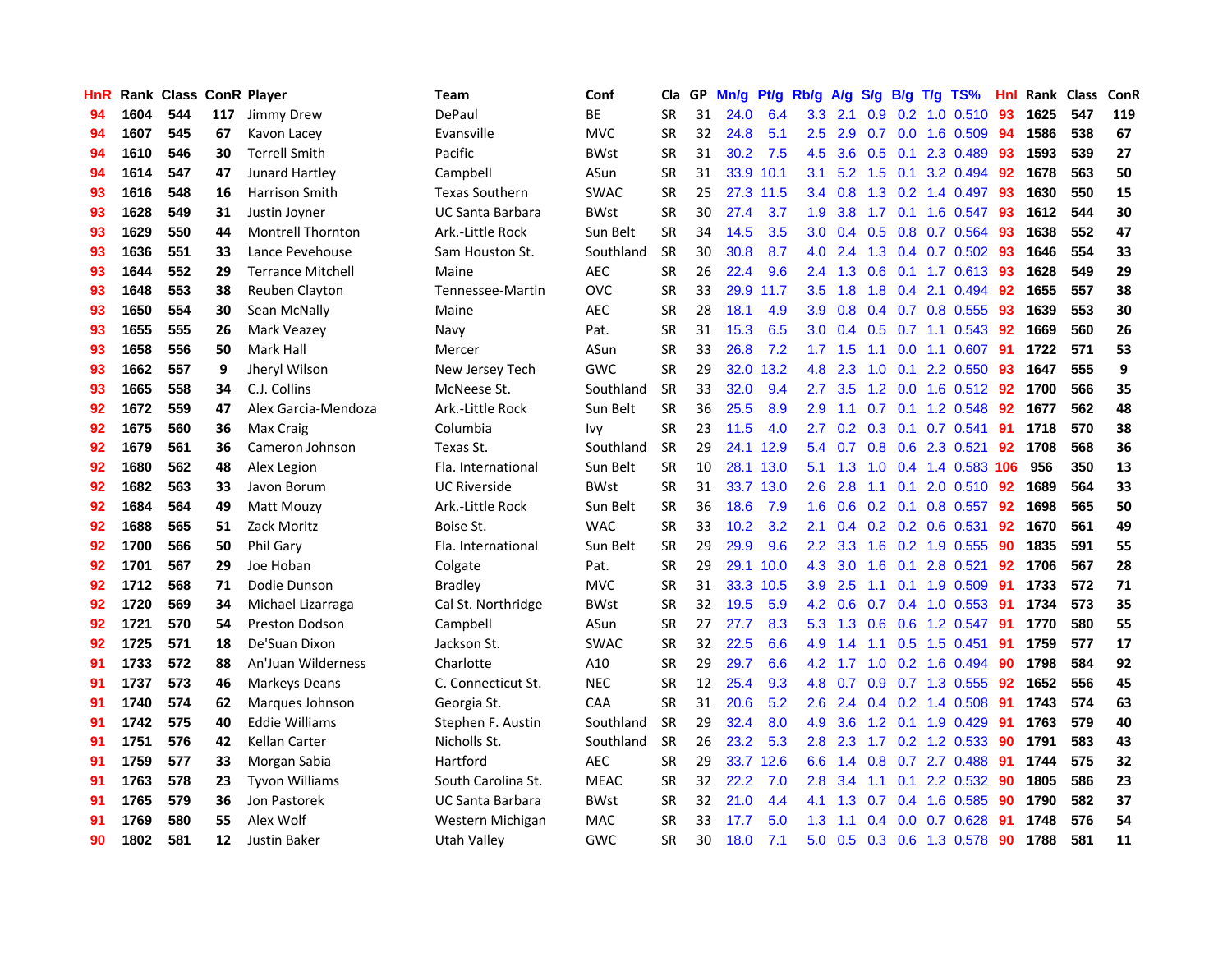| HnR |      | Rank Class ConR Player |    |                         | <b>Team</b>            | Conf        | Cla       |    | GP Mn/g Pt/g Rb/g |           |                  | A/g                            |     |                 | S/g B/g T/g TS%         | Hnl | Rank Class |     | ConR |
|-----|------|------------------------|----|-------------------------|------------------------|-------------|-----------|----|-------------------|-----------|------------------|--------------------------------|-----|-----------------|-------------------------|-----|------------|-----|------|
| 90  | 1803 | 582                    | 31 | <b>Prentice Small</b>   | Lehigh                 | Pat.        | <b>SR</b> | 31 | 15.9              | 3.0       | 1.3              | 2.9                            | 0.7 | 0.0             | 1.2 0.487               | 90  | 1820       | 587 | 31   |
| 90  | 1810 | 583                    | 39 | Patrick Rembert         | <b>UC</b> Irvine       | <b>BWst</b> | <b>SR</b> | 32 |                   | 33.1 12.2 | 3.3              | 3.3                            | 0.9 | 0.1             | 2.0 0.503               | -89 | 1866       | 599 | 42   |
| 90  | 1811 | 584                    | 15 | Donavan Bragg           | Cal St. Bakersfield    | Ind.        | <b>SR</b> | 28 |                   | 31.5 14.1 | 2.6              | 2.4                            | 0.8 | 0.0             | 2.1 0.506               | 90  | 1831       | 589 | 15   |
| 90  | 1816 | 585                    | 40 | Aaron Osgood            | Cornell                | Ivy         | <b>SR</b> | 16 | 20.8              | 6.9       | 4.3              | 0.8                            |     |                 | 0.8 0.5 1.5 0.500       | -91 | 1760       | 578 | 39   |
| 90  | 1818 | 586                    | 54 | Randell Daigle          | Louisiana-Lafayette    | Sun Belt    | <b>SR</b> | 28 | 27.0              | 8.8       | 2.8              | 2.4                            |     |                 | $0.6$ 0.1 1.9 0.527     | -89 | 1855       | 597 | 57   |
| 90  | 1822 | 587                    | 42 | Devon Peltier           | Cal St. Fullerton      | <b>BWst</b> | <b>SR</b> | 31 | 31.8              | 14.5      | 1.7 <sub>z</sub> | 1.0                            |     |                 | $0.6$ $0.0$ 1.8 $0.614$ | -89 | 1875       | 602 | 43   |
| 90  | 1824 | 588                    | 90 | Gary Correia            | Massachusetts          | A10         | <b>SR</b> | 27 | 27.3              | 4.3       | 1.9              | 3.3                            |     |                 | 0.8 0.1 1.8 0.473       | 92  | 1712       | 569 | 86   |
| 90  | 1827 | 589                    | 32 | Andrew Beinert          | <b>Holy Cross</b>      | Pat.        | <b>SR</b> | 29 | 29.4              | 7.7       | 3.0              | 4.1                            |     |                 | 0.9 0.0 2.1 0.530       | 89  | 1873       | 601 | 34   |
| 90  | 1835 | 590                    | 62 | Greg LeSage             | Green Bay              | Hor.        | <b>SR</b> | 32 | 13.3              | 2.5       | 2.9              | 0.4                            |     |                 | 0.5 0.5 0.7 0.503       | 90  | 1833       | 590 | 62   |
| 90  | 1838 | 591                    | 16 | Nikola Bundalo          | SIU-Edwardsville       | Ind.        | <b>SR</b> | 29 | 23.9              | 10.0      | 6.0              | 0.2                            | 0.4 |                 | 1.0 2.2 0.602           | 89  | 1853       | 595 | 16   |
| 90  | 1842 | 592                    | 55 | Gary Wallace            | Robert Morris          | <b>NEC</b>  | <b>SR</b> | 30 | 24.6              | 5.2       | 3.6              | 1.4                            |     |                 | $0.8$ 0.2 0.9 0.452     | 90  | 1799       | 585 | 53   |
| 90  | 1843 | 593                    | 52 | Clarence Jackson        | Siena                  | <b>MAAC</b> | <b>SR</b> | 22 |                   | 33.1 14.7 | 3.1              | 1.7                            |     | $1.2 \quad 0.1$ | 2.8 0.508               | 90  | 1830       | 588 | 52   |
| 90  | 1847 | 594                    | 56 | Lawrence Gilbert        | Louisiana-Monroe       | Sun Belt    | <b>SR</b> | 30 |                   | 32.4 11.7 | 5.4              | 1.6                            | 0.7 | 0.3             | 2.3 0.533               | 89  | 1880       | 603 | 58   |
| 90  | 1856 | 595                    | 36 | Justin Fry              | <b>UMBC</b>            | <b>AEC</b>  | <b>SR</b> | 30 | 26.7              | 9.2       | 6.0              | 1.3                            | 0.6 | 0.5             | 1.5 0.519               | 89  | 1837       | 592 | 35   |
| 90  | 1857 | 596                    | 65 | <b>Brad Kelleher</b>    | Hofstra                | CAA         | <b>SR</b> | 25 | 28.2              | 7.5       | 2.1              | 3.3                            | 0.6 | 0.0             | 1.5 0.505               | 93  | 1627       | 548 | 58   |
| 89  | 1864 | 597                    | 58 | <b>Shannon Shorter</b>  | North Texas            | Sun Belt    | <b>SR</b> | 33 | 24.0              | 6.7       | 4.1              | 1.6                            | 0.5 | 0.1             | 1.5 0.536               | -89 | 1854       | 596 | 56   |
| 89  | 1865 | 598                    | 63 | K.C. Robbins            | Illinois-Chicago       | Hor.        | <b>SR</b> | 31 | 11.8              | 4.1       | 3.0 <sub>2</sub> | 0.5                            |     | $0.2 \quad 0.6$ | 1.4 0.555               | 88  | 1931       | 613 | 65   |
| 89  | 1866 | 599                    | 34 | Michael Ojo             | Lehigh                 | Pat.        | <b>SR</b> | 29 |                   | 28.3 10.9 |                  | $4.2 \quad 0.9$                |     |                 | 0.9 0.1 2.0 0.555       | -89 | 1839       | 593 | 32   |
| 89  | 1874 | 600                    | 38 | Joe Zeglinski           | Hartford               | <b>AEC</b>  | <b>SR</b> | 31 |                   | 36.0 14.2 |                  | 4.0 1.9                        |     |                 | 1.2 0.2 1.9 0.461       | -89 | 1884       | 605 | 40   |
| 89  | 1876 | 601                    | 45 | Dathan Lyles            | Cal St. Northridge     | <b>BWst</b> | <b>SR</b> | 32 | 22.7              | 5.7       | $2.0^{\circ}$    | 3.3                            |     |                 | 1.3 0.1 1.9 0.457       | -89 | 1883       | 604 | 44   |
| 89  | 1878 | 602                    | 42 | Conor Turley            | Pennsylvania           | lvy         | <b>SR</b> | 26 | 16.7              | 5.3       | 2.4              | 0.6                            |     |                 | $0.2$ $0.4$ 1.0 $0.582$ | -89 | 1895       | 607 | 43   |
| 89  | 1882 | 603                    | 39 | Malachi Peay            | Maine                  | <b>AEC</b>  | <b>SR</b> | 27 | 13.2              | 3.6       | 2.2              | 1.3                            |     |                 | $0.6$ 0.1 1.0 0.500     | 89  | 1869       | 600 | 38   |
| 89  | 1884 | 604                    | 46 | <b>Trent Hutchin</b>    | SE Louisiana           | Southland   | <b>SR</b> | 29 | 29.3              | 14.8      | $1.4^{\circ}$    | 0.9                            |     |                 | $0.4$ 0.1 1.7 0.597     | -89 | 1899       | 608 | 45   |
| 89  | 1889 | 605                    | 56 | Nedeljko Golubovic      | Fresno St.             | <b>WAC</b>  | <b>SR</b> | 31 | 24.0              | 6.9       | 3.9              | 0.9                            |     |                 | 1.0 0.4 1.4 0.506       | 88  | 1912       | 611 | 56   |
| 89  | 1890 | 606                    | 80 | Steven Pearl            | <b>Tennessee</b>       | <b>SEC</b>  | <b>SR</b> | 34 | 11.2              | 1.9       | 1.6              | 0.7                            |     | $0.6$ 0.1       | $0.7$ $0.533$           | -88 | 1927       | 612 | 85   |
| 89  | 1899 | 607                    | 23 | <b>Rupert Rose</b>      | Grambling              | <b>SWAC</b> | <b>SR</b> | 32 | 27.1              | 6.6       | 4.0              | 2.8                            | 1.4 |                 | 0.0 1.6 0.436           | 88  | 1906       | 609 | 21   |
| 89  | 1908 | 608                    | 27 | Darnell Porter          | South Carolina St.     | <b>MEAC</b> | <b>SR</b> | 29 | 26.8              | 12.3      | 3.9              | 1.3                            | 1.0 | 0.2             | 2.4 0.571               | 89  | 1863       | 598 | 26   |
| 88  | 1914 | 609                    | 46 | Pat Eveland             | Pacific                | <b>BWst</b> | <b>SR</b> | 30 | 23.8              | 6.4       | 4.1              | 1.3                            |     |                 | $0.4$ 0.2 0.7 0.446     | -89 | 1885       | 606 | 45   |
| 88  | 1918 | 610                    | 16 | <b>Michael Moss</b>     | <b>Houston Baptist</b> | GWC         | <b>SR</b> | 31 | 30.8              | 10.0      | 5.3              | 4.1                            | 2.8 |                 | 0.2 4.0 0.500           | -87 | 1968       | 623 | 19   |
| 88  | 1923 | 611                    | 55 | Jeremi Booth            | Appalachian St.        | Southern    | <b>SR</b> | 29 | 23.8              | 8.7       | 3.1              | 0.4                            | 0.9 | 0.1             | $0.9$ 0.517             | 88  | 1948       | 617 | 55   |
| 88  | 1928 | 612                    | 50 | <b>Roderick Pearson</b> | <b>Oral Roberts</b>    | Summit      | <b>SR</b> | 34 | 23.0              | 5.6       | 2.4              | 2.7                            |     |                 | 0.7 0.0 1.9 0.497       | -87 | 1961       | 620 | 50   |
| 88  | 1930 | 613                    | 60 | <b>William McClure</b>  | Central Michigan       | <b>MAC</b>  | <b>SR</b> | 31 | 21.7              | 3.5       | 6.0              | 0.3                            |     |                 | $0.8$ 1.2 0.9 0.402     | -87 | 2009       | 631 | 60   |
| 88  | 1932 | 614                    | 25 | Christopher Duncan      | Alabama St.            | <b>SWAC</b> | <b>SR</b> | 28 | 21.5              | 6.5       | 4.9              | 0.8                            | 0.4 |                 | 1.7 1.6 0.441           | 86  | 2030       | 634 | 26   |
| 88  | 1938 | 615                    | 92 | Zavier Anderson         | Clemson                | <b>ACC</b>  | <b>SR</b> | 31 | 9.9               | 1.3       | 1.3 <sup>°</sup> | 1.3                            | 0.7 |                 | 0.3 1.3 0.494           | 88  | 1910       | 610 | 91   |
| 88  | 1942 | 616                    | 63 | <b>Brad Haugabrook</b>  | North Florida          | ASun        | <b>SR</b> | 34 | 28.4              | 6.7       | 2.1              | 3.3                            |     | $0.4 \quad 0.1$ | 2.6 0.446               | 88  | 1947       | 616 | 62   |
| 88  | 1946 | 617                    | 61 | Jeremy Landers          | Northern Illinois      | <b>MAC</b>  | <b>SR</b> | 29 | 20.8              | 7.1       | 2.9              | 1.8                            | 0.6 |                 | 0.3 1.3 0.498           | 86  | 2036       | 636 | 61   |
| 88  | 1948 | 618                    | 51 | Larry Davis             | Loyola Marymount       | WCC         | <b>SR</b> | 26 | 22.6              | 8.4       | $2.2\phantom{0}$ | -1<br>$\overline{\mathcal{A}}$ | 0.8 | 0.1             | 0.9 0.478               | 87  | 1967       | 622 | 51   |
| 88  | 1957 | 619                    | 51 | Kendrick Harris         | Lamar                  | Southland   | <b>SR</b> | 27 |                   | 23.7 10.3 | 2.1              | 3.0                            |     |                 | 1.0 0.0 2.4 0.539       | 87  | 1975       | 626 | 51   |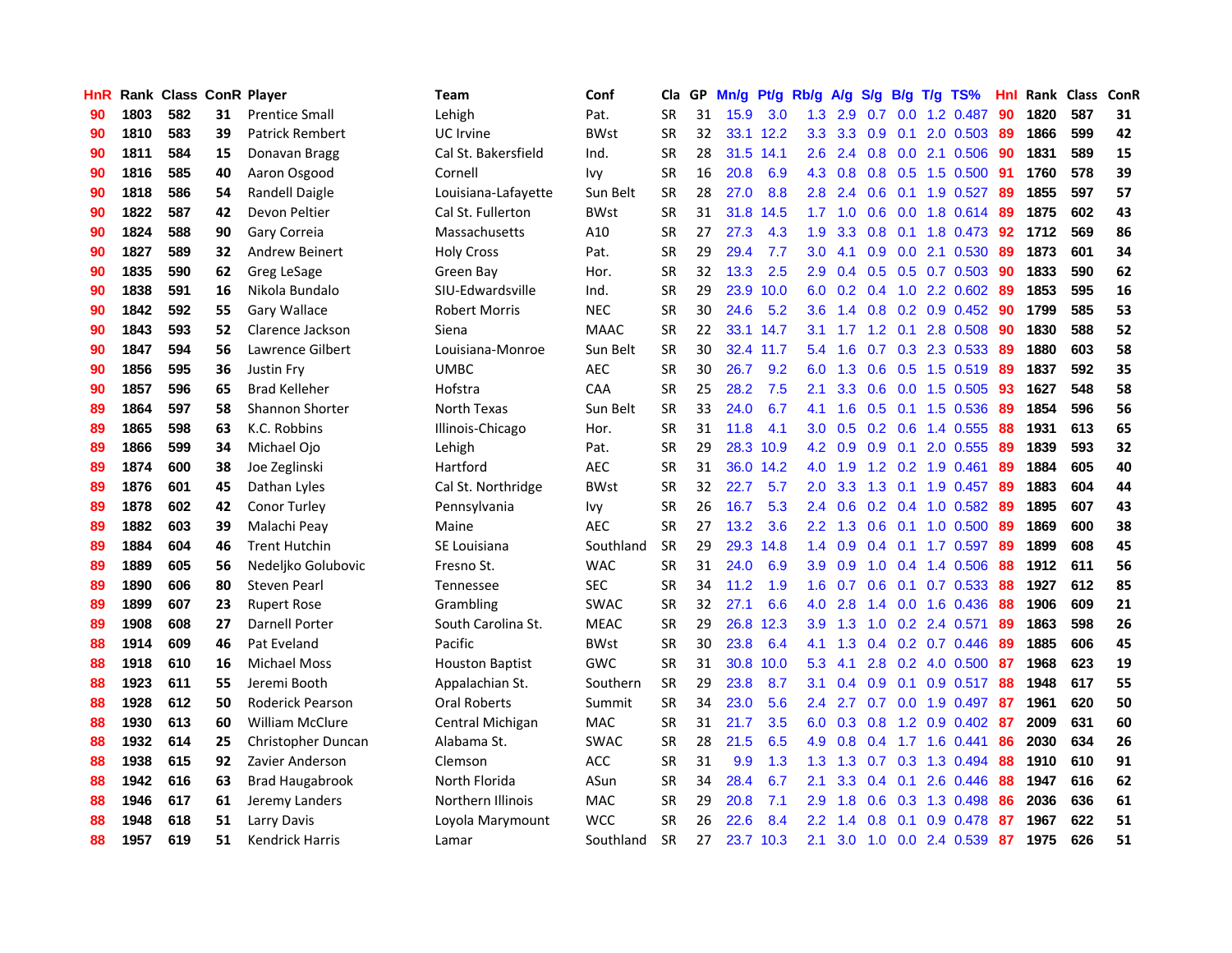| HnR |      | Rank Class ConR Player |    |                          | <b>Team</b>         | Conf        | Cla       |    | GP Mn/g Pt/g Rb/g |           |                  | A/g            |                |                 | S/g B/g T/g TS%         | Hnl | Rank Class |     | ConR |
|-----|------|------------------------|----|--------------------------|---------------------|-------------|-----------|----|-------------------|-----------|------------------|----------------|----------------|-----------------|-------------------------|-----|------------|-----|------|
| 88  | 1958 | 620                    | 43 | Clive Weeden             | Dartmouth           | lvy         | <b>SR</b> | 28 | 21.7              | 5.1       | 4.6              | 1.1            | 0.5            | 0.9             | 1.2 0.439               | 87  | 1974       | 625 | 44   |
| 87  | 1962 | 621                    | 81 | <b>Trey Stanton</b>      | Rice                | <b>CUSA</b> | <b>SR</b> | 32 | 19.2              | 5.6       | 4.0              | 0.8            | 0.3            | 0.5             | 1.2 0.469               | 87  | 1962       | 621 | 84   |
| 87  | 1967 | 622                    | 73 | <b>Blake Mishler</b>     | Illinois St.        | <b>MVC</b>  | <b>SR</b> | 31 | 13.1              | 4.4       | 2.4              | 0.4            | 0.1            | 0.0             | 0.9 0.529               | -87 | 1972       | 624 | 73   |
| 87  | 1972 | 623                    | 82 | Collin Mangrum           | SMU                 | <b>CUSA</b> | <b>SR</b> | 33 | 24.3              | 6.0       | 2.5              | 1.8            |                |                 | 0.8 0.2 1.0 0.523       | 88  | 1943       | 614 | 81   |
| 87  | 1977 | 624                    | 52 | Matt Dorr                | San Diego           | <b>WCC</b>  | <b>SR</b> | 27 | 31.9              | 8.9       |                  | $3.3$ 2.7      |                |                 | 0.7 0.1 1.7 0.516 87    |     | 1957       | 619 | 50   |
| 87  | 1979 | 625                    | 44 | Ronnie Dixon             | Dartmouth           | Ivy         | <b>SR</b> | 16 | 24.6              | 8.4       | 2.8              | 2.6            |                |                 | 0.8 0.3 2.3 0.484       | 92  | 1668       | 559 | 36   |
| 87  | 1986 | 626                    | 19 | Aaron Mitchell           | Longwood            | Ind.        | <b>SR</b> | 30 | 32.5              | 13.4      | 5.8              | 3.8            |                |                 | 1.0 0.3 3.0 0.546       | -87 | 2003       | 629 | 19   |
| 87  | 1991 | 627                    | 20 | Garrett Lever            | Seattle             | Ind.        | <b>SR</b> | 31 | 29.2              | 3.8       | 5.6              | 1.8            |                |                 | 2.4 0.1 1.4 0.453       | 86  | 2025       | 633 | 20   |
| 87  | 1992 | 628                    | 71 | Brian Johnson            | Delaware            | CAA         | <b>SR</b> | 28 | 18.7              | 3.8       | 1.1              | 2.1            |                | $0.4\quad 0.0$  | $1.0$ 0.512             | -87 | 2004       | 630 | 72   |
| 87  | 1995 | 629                    | 40 | <b>Taylor Montgomery</b> | Northern Colorado   | <b>BSky</b> | <b>SR</b> | 32 | 25.7              | 5.3       | 5.9              | 0.5            |                |                 | 0.6 0.2 1.2 0.425       | -87 | 1993       | 628 | 41   |
| 87  | 2008 | 630                    | 83 | David Booker             | Tulane              | <b>CUSA</b> | <b>SR</b> | 28 | 23.8              | 7.5       | 4.0              | 0.4            |                |                 | 0.3 0.3 1.1 0.561       | 86  | 2039       | 637 | 87   |
| 87  | 2013 | 631                    | 36 | O.J. Avworo              | Navy                | Pat.        | <b>SR</b> | 31 | 28.4              | 8.5       | 2.8              | 3.5            | 1.3            | 0.1             | 2.6 0.517               | 86  | 2035       | 635 | 37   |
| 87  | 2018 | 632                    | 21 | <b>Kendall Cutler</b>    | South Dakota        | <b>GWC</b>  | <b>SR</b> | 31 | 25.0              | 8.2       | 3.2              | 4.5            | 1.3            | 0.0             | 2.4 0.517               | -87 | 2010       | 632 | 22   |
| 87  | 2019 | 633                    | 85 | Mike Walker              | SMU                 | <b>CUSA</b> | <b>SR</b> | 33 | 28.7              | 6.9       | 1.3 <sub>1</sub> | 1.5            | 0.8            |                 | $0.1$ 1.0 $0.575$       | 88  | 1950       | 618 | 83   |
| 86  | 2022 | 634                    | 62 | <b>Travis Lee</b>        | Troy                | Sun Belt    | <b>SR</b> | 24 | 17.4              | 8.2       | 1.3              | 0.5            | 0.5            | 0.0             | 0.6 0.555               | 86  | 2048       | 640 | 63   |
| 86  | 2024 | 635                    | 26 | Duwan Kornegay           | <b>Prairie View</b> | <b>SWAC</b> | <b>SR</b> | 32 | 21.1              | 7.3       | 5.0              | 0.6            | 0.6            |                 | $0.3$ 0.7 0.501         | 86  | 2043       | 638 | 27   |
| 86  | 2028 | 636                    | 43 | <b>Melvin Jones</b>      | Portland St.        | <b>BSky</b> | <b>SR</b> | 30 |                   | 32.1 11.5 | 2.1              | $2.4^{\circ}$  |                |                 | $0.4$ 0.0 1.6 0.562     | -85 | 2084       | 646 | 45   |
| 86  | 2030 | 637                    | 44 | Sultan Toles-Bey         | Sacramento St.      | <b>BSky</b> | <b>SR</b> | 28 |                   | 36.0 12.2 | 3.4              | 4.8            |                | $1.5 \t0.1$     | 3.6 0.474               | -86 | 2061       | 642 | 44   |
| 86  | 2038 | 638                    | 27 | Jonathan Inman           | Alabama A&M         | <b>SWAC</b> | <b>SR</b> | 22 | 16.3              | 5.6       |                  | $4.0\quad 0.8$ | $0.4\quad 0.9$ |                 | 1.3 0.569               | 88  | 1946       | 615 | 23   |
| 86  | 2058 | 639                    | 53 | Imad Qahwash             | Central Arkansas    | Southland   | <b>SR</b> | 29 |                   | 22.9 12.6 | 2.8              | 1.7            |                |                 | 1.1 0.0 2.9 0.528       | -85 | 2107       | 655 | 55   |
| 86  | 2061 | 640                    | 96 | Andrew Darko             | Texas A&M           | B12         | <b>SR</b> | 33 | 10.2 <sub>1</sub> | 2.3       | 1.3              | 0.5            |                |                 | $0.4$ 0.2 0.6 0.466     | 86  | 2058       | 641 | 96   |
| 85  | 2074 | 641                    | 96 | <b>Brenton Butler</b>    | Fordham             | A10         | <b>SR</b> | 27 |                   | 35.7 14.6 | $2.3\phantom{0}$ | 3.4            |                |                 | $0.6$ $0.0$ 2.6 $0.488$ | 85  | 2085       | 647 | 100  |
| 85  | 2076 | 642                    | 55 | Devin Ginty              | San Diego           | <b>WCC</b>  | <b>SR</b> | 30 | 28.8              | 8.5       | 2.3              | 2.0            |                |                 | 0.7 0.0 1.6 0.568       | 85  | 2095       | 650 | 55   |
| 85  | 2079 | 643                    | 38 | Mitch McDonald           | Army                | Pat.        | <b>SR</b> | 29 | 18.1              | 4.0       | 2.0              | 3.3            | 1.1            |                 | 0.0 2.1 0.475           | 85  | 2100       | 652 | 38   |
| 85  | 2084 | 644                    | 53 | Raymond Cody             | Cal St. Northridge  | <b>BWst</b> | <b>SR</b> | 32 | 19.6              | 5.6       | 2.3              | 1.2            |                |                 | 1.0 0.2 1.3 0.516       | -85 | 2096       | 651 | 53   |
| 85  | 2090 | 645                    | 47 | <b>Travis King</b>       | <b>UMBC</b>         | <b>AEC</b>  | <b>SR</b> | 30 | 23.5              | 8.9       | 2.4              | 0.5            | 0.9            | 0.1             | 1.0 0.631               | 85  | 2081       | 645 | 47   |
| 85  | 2091 | 646                    | 39 | Nathan Hedgecock         | Army                | Pat.        | <b>SR</b> | 24 | 13.6              | 4.3       | 2.5              | 0.9            | 0.3            | 0.0             | 1.1 0.612               | -85 | 2102       | 653 | 39   |
| 85  | 2098 | 647                    | 67 | James Hett               | Monmouth            | <b>NEC</b>  | <b>SR</b> | 30 | 34.8              | 5.3       | 2.9              | 4.0            | 1.3            | 0.0             | 1.6 0.483               | 84  | 2154       | 665 | 69   |
| 85  | 2101 | 648                    | 75 | <b>Ahmad Grant</b>       | NC-Wilmington       | CAA         | <b>SR</b> | 29 | 29.7              | 7.7       | 2.7              | 1.3            | 0.4            |                 | 0.7 1.3 0.532           | 86  | 2064       | 643 | 73   |
| 85  | 2106 | 649                    | 47 | Phyllip Taylor           | Idaho St.           | <b>BSky</b> | <b>SR</b> | 29 | 19.6              | 7.5       | $2.4^{\circ}$    | 1.3            |                |                 | $0.8$ 0.2 1.2 0.463     | -85 | 2114       | 656 | 47   |
| 85  | 2108 | 650                    | 48 | Garrett Leffelman        | Brown               | Ivv         | <b>SR</b> | 27 | 28.8              | 8.9       | 3.0 <sub>1</sub> | 1.2            |                |                 | 0.8 0.5 1.0 0.472 85    |     | 2106       | 654 | 48   |
| 85  | 2118 | 651                    | 64 | <b>Troy Cage</b>         | Chattanooga         | Southern    | <b>SR</b> | 32 | 12.6              | 4.1       | $2.5^{\circ}$    | 0.9            |                |                 | 0.4 0.2 1.1 0.424 84    |     | 2123       | 658 | 64   |
| 85  | 2122 | 652                    | 65 | Zach Urbanus             | Citadel             | Southern    | <b>SR</b> | 32 |                   | 36.7 10.6 | 3.0              | 2.9            |                |                 | 0.8 0.0 1.9 0.514       | -83 | 2164       | 666 | 66   |
| 84  | 2124 | 653                    | 72 | Logan Magnusson          | <b>BYU</b>          | <b>MWC</b>  | <b>SR</b> | 35 | 11.6              | 2.2       | 2.5              | 0.6            |                |                 | $0.2$ 0.0 0.5 0.497     | 85  | 2086       | 648 | 71   |
| 84  | 2125 | 654                    | 61 | Demetrius Jemison        | Manhattan           | <b>MAAC</b> | <b>SR</b> | 22 | 34.0              | 10.4      | 8.6              | 1.4            |                |                 | 0.5 0.6 2.3 0.462       | 85  | 2089       | 649 | 60   |
| 84  | 2128 | 655                    | 68 | Mislav Jukic             | Saint Francis (PA)  | NEC         | <b>SR</b> | 30 | 18.5              | 6.7       | 3.0              | 1.5            | 0.2            | 0.3             | 1.9 0.536               | 84  | 2135       | 660 | 68   |
| 84  | 2130 | 656                    | 77 | Josh Brown               | Towson              | CAA         | <b>SR</b> | 30 | 28.3              | 10.6      | 1.9              | 1.7            | 0.9            | 0.1             | 1.3 0.564               | 84  | 2133       | 659 | 77   |
| 84  | 2131 | 657                    | 62 | Tehran Cox               | High Point          | BSou        | SR        | 31 | 25.7              | 6.9       | 2.5              | 2.8            |                | $1.1 \quad 0.1$ | 2.5 0.480               | -83 | 2202       | 675 | 64   |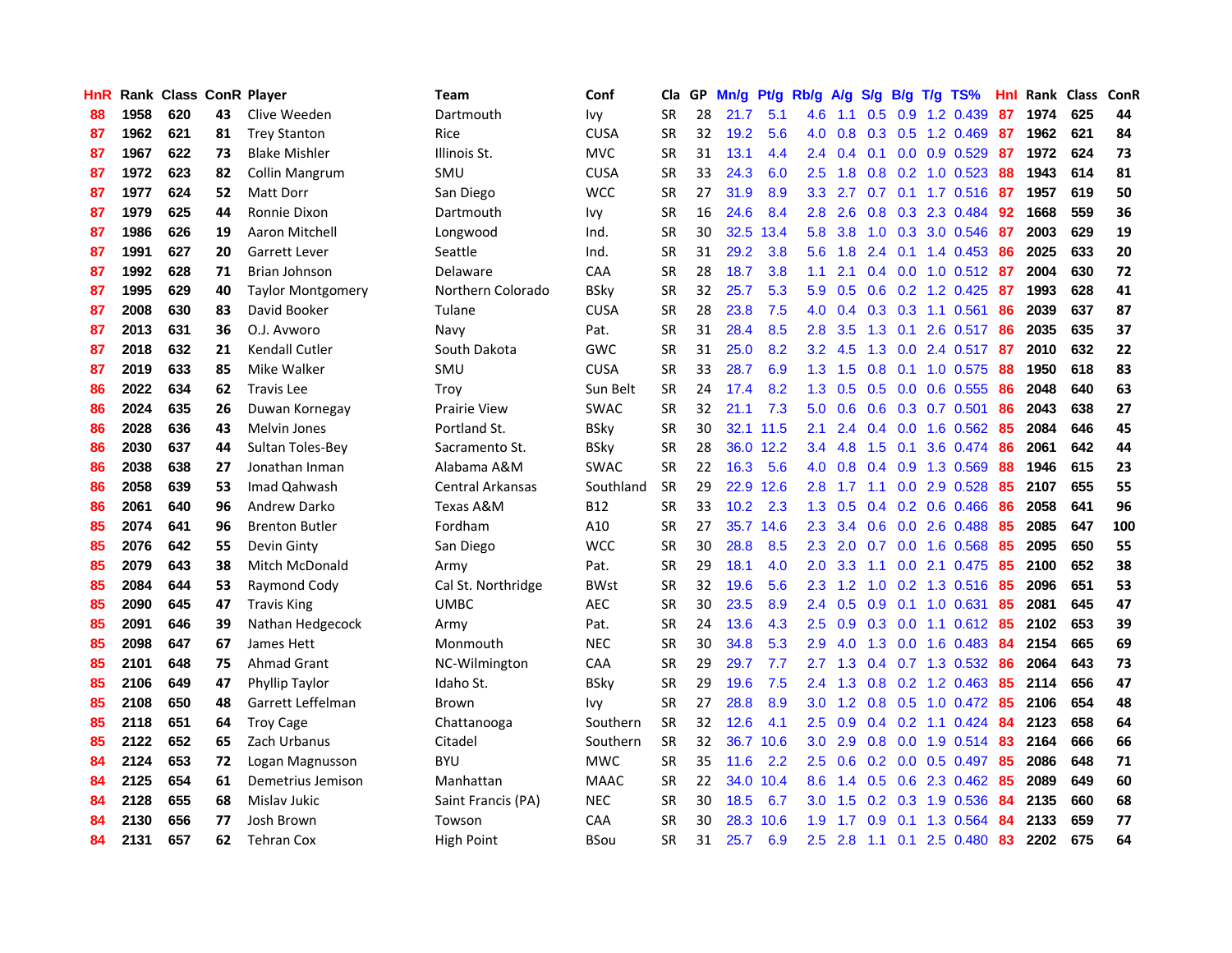| HnR |      | Rank Class ConR Player |     |                            | <b>Team</b>        | Conf        | Cla       |    | GP Mn/g Pt/g Rb/g A/g |           |                  |                 |               |                 | S/g B/g T/g TS%           | Hnl |      | Rank Class ConR |     |
|-----|------|------------------------|-----|----------------------------|--------------------|-------------|-----------|----|-----------------------|-----------|------------------|-----------------|---------------|-----------------|---------------------------|-----|------|-----------------|-----|
| 84  | 2134 | 658                    | 68  | <b>Brad Birton</b>         | Illinois-Chicago   | Hor.        | <b>SR</b> | 30 | 26.6                  | 5.6       | 5.2              | 1.6             | 0.6           | 0.4             | 2.0 0.501                 | 83  | 2190 | 671             | 69  |
| 84  | 2136 | 659                    | 128 | Jamel Jackson              | Seton Hall         | ВE          | <b>SR</b> | 19 | 14.7                  | 4.6       | $1.2^{\circ}$    | 0.8             |               | $0.2 \quad 0.1$ | $0.5$ 0.463               | -87 | 1982 | 627             | 126 |
| 84  | 2140 | 660                    | 56  | Kenny Franklin             | Nicholls St.       | Southland   | <b>SR</b> | 28 | 29.3                  | 5.9       | 1.9              | 3.1             | 1.1           | 0.1             | 1.4 0.513                 | 83  | 2195 | 674             | 58  |
| 84  | 2143 | 661                    | 88  | Cory Pfleiger              | Rice               | <b>CUSA</b> | <b>SR</b> | 32 | 21.3                  | 4.3       | 2.0 <sub>2</sub> | 1.4             |               | $0.4$ 0.1       | $0.8$ 0.521               | 84  | 2142 | 661             | 88  |
| 84  | 2147 | 662                    | 68  | <b>Tim Williams</b>        | South Alabama      | Sun Belt    | <b>SR</b> | 27 |                       | 30.3 12.8 | 4.6              | 1.3             |               |                 | 1.0 0.4 2.1 0.489         | 83  | 2167 | 668             | 71  |
| 84  | 2148 | 663                    | 52  | Ryan Brimley               | Southern Utah      | Summit      | <b>SR</b> | 30 | 23.4                  | 9.4       | 2.1              | 1.0             |               |                 | $0.5$ 0.1 1.2 0.500       | 84  | 2147 | 663             | 52  |
| 84  | 2153 | 664                    | 39  | Kyle Riley                 | Howard             | <b>MEAC</b> | <b>SR</b> | 24 | 35.1                  | 9.8       | 2.5              | 3.7             |               |                 | 1.6 0.0 2.9 0.480         | -85 | 2070 | 644             | 35  |
| 84  | 2157 | 665                    | 66  | <b>Bryan Streeter</b>      | Citadel            | Southern    | <b>SR</b> | 32 | 21.5                  | 5.8       | 4.9              | 1.0             |               |                 | $0.5$ $0.3$ 1.2 $0.472$   | -83 | 2203 | 676             | 70  |
| 84  | 2159 | 666                    | 98  | Jai Lucas                  | Texas              | <b>B12</b>  | <b>SR</b> | 35 | 12.1                  | 3.1       | 0.8              | 1.1             |               |                 | 0.2 0.0 0.7 0.434         | 84  | 2122 | 657             | 98  |
| 84  | 2165 | 667                    | 71  | Gary Redus                 | South Alabama      | Sun Belt    | <b>SR</b> | 28 | 29.5                  | 8.4       | 3.8              | 2.3             | 1.0           | 0.9             | 1.6 0.489                 | 83  | 2191 | 672             | 73  |
| 84  | 2168 | 668                    | 129 | <b>Mike Stovall</b>        | DePaul             | ВE          | <b>SR</b> | 27 | 13.7                  | 5.4       |                  | $1.4$ 1.2       | 0.6           |                 | $0.1$ 1.3 0.437           | 84  | 2149 | 664             | 130 |
| 84  | 2175 | 669                    | 103 | <b>Charles Dewhurst</b>    | Charlotte          | A10         | <b>SR</b> | 14 | 19.9                  | 1.9       | 4.8              | 1.1             | 0.6           | 0.6             | 1.0 0.426                 | 86  | 2047 | 639             | 99  |
| 84  | 2176 | 670                    | 51  | Jeremy Bynum               | Jacksonville St.   | <b>OVC</b>  | <b>SR</b> | 30 |                       | 28.3 10.3 | 2.9              | 1.5             | 0.5           |                 | $0.2$ 1.4 0.529           | 82  | 2243 | 687             | 53  |
| 83  | 2183 | 671                    | 49  | <b>Broderick Gilchrest</b> | Idaho St.          | <b>BSky</b> | <b>SR</b> | 29 |                       | 35.1 15.0 | 2.4              | 2.2             | 1.1           | 0.1             | 2.8 0.499                 | 83  | 2184 | 670             | 49  |
| 83  | 2188 | 672                    | 70  | Dipanjot Singh             | Illinois-Chicago   | Hor.        | <b>SR</b> | 22 | 19.3                  | 5.5       | 2.0 <sub>1</sub> | 1.2             | 0.5           | 0.0             | 1.3 0.552                 | 82  | 2221 | 682             | 70  |
| 83  | 2191 | 673                    | 33  | Allen Smith                | Ark.-Pine Bluff    | <b>SWAC</b> | <b>SR</b> | 31 |                       | 36.1 12.0 | 1.9              | 3.0             | 0.9           | 0.1             | 2.1 0.511                 | 82  | 2266 | 697             | 36  |
| 83  | 2193 | 674                    | 67  | <b>Josh Davis</b>          | Samford            | Southern    | <b>SR</b> | 31 | 25.1                  | 7.5       | 3.0 <sub>1</sub> | 0.9             | 0.8           |                 | $0.1$ 1.2 0.536           | 83  | 2194 | 673             | 69  |
| 83  | 2195 | 675                    | 34  | Julius Ingram              | Southern           | <b>SWAC</b> | <b>SR</b> | 29 |                       | 28.8 11.4 |                  | 5.4 0.9         |               |                 | 0.7 0.5 2.7 0.535         | -83 | 2205 | 677             | 31  |
| 83  | 2196 | 676                    | 74  | Levan Patsatsia            | Trov               | Sun Belt    | <b>SR</b> | 29 | 26.1                  | 7.8       |                  | 4.8 1.4         |               |                 | 0.8 0.3 1.2 0.478 82      |     | 2239 | 686             | 76  |
| 83  | 2205 | 677                    | 69  | Austin Dahn                | Citadel            | Southern    | <b>SR</b> | 32 |                       | 31.8 10.0 |                  | $4.3$ $1.8$     |               |                 | $0.5$ 0.1 2.1 0.503       | 82  | 2250 | 692             | 74  |
| 83  | 2206 | 678                    | 35  | Cornelius Hester           | Alabama A&M        | <b>SWAC</b> | <b>SR</b> | 28 |                       | 28.9 11.7 | 3.7              |                 |               |                 | 1.7 1.3 0.1 1.9 0.454     | 82  | 2223 | 683             | 33  |
| 83  | 2207 | 679                    | 70  | R.J. Rutledge              | Monmouth           | <b>NEC</b>  | <b>SR</b> | 30 | 21.3                  | 6.2       | 3.1              | 1.0             |               |                 | $0.5$ $0.3$ $0.9$ $0.483$ | 82  | 2261 | 694             | 73  |
| 83  | 2211 | 680                    | 91  | Josh Bone                  | <b>Tennessee</b>   | <b>SEC</b>  | <b>SR</b> | 23 | 17.8                  | 3.2       | 1.8              | 0.7             |               |                 | $0.6$ $0.0$ $0.3$ $0.487$ | -89 | 1845 | 594             | 80  |
| 83  | 2215 | 681                    | 76  | <b>Marvin Roberts</b>      | Fla. International | Sun Belt    | <b>SR</b> | 28 | 28.3                  | 11.1      | 4.1              | 2.0             |               |                 | 0.7 0.3 2.8 0.483         | -81 | 2294 | 702             | 78  |
| 83  | 2218 | 682                    | 72  | <b>Rory Spencer</b>        | Georgia Southern   | Southern    | <b>SR</b> | 29 | 23.4                  | 9.4       | 5.1              | 0.8             | 0.8           |                 | 1.2 2.0 0.532             | 83  | 2169 | 669             | 67  |
| 83  | 2220 | 683                    | 42  | Aleek Pauline              | Norfolk St.        | <b>MEAC</b> | <b>SR</b> | 31 | 36.2                  | 8.8       | 3.8              | 5.3             |               | $1.5 \quad 0.1$ | 3.6 0.507                 | 82  | 2224 | 684             | 40  |
| 83  | 2222 | 684                    | 50  | Max Groebe                 | Cornell            | lvy.        | <b>SR</b> | 23 | 20.4                  | 6.7       | 2.1              | 0.6             |               | $0.2 \quad 0.1$ | 0.6 0.524                 | 84  | 2143 | 662             | 49  |
| 83  | 2228 | 685                    | 52  | <b>Phillip Thomas</b>      | Portland St.       | <b>BSky</b> | <b>SR</b> | 30 | 20.9                  | 9.7       | 3.2              | 0.1             |               |                 | $0.3$ $0.3$ 1.6 $0.561$   | -81 | 2274 | 698             | 54  |
| 83  | 2231 | 686                    | 59  | <b>Preston David</b>       | McNeese St.        | Southland   | <b>SR</b> | 32 | 16.9                  | 3.5       | 3.3              | 0.3             | 0.5           |                 | 1.3 0.8 0.528             | 82  | 2244 | 688             | 61  |
| 82  | 2240 | 687                    | 54  | Andres Irarrazabal         | Tennessee-Martin   | <b>OVC</b>  | <b>SR</b> | 33 | 24.3                  | 5.5       | 4.2              | 0.5             | 0.6           |                 | 0.7 0.9 0.586             | 82  | 2246 | 690             | 54  |
| 82  | 2243 | 688                    | 51  | <b>Adrian Williams</b>     | Brown              | lvy         | <b>SR</b> | 28 | 21.3                  | 7.3       | $2.2^{\circ}$    | 1.0             |               |                 | 0.4 0.0 1.3 0.573         | 82  | 2264 | 695             | 52  |
| 82  | 2245 | 689                    | 45  | Rob Hampton                | Norfolk St.        | <b>MEAC</b> | <b>SR</b> | 32 |                       | 30.9 14.0 |                  | $3.7 \quad 1.9$ |               |                 | 1.1 0.2 3.3 0.514         | 82  | 2260 | 693             | 44  |
| 82  | 2247 | 690                    | 53  | Julian Olubuyi             | Northern Arizona   | <b>BSky</b> | <b>SR</b> | 32 | 11.5                  | 1.3       | 0.9 <sup>°</sup> | 2.1             |               |                 | $0.8$ 0.0 1.0 0.413 82    |     | 2245 | 689             | 53  |
| 82  | 2251 | 691                    | 54  | Oleg Kovalov               | <b>IPFW</b>        | Summit      | <b>SR</b> | 27 | 10.7                  | 4.4       | 1.1              | 0.3             |               |                 | 0.0 0.3 0.8 0.615 82      |     | 2225 | 685             | 54  |
| 82  | 2257 | 692                    | 91  | Johnny Mayhane             | Tulane             | <b>CUSA</b> | <b>SR</b> | 30 | 21.0                  | 6.4       | 1.9              | 0.9             |               |                 | $0.3$ 0.1 1.0 0.541       | 81  | 2307 | 704             | 91  |
| 82  | 2261 | 693                    | 63  | Rodney Jones               | SE Louisiana       | Southland   | <b>SR</b> | 17 | 15.0                  | 4.7       | $2.2\phantom{0}$ | 1.1             | $0.4^{\circ}$ | 0.1             | 1.1 0.544                 | 83  | 2217 | 679             | 59  |
| 82  | 2264 | 694                    | 100 | <b>Nick Sidorakis</b>      | Oklahoma St.       | <b>B12</b>  | <b>SR</b> | 33 | 14.4                  | 2.3       | 1.3              | 0.6             | 0.7           | 0.0             | $0.5$ 0.423               | -81 | 2289 | 700             | 100 |
| 82  | 2265 | 695                    | 56  | <b>Curry McKinney</b>      | Eastern Illinois   | <b>OVC</b>  | <b>SR</b> | 29 | 32.1                  | 9.0       | 4.3              |                 |               |                 | 2.7 1.4 0.1 2.3 0.439     | -80 | 2326 | 712             | 58  |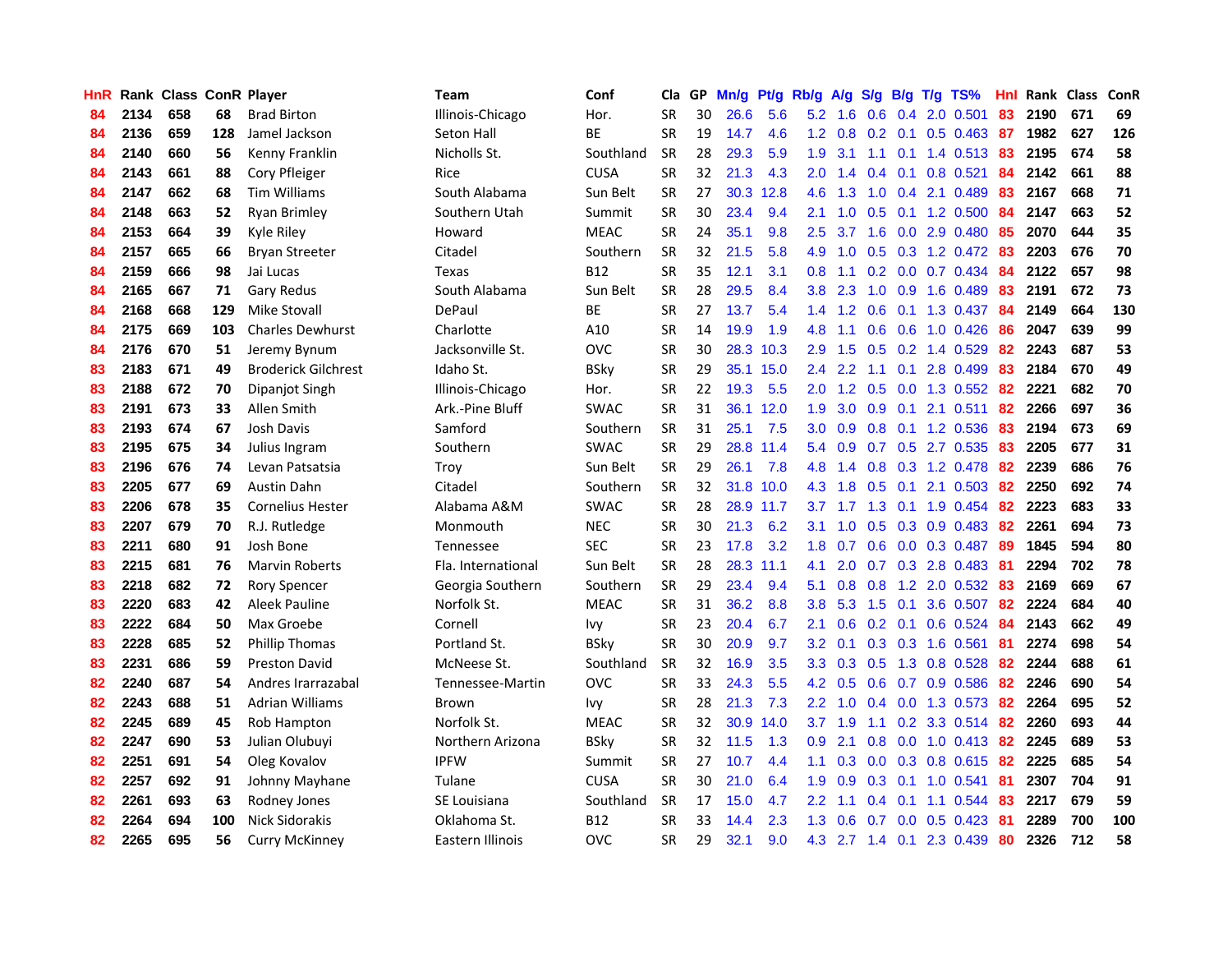| <b>HnR</b> |      | Rank Class ConR Player |     |                        | <b>Team</b>             | Conf        | Cla       |    | GP Mn/g Pt/g Rb/g A/g |           |                  |                            |               |                 | S/g B/g T/g TS%           | Hnl  |      | Rank Class | <b>ConR</b> |
|------------|------|------------------------|-----|------------------------|-------------------------|-------------|-----------|----|-----------------------|-----------|------------------|----------------------------|---------------|-----------------|---------------------------|------|------|------------|-------------|
| 82         | 2274 | 696                    | 65  | Luke Engelken          | Gardner-Webb            | <b>BSou</b> | <b>SR</b> | 30 | 16.0                  | 4.5       | 2.1              | 1.0                        | 0.6           | 0.2             | 1.2 0.454                 | 81   | 2280 | 699        | 65          |
| 82         | 2277 | 697                    | 74  | <b>Terence Grier</b>   | Fairleigh Dickinson     | <b>NEC</b>  | <b>SR</b> | 22 |                       | 28.4 12.2 | 2.6              | 2.0                        | 1.0           | 0.1             | 1.8 0.461                 | 82   | 2220 | 681        | 70          |
| 81         | 2293 | 698                    | 71  | Joe Jakubowski         | <b>Bowling Green</b>    | <b>MAC</b>  | <b>SR</b> | 33 | 16.5                  | 3.4       | $1.2^{\circ}$    | 2.0                        | 0.7           | 0.0             | 1.1 0.498                 | -81  | 2302 | 703        | 71          |
| 81         | 2294 | 699                    | 64  | Jason Marks            | SE Louisiana            | Southland   | <b>SR</b> | 28 | 22.8                  | 5.1       | 4.5              | 1.4                        |               |                 | $0.7$ $0.3$ 1.4 $0.593$   | -81  | 2291 | 701        | 66          |
| 81         | 2295 | 700                    | 39  | Orlando Smith          | Miss. Valley St.        | <b>SWAC</b> | <b>SR</b> | 32 | 23.7                  | 6.8       | 5.9              | 0.7                        |               |                 | $0.6$ 0.1 1.8 0.517       | -80  | 2348 | 715        | 38          |
| 81         | 2297 | 701                    | 40  | <b>Trant Simpson</b>   | <b>Prairie View</b>     | <b>SWAC</b> | <b>SR</b> | 32 |                       | 31.9 13.2 | $3.5^{\circ}$    | 2.8                        |               |                 | 1.3 0.0 2.6 0.446         | -81  | 2310 | 706        | 37          |
| 81         | 2308 | 702                    | 84  | <b>Brian Morris</b>    | Towson                  | <b>CAA</b>  | <b>SR</b> | 30 | 28.9                  | 6.6       | $3.2\phantom{0}$ | 3.1                        |               |                 | $0.6$ $0.2$ 1.7 $0.505$   | -81  | 2314 | 707        | 86          |
| 81         | 2310 | 703                    | 73  | <b>Josh Chavis</b>     | USC Upstate             | ASun        | <b>SR</b> | 28 | 30.8                  | 7.7       | 1.8              | 3.0                        | 1.0           |                 | $0.0$ 1.6 0.451           | 81   | 2309 | 705        | 73          |
| 81         | 2314 | 704                    | 65  | Mike Pouncy            | Central Arkansas        | Southland   | SR        | 28 | 24.5                  | 8.9       | 3.1              | 2.2                        |               |                 | 1.4 0.2 1.9 0.485         | 80   | 2341 | 714        | 69          |
| 81         | 2318 | 705                    | 81  | Rod Emanuel            | Middle Tennessee        | Sun Belt    | <b>SR</b> | 29 | 18.6                  | 3.9       | 2.7              | 1.6                        | 0.9           | 0.1             | 1.1 0.438                 | 82   | 2265 | 696        | 77          |
| 81         | 2321 | 706                    | 58  | Danny Piepoli          | Montana St.             | <b>BSky</b> | <b>SR</b> | 31 | 26.3                  | 7.5       | 2.4              | 1.0                        | 0.5           |                 | $0.0$ 1.2 0.514           | 80   | 2317 | 709        | 58          |
| 80         | 2324 | 707                    | 48  | <b>Trevor Welcher</b>  | Delaware St.            | <b>MEAC</b> | <b>SR</b> | 29 | 16.1                  | 4.1       | 1.1              | 1.0                        | 1.1           | 0.0             | 0.4 0.502                 | 80   | 2336 | 713        | 48          |
| 80         | 2325 | 708                    | 76  | <b>Clifton Spiller</b> | Wagner                  | <b>NEC</b>  | <b>SR</b> | 28 | 9.9                   | 2.0       | 2.0              | 0.2                        | 0.3           | 0.1             | 0.3 0.667                 | 80   | 2315 | 708        | 76          |
| 80         | 2333 | 709                    | 59  | Duro Bjegovic          | Sacramento St.          | <b>BSky</b> | <b>SR</b> | 28 | 27.2                  | 9.2       | 5.4              | 1.5                        | 0.5           | 0.3             | 2.1 0.502                 | 80   | 2358 | 719        | 59          |
| 80         | 2334 | 710                    | 49  | Lyvann Obame Obame     | Md.-Eastern Shore       | <b>MEAC</b> | <b>SR</b> | 31 | 21.7                  | 7.0       | 4.6              | 0.5                        | 0.6           | 0.3             | 1.4 0.548                 | 80   | 2349 | 716        | 50          |
| 80         | 2335 | 711                    | 67  | <b>Tadre Sheppard</b>  | <b>Central Arkansas</b> | Southland   | <b>SR</b> | 22 | 28.4                  | 9.5       | 5.3              | 0.7                        | 1.0           | 0.8             | 1.5 0.539                 | 82   | 2248 | 691        | 62          |
| 80         | 2348 | 712                    | 83  | Alex Rubin             | Illinois St.            | <b>MVC</b>  | <b>SR</b> | 31 | 22.3                  | 3.5       | 1.8              | 1.4                        | 0.8           | 0.1             | 0.9 0.478                 | 80   | 2357 | 718        | 82          |
| 80         | 2350 | 713                    | 69  | Dominic Knight         | Northwestern St.        | Southland   | <b>SR</b> | 17 | 18.8                  | 5.5       | 3.1              | 1.8                        |               |                 | 0.9 0.4 1.2 0.470 82      |      | 2218 | 680        | 60          |
| 80         | 2351 | 714                    | 41  | Cason Burk             | Jackson St.             | <b>SWAC</b> | <b>SR</b> | 32 | 24.8                  | 2.9       | 4.1              | 1.8                        |               |                 | 1.2 0.1 1.1 0.443 79      |      | 2376 | 724        | 41          |
| 80         | 2355 | 715                    | 74  | Anthony Wright         | Toledo                  | MAC         | <b>SR</b> | 30 | 23.8                  | 7.0       | 3.3 <sub>2</sub> | 1.7                        |               |                 | 0.6 0.1 1.8 0.520 78      |      | 2409 | 731        | 75          |
| 80         | 2359 | 716                    | 57  | <b>Michael Santos</b>  | Santa Clara             | <b>WCC</b>  | <b>SR</b> | 37 | 13.4                  | 1.5       | $2.3^{\circ}$    | 0.8                        |               |                 | $0.4$ 0.1 0.5 0.533       | - 79 | 2365 | 720        | 57          |
| 80         | 2362 | 717                    | 61  | Michael Lacey          | Idaho St.               | <b>BSky</b> | <b>SR</b> | 29 | 21.6                  | 5.7       | 3.8              | 0.5                        |               |                 | $0.7$ $0.1$ $1.0$ $0.506$ | -79  | 2366 | 721        | 61          |
| 80         | 2363 | 718                    | 62  | Paul Guede             | Portland St.            | <b>BSky</b> | <b>SR</b> | 30 | 16.9                  | 4.0       | 3.2 <sub>1</sub> | 0.7                        |               |                 | $0.9$ $0.2$ $0.6$ $0.488$ | -79  | 2402 | 730        | 62          |
| 80         | 2365 | 719                    | 57  | <b>Todd Lowenthal</b>  | <b>UC Davis</b>         | <b>BWst</b> | <b>SR</b> | 21 | 31.7                  | 2.3       | 5.3              | 4.0                        |               |                 | 1.4 0.0 1.6 0.393         | -83  | 2165 | 667        | 54          |
| 80         | 2366 | 720                    | 58  | <b>Gus Clardy</b>      | Pepperdine              | <b>WCC</b>  | <b>SR</b> | 32 | 15.8                  | 2.3       | 3.3 <sub>2</sub> | 0.5                        |               |                 | $0.4$ 0.2 0.4 0.514       | -79  | 2398 | 728        | 58          |
| 80         | 2367 | 721                    | 71  | Gary Dixon             | SE Louisiana            | Southland   | <b>SR</b> | 28 | 24.5                  | 8.9       | 1.8 <sup>°</sup> | 1.2                        |               |                 | $0.9$ $0.3$ 1.5 $0.482$   | 80   | 2351 | 717        | 70          |
| 79         | 2371 | 722                    | 83  | Mike Kebler            | Michigan St.            | <b>B10</b>  | <b>SR</b> | 33 | 10.1                  | 1.5       | 1.0              | 0.5                        |               |                 | $0.3$ $0.2$ $0.3$ $0.580$ | -79  | 2367 | 722        | 83          |
| 79         | 2374 | 723                    | 85  | Cliff Dixon            | Western Kentucky        | Sun Belt    | <b>SR</b> | 22 | 16.2                  | 4.8       | 4.1              | 0.9                        | 0.5           |                 | $0.3$ 1.3 0.427           | -80  | 2321 | 710        | 81          |
| 79         | 2377 | 724                    | 58  | Moussa Camara          | Binghamton              | <b>AEC</b>  | SR        | 31 | 30.0                  | 11.2      | 2.5              | 0.9                        |               | $0.4 \quad 0.1$ | $1.2$ 0.513               | 78   | 2415 | 732        | 59          |
| 79         | 2380 | 725                    | 78  | Mezie Uzochukwu        | <b>USC Upstate</b>      | ASun        | <b>SR</b> | 30 | 26.4                  | 6.7       | 3.7              | 1.3                        |               |                 | $0.8$ $0.2$ 1.7 $0.463$   | -79  | 2392 | 726        | 78          |
| 79         | 2387 | 726                    | 28  | Cody Rincker           | SIU-Edwardsville        | Ind.        | <b>SR</b> | 28 | 15.7                  | 4.6       | 1.1              | 1.2                        | 0.9           |                 | 0.0 0.8 0.569             | -79  | 2400 | 729        | 28          |
| 79         | 2390 | 727                    | 73  | Coy Custer             | Lamar                   | Southland   | <b>SR</b> | 30 | 15.8                  | 5.6       | 3.7 <sub>2</sub> |                            |               |                 | 0.2 0.2 0.6 1.2 0.561     | 78   | 2421 | 733        | 75          |
| 78         | 2398 | 728                    | 80  | Kelvin McConnell       | Kennesaw St.            | ASun        | <b>SR</b> | 31 | 31.5                  | 8.4       |                  | $1.3$ 1.9                  | 0.7           |                 | $0.0$ 1.6 0.548           | -78  | 2423 | 734        | 80          |
| 78         | 2401 | 729                    | 68  | Jeremy Robinson        | Radford                 | <b>BSou</b> | <b>SR</b> | 29 | 20.4                  | 5.0       | 2.0              | 2.0                        | 1.0           | 0.0             | 1.7 0.466                 | -77  | 2439 | 737        | 68          |
| 78         | 2406 | 730                    | 100 | Dorenzo Hudson         | Virginia Tech           | ACC         | <b>SR</b> | 9  |                       | 32.1 10.4 | 3.1              | 1.4                        | 0.9           |                 | 0.0 2.7 0.490 103         |      | 1066 | 389        | 68          |
| 78         | 2414 | 731                    | 50  | Darion Benbow          | Lafayette               | Pat.        | <b>SR</b> | 28 | 20.5                  | 5.5       | 3.6              | 0.9                        | 0.7           | 0.6             | 1.3 0.461                 | 79   | 2385 | 725        | 49          |
| 78         | 2418 | 732                    | 62  | Anthony Allison        | SE Missouri St.         | ovc         | <b>SR</b> | 32 | 30.7                  | 11.9      | $2.2\phantom{0}$ | .5<br>$\blacktriangleleft$ | $0.4^{\circ}$ | 0.2             | 1.7 0.475                 | -77  | 2448 | 738        | 66          |
| 78         | 2419 | 733                    | 76  | <b>Scott Grable</b>    | Elon                    | Southern    | <b>SR</b> | 31 | 16.0                  | 3.5       | 3.7              | 0.6                        |               |                 | $0.5$ 0.2 1.1 0.581       | 77   | 2435 | 736        | 76          |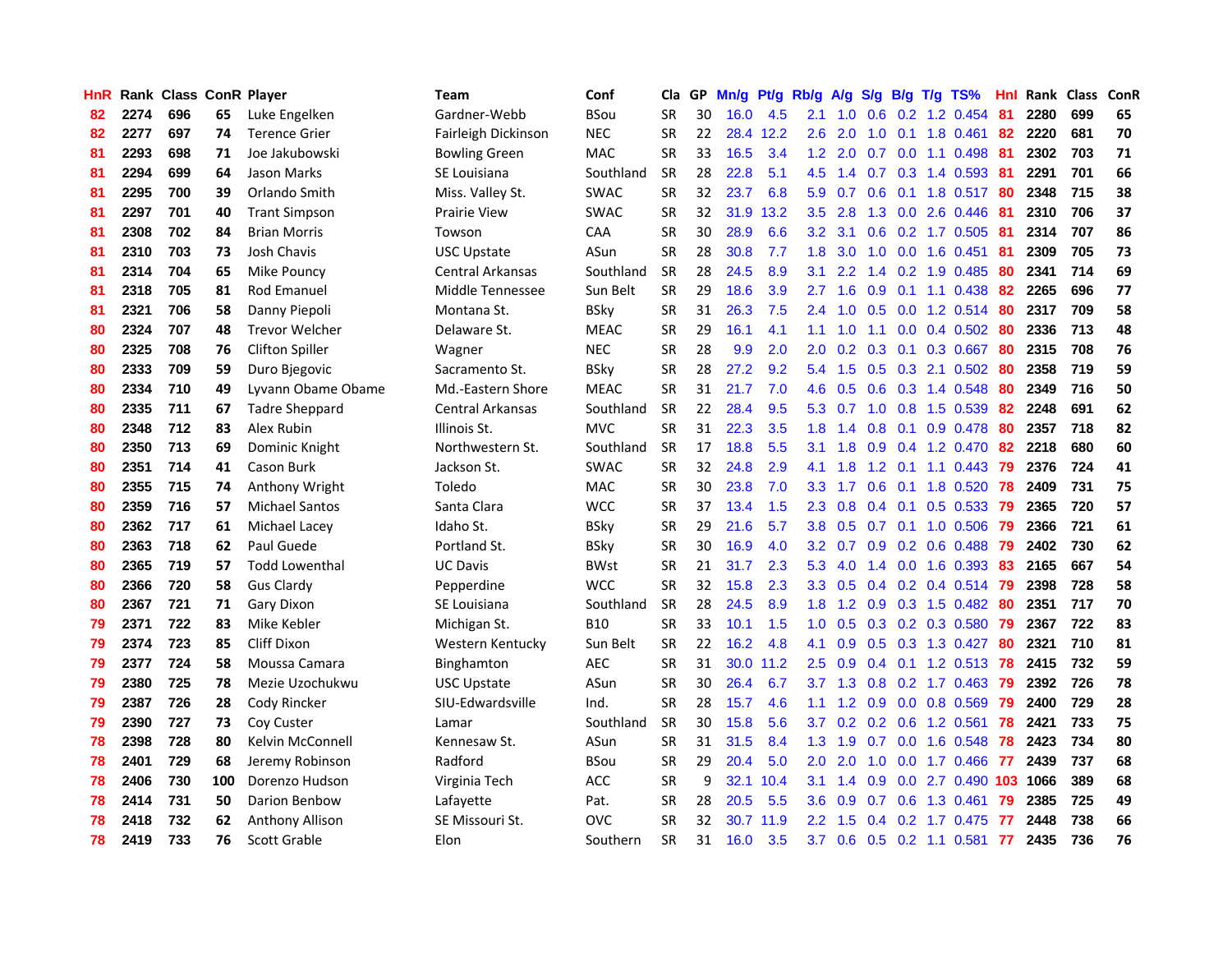| HnR. |      | Rank Class ConR Player |     |                          | <b>Team</b>             | Conf        | Cla       | GP. | Mn/g Pt/g Rb/g A/g S/g B/g T/g TS% |           |                  |                 |                 |                 |                           | Hnl |      | Rank Class | <b>ConR</b> |
|------|------|------------------------|-----|--------------------------|-------------------------|-------------|-----------|-----|------------------------------------|-----------|------------------|-----------------|-----------------|-----------------|---------------------------|-----|------|------------|-------------|
| 78   | 2420 | 734                    | 65  | <b>Brandon Smith</b>     | Western Illinois        | Summit      | <b>SR</b> | 21  | 16.3                               | 5.2       | 1.3              | 0.4             | 0.6             | 0.0             | 0.6 0.534                 | 75  | 2512 | 755        | 68          |
| 78   | 2421 | 735                    | 89  | Regis Huddleston         | Troy                    | Sun Belt    | <b>SR</b> | 29  | 20.8                               | 8.2       | 1.5              | 0.7             | 0.6             | 0.0             | 0.9 0.501                 | -77 | 2460 | 743        | 91          |
| 77   | 2425 | 736                    | 74  | Nikola Gacesa            | <b>TCU</b>              | <b>MWC</b>  | <b>SR</b> | 29  | 19.8                               | 4.2       | 2.9              | 0.4             |                 | $0.3 \quad 0.2$ | 0.6 0.484                 | -79 | 2397 | 727        | 74          |
| 77   | 2429 | 737                    | 52  | Steve Luptak             | American                | Pat.        | <b>SR</b> | 31  | 22.6                               | 2.8       | 1.5              | $2.2^{\circ}$   | $0.3 \quad 0.1$ |                 | 1.4 0.481                 | -77 | 2449 | 739        | 53          |
| 77   | 2439 | 738                    | 57  | Kevin White              | Md.-Eastern Shore       | <b>MEAC</b> | <b>SR</b> | 31  | 30.5                               | 8.8       | 2.1              | 5.2             | $1.2 \quad 0.1$ |                 | 3.4 0.420 77              |     | 2458 | 742        | 58          |
| 77   | 2441 | 739                    | 61  | <b>Garrett Kissel</b>    | Vermont                 | <b>AEC</b>  | <b>SR</b> | 32  | 13.4                               | 3.0       |                  | $3.0 \quad 0.3$ |                 |                 | $0.2$ 0.1 0.8 0.468       | -77 | 2456 | 741        | 61          |
| 77   | 2442 | 740                    | 58  | Ceslovas Kucinskas       | Coppin St.              | <b>MEAC</b> | <b>SR</b> | 30  | 18.5                               | 5.1       | 3.6              | 0.2             |                 |                 | $0.6$ $0.2$ $0.9$ $0.498$ | 76  | 2479 | 747        | 60          |
| 77   | 2444 | 741                    | 77  | Justin Anyijong          | Toledo                  | <b>MAC</b>  | <b>SR</b> | 32  | 14.6                               | 4.3       | 2.8              | 0.5             |                 |                 | $0.3$ $0.3$ $0.7$ $0.442$ | -75 | 2517 | 756        | 83          |
| 77   | 2451 | 742                    | 60  | Larry Jackson            | Florida A&M             | <b>MEAC</b> | SR        | 32  | 25.3                               | 7.3       | 6.0              | 0.4             |                 |                 | 0.5 0.3 1.8 0.488         | 75  | 2522 | 757        | 63          |
| 76   | 2458 | 743                    | 90  | D.J. Boney               | Delaware                | CAA         | <b>SR</b> | 31  | 20.4                               | 3.3       | 1.6              | 0.9             |                 |                 | $0.2$ 0.2 0.5 0.466       | 76  | 2508 | 752        | 93          |
| 76   | 2466 | 744                    | 80  | Jay Higgins              | Eastern Michigan        | MAC         | <b>SR</b> | 31  | 26.6                               | 4.8       | 3.5              | 2.0             | 1.1             |                 | $0.3$ 1.8 $0.417$         | 75  | 2510 | 753        | 81          |
| 76   | 2469 | 745                    | 92  | Alphonso Dawson          | Delaware                | CAA         | <b>SR</b> | 20  | 23.7                               | 7.6       | 3.1              | 0.5             |                 |                 | $0.3$ 0.1 1.0 0.432       | -83 | 2214 | 678        | 82          |
| 76   | 2481 | 746                    | 79  | Jeremy Saffore           | Chattanooga             | Southern    | SR        | 32  | 16.2                               | 3.4       | 3.3 <sub>1</sub> | 0.3             |                 |                 | 0.3 0.4 0.9 0.517         | 75  | 2511 | 754        | 80          |
| 76   | 2482 | 747                    | 48  | Justin Ray               | <b>Texas Southern</b>   | <b>SWAC</b> | <b>SR</b> | 23  | 14.0                               | 4.3       | 0.9              | 0.7             | 0.7             | 0.0             | 1.0 0.498                 | 76  | 2500 | 751        | 48          |
| 76   | 2483 | 748                    | 71  | <b>Earnest Bridges</b>   | <b>High Point</b>       | <b>BSou</b> | <b>SR</b> | 25  | 20.0                               | 4.8       | 4.0              | 0.6             | 0.3             |                 | 0.3 1.3 0.511             | -76 | 2476 | 745        | 70          |
| 75   | 2504 | 749                    | 64  | <b>Albert Abrahams</b>   | Bethune-Cookman         | <b>MEAC</b> | <b>SR</b> | 26  | 12.0                               | 3.8       | 2.7              | 0.3             |                 |                 | $0.2$ $0.2$ $0.8$ $0.493$ | -76 | 2488 | 749        | 61          |
| 75   | 2512 | 750                    | 52  | Kevin Burwell            | Miss. Valley St.        | <b>SWAC</b> | <b>SR</b> | 32  | 26.2                               | 6.4       | $2.4\,$          | 2.8             |                 |                 | $0.9$ $0.0$ 2.5 $0.427$   | -74 | 2568 | 765        | 54          |
| 75   | 2516 | 751                    | 60  | Pavol Losonsky           | <b>UC</b> Irvine        | <b>BWst</b> | <b>SR</b> | 27  | 20.1                               | 6.8       | 3.8              | 0.6             | 0.1             |                 | $0.1$ 1.3 0.501           | -76 | 2484 | 748        | 58          |
| 74   | 2536 | 752                    | 33  | Jon Montgomery           | Chicago St.             | <b>GWC</b>  | <b>SR</b> | 32  |                                    | 25.1 10.0 | 2.5              | 1.4             | 1.1             |                 | 0.1 1.7 0.483 73          |     | 2581 | 770        | 33          |
| 74   | 2538 | 753                    | 82  | Horace Bond              | Tx.A&M-Corp. Christi    | Southland   | <b>SR</b> | 31  | 26.2                               | 5.2       |                  | 4.5 0.9         |                 |                 | 1.0 0.3 1.9 0.526         | -74 | 2567 | 764        | 84          |
| 74   | 2539 | 754                    | 83  | Michael Teller           | Lipscomb                | ASun        | <b>SR</b> | 29  | 13.1                               | 3.5       | 1.8              | 0.6             |                 |                 | 0.3 0.1 0.5 0.464 74      |     | 2546 | 759        | 83          |
| 74   | 2540 | 755                    | 69  | Korey Bauer              | Marist                  | <b>MAAC</b> | <b>SR</b> | 24  | 17.7                               | 3.5       | 4.7              | 0.3             |                 |                 | 0.1 0.3 0.8 0.427 74      |     | 2551 | 761        | 70          |
| 74   | 2545 | 756                    | 113 | <b>Ben Eaves</b>         | Rhode Island            | A10         | SR        | 31  | 12.4                               | 3.1       | 2.5              | 0.4             | 0.1             |                 | 0.3 0.5 0.427 75          |     | 2534 | 758        | 113         |
| 74   | 2546 | 757                    | 86  | Barry Latham             | <b>Bryant</b>           | <b>NEC</b>  | <b>SR</b> | 30  | 24.1                               | 3.2       | 3.3              | 1.7             |                 |                 | 0.5 0.5 0.7 0.438         | -74 | 2574 | 766        | 87          |
| 74   | 2550 | 758                    | 65  | Chretien Lukusa          | Binghamton              | <b>AEC</b>  | <b>SR</b> | 30  | 25.9                               | 6.0       | 2.7              | 2.0             | 0.7             |                 | $0.0$ 1.4 0.415           | 73  | 2577 | 769        | 64          |
| 74   | 2554 | 759                    | 104 | John Cahill              | <b>Boston College</b>   | ACC         | <b>SR</b> | 26  | 13.5                               | 2.1       | 1.2 <sub>1</sub> | 0.3             |                 |                 | $0.3$ $0.0$ $0.3$ $0.711$ | 78  | 2431 | 735        | 101         |
| 74   | 2559 | 760                    | 93  | Ryan Harp                | SMU                     | <b>CUSA</b> | <b>SR</b> | 34  | 17.6                               | 2.3       | 2.1              | 1.1             |                 |                 | $0.4$ 0.2 0.8 0.545       | -74 | 2566 | 763        | 94          |
| 73   | 2571 | 761                    | 64  | Jonathan Dupre'          | Pepperdine              | <b>WCC</b>  | <b>SR</b> | 24  | 17.8                               | 5.1       | 2.7              | 0.3             |                 |                 | $0.4$ 0.4 0.8 0.466       | -76 | 2493 | 750        | 61          |
| 73   | 2575 | 762                    | 87  | <b>Asown Sayles</b>      | Ohio                    | <b>MAC</b>  | SR        | 34  | 13.3                               | 2.1       | 2.5              | 0.4             |                 |                 | $0.5$ 0.2 0.4 0.452       | -74 | 2576 | 768        | 87          |
| 73   | 2591 | 763                    | 86  | <b>Carlos Dos Santos</b> | <b>Central Arkansas</b> | Southland   | <b>SR</b> | 27  | 18.5                               | 5.2       | 3.9              | 0.7             |                 | $0.5 \quad 0.6$ | 1.2 0.507                 | 72  | 2629 | 775        | 89          |
| 73   | 2594 | 764                    | 58  | Lance Feurtado           | Grambling               | <b>SWAC</b> | <b>SR</b> | 33  | 22.7                               | 6.8       | 2.6              | 0.8             |                 |                 | $0.3$ 0.1 1.2 0.476       | 72  | 2621 | 772        | 58          |
| 73   | 2595 | 765                    | 57  | Ben Wheeler              | Lafayette               | Pat.        | <b>SR</b> | 32  | 15.7                               | 2.4       | 1.5              | 2.2             |                 |                 | 0.8 0.1 1.4 0.388         | 72  | 2614 | 771        | 58          |
| 73   | 2599 | 766                    | 88  | Mark Gomillia            | Stephen F. Austin       | Southland   | <b>SR</b> | 29  | 15.7                               | 4.2       | 2.1              | 0.5             |                 |                 | 0.2 0.0 1.0 0.537 72      |     | 2622 | 773        | 88          |
| 72   | 2608 | 767                    | 94  | <b>Bryan Beasley</b>     | Rice                    | <b>CUSA</b> | <b>SR</b> | 28  | 16.4                               | 1.7       | 1.2 <sub>1</sub> | 1.6             |                 |                 | 0.8 0.2 0.9 0.414 74      |     | 2562 | 762        | 93          |
| 72   | 2616 | 768                    | 90  | J.B. Conley              | Texas St.               | Southland   | <b>SR</b> | 32  | 14.0                               | 5.3       | 2.6              | 0.4             |                 |                 | $0.4$ 0.1 1.2 0.476       | -71 | 2652 | 779        | 92          |
| 72   | 2619 | 769                    | 59  | <b>Robert Sanders</b>    | Alabama St.             | <b>SWAC</b> | <b>SR</b> | 35  | 17.1                               | 4.8       | 3.3              | 0.6             |                 |                 | $0.4$ 0.1 1.6 0.468       | 69  | 2694 | 786        | 63          |
| 72   | 2623 | 770                    | 74  | <b>Cameron Butler</b>    | SE Missouri St.         | <b>OVC</b>  | <b>SR</b> | 25  | 24.7                               | 5.6       | 5.9              | 0.6             | $0.4^{\circ}$   | 0.6             | 1.8 0.530                 | -74 | 2575 | 767        | 71          |
| 72   | 2627 | 771                    | 71  | Rasheem Jenkins          | Florida A&M             | <b>MEAC</b> | <b>SR</b> | 26  | 22.5                               | 6.0       | 1.7 <sub>z</sub> | 2.3             |                 |                 | $0.7$ 0.0 1.8 0.453       | 72  | 2625 | 774        | 70          |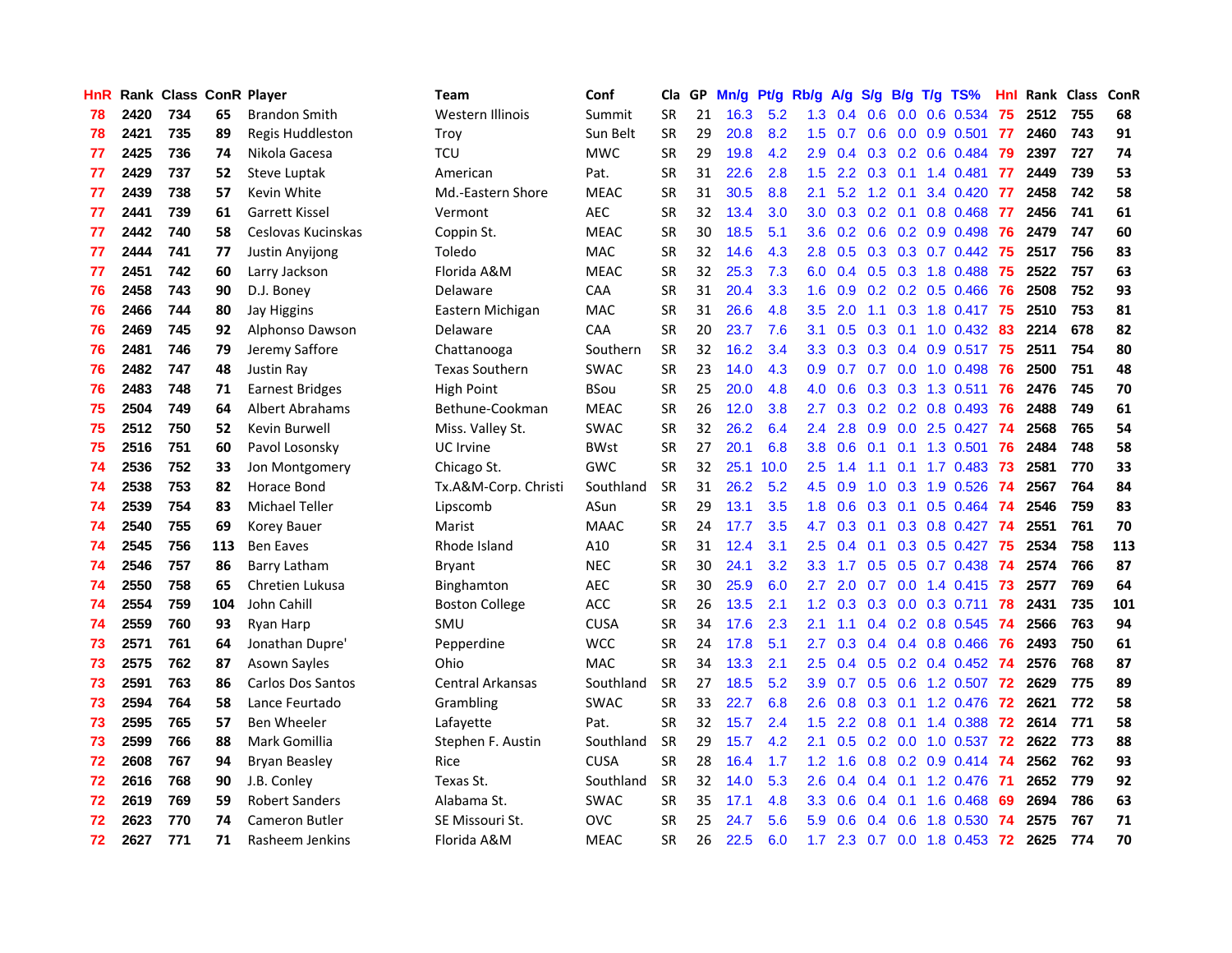| HnR |      | Rank Class ConR Player |     |                         | <b>Team</b>            | Conf        | Cla       |    | GP Mn/g Pt/g Rb/g A/g |           |                  |                 |                  |                 | S/g B/g T/g TS%           | Hnl |      | Rank Class | <b>ConR</b> |
|-----|------|------------------------|-----|-------------------------|------------------------|-------------|-----------|----|-----------------------|-----------|------------------|-----------------|------------------|-----------------|---------------------------|-----|------|------------|-------------|
| 71  | 2638 | 772                    | 59  | Josh Jones              | <b>Holy Cross</b>      | Pat.        | <b>SR</b> | 28 | 13.4                  | 3.4       | 1.8              | 0.1             | 0.3 <sub>0</sub> | 0.4             | 0.6 0.573                 | -71 | 2664 | 780        | 60          |
| 71  | 2644 | 773                    | 36  | Christian Wall          | Chicago St.            | <b>GWC</b>  | <b>SR</b> | 30 | 18.2                  | 6.2       | 1.9              | 1.7             | 1.1              | 0.1             | 1.5 0.444                 | -70 | 2675 | 781        | 36          |
| 71  | 2646 | 774                    | 72  | Roman Tubner            | Centenary              | Summit      | <b>SR</b> | 9  | 30.9                  | 9.1       | 3.3              | 2.9             | 1.7              | 0.2             | 3.9 0.500                 | -74 | 2547 | 760        | 69          |
| 71  | 2649 | 775                    | 37  | Matt Mierzycki          | Texas-Pan American     | <b>GWC</b>  | <b>SR</b> | 31 | 25.2                  | 7.1       | 5.8              | 1.8             | 0.5              |                 | $0.1$ 2.2 $0.440$         | -69 | 2707 | 787        | 39          |
| 70  | 2654 | 776                    | 93  | <b>Justin Ayers</b>     | Nicholls St.           | Southland   | <b>SR</b> | 23 | 14.6                  | 4.0       | 1.7              | 0.6             |                  |                 | 0.3 0.0 0.3 0.497 71      |     | 2649 | 777        | 91          |
| 70  | 2661 | 777                    | 60  | Romeo Garcia            | Navy                   | Pat.        | <b>SR</b> | 29 | 23.4                  | 4.1       | 2.7              | 1.0             |                  |                 | $0.8$ $0.2$ $0.9$ $0.432$ | -71 | 2645 | 776        | 59          |
| 70  | 2663 | 778                    | 72  | Phil Nelson             | Portland St.           | <b>BSky</b> | <b>SR</b> | 16 | 23.7                  | 6.4       | $3.5^{\circ}$    | 0.9             |                  |                 | $0.6$ $0.5$ $0.8$ $0.433$ | -76 | 2474 | 744        | 64          |
| 70  | 2664 | 779                    | 75  | <b>Tyler Laser</b>      | Eastern Illinois       | <b>OVC</b>  | <b>SR</b> | 10 |                       | 35.1 11.4 | 2.9              | 1.9             |                  |                 | 1.0 0.0 2.1 0.471         | -79 | 2373 | 723        | 62          |
| 69  | 2672 | 780                    | 65  | <b>Tristan Wilson</b>   | Long Beach St.         | <b>BWst</b> | SR        | 29 | 14.0                  | 3.7       | 2.5              | 0.6             |                  |                 | $0.4$ 0.0 1.2 0.421       | -71 | 2650 | 778        | 64          |
| 69  | 2677 | 781                    | 76  | Jamal Barney            | Loyola (MD)            | <b>MAAC</b> | <b>SR</b> | 16 | 24.4                  | 10.3      | 3.3 <sub>2</sub> | 0.9             |                  |                 | $0.6$ $0.2$ $2.9$ $0.443$ | 80  | 2322 | 711        | 65          |
| 69  | 2683 | 782                    | 87  | Kerwin Dunham           | Northern Iowa          | <b>MVC</b>  | <b>SR</b> | 25 | 19.0                  | 3.0       | 1.5              | 0.6             |                  |                 | $0.2$ 0.2 0.4 0.497       | 76  | 2478 | 746        | 86          |
| 69  | 2692 | 783                    | 78  | David Campbell          | <b>High Point</b>      | <b>BSou</b> | <b>SR</b> | 31 | 13.9                  | 2.2       | 2.1              | 0.8             |                  |                 | 0.3 0.0 0.9 0.476         | 68  | 2727 | 791        | 78          |
| 69  | 2693 | 784                    | 75  | <b>Terron Stowe</b>     | Delaware St.           | <b>MEAC</b> | <b>SR</b> | 27 | 16.7                  | 4.7       | 3.2 <sub>2</sub> | 0.2             |                  | $0.3 \quad 0.1$ | 1.0 0.506                 | 69  | 2692 | 785        | 75          |
| 69  | 2698 | 785                    | 82  | Dan Boudler             | Youngstown St.         | Hor.        | <b>SR</b> | 30 | 12.4                  | 1.7       | 2.7              | 0.2             | 0.3              | 0.3             | 0.3 0.490                 | 68  | 2717 | 790        | 82          |
| 68  | 2704 | 786                    | 117 | Paul Eckerle            | Saint Louis            | A10         | <b>SR</b> | 27 | 10.5                  | 2.5       | 0.4              | 0.4             | 0.1              | 0.0             | 0.5 0.648                 | 70  | 2685 | 783        | 117         |
| 68  | 2707 | 787                    | 92  | <b>William Cooper</b>   | Eastern Michigan       | <b>MAC</b>  | <b>SR</b> | 20 | 12.6                  | 1.7       | 3.2 <sub>2</sub> | 0.5             |                  | $0.4 \quad 0.5$ | 0.8 0.425                 | -70 | 2687 | 784        | 92          |
| 68  | 2708 | 788                    | 41  | Shawn Deadwiler         | Utah Valley            | <b>GWC</b>  | <b>SR</b> | 30 | 19.2                  | 4.2       | 2.3              | 1.4             |                  | $0.5\quad 0.0$  | 1.2 0.488                 | 68  | 2716 | 789        | 40          |
| 68  | 2712 | 789                    | 68  | Desmond Jackson         | Alabama A&M            | <b>SWAC</b> | <b>SR</b> | 28 | 19.2                  | 5.0       | 2.3              | 1.1             |                  |                 | $0.7$ 0.1 1.2 0.425       | -67 | 2729 | 792        | 68          |
| 68  | 2717 | 790                    | 42  | Hajji Martin            | Chicago St.            | <b>GWC</b>  | <b>SR</b> | 30 | 23.5                  | 7.2       |                  | $5.2 \quad 0.4$ |                  |                 | 0.3 0.6 1.0 0.433 67      |     | 2738 | 794        | 42          |
| 68  | 2718 | 791                    | 74  | DeAngelo Jones          | Northern Arizona       | <b>BSky</b> | <b>SR</b> | 28 | 14.1                  | 3.4       |                  | $1.6 \quad 0.7$ |                  |                 | $0.8$ 0.1 1.0 0.449       | -70 | 2684 | 782        | 74          |
| 68  | 2726 | 792                    | 43  | Antonio Lofton          | Chicago St.            | GWC         | <b>SR</b> | 31 | 28.9                  | 9.6       |                  | 4.8 1.8         |                  |                 | 1.1 0.2 3.5 0.497         | -67 | 2746 | 798        | 44          |
| 67  | 2733 | 793                    | 118 | Hashim Bailey           | Massachusetts          | A10         | <b>SR</b> | 29 | 10.0                  | 1.7       | 2.5              | 0.2             | 0.1              |                 | 0.2 0.5 0.446             | -67 | 2734 | 793        | 118         |
| 67  | 2736 | 794                    | 95  | Amir Rashid             | Central Michigan       | <b>MAC</b>  | <b>SR</b> | 18 | 29.7                  | 4.9       | 2.8              | 2.6             | 1.7              |                 | 0.0 2.4 0.344             | 77  | 2455 | 740        | 78          |
| 67  | 2741 | 795                    | 44  | Shawn Echols            | <b>Houston Baptist</b> | <b>GWC</b>  | <b>SR</b> | 31 | 25.3                  | 6.5       | $2.2^{\circ}$    | 1.8             | 1.5              | 0.0             | 1.8 0.488                 | 66  | 2764 | 802        | 45          |
| 66  | 2746 | 796                    | 98  | <b>Kyle Lewis</b>       | Denver                 | Sun Belt    | <b>SR</b> | 29 | 18.6                  | 3.4       | 1.0              | 1.2             |                  | $0.2 \quad 0.1$ | 0.6 0.474                 | 67  | 2743 | 796        | 99          |
| 66  | 2748 | 797                    | 67  | Ryan Silva              | <b>UC Davis</b>        | <b>BWst</b> | <b>SR</b> | 21 | 15.4                  | 3.0       | 1.3              | 1.4             |                  |                 | 1.0 0.0 1.3 0.517         | 69  | 2711 | 788        | 66          |
| 66  | 2750 | 798                    | 96  | Mike Bardo              | Akron                  | MAC         | <b>SR</b> | 36 | 11.4                  | 1.3       | $2.2^{\circ}$    | 0.2             |                  |                 | $0.2$ 0.2 0.4 0.500       | 66  | 2761 | 800        | 97          |
| 66  | 2756 | 799                    | 45  | Chris Clausen           | North Dakota           | <b>GWC</b>  | <b>SR</b> | 28 | 13.2                  | 3.1       | $2.2\,$          | 0.8             | 0.1              | 0.1             | 0.5 0.465                 | 67  | 2745 | 797        | 43          |
| 66  | 2758 | 800                    | 46  | Julius Hearn            | Texas-Pan American     | <b>GWC</b>  | SR        | 28 | 20.0                  | 3.3       | 2.8              | 1.9             | 0.9              | 0.1             | 1.3 0.397                 | 65  | 2789 | 809        | 46          |
| 66  | 2759 | 801                    | 37  | Cory Brown              | Cal St. Bakersfield    | Ind.        | <b>SR</b> | 28 | 13.9                  | 2.5       | $2.2\,$          | 0.1             |                  | $0.3 \quad 0.9$ | 0.8 0.609                 | 65  | 2780 | 806        | 39          |
| 65  | 2765 | 802                    | 81  | <b>Westley Telfare</b>  | South Carolina St.     | <b>MEAC</b> | <b>SR</b> | 24 | 12.1                  | 3.7       | 1.8              | 0.4             |                  |                 | $0.3$ $0.3$ $0.9$ $0.497$ | 66  | 2759 | 799        | 80          |
| 65  | 2766 | 803                    | 98  | Antonio Weary           | Central Michigan       | <b>MAC</b>  | <b>SR</b> | 31 | 18.8                  | 2.9       | 2.9              | 0.8             |                  |                 | 0.5 0.1 1.2 0.383         | -64 | 2805 | 813        | 99          |
| 65  | 2772 | 804                    | 99  | <b>Tremayne Russell</b> | Fla. International     | Sun Belt    | <b>SR</b> | 22 | 14.0                  | 4.0       | 1.8 <sup>°</sup> | 0.7             |                  |                 | $0.5$ 0.1 1.5 0.600       | 66  | 2763 | 801        | 100         |
| 65  | 2776 | 805                    | 83  | Timothy Zephyr          | Norfolk St.            | <b>MEAC</b> | <b>SR</b> | 31 | 16.6                  | 3.2       | 2.5              | 0.9             |                  |                 | $0.3$ $0.6$ $0.9$ $0.440$ | 65  | 2794 | 812        | 82          |
| 65  | 2777 | 806                    | 91  | Matt Heramb             | Kennesaw St.           | ASun        | <b>SR</b> | 23 | 17.9                  | 3.2       | $2.3\degree$     | 1.1             | 0.3              |                 | 1.1 1.6 0.518             | 67  | 2741 | 795        | 90          |
| 64  | 2780 | 807                    | 63  | Rob Keefer              | Lehigh                 | Pat.        | <b>SR</b> | 29 | 10.2                  | 2.7       | $1.2^{\circ}$    | 0.2             | 0.2              | 0.0             | $0.3$ 0.513               | 65  | 2793 | 811        | 63          |
| 64  | 2784 | 808                    | 78  | Sean Thurston           | Jacksonville St.       | ovc         | <b>SR</b> | 26 | 21.3                  | 2.1       | 3.6              | 0.3             | 0.7              | 1.3             | 1.4 0.458                 | 65  | 2775 | 804        | 79          |
| 64  | 2785 | 809                    | 91  | Gaby Bermudez           | Samford                | Southern    | <b>SR</b> | 30 | 19.8                  | 2.7       |                  | $1.1 \quad 1.9$ |                  |                 | $0.6$ 0.0 1.7 0.480       | 65  | 2791 | 810        | 90          |